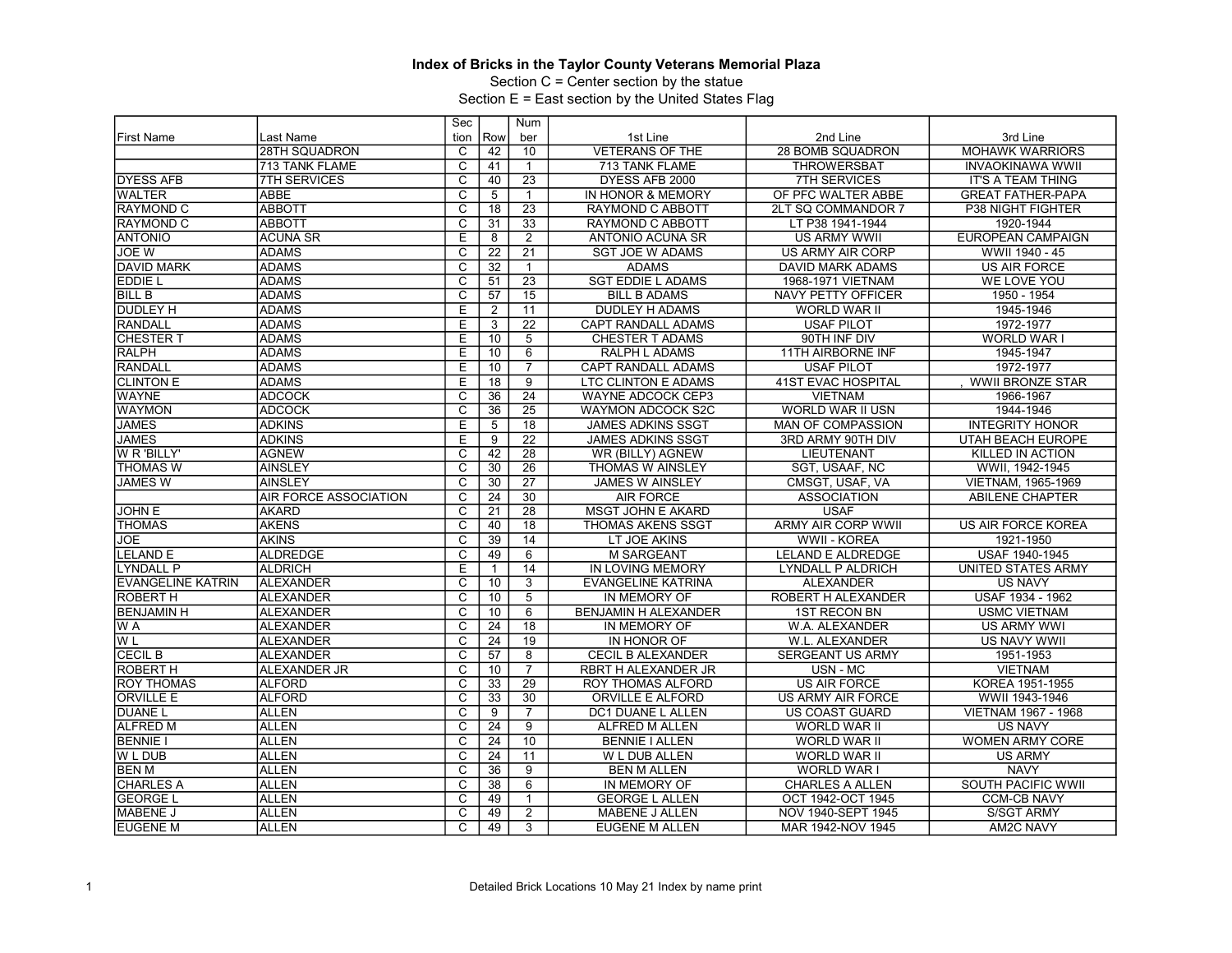Section C = Center section by the statue

|                     |                   | Sec                     |                 | Num             |                           |                           |                               |
|---------------------|-------------------|-------------------------|-----------------|-----------------|---------------------------|---------------------------|-------------------------------|
| <b>First Name</b>   | Last Name         | tion                    | Row             | ber             | 1st Line                  | 2nd Line                  | 3rd Line                      |
| <b>CECIL L</b>      | <b>ALLEN</b>      | C                       | 49              | $\overline{4}$  | <b>COL CECIL L ALLEN</b>  | <b>COLD WAR VET</b>       | US ARMY 1954-1993             |
| <b>ROBERT L</b>     | <b>ALLEN</b>      | C                       | 50              | $\mathbf{1}$    | ROBERT L ALLEN            | NOV 1940-OCT 1945         | S/SGT ARMY                    |
| <b>E CURRY</b>      | <b>ALLEN</b>      | С                       | 50              | $\overline{2}$  | E CURRY ALLEN             | 1942-1944                 | <b>T/SGT MARINES</b>          |
| <b>R MELBERT</b>    | <b>ALLEN</b>      | $\overline{C}$          | 50              | $\overline{3}$  | R MELBERT ALLEN           | <b>US ARMY 1942 1945</b>  | WW II PACIFIC                 |
| <b>ALFORD ONEAL</b> | <b>ALLEN</b>      | $\overline{\text{c}}$   | 58              | $\overline{9}$  | ALFORD ONEAL ALLEN        | <b>ARMY</b>               | <b>VIETNAM WAR</b>            |
| <b>TROY</b> M       | <b>ALLEN</b>      | $\overline{c}$          | 58              | 10              | <b>TROY M ALLEN</b>       | <b>AIR FORCE</b>          | <b>KOREA WAR</b>              |
| <b>JOHN W</b>       | <b>ALLEN</b>      | C                       | 58              | 11              | <b>JOHN W ALLEN</b>       | <b>ARMY</b>               | <b>KOREA WAR</b>              |
| <b>DAVID</b>        | <b>ALMANZAR</b>   | Έ                       | 23              | $\overline{14}$ | <b>DAVID ALMANZAR</b>     | <b>SPC US ARMY</b>        | <b>DESERT STORM</b>           |
| <b>RICHARD A</b>    | <b>ALPERS</b>     | С                       | 45              | $\overline{23}$ | <b>RICHARD A ALPERS</b>   | <b>SGT USAF</b>           | MAY 1956-JUN 1965             |
| <b>MATEO P</b>      | <b>ALVARADO</b>   | C                       | 17              | $\overline{23}$ | <b>1ST RANGER BN WWII</b> | <b>MATEO P ALVARADO</b>   | I LOVE YOU DAD                |
| <b>DIAMOND H</b>    | <b>ANDERSON</b>   | $\overline{\text{c}}$   | $\overline{29}$ | $\overline{26}$ | <b>DIAMOND H ANDERSON</b> | S SGT ARMY A F            | WORLD WAR II                  |
| <b>AARON</b>        | <b>ANDERSON</b>   | $\overline{C}$          | 34              | 12              | AARON ANDERSON            | <b>SILVER STAR WWII</b>   | 36TH DIV KIA ITALY            |
| LONZO               | <b>ANDERSON</b>   | C                       | 34              | 13              | <b>LONZO ANDERSON</b>     | <b>RANGER TEXAS</b>       | <b>US ARMY WWI</b>            |
| <b>BEAUFORD</b>     | <b>ANDERSON</b>   | $\overline{\mathsf{c}}$ | 34              | $\overline{14}$ | <b>BEAUFORD ANDERSON</b>  | <b>RANGER TEXAS</b>       | <b>US ARMY WWII</b>           |
| $\overline{CD}$     | <b>ANDERSON</b>   | $\overline{\text{c}}$   | 57              | $\overline{13}$ | C D ANDERSON GM           | <b>U S NAVY S PACIFIC</b> | <b>WORLD WAR II</b>           |
| <b>J MARCUS</b>     | <b>ANDERSON</b>   | $\overline{\mathsf{c}}$ | 60              | $\overline{7}$  | <b>J MARCUS ANDERSON</b>  | UNITED STATES NAVY        | KOREA 1951-1953               |
| <b>M DAVIS</b>      | <b>ANDERSON</b>   | E                       | 3               | $\overline{13}$ | M DAVIS ANDERSON          | PVT US ARMY               | <b>WWII</b>                   |
| <b>JOE B</b>        | <b>ANDERSON</b>   | Е                       | 8               | 16              | <b>JOE B ANDERSON</b>     | 1ST SGT 31 BOMB SQ        | <b>AAF WWII</b>               |
| <b>RICHARD P</b>    | <b>ANGEL</b>      | С                       | 57              | $\overline{21}$ | <b>RICHARD P ANGEL</b>    | <b>S/SGT USAF</b>         | KOREA 1951-1952               |
| <b>THOMAS L</b>     | <b>ANTILLEY</b>   | $\overline{c}$          | 2               | $\overline{3}$  | <b>THOMAS L ANTILLEY</b>  | LT COL USAF               | 1942 - 1966                   |
| <b>FRANK K</b>      | <b>ANTILLEY</b>   | $\overline{\mathrm{c}}$ | 64              | 14              | <b>FRANK K ANTILLEY</b>   | <b>MERCHANT MARINE</b>    | <b>PACIFIC WWII</b>           |
| <b>BILLY H</b>      | <b>ANTILLEY</b>   | E                       | 17              | 18              | IN MEMORY OF              | <b>BILLY ANTILLEY</b>     | <b>MERCHANT MARINES WW II</b> |
| RAY W.              | <b>ARCHIBALD</b>  | E                       | $\overline{21}$ | $\mathbf{1}$    | SGT. RAY W. ARCHIBALD     | KOREA INF USAR            | 1951 - 1956                   |
| <b>OWEN</b>         | <b>ARMBRUSTER</b> | C                       | 37              | 19              | <b>OWEN ARMBRUSTER</b>    | LT COL USAF               | <b>KOREA VIETNAM</b>          |
| <b>MARCUS C</b>     | <b>ARMSTRONG</b>  | C                       | 14              | 21              | <b>MARCUS C ARMSTRONG</b> | <b>US NAVY</b>            | <b>WORLD WAR II</b>           |
| <b>ALVIN L</b>      | <b>ARMSTRONG</b>  | $\overline{C}$          | 56              | 6               | ALVIN L ARMSTRONG         | USN SEABEES 66 BAT        | WWII 1942-1945                |
| <b>TOM</b>          | <b>ARRINGTON</b>  | C                       | $\overline{58}$ | 18              | C TOM ARRINGTON           | <b>SFC US ARMY</b>        | <b>VIETNAM ERA</b>            |
| W <sub>R</sub>      | <b>ARRINGTON</b>  | $\overline{\mathsf{c}}$ | 58              | 19              | <b>MSGT WR ARRINGTON</b>  | US MARINE 'RAIDER'        | <b>WWII KOREA VIETNAM</b>     |
| <b>LEWIS W</b>      | <b>ARRINGTON</b>  | $\overline{\text{c}}$   | 58              | $\overline{20}$ | <b>LEWIS W ARRINGTON</b>  | <b>SGT US ARMY AFRTS</b>  | SERVED 1973-86 DAV            |
| <b>JAMES W</b>      | <b>ASHBY</b>      | $\overline{\mathsf{c}}$ | 63              | 14              | <b>JAMES W ASHBY</b>      | STAFF SERGEANT            | USAF 1950-1953                |
| <b>JOHATHAN B</b>   | <b>ASHBY</b>      | $\overline{\mathrm{c}}$ | 63              | 15              | <b>JONATHAN B ASHBY</b>   | PVT 8TH AAF               | WWII 5-6-41 1-4-46            |
| <b>GREELY</b>       | <b>ASTON</b>      | Ε                       | $\mathbf{1}$    | $\overline{13}$ | <b>GREELY ASTON</b>       | <b>FIRST SGT BTY A</b>    | 133 FA 36 DIVISION            |
| <b>RONALD B</b>     | <b>ATEN</b>       | $\overline{\text{c}}$   | 47              | $\overline{6}$  | <b>RONALD B ATEN</b>      | USAF MAJOR 1966-86        | <b>THANK YOU DAD</b>          |
| J D                 | <b>ATKINS</b>     | C                       | 38              | 8               | <b>J D ATKINS</b>         | 466TH SER SQUADRON        | <b>7TH AIR FORCE</b>          |
| <b>JAMES D</b>      | <b>ATKINS</b>     | E                       | $\mathbf{1}$    | 17              | <b>JAMES D ATKINS</b>     | BATTERY D 126TH FA        | <b>WORLD WAR I FRANCE</b>     |
| <b>LEE ROY</b>      | <b>ATKINS</b>     | E                       | 20              | 3               | <b>LEE ROY ATKINS</b>     | SP <sub>2</sub>           | <b>US ARMY</b>                |
| <b>JOSHUA</b>       | <b>ATKINS</b>     | E                       | 21              | 14              | AIC JOSHUA ATKINS         | <b>USAF 2007</b>          | <b>ITALY</b><br><b>KUWAIT</b> |
| <b>HAROLD D</b>     | <b>AUSTIN</b>     | С                       | 31              | 31              | <b>HAROLD D AUSTIN</b>    | LT COL US ARMY            | 1914-17 1941-44               |
| <b>HAROLD D</b>     | <b>AUSTIN</b>     | $\overline{\mathrm{c}}$ | $\overline{32}$ | $\overline{36}$ | <b>HAROLD D AUSTIN</b>    | LT COL ARMY               | <b>WWI WWII</b>               |
| <b>WAYNE B</b>      | <b>AUSTIN</b>     | $\overline{C}$          | 45              | 10              | <b>WAYNE B AUSTIN</b>     | <b>FIREMAN 2ND CLASS</b>  | USN 1944-1946                 |
| <b>JAMES C</b>      | <b>AVERY</b>      | $\overline{\text{c}}$   | 30              | 29              | <b>COL JAMES C. AVERY</b> | USA ARNG 1963-1993        | VIETNAM 1972                  |
| <b>CALVIN R</b>     | <b>AVERY</b>      | E                       | 21              | 8               | <b>CALVIN R AVERY</b>     | US MARINE CORPS E3        | <b>VIETNAM 1969-1970</b>      |
| <b>JOSE</b>         | <b>AYALA</b>      | C                       | 35              | $6\overline{6}$ | <b>SSGT JOSE AYALA</b>    | USMC 1963-1984            | <b>VIETNAM VETERAN</b>        |
| <b>JAMES W</b>      | <b>AYCOCK</b>     | $\overline{\mathsf{c}}$ | 29              | 29              | <b>JAMES W AYCOCK</b>     | <b>US ARMY</b>            | WORLD WAR II                  |
| <b>MAXIE F</b>      | <b>BAACK JR</b>   | E                       | 10              | 4               | <b>MAXIE F BAACK JR</b>   | <b>US NAVY</b>            | <b>KOREA</b>                  |
| <b>WILLIAM L</b>    | <b>BAACK SR</b>   | Е                       | 11              | $\overline{22}$ | WILLIAM L BAACK SR        | <b>US ARMY</b>            | KOREA-VIETNAM                 |
| <b>RICHARD F</b>    | <b>BACON</b>      | $\overline{\mathrm{c}}$ | 43              | 20              | <b>RICHARD F BACON</b>    | <b>WWII - PACIFIC</b>     | <b>US NAVY</b>                |
| <b>WELDON</b>       | <b>BAILEY</b>     | $\overline{C}$          | 37              | 3               | N WELDON BAILEY           | <b>COMMANDER US NAVY</b>  | <b>SUBMARINE FORCE</b>        |
|                     |                   |                         |                 |                 |                           |                           |                               |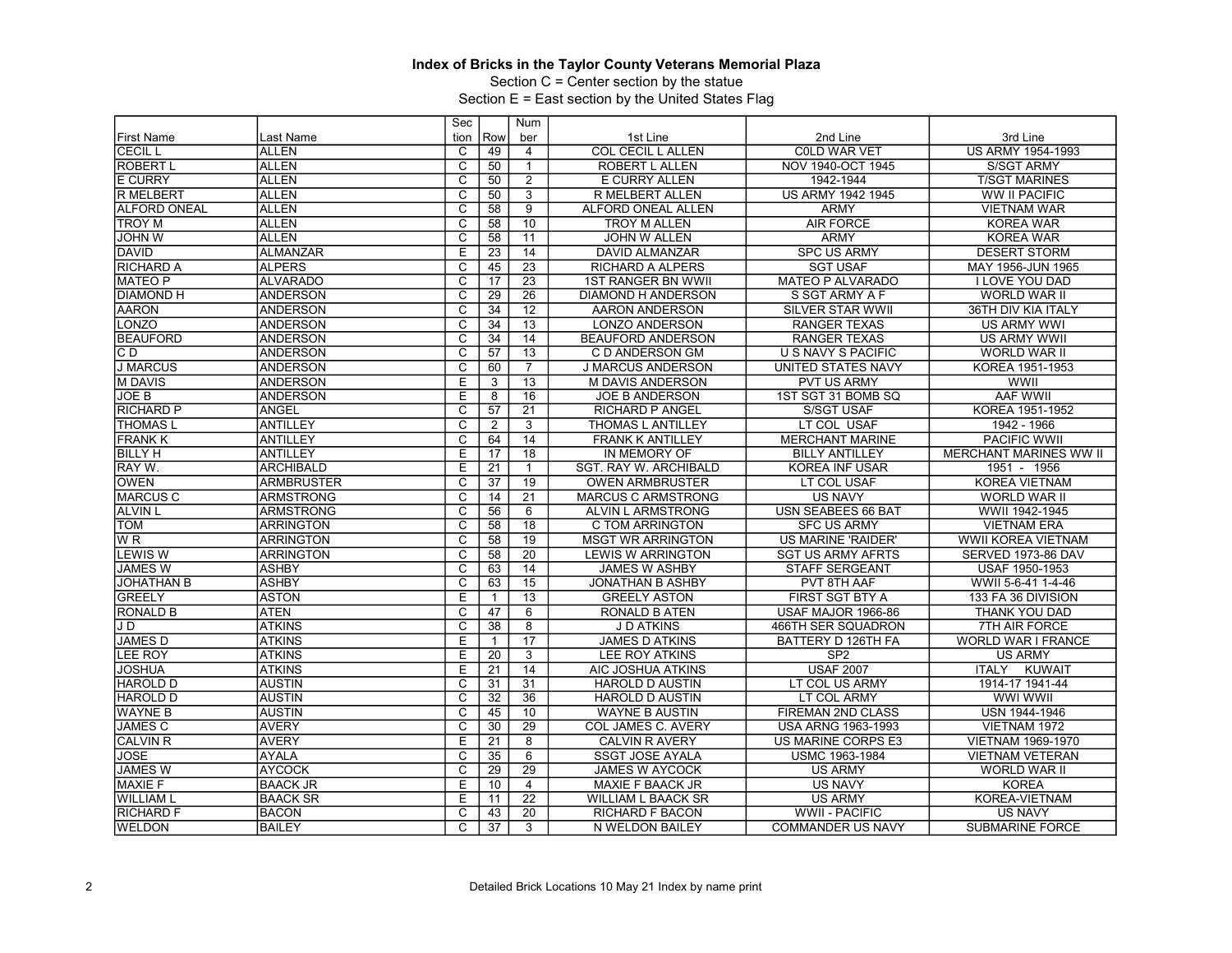Section C = Center section by the statue

|                    |                    | Sec                     |                 | Num             |                           |                            |                               |
|--------------------|--------------------|-------------------------|-----------------|-----------------|---------------------------|----------------------------|-------------------------------|
| <b>First Name</b>  | Last Name          | tion                    | Row             | ber             | 1st Line                  | 2nd Line                   | 3rd Line                      |
| <b>JESSELL L</b>   | <b>BAILEY</b>      | C                       | 43              | 3               | <b>JESSELL L BAILEY</b>   | <b>US NAVY</b>             | 1943-1952                     |
| <b>ROBERT E</b>    | <b>BAKER</b>       | $\overline{c}$          | 46              | 18              | <b>ROBERT E BAKER</b>     | <b>TSGT USAF RET</b>       | RVN 1965 1966 1969            |
| <b>ANDREW</b>      | <b>BAKER</b>       | $\overline{\mathrm{c}}$ | 58              | 15              | <b>REV ANDREW BAKER</b>   | <b>CIVIL WAR VETERAN</b>   | <b>MERKEL TEXAS</b>           |
| <b>JEAN F</b>      | <b>BALCH</b>       | Ε                       | 19              | $\overline{9}$  | <b>JEAN F BALCH</b>       | US NAVY 1942 - 1945        | POW - JAPAN 4S                |
| <b>JOHN</b>        | <b>BALDWIN</b>     | $\overline{\text{c}}$   | 42              | 25              | <b>JOHN BALDWIN USAF</b>  | WWII KOREA VEITNAM         | 1942 TO 1967                  |
| <b>RALPH E</b>     | <b>BALFANZ</b>     | $\overline{\mathsf{c}}$ | 68              | $\overline{4}$  | RALPH E BALFANZ           | <b>LTJG US NAVY WWII</b>   | 1913-1996                     |
| A W 'DUB'          | <b>BALFANZ</b>     | $\overline{\text{c}}$   | 68              | $\overline{5}$  | A W (DUB)BALFANZ LT       | <b>US AIR CORPS WWII</b>   | 1917-1946                     |
| <b>ROBERT M</b>    | <b>BALL</b>        | $\overline{\mathsf{c}}$ | 23              | $\overline{4}$  | S/SGT ROBERT M BALL       | <b>USAF RETIRED</b>        |                               |
| <b>BRYAN G</b>     | <b>BALL</b>        | C                       | 67              | $\overline{7}$  | <b>BRYAN G BALL</b>       | <b>US AIR FORCE</b>        | 1957-1965                     |
| <b>WILLIAM D</b>   | <b>BANKS</b>       | $\overline{c}$          | 31              | 3               | <b>WILLIAM D BANKS</b>    | <b>SR MSGT USAF</b>        | WORLD WAR II                  |
| <b>HOMER</b>       | <b>BANKS</b>       | $\overline{\mathrm{c}}$ | $\overline{50}$ | $\overline{4}$  | LT HOMER BANKS            | <b>USNR RETIRED</b>        | <b>CINCINNATI OHIO</b>        |
| <b>CHARLES D</b>   | <b>BARBEE</b>      | $\overline{C}$          | 24              | $\overline{4}$  | <b>CHARLES D BARBEE</b>   | NAVY DEEPSEA DIVER         | <b>WORLD WAR II</b>           |
| <b>EDDIE D</b>     | <b>BARBEE</b>      | $\overline{\text{c}}$   | 24              | $\overline{5}$  | <b>EDDIE D BARBEE</b>     | <b>SGT USAF</b>            | <b>VIETNAM WAR</b>            |
| <b>C HARWELL</b>   | <b>BARBER</b>      | $\overline{\mathsf{c}}$ | 29              | $\overline{33}$ | C HARWELL BARBER          | YEOMAN 3RD CLASS           | <b>US NAVY</b>                |
| <b>JAMES S</b>     | <b>BARDIN</b>      | $\overline{\mathrm{c}}$ | 13              | $\overline{20}$ | <b>JAMES S BARDIN</b>     | <b>SGT US ARMY</b>         | <b>VIETNAM 1966-1967</b>      |
| <b>COY</b>         | <b>BARGSLEY</b>    | $\overline{\mathsf{c}}$ | 33              | $\overline{5}$  | <b>COY BARGSLEY</b>       | <b>41ST DIVISION</b>       | CANNON CO REG 162             |
| <b>GEORGE A</b>    | <b>BARKER</b>      | C                       | 17              | 6               | <b>GEORGE A BARKER</b>    | <b>COMBAT INFANTRY</b>     | <b>BATTLE OF BULGE</b>        |
| C E 'GENE'         | <b>BARKER</b>      | $\overline{c}$          | 40              | $\overline{19}$ | CE (GENE) BARKER          | <b>FIELD ARTILLERY</b>     | 1940-1946                     |
| C E 'GENE'         | <b>BARKER</b>      | $\overline{\text{c}}$   | 40              | $\overline{20}$ | CE (GENE) BARKER          | POW WWII                   | 1942-1945                     |
| C E 'GENE'         | <b>BARKER</b>      | $\overline{c}$          | 40              | $\overline{21}$ | CE (GENE) BARKER          | POW WWII                   | 1942-1945                     |
| <b>FRANK R</b>     | <b>BARKER</b>      | $\overline{\text{c}}$   | 60              | 17              | <b>JOSEPH L BARKERIII</b> | <b>USARMY CORPSOF ENG</b>  | <b>TURKEY 1972-1978</b>       |
| <b>JOSEPH L</b>    | <b>BARKER III</b>  | $\overline{\mathsf{c}}$ | 60              | 18              | <b>FRANK R BARKER MD</b>  | NEWGUINEA-SPACIFIC         | USARMY WWII 1941-46           |
| <b>CHARLIE</b>     | <b>BARNARD JR</b>  | $\overline{\mathrm{c}}$ | $\overline{24}$ | $\overline{12}$ | CHARLIE BARNARD JR        | <b>WORLD WAR II</b>        | <b>US ARMY</b>                |
| <b>DAVID</b>       | <b>BARNES</b>      | $\overline{c}$          | 42              | $\overline{26}$ | <b>SGT DAVID BARNES</b>   | ACO 307TH ENG BN           | 82ND ABN DIV                  |
| <b>ALMER DOYAL</b> | <b>BARNES</b>      | E                       | 2               | 9               | <b>ALMER DOYAL BARNES</b> | <b>SGT US ARMY</b>         | <b>THANKS DAD</b>             |
| <b>IRA RAY</b>     | <b>BARNETT</b>     | $\overline{C}$          | 28              | 35              | <b>IRA RAY BARNETT</b>    | <b>USMC WWII</b>           | <b>JAPANESE POW</b>           |
| L. B.              | <b>BARNHILL JR</b> | E                       | 20              | 16              | IN MEMORY OF KOREAN       | <b>VET L B BARNHILL JR</b> | 1932-2006                     |
| <b>TOM</b>         | <b>BARNSLEY</b>    | $\overline{\mathsf{c}}$ | 3               | $\overline{4}$  | SPANISH-AMERIAN           | <b>WAR 1898</b>            | Raymond Jones                 |
| HL                 | <b>BARNSLEY</b>    | C                       | 11              | $\overline{7}$  | <b>EMP3 H L BARNSLEY</b>  | <b>US NAVY</b>             | <b>KOREAN WAR</b>             |
| HL                 | <b>BARNSLEY</b>    | C                       | 11              | 8               | <b>EMP3 H L BARNSLEY</b>  | <b>USS MISSOULA APA</b>    | <b>US NAVY WWII</b>           |
| <b>KENNETH W</b>   | <b>BARRETT</b>     | E                       | 16              | $\overline{3}$  | <b>KENNETH W BARRETT</b>  | <b>RT US NAVY</b>          | 1976-1996 PAPA                |
| JL                 | <b>BARRETT SR</b>  | C                       | 68              | $\overline{2}$  | <b>JL BARRETT SR</b>      | PFC USMARINE CORPS         | <b>WORLD WAR II</b>           |
| <b>KENNETH A</b>   | <b>BARRON</b>      | C                       | 8               | 15              | <b>KENNETH A BARRON</b>   | <b>KOREAN WAR</b>          | 1950 - 1953                   |
| JIM                | <b>BARTEE</b>      | Ε                       | 16              | $\overline{7}$  | MAJ JIM N BARTEE          | 36 INF / 49 AD TEX ARNG    | <b>USAF-US ARMY 1951-1975</b> |
| H <sub>F</sub>     | <b>BARTLETT</b>    | C                       | 14              | $\overline{25}$ | IN MEMORY OF AF RET       | <b>TSG HF BARTLETT</b>     | 1930-1985                     |
| <b>ROBERT L</b>    | <b>BARTLETT</b>    | $\overline{\mathsf{c}}$ | 49              | 14              | ROBERT L BARTLETT         | <b>USAR</b>                | 1968-1974                     |
| <b>ELYNN</b>       | <b>BARTLETT</b>    | $\overline{\mathrm{c}}$ | 49              | 15              | E LYNN BARTLETT           | <b>US NAVY</b>             | 1942-1945                     |
| <b>BILL G</b>      | <b>BARTON</b>      | Е                       | 11              | $\overline{2}$  | <b>BILL G BARTON 1942</b> | <b>US ARMY INFANTRY</b>    | REMOVNT DEPOT 1946            |
| <b>RALPH E</b>     | <b>BARTON</b>      | Έ                       | 17              | $\overline{17}$ | TO HONOR                  | <b>RALPH BARTON</b>        | US NAVY WORLD WAR II          |
| <b>ERVIN</b>       | <b>BATES</b>       | $\overline{C}$          | 11              | $\overline{23}$ | <b>S/SGT ERVIN BATES</b>  | <b>VIETNAM</b>             | 1965-1968                     |
| <b>JIMW</b>        | <b>BAUGH</b>       | C                       | $\overline{15}$ | $\mathbf{1}$    | <b>JIM W BAUGH</b>        | <b>1ST LIET USAAC</b>      | 1942-1945                     |
| <b>HOWARD W</b>    | <b>BAUM</b>        | Έ                       | 18              | $\mathbf{1}$    | HOWARD W BAUM             | 36 DIV 111TH ENGS          | FRANCE 1917-1919              |
| <b>GLEN STUART</b> | <b>BAUM</b>        | E                       | 18              | $\overline{4}$  | <b>GLEN STUART BAUM</b>   | <b>USAF HONOUR GUARD</b>   | 1976-1980                     |
| <b>HOWARD W</b>    | <b>BAUM III</b>    | Е                       | 18              | 3               | HOWARD W BAUM III         | COL 3RD ARMY INTEL         | 1976-2002                     |
| <b>HOWARD W</b>    | <b>BAUM JR</b>     | E                       | 18              | $\overline{2}$  | <b>HOWARD W BAUM JR</b>   | <b>USAF OSI</b>            | 1950-1973                     |
| TROY               | <b>BAXTER</b>      | C                       | 39              | 32              | <b>TROY BAXTER</b>        | EM/2 U S NAVY              | WW II                         |
| <b>RONALD A</b>    | <b>BAYER</b>       | C                       | 21              | 16              | IN MEMORY OF              | RONALD A BAYER             | 1938-1997                     |
|                    | <b>BEAIRD</b>      | $\overline{c}$          | 44              | $\mathbf{1}$    |                           |                            |                               |
| IJ C               |                    |                         |                 |                 | <b>J C BEAIRD</b>         | KOREA 1951-1953            | IN LOVING MEMORY              |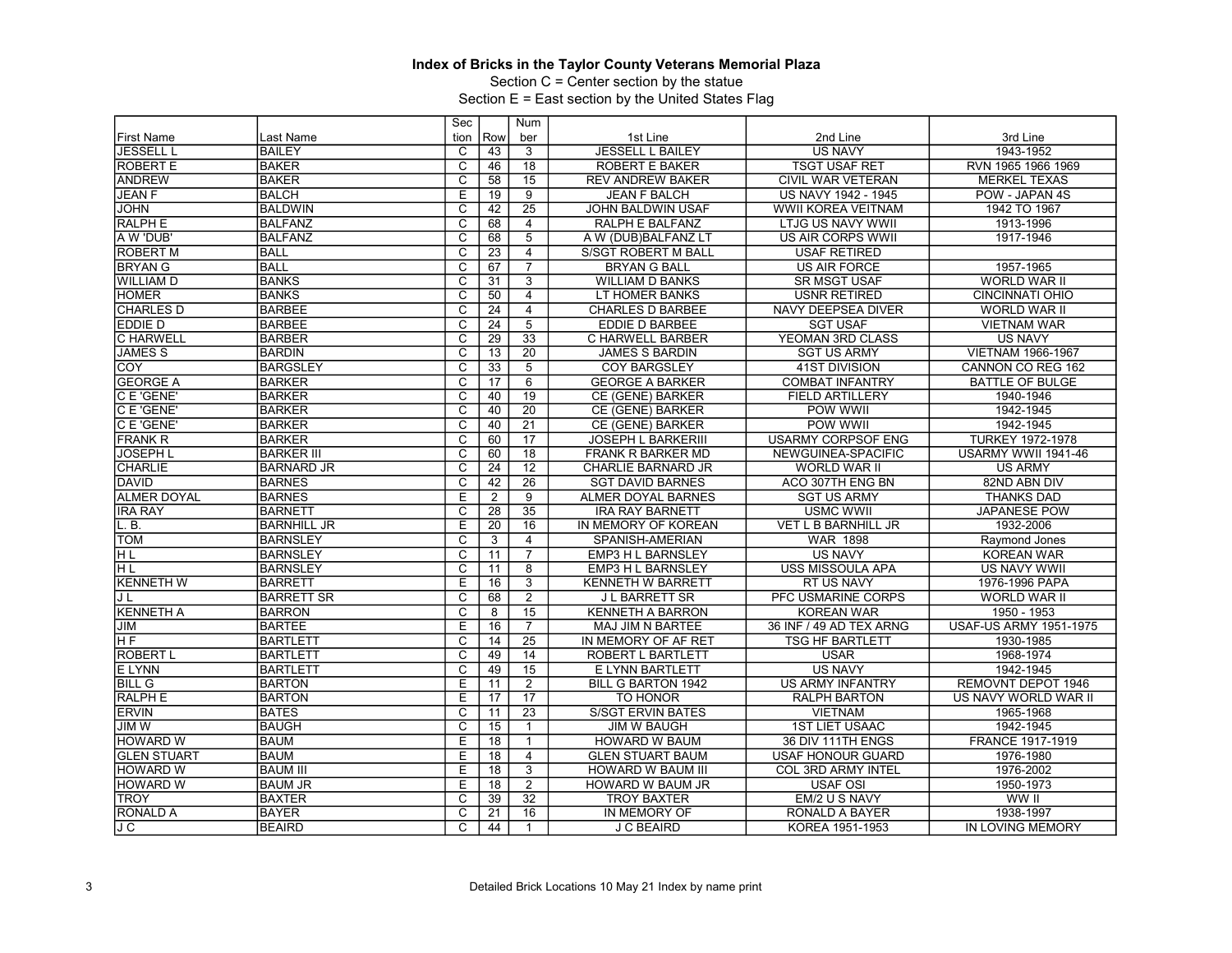Section C = Center section by the statue

|                   |                       | Sec                     |                 | Num             |                            |                           |                           |
|-------------------|-----------------------|-------------------------|-----------------|-----------------|----------------------------|---------------------------|---------------------------|
| <b>First Name</b> | Last Name             | tion                    | Row             | ber             | 1st Line                   | 2nd Line                  | 3rd Line                  |
| <b>HENRY M</b>    | <b>BEAIRD Jr</b>      | C                       | 34              | $\overline{7}$  | HENRY M BEAIRD JR.         | <b>ARMY AIR CORP-USAF</b> | 1939-1965                 |
| JOE T             | <b>BEALL</b>          | $\overline{c}$          | 17              | 31              | <b>JOE BEALL</b>           | <b>KOREA</b>              | 1952 - 1954               |
| <b>GLENN G</b>    | <b>BEARD</b>          | $\overline{\text{c}}$   | 15              | $\overline{22}$ | <b>GLENN G. BEARD</b>      | PILOT USAF                | KOREAN WAR                |
| <b>WILLIAM</b>    | <b>BEARD</b>          | $\overline{C}$          | 47              | $\overline{2}$  | PFC WILLIAM BEARD          | 555 ARMY AIR FORCE        | <b>WHITEHORSE YUKON</b>   |
| LONNIE O          | <b>BEARDEN</b>        | $\overline{\text{c}}$   | 14              | 15              | LONNIE O BEARDEN           | <b>SFC US ARMY</b>        | 1945-1952                 |
| <b>DONALD H</b>   | <b>BEARDEN</b>        | $\overline{\mathrm{c}}$ | 46              | $\overline{21}$ | DONALD H BEARDEN           | <b>1ST INF VIETNAM</b>    | 1967-1969                 |
| JIM               | <b>BEARDEN</b>        | C                       | 57              | 9               | <b>JIM BEARDEN</b>         | <b>CAPTAIN USMC</b>       | 1966-1972                 |
| <b>JAMES M</b>    | <b>BEARDEN JR</b>     | $\overline{\mathsf{c}}$ | 57              | 10              | JAMES M BEARDEN JR         | <b>SERGEANT US ARMY</b>   | 1944-1946                 |
| <b>CALDWELL</b>   | <b>BECKHAM</b>        | $\overline{\mathsf{c}}$ | 63              | $\overline{4}$  | <b>CALDWELL BECKHAM</b>    | <b>CAPT MEDICAL CORPS</b> | <b>U S AIR FORCE</b>      |
| <b>BOB</b>        | <b>BECKHAM</b>        | C                       | 63              | 5               | CAPT BOB BECKHAM           | <b>3RD REGIMENT</b>       | 1ST ARMY 1957-1960        |
| <b>SEYMOUR</b>    | <b>BEITSCHER</b>      | $\overline{\mathrm{c}}$ | 46              | 13              | <b>SEYMOUR BEITSCHER</b>   | US MERCHANT MARINE        | 1942-1945                 |
| <b>GORDON</b>     | <b>BELL</b>           | $\overline{C}$          | $\mathbf{1}$    | 6               | <b>GORDON BELL</b>         | <b>ENSIGN US NAVY</b>     | WWII 1943-1946            |
| <b>WILLIAM L</b>  | <b>BELL</b>           | $\overline{\text{c}}$   | 19              | 23              | <b>WILLIAM L BELL</b>      | 1ST LT US ARMY            | <b>WORLD WAR II</b>       |
| <b>JOHN A</b>     | <b>BELL</b>           | $\overline{\mathrm{c}}$ | 23              | $\overline{25}$ | JOHN A BELL CPL            | <b>ARMY AMPH ENGRS</b>    | MAR16-42 SEPT18-45        |
| <b>GORDON</b>     | <b>BELL</b>           | $\overline{c}$          | $\overline{35}$ | 24              | <b>GORDON BELL</b>         | <b>ENSIGN US NAVY</b>     | WWII 1943-1946            |
| <b>JOE BEN</b>    | <b>BELL</b>           | $\overline{\text{c}}$   | 49              | $\overline{7}$  | PFC JOE BEN BELL           | <b>US ARMY</b>            | 1946-1947                 |
| <b>CHARLES A</b>  | <b>BELL</b>           | Ē                       | 14              | $\overline{17}$ | <b>LTC CHARLES A BELL</b>  | <b>REP S VIETNAM</b>      | 1964 1998                 |
| <b>CECIL E</b>    | <b>BELLEW</b>         | C                       | $\overline{38}$ | 3               | <b>CECIL E BELLEW</b>      | WW II ARMY MED            | 1941-1945                 |
| <b>H NHOL</b>     | <b>BENCHOFF</b>       | $\overline{\text{c}}$   | 33              | $\overline{24}$ | <b>JOHN H BENCHOFF</b>     | <b>SGT WWII</b>           | <b>US ARMY</b>            |
| <b>KENNETH C</b>  | <b>BENNETT</b>        | $\overline{c}$          | 22              | 30              | <b>KENNETH C BENNETT</b>   | <b>USAF B17CREWMEMBER</b> | 35MISSIONS 1943-44        |
| <b>ALLEN</b>      | <b>BENNETT JR</b>     | C                       | 26              | 12              | ALLEN BENNETT JR           | LT. COL USAF              | <b>VIETNAM</b>            |
| <b>BEN C</b>      | <b>BENTLEY</b>        | $\overline{\text{c}}$   | 48              | $\overline{2}$  | <b>BEN C BENTLEY</b>       | SMSERGEANT (RET)          | <b>US AIR FORCE</b>       |
| <b>F EARLE</b>    | <b>BERGQUIST</b>      | $\overline{\mathsf{C}}$ | 18              | $\overline{2}$  | <b>F EARLE BERGQUIST</b>   | <b>POW 3 1/2 YRS</b>      | PHILIPPINES-JAPAN         |
| <b>F EARLE</b>    | <b>BERGQUIST</b>      | C                       | 26              | 13              | <b>F EARLE BERGQUIST</b>   | <b>S/SGT PHILIPPINES</b>  | POW 5-6-42 9-4-45         |
| C G 'TERRY'       | <b>BERK</b>           | $\overline{\text{c}}$   | 57              | $\overline{18}$ | LT COL - US ARMY           | 1955-1989                 |                           |
| <b>ADAM PENA</b>  | <b>BERNARD</b>        | E                       | 19              | 10              | <b>ADAM PENA BERNARD</b>   | USMC OPERATION ENDURING   | FREEDOM & IRAQI FREEDOM   |
| <b>ROGER</b>      | <b>BERRY</b>          | $\overline{\text{c}}$   | 18              | $\mathbf{1}$    | <b>ROGER BERRY</b>         | <b>SGT. US ARMY</b>       | <b>VIETNAM</b>            |
| R L               | <b>BERRY JR</b>       | $\overline{\mathsf{c}}$ | 17              | $\overline{7}$  | IN MEMORY OF               | <b>SGT R L BERRY JR</b>   | 23-Jan-45                 |
| A WARD            | <b>BERRYMAN</b>       | $\overline{C}$          | 20              | 5               | A. WARD BERRYMAN           | <b>TSGT US AIR FORCE</b>  | PACIFIC 1941-1945         |
| <b>NERRUTT N</b>  | <b>BERTHOLF</b>       | $\overline{\mathsf{c}}$ | 50              | 12              | <b>MERRITT M BERTHOLF</b>  | <b>1ST/3RD BATTALION</b>  | <b>DARBYS RANGERSWWII</b> |
| <b>WILLIAM F</b>  | <b>BEVERLY</b>        | $\overline{\mathrm{c}}$ | 39              | $\overline{28}$ | <b>WILLIAM F BEVERLY</b>   | <b>L/CPL USMC</b>         | <b>VIETNAM</b>            |
| <b>WILLIAM F</b>  | <b>BEVERLY SR</b>     | C                       | 41              | $\overline{2}$  | WM F BEVERLY SR            | <b>SGT USMC</b>           | <b>WORLD WAR II</b>       |
| <b>CLOVIS B</b>   | <b>BEVILL</b>         | $\overline{\text{c}}$   | 18              | 10              | <b>CLOVIS B BEVILL</b>     | CPL US ARMY               | <b>KOREA</b>              |
| <b>JIMMY H</b>    | <b>BEX</b>            | $\overline{\mathsf{c}}$ | 16              | $\overline{5}$  | <b>TSGT JIMMY H BEX</b>    | NOV 1956-DEC 1976         | <b>US AIR FORCE</b>       |
| L J               | <b>BEX</b>            | C                       | 35              | $\overline{27}$ | CAPT L J BEX               | KIA - SALERNO             | <b>US ARMY</b>            |
| <b>OTTOL</b>      | <b>BIBERDORF</b>      | Ε                       | 12              | 10              | OTTO L BIBERDORF           | <b>USAF RET VIETNAM</b>   | 1954 - 1975               |
| <b>NORMAN</b>     | <b>BICKNELL</b>       | $\overline{\mathrm{c}}$ | 43              | $\overline{9}$  | <b>NORMAN BICKNELL</b>     | <b>US ARMY INFANTRY</b>   | WWII                      |
| <b>JUAN C</b>     | <b>BIERA</b>          | Ē                       | 6               | $\overline{8}$  | IN MEMORY OF               | <b>JUAN C BIERA</b>       | PFC ARMY WWII             |
| <b>DON</b>        | <b>BIERWAGEN</b>      | $\overline{\text{c}}$   | $\overline{32}$ | 15              | <b>DON BIERWAGEN</b>       | <b>1ST LT ARMY</b>        | 1957 - 1959               |
| N A               | <b>BILLINGSLEY</b>    | Ε                       | 15              | 15              | <b>LTC NA BILLINGSLEY</b>  | USAC SO PAC-JAPAN         | 1942-1946                 |
| <b>JOHNNY</b>     | <b>BILLINGSLEY JR</b> | E                       | 9               | 15              | <b>JOHNNYBILLINGSLEYJR</b> | US ARMY-VIETNAM           | 1964-1967                 |
| <b>JOHNNY</b>     | <b>BILLINGSLEY SR</b> | Ē                       | 5               | $\overline{5}$  | <b>JOHNNYBILLINGSLEYSR</b> | <b>WWII-PHILIPPINES</b>   | 1944-1945                 |
| <b>EDWARD</b>     | <b>BIRMINGHAM</b>     | $\overline{C}$          | 49              | 11              | EDWARD BIRMINGHAM          | <b>US ARMY</b>            | FIRST WORLD WAR           |
| <b>LAWRENCE L</b> | <b>BISBEE</b>         | $\overline{\text{c}}$   | 13              | 14              | IN MEMORY OF               | <b>LAWRENCE L BISBEE</b>  | US ARMY 1942-1946         |
| DAVID J           | <b>BLACK</b>          | $\overline{C}$          | 8               | 10              | IN MEMORY OF               | <b>DAVID J BLACK</b>      | YOUR LOVING FAMILY        |
| <b>VERNON H</b>   | <b>BLACKBURN</b>      | C                       | 12              | 20              | <b>VERNON H BLACKBURN</b>  | <b>MAJOR US AIR CORPS</b> | 1941-1946                 |
| <b>MAX</b>        | <b>BLACKBURN</b>      | $\overline{\text{c}}$   | 61              | 14              | COL MAX BLACKBURN          | USAF 1960-1988            | <b>VIETNAM VETERAN</b>    |
| <b>GH</b>         | <b>BLACKBURN JR</b>   | $\overline{\mathsf{C}}$ | 2               | $\overline{4}$  | IN MEMORY OF               | <b>G H BLACKBURN JR</b>   | LT USAF KIA 1945          |
|                   |                       |                         |                 |                 |                            |                           |                           |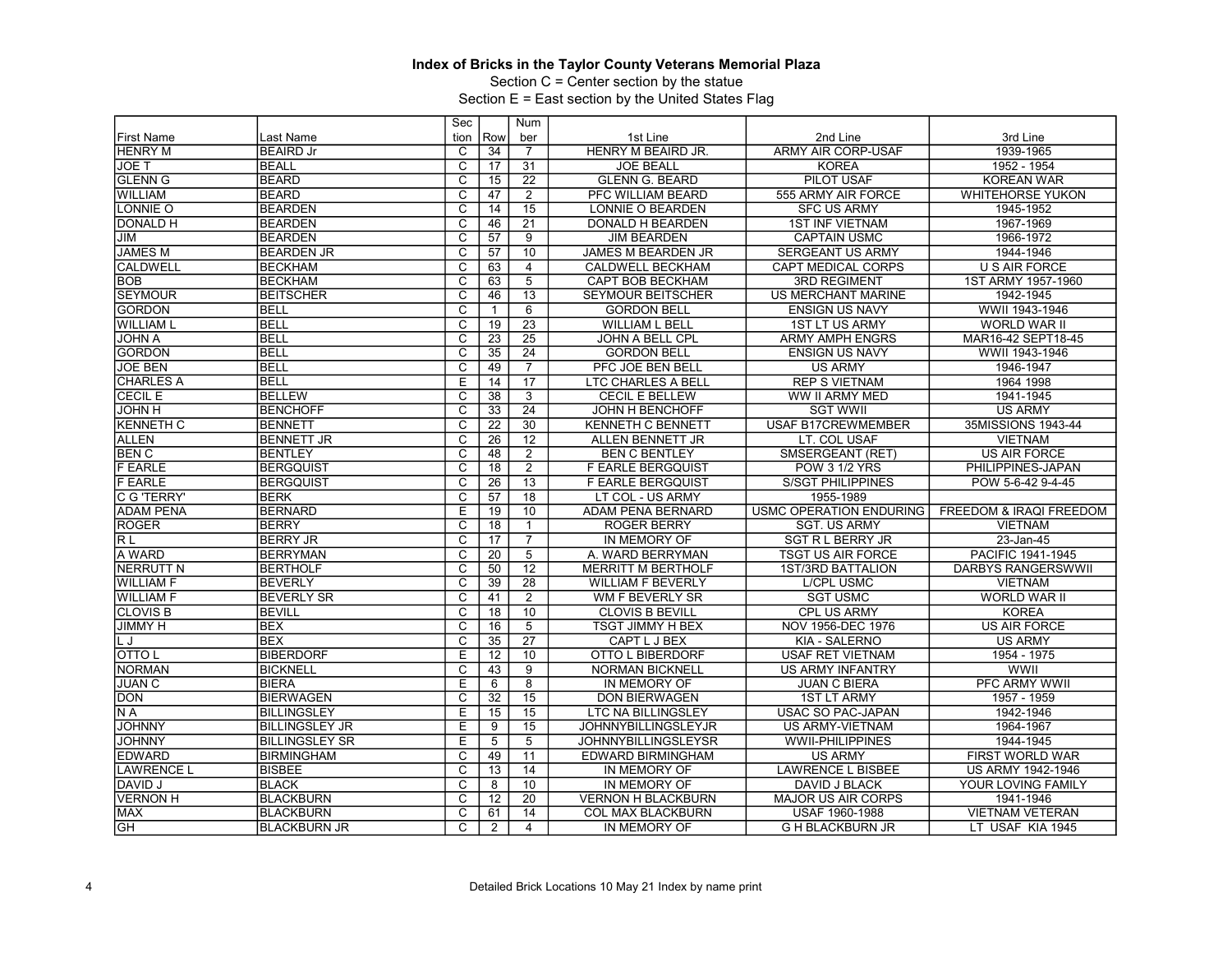Section C = Center section by the statue

|                   |                   | Sec                     |                 | Num             |                              |                           |                           |
|-------------------|-------------------|-------------------------|-----------------|-----------------|------------------------------|---------------------------|---------------------------|
| <b>First Name</b> | Last Name         | tion                    | Row             | ber             | 1st Line                     | 2nd Line                  | 3rd Line                  |
| <b>HERMAN A</b>   | <b>BLAHAK</b>     | C                       | 51              | 32              | <b>HERMAN A BLAHAK</b>       | <b>MAJOR USAF 1951-73</b> | <b>ABILENE TX</b>         |
| R T               | <b>BLAIR</b>      | $\overline{c}$          | 65              | 5               | LT COL R T BLAIR             | US ARMY 1937-1957         | WWII KOREAN WAR           |
| <b>NICHOLAS V</b> | <b>BLAKE</b>      | Ε                       | 18              | $\overline{17}$ | <b>SSGT NICHOLAS V BLAKE</b> | USAF OPERATION ENDURING   | FREEDOM & IRAQI FREEDOM   |
| <b>FRANK T</b>    | <b>BLALOCK</b>    | $\overline{C}$          | 28              | 12              | <b>FRANK T BLALOCK</b>       | <b>COLONEL USAF</b>       | 1961-1991                 |
| <b>CHARLIE H</b>  | <b>BLANKS</b>     | $\overline{\text{c}}$   | 32              | $\overline{2}$  | <b>CHARLIE H BLANKS</b>      | <b>SGT US ARMY</b>        | <b>WWI FRANCE</b>         |
| <b>CHARLES H</b>  | <b>BLANKS</b>     | $\overline{\mathrm{c}}$ | 32              | $\overline{3}$  | <b>CHARLES H BLANKS</b>      | <b>US AIR FORCE</b>       | <b>GOD FAMILY COUNTRY</b> |
| <b>WILLIAM</b>    | BLASCYK           | C                       | 47              | $\overline{14}$ | <b>WILLIAM BLASCYK</b>       | <b>USAF</b>               | 1956-1962                 |
| <b>JOE</b>        | <b>BLASCYK</b>    | $\overline{\mathsf{c}}$ | 47              | 15              | IN MEMORY OF                 | <b>JOE BLASCYK</b>        | USN 1945-1953             |
| <b>RICHARD R</b>  | <b>BLOOMER</b>    | $\overline{\mathsf{c}}$ | 50              | $\overline{15}$ | <b>RICHARD R BLOOMER</b>     | <b>HUMP PILOT WWII</b>    | NAVY 1941-1945WWII        |
| HARRY HATCHER     | <b>BOAZ</b>       | C                       | 49              | 13              | <b>HARRY HATCHER BOAZ</b>    | <b>WORLD WAR II</b>       | <b>VETERAN</b>            |
| TOM               | <b>BOECKING</b>   | $\overline{\mathrm{c}}$ | 46              | 16              | <b>TOM BOECKING</b>          | <b>VIETNAM</b>            | 1967-1969                 |
| <b>WILLIAM F</b>  | <b>BOGAR</b>      | $\overline{C}$          | 16              | $\overline{17}$ | <b>WILLIAM F. BOGAR</b>      | US NAVY 1918-1951         | WW I&II AND KOREA         |
| A D'LONNIE'       | <b>BOGGS</b>      | $\overline{\text{c}}$   | 48              | 12              | A D (LONNIE) BOGGS           | <b>US NAVY</b>            | <b>WORLD WAR II</b>       |
| <b>TRAVIS E</b>   | <b>BOHANNON</b>   | $\overline{\mathrm{c}}$ | 32              | $\overline{25}$ | <b>TRAVIS B BOHANNON</b>     | S/SGT 36TH DIV            | 142ND INF CO B            |
| <b>THOMAS E</b>   | <b>BOHANNON</b>   | $\overline{c}$          | $\overline{32}$ | 26              | THOMAS E. BOHANNON           | S/SGT 36TH DIV            | 132ND FA BATTERY C        |
| <b>JAMES D</b>    | <b>BOLLS</b>      | $\overline{\text{c}}$   | $\overline{37}$ | $\overline{24}$ | <b>SGT JAMES D BOLLS</b>     | <b>USAAF WWII</b>         | NOV 1926 SEPT 1946        |
| <b>DOWNING</b>    | <b>BOLLS</b>      | $\overline{\mathrm{c}}$ | 44              | $\overline{9}$  | <b>SGT DOWNING BOLLS</b>     | <b>USMC ABILENE TX</b>    | AM EMB SAIGON VN          |
| <b>DOWNING M</b>  | <b>BOLLS</b>      | C                       | 44              | 10              | <b>DOWNING M BOLLS</b>       | UTICA MS WWI              | <b>1ST LT INFANTRY</b>    |
| <b>TERRENCE</b>   | <b>BOLLS</b>      | $\overline{\text{c}}$   | 44              | 11              | SP4 TERRENCE BOLLS           | US ARMY ABILENE TX        | 1ST BN 509TH ABN          |
| <b>DOWNING A</b>  | <b>BOLLS SR</b>   | $\overline{c}$          | 15              | $\overline{3}$  | <b>LIEUTENANT COLONEL</b>    | DOWNING A BOLLS, SR       | USAF 1942-1971            |
| <b>CHARLES R</b>  | <b>BOLT</b>       | C                       | $\overline{7}$  | 18              | <b>SGT CHARLES R BOLT</b>    | SURVIVOR - BATAAN         | DEATH MARCH 42-45         |
| <b>NORMAN E</b>   | <b>BONDS</b>      | $\overline{\text{c}}$   | 43              | 18              | <b>NORMAN E BONDS</b>        | 14 AF FLYING TIGER        | CHINA CBI 42-45           |
| <b>TROYCE M</b>   | <b>BOONE</b>      | $\overline{\mathrm{c}}$ | 33              | 6               | <b>TROYCE M BOONE</b>        | <b>41ST DIVISION</b>      | <b>I COMPANY 186 INF</b>  |
| <b>MAYME RUTH</b> | BOOTH             | C                       | 42              | $\overline{9}$  | IN MEMORY OF                 | LT COL MAYME RUTH         | <b>BOOTHE</b>             |
| VAN M             | <b>BOOZER</b>     | E                       | $\overline{c}$  | 16              | VAN M BOOZER                 | STAFF SGT U S ARMY        | WW II 1945-1946           |
| <b>DAVID L</b>    | <b>BOREN</b>      | E                       | 18              | 13              | DAVID L BOREN                | <b>CAPTAIN</b>            | <b>US ARMY</b>            |
| TED               | <b>BOSWELL JR</b> | $\overline{\text{c}}$   | 18              | 27              | <b>TED BOSWELL JR</b>        | LT COL USAF               | 1942-1982                 |
| <b>GORDON</b>     | <b>BOSWELL JR</b> | Ε                       | 23              | $\mathbf{1}$    | <b>GORDON</b>                | <b>BOSWELL JR</b>         | ARMY 6/27 - /6/87         |
| <b>VICTOR G</b>   | <b>BOULDIN</b>    | C                       | $\overline{35}$ | 34              | IN MEMORY OF                 | <b>VICTOR G BOULDIN</b>   | 1952-1973                 |
| <b>ROBERT G</b>   | <b>BOULDIN</b>    | $\overline{\text{c}}$   | 35              | 35              | IN MEMORY OF                 | ROBERT G BOULDIN          | 1933-1973                 |
| <b>MARION M</b>   | <b>BOUNDS</b>     | $\overline{\mathrm{c}}$ | 15              | $\overline{27}$ | <b>MARION M BOUNDS</b>       | 1950-1972                 | USAF-RET-E7               |
| JEFFERSON C       | <b>BOWDEN</b>     | C                       | 44              | $\overline{19}$ | JEFFERSON C BOWDEN           | WORLD WAR I               |                           |
| <b>JAMES E</b>    | <b>BOWER</b>      | $\overline{\text{c}}$   | $\overline{7}$  | 10              | <b>JAMES E BOWER</b>         | <b>MAJOR US AIR FORCE</b> | 1942 - 1945               |
| <b>BILLY JOE</b>  | <b>BOWERS</b>     | $\overline{c}$          | 10              | 18              | <b>BILLY JOE BOWERS</b>      | <b>TRENT TEXAS</b>        | SOUTH PACIFIC WWII        |
| <b>JAMES M</b>    | <b>BOWERS</b>     | E                       | 4               | 14              | MAJ JAMES M BOWERS           | WORLD WAR II              | <b>ARMY</b>               |
| <b>WILLIAM D</b>  | <b>BOWLES</b>     | $\overline{\mathrm{c}}$ | 62              | 19              | WILLIAM D BOWLES             | LT 307TH BOMB GR          | NOV 1940 NOV 1945         |
| <b>ESTES</b>      | <b>BOWMAN</b>     | E                       | 12              | $\overline{8}$  | IN MEMORY OF                 | <b>ESTES BOWMAN</b>       | SERVED 1944-1946          |
| <b>CHARLES E</b>  | <b>BOX</b>        | $\overline{\text{c}}$   | 50              | 16              | <b>CHARLES E BOX</b>         | <b>US MARINES</b>         | <b>ARMY AIR CORPS</b>     |
| <b>CHARMES M</b>  | <b>BOX</b>        | $\overline{\text{c}}$   | 50              | $\overline{17}$ | <b>CHARLES M BOX</b>         | <b>US NAVY</b>            | WORLD WAR II              |
| JOE L             | <b>BOX</b>        | Ε                       | 10              | 9               | <b>JOE L BOX</b>             | <b>US ARMY</b>            | <b>WW ONE</b>             |
| <b>JOE T</b>      | <b>BOX</b>        | E                       | 11              | 18              | JOE T BOX                    | <b>ARMY AIR FORCE</b>     | <b>WW TWO</b>             |
| <b>BILLY E</b>    | <b>BOYD</b>       | $\overline{\mathrm{c}}$ | 40              | $\overline{12}$ | <b>BILLY E BOYD</b>          | <b>US NAV-RES</b>         | <b>WORLD WAR II</b>       |
| <b>ROGERF</b>     | <b>BOYD</b>       | $\overline{C}$          | 44              | $\overline{2}$  | ROGER F BOYD                 | <b>KOREAN CONFLICT</b>    | 1953-1955                 |
| CARL D            | <b>BOYLE</b>      | $\overline{\text{c}}$   | 70              | $\mathbf{1}$    | CARL D BOYLE                 | US ARMY ARTY WWII         | RET 1942-62               |
| <b>GRACE</b>      | <b>BRADBERRY</b>  | E                       | 8               | 19              | <b>T5 GRACE BRADBERRY</b>    | 117 WAC HOSP CO           | 1945 1946                 |
| LEROY             | <b>BRADBERRY</b>  | E                       | 10              | 10              | <b>T4 LEROY BRADBERRY</b>    | 142 GEN HOSP CO           | 1942 1945                 |
| <b>KENNETH L</b>  | <b>BRADLEY</b>    | $\overline{\text{c}}$   | 38              | 11              | <b>KENNETH L BRADLEY</b>     | <b>U S NAVY</b>           | <b>SUBMARINES</b>         |
| <b>FRANK LEE</b>  | <b>BRADLEY</b>    | $\overline{\mathsf{C}}$ | 38              | 12              | <b>FRANK LEE BRADLEY</b>     | SSGT U S AIR CORPS        | <b>EAME THEATER</b>       |
|                   |                   |                         |                 |                 |                              |                           |                           |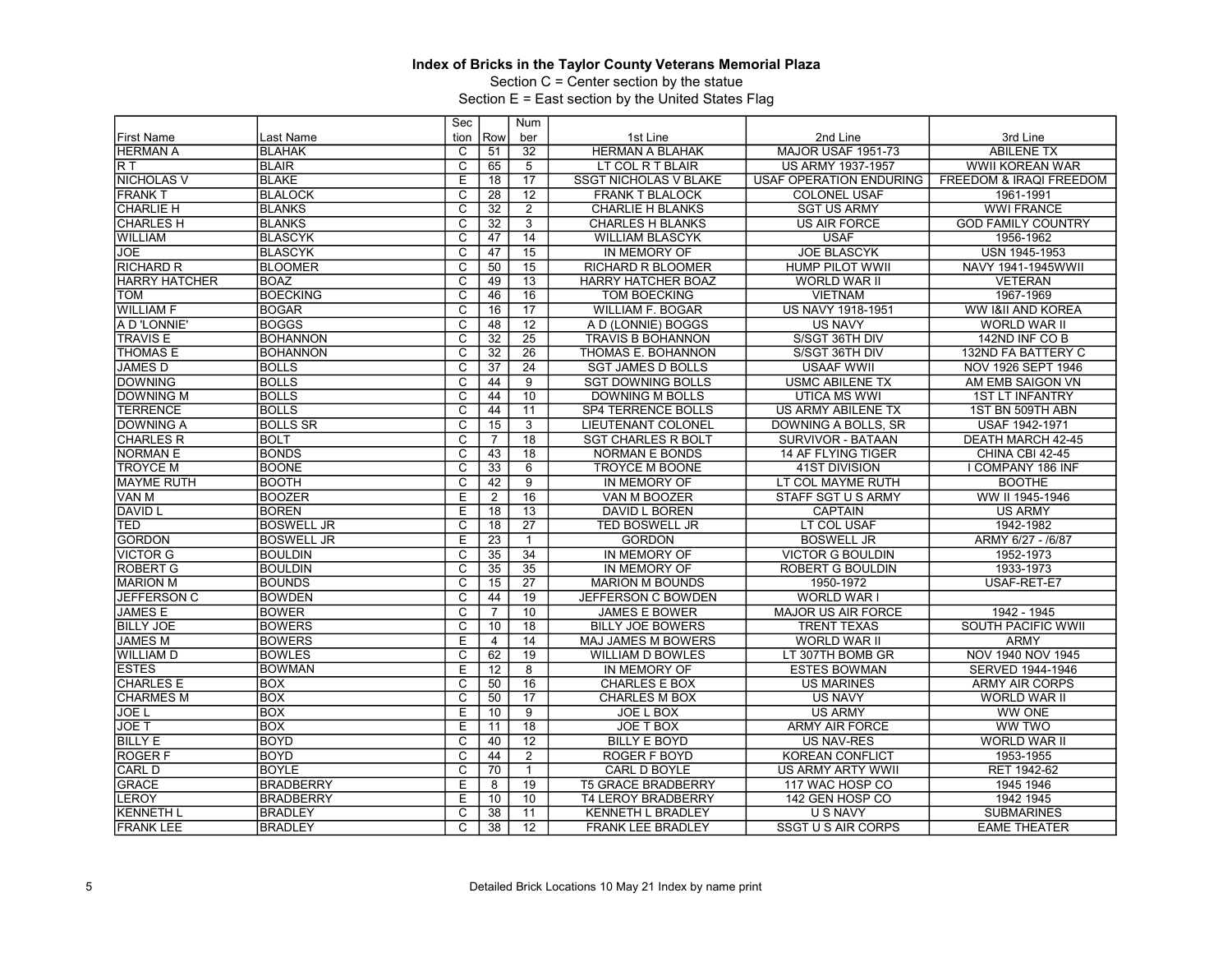Section C = Center section by the statue

|                      |                   | Sec                     |                 | Num             |                           |                          |                               |
|----------------------|-------------------|-------------------------|-----------------|-----------------|---------------------------|--------------------------|-------------------------------|
| <b>First Name</b>    | Last Name         | tion                    | Row             | ber             | 1st Line                  | 2nd Line                 | 3rd Line                      |
| IC K                 | <b>BRADLEY</b>    | C                       | 64              | 6               | IN HONOR OF               | C K BRADLEY              | ARMY KOREA 52-54              |
| <b>BILLY B</b>       | <b>BRADY</b>      | E                       | 3               | $\overline{7}$  | CPL BILLY B BRADY         | <b>KOREAN WAR</b>        | 1951-1957                     |
| <b>RAY</b>           | <b>BRAGALONE</b>  | $\overline{\mathrm{c}}$ | 20              | $\overline{22}$ | COL. RAY BRAGALONE        | U.S. ARMY                | 1955-1981                     |
| <b>VALREE</b>        | <b>BRAILSFORD</b> | $\overline{C}$          | 70              | $\overline{2}$  | <b>VALREE BRAILSFORD</b>  | <b>PARATROOPS</b>        | <b>KOREAN WAR</b>             |
| <b>VALREE</b>        | <b>BRAILSFORD</b> | E                       | 19              | 15              | IN HONOR OF               | <b>VALREE BRAILSFORD</b> | <b>US ARMY KOREA</b>          |
| DALE B               | <b>BRANNOM</b>    | $\overline{\mathrm{c}}$ | 21              | $\overline{31}$ | <b>DALE B BRANNOM</b>     | <b>USMC</b>              | <b>KOREA 1950</b>             |
| <b>H MONROE</b>      | <b>BRANNON</b>    | $\overline{\text{c}}$   | 4               | 10              | H MONROE BRANNON          | <b>US NAVY VIETNAM</b>   | 1968 - 1970                   |
| <b>ALVIN E</b>       | <b>BRAUNE</b>     | $\overline{\mathsf{c}}$ | 34              | $\overline{8}$  | ALVIN E. BRAUNE           | KOREA 1952-1953          | USAF 1950-1954                |
| J C                  | <b>BRAUNE</b>     | $\overline{\mathsf{c}}$ | 34              | $\overline{9}$  | <b>J C BRAUNE</b>         | <b>ARMY AIR CORP</b>     | 1942-1945                     |
| <b>JAMESF</b>        | <b>BREAUX</b>     | $\overline{c}$          | 23              | $\overline{2}$  | <b>JAMES F BREAUX PFC</b> | <b>ANTI-AIRCRAFT</b>     | US ARMY BAT B 753             |
| <b>RONNIE W</b>      | <b>BREEDING</b>   | $\overline{\mathrm{c}}$ | 50              | $\overline{18}$ | RONNIE W BREEDING         | <b>US NAVY</b>           | <b>VIETNAM WAR</b>            |
| <b>VERNON B</b>      | <b>BREEDING</b>   | $\overline{C}$          | 50              | 19              | <b>VERNON B BREEDING</b>  | <b>US NAVY</b>           | <b>VIETNAM</b>                |
| <b>ROBERT A</b>      | <b>BREEDING</b>   | $\overline{\text{c}}$   | 50              | 20              | ROBERT A BREEDING         | <b>US NAVY</b>           | WORLD WAR II                  |
| <b>BILLY H</b>       | <b>BREWER</b>     | $\overline{E}$          | 17              | 14              | TO HONOR                  | <b>BILLY H BREWER</b>    | <b>MERCHANT MARINES WW II</b> |
| <b>ROBERT</b>        | <b>BRIDGES</b>    | $\overline{\text{c}}$   | $\overline{25}$ | $\overline{16}$ | <b>ROBERT BRIDGES</b>     | THE MOST PATRIOTIC       | PERSON I KNOW                 |
| <b>CARLETON</b>      | <b>BRIGGS</b>     | Έ                       | 16              | 16              | <b>CARLETON W BRIGGS</b>  | <b>US ARMY</b>           | 1941 - 1945                   |
| <b>LYMAN</b>         | <b>BRIGHAM</b>    | Ē                       | $\overline{21}$ | $\overline{2}$  | <b>LYMAN BRIGHAM</b>      | <b>LTC USN WW II</b>     |                               |
| <b>CHRISTOPHER</b>   | <b>BRIGHT</b>     | $\overline{\text{c}}$   | 27              | $\overline{29}$ | <b>CHRISTOPHER BRIGHT</b> | <b>1ST COSCOM</b>        | 1/1995-6/1997                 |
| LOUIS                | <b>BRIGHT</b>     | $\overline{\mathrm{c}}$ | $\overline{27}$ | 30              | <b>LOUIS BRIGHT</b>       | <b>USASA</b>             | 6/1971-5/1977                 |
| <b>ROSS</b>          | <b>BRIGHT</b>     | $\overline{c}$          | $\overline{27}$ | $\overline{31}$ | <b>ROSS BRIGHT</b>        | <b>3RD INFANTRY DIV</b>  | CASABLANCA-ANZIO              |
| <b>JULIE R</b>       | <b>BRIGHT</b>     | $\overline{\text{c}}$   | 28              | 19              | <b>JULIE R BRIGHT</b>     | MCPO/E9 USN              | 1975-97                       |
| <b>J GLEN</b>        | <b>BRIGHT</b>     | $\overline{\mathsf{c}}$ | $\overline{30}$ | $\overline{24}$ | LTC J. GLEN BRIGHT        | <b>VIETNAM 1969-1970</b> | <b>US ARMY INFANTRY</b>       |
| H E 'ED'             | <b>BRIGHT</b>     | $\overline{\mathsf{c}}$ | $\overline{30}$ | $\overline{25}$ | <b>CPT HE 'ED' BRIGHT</b> | <b>CLARK AFB/VIETNAM</b> | C-130 US AIR FORCE            |
| <b>HENRY O</b>       | <b>BRIGHT</b>     | $\overline{c}$          | $\overline{37}$ | 35              | <b>HENRY O BRIGHT</b>     | TRENT-NAVY-SEABEES       | WWII (UNCLE BUDDY)            |
| <b>MICAH C</b>       | <b>BRIGHT</b>     | $\overline{\mathrm{c}}$ | 48              | $\overline{3}$  | <b>1LT MICAH C BRIGHT</b> | 3RD BAT 187TH INF        | FT CAMPBELL KY                |
| <b>BRODY L</b>       | <b>BRIGHT</b>     | $\overline{\text{c}}$   | 48              | $\overline{4}$  | <b>BRODY L BRIGHT</b>     | SRAM 39TH-AS             | <b>DYESS AFB TEXAS</b>        |
| <b>JACK M</b>        | <b>BRINE</b>      | $\overline{\text{c}}$   | 42              | 17              | <b>JACK M BRINE</b>       | <b>SEAMAN 3RD CLASS</b>  | <b>KOREAN WAR 1950-53</b>     |
| <b>DONALD L</b>      | <b>BRINE</b>      | $\overline{\text{c}}$   | 57              | $\overline{16}$ | <b>DONALD L BRINE</b>     | AIRMAN - USAF            | 1960-1966                     |
| <b>WILLIAM W</b>     | <b>BRINE</b>      | $\overline{\text{c}}$   | 57              | $\overline{17}$ | <b>SGT WM W BRINE</b>     | NAV 452ND BOMB WG        | KOREA 1946-1951               |
| <b>GUY HANEY</b>     | <b>BRISCOE</b>    | $\overline{\mathsf{c}}$ | $\overline{7}$  | $\overline{17}$ | <b>SGT 1ST CLASS</b>      | <b>GUY HANEY BRISCOE</b> | <b>US ARMY WWII</b>           |
| <b>JP BROCK</b>      | <b>BROCK</b>      | $\overline{\mathrm{c}}$ | $\overline{3}$  | $\mathbf{1}$    | J P BROCK MC USNR         | <b>1ST MARINE DIV</b>    | VIETNAM 1968                  |
| <b>CARL LYNN</b>     | <b>BROCK</b>      | $\overline{c}$          | $\overline{25}$ | $\overline{20}$ | ARMY SGT CARL LYNN        | <b>BROCK, INFANTRY</b>   | <b>VIETNAM</b>                |
| <b>MAURENCE CARL</b> | <b>BROCK</b>      | С                       | $\overline{25}$ | $\overline{21}$ | MAURENCE CARL BROCK       | WWII, MIDWAY             | <b>NAVY RADARMAN</b>          |
| <b>EDDIE WAYNE</b>   | <b>BROCK</b>      | $\overline{\mathsf{C}}$ | 25              | $\overline{22}$ | EDDIE WAYNE BROCK         | WWII, EUROPE             | <b>ARMY ENGINEERS</b>         |
| C M 'MIKE"           | <b>BROCKMAN</b>   | C                       | 32              | 19              | CM 'MIKE' BROCKMAN        | <b>USMC PLATOON SGT</b>  | WWII 1940-1945                |
| <b>JOHN J</b>        | <b>BROM</b>       | $\overline{\text{c}}$   | 49              | $\overline{26}$ | IN MEMORY OF              | <b>JOHN J BROM</b>       | ARMY WORLD WAR II             |
| <b>JOHNN M</b>       | <b>BROWDER</b>    | E                       | 3               | $\overline{4}$  | <b>JOHNNY M BROWDER</b>   | 3RD ARMORED DIV          | 1941-1945                     |
| <b>EDDIE</b>         | <b>BROWDER</b>    | E                       | 9               | $\overline{13}$ | <b>EDDIE BROWDER</b>      | <b>VIET NAM</b>          | 5TH MECH INF                  |
| <b>GUY W</b>         | <b>BROWN</b>      | $\overline{\mathrm{c}}$ | $\overline{13}$ | $\overline{11}$ | PVT GUY W BROWN           | <b>WORLD WAR II</b>      | 1922 - 1944                   |
| E MAX                | <b>BROWN</b>      | $\overline{\mathsf{c}}$ | 17              | 19              | E MAX BROWN               | WWII 8TH AIR FORCE       | <b>AMER EX POW</b>            |
| <b>ELMERT</b>        | <b>BROWN</b>      | C                       | 22              | 2               | <b>TSGT ELMER T BROWN</b> | WORLD WAR II             | <b>KOREAN WAR</b>             |
| <b>JAMES O</b>       | <b>BROWN</b>      | $\overline{\mathsf{c}}$ | 33              | 10              | JAMES O. BROWN            | PFC USARMY 1918          | <b>WWI</b>                    |
| <b>BOBBID D</b>      | <b>BROWN</b>      | C                       | 33              | 11              | <b>BOBBIE D. BROWN</b>    | CPL USARMY 1942-45       | <b>WWII NORMANDY</b>          |
| DAN W                | <b>BROWN</b>      | $\overline{\mathsf{c}}$ | 64              | 8               | DAN W BROWN               | MOMM 3C US NAVY          | 3/20/45-7/31/46               |
| C MARK               | <b>BROWN</b>      | $\overline{\mathrm{c}}$ | 64              | 9               | C MARK BROWN              | FTG2 US NAVY             | 10/15/68-10/14/74             |
| DAVY LEE             | <b>BROWN</b>      | E                       | 6               | 6               | DAVY LEE BROWN            | <b>KOREA</b>             | 1952-1953                     |
| <b>ELMER</b>         | <b>BROWN</b>      | $\overline{\mathsf{E}}$ | 23              | $\overline{2}$  | <b>ELMER BROWN</b>        | <b>US ARMY</b>           | $9/14 - 7/77$                 |
| DAN W                | <b>BROWN JR</b>   | C                       | 64              | 10              | DAN W BROWN JR            | PO3 US NAVY              | 3/13/67-12/18/70              |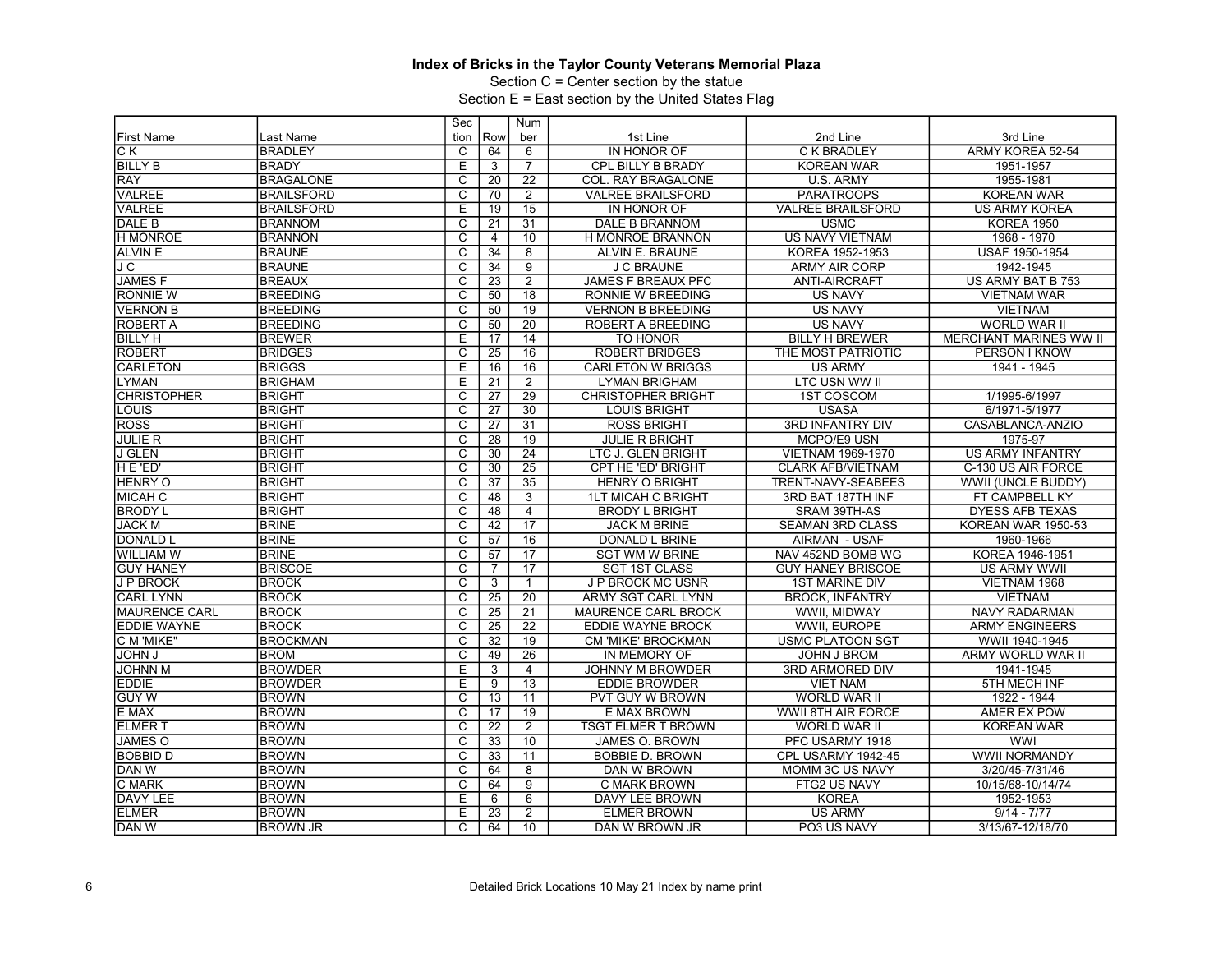Section C = Center section by the statue

|                     |                    | Sec                     |                 | Num             |                            |                           |                           |
|---------------------|--------------------|-------------------------|-----------------|-----------------|----------------------------|---------------------------|---------------------------|
| <b>First Name</b>   | Last Name          | tion                    | Row             | ber             | 1st Line                   | 2nd Line                  | 3rd Line                  |
| <b>CARL A</b>       | <b>BRUBAKER</b>    | C                       | 21              | 14              | <b>CARL A BRUBAKER</b>     | <b>M/SGT ARMY</b>         | 1940 - 1960               |
| <b>DAVE</b>         | <b>BRUMBEAU</b>    | $\overline{c}$          | 6               | 10              | <b>DAVE BRUMBEAU</b>       | POW STALAG 17B            | WORLD WAR II              |
| <b>JOHN</b>         | <b>BRUNEAU</b>     | $\overline{\mathsf{c}}$ | 40              | 11              | <b>JOHN BRUNEAU</b>        | <b>VIETNAM</b>            | 1968-1969                 |
| TOM                 | <b>BRYANT</b>      | $\overline{C}$          | 33              | $\overline{7}$  | <b>TOM BRYANT</b>          | <b>41ST DIVISION</b>      | I COMPANY 186 INF         |
| <b>NEVILLE H</b>    | <b>BRYANT</b>      | $\overline{\text{c}}$   | 41              | $\overline{8}$  | <b>NEVILLE H BRYANT</b>    | <b>SEAMAN 1ST CLASS</b>   | WWII 1943-1945            |
| HOLLIS              | <b>BUCHANAN</b>    | $\overline{\mathsf{c}}$ | 36              | $\overline{20}$ | <b>HOLLIS BUCHANAN FIC</b> | <b>USN MINESWEEPER</b>    | PACIFIC-JAPAN             |
| <b>FRED</b>         | <b>BUCKMANN</b>    | $\overline{\text{c}}$   | 44              | $\overline{13}$ | <b>SGT FRED BUCKMANN</b>   | <b>MARTINEZ CA WWII</b>   | CO D 62ND MTB MRTC        |
| <b>DAVID L</b>      | <b>BUHRMANN</b>    | $\overline{\mathsf{c}}$ | 41              | 10              | DAVID L BUHRMANN           | LT SC USN                 | <b>VIETNAM</b>            |
| <b>CONRAD G</b>     | <b>BULLOCK</b>     | $\overline{\mathsf{c}}$ | 33              | $\overline{8}$  | <b>CONRAD G BULLOCK</b>    | 101 AIRBORNE CO A         | 327TH GLIDER INF          |
| <b>MARK</b>         | <b>BUNKLEY</b>     | $\overline{c}$          | 50              | $\overline{22}$ | <b>MARK BUNKLEY</b>        | US NAVY VP 16             |                           |
| W E                 | <b>BUNKLEY</b>     | $\overline{\mathsf{c}}$ | 50              | $\overline{23}$ | W D BUNKLEY                | <b>US NAVY SEABEES</b>    | ATLANTIC 7174             |
| <b>ALLEN W</b>      | <b>BUNN</b>        | $\overline{C}$          | 29              | 13              | ALLEN W. BUNN USN          | 7/70-7/74 CVA-43          | <b>USS CORAL SEA</b>      |
| <b>JESSE 'RED'</b>  | <b>BURDITT</b>     | $\overline{\text{c}}$   | 50              | $\overline{7}$  | <b>JESSE 'RED' BURDITT</b> | <b>RADIOMAN 1ST CLASS</b> | U S NAVY WW II            |
| <b>HENRY M</b>      | <b>BURLESON</b>    | $\overline{\mathsf{c}}$ | 19              | $\overline{32}$ | <b>HENRY M BURLESON</b>    | PVT 39TH INFTY            | <b>WWI AEF 1917-19</b>    |
| <b>JAMES A</b>      | <b>BURLESON</b>    | $\overline{\text{c}}$   | $\overline{57}$ | $\overline{14}$ | <b>JAMES A BURLESON</b>    | <b>NAVY PETTY OFFICER</b> | 1948 - 1952               |
| DALE D              | <b>BURLESON</b>    | $\overline{c}$          | 57              | 19              | <b>DALE D BURLESON</b>     | LT COL - US ARMY          | 1960-1980                 |
| JOE E               | <b>BURLESON</b>    | E                       | $\overline{18}$ | $\overline{12}$ | <b>JOE E BURLESON</b>      | <b>WORLD WAR II</b>       | 1943 - 1946               |
| H D                 | <b>BURTON</b>      | $\overline{\text{c}}$   | 66              | $\overline{4}$  | <b>SGT H D BURTON</b>      | <b>US ARMY AIR CORP</b>   | OTU B-29 CREW 455         |
| <b>BILLY J</b>      | <b>BURTON</b>      | $\overline{\text{c}}$   | 66              | $\overline{5}$  | LT BILLY J BURTON          | US ARMY AIR CORP          | P-38 PILOT 1943-46        |
| <b>THOMAS H</b>     | <b>BUSTER</b>      | $\overline{c}$          | 31              | $\overline{28}$ | <b>THOMAS H BUSTER</b>     | <b>SFC US ARMY</b>        | 1963-1976                 |
| <b>GREGORY M</b>    | <b>BUTLER</b>      | $\overline{\text{c}}$   | 44              | $\overline{7}$  | <b>GREGORY M BUTLER</b>    | <b>US ARMY</b>            | DESERT STORM 90-91        |
| <b>GREGORY M</b>    | <b>BUTLER</b>      | $\overline{\text{c}}$   | 56              | $\overline{4}$  | <b>GREGORY M BUTLER</b>    | <b>US ARMY</b>            | DESERT STORM 90-91        |
| <b>LOUIS S</b>      | <b>BUTMAN</b>      | E                       | $\overline{18}$ | $\overline{21}$ | <b>LOUIS S BUTMAN</b>      | <b>MANHATTAN PROJECT</b>  |                           |
| <b>RAYMOND HOYT</b> | <b>BYNUM</b>       | $\overline{c}$          | 14              | $\overline{4}$  | RAYMOND HOYT BYNUM         | 112 CAVALRY               | <b>WORLD WAR II</b>       |
| <b>AUBREY</b>       | <b>BYNUM</b>       | $\overline{\mathsf{c}}$ | 16              | 11              | <b>CPL AUBREY BYNUM</b>    | <b>88 INFANTRY DIV</b>    | <b>US ARMY WWII</b>       |
| <b>BILL R</b>       | <b>BYNUM</b>       | $\overline{C}$          | 21              | $\overline{18}$ | BILL R BYNUM GM2           | SUBMARINES - KOREA        | USS QUEENFISH #393        |
| <b>CALVIN B</b>     | <b>BYNUM</b>       | $\overline{\text{c}}$   | $\overline{22}$ | $\overline{4}$  | <b>CALVIN B BYNUM</b>      | <b>MERCHANT MARINES</b>   | <b>WORLD WAR II</b>       |
| J M 'PETE'          | <b>BYNUM</b>       | $\overline{\text{c}}$   | $\overline{29}$ | $\overline{28}$ | J M (PETE) BYNUM           | PFC US AIRFORCE           | <b>WWII ABILENE TEXAS</b> |
| <b>JOHNNIE RAY</b>  | <b>BYRD</b>        | E                       | 12              | $\overline{3}$  | JOHNNIE RAY BYRD           | <b>SFC US ARMY</b>        | 1951-1957                 |
| <b>HYRAM J</b>      | <b>CAFFEY</b>      | Ε                       | $\overline{14}$ | $\overline{4}$  | <b>IN LOVING MEMORY</b>    | <b>HYRAM J CAFFEY</b>     | WWII 1944-1946            |
| <b>JAMES A</b>      | <b>CAGLE</b>       | $\overline{\text{c}}$   | $\overline{19}$ | $\overline{21}$ | <b>JAMES A CAGLE</b>       | $\overline{PFC}$          | 1944-1945                 |
| DAVID J             | <b>CAIRNS</b>      | $\overline{\text{c}}$   | 26              | $\overline{17}$ | IN MEMORY OF               | <b>DAVID J CAIRNS</b>     | <b>US ARMY RET VN</b>     |
| <b>HORACE S</b>     | <b>CALAHAN JR</b>  | $\overline{\text{c}}$   | 67              | $\overline{2}$  | <b>HORACE S CALAHAN JR</b> | <b>MERCHANT MARINES</b>   | <b>COAST GUARD DIS 46</b> |
| <b>HOWARD C</b>     | <b>CALDWELL</b>    | Ε                       | 18              | $\overline{7}$  | IN MEMORY OF               | HOWARD C CALDWELL         | WW II NAVY                |
| <b>JAMES W</b>      | <b>CALLAWAY</b>    | C                       | 41              | $\overline{13}$ | <b>JAMES W CALLAWAY</b>    | US ARMY WW II             | EUROPE 1942-1945          |
| <b>BILLY</b>        | <b>CALLAWAY</b>    | $\overline{\text{c}}$   | 64              | $\overline{7}$  | <b>BILLY CALLAWAY</b>      | 23RD INF DIVISION         | RVN 1970 - 1971 ARMY      |
| <b>DOYLE L</b>      | <b>CALTON</b>      | E                       | 5               | $\overline{11}$ | DOYLE L CALTON             | 89TH DIV--AG & C/S        | US ARMY--WWII--ETO        |
| J S                 | <b>CAMPBELL</b>    | C                       | 16              | 10              | <b>JS CAMPBELL</b>         | STAFF SGT US ARMY         | 1942-1945                 |
| <b>BILLY JOE</b>    | <b>CAMPBELL</b>    | $\overline{\text{c}}$   | 31              | $\overline{8}$  | <b>BILLY JOE CAMPBELL</b>  | <b>US NAVY</b>            | <b>CAREER</b>             |
| RJ                  | <b>CAMPBELL</b>    | $\overline{\mathrm{c}}$ | 31              | 9               | R J CAMPBELL               | <b>US MARINES</b>         | <b>WORLD WAR II</b>       |
| <b>FLETCHER</b>     | <b>CAMPBELL</b>    | C                       | $\overline{31}$ | 14              | <b>FLETCHER CAMPBELL</b>   | <b>US ARMY</b>            | <b>WORLD WAR II</b>       |
| <b>GEORGE</b>       | <b>CAMPBELL</b>    | $\overline{\mathrm{c}}$ | 31              | 15              | <b>GEORGE CAMPBELL</b>     | <b>US ARMY</b>            | WORLD WAR II              |
| <b>NORRIS C</b>     | <b>CAMPBELL</b>    | $\overline{C}$          | 61              | $\overline{4}$  | NORRIS C CAMPBELL          | <b>STAFF SGT US ARMY</b>  | 1944-1946                 |
| <b>LOYD LEON</b>    | <b>CAMPBELL</b>    | $\overline{\mathsf{c}}$ | 62              | 12              | LOYD LEON CAMPBELL         | LT 36TH DIVISION          | <b>US ARMY WWII</b>       |
| W G                 | <b>CAMPBELL JR</b> | C                       | 23              | 20              | W G CAMPBELL JR.           | <b>RETIRED AIR FORCE</b>  | <b>TWENTY PROUD YEARS</b> |
| M JEARL             | <b>CANAFAX</b>     | C                       | 8               | 13              | M JEARL CANAFAX            | 8TH AIR FORCE 473         | <b>SUDBERRY SUFFOX</b>    |
| <b>JOE</b>          | <b>CANANT</b>      | $\overline{\mathrm{c}}$ | 31              | $\overline{34}$ | <b>JOE CANANT</b>          | YN3 US NAVY               | 1947-1950                 |
|                     | <b>CANANT</b>      | $\overline{C}$          | 31              | $\overline{35}$ | <b>ROBERT CANANT</b>       | <b>PVT US ARMY</b>        | 1918                      |
| <b>ROBERT</b>       |                    |                         |                 |                 |                            |                           |                           |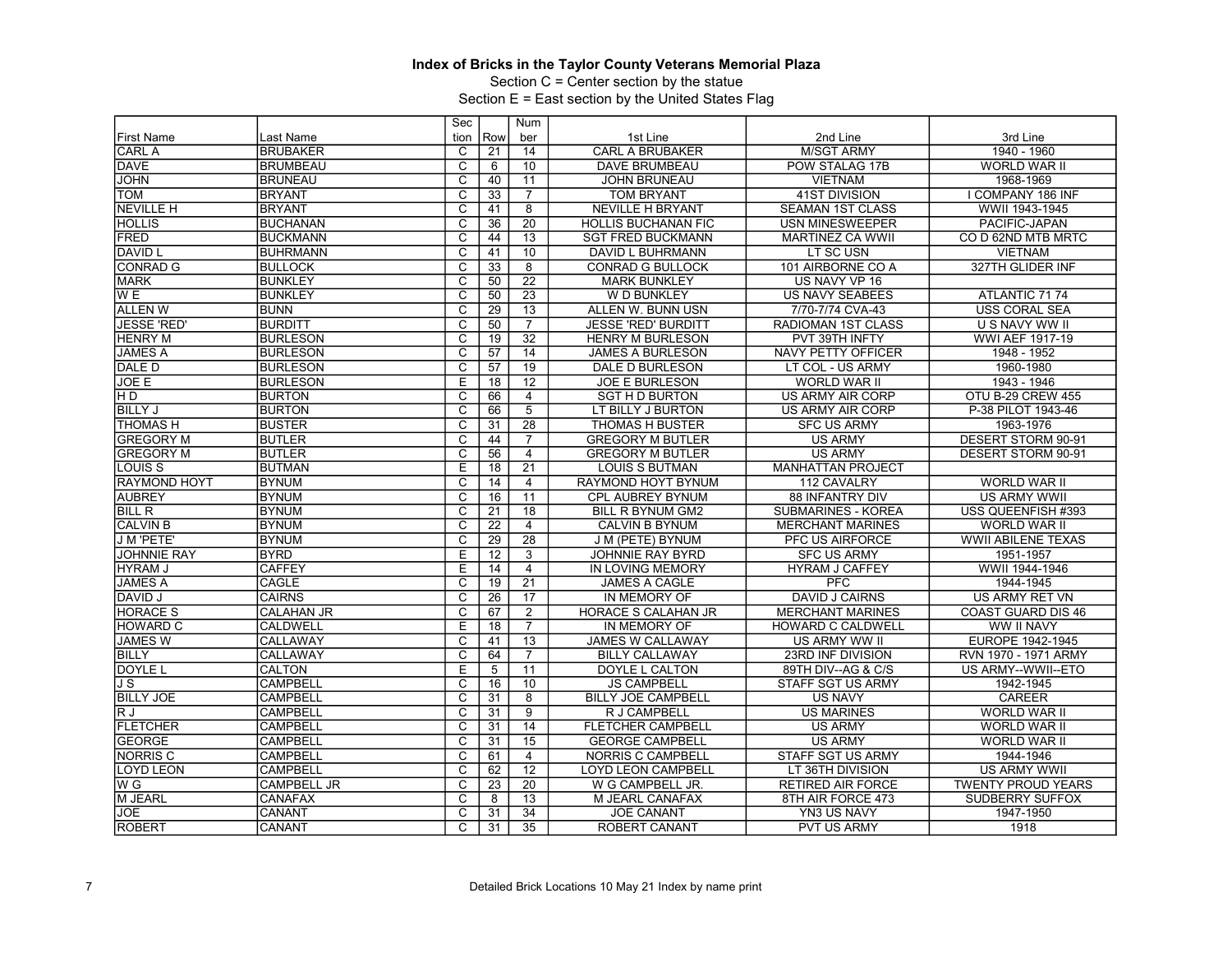Section C = Center section by the statue

|                               |                  | Sec                     |                 | Num             |                            |                            |                           |
|-------------------------------|------------------|-------------------------|-----------------|-----------------|----------------------------|----------------------------|---------------------------|
| <b>First Name</b>             | Last Name        | tion                    | Row             | ber             | 1st Line                   | 2nd Line                   | 3rd Line                  |
| <b>CHARLES</b>                | CANANT           | C                       | 31              | 36              | <b>CHARLES CANANT</b>      | <b>PVT US ARMY</b>         | 1944-1945                 |
| OTEY H                        | CANNON           | $\overline{\text{c}}$   | 35              | 29              | <b>SGT OTEY H CANNON</b>   | <b>US ARMY</b>             |                           |
| <b>WILLIAM P</b>              | <b>CANNON</b>    | $\overline{\mathrm{c}}$ | 35              | 30              | <b>WILLIAM P CANNON</b>    | CAPT US AIR FORCE          |                           |
| <b>HAROLD M</b>               | <b>CANNON</b>    | $\overline{C}$          | 43              | $\overline{7}$  | <b>HAROLD M CANNON</b>     | SFC B BTY 14 AFA 2d        | ARMD DIV GER 51 53        |
| <b>JOSEPH EDWIN</b>           | <b>CANON</b>     | $\overline{\text{c}}$   | 59              | 14              | JOSEPH EDWIN CANON         | CAPTAIN U S ARMY           | VIETNAM 1968-1969         |
| <b>TROY</b>                   | CARAWAY          | $\overline{\mathsf{c}}$ | 37              | $\overline{5}$  | <b>CPL TROY CARAWAY</b>    | 552 AAA BN BTY HQ          | <b>NORMANDY ETO</b>       |
| <b>MORRIS E</b>               | <b>CARGAL</b>    | C                       | 4               | 16              | <b>MORRIS E CARGAL</b>     | <b>CWO 4 USAF</b>          | <b>30 YEARS SERVICE</b>   |
| <b>HARRY T</b>                | <b>CARLILE</b>   | $\overline{\text{c}}$   | 24              | $\overline{13}$ | <b>HARRY T CARLILE</b>     | <b>WORLD WAR II</b>        | <b>US ARMY</b>            |
| <b>DALE M</b>                 | <b>CARLSON</b>   | C                       | 35              | 23              | <b>SGT DALE M CARLSON</b>  | PURPLE HEART ETO           | 1942-1945 US ARMY         |
| <b>JOHN G</b>                 | CARLSON          | C                       | 56              | 9               | <b>JOHN G CARLSON</b>      | MAJOR 3RD AIR DIV          | S E A 1970-1971           |
| <b>DOUGLAS G</b>              | CARLSON          | $\overline{\text{c}}$   | 56              | 10              | DOUGLAS G CARLSON          | MAJOR 3RD M A F            | VIETNAM 1968-1969         |
| <b>TERRY R</b>                | <b>CARPENTER</b> | $\overline{C}$          | 50              | 24              | <b>TERRY R CARPENTER</b>   | ARMY 1957 - 1978           | S PACIFIC 42 45           |
| <b>WINFRED G</b>              | <b>CARPENTER</b> | $\overline{\text{c}}$   | 62              | $\overline{3}$  | <b>WINFRED G CARPENTER</b> | PFC ARMY WWII              | <b>BRONZE STAR</b>        |
| <b>BUSBY</b>                  | CARROLL          | $\overline{\mathrm{c}}$ | 24              | $\overline{8}$  | <b>BUSBY CARROLL</b>       | <b>US ARMY WWII</b>        | CORP OF ENGINEERS         |
| VAN D                         | <b>CARSON</b>    | $\overline{C}$          | $\overline{27}$ | 20              | HMI VAN D CARSON           | <b>US NAVY</b>             | 1942-1962 RET             |
| <b>JOHN C</b>                 | <b>CARSON</b>    | $\overline{\text{c}}$   | 27              | 21              | CPL JOHN C CARSON          | <b>US ARMY</b>             | 1942-1945                 |
| <b>WILLIAM H</b>              | <b>CARSON</b>    | $\overline{\mathsf{c}}$ | 27              | $\overline{22}$ | <b>TSGT WM H CARSON</b>    | <b>ARMY AIR FORCE</b>      | 1942-1945                 |
| LOUIS                         | <b>CARSON</b>    | C                       | $\overline{27}$ | $\overline{23}$ | <b>GMGC LOUIS CARSON</b>   | <b>US NAVY</b>             | 1937-1975 RET             |
| <b>HERMAN J</b>               | <b>CARSON</b>    | $\overline{\text{c}}$   | $\overline{27}$ | $\overline{24}$ | <b>SGT HERMAN J CARSON</b> | <b>US ARMY</b>             | 1942-1945                 |
| <b>HAROLD R</b>               | <b>CARTER</b>    | $\overline{\mathsf{c}}$ | 11              | 2               | <b>HAROLD R CARTER</b>     | SARGEANT 1953-1955         | <b>US ARMY</b>            |
| <b>JARVIS</b>                 | <b>CARTER</b>    | C                       | 50              | $\overline{25}$ | <b>CMS JARVIS CARTER</b>   | US AIR FORCE               | <b>SERVED WITH PRIDE</b>  |
| <b>THOMAS J</b>               | <b>CARTER</b>    | $\overline{\text{c}}$   | 54              | $\overline{5}$  | THOMAS J CARTER            | <b>US ARMY AIR FORCE</b>   | 1943-1946                 |
| <b>DOUGLAS B</b>              | <b>CARTER</b>    | $\overline{c}$          | 54              | $\overline{7}$  | <b>DOUGLAS B CARTER</b>    | <b>US NAVY</b>             | 1965-1969                 |
| <b>JOHN DENNIS</b>            | <b>CARTER</b>    | $\overline{c}$          | 63              | 6               | <b>JOHN DENNIS CARTER</b>  | <b>1ST MARINE AIR WING</b> | SGT USMC 1943-1945        |
| M <sub>L</sub>                | <b>CARTER</b>    | $\overline{\mathrm{c}}$ | 63              | $\overline{7}$  | <b>MLCARTER</b>            | <b>WORLD WAR II</b>        | 1941-1945                 |
| <b>CRANFORD W</b>             | <b>CARTER</b>    | $\overline{C}$          | 63              | 8               | <b>CRANFORD W CARTER</b>   | <b>T/SGT USAF</b>          | 21 YEARS SERVICE          |
| <b>WILLIAM OTTO</b>           | CARTER           | E                       | 8               | 13              | COL WM OTTO CARTER         | USAF PILOT P47             | <b>WWII PACIFIC</b>       |
| DOYLE E                       | CARTER           | $\overline{E}$          | 12              | 11              | DOYLE E CARTER             | <b>US NAVY</b>             | WW II                     |
| <b>JOHN</b>                   | <b>CARY</b>      | $\overline{C}$          | 20              | 28              | <b>JOHN CARY</b>           | COOKE III MD MAJOR         | <b>ARMY MEDICAL CORPS</b> |
| W NEWMAN                      | <b>CASEY</b>     | $\overline{\text{c}}$   | 30              | $\overline{8}$  | W NEWMAN CASEY             | <b>SSGT US ARMY</b>        | 1943-1944                 |
| <b>LARRY D</b>                | <b>CASEY</b>     | $\overline{\mathsf{c}}$ | 41              | 6               | <b>LARRY D CASEY</b>       | 12/2/48-4/6/89             | <b>NAVY CB VIETNAMVET</b> |
| <b>MICHAEL C</b>              | <b>CASEY</b>     | C                       | 41              | $\overline{7}$  | MICHAEL C CASEY            | 12/6/18-8/12/82            | <b>ARTILLERY US ARMY</b>  |
| <b>HENRY G</b>                | <b>CASTLE</b>    | $\overline{\text{c}}$   | 14              | $\overline{20}$ | <b>HENRY G CASTLE</b>      | COL USAF WWII &            | KOREA 1942-1975           |
| <b>DICK D</b>                 | CATO             | C                       | 50              | 26              | <b>DICK D CATO</b>         | <b>CWO USAF</b>            | 1954 RETIRED 1984         |
| EDGE                          | <b>CAUDLE</b>    | C                       | 41              | 14              | <b>SGT EDGE CAUDLE</b>     | WWII 9TH AIR FORCE         | 392ND SQDN 367THFG        |
| <b>JOE</b>                    | <b>CAUDLE</b>    | $\overline{\text{c}}$   | 42              | $\overline{12}$ | <b>SGT JOE CAUDLE</b>      | 7TH REG-1ST CAV DV         | <b>WWII-SOUTH PACIFIC</b> |
| <b>BROTHERS</b>               | <b>CAUDLE</b>    | $\overline{C}$          | 42              | 13              | <b>THE</b>                 | <b>CAUDLE BROTHERS</b>     | <b>WWII-AVOCA TEXAS</b>   |
| <b>BRODIE</b>                 | <b>CAUDLE</b>    | $\overline{\text{c}}$   | 42              | 14              | <b>SSGT BRODIE CAUDLE</b>  | <b>WWII USAF</b>           | <b>HAWAII</b>             |
|                               | <b>CAUDLE</b>    | $\overline{\mathrm{c}}$ |                 | 15              |                            | <b>WWII-36TH INF REG</b>   |                           |
| <b>CLAUDE</b><br><b>HOMER</b> | <b>CAUDLE</b>    | $\overline{C}$          | 42              | 16              | <b>SGT CLAUDE CAUDLE</b>   |                            | 3RD ARMORED DIV           |
|                               |                  |                         | 42              |                 | LT HOMER CAUDLE            | <b>WWII USAF</b>           | 402ND AIRBASE SQDN        |
| <b>DEVERYL N</b>              | CECIL            | $\overline{\text{c}}$   | 55              | $\overline{5}$  | DEVERYL N CECIL            | <b>WWII GLIDER PILOT</b>   | 1940 1945                 |
| <b>CASTULO F</b>              | <b>CHACON</b>    | $\overline{\mathsf{c}}$ | 62              | $\overline{13}$ | <b>IN LOVING MEMORY</b>    | <b>CASTULO F CHACON</b>    | US ARMY WWII 42-43        |
| <b>DURWOOD</b>                | <b>CHALKER</b>   | Е                       | 12              | $\overline{2}$  | DURWOOD CHALKER            | RADIOMAN 2ND CLASS         | <b>USN SUB WWII KOREA</b> |
| <b>JOHN</b>                   | <b>CHALMERS</b>  | $\overline{E}$          | $\mathbf{1}$    |                 | CHALMERS JOHN H AF         | MAJOR97 BOMB GROUP         | 340 SQUAD 5 YRS           |
| <b>CLYDE M</b>                | <b>CHAMBERS</b>  | C                       | 15              | 24              | <b>CLYDE M CHAMBERS</b>    | <b>TECH SGT US ARMY</b>    | WORLD WAR II              |
| PAUL                          | <b>CHANCEY</b>   | C                       | 3               | 11              | CAPT PAUL CHANCEY          | ARMY MANILA 46-48          | USAF 1951-1957            |
| <b>WILLIAM L</b>              | <b>CHANEY</b>    | $\overline{\text{c}}$   | 4               | 15              | WILLIAM L. CHANEY          | U.S FIELD HPTL. GRP.       | CAMP BARKLEY 1943         |
| JAMES <sub>F</sub>            | <b>CHANEY</b>    | $\overline{C}$          | 40              | 10              | <b>JAMES F CHANEY</b>      | <b>US NAVY</b>             | 1943 1946 PACIFIC         |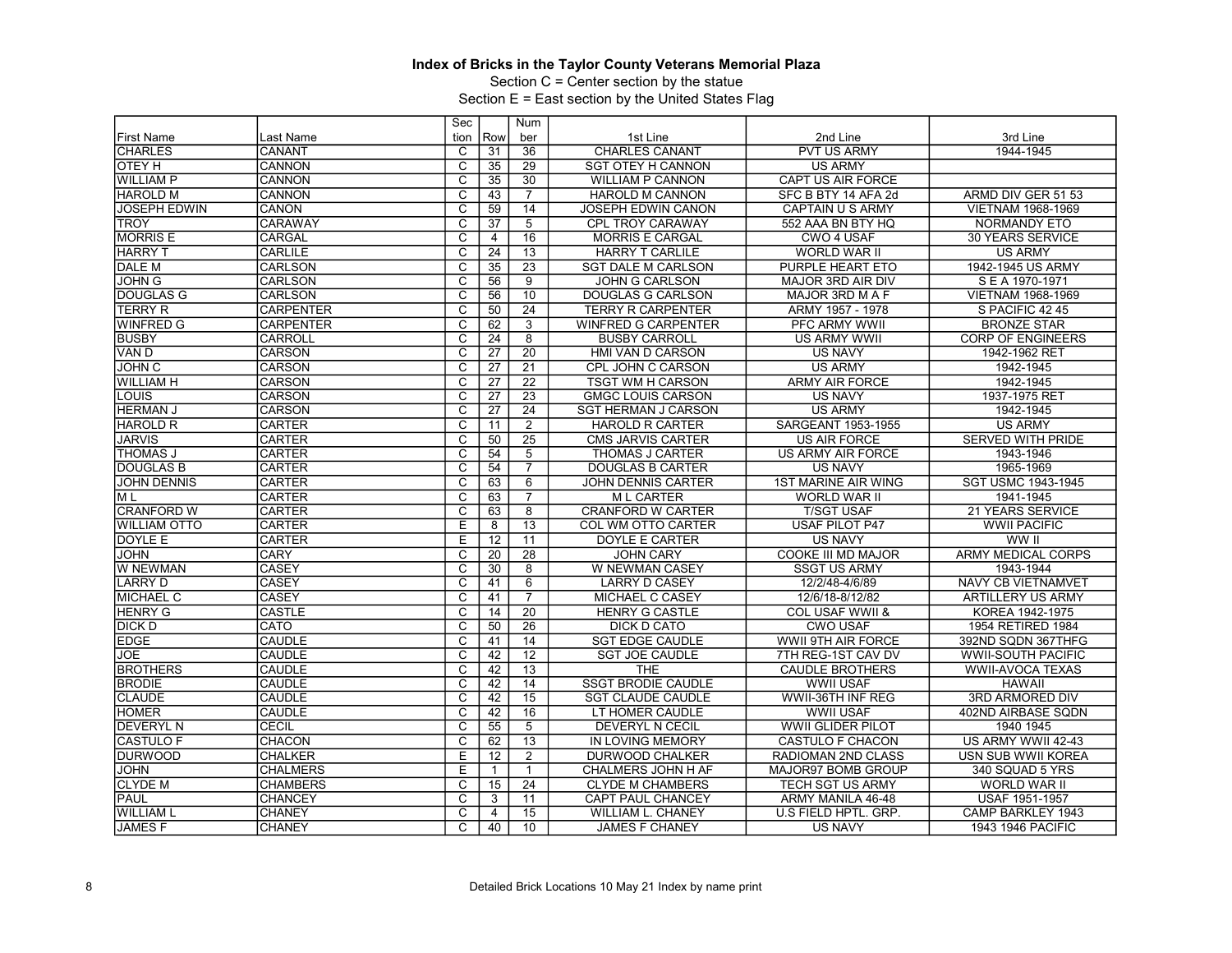Section C = Center section by the statue

|                       |                    | Sec                     |                 | Num             |                           |                                |                          |
|-----------------------|--------------------|-------------------------|-----------------|-----------------|---------------------------|--------------------------------|--------------------------|
| <b>First Name</b>     | Last Name          | tion                    | Row             | ber             | 1st Line                  | 2nd Line                       | 3rd Line                 |
| <b>MARGARITO</b>      | <b>CHAPA</b>       | C                       | $\overline{22}$ | $\mathbf{1}$    | <b>MARGARITO CHAPA</b>    | <b>SSGT WWII</b>               | LAREDO, TEXAS            |
| <b>CHARLIE</b>        | <b>CHAPMAN</b>     | $\overline{\mathsf{c}}$ | 9               | 23              | <b>CHARLIE CHAPMAN</b>    | CPL WORLD WAR II               | 1ST MARINE DIV43-46      |
| <b>JACK W</b>         | <b>CHAPMAN</b>     | $\overline{\mathrm{c}}$ | 14              | $\overline{26}$ | <b>JACK W. CHAPMAN</b>    | LT COL USAF                    | 1942-1968                |
| H V 'CHUCK'           | <b>CHAPMAN</b>     | C                       | 58              | $\overline{21}$ | H V (CHUCK)CHAPMAN        | <b>NAVY PILOT</b>              | 1943-1945                |
| <b>ROBERT H</b>       | <b>CHAPPELL</b>    | $\overline{\text{c}}$   | $\overline{37}$ | $\mathbf{1}$    | ROBERT H CHAPPELL         | WE LOVE & MISS YOU             | <b>EVELYN ROBIN DEB</b>  |
|                       | CHAPTER 1937       | $\overline{\mathrm{c}}$ | 17              | $\overline{12}$ | MILITARY ORDER OF         | THE PURPLE HEART               | CHAPTER 1937             |
| <b>GEORGE</b>         | CHARLAND           | $\overline{\text{c}}$   | 63              | 19              | <b>GEORGE E CHARLAND</b>  | <b>M/SGT US MARINES</b>        | <b>WWII SO PACIFIC</b>   |
| <b>ELIOT B</b>        | <b>CHARLES</b>     | $\overline{\mathsf{c}}$ | 22              | $\overline{26}$ | IN MEMORY OF              | ELIOT B CHARLES                | <b>MAJ USAF</b>          |
| <b>LEN</b>            | <b>CHARPENTIER</b> | $\overline{\mathrm{c}}$ | 3               | $\overline{7}$  | DR LEN CHARPENTIER        | 79TH FIGHTER GROUP             | <b>WORLD WAR II</b>      |
| <b>GEORGE 'ED'</b>    | <b>CHASE</b>       | $\overline{c}$          | 6               | $\overline{2}$  | <b>GEORGE 'ED' CHASE</b>  | <b>US NAVY SEABEES</b>         | 1920 - 1976              |
| LEWIS J               | <b>CHASE SR</b>    | $\overline{\mathrm{c}}$ | 14              | $\overline{28}$ | <b>LEWIS J CHASE SR</b>   | CASU-13                        | <b>US NAVY 1943-45</b>   |
| <b>DAVID J</b>        | <b>CHAVEZ</b>      | $\overline{C}$          | 50              | $\overline{29}$ | DAVID J CHAVEZ            | <b>MSGT - USAF</b>             | MAR 75 - MAR 95          |
| <b>JESSE</b>          | CHAVEZ JR          | $\overline{\text{c}}$   | 50              | 28              | <b>JESSE CHAVEZ JR</b>    | <b>TSGT - USAF</b>             | <b>JULY 51 - JULY 71</b> |
| <b>JESSE</b>          | <b>CHAVEZ SR</b>   | $\overline{\mathsf{c}}$ | 50              | $\overline{27}$ | <b>JESSE CHAVEZ SR</b>    | <b>SSGT - USAF</b>             | <b>WWII VETERAN</b>      |
| <b>CARL RAY</b>       | <b>CHEATHAM</b>    | $\overline{\text{c}}$   | 13              | $\overline{25}$ | <b>CARL RAY CHEATHAM</b>  | <b>YN3 US NAVY</b>             | 1950 - 1954              |
| <b>DOROTHY HORTON</b> | <b>CHENOWETH</b>   | $\overline{\mathrm{c}}$ | 45              | 13              | <b>DOROTHY HORTON</b>     | <b>CHENOWETH</b>               | <b>WAAC WW II</b>        |
| <b>MAX</b>            | <b>CHENOWETH</b>   | $\overline{\mathrm{c}}$ | 45              | 14              | <b>MAX CHENOWETH</b>      | <b>USAF</b>                    | WW II                    |
| <b>REBECCA</b>        | <b>CHESHER</b>     | E                       | 15              | $\overline{19}$ | IN MEMORY OF              | <b>MASTER SGT</b>              | <b>REBECCA CHESHER</b>   |
| <b>JUAN G</b>         | <b>CHIA</b>        | $\overline{\mathrm{c}}$ | 2               | $\overline{2}$  | IN MEMORY OF              | <b>JUAN G CHIA</b>             | <b>WORLD WAR II VET</b>  |
| <b>RANDY W</b>        | <b>CHILDRESS</b>   | $\overline{c}$          | $\overline{18}$ | $\overline{5}$  | <b>RANDY W CHILDRESS</b>  | S SGT WWII 8TH AF              | 452ND BOMB GROUP         |
| <b>FLOYD JAMES</b>    | <b>CHILDS</b>      | $\overline{\text{c}}$   | 33              | $\overline{22}$ | <b>FLOYD JAMES CHILDS</b> | 1918-2000                      | IN LOVING MEMORY         |
| <b>JACK E</b>         | <b>CHISHOLM</b>    | $\overline{\mathsf{c}}$ | 9               | 17              | <b>IN MEMORY OF</b>       | <b>1ST SERGEANT</b>            | <b>JACK E CHISHOLM</b>   |
| <b>SAM</b>            | <b>CHISHOLM</b>    | Ε                       | $\overline{11}$ | $\overline{21}$ | LT SAM CHISHOLM SC        | <b>NAVY WWII ATL &amp; PAC</b> | <b>USS SOUTH DAKOTA</b>  |
| <b>JAMES JIM</b>      | <b>CHITTUM</b>     | С                       | $\overline{38}$ | 27              | <b>JAMES JIM CHITTUM</b>  | <b>US ARMY WWII</b>            | GERMANY 1945-1948        |
| <b>V NHOL</b>         | <b>CHURCH</b>      | $\overline{\mathrm{c}}$ | 50              | $\overline{32}$ | CPT JOHN W CHURCH         | USAF 1968-1992                 | WWII ETO 1941-1945       |
| <b>EON</b>            | <b>CHURCHILL</b>   | $\overline{C}$          | 18              | 15              | <b>MAJ LEON CHURCHILL</b> | <b>USAF WWII FROM</b>          | <b>LEANNE C JENNINGS</b> |
| F M AND MAYME         | <b>CHURCHILL</b>   | $\overline{\mathrm{c}}$ | $\overline{22}$ | $\overline{22}$ | F.M. AND MAYME            | <b>CHURCHILL</b>               | WWII 1940-1946           |
| LEON                  | <b>CHURCHILL</b>   | $\overline{\text{c}}$   | $\overline{27}$ | 10              | <b>MAJ LEON CHURCHILL</b> | <b>WWII AIRFORCE FROM</b>      | <b>DOROTHY CHURCHILL</b> |
| <b>CHARLIE A</b>      | <b>CIZEK</b>       | $\overline{\text{c}}$   | 45              | $\overline{27}$ | <b>CHARLIE A CIZEK</b>    | SADDLER 11 CAVALRY             | <b>WORLD WAR I</b>       |
| <b>ARTHUR 'BUDDY'</b> | <b>CLARK</b>       | $\overline{\mathsf{c}}$ | 3               | 9               | ARTHUR BUDDY CLARK        | <b>LOST BATTALION POW</b>      | 131 ST FA 2ND BN         |
| <b>JESSED</b>         | <b>CLARK</b>       | $\overline{\mathrm{c}}$ | $\overline{18}$ | $\overline{11}$ | <b>SSGT JESSE D CLARK</b> | <b>USARMYAIRCORP WW2</b>       | <b>DIST FLYING CROSS</b> |
| <b>GERALD R</b>       | <b>CLARK</b>       | $\overline{c}$          | $\overline{31}$ | $\overline{2}$  | <b>GERALD R CLARK</b>     | LT COL USAF MSC                | 1947-1977                |
| <b>JOE A</b>          | <b>CLARK</b>       | С                       | $\overline{32}$ | 6               | <b>JOE A CLARK</b>        | <b>SGT ARMY</b>                | 1943-1945                |
| <b>KENNETH</b>        | <b>CLARK</b>       | $\overline{\mathsf{C}}$ | 32              | $\overline{7}$  | <b>KENNETH CLARK</b>      | E5 ARMY                        | 1968-1971                |
| W E 'ED'              | <b>CLARK</b>       | C                       | $\overline{38}$ | 33              | IN MEMORY OF              | W E (ED) CLARK                 | WORLD WAR I              |
| <b>ARTHUR W</b>       | <b>CLARK</b>       | $\overline{\text{c}}$   | 49              | 31              | <b>ARTHUR W CLARK</b>     | 90TH DIV                       | <b>WWI</b>               |
| <b>JAMES W</b>        | <b>CLARK</b>       | $\overline{\mathrm{c}}$ | 50              | 30              | <b>JAMES W CLARK</b>      | 473RD INFANTRY                 | SEPT 77 - SEPT 97        |
| <b>W HANSON</b>       | <b>CLARK</b>       | Ε                       | 12              | 16              | W HANSON CLARK            | US MERCHANT MARINE             | <b>WORLD WAR II</b>      |
| <b>WILLIAM HUGH</b>   | <b>CLARK</b>       | Ε                       | $\overline{12}$ | $\overline{17}$ | WILLIAM HUGH CLARK        | <b>US NAVY</b>                 | WORLD WAR I              |
| <b>CHARLEY G</b>      | <b>CLARY</b>       | $\overline{C}$          | 18              | $\overline{8}$  | <b>CHARLEY G. CLARY</b>   | <b>US AIRFORCE T/SGT</b>       | 1948-1969                |
| W O                   | <b>CLAXTON</b>     | С                       | 61              | $\mathbf{1}$    | <b>TSGT W O CLAXTON</b>   | <b>ARMY ENGINEERS WWII</b>     | <b>OKINAWA 1943-46</b>   |
| WILLIAM E. (BILL)     | <b>CLAXTON</b>     | E                       | 19              | 8               | WILLIAM E. (BILL) CLAXTON | UNITED STATES AIR CORPS        | WORLD WAR II             |
| <b>LESTER</b>         | <b>CLAY</b>        | C                       | 48              | 13              | <b>LESTER(USN BENTON)</b> | CLAY 1942-1945                 | KINNARD WWII             |
| <b>BILLY G</b>        | <b>CLAY</b>        | $\overline{\mathsf{c}}$ | 65              | $\mathbf{1}$    | <b>BILLY G CLAY</b>       | US NAVY SP(F)3C                | WWII 1944-1946           |
| <b>CLIFFORD</b>       | <b>CLEMENTS</b>    | E                       | $\overline{4}$  | $\mathbf{1}$    | <b>CLIFFORD CLEMENTS</b>  | YN2 KOREAN WAR                 | <b>US NAVY 4YEARS</b>    |
| ROBERT G              | <b>CLEMENTS</b>    | E                       | 6               | $\overline{4}$  | ROBERT G CLEMENTS         | YN3 USNAVY                     | IFEB51 30DEC54           |
| <b>EDWIN</b>          | <b>CLEMENTS JR</b> | С                       | 12              | $\overline{4}$  | ELDEN CLEMENTS JR         | 3RD 17TH AIR CAV               | US ARMY 1966-1968        |
| <b>EDWIN</b>          | <b>CLEMENTS SR</b> | $\overline{C}$          | 12              | 3               | <b>ELDEN CLEMENTS SR</b>  | 1942-1946 US ARMY              | 8TH AIR FORCE            |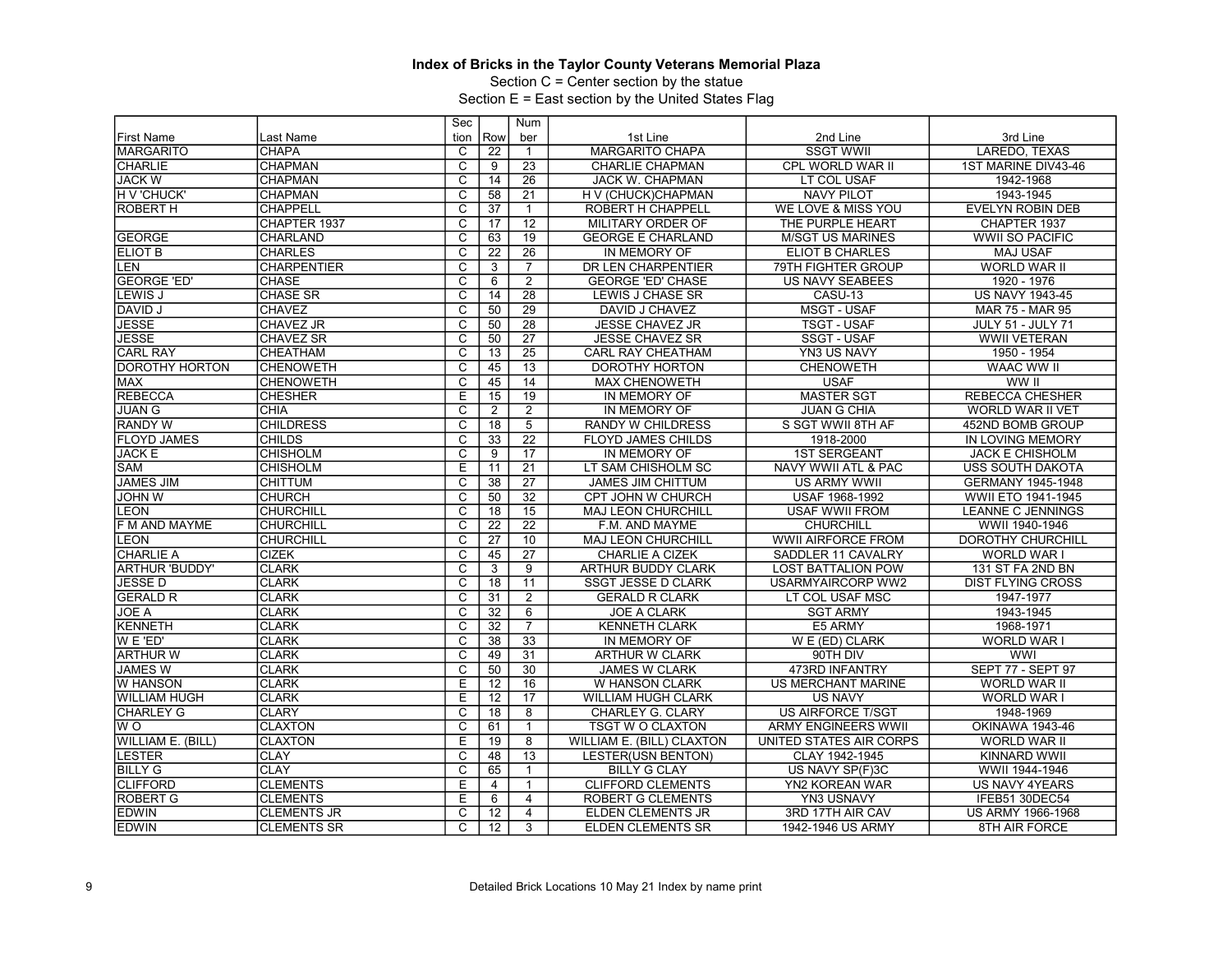Section C = Center section by the statue

|                     |                    | Sec                     |                 | Num             |                              |                            |                               |
|---------------------|--------------------|-------------------------|-----------------|-----------------|------------------------------|----------------------------|-------------------------------|
| <b>First Name</b>   | Last Name          | tion                    | Row             | ber             | 1st Line                     | 2nd Line                   | 3rd Line                      |
| <b>J GROVER</b>     | <b>CLEVELAND</b>   | Ε                       | 3               | 5               | <b>J GROVER CLEVELAND</b>    | <b>CW4 US ARMY RET</b>     | 1948-1980                     |
| JP                  | <b>CLICK</b>       | $\overline{c}$          | 35              | $\overline{2}$  | J P CLICK                    | 41ST INF DIV 162           | WWII 1945-46                  |
| <b>JOHN C</b>       | <b>CLINTON</b>     | $\overline{\mathrm{c}}$ | 31              | $\overline{27}$ | <b>JOHN C CLINTON</b>        | <b>CPL USAF</b>            | 1943-1945                     |
| <b>LESLIE ALLEN</b> | <b>CLONCH</b>      | $\overline{C}$          | 29              | 14              | <b>LESLIE ALLEN</b>          | CLONCH, SR.                | U.S. NAVY                     |
| R O 'TEX'           | <b>CLOUD</b>       | $\overline{\text{c}}$   | 15              | $\overline{2}$  | R O 'TEX' CLOUD              | COMPANY C 304TH            | 76TH INFANTRY DIV             |
| <b>ROLLIE O</b>     | <b>CLOUD</b>       | E                       | 15              | $\overline{13}$ | ROLLIE O CLOUD               | PVT COK                    | 23 INFANTRY WW I              |
| <b>ROBERT</b>       | <b>COCKRELL</b>    | $\overline{\text{c}}$   | 25              | $\overline{31}$ | <b>ROBERT COCKRELL</b>       | <b>US ARMY</b>             | 1942 - 45                     |
| <b>TERRY</b>        | <b>COFFMAN</b>     | $\overline{\mathsf{c}}$ | 14              | 12              | <b>TERRY COFFMAN</b>         | <b>US MARINE CORPS</b>     | <b>VIETNAM 1968-1970</b>      |
| <b>BOB</b>          | <b>COFFMAN</b>     | E                       | $\overline{22}$ | $\overline{4}$  | <b>BOB COFFMAN</b>           | AIC USAF                   | <b>VIETNAM 1965 - 1968</b>    |
| <b>ROY W</b>        | <b>COFFMAN JR</b>  | C                       | 5               | 8               | ROY W COFFMAN JR             | LT COL USAF (REG)          | WW2-1943-1969 K VN            |
| <b>JAMES E</b>      | <b>COGBURN</b>     | $\overline{\text{c}}$   | 14              | $\mathbf{1}$    | <b>JAMES E COGBURN</b>       | <b>T/SGT US 8TH ARMY</b>   | 22ND ORD BN PTO               |
| ABE                 | <b>COHEN</b>       | $\overline{C}$          | 23              | 16              | IN LOVING MEMORY             | OF ABE COHEN WWII          | 1920 - 1999                   |
| <b>JOHN S</b>       | <b>COHEN</b>       | $\overline{\text{c}}$   | 51              | 26              | <b>JOHN S COHEN</b>          | TX ARMY NATIONAL           | <b>GUARD 1986</b>             |
| <b>HENRY M</b>      | <b>COLE</b>        | $\overline{\mathsf{c}}$ | 9               | 11              | CPL HENRY M COLE             | CO C 713 TANK BN           | WWII                          |
| <b>AUBREY R</b>     | <b>COLE</b>        | $\overline{\text{c}}$   | $\overline{34}$ | 10              | <b>AUBREY R COLE</b>         | <b>SAIPAN TINIAN</b>       | <b>IWO JIMA USMC</b>          |
| <b>MAURICE G</b>    | <b>COLE</b>        | $\overline{\mathsf{c}}$ | 34              | $\overline{11}$ | IN MEMORY OF                 | <b>MAURICE G COLE</b>      | <b>ARMY AIRFORCE WWII</b>     |
| <b>ODISE</b>        | <b>COLE</b>        | $\overline{\mathrm{c}}$ | $\overline{37}$ | 6               | <b>ODIS E COLE TSGT</b>      | 38635747 WWII              | 32ND RED ARROW DIV            |
| <b>GERALD</b>       | <b>COLLETT</b>     | $\overline{c}$          | 19              | $\overline{4}$  | <b>GERALD COLLETT</b>        | <b>US NAVY</b>             | <b>WORLD WAR II</b>           |
| <b>THOMAS J</b>     | <b>COLLINS</b>     | $\overline{\text{c}}$   | 10              | $\overline{21}$ | <b>THOMAS J COLLINS</b>      | <b>US MARINES IWOJIMA</b>  | <b>BOUGANVILLE GUAM</b>       |
| <b>ARTHUR</b>       | <b>COLLINS</b>     | $\overline{\mathsf{c}}$ | 19              | 3               | <b>ARTHUR C COLLINS</b>      | AIR CORPS USA-USAF         | 1940-1963                     |
| <b>WILLIAM D</b>    | <b>COLLINS</b>     | $\overline{\text{c}}$   | 29              | $\overline{5}$  | IN MEMORY OF                 | <b>WILLIAM D COLLINS</b>   | <b>KOREA VIETNAM</b>          |
| JAS <sub>I</sub>    | <b>COLWELL</b>     | $\overline{\mathsf{c}}$ | 51              | $\overline{24}$ | <b>SGT JAS I COLWELL</b>     | 1943-1945 NEW              | <b>GUINEA PHILIPPINES</b>     |
| <b>ROY B</b>        | <b>COMER JR</b>    | $\overline{\mathrm{c}}$ | $\overline{25}$ | $\overline{7}$  | IN HONOR OF                  | <b>ROY B COMER JR</b>      | <b>KOREAN WAR</b>             |
| <b>ROY B</b>        | <b>COMER SR</b>    | $\overline{c}$          | 15              | $\overline{26}$ | IN MEMORY OF                 | <b>ROY B. COMER SR</b>     | <b>WORLD WAR I</b>            |
| <b>JOHN</b>         | <b>COMPERE</b>     | C                       | $\overline{21}$ | $\overline{22}$ | <b>JOHN COMPERE</b>          | <b>BRIG GEN USAR</b>       | 1966-1992                     |
| <b>MICHAEL F</b>    | <b>CONLIN</b>      | $\overline{C}$          | 46              | $\overline{7}$  | IN MEMORY OF                 | <b>MICHAEL F CONLIN</b>    | TECH 5TH US ARMY              |
| <b>WENDELL</b>      | <b>CONNALLY</b>    | E                       | 17              | $\overline{3}$  | <b>WENDELL CONNALLY</b>      | <b>US ARMY</b><br>36TH DIV | 142 ND INFANTRY               |
| <b>DAVID</b>        | <b>CONNEL</b>      | Έ                       | 14              | $\mathbf{1}$    | <b>DAVID CONNEL</b>          | <b>VIETNAM</b>             | 1968-1970                     |
| <b>JOHN B</b>       | CONNOLLY           | C                       | 17              | $\overline{16}$ | <b>JOHN B CONNOLLY</b>       | USS BUCK (DD-761)          | 1951-1954                     |
| <b>EDMUND</b>       | <b>CONNOR</b>      | C                       | 19              | 8               | IN MEMORY OF                 | <b>EDMUND CONNOR WWI</b>   | <b>MR&amp;MRS JACK CONNOR</b> |
| <b>J E JACK</b>     | <b>CONNOR</b>      | $\overline{\mathrm{c}}$ | 67              | $\overline{12}$ | <b>J E JACK CONNOR</b>       | LT COL USAF                | <b>WWII KOREA</b>             |
| <b>LEON</b>         | <b>COOK</b>        | $\overline{\text{c}}$   | 47              | 11              | <b>LEON COOK</b>             | KIA OKINAWA 96 DIV         | <b>US ARMY</b>                |
| <b>BILL</b>         | COOKE              | C                       | 16              | $\overline{20}$ | MAF BILL-COOKE DEC           | 1932-1991-VIETNAM          | <b>DEDICATED VETERAN</b>      |
| ARLIE O             | COPELAND           | $\overline{c}$          | 24              | $\mathbf{1}$    | ARLIE O COPELAND             | 24TH INFANTRY              | 3/22/22-10/22/44              |
| <b>JAMES A</b>      | <b>COPELAND</b>    | C                       | 31              | $\overline{7}$  | <b>JAMES A COPELAND</b>      | <b>US AIRFORCE</b>         | <b>CAREER</b>                 |
| JP                  | <b>COPPINGER</b>   | $\overline{\mathsf{c}}$ | 17              | 9               | <b>JP COPPINGER</b>          | 1ST SGT 112 CAVALRY        | 1940-1945                     |
| <b>ROBERT G</b>     | <b>COPPINGER</b>   | $\overline{\mathrm{c}}$ | 43              | 10              | IN LOVING MEMORY             | <b>ROBERT G COPPINGER</b>  | <b>US ARMY ENGINEER</b>       |
| <b>STANLEY</b>      | <b>COPPINGER</b>   | C                       | 51              | 22              | <b>STANLEY COPPINGER</b>     | US ARMY PORT CO            | 1943-1945                     |
| <b>THOMAS B</b>     | <b>COPPINGER</b>   | E                       | $\overline{7}$  | $\overline{5}$  | THOMAS B COPPINGER           | 36TH DIVISION              | <b>WWI FRANCE</b>             |
| <b>DONALD O</b>     | <b>COPSEY</b>      | $\overline{C}$          | 38              | 25              | SMS DONALD O COPSEY          | <b>RETIRED DYESS AFB</b>   | SERVED 1954-1980              |
| CARL                | <b>CORNELIUS</b>   | E                       | 16              | 21              | <b>MSGT CARL W CORNELIUS</b> | 819 AIRPOLICE SQ           | WW II 20 SERVICE RET          |
| <b>CLAUDE LEE</b>   | <b>CORPIAN</b>     | Ε                       | 21              | 9               | <b>CLAUDE LEE CORPIAN</b>    | 113TH CALVARY ARMY         | WORLD WAR II                  |
| <b>CECIL H</b>      | <b>COUCH</b>       | E                       | 6               | $\overline{20}$ | <b>SGT CECIL H COUCH</b>     | 36TH INFANTRY DIV          | WWII 1940-1945                |
| <b>DOYLE</b>        | <b>COUCH</b>       | Έ                       | 17              | $\overline{4}$  | DOYLE W COUCH                | US NAVY 1959-1963          | <b>USS TRACER</b>             |
| <b>ABEL G</b>       | <b>COVARRUBIAS</b> | C                       | 25              | 11              | IN HONOR OF                  | ABEL G COVARRUBIAS         | <b>USAF</b>                   |
| DOYLE W             | <b>COWAN</b>       | C                       | 8               | $\overline{2}$  | DOYLE W COWAN                | US NAVY WWII               | 1943-1945                     |
| BILL                | COWAN              | $\overline{\mathrm{c}}$ | 39              | 6               | LIFE IS MEMORY               | TO GIVE IS TO              | <b>SHARE - BILL</b>           |
| <b>BOBBY L</b>      | COWAN              | C                       | 39              | $\overline{29}$ | <b>BOBBY L COWAN</b>         | S/SGT U S A F              | <b>VIETNAM</b>                |
|                     |                    |                         |                 |                 |                              |                            |                               |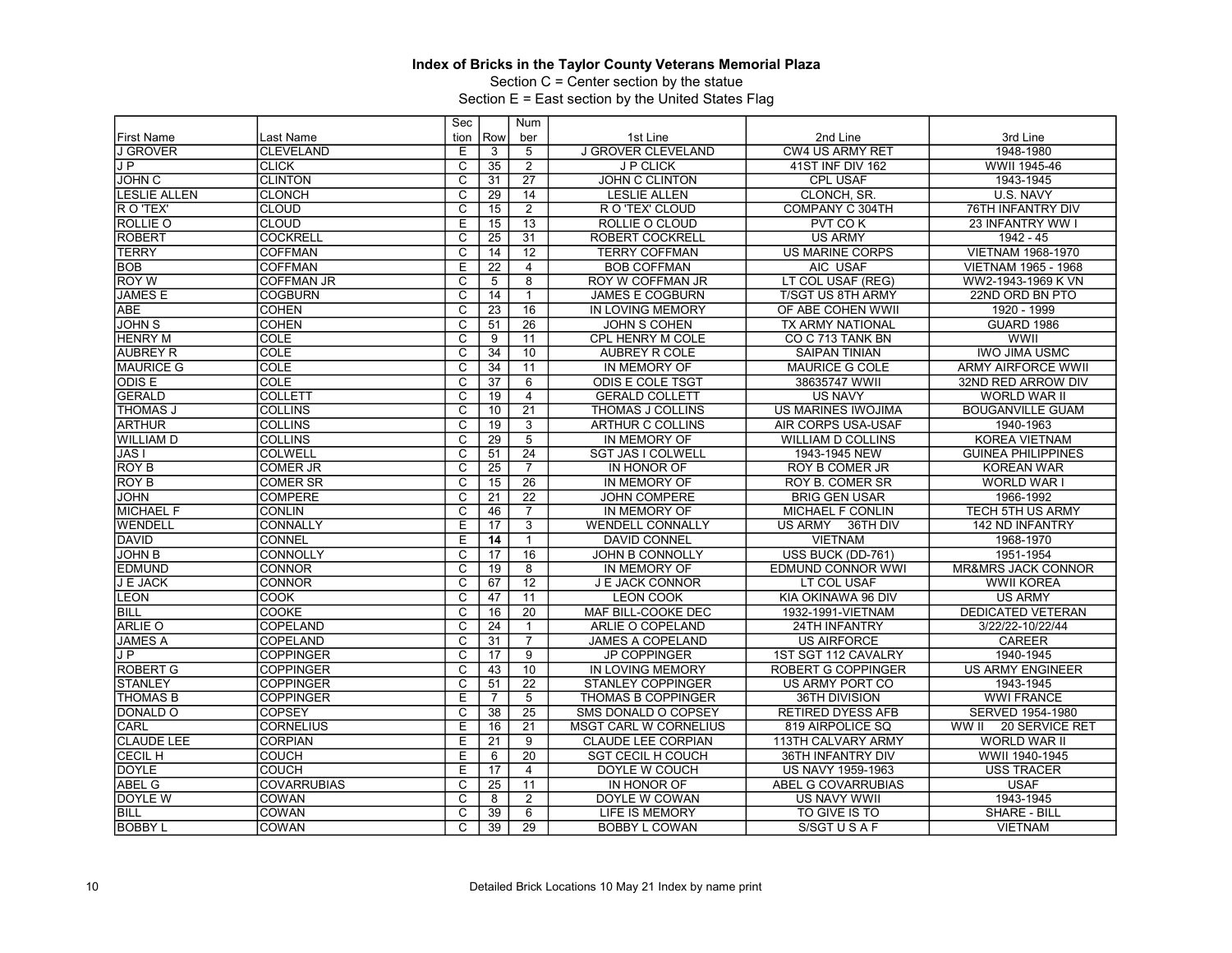Section C = Center section by the statue

| Row<br>2nd Line<br>3rd Line<br><b>First Name</b><br>Last Name<br>tion<br>ber<br>1st Line<br><b>SAM</b><br>COWAN<br>C<br>31<br><b>SAM COWAN</b><br><b>EM/1ST CLASS</b><br>US NAVY W W II<br>39<br>$\overline{\mathsf{c}}$<br><b>JAMES THOMAS</b><br>COWAN<br>34<br>JAMES THOMAS COWAN<br><b>T/SGT USAF</b><br><b>DESERT STORM</b><br>39<br>RICH<br>$\overline{\mathrm{c}}$<br>CO D 15TH BATTALION<br>COWAN<br>39<br>35<br><b>CAPT RICH COWAN</b><br><b>TSGWWII</b><br>$\overline{C}$<br>36<br><b>WILLIAM L</b><br><b>COWAN</b><br>39<br><b>WILLIAM L COWAN</b><br>LT COL U S ARMY<br><b>WORLD WAR II</b><br><b>BILLY JESS</b><br>$\overline{\text{c}}$<br>37<br>COWAN<br>39<br><b>BILLY JESS COWAN</b><br>AMS-1 U S NAVY<br><b>VIETNAM</b><br>$\overline{\mathsf{c}}$<br>$\overline{36}$<br><b>RICH WADE</b><br><b>COWAN JR</b><br>38<br>RICH WADE COWAN JR<br>CPL T S G WWII<br><b>S/SGT USAF KOREA</b><br><b>BRADY</b><br>$\overline{\text{c}}$<br>$\overline{23}$<br>$\overline{18}$<br>COX<br><b>BRADY COX, DDS</b><br><b>WWII VETERAN</b><br><b>US ARMY</b><br><b>DAVEY LEE</b><br>COX<br>$\overline{\mathsf{c}}$<br>16<br>29<br><b>DAVEY LEE COX</b><br>US ARMY 1946-1947<br>IN MEMORY OF<br>$\overline{\mathrm{c}}$<br>$\overline{17}$<br><b>DENZEL</b><br>COX<br>29<br>IN MEMORY OF<br><b>DENZEL COX</b><br><b>US NAVY 1918</b><br><b>WALLACE C</b><br>COX<br>$\overline{\text{c}}$<br>35<br>29<br><b>WALLACE H COX</b><br>1STLT<br><b>US ARMY</b><br><b>BILL E</b><br><b>COX</b><br>$\overline{\mathrm{c}}$<br>$\overline{23}$<br>$\overline{33}$<br><b>BILL E COX</b><br><b>US NAVY</b><br>1967-1969<br><b>COX</b><br>$\overline{C}$<br>35<br>3<br><b>ELWOOD E</b><br>P/SGT ELWOOD E COX<br>101ST AIRBORNE<br><b>VIETNAM 1966-1969</b><br>COX<br>$\overline{\text{c}}$<br>10<br><b>ERNEST E</b><br>39<br><b>TSGT ERNEST E COX</b><br>COA 713 FT TK BTN<br>WWII 1942 1946<br><b>JAMES B</b><br>$\overline{\mathsf{c}}$<br>COX JR<br>$\overline{21}$<br>JAMES B COX JR<br><b>TUSCOLA TX</b><br>51<br>Y3 U S NAVY WWII<br>R C 'DOC'<br>$\overline{\text{c}}$<br>$\overline{21}$<br><b>CRANFILL</b><br>48<br><b>SGT RC(DOC)CRANFILL</b><br>ARMY 45DIV WWII<br><b>CAMP BARKLEY TEXAS</b><br>$\overline{\mathsf{c}}$<br>$\overline{5}$<br><b>GARLAND</b><br><b>CRANFILL</b><br>58<br><b>U S AIR FORCE</b><br>1950-1954<br><b>GARLAND CRANFILL</b><br>$\overline{\mathrm{c}}$<br>$\overline{27}$<br><b>AUBREY B</b><br><b>CRANOR III</b><br>$\overline{25}$<br><b>AUBREY B CRANOR III</b><br><b>CMSGT USAF KOREA</b><br>1949-1975<br>$\overline{\text{c}}$<br>WESLEY<br><b>CREGG</b><br>40<br>9<br><b>S/SGT WESLEY CREGG</b><br>9THAF PHOTO REC SQ<br>1941-1945<br>Ē<br><b>BRADY NEAL</b><br><b>CREGG</b><br>12<br>$\overline{7}$<br><b>US MARINE CORPS</b><br>1988 - 1992<br><b>BRADY NEAL CREGG</b><br><b>WESLEY W</b><br>E<br>$\overline{13}$<br><b>US ARMY</b><br>1966-1968<br><b>CREGG JR</b><br>2<br><b>WESLEY W CREGG JR</b><br><b>FRED L</b><br>$\overline{\text{c}}$<br>39<br>$\overline{5}$<br><b>CRENSHAW</b><br>FRED L CRENSHAW<br><b>SGT-ARTILLERY DIV</b><br>KOREAN WAR 1951-54<br>$\overline{\mathsf{c}}$<br>$\overline{24}$<br><b>ELWYN C</b><br><b>CREWS</b><br>49<br><b>PVT ELWYN C CREWS</b><br><b>16TH ARMORED DIV</b><br>5TH INFANTRY WWII<br><b>FRANKW</b><br><b>CRITES</b><br>$\overline{\mathsf{C}}$<br>$\overline{20}$<br>44<br><b>FRANK W CRITES</b><br>LT/COL USA & USAF<br>MAY 39 - MAY 74<br>$\overline{c}$<br><b>DAVID LEE</b><br><b>CRITES</b><br>21<br>44<br>DAVID LEE CRITES<br>E3 US NAVY<br>AUG 76 - FEB 81<br><b>ROCKY W J</b><br>$\overline{\mathrm{c}}$<br>$\overline{22}$<br><b>CRITES</b><br>44<br><b>CAPTAIN USAF</b><br>OCT 67 - OCT 87<br>ROCKY W J CRITES<br><b>CROSBY</b><br>$\overline{\mathsf{C}}$<br>LONNIE V<br>23<br>IN MEMORY OF SFC<br>LONNIE V CROSBY<br>PURPLE HEART KOREA<br>$\mathbf{1}$<br><b>RECIES</b><br>$\overline{\text{c}}$<br>15<br><b>CROSS</b><br>30<br><b>RECIE S CROSS</b><br><b>SGT US ARMY</b><br>1939-1944<br><b>CROSS</b><br>$\overline{\text{c}}$<br>G C<br>$\overline{19}$<br>WWII 1942-45<br>51<br>PFC G C CROSS<br>5TH ARMY AIR FORCE<br><b>EARL S</b><br><b>CROSS</b><br>E<br>$\overline{2}$<br><b>EARL S CROSS SGT</b><br><b>PACIFIC</b><br>$\mathbf{1}$<br>1943-1946<br><b>MELVIN R</b><br><b>CROSS</b><br>Ε<br>3<br><b>MELVIN R CROSS ASF</b><br>1946-1947<br>NAVY 2F2<br>8<br><b>MELTON D</b><br><b>CROSS</b><br>Ε<br>10<br>24TH INF DIV<br>$\mathbf{1}$<br>MELTON D CROSS SGT<br>1943-1946<br>$\overline{25}$<br><b>RAYMOND</b><br><b>CROWELL</b><br>C<br>16<br><b>USS TEXAS</b><br>1923 - 1927<br><b>RAYMOND CROWELL</b><br>$\overline{\mathrm{c}}$<br><b>CLEVE A</b><br>$\overline{35}$<br>26<br><b>LCDR USNR</b><br>WWII<br><b>CULLERS</b><br><b>CLEVE A CULLERS</b><br><b>JAMES W</b><br>$\overline{c}$<br>$\overline{32}$<br><b>CUMMINGS</b><br>24<br><b>JAMES W CUMMINGS</b><br><b>SGT WWII</b><br><b>INFANTRY-USARMY</b><br>$\overline{\text{c}}$<br>$\overline{33}$<br><b>JOHN V</b><br>$\overline{24}$<br><b>TSGT WWII</b><br><b>CUMMINGS</b><br><b>JOHN V CUMMINGS</b><br><b>ARMY AIRFORCE</b><br>Έ<br><b>HOWARD W</b><br><b>CUMMINGS</b><br>$\overline{7}$<br><b>HOWARD W CUMMINGS</b><br>1ST SGT 158TH RCT<br>US ARMY 1939 - 1945<br>11<br>$\overline{3}$<br><b>DWIGHT</b><br><b>CURB</b><br>C<br>13<br><b>DWIGHT CURB ARMY</b><br>NORMANDY JUN 44<br>KOREA JUL 50<br>C<br>11<br>DAVID M<br><b>CURRY</b><br>31<br>DAVID M CURRY<br><b>US ARMY</b><br><b>VIETNAM</b><br><b>MILTON</b><br>Ε<br><b>1ST LT MILTON CURTIS</b><br><b>USMC 1942 - 1945</b><br><b>CURTIS</b><br>16<br>6<br>IN MEMORY OF<br><b>ROBERT HAIG</b><br><b>CUSICK</b><br>$\overline{C}$<br>58<br>14<br>ROBERT HAIG CUSICK<br><b>USS NEW JERSEY</b><br><b>WORLD WAR II</b><br><b>OLEN B</b><br>C<br>$\overline{20}$<br>15<br><b>SGT TEX ARNG</b><br><b>CUTBIRTH</b><br><b>OLEN B CUTBIRTH</b><br>1953-1960<br><b>GEORGE ALVIN</b><br>$\overline{\mathsf{c}}$<br><b>CUTBIRTH</b><br>51<br>18<br><b>GEO ALVIN CUTBIRTH</b><br><b>PVT</b><br>30 TEXAS CAV CSA<br><b>ROBERT L</b><br>E<br>19<br>11<br><b>TSGT</b><br>ROBERT L DABBS JR<br><b>USAF RETIRED 1976</b><br><b>DABBS JR</b><br>15<br><b>DONNY</b><br><b>DABNEY</b><br>C<br>65<br><b>DONNY DABNEY</b><br>USN 2ND CPO<br>1982 1986<br><b>GENE</b><br><b>DALTON</b><br>C<br>50<br>10<br><b>GENE DALTON</b><br><b>SSGT AIR CORPS</b><br>PACIFIC THEATRE<br>C<br><b>MITCHELL W</b><br><b>DANIEL</b><br>19<br>17<br>YOU ARE MISSED<br>MITCHELL W. DANIEL<br>SON, BROTHER, DAD<br>$\overline{\mathrm{c}}$<br>$\overline{27}$<br>J NEIL<br><b>DANIEL</b><br>20<br>J NEIL DANIEL<br>LT C US ARMY<br>1941-1969<br>$\overline{C}$<br><b>MITCHELL W</b><br>23<br>15<br>SON. BROTHER, DAD<br>YOU ARE MISSED<br>DANIEL<br>MITCHELL W. DANIEL |  | Sec | Num |  |  |
|------------------------------------------------------------------------------------------------------------------------------------------------------------------------------------------------------------------------------------------------------------------------------------------------------------------------------------------------------------------------------------------------------------------------------------------------------------------------------------------------------------------------------------------------------------------------------------------------------------------------------------------------------------------------------------------------------------------------------------------------------------------------------------------------------------------------------------------------------------------------------------------------------------------------------------------------------------------------------------------------------------------------------------------------------------------------------------------------------------------------------------------------------------------------------------------------------------------------------------------------------------------------------------------------------------------------------------------------------------------------------------------------------------------------------------------------------------------------------------------------------------------------------------------------------------------------------------------------------------------------------------------------------------------------------------------------------------------------------------------------------------------------------------------------------------------------------------------------------------------------------------------------------------------------------------------------------------------------------------------------------------------------------------------------------------------------------------------------------------------------------------------------------------------------------------------------------------------------------------------------------------------------------------------------------------------------------------------------------------------------------------------------------------------------------------------------------------------------------------------------------------------------------------------------------------------------------------------------------------------------------------------------------------------------------------------------------------------------------------------------------------------------------------------------------------------------------------------------------------------------------------------------------------------------------------------------------------------------------------------------------------------------------------------------------------------------------------------------------------------------------------------------------------------------------------------------------------------------------------------------------------------------------------------------------------------------------------------------------------------------------------------------------------------------------------------------------------------------------------------------------------------------------------------------------------------------------------------------------------------------------------------------------------------------------------------------------------------------------------------------------------------------------------------------------------------------------------------------------------------------------------------------------------------------------------------------------------------------------------------------------------------------------------------------------------------------------------------------------------------------------------------------------------------------------------------------------------------------------------------------------------------------------------------------------------------------------------------------------------------------------------------------------------------------------------------------------------------------------------------------------------------------------------------------------------------------------------------------------------------------------------------------------------------------------------------------------------------------------------------------------------------------------------------------------------------------------------------------------------------------------------------------------------------------------------------------------------------------------------------------------------------------------------------------------------------------------------------------------------------------------------------------------------------------------------------------------------------------------------------------------------------------------------------------------------------------------------------------------------------------------------------------------------------------------------------------------------------------------------------------------------------------------------------------------------------------------------------------------------------------------------------------------------------------------------------------------------------------------------------------------------------------------------------------------------------------------------------------------------------------------------------------------------------------------------------------------------------------------------------------------------------------------------------------------------------------------------------------------------------------------------------------------------------------------------------------------------------------------------------------------------------------------------------------------------------------------------------------------------------------------------------------------------------------------------------------------------------------------------------------------------------------------------------------------------------------------------------------------------------------------------------------------------------------------------------------------------------------------------------------------|--|-----|-----|--|--|
|                                                                                                                                                                                                                                                                                                                                                                                                                                                                                                                                                                                                                                                                                                                                                                                                                                                                                                                                                                                                                                                                                                                                                                                                                                                                                                                                                                                                                                                                                                                                                                                                                                                                                                                                                                                                                                                                                                                                                                                                                                                                                                                                                                                                                                                                                                                                                                                                                                                                                                                                                                                                                                                                                                                                                                                                                                                                                                                                                                                                                                                                                                                                                                                                                                                                                                                                                                                                                                                                                                                                                                                                                                                                                                                                                                                                                                                                                                                                                                                                                                                                                                                                                                                                                                                                                                                                                                                                                                                                                                                                                                                                                                                                                                                                                                                                                                                                                                                                                                                                                                                                                                                                                                                                                                                                                                                                                                                                                                                                                                                                                                                                                                                                                                                                                                                                                                                                                                                                                                                                                                                                                                                                                                                                                                                                                                                                                                                                                                                                                                                                                                                                                                                                                                                                                      |  |     |     |  |  |
|                                                                                                                                                                                                                                                                                                                                                                                                                                                                                                                                                                                                                                                                                                                                                                                                                                                                                                                                                                                                                                                                                                                                                                                                                                                                                                                                                                                                                                                                                                                                                                                                                                                                                                                                                                                                                                                                                                                                                                                                                                                                                                                                                                                                                                                                                                                                                                                                                                                                                                                                                                                                                                                                                                                                                                                                                                                                                                                                                                                                                                                                                                                                                                                                                                                                                                                                                                                                                                                                                                                                                                                                                                                                                                                                                                                                                                                                                                                                                                                                                                                                                                                                                                                                                                                                                                                                                                                                                                                                                                                                                                                                                                                                                                                                                                                                                                                                                                                                                                                                                                                                                                                                                                                                                                                                                                                                                                                                                                                                                                                                                                                                                                                                                                                                                                                                                                                                                                                                                                                                                                                                                                                                                                                                                                                                                                                                                                                                                                                                                                                                                                                                                                                                                                                                                      |  |     |     |  |  |
|                                                                                                                                                                                                                                                                                                                                                                                                                                                                                                                                                                                                                                                                                                                                                                                                                                                                                                                                                                                                                                                                                                                                                                                                                                                                                                                                                                                                                                                                                                                                                                                                                                                                                                                                                                                                                                                                                                                                                                                                                                                                                                                                                                                                                                                                                                                                                                                                                                                                                                                                                                                                                                                                                                                                                                                                                                                                                                                                                                                                                                                                                                                                                                                                                                                                                                                                                                                                                                                                                                                                                                                                                                                                                                                                                                                                                                                                                                                                                                                                                                                                                                                                                                                                                                                                                                                                                                                                                                                                                                                                                                                                                                                                                                                                                                                                                                                                                                                                                                                                                                                                                                                                                                                                                                                                                                                                                                                                                                                                                                                                                                                                                                                                                                                                                                                                                                                                                                                                                                                                                                                                                                                                                                                                                                                                                                                                                                                                                                                                                                                                                                                                                                                                                                                                                      |  |     |     |  |  |
|                                                                                                                                                                                                                                                                                                                                                                                                                                                                                                                                                                                                                                                                                                                                                                                                                                                                                                                                                                                                                                                                                                                                                                                                                                                                                                                                                                                                                                                                                                                                                                                                                                                                                                                                                                                                                                                                                                                                                                                                                                                                                                                                                                                                                                                                                                                                                                                                                                                                                                                                                                                                                                                                                                                                                                                                                                                                                                                                                                                                                                                                                                                                                                                                                                                                                                                                                                                                                                                                                                                                                                                                                                                                                                                                                                                                                                                                                                                                                                                                                                                                                                                                                                                                                                                                                                                                                                                                                                                                                                                                                                                                                                                                                                                                                                                                                                                                                                                                                                                                                                                                                                                                                                                                                                                                                                                                                                                                                                                                                                                                                                                                                                                                                                                                                                                                                                                                                                                                                                                                                                                                                                                                                                                                                                                                                                                                                                                                                                                                                                                                                                                                                                                                                                                                                      |  |     |     |  |  |
|                                                                                                                                                                                                                                                                                                                                                                                                                                                                                                                                                                                                                                                                                                                                                                                                                                                                                                                                                                                                                                                                                                                                                                                                                                                                                                                                                                                                                                                                                                                                                                                                                                                                                                                                                                                                                                                                                                                                                                                                                                                                                                                                                                                                                                                                                                                                                                                                                                                                                                                                                                                                                                                                                                                                                                                                                                                                                                                                                                                                                                                                                                                                                                                                                                                                                                                                                                                                                                                                                                                                                                                                                                                                                                                                                                                                                                                                                                                                                                                                                                                                                                                                                                                                                                                                                                                                                                                                                                                                                                                                                                                                                                                                                                                                                                                                                                                                                                                                                                                                                                                                                                                                                                                                                                                                                                                                                                                                                                                                                                                                                                                                                                                                                                                                                                                                                                                                                                                                                                                                                                                                                                                                                                                                                                                                                                                                                                                                                                                                                                                                                                                                                                                                                                                                                      |  |     |     |  |  |
|                                                                                                                                                                                                                                                                                                                                                                                                                                                                                                                                                                                                                                                                                                                                                                                                                                                                                                                                                                                                                                                                                                                                                                                                                                                                                                                                                                                                                                                                                                                                                                                                                                                                                                                                                                                                                                                                                                                                                                                                                                                                                                                                                                                                                                                                                                                                                                                                                                                                                                                                                                                                                                                                                                                                                                                                                                                                                                                                                                                                                                                                                                                                                                                                                                                                                                                                                                                                                                                                                                                                                                                                                                                                                                                                                                                                                                                                                                                                                                                                                                                                                                                                                                                                                                                                                                                                                                                                                                                                                                                                                                                                                                                                                                                                                                                                                                                                                                                                                                                                                                                                                                                                                                                                                                                                                                                                                                                                                                                                                                                                                                                                                                                                                                                                                                                                                                                                                                                                                                                                                                                                                                                                                                                                                                                                                                                                                                                                                                                                                                                                                                                                                                                                                                                                                      |  |     |     |  |  |
|                                                                                                                                                                                                                                                                                                                                                                                                                                                                                                                                                                                                                                                                                                                                                                                                                                                                                                                                                                                                                                                                                                                                                                                                                                                                                                                                                                                                                                                                                                                                                                                                                                                                                                                                                                                                                                                                                                                                                                                                                                                                                                                                                                                                                                                                                                                                                                                                                                                                                                                                                                                                                                                                                                                                                                                                                                                                                                                                                                                                                                                                                                                                                                                                                                                                                                                                                                                                                                                                                                                                                                                                                                                                                                                                                                                                                                                                                                                                                                                                                                                                                                                                                                                                                                                                                                                                                                                                                                                                                                                                                                                                                                                                                                                                                                                                                                                                                                                                                                                                                                                                                                                                                                                                                                                                                                                                                                                                                                                                                                                                                                                                                                                                                                                                                                                                                                                                                                                                                                                                                                                                                                                                                                                                                                                                                                                                                                                                                                                                                                                                                                                                                                                                                                                                                      |  |     |     |  |  |
|                                                                                                                                                                                                                                                                                                                                                                                                                                                                                                                                                                                                                                                                                                                                                                                                                                                                                                                                                                                                                                                                                                                                                                                                                                                                                                                                                                                                                                                                                                                                                                                                                                                                                                                                                                                                                                                                                                                                                                                                                                                                                                                                                                                                                                                                                                                                                                                                                                                                                                                                                                                                                                                                                                                                                                                                                                                                                                                                                                                                                                                                                                                                                                                                                                                                                                                                                                                                                                                                                                                                                                                                                                                                                                                                                                                                                                                                                                                                                                                                                                                                                                                                                                                                                                                                                                                                                                                                                                                                                                                                                                                                                                                                                                                                                                                                                                                                                                                                                                                                                                                                                                                                                                                                                                                                                                                                                                                                                                                                                                                                                                                                                                                                                                                                                                                                                                                                                                                                                                                                                                                                                                                                                                                                                                                                                                                                                                                                                                                                                                                                                                                                                                                                                                                                                      |  |     |     |  |  |
|                                                                                                                                                                                                                                                                                                                                                                                                                                                                                                                                                                                                                                                                                                                                                                                                                                                                                                                                                                                                                                                                                                                                                                                                                                                                                                                                                                                                                                                                                                                                                                                                                                                                                                                                                                                                                                                                                                                                                                                                                                                                                                                                                                                                                                                                                                                                                                                                                                                                                                                                                                                                                                                                                                                                                                                                                                                                                                                                                                                                                                                                                                                                                                                                                                                                                                                                                                                                                                                                                                                                                                                                                                                                                                                                                                                                                                                                                                                                                                                                                                                                                                                                                                                                                                                                                                                                                                                                                                                                                                                                                                                                                                                                                                                                                                                                                                                                                                                                                                                                                                                                                                                                                                                                                                                                                                                                                                                                                                                                                                                                                                                                                                                                                                                                                                                                                                                                                                                                                                                                                                                                                                                                                                                                                                                                                                                                                                                                                                                                                                                                                                                                                                                                                                                                                      |  |     |     |  |  |
|                                                                                                                                                                                                                                                                                                                                                                                                                                                                                                                                                                                                                                                                                                                                                                                                                                                                                                                                                                                                                                                                                                                                                                                                                                                                                                                                                                                                                                                                                                                                                                                                                                                                                                                                                                                                                                                                                                                                                                                                                                                                                                                                                                                                                                                                                                                                                                                                                                                                                                                                                                                                                                                                                                                                                                                                                                                                                                                                                                                                                                                                                                                                                                                                                                                                                                                                                                                                                                                                                                                                                                                                                                                                                                                                                                                                                                                                                                                                                                                                                                                                                                                                                                                                                                                                                                                                                                                                                                                                                                                                                                                                                                                                                                                                                                                                                                                                                                                                                                                                                                                                                                                                                                                                                                                                                                                                                                                                                                                                                                                                                                                                                                                                                                                                                                                                                                                                                                                                                                                                                                                                                                                                                                                                                                                                                                                                                                                                                                                                                                                                                                                                                                                                                                                                                      |  |     |     |  |  |
|                                                                                                                                                                                                                                                                                                                                                                                                                                                                                                                                                                                                                                                                                                                                                                                                                                                                                                                                                                                                                                                                                                                                                                                                                                                                                                                                                                                                                                                                                                                                                                                                                                                                                                                                                                                                                                                                                                                                                                                                                                                                                                                                                                                                                                                                                                                                                                                                                                                                                                                                                                                                                                                                                                                                                                                                                                                                                                                                                                                                                                                                                                                                                                                                                                                                                                                                                                                                                                                                                                                                                                                                                                                                                                                                                                                                                                                                                                                                                                                                                                                                                                                                                                                                                                                                                                                                                                                                                                                                                                                                                                                                                                                                                                                                                                                                                                                                                                                                                                                                                                                                                                                                                                                                                                                                                                                                                                                                                                                                                                                                                                                                                                                                                                                                                                                                                                                                                                                                                                                                                                                                                                                                                                                                                                                                                                                                                                                                                                                                                                                                                                                                                                                                                                                                                      |  |     |     |  |  |
|                                                                                                                                                                                                                                                                                                                                                                                                                                                                                                                                                                                                                                                                                                                                                                                                                                                                                                                                                                                                                                                                                                                                                                                                                                                                                                                                                                                                                                                                                                                                                                                                                                                                                                                                                                                                                                                                                                                                                                                                                                                                                                                                                                                                                                                                                                                                                                                                                                                                                                                                                                                                                                                                                                                                                                                                                                                                                                                                                                                                                                                                                                                                                                                                                                                                                                                                                                                                                                                                                                                                                                                                                                                                                                                                                                                                                                                                                                                                                                                                                                                                                                                                                                                                                                                                                                                                                                                                                                                                                                                                                                                                                                                                                                                                                                                                                                                                                                                                                                                                                                                                                                                                                                                                                                                                                                                                                                                                                                                                                                                                                                                                                                                                                                                                                                                                                                                                                                                                                                                                                                                                                                                                                                                                                                                                                                                                                                                                                                                                                                                                                                                                                                                                                                                                                      |  |     |     |  |  |
|                                                                                                                                                                                                                                                                                                                                                                                                                                                                                                                                                                                                                                                                                                                                                                                                                                                                                                                                                                                                                                                                                                                                                                                                                                                                                                                                                                                                                                                                                                                                                                                                                                                                                                                                                                                                                                                                                                                                                                                                                                                                                                                                                                                                                                                                                                                                                                                                                                                                                                                                                                                                                                                                                                                                                                                                                                                                                                                                                                                                                                                                                                                                                                                                                                                                                                                                                                                                                                                                                                                                                                                                                                                                                                                                                                                                                                                                                                                                                                                                                                                                                                                                                                                                                                                                                                                                                                                                                                                                                                                                                                                                                                                                                                                                                                                                                                                                                                                                                                                                                                                                                                                                                                                                                                                                                                                                                                                                                                                                                                                                                                                                                                                                                                                                                                                                                                                                                                                                                                                                                                                                                                                                                                                                                                                                                                                                                                                                                                                                                                                                                                                                                                                                                                                                                      |  |     |     |  |  |
|                                                                                                                                                                                                                                                                                                                                                                                                                                                                                                                                                                                                                                                                                                                                                                                                                                                                                                                                                                                                                                                                                                                                                                                                                                                                                                                                                                                                                                                                                                                                                                                                                                                                                                                                                                                                                                                                                                                                                                                                                                                                                                                                                                                                                                                                                                                                                                                                                                                                                                                                                                                                                                                                                                                                                                                                                                                                                                                                                                                                                                                                                                                                                                                                                                                                                                                                                                                                                                                                                                                                                                                                                                                                                                                                                                                                                                                                                                                                                                                                                                                                                                                                                                                                                                                                                                                                                                                                                                                                                                                                                                                                                                                                                                                                                                                                                                                                                                                                                                                                                                                                                                                                                                                                                                                                                                                                                                                                                                                                                                                                                                                                                                                                                                                                                                                                                                                                                                                                                                                                                                                                                                                                                                                                                                                                                                                                                                                                                                                                                                                                                                                                                                                                                                                                                      |  |     |     |  |  |
|                                                                                                                                                                                                                                                                                                                                                                                                                                                                                                                                                                                                                                                                                                                                                                                                                                                                                                                                                                                                                                                                                                                                                                                                                                                                                                                                                                                                                                                                                                                                                                                                                                                                                                                                                                                                                                                                                                                                                                                                                                                                                                                                                                                                                                                                                                                                                                                                                                                                                                                                                                                                                                                                                                                                                                                                                                                                                                                                                                                                                                                                                                                                                                                                                                                                                                                                                                                                                                                                                                                                                                                                                                                                                                                                                                                                                                                                                                                                                                                                                                                                                                                                                                                                                                                                                                                                                                                                                                                                                                                                                                                                                                                                                                                                                                                                                                                                                                                                                                                                                                                                                                                                                                                                                                                                                                                                                                                                                                                                                                                                                                                                                                                                                                                                                                                                                                                                                                                                                                                                                                                                                                                                                                                                                                                                                                                                                                                                                                                                                                                                                                                                                                                                                                                                                      |  |     |     |  |  |
|                                                                                                                                                                                                                                                                                                                                                                                                                                                                                                                                                                                                                                                                                                                                                                                                                                                                                                                                                                                                                                                                                                                                                                                                                                                                                                                                                                                                                                                                                                                                                                                                                                                                                                                                                                                                                                                                                                                                                                                                                                                                                                                                                                                                                                                                                                                                                                                                                                                                                                                                                                                                                                                                                                                                                                                                                                                                                                                                                                                                                                                                                                                                                                                                                                                                                                                                                                                                                                                                                                                                                                                                                                                                                                                                                                                                                                                                                                                                                                                                                                                                                                                                                                                                                                                                                                                                                                                                                                                                                                                                                                                                                                                                                                                                                                                                                                                                                                                                                                                                                                                                                                                                                                                                                                                                                                                                                                                                                                                                                                                                                                                                                                                                                                                                                                                                                                                                                                                                                                                                                                                                                                                                                                                                                                                                                                                                                                                                                                                                                                                                                                                                                                                                                                                                                      |  |     |     |  |  |
|                                                                                                                                                                                                                                                                                                                                                                                                                                                                                                                                                                                                                                                                                                                                                                                                                                                                                                                                                                                                                                                                                                                                                                                                                                                                                                                                                                                                                                                                                                                                                                                                                                                                                                                                                                                                                                                                                                                                                                                                                                                                                                                                                                                                                                                                                                                                                                                                                                                                                                                                                                                                                                                                                                                                                                                                                                                                                                                                                                                                                                                                                                                                                                                                                                                                                                                                                                                                                                                                                                                                                                                                                                                                                                                                                                                                                                                                                                                                                                                                                                                                                                                                                                                                                                                                                                                                                                                                                                                                                                                                                                                                                                                                                                                                                                                                                                                                                                                                                                                                                                                                                                                                                                                                                                                                                                                                                                                                                                                                                                                                                                                                                                                                                                                                                                                                                                                                                                                                                                                                                                                                                                                                                                                                                                                                                                                                                                                                                                                                                                                                                                                                                                                                                                                                                      |  |     |     |  |  |
|                                                                                                                                                                                                                                                                                                                                                                                                                                                                                                                                                                                                                                                                                                                                                                                                                                                                                                                                                                                                                                                                                                                                                                                                                                                                                                                                                                                                                                                                                                                                                                                                                                                                                                                                                                                                                                                                                                                                                                                                                                                                                                                                                                                                                                                                                                                                                                                                                                                                                                                                                                                                                                                                                                                                                                                                                                                                                                                                                                                                                                                                                                                                                                                                                                                                                                                                                                                                                                                                                                                                                                                                                                                                                                                                                                                                                                                                                                                                                                                                                                                                                                                                                                                                                                                                                                                                                                                                                                                                                                                                                                                                                                                                                                                                                                                                                                                                                                                                                                                                                                                                                                                                                                                                                                                                                                                                                                                                                                                                                                                                                                                                                                                                                                                                                                                                                                                                                                                                                                                                                                                                                                                                                                                                                                                                                                                                                                                                                                                                                                                                                                                                                                                                                                                                                      |  |     |     |  |  |
|                                                                                                                                                                                                                                                                                                                                                                                                                                                                                                                                                                                                                                                                                                                                                                                                                                                                                                                                                                                                                                                                                                                                                                                                                                                                                                                                                                                                                                                                                                                                                                                                                                                                                                                                                                                                                                                                                                                                                                                                                                                                                                                                                                                                                                                                                                                                                                                                                                                                                                                                                                                                                                                                                                                                                                                                                                                                                                                                                                                                                                                                                                                                                                                                                                                                                                                                                                                                                                                                                                                                                                                                                                                                                                                                                                                                                                                                                                                                                                                                                                                                                                                                                                                                                                                                                                                                                                                                                                                                                                                                                                                                                                                                                                                                                                                                                                                                                                                                                                                                                                                                                                                                                                                                                                                                                                                                                                                                                                                                                                                                                                                                                                                                                                                                                                                                                                                                                                                                                                                                                                                                                                                                                                                                                                                                                                                                                                                                                                                                                                                                                                                                                                                                                                                                                      |  |     |     |  |  |
|                                                                                                                                                                                                                                                                                                                                                                                                                                                                                                                                                                                                                                                                                                                                                                                                                                                                                                                                                                                                                                                                                                                                                                                                                                                                                                                                                                                                                                                                                                                                                                                                                                                                                                                                                                                                                                                                                                                                                                                                                                                                                                                                                                                                                                                                                                                                                                                                                                                                                                                                                                                                                                                                                                                                                                                                                                                                                                                                                                                                                                                                                                                                                                                                                                                                                                                                                                                                                                                                                                                                                                                                                                                                                                                                                                                                                                                                                                                                                                                                                                                                                                                                                                                                                                                                                                                                                                                                                                                                                                                                                                                                                                                                                                                                                                                                                                                                                                                                                                                                                                                                                                                                                                                                                                                                                                                                                                                                                                                                                                                                                                                                                                                                                                                                                                                                                                                                                                                                                                                                                                                                                                                                                                                                                                                                                                                                                                                                                                                                                                                                                                                                                                                                                                                                                      |  |     |     |  |  |
|                                                                                                                                                                                                                                                                                                                                                                                                                                                                                                                                                                                                                                                                                                                                                                                                                                                                                                                                                                                                                                                                                                                                                                                                                                                                                                                                                                                                                                                                                                                                                                                                                                                                                                                                                                                                                                                                                                                                                                                                                                                                                                                                                                                                                                                                                                                                                                                                                                                                                                                                                                                                                                                                                                                                                                                                                                                                                                                                                                                                                                                                                                                                                                                                                                                                                                                                                                                                                                                                                                                                                                                                                                                                                                                                                                                                                                                                                                                                                                                                                                                                                                                                                                                                                                                                                                                                                                                                                                                                                                                                                                                                                                                                                                                                                                                                                                                                                                                                                                                                                                                                                                                                                                                                                                                                                                                                                                                                                                                                                                                                                                                                                                                                                                                                                                                                                                                                                                                                                                                                                                                                                                                                                                                                                                                                                                                                                                                                                                                                                                                                                                                                                                                                                                                                                      |  |     |     |  |  |
|                                                                                                                                                                                                                                                                                                                                                                                                                                                                                                                                                                                                                                                                                                                                                                                                                                                                                                                                                                                                                                                                                                                                                                                                                                                                                                                                                                                                                                                                                                                                                                                                                                                                                                                                                                                                                                                                                                                                                                                                                                                                                                                                                                                                                                                                                                                                                                                                                                                                                                                                                                                                                                                                                                                                                                                                                                                                                                                                                                                                                                                                                                                                                                                                                                                                                                                                                                                                                                                                                                                                                                                                                                                                                                                                                                                                                                                                                                                                                                                                                                                                                                                                                                                                                                                                                                                                                                                                                                                                                                                                                                                                                                                                                                                                                                                                                                                                                                                                                                                                                                                                                                                                                                                                                                                                                                                                                                                                                                                                                                                                                                                                                                                                                                                                                                                                                                                                                                                                                                                                                                                                                                                                                                                                                                                                                                                                                                                                                                                                                                                                                                                                                                                                                                                                                      |  |     |     |  |  |
|                                                                                                                                                                                                                                                                                                                                                                                                                                                                                                                                                                                                                                                                                                                                                                                                                                                                                                                                                                                                                                                                                                                                                                                                                                                                                                                                                                                                                                                                                                                                                                                                                                                                                                                                                                                                                                                                                                                                                                                                                                                                                                                                                                                                                                                                                                                                                                                                                                                                                                                                                                                                                                                                                                                                                                                                                                                                                                                                                                                                                                                                                                                                                                                                                                                                                                                                                                                                                                                                                                                                                                                                                                                                                                                                                                                                                                                                                                                                                                                                                                                                                                                                                                                                                                                                                                                                                                                                                                                                                                                                                                                                                                                                                                                                                                                                                                                                                                                                                                                                                                                                                                                                                                                                                                                                                                                                                                                                                                                                                                                                                                                                                                                                                                                                                                                                                                                                                                                                                                                                                                                                                                                                                                                                                                                                                                                                                                                                                                                                                                                                                                                                                                                                                                                                                      |  |     |     |  |  |
|                                                                                                                                                                                                                                                                                                                                                                                                                                                                                                                                                                                                                                                                                                                                                                                                                                                                                                                                                                                                                                                                                                                                                                                                                                                                                                                                                                                                                                                                                                                                                                                                                                                                                                                                                                                                                                                                                                                                                                                                                                                                                                                                                                                                                                                                                                                                                                                                                                                                                                                                                                                                                                                                                                                                                                                                                                                                                                                                                                                                                                                                                                                                                                                                                                                                                                                                                                                                                                                                                                                                                                                                                                                                                                                                                                                                                                                                                                                                                                                                                                                                                                                                                                                                                                                                                                                                                                                                                                                                                                                                                                                                                                                                                                                                                                                                                                                                                                                                                                                                                                                                                                                                                                                                                                                                                                                                                                                                                                                                                                                                                                                                                                                                                                                                                                                                                                                                                                                                                                                                                                                                                                                                                                                                                                                                                                                                                                                                                                                                                                                                                                                                                                                                                                                                                      |  |     |     |  |  |
|                                                                                                                                                                                                                                                                                                                                                                                                                                                                                                                                                                                                                                                                                                                                                                                                                                                                                                                                                                                                                                                                                                                                                                                                                                                                                                                                                                                                                                                                                                                                                                                                                                                                                                                                                                                                                                                                                                                                                                                                                                                                                                                                                                                                                                                                                                                                                                                                                                                                                                                                                                                                                                                                                                                                                                                                                                                                                                                                                                                                                                                                                                                                                                                                                                                                                                                                                                                                                                                                                                                                                                                                                                                                                                                                                                                                                                                                                                                                                                                                                                                                                                                                                                                                                                                                                                                                                                                                                                                                                                                                                                                                                                                                                                                                                                                                                                                                                                                                                                                                                                                                                                                                                                                                                                                                                                                                                                                                                                                                                                                                                                                                                                                                                                                                                                                                                                                                                                                                                                                                                                                                                                                                                                                                                                                                                                                                                                                                                                                                                                                                                                                                                                                                                                                                                      |  |     |     |  |  |
|                                                                                                                                                                                                                                                                                                                                                                                                                                                                                                                                                                                                                                                                                                                                                                                                                                                                                                                                                                                                                                                                                                                                                                                                                                                                                                                                                                                                                                                                                                                                                                                                                                                                                                                                                                                                                                                                                                                                                                                                                                                                                                                                                                                                                                                                                                                                                                                                                                                                                                                                                                                                                                                                                                                                                                                                                                                                                                                                                                                                                                                                                                                                                                                                                                                                                                                                                                                                                                                                                                                                                                                                                                                                                                                                                                                                                                                                                                                                                                                                                                                                                                                                                                                                                                                                                                                                                                                                                                                                                                                                                                                                                                                                                                                                                                                                                                                                                                                                                                                                                                                                                                                                                                                                                                                                                                                                                                                                                                                                                                                                                                                                                                                                                                                                                                                                                                                                                                                                                                                                                                                                                                                                                                                                                                                                                                                                                                                                                                                                                                                                                                                                                                                                                                                                                      |  |     |     |  |  |
|                                                                                                                                                                                                                                                                                                                                                                                                                                                                                                                                                                                                                                                                                                                                                                                                                                                                                                                                                                                                                                                                                                                                                                                                                                                                                                                                                                                                                                                                                                                                                                                                                                                                                                                                                                                                                                                                                                                                                                                                                                                                                                                                                                                                                                                                                                                                                                                                                                                                                                                                                                                                                                                                                                                                                                                                                                                                                                                                                                                                                                                                                                                                                                                                                                                                                                                                                                                                                                                                                                                                                                                                                                                                                                                                                                                                                                                                                                                                                                                                                                                                                                                                                                                                                                                                                                                                                                                                                                                                                                                                                                                                                                                                                                                                                                                                                                                                                                                                                                                                                                                                                                                                                                                                                                                                                                                                                                                                                                                                                                                                                                                                                                                                                                                                                                                                                                                                                                                                                                                                                                                                                                                                                                                                                                                                                                                                                                                                                                                                                                                                                                                                                                                                                                                                                      |  |     |     |  |  |
|                                                                                                                                                                                                                                                                                                                                                                                                                                                                                                                                                                                                                                                                                                                                                                                                                                                                                                                                                                                                                                                                                                                                                                                                                                                                                                                                                                                                                                                                                                                                                                                                                                                                                                                                                                                                                                                                                                                                                                                                                                                                                                                                                                                                                                                                                                                                                                                                                                                                                                                                                                                                                                                                                                                                                                                                                                                                                                                                                                                                                                                                                                                                                                                                                                                                                                                                                                                                                                                                                                                                                                                                                                                                                                                                                                                                                                                                                                                                                                                                                                                                                                                                                                                                                                                                                                                                                                                                                                                                                                                                                                                                                                                                                                                                                                                                                                                                                                                                                                                                                                                                                                                                                                                                                                                                                                                                                                                                                                                                                                                                                                                                                                                                                                                                                                                                                                                                                                                                                                                                                                                                                                                                                                                                                                                                                                                                                                                                                                                                                                                                                                                                                                                                                                                                                      |  |     |     |  |  |
|                                                                                                                                                                                                                                                                                                                                                                                                                                                                                                                                                                                                                                                                                                                                                                                                                                                                                                                                                                                                                                                                                                                                                                                                                                                                                                                                                                                                                                                                                                                                                                                                                                                                                                                                                                                                                                                                                                                                                                                                                                                                                                                                                                                                                                                                                                                                                                                                                                                                                                                                                                                                                                                                                                                                                                                                                                                                                                                                                                                                                                                                                                                                                                                                                                                                                                                                                                                                                                                                                                                                                                                                                                                                                                                                                                                                                                                                                                                                                                                                                                                                                                                                                                                                                                                                                                                                                                                                                                                                                                                                                                                                                                                                                                                                                                                                                                                                                                                                                                                                                                                                                                                                                                                                                                                                                                                                                                                                                                                                                                                                                                                                                                                                                                                                                                                                                                                                                                                                                                                                                                                                                                                                                                                                                                                                                                                                                                                                                                                                                                                                                                                                                                                                                                                                                      |  |     |     |  |  |
|                                                                                                                                                                                                                                                                                                                                                                                                                                                                                                                                                                                                                                                                                                                                                                                                                                                                                                                                                                                                                                                                                                                                                                                                                                                                                                                                                                                                                                                                                                                                                                                                                                                                                                                                                                                                                                                                                                                                                                                                                                                                                                                                                                                                                                                                                                                                                                                                                                                                                                                                                                                                                                                                                                                                                                                                                                                                                                                                                                                                                                                                                                                                                                                                                                                                                                                                                                                                                                                                                                                                                                                                                                                                                                                                                                                                                                                                                                                                                                                                                                                                                                                                                                                                                                                                                                                                                                                                                                                                                                                                                                                                                                                                                                                                                                                                                                                                                                                                                                                                                                                                                                                                                                                                                                                                                                                                                                                                                                                                                                                                                                                                                                                                                                                                                                                                                                                                                                                                                                                                                                                                                                                                                                                                                                                                                                                                                                                                                                                                                                                                                                                                                                                                                                                                                      |  |     |     |  |  |
|                                                                                                                                                                                                                                                                                                                                                                                                                                                                                                                                                                                                                                                                                                                                                                                                                                                                                                                                                                                                                                                                                                                                                                                                                                                                                                                                                                                                                                                                                                                                                                                                                                                                                                                                                                                                                                                                                                                                                                                                                                                                                                                                                                                                                                                                                                                                                                                                                                                                                                                                                                                                                                                                                                                                                                                                                                                                                                                                                                                                                                                                                                                                                                                                                                                                                                                                                                                                                                                                                                                                                                                                                                                                                                                                                                                                                                                                                                                                                                                                                                                                                                                                                                                                                                                                                                                                                                                                                                                                                                                                                                                                                                                                                                                                                                                                                                                                                                                                                                                                                                                                                                                                                                                                                                                                                                                                                                                                                                                                                                                                                                                                                                                                                                                                                                                                                                                                                                                                                                                                                                                                                                                                                                                                                                                                                                                                                                                                                                                                                                                                                                                                                                                                                                                                                      |  |     |     |  |  |
|                                                                                                                                                                                                                                                                                                                                                                                                                                                                                                                                                                                                                                                                                                                                                                                                                                                                                                                                                                                                                                                                                                                                                                                                                                                                                                                                                                                                                                                                                                                                                                                                                                                                                                                                                                                                                                                                                                                                                                                                                                                                                                                                                                                                                                                                                                                                                                                                                                                                                                                                                                                                                                                                                                                                                                                                                                                                                                                                                                                                                                                                                                                                                                                                                                                                                                                                                                                                                                                                                                                                                                                                                                                                                                                                                                                                                                                                                                                                                                                                                                                                                                                                                                                                                                                                                                                                                                                                                                                                                                                                                                                                                                                                                                                                                                                                                                                                                                                                                                                                                                                                                                                                                                                                                                                                                                                                                                                                                                                                                                                                                                                                                                                                                                                                                                                                                                                                                                                                                                                                                                                                                                                                                                                                                                                                                                                                                                                                                                                                                                                                                                                                                                                                                                                                                      |  |     |     |  |  |
|                                                                                                                                                                                                                                                                                                                                                                                                                                                                                                                                                                                                                                                                                                                                                                                                                                                                                                                                                                                                                                                                                                                                                                                                                                                                                                                                                                                                                                                                                                                                                                                                                                                                                                                                                                                                                                                                                                                                                                                                                                                                                                                                                                                                                                                                                                                                                                                                                                                                                                                                                                                                                                                                                                                                                                                                                                                                                                                                                                                                                                                                                                                                                                                                                                                                                                                                                                                                                                                                                                                                                                                                                                                                                                                                                                                                                                                                                                                                                                                                                                                                                                                                                                                                                                                                                                                                                                                                                                                                                                                                                                                                                                                                                                                                                                                                                                                                                                                                                                                                                                                                                                                                                                                                                                                                                                                                                                                                                                                                                                                                                                                                                                                                                                                                                                                                                                                                                                                                                                                                                                                                                                                                                                                                                                                                                                                                                                                                                                                                                                                                                                                                                                                                                                                                                      |  |     |     |  |  |
|                                                                                                                                                                                                                                                                                                                                                                                                                                                                                                                                                                                                                                                                                                                                                                                                                                                                                                                                                                                                                                                                                                                                                                                                                                                                                                                                                                                                                                                                                                                                                                                                                                                                                                                                                                                                                                                                                                                                                                                                                                                                                                                                                                                                                                                                                                                                                                                                                                                                                                                                                                                                                                                                                                                                                                                                                                                                                                                                                                                                                                                                                                                                                                                                                                                                                                                                                                                                                                                                                                                                                                                                                                                                                                                                                                                                                                                                                                                                                                                                                                                                                                                                                                                                                                                                                                                                                                                                                                                                                                                                                                                                                                                                                                                                                                                                                                                                                                                                                                                                                                                                                                                                                                                                                                                                                                                                                                                                                                                                                                                                                                                                                                                                                                                                                                                                                                                                                                                                                                                                                                                                                                                                                                                                                                                                                                                                                                                                                                                                                                                                                                                                                                                                                                                                                      |  |     |     |  |  |
|                                                                                                                                                                                                                                                                                                                                                                                                                                                                                                                                                                                                                                                                                                                                                                                                                                                                                                                                                                                                                                                                                                                                                                                                                                                                                                                                                                                                                                                                                                                                                                                                                                                                                                                                                                                                                                                                                                                                                                                                                                                                                                                                                                                                                                                                                                                                                                                                                                                                                                                                                                                                                                                                                                                                                                                                                                                                                                                                                                                                                                                                                                                                                                                                                                                                                                                                                                                                                                                                                                                                                                                                                                                                                                                                                                                                                                                                                                                                                                                                                                                                                                                                                                                                                                                                                                                                                                                                                                                                                                                                                                                                                                                                                                                                                                                                                                                                                                                                                                                                                                                                                                                                                                                                                                                                                                                                                                                                                                                                                                                                                                                                                                                                                                                                                                                                                                                                                                                                                                                                                                                                                                                                                                                                                                                                                                                                                                                                                                                                                                                                                                                                                                                                                                                                                      |  |     |     |  |  |
|                                                                                                                                                                                                                                                                                                                                                                                                                                                                                                                                                                                                                                                                                                                                                                                                                                                                                                                                                                                                                                                                                                                                                                                                                                                                                                                                                                                                                                                                                                                                                                                                                                                                                                                                                                                                                                                                                                                                                                                                                                                                                                                                                                                                                                                                                                                                                                                                                                                                                                                                                                                                                                                                                                                                                                                                                                                                                                                                                                                                                                                                                                                                                                                                                                                                                                                                                                                                                                                                                                                                                                                                                                                                                                                                                                                                                                                                                                                                                                                                                                                                                                                                                                                                                                                                                                                                                                                                                                                                                                                                                                                                                                                                                                                                                                                                                                                                                                                                                                                                                                                                                                                                                                                                                                                                                                                                                                                                                                                                                                                                                                                                                                                                                                                                                                                                                                                                                                                                                                                                                                                                                                                                                                                                                                                                                                                                                                                                                                                                                                                                                                                                                                                                                                                                                      |  |     |     |  |  |
|                                                                                                                                                                                                                                                                                                                                                                                                                                                                                                                                                                                                                                                                                                                                                                                                                                                                                                                                                                                                                                                                                                                                                                                                                                                                                                                                                                                                                                                                                                                                                                                                                                                                                                                                                                                                                                                                                                                                                                                                                                                                                                                                                                                                                                                                                                                                                                                                                                                                                                                                                                                                                                                                                                                                                                                                                                                                                                                                                                                                                                                                                                                                                                                                                                                                                                                                                                                                                                                                                                                                                                                                                                                                                                                                                                                                                                                                                                                                                                                                                                                                                                                                                                                                                                                                                                                                                                                                                                                                                                                                                                                                                                                                                                                                                                                                                                                                                                                                                                                                                                                                                                                                                                                                                                                                                                                                                                                                                                                                                                                                                                                                                                                                                                                                                                                                                                                                                                                                                                                                                                                                                                                                                                                                                                                                                                                                                                                                                                                                                                                                                                                                                                                                                                                                                      |  |     |     |  |  |
|                                                                                                                                                                                                                                                                                                                                                                                                                                                                                                                                                                                                                                                                                                                                                                                                                                                                                                                                                                                                                                                                                                                                                                                                                                                                                                                                                                                                                                                                                                                                                                                                                                                                                                                                                                                                                                                                                                                                                                                                                                                                                                                                                                                                                                                                                                                                                                                                                                                                                                                                                                                                                                                                                                                                                                                                                                                                                                                                                                                                                                                                                                                                                                                                                                                                                                                                                                                                                                                                                                                                                                                                                                                                                                                                                                                                                                                                                                                                                                                                                                                                                                                                                                                                                                                                                                                                                                                                                                                                                                                                                                                                                                                                                                                                                                                                                                                                                                                                                                                                                                                                                                                                                                                                                                                                                                                                                                                                                                                                                                                                                                                                                                                                                                                                                                                                                                                                                                                                                                                                                                                                                                                                                                                                                                                                                                                                                                                                                                                                                                                                                                                                                                                                                                                                                      |  |     |     |  |  |
|                                                                                                                                                                                                                                                                                                                                                                                                                                                                                                                                                                                                                                                                                                                                                                                                                                                                                                                                                                                                                                                                                                                                                                                                                                                                                                                                                                                                                                                                                                                                                                                                                                                                                                                                                                                                                                                                                                                                                                                                                                                                                                                                                                                                                                                                                                                                                                                                                                                                                                                                                                                                                                                                                                                                                                                                                                                                                                                                                                                                                                                                                                                                                                                                                                                                                                                                                                                                                                                                                                                                                                                                                                                                                                                                                                                                                                                                                                                                                                                                                                                                                                                                                                                                                                                                                                                                                                                                                                                                                                                                                                                                                                                                                                                                                                                                                                                                                                                                                                                                                                                                                                                                                                                                                                                                                                                                                                                                                                                                                                                                                                                                                                                                                                                                                                                                                                                                                                                                                                                                                                                                                                                                                                                                                                                                                                                                                                                                                                                                                                                                                                                                                                                                                                                                                      |  |     |     |  |  |
|                                                                                                                                                                                                                                                                                                                                                                                                                                                                                                                                                                                                                                                                                                                                                                                                                                                                                                                                                                                                                                                                                                                                                                                                                                                                                                                                                                                                                                                                                                                                                                                                                                                                                                                                                                                                                                                                                                                                                                                                                                                                                                                                                                                                                                                                                                                                                                                                                                                                                                                                                                                                                                                                                                                                                                                                                                                                                                                                                                                                                                                                                                                                                                                                                                                                                                                                                                                                                                                                                                                                                                                                                                                                                                                                                                                                                                                                                                                                                                                                                                                                                                                                                                                                                                                                                                                                                                                                                                                                                                                                                                                                                                                                                                                                                                                                                                                                                                                                                                                                                                                                                                                                                                                                                                                                                                                                                                                                                                                                                                                                                                                                                                                                                                                                                                                                                                                                                                                                                                                                                                                                                                                                                                                                                                                                                                                                                                                                                                                                                                                                                                                                                                                                                                                                                      |  |     |     |  |  |
|                                                                                                                                                                                                                                                                                                                                                                                                                                                                                                                                                                                                                                                                                                                                                                                                                                                                                                                                                                                                                                                                                                                                                                                                                                                                                                                                                                                                                                                                                                                                                                                                                                                                                                                                                                                                                                                                                                                                                                                                                                                                                                                                                                                                                                                                                                                                                                                                                                                                                                                                                                                                                                                                                                                                                                                                                                                                                                                                                                                                                                                                                                                                                                                                                                                                                                                                                                                                                                                                                                                                                                                                                                                                                                                                                                                                                                                                                                                                                                                                                                                                                                                                                                                                                                                                                                                                                                                                                                                                                                                                                                                                                                                                                                                                                                                                                                                                                                                                                                                                                                                                                                                                                                                                                                                                                                                                                                                                                                                                                                                                                                                                                                                                                                                                                                                                                                                                                                                                                                                                                                                                                                                                                                                                                                                                                                                                                                                                                                                                                                                                                                                                                                                                                                                                                      |  |     |     |  |  |
|                                                                                                                                                                                                                                                                                                                                                                                                                                                                                                                                                                                                                                                                                                                                                                                                                                                                                                                                                                                                                                                                                                                                                                                                                                                                                                                                                                                                                                                                                                                                                                                                                                                                                                                                                                                                                                                                                                                                                                                                                                                                                                                                                                                                                                                                                                                                                                                                                                                                                                                                                                                                                                                                                                                                                                                                                                                                                                                                                                                                                                                                                                                                                                                                                                                                                                                                                                                                                                                                                                                                                                                                                                                                                                                                                                                                                                                                                                                                                                                                                                                                                                                                                                                                                                                                                                                                                                                                                                                                                                                                                                                                                                                                                                                                                                                                                                                                                                                                                                                                                                                                                                                                                                                                                                                                                                                                                                                                                                                                                                                                                                                                                                                                                                                                                                                                                                                                                                                                                                                                                                                                                                                                                                                                                                                                                                                                                                                                                                                                                                                                                                                                                                                                                                                                                      |  |     |     |  |  |
|                                                                                                                                                                                                                                                                                                                                                                                                                                                                                                                                                                                                                                                                                                                                                                                                                                                                                                                                                                                                                                                                                                                                                                                                                                                                                                                                                                                                                                                                                                                                                                                                                                                                                                                                                                                                                                                                                                                                                                                                                                                                                                                                                                                                                                                                                                                                                                                                                                                                                                                                                                                                                                                                                                                                                                                                                                                                                                                                                                                                                                                                                                                                                                                                                                                                                                                                                                                                                                                                                                                                                                                                                                                                                                                                                                                                                                                                                                                                                                                                                                                                                                                                                                                                                                                                                                                                                                                                                                                                                                                                                                                                                                                                                                                                                                                                                                                                                                                                                                                                                                                                                                                                                                                                                                                                                                                                                                                                                                                                                                                                                                                                                                                                                                                                                                                                                                                                                                                                                                                                                                                                                                                                                                                                                                                                                                                                                                                                                                                                                                                                                                                                                                                                                                                                                      |  |     |     |  |  |
|                                                                                                                                                                                                                                                                                                                                                                                                                                                                                                                                                                                                                                                                                                                                                                                                                                                                                                                                                                                                                                                                                                                                                                                                                                                                                                                                                                                                                                                                                                                                                                                                                                                                                                                                                                                                                                                                                                                                                                                                                                                                                                                                                                                                                                                                                                                                                                                                                                                                                                                                                                                                                                                                                                                                                                                                                                                                                                                                                                                                                                                                                                                                                                                                                                                                                                                                                                                                                                                                                                                                                                                                                                                                                                                                                                                                                                                                                                                                                                                                                                                                                                                                                                                                                                                                                                                                                                                                                                                                                                                                                                                                                                                                                                                                                                                                                                                                                                                                                                                                                                                                                                                                                                                                                                                                                                                                                                                                                                                                                                                                                                                                                                                                                                                                                                                                                                                                                                                                                                                                                                                                                                                                                                                                                                                                                                                                                                                                                                                                                                                                                                                                                                                                                                                                                      |  |     |     |  |  |
|                                                                                                                                                                                                                                                                                                                                                                                                                                                                                                                                                                                                                                                                                                                                                                                                                                                                                                                                                                                                                                                                                                                                                                                                                                                                                                                                                                                                                                                                                                                                                                                                                                                                                                                                                                                                                                                                                                                                                                                                                                                                                                                                                                                                                                                                                                                                                                                                                                                                                                                                                                                                                                                                                                                                                                                                                                                                                                                                                                                                                                                                                                                                                                                                                                                                                                                                                                                                                                                                                                                                                                                                                                                                                                                                                                                                                                                                                                                                                                                                                                                                                                                                                                                                                                                                                                                                                                                                                                                                                                                                                                                                                                                                                                                                                                                                                                                                                                                                                                                                                                                                                                                                                                                                                                                                                                                                                                                                                                                                                                                                                                                                                                                                                                                                                                                                                                                                                                                                                                                                                                                                                                                                                                                                                                                                                                                                                                                                                                                                                                                                                                                                                                                                                                                                                      |  |     |     |  |  |
|                                                                                                                                                                                                                                                                                                                                                                                                                                                                                                                                                                                                                                                                                                                                                                                                                                                                                                                                                                                                                                                                                                                                                                                                                                                                                                                                                                                                                                                                                                                                                                                                                                                                                                                                                                                                                                                                                                                                                                                                                                                                                                                                                                                                                                                                                                                                                                                                                                                                                                                                                                                                                                                                                                                                                                                                                                                                                                                                                                                                                                                                                                                                                                                                                                                                                                                                                                                                                                                                                                                                                                                                                                                                                                                                                                                                                                                                                                                                                                                                                                                                                                                                                                                                                                                                                                                                                                                                                                                                                                                                                                                                                                                                                                                                                                                                                                                                                                                                                                                                                                                                                                                                                                                                                                                                                                                                                                                                                                                                                                                                                                                                                                                                                                                                                                                                                                                                                                                                                                                                                                                                                                                                                                                                                                                                                                                                                                                                                                                                                                                                                                                                                                                                                                                                                      |  |     |     |  |  |
|                                                                                                                                                                                                                                                                                                                                                                                                                                                                                                                                                                                                                                                                                                                                                                                                                                                                                                                                                                                                                                                                                                                                                                                                                                                                                                                                                                                                                                                                                                                                                                                                                                                                                                                                                                                                                                                                                                                                                                                                                                                                                                                                                                                                                                                                                                                                                                                                                                                                                                                                                                                                                                                                                                                                                                                                                                                                                                                                                                                                                                                                                                                                                                                                                                                                                                                                                                                                                                                                                                                                                                                                                                                                                                                                                                                                                                                                                                                                                                                                                                                                                                                                                                                                                                                                                                                                                                                                                                                                                                                                                                                                                                                                                                                                                                                                                                                                                                                                                                                                                                                                                                                                                                                                                                                                                                                                                                                                                                                                                                                                                                                                                                                                                                                                                                                                                                                                                                                                                                                                                                                                                                                                                                                                                                                                                                                                                                                                                                                                                                                                                                                                                                                                                                                                                      |  |     |     |  |  |
|                                                                                                                                                                                                                                                                                                                                                                                                                                                                                                                                                                                                                                                                                                                                                                                                                                                                                                                                                                                                                                                                                                                                                                                                                                                                                                                                                                                                                                                                                                                                                                                                                                                                                                                                                                                                                                                                                                                                                                                                                                                                                                                                                                                                                                                                                                                                                                                                                                                                                                                                                                                                                                                                                                                                                                                                                                                                                                                                                                                                                                                                                                                                                                                                                                                                                                                                                                                                                                                                                                                                                                                                                                                                                                                                                                                                                                                                                                                                                                                                                                                                                                                                                                                                                                                                                                                                                                                                                                                                                                                                                                                                                                                                                                                                                                                                                                                                                                                                                                                                                                                                                                                                                                                                                                                                                                                                                                                                                                                                                                                                                                                                                                                                                                                                                                                                                                                                                                                                                                                                                                                                                                                                                                                                                                                                                                                                                                                                                                                                                                                                                                                                                                                                                                                                                      |  |     |     |  |  |
|                                                                                                                                                                                                                                                                                                                                                                                                                                                                                                                                                                                                                                                                                                                                                                                                                                                                                                                                                                                                                                                                                                                                                                                                                                                                                                                                                                                                                                                                                                                                                                                                                                                                                                                                                                                                                                                                                                                                                                                                                                                                                                                                                                                                                                                                                                                                                                                                                                                                                                                                                                                                                                                                                                                                                                                                                                                                                                                                                                                                                                                                                                                                                                                                                                                                                                                                                                                                                                                                                                                                                                                                                                                                                                                                                                                                                                                                                                                                                                                                                                                                                                                                                                                                                                                                                                                                                                                                                                                                                                                                                                                                                                                                                                                                                                                                                                                                                                                                                                                                                                                                                                                                                                                                                                                                                                                                                                                                                                                                                                                                                                                                                                                                                                                                                                                                                                                                                                                                                                                                                                                                                                                                                                                                                                                                                                                                                                                                                                                                                                                                                                                                                                                                                                                                                      |  |     |     |  |  |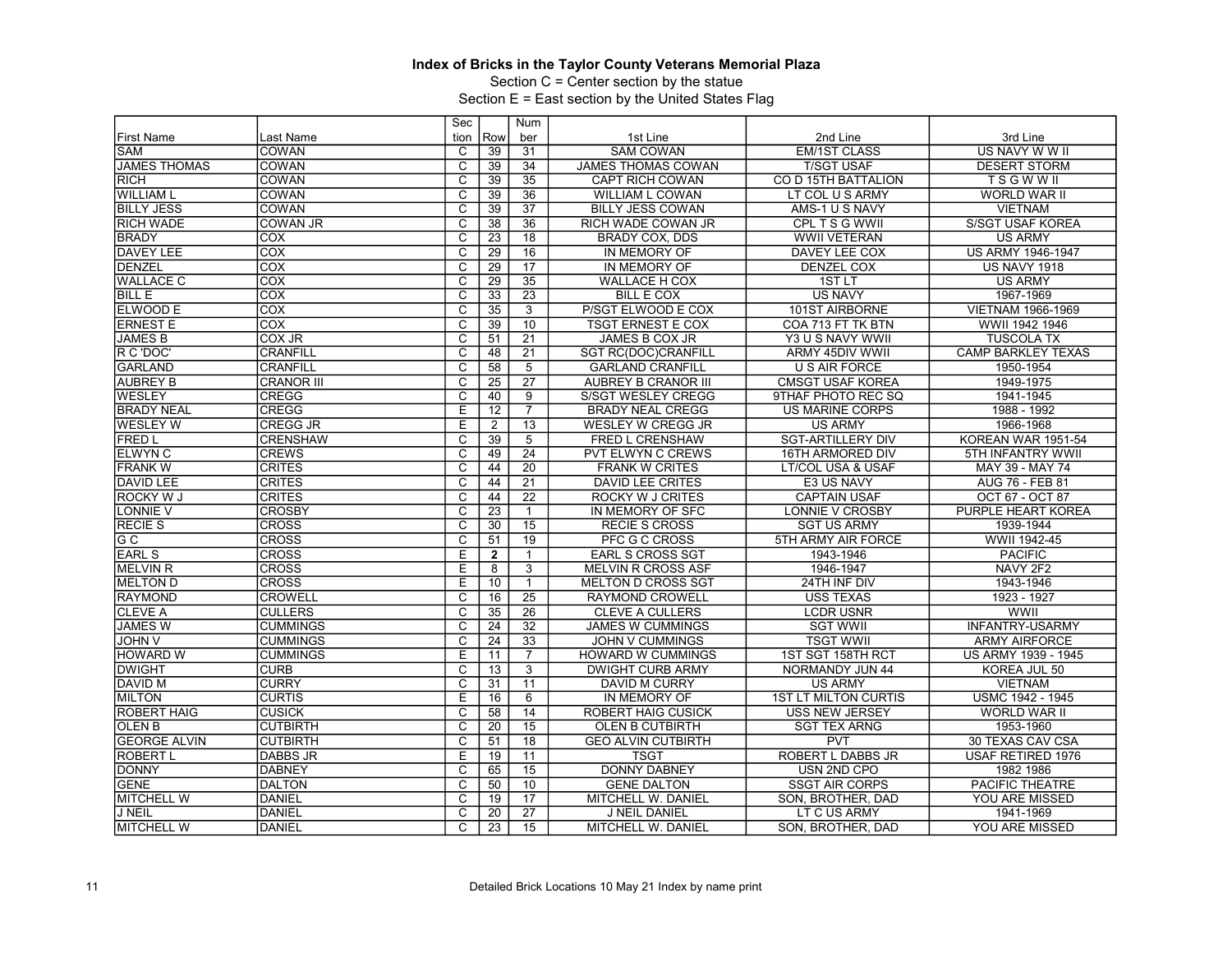Section C = Center section by the statue

|                       |                  | Sec                     |                 | Num             |                           |                          |                           |
|-----------------------|------------------|-------------------------|-----------------|-----------------|---------------------------|--------------------------|---------------------------|
| <b>First Name</b>     | Last Name        | tion                    | Row             | ber             | 1st Line                  | 2nd Line                 | 3rd Line                  |
| <b>CHARLES</b>        | <b>DANIEL</b>    | C                       | 35              | 25              | <b>CHARLES DANIEL</b>     | 112 CAVALRY G TROOP      |                           |
| <b>TRUETT A</b>       | <b>DANIEL</b>    | Ε                       | 19              | $\overline{4}$  | TRUETT A DANIEL           | SGT ARMY AF 1942-1945    | NORTH AFRICA -- ITALY     |
| <b>BARTON H</b>       | <b>DANIEL</b>    | E                       | 19              | $\overline{5}$  | <b>BARTON H DANIEL</b>    | <b>LTC USAF RETIRED</b>  | <b>SOUTH PACIFIC</b>      |
| LEA <sub>R</sub>      | <b>DANIEL</b>    | Ε                       | 19              | 6               | <b>LEA R DANIEL</b>       | CPL USAAF 1943-1946      | CAPT US ARMY 1951-1952    |
| <b>GUY B</b>          | <b>DANIEL</b>    | E                       | 19              | $\overline{7}$  | <b>GUY B DANIEL</b>       | CAPT USAF RETIRED        | <b>KOREAN CONFLICT</b>    |
| <b>HORACE RAY</b>     | <b>DANIELL</b>   | $\overline{\mathrm{c}}$ | 54              | 8               | HORACE RAY DANIELL        | <b>US ARMY WWII</b>      |                           |
| <b>JAMES M</b>        | <b>DARBY</b>     | E                       | 21              | $\overline{6}$  | <b>TECH 5 TANK</b>        | <b>JAMES M DARBY</b>     | <b>US ARMY</b>            |
| <b>ALLEN D</b>        | <b>DAUGHERTY</b> | $\overline{\mathsf{c}}$ | 15              | 16              | ALLEN D DAUGHERTY         | <b>CMSGT USAF</b>        | 30 YEARS                  |
| <b>MASON</b>          | <b>DAVIDSON</b>  | C                       | 43              | 6               | <b>MASON DAVIDSON</b>     | <b>U S ARMY</b>          |                           |
| <b>GENE</b>           | <b>DAVIS</b>     | $\overline{c}$          | 8               | 16              | PFC GENE DAVIS            | AMERICAL DIV WWII        | <b>WE THANK YOU</b>       |
| <b>ALFRED LEO</b>     | <b>DAVIS</b>     | $\overline{\mathrm{c}}$ | 20              | $\overline{25}$ | ALFRED LEO DAVIS          | <b>USAF A2C ELEC-R</b>   | 1956 - 1960 GER           |
| <b>JOHN E</b>         | <b>DAVIS</b>     | $\overline{C}$          | 23              | 17              | JOHN E DAVIS              | SGT 112TH CAV            | 1940-1945                 |
| ΠJ                    | <b>DAVIS</b>     | $\overline{\text{c}}$   | 29              | $\overline{3}$  | <b>TJDAVIS</b>            | <b>US NAVY</b>           | <b>PERSIAN GULF</b>       |
| <b>WILLIE PAUL</b>    | <b>DAVIS</b>     | $\overline{\mathsf{c}}$ | $\overline{29}$ | $\overline{4}$  | <b>WILLIE PAUL DAVIS</b>  | MM2 MRF RIVER RAT        | <b>VIETNAM 1969-1970</b>  |
| <b>LEONARD E</b>      | <b>DAVIS</b>     | $\overline{\text{c}}$   | 33              | $\overline{34}$ | <b>LEONARD E DAVIS</b>    | <b>SSGT US AIRCORPS</b>  | 1942-1946                 |
| <b>RICHARD M</b>      | <b>DAVIS</b>     | $\overline{\text{c}}$   | 55              | $\mathbf{1}$    | <b>RICHARD M DAVIS</b>    | VIET NAM 68-69 US        | <b>ARMY 1SGT RET</b>      |
| <b>DANIEL E</b>       | <b>DAVIS</b>     | С                       | $\overline{59}$ | 20              | DANIEL E DAVIS            | <b>USAF 1952-1972</b>    | VIETNAM-VETERAN           |
| <b>BLAKE H</b>        | <b>DAVIS</b>     | Ε                       | 3               | $\overline{15}$ | <b>BLAKE H DAVIS</b>      | 36TH DIVISION            | WW I 1917-1919            |
| <b>KAROL D</b>        | <b>DAVIS</b>     | E                       | 9               | $\overline{20}$ | <b>KAROL D DAVIS</b>      | E <sub>4</sub>           | <b>US NAVY</b>            |
| <b>GEORGE A</b>       | <b>DAVIS</b>     | E                       | 10              | $\overline{12}$ | <b>GEORGE A DAVIS</b>     | E <sub>4</sub>           | <b>US NAVY</b>            |
| <b>GEORGE JOSHUA</b>  | <b>DAVIS JR</b>  | С                       | 51              | $\overline{17}$ | IN MEMORY OF              | <b>GEORGE JOSHUA</b>     | <b>DAVIS JR</b>           |
| <b>RUSSELL F</b>      | DAY              | C                       | 21              | 6               | <b>RUSSELL F DAY</b>      | <b>TSGT USAF</b>         | 1951-1972                 |
| <b>W KENNETH</b>      | <b>DAY</b>       | $\overline{\mathrm{c}}$ | $\overline{51}$ | 16              | W KENNETH DAY             | <b>AIR FORCE WWII</b>    | <b>FIGHTER PILOT P-51</b> |
| <b>H KELSEY</b>       | DEAN             | E                       | $\overline{7}$  | 6               | <b>SGT H KELSEY DEAN</b>  | 157 INF 45 DIV ETO       | <b>US ARMY 1941-1945</b>  |
| <b>ML 'LARRY'</b>     | DEAN             | E                       | $\overline{13}$ | 3               | <b>ML 'LARRY' DEAN</b>    | <b>US AIR FORCE</b>      | 1968 - 1982               |
| <b>HOLLIS W</b>       | <b>DEATS</b>     | Ε                       | $\overline{4}$  | $\overline{7}$  | <b>HOLLIS W DEATS</b>     | 36 COMBAT CORE ENG       | <b>CAPT US ARMY</b>       |
| <b>JIMMY</b>          | <b>DEFOOR</b>    | С                       | 39              | 11              | <b>SFC JIMMY DEFOOR</b>   | <b>VIET NAM</b>          | <b>DESERT STORM</b>       |
| <b>ALBERT</b>         | <b>DEFOOR</b>    | $\overline{\mathsf{c}}$ | 39              | 12              | ALBERT DEFOOR             | <b>ARMY AIR CORP</b>     | <b>WORLD WAR II</b>       |
| <b>VICTOR</b>         | <b>DEFOOR</b>    | $\overline{\text{c}}$   | 39              | $\overline{13}$ | IN MEMORY OF              | CPL VICTOR DEFOOR        | 101 ABN VIET NAM          |
| <b>JOSPEH A</b>       | <b>DELILLO</b>   | C                       | 36              | 13              | IN MEMORY OF              | <b>JOSEPH A DELILLO</b>  | 29TH DIV INF WWII         |
| <b>B BRUCE</b>        | <b>DENNY</b>     | Ε                       | $\mathbf{1}$    | $\overline{2}$  | <b>B BRUCE DENNY</b>      | <b>ACAD US NAVY</b>      | <b>WORLD WAR II</b>       |
| <b>DOUG</b>           | <b>DENSON</b>    | $\mathsf{C}$            | 19              | 28              | PFC M DOUG DENSON         | KILLED 12-20-89          | <b>OPERATIONJUSTCAUSE</b> |
| <b>MARCUS JACKSON</b> | <b>DENSON I</b>  | C                       | $\overline{58}$ | $\overline{13}$ | <b>MARCUS</b>             | <b>JACKSON</b>           | <b>DENSON I</b>           |
| <b>CHARLES G</b>      | <b>DePRIEST</b>  | $\overline{c}$          | 28              | $\overline{9}$  | <b>CHARLES G DEPRIEST</b> | SP5 US ARMY              | WWII 1943-1946            |
| <b>W R 'BOB'</b>      | <b>DESHAZO</b>   | C                       | 33              | $\overline{33}$ | W.R. (BOB) DESHAZO        | <b>NAVY SEABEES</b>      | WORLD WAR II              |
| <b>ROGER</b>          | <b>DETAMORE</b>  | $\overline{\mathsf{c}}$ | 16              | $\overline{24}$ | <b>SGT ROGER DETAMORE</b> | <b>STAMFORD TEXAS</b>    | VIETNAM MAY 68-69         |
| <b>DALTON</b>         | <b>DEUTSCH</b>   | $\overline{\mathrm{c}}$ | 11              | 19              | <b>DALTON DEUTSCH</b>     | US MARINE CORP           | 1948-1960                 |
| CR.                   | <b>DICKENSON</b> | C                       | 57              | 20              | <b>SSGT C R DICKENSON</b> | ARMY RESERVE 57-60       | AIR FORCE RES60-63        |
| JW                    | <b>DIEKEN</b>    | E                       | 13              | $\mathbf{1}$    | J W DIEKEN                | <b>US MARINES</b>        | 1953 - 1960               |
| <b>RONALD E</b>       | <b>DIENER</b>    | $\overline{c}$          | 62              | $\overline{4}$  | RONALD E DIENER           | CPL ARMY 8 INF DIV       | 23RD AAA BN KOREA         |
| <b>STUART S</b>       | <b>DIETZ</b>     | E                       | 5               | 17              | <b>SGT STUART S DIETZ</b> | RANGERS 1989-1993        | <b>LEAD THE WAY HOOAH</b> |
| <b>STUART S</b>       | <b>DIETZ</b>     | Ε                       | 14              | 3               | <b>SGT STUART S DIETZ</b> | 1989 - 1993              | RANGERS - LEAD THE WAY    |
| <b>NEVEL D</b>        | <b>DIXON</b>     | C                       | $\overline{7}$  | 14              | <b>NEVEL D DIXON SSGT</b> | <b>US ARMY SIGNAL CO</b> | 1942-46 SW PACIFIC        |
| <b>ALTON D</b>        | <b>DOAN</b>      | C                       | 32              | 14              | ALTON D DOAN              | <b>US ARMY</b>           | WORLD WAR II              |
| <b>DERRELL WAYNE</b>  | <b>DOBBS</b>     | E                       | $\overline{4}$  | 5               | IN HONOR OF               | DERRELL WAYNE DOBBS      | <b>USMC 1950-54 KOREA</b> |
| <b>WILLIE A</b>       | <b>DOBY</b>      | C                       | 27              | 12              | <b>WILLIE A DOBY</b>      | <b>STAFF SERGEANT</b>    | <b>WORLD WAR II</b>       |
| <b>BUNYAN M</b>       | DOBY JR          | E                       | 19              | $\overline{3}$  | BUNYAN M DOBY JR          | PRIVATE US ARMY          | 1941 - 1944               |
| <b>NELSON F</b>       | DONAHOO          | C                       | 30              | 28              | <b>NELSON F. DONAHOO</b>  | <b>US NAVY 1942-1947</b> | USAF 1948-1965            |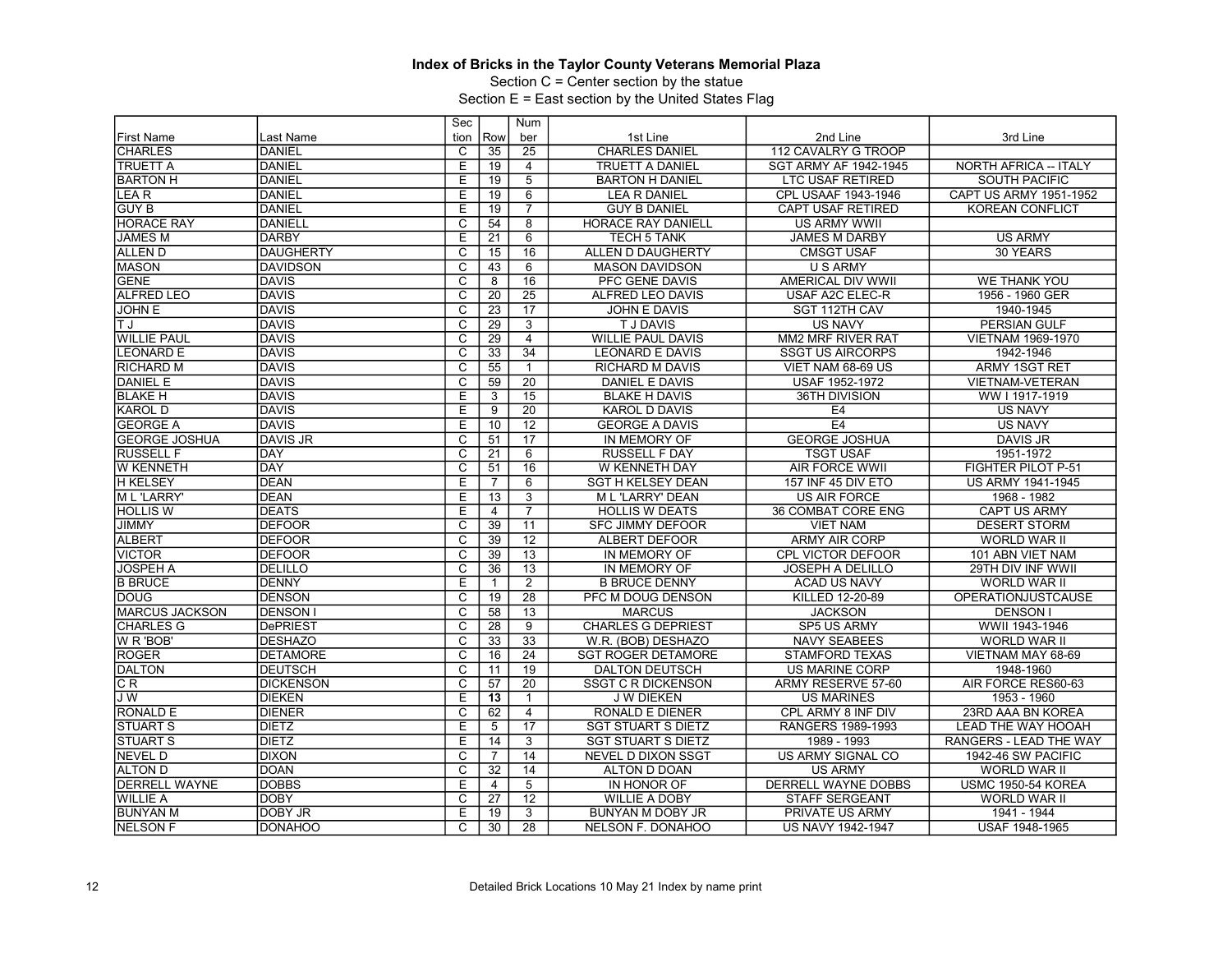Section C = Center section by the statue

|                      |                    | Sec                     |                 | <b>Num</b>      |                           |                           |                            |
|----------------------|--------------------|-------------------------|-----------------|-----------------|---------------------------|---------------------------|----------------------------|
| <b>First Name</b>    | Last Name          | tion                    | Row             | ber             | 1st Line                  | 2nd Line                  | 3rd Line                   |
| <b>NELSON</b>        | Idonahoo jr        | C                       | $\overline{37}$ | 33              | <b>NELSON DONAHOO JR</b>  | USMC 1966-1969            | VIETNAM 1967               |
| <b>RALPH E</b>       | <b>DONNELL</b>     | $\overline{\text{c}}$   | 18              | 14              | RALPH E DONNELL           | CAPT US AIRFORCE          | WORLD WAR II               |
| <b>RALPH E</b>       | DONNELL III        | $\overline{\mathrm{c}}$ | 47              | $\overline{3}$  | RALPH E DONNELL III       | <b>U S AIRFORCE</b>       | <b>VIETNAM</b>             |
| <b>DALE</b>          | <b>DORMAN</b>      | C                       | 56              | 20              | DALE DORMAN SSM3C         | USS WICHITA CA-45         | 3-1942-11-1945             |
| <b>HARLAN R</b>      | <b>DORSETT</b>     | $\overline{\text{c}}$   | 60              | $\overline{2}$  | HARLAN R DORSETT          | <b>U S NAVY WWII</b>      | WE LOVE YOU DAD            |
| <b>EDWARD M</b>      | Idoss              | $\overline{\mathsf{c}}$ | 23              | $\overline{22}$ | <b>EDWARD M DOSS</b>      | <b>US NAVY KOREA</b>      | JAN 1952 DEC 1955          |
| <b>RAYMOND R</b>     | <b>DOTSON</b>      | C                       | 30              | 30              | <b>RAYMOND R DOTSON</b>   | WWII                      | 1942-1945                  |
| <b>RALPH</b>         | <b>DOTSON</b>      | $\overline{\mathrm{c}}$ | 30              | 31              | RALPH DOTSON              | WWII                      | 1942-1946                  |
| <b>LEONARD</b>       | Idotson            | $\overline{\mathsf{c}}$ | 30              | $\overline{32}$ | <b>LEONARD DOTSON</b>     | WWII                      | 1938-1945                  |
| <b>ALWYN</b>         | <b>DOTSON</b>      | C                       | 30              | 34              | <b>ALWYN DOTSON</b>       | WWII                      | 1943-1946                  |
| <b>JAMES</b>         | <b>DOTSON</b>      | $\overline{\text{c}}$   | 30              | $\overline{35}$ | <b>JAMES DOTSON</b>       | <b>WWII</b>               | 1943-1946                  |
| <b>JAMES B</b>       | <b>DOTSON</b>      | $\overline{c}$          | 30              | $\overline{36}$ | <b>JAMES B DOTSON</b>     | <b>US AIR FORCE</b>       | 1971-1991                  |
| <b>ELBERT C</b>      | <b>DOTSON JR</b>   | $\overline{\text{c}}$   | 30              | 33              | ELBERT C DOTSON JR        | <b>WWII</b>               | 1942-1945                  |
| <b>CLYDE</b>         | <b>DOUGLAS</b>     | $\overline{\mathrm{c}}$ | 64              | 18              | <b>CLYDE DOUGLAS</b>      | <b>SMITH</b>              | <b>USMC WWI</b>            |
| <b>STAN</b>          | <b>DRAPER</b>      | $\overline{C}$          | 49              | $\overline{21}$ | <b>STAN DRAPER</b>        | USAF-VIETNAM              | 1967-1987                  |
| <b>DOUGLAS C</b>     | <b>DRAWE</b>       | $\overline{\mathrm{c}}$ | 51              | 12              | DOUGLAS C DRAWE           | VIETNAM 1968-1969         |                            |
| <b>EDWARD R</b>      | <b>DRESSEN</b>     | $\overline{\mathsf{c}}$ | 32              | 18              | <b>IN LOVING MEMORY</b>   | OF DR. EDWARD R.          | <b>DRESSEN USNAVY WWII</b> |
| <b>WALTER</b>        | <b>DRIESSNER</b>   | C                       | 56              | 13              | <b>WALTER DRIESSNER</b>   | <b>SMSGT USAF</b>         | <b>VIETNAM</b>             |
| <b>DAVID M</b>       | <b>DUDAK</b>       | $\overline{\text{c}}$   | 44              | $\overline{23}$ | <b>DAVID M DUDAK</b>      | <b>CAPTAIN USAF</b>       | DEC 68 - APR 73            |
| <b>ROY V</b>         | <b>DUDGEON</b>     | $\overline{\mathsf{c}}$ | 64              | 11              | <b>ROY V DUDGEON</b>      | <b>TECH SARGEANT USAF</b> | 1941-1943                  |
| L A 'LEM'            | <b>DUDLEY</b>      | E                       | 8               | 9               | LA 'LEM' DUDLEY           | <b>US NAVY WWI</b>        | <b>MERKEL TEXAS</b>        |
| <b>DUBB</b>          | <b>DUFF</b>        | $\overline{\text{c}}$   | 50              | $\overline{8}$  | CORPORAL DUBB DUFF        | U S MARINES WW II         | PACIFIC THEATRE            |
| <b>ARCH</b>          | <b>IDUGGER</b>     | E                       | 16              | $\overline{8}$  | <b>ARCH W DUGGER</b>      | <b>USS ARIZONA</b>        | <b>US NAVY</b>             |
| <b>BEN</b>           | IDUGGER            | E                       | 16              | $\overline{9}$  | CPL BEN A DUGGER          | <b>US ARMY</b>            | 1954 - 1956                |
| <b>KENNETH H</b>     | DUNCAN             | $\overline{\text{c}}$   | 60              | $\overline{8}$  | KENNETH H DUNCAN          | <b>US COAST GUARD</b>     | 1913-1976                  |
| <b>SILAS M</b>       | <b>DUNCAN</b>      | $\overline{C}$          | 61              | 8               | <b>SILAS M DUNCAN</b>     | <b>SENIOR MASTER SGT</b>  | US AIRFORCE 1942-64        |
| <b>AUBREY</b>        | DUNCAN             | $\overline{\text{c}}$   | 61              | $\overline{9}$  | <b>AUBREY DUNCAN</b>      | <b>MERCHANT MARINES</b>   | WWII 1945-1947             |
| <b>JAMES LEROY</b>   | <b>DUNCAN</b>      | $\overline{\mathrm{c}}$ | 61              | 10              | JAMES LEROY DUNCAN        | PVT US ARMY WWII          | 34TH FA 9TH DIVISION       |
| <b>ROLAND R</b>      | DUNCAN             | $\overline{C}$          | 61              | 11              | ROLAND R DUNCAN           | <b>SEAMAN 1ST CLASS</b>   | WWII 1945-1947             |
| <b>GRADY H</b>       | <b>DUNCAN</b>      | $\overline{\text{c}}$   | 61              | $\overline{12}$ | <b>GRADY H DUNCAN</b>     | PFC ARMY AIR CORP         | WWII 1944-1946             |
| <b>RONALD D</b>      | IDUNCAN            | $\overline{\mathsf{c}}$ | 61              | $\overline{13}$ | RONALD D DUNCAN           | FTM3 US NAVY              | <b>VIETNAM 1967-1972</b>   |
| TOM R                | DUNCAN             | C                       | 67              | 8               | <b>SGT TOM R DUNCAN</b>   | 354 INF 89TH DIV          | US ARMY - WWII             |
| <b>ELMER N</b>       | <b>DUNLAP</b>      | $\overline{\text{c}}$   | 5               | $\overline{2}$  | <b>DUNLAP</b>             | OF LT COL ELMER           | N DUNLAP USAF              |
| <b>JEFFL</b>         | <b>DUNLAPJR</b>    | E                       | 10              | $\overline{17}$ | JEFF L DUNLAP JR          | <b>SGT KOREAN</b>         | 1951-1953                  |
| W <sub>C</sub>       | <b>DUNN</b>        | C                       | 11              | 9               | W C DUNN                  | <b>SGT US ARMY</b>        | <b>VIETNAM</b>             |
| <b>CLAUDE ROLAND</b> | <b>DUNN</b>        | $\overline{\text{c}}$   | 32              | $\overline{17}$ | IN HONOR OF               | CLAUDE ROLAND DUNN        | US NAVY CB'S WWII          |
| <b>HERBERT M</b>     | <b>IDUPRE</b>      | E                       | 2               | $\overline{3}$  | <b>HERBERT M DUPRE</b>    | <b>US MARINES MSGT</b>    | SERVED 1950-1971           |
| <b>DOUGLAS B</b>     | <b>DUPRE</b>       | E                       | 8               | $\overline{4}$  | <b>DOUGLAS B DUPRE</b>    | <b>US NAVY</b>            | SERVED 1955-1959           |
| <b>TOMMY M</b>       | <b>DUPREE</b>      | $\overline{\text{c}}$   | $\overline{25}$ | $\mathbf{1}$    | <b>TOMMY M DUPREE</b>     | 40TH DIVISION             | <b>CORP OF ENGINEERS</b>   |
| <b>LUPE</b>          | <b>DURAN</b>       | E                       | 1               | 5               | LUPE DURAN WWII           | <b>US ARMY WWII KIA</b>   | MINDONAO 6-8-1945          |
| <b>NORMAN E</b>      | <b>DURYEA</b>      | $\overline{\text{c}}$   | 29              | 30              | <b>NORMAN E DURYEA</b>    | <b>USNR</b>               | WORLD WAR II               |
| <b>RICHARD E</b>     | <b>DUSEK</b>       | E                       | 21              | $\overline{5}$  | <b>RICHARD EARL DUSEK</b> | LTC.WW II 102 INF DIV     | 27 YR TX NATL GUARD        |
| <b>WILLIAM E</b>     | <b>DYESS</b>       | C                       | 69              | 5               | IN MEMORY OF              | <b>LIEUTENANT COLONEL</b> | <b>WILLIAM E DYESS</b>     |
| <b>CLYDE R</b>       | <b>EAGER</b>       | $\overline{\text{c}}$   | 6               | 13              | <b>CLYDE R EAGER</b>      | RADAR OPERATOR USN        | 1943-1946                  |
| <b>JERRY WAYNE</b>   | <b>EARP</b>        | E                       | 2               | $\overline{7}$  | <b>JERRY WAYNE EARP</b>   | <b>US NAVY</b>            | 1951 - 1952                |
| HOMER GLENN          | <b>EARP</b>        | E                       | $\overline{2}$  | 8               | <b>HOMER GLENN EARP</b>   | <b>US NAVY</b>            | 1951 - 1955                |
| <b>BOBBY</b>         | <b>EASTERLING</b>  | $\overline{\text{c}}$   | 67              | $\overline{9}$  | <b>BOBBY EASTERLING</b>   | US ARMY-KOREA WAR         | <b>AVOCA TEXAS</b>         |
| <b>JACK</b>          | <b>IEASTERLING</b> | $\overline{\mathsf{C}}$ | 67              | 10              | <b>JACK EASTERLING</b>    | <b>US ARMY-VIETNAM</b>    | <b>AVOCA TEXAS</b>         |
|                      |                    |                         |                 |                 |                           |                           |                            |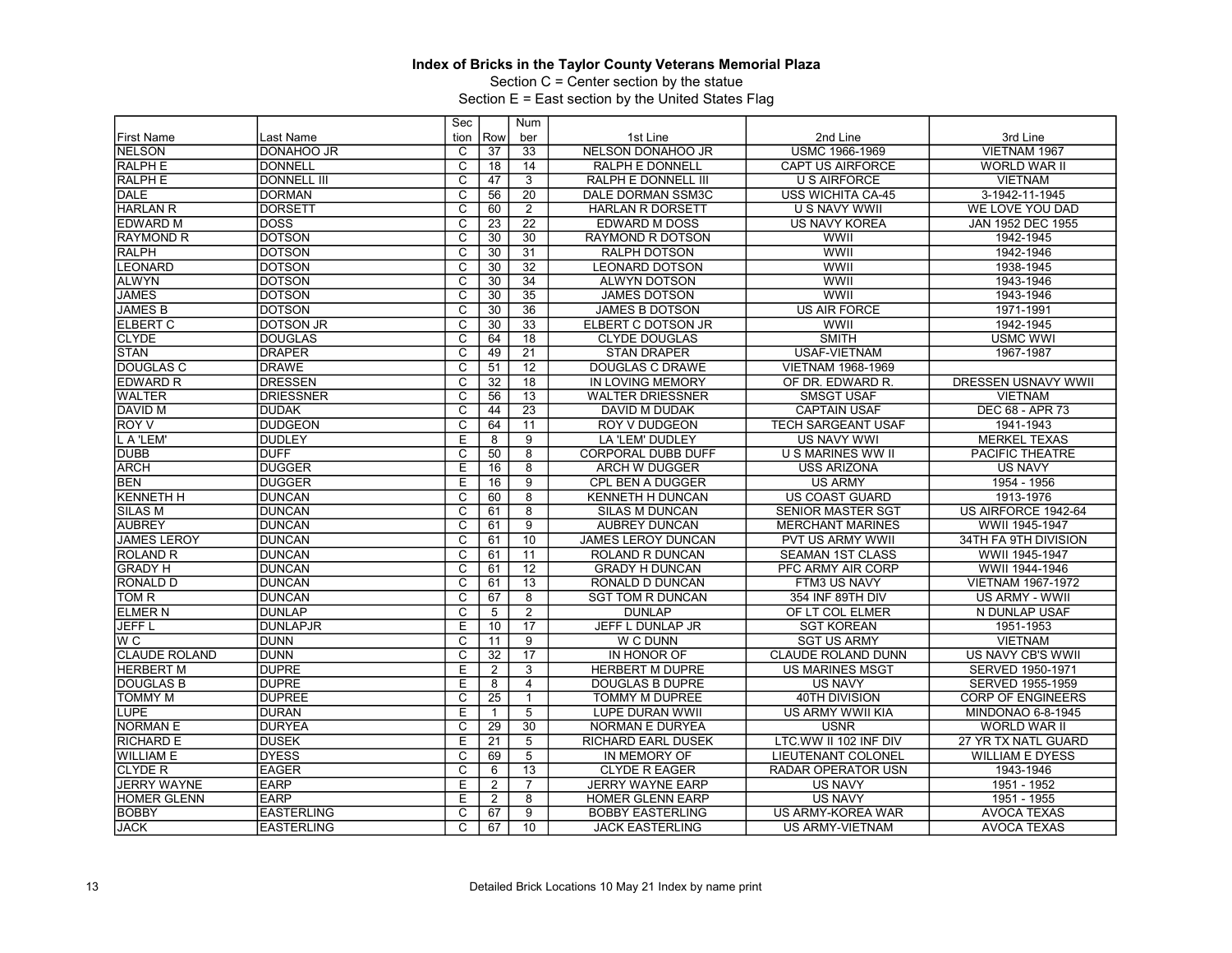Section C = Center section by the statue

|                       |                    | Sec                     |                 | Num             |                           |                             |                           |
|-----------------------|--------------------|-------------------------|-----------------|-----------------|---------------------------|-----------------------------|---------------------------|
| <b>First Name</b>     | Last Name          | tion                    | Row             | ber             | 1st Line                  | 2nd Line                    | 3rd Line                  |
| <b>JOSEPH LEE</b>     | <b>EASTON</b>      | C                       | 21              | 10              | IN MEMORY OF              | <b>JOSEPH LEE EASTON</b>    | <b>US ARMY RANGER</b>     |
| <b>GERALD E</b>       | <b>EDWARDS</b>     | $\overline{\text{c}}$   | 5               | 18              | <b>GERALD E EDWARDS</b>   | PVT ARMY AIR CORP           | 1940-41                   |
| <b>DERAL</b>          | <b>IEDWARDS</b>    | $\overline{\mathsf{c}}$ | 6               | 19              | <b>DERAL EDWARDS</b>      | KOREA 1951-1952             | <b>SGT US MARINES</b>     |
| JL                    | <b>EDWARDS</b>     | $\overline{c}$          | 6               | $\overline{20}$ | SP-4 J L EDWARDS          | <b>US ARMY</b>              |                           |
| <b>JOHN R</b>         | <b>EDWARDS</b>     | $\overline{\mathrm{c}}$ | 11              | 17              | <b>JOHN R EDWARDS</b>     | <b>ARMY AIR CORPS</b>       | <b>WORLD WAR II</b>       |
| <b>THOMAS G</b>       | <b>EDWARDS</b>     | $\overline{\mathrm{c}}$ | 28              | $\overline{27}$ | THOMAS G EDWARDS          | LT USN W PACIFIC            | 1954-1957                 |
| <b>ALBERT G</b>       | <b>EDWARDS</b>     | E                       | 15              | 3               | <b>ALBERT G EDWARDS</b>   | <b>US ARMY SP4</b>          | 1957 - 1960               |
| <b>MICKEY J</b>       | <b>EDWARDS</b>     | Ε                       | $\overline{15}$ | 6               | <b>MICKEY J EDWARDS</b>   | <b>STAFF SGT KOREA</b>      | USAF 1952 - 1956          |
| <b>WESLEY WM</b>      | <b>EGAN</b>        | $\overline{\mathsf{c}}$ | 33              | $\overline{21}$ | <b>WESLEY WM EGAN</b>     | LT COL, USAF                | 1919-1999                 |
| JIM                   | <b>EIDSON</b>      | C                       | 12              | 16              | IN MEMORY OF              | <b>JIM EIDSON USN</b>       | WW II NORMANDY            |
| TED R                 | <b>ELLINGER</b>    | $\overline{\text{c}}$   | 11              | $\overline{11}$ | IN MEMORY OF              | TED R ELLINGER              |                           |
| JOE                   | <b>ELLINGTON</b>   | $\overline{C}$          | $\overline{4}$  | 5               | <b>JOE ELLINGTON</b>      | <b>MO/MATE 2ND CLASS</b>    | US NAVY 1943-1946         |
| <b>GREGORY B</b>      | <b>ELLIOTT</b>     | С                       | 10              | $\overline{2}$  | <b>GREGORY B ELLIOTT</b>  | <b>US NAVY</b>              |                           |
| <b>CURTIS R</b>       | <b>ELLIOTT</b>     | $\overline{E}$          | 3               | 10              | <b>CURTIS R ELLIOTT</b>   | US ARMY 1960-1963           | <b>HAWLEY TEXAS</b>       |
| <b>JERRELL</b>        | <b>ELLIOTT</b>     | E                       | 16              | 12              | IN MEMORY OF              | <b>JERRELL ELLIOTT</b>      | <b>USAF 1968 - 72</b>     |
| CARL L                | <b>ELMORE</b>      | $\overline{\text{c}}$   | 27              | 8               | PFC CARL L ELMORE         | ARMY NAT'L GUARD            | <b>G-SON OF O ELMORE</b>  |
| <b>OTIS E</b>         | <b>ELMORE</b>      | C                       | 27              | 9               | <b>CPL OTIS E ELMORE</b>  | <b>USMARINES 5TH DIV</b>    | <b>IWO JIMA SURVIVOR</b>  |
| ORAN E                | <b>ELMORE</b>      | Ε                       | $\overline{7}$  | 16              | ORAN E ELMORE             | 4TH INFANTRY DIV            | <b>GERMANY</b>            |
| <b>WILLIAM</b>        | <b>ELSKAMP SR</b>  | C                       | 35              | 10              | <b>WILLIAM ELSKAMP SR</b> | <b>VIETNAM</b>              | 1969-1970                 |
| <b>JERRY</b>          | <b>EMBRY</b>       | C                       | 18              | 9               | <b>JERRY EMBRY</b>        | <b>USAF MASTER SGT</b>      | 1970-1991                 |
| <b>CLAUD</b>          | <b>EMERSON</b>     | C                       | 32              | $\overline{31}$ | <b>CLAUD EMERSON</b>      | <b>WILLIAMS S/SGTUSAC</b>   | 1941 - 1945               |
| <b>JOSEPH F</b>       | <b>EMORY</b>       | C                       | 57              | 3               | <b>JOSEPH F EMORY</b>     | <b>U S AIR FORCE</b>        | 1954-1958                 |
| <b>JERRY A</b>        | <b>ENGELKE</b>     | E                       | 3               | 12              | <b>JERRY A ENGELKE</b>    | <b>US NAVY</b>              | 1970-1974                 |
| <b>ALFORD</b>         | <b>IENGLAND</b>    | C                       | $\overline{7}$  | 3               | <b>ALFORD ENGLAND</b>     | <b>WWII SUBMARINES</b>      | <b>USN-USNR 1944-1955</b> |
| JOE P.                | <b>ENGLAND</b>     | E                       | 21              | 10              | <b>JOE P ENGLAND</b>      | CAPT. USMC                  | WW II & KOREA             |
| <b>HENRY</b>          | <b>ENRIQUEZ JR</b> | C                       | 51              | 10              | <b>HENRY ENRIQUEZ JR</b>  | 357TFSTAHKLI 68-69          | CMSGT USAF 6695           |
| <b>HENRY</b>          | <b>ENRIQUEZ SR</b> | C                       | 51              | 11              | <b>HENRY ENRIQUEZ SR</b>  | <b>TEC5WWIICAMPBARKLEY</b>  | NORMANDY ARDENNES         |
| <b>WILLIAM 'BILL'</b> | <b>ERVIN</b>       | $\overline{E}$          | 14              | $\overline{7}$  | IN MEMORY OF              | <b>WILLIAM 'BILL' ERVIN</b> | US NAVY RETIRED           |
| PHIL                  | <b>ESCOBAR</b>     | $\overline{C}$          | 32              | 8               | PHIL ESCOBAR              | ARMY WORLD WAR II           | EUROPE&NORTHAFRICA        |
| <b>VICTOR</b>         | <b>ESPARZA</b>     | С                       | 61              | 17              | <b>VICTOR ESPARZA</b>     | 463 AGS/73AMV               | <b>DESERT STORM</b>       |
| <b>JOHN</b>           | <b>ESSLINGER</b>   | $\overline{c}$          | 44              | $\overline{12}$ | <b>SGT JOHN ESSLINGER</b> | <b>GUTTENBERG IA WWII</b>   | CO D 62ND MTB MRTC        |
| JOE F                 | <b>ESTES</b>       | $\mathsf{C}$            | 36              | 10              | <b>JOE F ESTES</b>        | 413 F ARTILLERY GR          | <b>WWII EUROPE</b>        |
| S H                   | <b>ESTES</b>       | $\overline{\text{c}}$   | $\overline{37}$ | $\overline{2}$  | IN MEMORY OF              | <b>SHESTES</b>              | USAF-WWII                 |
| <b>JOHN L</b>         | <b>ESTES JR</b>    | C                       | 8               | 19              | <b>JOHN L ESTES JR</b>    | LT USAF 1942 - 1946         | WWII B-29 PILOT           |
| <b>JOHN</b>           | <b>ETTER JR</b>    | C                       | 59              | 13              | PFC JOHN ETTER JR         | <b>US ARMY</b>              | WWII 1943-1945            |
| WILLIAM J             | <b>EUDY</b>        | C                       | 62              | 6               | WILLIAM J EUDY ABE        | <b>USN RET 1949-1968</b>    | KOREA-VIETNAM             |
| <b>BOOTH</b>          | <b>EUELL</b>       | C                       | 49              | 5               | <b>SGT BOOTH EUELL C</b>  | 23 INF 2 DIV TEXAS          | <b>KIA KOREA</b>          |
| <b>RUSSELL B</b>      | <b>EVANS</b>       | C                       | 15              | 21              | <b>RUSSELL B EVANS</b>    | <b>COL USAF</b>             | 1942-1966                 |
| <b>HENRY F</b>        | <b>EVANS</b>       | C                       | 51              | 9               | <b>HENRY F EVANS</b>      | <b>US ARMY</b>              | WORLD WAR I               |
| <b>ALBERT M</b>       | <b>EVANS</b>       | $\overline{C}$          | 52              | 19              | <b>ALBERT M EVANS</b>     | <b>MERRILLS MARAUDERS</b>   | <b>WWII 1942-45 STITH</b> |
| <b>LEE ROY</b>        | <b>EVERETT</b>     | C                       | 37              | 30              | <b>LEE ROY EVERETT</b>    | 36 DIV TEX NG WWII          | <b>ITALY FRANCE GER</b>   |
| H H                   | <b>FAIRCHILD</b>   | $\overline{\mathrm{c}}$ | 29              | $\overline{23}$ | <b>H H FAIRCHILD</b>      | 20 YRS KELLY AFB            | AE MECHANIC 1947-63       |
| <b>JAMES G</b>        | <b>FAIRCHILD</b>   | $\overline{C}$          | 29              | 24              | <b>JAMES G FAIRCHILD</b>  | <b>INDUCT NOLAN CO</b>      | KOREAN VET 1951-53        |
| <b>FRANCIS B</b>      | <b>FANNING</b>     | C                       | 17              | 21              | <b>FRANCIS B FANNING</b>  | US AIR FORCE TSGT           | <b>VIETNAM-KOREA</b>      |
| <b>JOHNNY C</b>       | <b>FARMER</b>      | C                       | 22              | 29              | <b>JOHNNY C FARMER</b>    | <b>SEAMAN 1ST NAVY</b>      | 1945-1948                 |
| <b>ROSS</b>           | <b>FARMER</b>      | C                       | 33              | 12              | <b>CORPSMAN - DAVID</b>   | <b>ROSS FARMER</b>          | USN 1971-1975             |
| <b>DERRELL</b>        | <b>FARMER</b>      | $\overline{\mathsf{c}}$ | 37              | $\overline{13}$ | <b>DERRELL FARMER CPL</b> | KOREAN WAR USMC             | 1950-52                   |
| <b>JAMES</b>          | <b>FARMER</b>      | $\mathsf{C}$            | 42              | 5               | <b>JAMES FARMER LTCOL</b> | WWII KOREA US ARMY          | 1942-1972                 |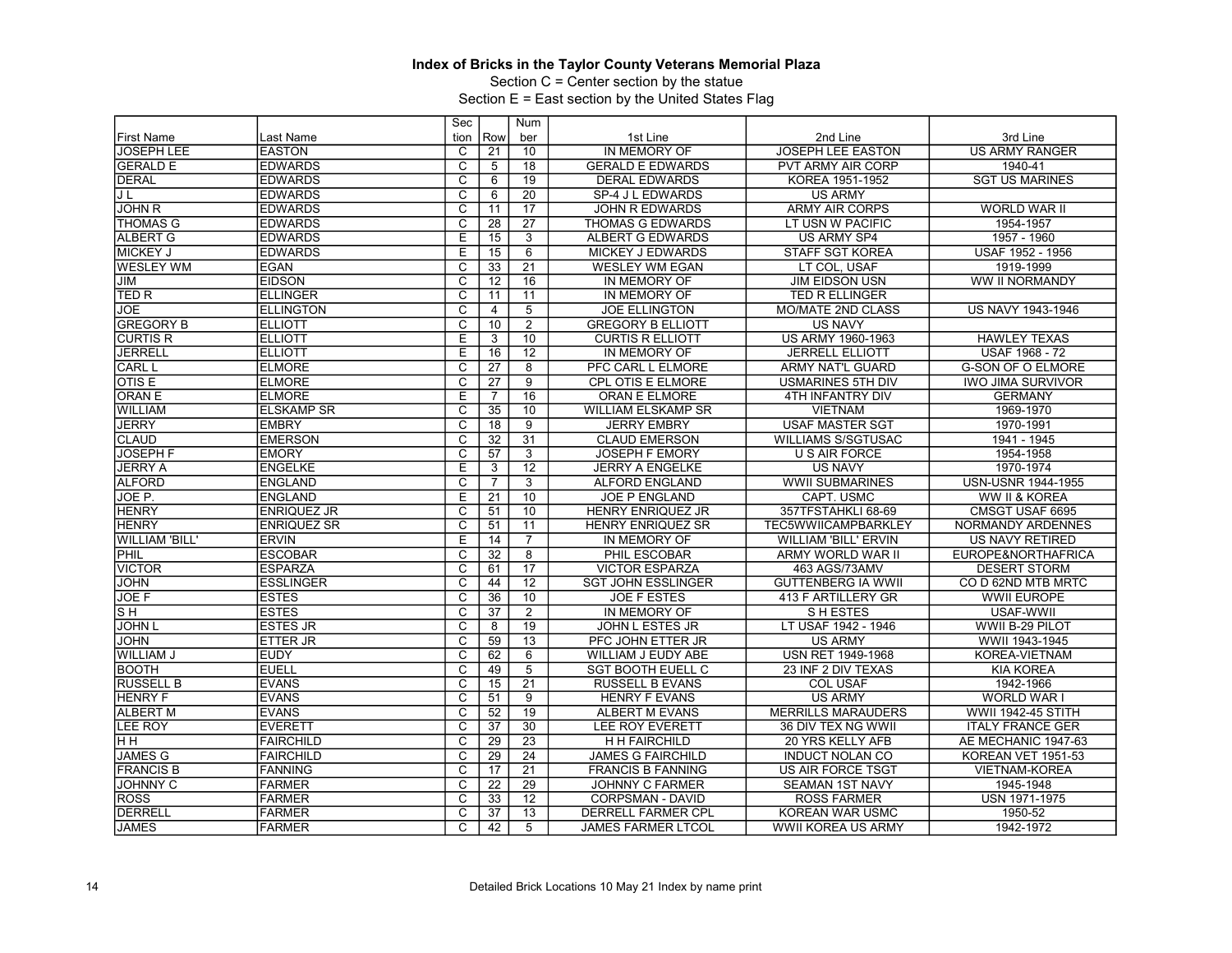Section C = Center section by the statue

|                    |                        | Sec                     |                 | Num             |                           |                               |                            |
|--------------------|------------------------|-------------------------|-----------------|-----------------|---------------------------|-------------------------------|----------------------------|
| <b>First Name</b>  | Last Name              | tion                    | Row             | ber             | 1st Line                  | 2nd Line                      | 3rd Line                   |
| EDDIE E            | FARMER                 | C                       | 42              | 6               | <b>EDDIE E FARMER CPO</b> | WORLD WAR II US NAVY          | 1942-1945                  |
| <b>MAX</b>         | <b>FARMER</b>          | $\overline{c}$          | 50              | 5               | IN MEMORY OF              | <b>MSGT MAX FARMER</b>        | KOREA-VIETNAM              |
| <b>GEIRGE</b>      | <b>FARMER</b>          | $\overline{\mathrm{c}}$ | 65              | $\overline{4}$  | <b>GEORGE FARMER</b>      | USN WORLD WAR II              | <b>USAF KOREA VIETNAM</b>  |
| <b>JOHNNY</b>      | <b>FARMER JR</b>       | C                       | 33              | 13              | <b>JOHNNY FARMER JR</b>   | <b>SGT USMC</b>               | 1970-1975                  |
| <b>FORD ALLEN</b>  | <b>FARR</b>            | $\overline{\text{c}}$   | 31              | 18              | <b>FORD ALLEN FARR</b>    | <b>US ARMY</b>                | 1957 - 1960                |
| <b>ROYCE L</b>     | <b>FARR</b>            | $\overline{\mathrm{c}}$ | 31              | 19              | <b>ROYCE L FARR</b>       | US NAVY - PACIFIC             | <b>WWII</b>                |
| <b>JERRELL</b>     | <b>FARR</b>            | E                       | 11              | $\overline{4}$  | <b>JERRELL FARR</b>       | <b>CAPTAIN</b>                |                            |
| <b>JERRELL</b>     | FARR                   | Ε                       | $\overline{12}$ | $\overline{5}$  | <b>JERRELL FARR</b>       | <b>CAPTAIN</b>                | <b>US ARMY</b>             |
| <b>LARRY DON</b>   | FARR                   | E                       | $\overline{13}$ | 15              | E-4 NAVY CORPSMAN         | <b>VIETNAM THEATRE &amp;</b>  | GUANTANAMA BAY 66 - 76     |
| <b>LARRY DON</b>   | <b>FARR</b>            | E                       | 13              | 16              | <b>LARRY DON FARR</b>     | US NAVY HM3                   | <b>VIETNAM</b>             |
| <b>WILLIAM C</b>   | FARRAR                 | $\overline{\mathrm{c}}$ | $\overline{24}$ | $\overline{24}$ | <b>WILLIAM C FARRAR</b>   | <b>CONFEDERATE ARMY</b>       | 1862-1863                  |
| <b>JOHN T</b>      | <b>FARRIS</b>          | $\overline{C}$          | 12              | 5               | <b>JOHN T FARRIS</b>      | <b>US NAVY</b>                | 1945-1951                  |
| <b>JIMMY D</b>     | <b>FAULKNER</b>        | E                       | 19              | $\overline{2}$  | <b>JIMMY D FAULKNER</b>   | <b>USAF</b><br><b>VIETNAM</b> | 1967 - 1968                |
| <b>JOHN F</b>      | FAUST                  | C                       | $\overline{13}$ | 9               | S/SGT JOHN F FAUST        | <b>US ARMY</b>                | 1941 1945                  |
| <b>HOUSTON B</b>   | <b>FAVOR</b>           | $\overline{\text{c}}$   | 39              | $\overline{7}$  | <b>HOUSTON B FAVOR</b>    | <b>USS LEXINGTON</b>          | <b>US NAVY WWII</b>        |
| <b>JEFFERY L</b>   | <b>FENWICK</b>         | Έ                       | 14              | 9               | JEFFERY L FENWICK         | <b>US ARMY DRILL SGT</b>      | <b>VIETNAM 1968 - 1969</b> |
| <b>DAN M</b>       | <b>FERGUS</b>          | $\overline{\mathrm{c}}$ | $\overline{22}$ | $\overline{32}$ | <b>DAN M FERGUS</b>       | <b>75 US INFANTRY</b>         | ARMY 1-44-3-46             |
| WENDELL            | <b>FERGUSON</b>        | $\overline{\text{c}}$   | 17              | $\overline{22}$ | <b>WENDELL FERGUSON</b>   | <b>CAPT US ARMY</b>           | 1942-1946                  |
| <b>JOHN V</b>      | <b>FERGUSON</b>        | $\overline{\text{c}}$   | 29              | 18              | IN MEMORY OF PFC          | <b>JOHN V FERGUSON</b>        | AAF 1942 - 1945            |
| <b>R LINDSEY</b>   | <b>FERGUSON</b>        | $\overline{c}$          | 39              | $\overline{22}$ | R LINDSEY FERGUSON        | <b>LCDR US NAVY</b>           | <b>WORLD WAR II</b>        |
| <b>JAMES R</b>     | <b>FERGUSON</b>        | $\overline{\text{c}}$   | 45              | $\overline{22}$ | <b>JAMES R FERGUSON</b>   | <b>U S NAVY PACIFIC</b>       | 1969-1973                  |
| <b>RAYMOND G</b>   | <b>FIELDS</b>          | $\overline{\mathsf{c}}$ | 51              | 5               | <b>RAYMOND G FIELDS</b>   | T5 359 INF 90 DIV             | 1942 TO 1945               |
| <b>DAVID M</b>     | <b>FIELDS</b>          | $\overline{\mathrm{c}}$ | 51              | 6               | DAVID M FIELDS            | 440 TRAVS COMPANY             | SPC5 1968-1971             |
| <b>RICHARD</b>     | <b>FIELDS</b>          | $\overline{c}$          | 51              | $\overline{7}$  | <b>RICHARD FIELDS</b>     | 82ND AIRBORN                  | SPC5 1968-1971             |
| <b>MARK M</b>      | <b>FILIPOVICH</b>      | $\overline{\mathrm{c}}$ | 51              | $\overline{4}$  | <b>MARK M FILIPOVICH</b>  | SGT US ARMY 90 DIV            | WWII 1942-1945             |
| <b>BILLY JACK</b>  | <b>FILLMON</b>         | $\overline{C}$          | 47              | $\mathbf{1}$    | <b>BILLY JACK FILLMON</b> | PFC ARMY MED CORP             | <b>WWII PACIFIC</b>        |
| <b>JAMES W</b>     | <b>FILLMON</b>         | $\overline{\mathrm{c}}$ | 48              | $\mathbf{1}$    | <b>JAMES W FILLMON</b>    | PVT US ARMY WWII              | <b>EUROPEAN</b>            |
| <b>RAY</b>         | <b>FILLMON</b>         | $\overline{E}$          | 6               | $\overline{5}$  | <b>SCPO RAY FILLMON</b>   | <b>EOD SPECIALIST</b>         | <b>VIETNAM 1955-1979</b>   |
| <b>JARRELL</b>     | <b>FINCH</b>           | $\overline{\text{c}}$   | 48              | 10              | <b>JARRELL H FINCH</b>    | <b>MAC USNR-RET</b>           | 1952-1974                  |
| <b>LANNY R</b>     | FINCH                  | C                       | 48              | $\overline{11}$ | <b>LANNY R FINCH</b>      | SN-USN                        | 1980-1984                  |
| <b>RANDALE L</b>   | <b>FINCH</b>           | $\overline{\mathrm{c}}$ | 48              | $\overline{12}$ | RANDALE L FINCH           | QM2-USN                       | 1983-1991                  |
| <b>BERT T</b>      | <b>FINCHER</b>         | $\overline{c}$          | $\overline{22}$ | 14              | <b>BERT T FINCHER</b>     | PILOT USAF                    | 1942-1946                  |
| <b>ALEX W</b>      | <b>FINCHER</b>         | E                       | $\overline{7}$  | $\mathbf{1}$    | ALEX W FINCHER            | <b>US NAVY 1945 1952</b>      | <b>WWII KOREAN WAR</b>     |
| <b>BOB</b>         | <b>FINCHER</b>         | Е                       | 17              | 16              | IN MEMORY OF              | <b>BOB FINCHER</b>            | 113TH ORD WW II            |
| COY G              | FINNELL                | E                       | 6               | 9               | <b>COY G FINNELL</b>      | SEAMANSECOND CLASS            | <b>NAVY</b>                |
| <b>DYESS AFB</b>   | <b>FIRST SERGEANTS</b> | $\overline{\mathsf{c}}$ | 40              | $\overline{22}$ | DYESS AFB 2000            | <b>FIRST SERGEANTS</b>        | <b>PEOPLE FIRST</b>        |
| <b>PETE</b>        | <b>FISCHER</b>         | $\overline{\mathrm{c}}$ | 44              | 15              | PETE FISCHER              | 463TAW 772TAS USAF            | VIETNAM 1965-1971          |
| <b>ERVIN</b>       | <b>FISCHER</b>         | C                       | 44              | 16              | <b>ERVIN FISCHER WWII</b> | <b>MACOCS CMP BARKLEY</b>     | <b>EUROPEAN THEATER</b>    |
| <b>BILL M</b>      | <b>FISCHER</b>         | $\overline{\mathrm{c}}$ | 44              | $\overline{17}$ | LINDA TILLMON-REED        | <b>AVIATION ORDNANCE</b>      | <b>UNITED STATES NAVY</b>  |
| PHIL               | <b>FISCUS</b>          | $\overline{\mathsf{c}}$ | 6               | 6               | <b>PHIL FISCUS</b>        | <b>MSGT USAF</b>              | 1966-1986                  |
| <b>CHARLES R</b>   | <b>FISH</b>            | C                       | 16              | 8               | IN LOVING MEMORY          | <b>CHARLES R FISH</b>         | <b>US MARINES KOREA</b>    |
| <b>JAMESL</b>      | <b>FISHER</b>          | C                       | 2               | 11              | <b>JAMES L FISHER</b>     | KOREA - VIETNAM               | NEVER FORGET THEM          |
| <b>BUD</b>         | <b>FISHER</b>          | E                       | 14              | 12              | <b>BUD FISHER</b>         | GUADALCANAL 1942              | <b>US MARINES</b>          |
| MAC LEE            | <b>FITZGERALD</b>      | C                       | 13              | $\overline{24}$ | MAC LEE FITZGERALD        | <b>1ST LT USAF PILOT</b>      | 6-19-30 TO 6-18-53         |
| <b>MAC LEE</b>     | <b>FITZGERALD</b>      | C                       | 65              | $\overline{7}$  | <b>MAC LEE FITZGERALD</b> | HE GAVE HIS LIFE              | FOR HIS COUNTRY            |
| PENIX              | <b>FLETCHER</b>        | C                       | 39              | 21              | <b>LEST WE FORGET</b>     | <b>SGT PENIX FLETCHER</b>     | NM-POWBATAAN 41-46         |
| <b>SGT</b>         | <b>FLETCHER</b>        | $\overline{\mathrm{c}}$ | 39              | 26              | <b>BEYOND COURAGE</b>     | <b>SGT FLETCHER US ARMY</b>   | 200 FIELD ARTILLERY        |
| <b>RAUL C'ROY'</b> | <b>FLORES</b>          | $\overline{C}$          | $\overline{2}$  | 8               | RAUL C (ROY) FLORES       | <b>MARCH 15 1943 ARMY</b>     | FEB 3 1924 AUG 23-97       |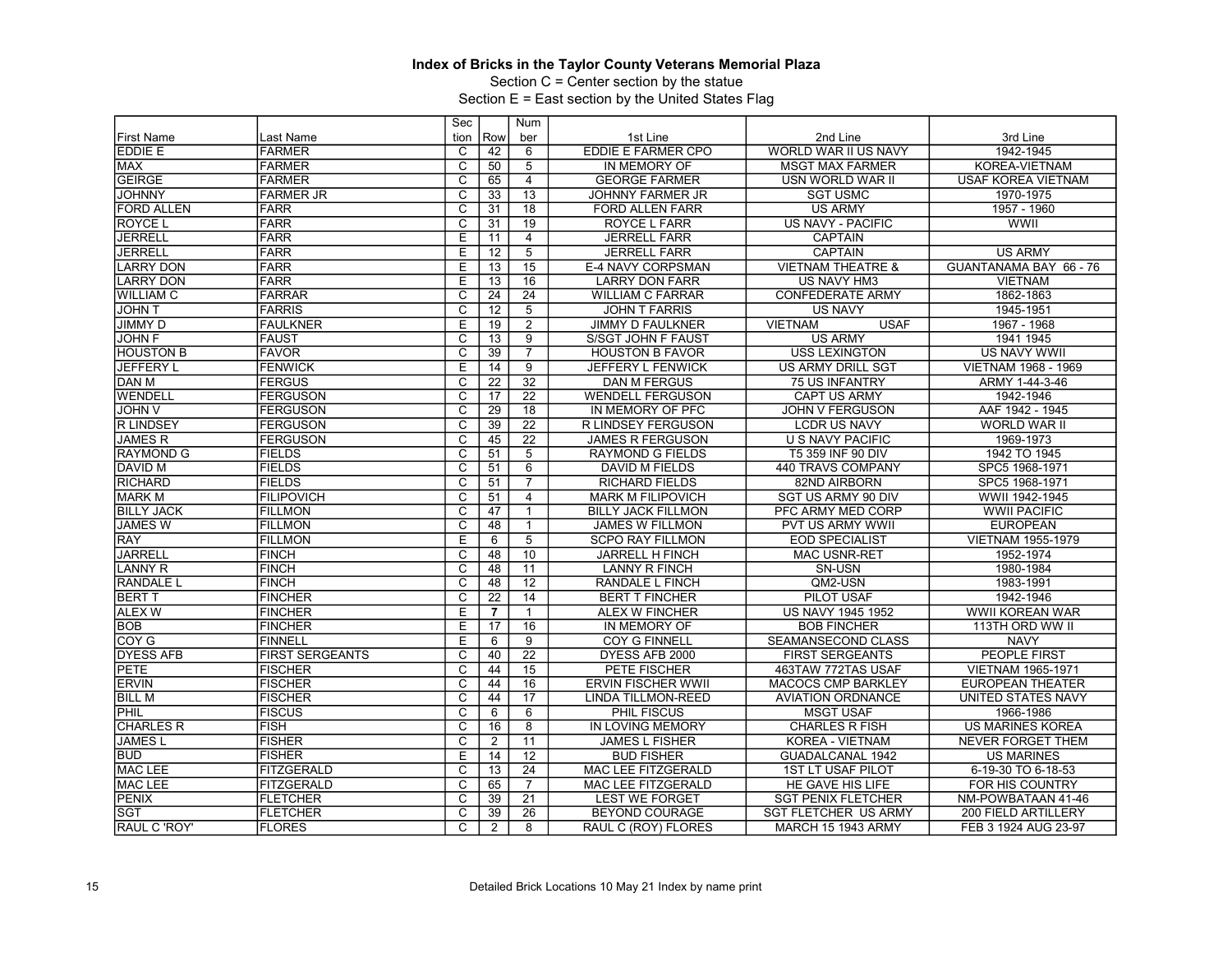Section C = Center section by the statue

|                                     |                      | Sec                     |                 | <b>Num</b>      |                           |                            |                               |
|-------------------------------------|----------------------|-------------------------|-----------------|-----------------|---------------------------|----------------------------|-------------------------------|
| <b>First Name</b>                   | Last Name            | tion                    | Row             | ber             | 1st Line                  | 2nd Line                   | 3rd Line                      |
| MANUEL                              | <b>FLORES</b>        | C                       | 50              | 21              | <b>MANUEL FLORES</b>      | <b>COLONEL USAF</b>        | <b>VIETNAM</b>                |
| <b>NOE CHACON</b>                   | <b>FLORES</b>        | $\overline{\text{c}}$   | 62              | 15              | <b>LEROY M NEHRING</b>    | YEOMAN 2ND CLASS           | US NAVY 1944-1946             |
| <b>JOSUE C</b>                      | <b>FLORES</b>        | $\overline{\mathrm{c}}$ | 62              | 16              | <b>JOSUE C FLORES</b>     | SGT 76-82                  | <b>US MARINE CORPS</b>        |
| ADOLOFO C                           | <b>FLORES JR</b>     | $\overline{\text{c}}$   | 62              | 14              | ADOLFO C FLORES JR        | SGT 74-78                  | <b>US MARINE CORPS</b>        |
| <b>THOMAS HENRY</b>                 | <b>FLOYD</b>         | $\overline{\text{c}}$   | 30              | $\overline{17}$ | <b>THOMAS HENRY FLOYD</b> | <b>GOOD-DOUGLAS BTRY.</b>  | <b>1ST SGT CSA</b>            |
| <b>NATHANIEL C</b>                  | <b>IFLOYD</b>        | $\overline{\mathrm{c}}$ | 30              | $\overline{20}$ | NATHANIEL C FLOYD         | LT COLONEL WWII            | <b>US ARMY</b>                |
| <b>JON</b>                          | <b>FORD</b>          | Ε                       | 20              | $\overline{15}$ | JON FORD RVN. 1968        | 82ND AIRBORNE INF          | <b>COMBAT MEDIC 1/504</b>     |
| JOE E                               | <b>FOREMAN</b>       | $\overline{\mathsf{c}}$ | 40              | $\overline{7}$  | 54 IN HONOR OF 65         | SSGT JOE E FOREMAN         | USAF 18450718                 |
| <b>IRA</b>                          | FORREST              | $\overline{\mathrm{c}}$ | 14              | 18              | <b>IRA FORREST</b>        | US NAVY 1942-1945          | SHIP-USS CHICAGO              |
| <b>LESTER W</b>                     | <b>FORREST</b>       | C                       | 14              | $\overline{23}$ | <b>LESTER W FORREST</b>   | EAME 38INF 2ND DIV         | <b>TWO PURPLE HEARTS</b>      |
| <b>WAYNE</b>                        | <b>FORREST</b>       | $\overline{\mathrm{c}}$ | $\overline{24}$ | $\overline{20}$ | <b>WAYNE FORREST</b>      | PACIFIC THEATRE            | <b>US ARMY WWII</b>           |
| <b>ELBERT</b>                       | FORREST              | $\overline{\mathsf{C}}$ | 24              | 21              | <b>ELBERT FORREST</b>     | UNITED STATES ARMY         | <b>WORKD WAR II</b>           |
| <b>CHARLES H</b>                    | <b>FOSTER</b>        | $\overline{\text{c}}$   | 11              | 20              | <b>CHARLES H FOSTER</b>   | <b>US ARMY AIR CORPS</b>   | 1943 - 1946                   |
| R <sub>C</sub>                      | <b>FOSTER</b>        | $\overline{\mathrm{c}}$ | 42              | $\overline{7}$  | <b>RC FOSTER (DEC)</b>    | <b>CWO-3 RET USA-1958</b>  | <b>WWII EUR THEATER</b>       |
| <b>EDWARD C</b>                     | <b>FOSTER</b>        | $\overline{\text{c}}$   | $\overline{54}$ | $\overline{12}$ | <b>EDWARD C FOSTER</b>    | <b>WWII SIGNAL CORPS</b>   | <b>CAMP BARKLEY 45DIV</b>     |
| <b>LEONARD E</b>                    | <b>FOSTER</b>        | E                       | 13              | $\overline{22}$ | <b>LEONARD E FOSTER</b>   | CORPORAL                   | <b>US MARINES 1943 - 1945</b> |
| <b>ART</b>                          | <b>FOURMENT</b>      | $\overline{\mathrm{c}}$ | 26              | $\overline{28}$ | <b>ART FOURMENT</b>       | <b>HUMP PILOT</b>          | <b>WORLD WAR II</b>           |
| <b>BOB HENRY</b>                    | <b>FOWLKES</b>       | $\overline{\mathsf{C}}$ | 33              | $\overline{31}$ | <b>BOB HENRY FOWLKES</b>  | US NAVY 1950-1954          | <b>KOREA</b>                  |
| <b>CHUCK</b>                        | <b>FRANCIS</b>       | $\overline{\text{c}}$   | 46              | 3               | <b>CHUCK FRANCIS NAVY</b> | <b>KILLED IN ACTION</b>    | NEAR BIAK 1944                |
| IG L                                | <b>FRANCIS III</b>   | $\overline{\text{c}}$   | 40              | 6               | <b>G L FRANCIS III</b>    | <b>US ARMY</b>             | DECEASED 1997                 |
| <b>AUREL W</b>                      | <b>FRANKE</b>        | $\overline{\text{c}}$   | 48              | 17              | <b>AUREL W FRANKE</b>     | <b>COL AUS RET</b>         | <b>VIETNAM 1965-1967</b>      |
| <b>LEO GLENN</b>                    | <b>FRANKE</b>        | $\overline{\text{c}}$   | 61              | 21              | <b>LEO GLENN FRANKE</b>   | <b>U S ARMY CORPORAL</b>   | 1951-53 KOREAN WAR            |
| CAL                                 | <b>IFRANKLIN</b>     | $\overline{\mathsf{c}}$ | 62              | 11              | <b>CAL FRANKLIN</b>       | <b>MISSING IN ACTION</b>   | <b>US ARMY WWII</b>           |
| <b>BLANTON M</b>                    | FREELAND             | C                       | 42              | 3               | <b>BLANTON M FREELAND</b> | PEARL HARBOR SURV          | 11-30-23 7-29-2000            |
| <b>WO</b>                           | <b>FRITSCH</b>       | Ε                       | $\overline{16}$ | $\overline{15}$ | <b>SGT WO FRITSCH</b>     | CO A 55TH BATTALION        | WW II                         |
| TP                                  | FRIZZELL             | $\overline{\mathsf{C}}$ | 65              | $\overline{9}$  | DR T P FRIZZELL           | <b>MEDICAL CORPS</b>       | <b>WWI US ARMY</b>            |
| <b>W KENNETH</b>                    | FRIZZELL             | $\overline{\text{c}}$   | 65              | 10              | W KENNETH FRIZZELL        | <b>US NAVY</b>             | <b>KOREAN WAR</b>             |
| <b>STANLEY</b>                      | <b>FROMAN</b>        | $\overline{\text{c}}$   | 31              | $\overline{13}$ | <b>STANLEY FROMAN</b>     | <b>US NAVY</b>             | <b>KOREA</b>                  |
| <b>CONWAY M</b>                     | <b>FROST</b>         | Ε                       | 6               | $\overline{21}$ | <b>CONWAY M FROST</b>     | <b>US ARMY-NEW GUINEA</b>  | 1943-1945                     |
| <b>OWEN</b>                         | <b>FROST</b>         | E                       | 7               | $\overline{20}$ | <b>OWEN FROST</b>         | USAF 1967-1971             | <b>VIETNAM 1970-1971</b>      |
| $\overline{LR}$                     | <b>FROST</b>         | Ε                       | $\overline{7}$  | $\overline{21}$ | <b>L R FROST</b>          | <b>US MARINES 1943-46</b>  | <b>GUAM IWOJIMA</b>           |
| <b>PAUL B</b>                       | <b>IFROST</b>        | E                       | $\overline{7}$  | $\overline{22}$ | <b>PAUL B FROST</b>       | <b>US NAVY ARMED GUARD</b> | <b>SS JOHN CABOT WWII</b>     |
| <b>RALPH</b>                        | <b>IFRY</b>          | C                       | 8               | 11              | <b>IN MEMORY OF</b>       | <b>SGT RALPH V FRY</b>     |                               |
| <b>ROBERT A</b>                     | FRY                  | $\overline{\mathsf{C}}$ | 26              | $\mathbf{1}$    | LT ROBERT A FRY           | 1939-1986                  |                               |
| $\overline{\mathsf{R}\,\mathsf{C}}$ | <b>IFRY</b>          | C                       | 26              | 10              | 1ST LT R C FRY            | <b>B26 PILOT WWII</b>      | POW 7-7-44                    |
| R C                                 | FRY                  | $\overline{\mathrm{c}}$ | $\overline{26}$ | $\overline{23}$ | R.C. FRY                  | <b>US AIRFORCE</b>         | <b>WORLD WAR II</b>           |
| R C                                 | FRY                  | $\overline{\mathsf{C}}$ | 26              | $\overline{24}$ | R.C. FRY                  | <b>US AIRFORCE</b>         | <b>WORLD WAR II</b>           |
| R C                                 | FRY                  | С                       | 26              | 25              | R.C. FRY                  | <b>US AIRFORCE</b>         | <b>WORLD WAR II</b>           |
| R C                                 | FRY                  | $\overline{\text{c}}$   | $\overline{26}$ | $\overline{26}$ | R.C. FRY                  | <b>US AIRFORCE</b>         | <b>WORLD WAR II</b>           |
| <b>DANIEL M</b>                     | <b>IFRY</b>          | $\overline{\text{c}}$   | 28              | 30              | <b>DANIEL M FRY</b>       | <b>SEAMAN COAST GR</b>     | 1942-1944                     |
| <b>JACK B</b>                       | FRY                  | $\overline{\mathrm{c}}$ | 30              | 11              | <b>JACK B FRY</b>         | <b>TEXAS</b>               | <b>WORLD WAR II VET</b>       |
| <b>FRANK 'FOO'</b>                  | FUJITA               | $\overline{\mathrm{c}}$ | $\overline{25}$ | $\overline{29}$ | FRANK 'FOO' FUJITA        | 2ND BN 131ST FA            | LOST BATTALION                |
| <b>JAMES E</b>                      | IFULBRIGHT           | C                       | 51              | 3               | <b>JAMES E FULBRIGHT</b>  | 773RD AMPHIBIOUS           | <b>TRACTOR BATTALION</b>      |
| LARRY                               | FULGHAM              | $\overline{\text{c}}$   | 22              | 6               | <b>SGT LARRY FULGHAM</b>  | <b>VIETNAM</b>             | 1967-1968 USAF                |
| <b>STEVE</b>                        | <b>FULLERTON</b>     | $\overline{\mathrm{c}}$ | 69              | $\overline{4}$  | <b>STEVE FULLERTON</b>    | <b>VIETNAM IFFV HQ</b>     | 1969-1971                     |
| D A                                 | <b>FULLINWIDER</b>   | C                       | 38              | $\overline{4}$  | <b>D A FULLINWIDER SR</b> | <b>U S AIRFORCE</b>        | MAJOR RET 1972                |
| <b>KENNETH B</b>                    | IFUQUA               | Ε                       |                 | $\overline{7}$  | IN MEMORY OF              | <b>KENNETH B FUQUA</b>     | <b>US AIRFORCE</b>            |
|                                     |                      |                         | 6               |                 |                           |                            |                               |
|                                     | GAFFORD.HART.LAWLESS | E                       | 9               | 5               | <b>GEO M GAFFORD</b>      | <b>JC 'BUDDY' HART</b>     | <b>EMMETT A LAWLESS</b>       |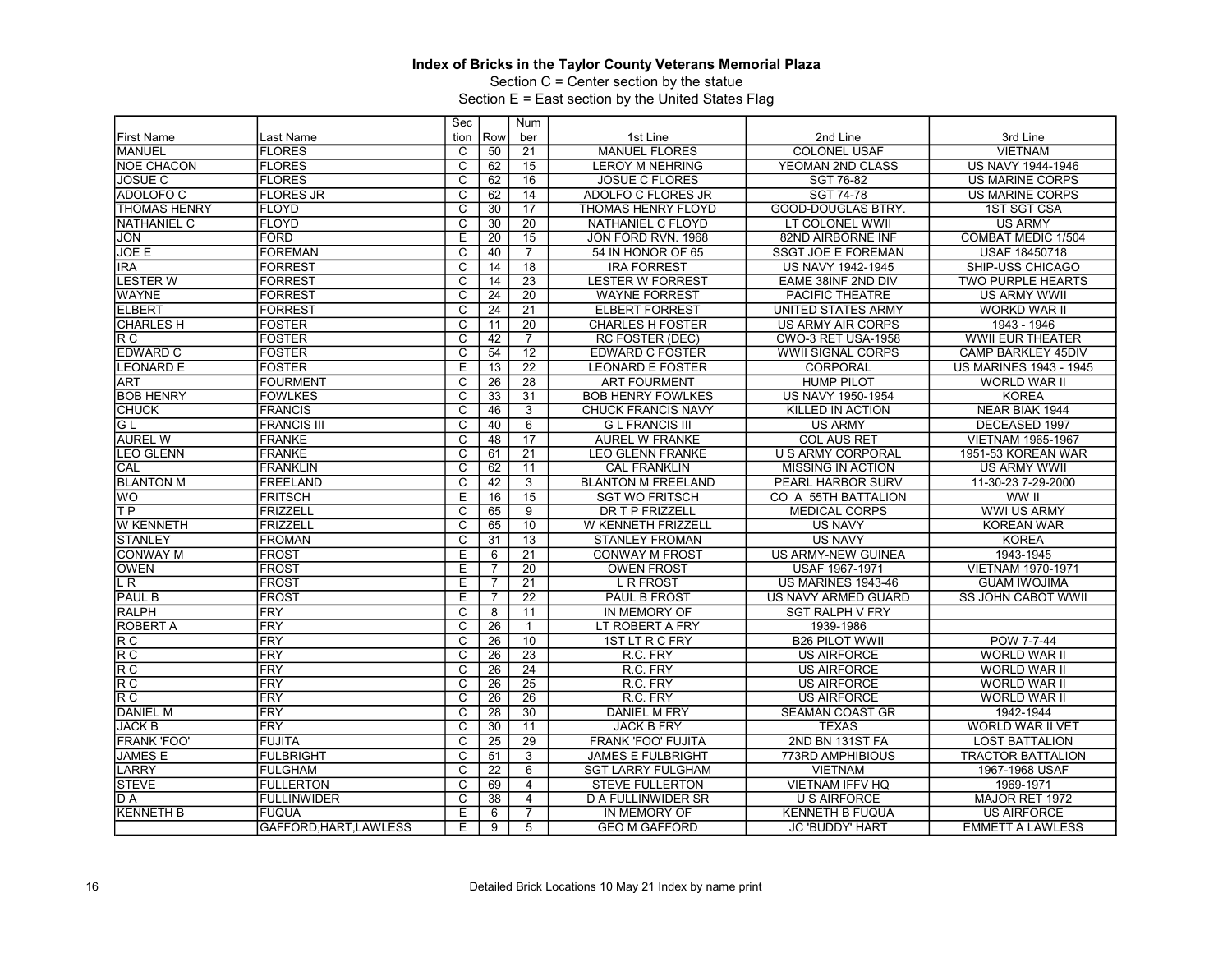Section C = Center section by the statue

|                          |                     | Sec                     |                 | Num             |                           |                           |                           |
|--------------------------|---------------------|-------------------------|-----------------|-----------------|---------------------------|---------------------------|---------------------------|
| <b>First Name</b>        | Last Name           | tion                    | Row             | ber             | 1st Line                  | 2nd Line                  | 3rd Line                  |
| <b>EUGENE</b>            | <b>GALBRAITH</b>    | C                       | 57              | $\mathbf{1}$    | <b>EUGENE GALBRAITH</b>   | <b>STAFF SERGEANT</b>     | <b>US ARMY</b>            |
| RAY L                    | <b>GALLOWAY</b>     | $\overline{c}$          | 51              | $\overline{2}$  | IN MEMORY OF              | RAY L GALLOWAY            | 1ST LT US ARMY            |
| <b>GARETH</b>            | <b>GALLOWAY</b>     | Ε                       | 17              | 8               | <b>GARETH S GALLOWAY</b>  | <b>US ARMY AIR CORPS</b>  | 1942 - 1944               |
| <b>ALEX</b>              | <b>GAMBERGER</b>    | $\overline{C}$          | $\overline{37}$ | $\overline{25}$ | <b>ALEX GAMBERGER</b>     | <b>KOREA</b>              | 1950-1952                 |
| <b>WILLIAM DAVID</b>     | <b>GAMBLE</b>       | $\overline{\text{c}}$   | $\overline{37}$ | $\overline{27}$ | <b>WM DAVID GAMBLE</b>    | <b>US ARMY AIR CORP</b>   | <b>B17 PILOT MERKEL</b>   |
| <b>NATIVIDAD M</b>       | <b>GARCIA</b>       | $\overline{\mathrm{c}}$ | 8               | $\overline{4}$  | NATIVIDAD M GARCIA        | <b>WWII</b>               | 1943-1945                 |
| DAN                      | <b>GARCIA</b>       | C                       | 18              | 30              | <b>DAN GARCIA</b>         | <b>TAYLOR CTY VSO</b>     | 1986-1997                 |
| <b>DAN</b>               | <b>GARCIA</b>       | $\overline{\mathsf{c}}$ | 20              | 6               | <b>DAN GARCIA</b>         | <b>MSGT USAF</b>          | 1963-1984                 |
| <b>WILLIAM D</b>         | <b>GARDNER</b>      | $\overline{\mathsf{c}}$ | 42              | $\overline{23}$ | <b>WILLIAM D GARDNER</b>  | <b>USN PURPLE HEART</b>   | <b>LEYTE GULF</b>         |
| <b>ALVY G</b>            | <b>GARDNER</b>      | C                       | 42              | 24              | ALVY G GARDNER VDT        | <b>BRONZE STAR</b>        | OKINAWA IE SHIMA          |
| <b>GERALD</b>            | <b>GARRETT</b>      | $\overline{\mathrm{c}}$ | 18              | 32              | <b>GERALD GARRETT</b>     | <b>TSGT USAF</b>          | 1952 - 1973               |
| <b>JACK H</b>            | <b>GARRETT</b>      | $\overline{C}$          | 20              | $\overline{23}$ | <b>JACK H GARRETT</b>     | <b>USAF</b>               | WORLD WAR II              |
| <b>JAMES C</b>           | <b>GARRETT</b>      | $\overline{\text{c}}$   | 54              | 15              | <b>JAMES C GARRETT</b>    | <b>WORLD WAR II 8THAF</b> | <b>THANKS FOR FREEDOM</b> |
| BD                       | <b>GARRETT</b>      | Ε                       | 8               | 15              | S/SGT B D GARRETT         | 7TH INF DIV WW II         | <b>BRONZE STAR</b>        |
| <b>ROGER Q</b>           | <b>GARRETT JR</b>   | C                       | 54              | 14              | <b>ROGER Q GARRETT JR</b> | SGT 84INF DIV WWII        | <b>ABILENE HS 1938</b>    |
| <b>HAROLD</b>            | <b>GARRISON</b>     | E                       | $\mathbf{1}$    | $\overline{22}$ | DOYLE W COUCH             | US NAVY 1959 1963         | <b>USS TRACER</b>         |
| <b>DOUGLAS RAY</b>       | <b>GATES</b>        | Ē                       | $\overline{10}$ | 18              | <b>DOUGLAS RAY GATES</b>  | <b>US AIR FORCE</b>       | ALASKA 1950-1953          |
| ١S                       | <b>GATHRIGHT</b>    | C                       | 68              | 3               | I S GATHRIGHT PFC         | WWII ITALY GERMANY        | FRANCE FA BN 42-45        |
| C E                      | <b>GATLIN</b>       | $\overline{\text{c}}$   | 11              | $\overline{4}$  | COL C E GATLIN            | <b>US ARMY AIR CORPS</b>  | WWII SOUTH PACIFIC        |
| <b>JERRY D</b>           | <b>GAYLER</b>       | Έ                       | 18              | 8               | <b>SGT JERRY D GAYLER</b> | USAF 1966 - 1970          | 603RD SP OPS SQ           |
| <b>LOUIS STARK</b>       | <b>GEE</b>          | C                       | 28              | $\overline{25}$ | <b>LOUIS STARK GEE</b>    | <b>US ARMY AIR CORPS</b>  | <b>WWII PACIFIC</b>       |
| LOUIS W                  | <b>GEHRING</b>      | $\overline{\text{c}}$   | 18              | 19              | LOUIS W GEHRING           | MEUSE-ARGONNE             | KIA-OCT 23 1918           |
| <b>ANTHONY D</b>         | GEPPI               | E                       | 6               | $\overline{15}$ | <b>ANTHONY D GEPPI</b>    | <b>PVT FIRST CLASS</b>    | <b>U S ARMY</b>           |
| <b>WILLIS P</b>          | <b>GERHART</b>      | C                       | 30              | 21              | <b>WILLIS P GERHART</b>   | <b>CHAPLAIN WWI</b>       | <b>US ARMY</b>            |
| <b>WALTER G</b>          | <b>GERMANN</b>      | $\overline{\text{c}}$   | $\overline{27}$ | $\overline{5}$  | <b>WALTER G GERMANN</b>   | <b>CPO US NAVY</b>        | 1939-1972                 |
| <b>WALLY</b>             | <b>GERMANN Jr</b>   | $\overline{C}$          | 27              | $\overline{4}$  | <b>WALLY GERMANN JR</b>   | <b>USN VIETNAM</b>        | 1962-1968                 |
| J B                      | <b>GIBBS</b>        | Ē                       | 15              | 16              | <b>JB GIBBS</b>           | $\overline{WW}$ II        | 1943 - 1945               |
| <b>ARTHUR E</b>          | <b>GIDDENS</b>      | $\overline{\mathsf{c}}$ | 59              | $\overline{3}$  | <b>ARTHUR E GIDDENS</b>   | <b>SGT-58TH INFANTRY</b>  | <b>US ARMY 1942-44</b>    |
| <b>OSCAR C</b>           | <b>GILBRETH</b>     | C                       | 33              | 35              | <b>OSCAR C GILBRETH</b>   | <b>SGT US ARMY</b>        | PEARL HARBOR 1941         |
| <b>TERRY S</b>           | <b>GILBRETH</b>     | $\overline{\mathsf{c}}$ | 33              | 36              | <b>TERRY S GILBRETH</b>   | <b>E5 USA ARTILLERY</b>   | 1969-1972 USAFAB          |
| <b>MICKEY</b>            | <b>GILBRETH</b>     | Ē                       | $\mathbf{1}$    | 11              | <b>MICKEY GILBRETH</b>    | <b>U S NAVY</b>           | 1961 - 1965               |
| <b>KENNETH</b>           | <b>GILCHREST</b>    | C                       | 24              | $\overline{2}$  | <b>KENNETH GILCHREST</b>  | <b>SGT US ARMY</b>        | <b>KOREAN WAR</b>         |
| <b>COLEMAN</b>           | <b>GILCHREST</b>    | $\overline{\text{c}}$   | 24              | $\overline{3}$  | <b>COLEMAN GILCHREST</b>  | <b>PVT US ARMY</b>        | WORLD WAR I               |
| <b>MAX</b>               | GILES               | $\overline{\mathsf{c}}$ | 46              | $\overline{19}$ | <b>MAX GILES</b>          | SSGT TR G 112 CAV         | WWII 1940 1945            |
| <b>MAXL</b>              | GILL                | C                       | 4               | 9               | <b>MAX L GILL</b>         | <b>STAF SGT</b>           | <b>US ARMY</b>            |
| <b>MELVIN L</b>          | GILL                | Ε                       | 6               | $\mathbf{1}$    | <b>MELVIN L GILL</b>      | <b>US AIRCORPS</b>        | WWII 1942-46              |
| <b>JOHN</b>              | <b>GILLESPIE JR</b> | $\overline{c}$          | 38              | 16              | <b>JOHN GILLESPIE JR</b>  | WW II - EUROPE            | <b>BRECKENRIDGE TEXAS</b> |
| $\overline{\mathsf{FF}}$ | <b>GILLIAM</b>      | $\overline{c}$          | 40              | $\overline{24}$ | <b>SGT FF GILLIAM</b>     | <b>BATTERY E 131 FA</b>   | POW WWII                  |
| <b>CLAUDE</b>            | <b>GILLIAM</b>      | $\overline{\mathrm{c}}$ | 40              | $\overline{25}$ | PFC CLAUDE GILLIAM        | 393 BOMB SQ WWII          | <b>ARMY AIR FORCE</b>     |
| <b>ARNOLD</b>            | <b>GILLILAND</b>    | $\overline{C}$          | 14              | 24              | <b>ARNOLD GILLILAND</b>   | <b>MSGT USAF RET</b>      | 1916 - 2000               |
| <b>LLOYD W</b>           | <b>GILMORE</b>      | $\overline{\text{c}}$   | 33              | 14              | <b>LLOYD W GILMORE</b>    | LT US ARMY                | 1940-1945                 |
| <b>CURTIS</b>            | <b>GINDRATT</b>     | $\overline{\mathrm{c}}$ | 39              | 15              | <b>CURTIS GINDRATT</b>    | US ARMY SPC 5             | 1972 - 1978               |
| <b>LARRY D</b>           | <b>GINDRATT</b>     | $\overline{C}$          | 39              | 16              | LARRY D GINDRATT          | US ARMY SPC 5             | 1969-1973                 |
| <b>ISIAH</b>             | <b>GINDRATT</b>     | $\overline{\text{c}}$   | 39              | 17              | <b>ISIAH GINDRATT</b>     | US ARMY CORPORAL          | 1943-1947                 |
| <b>WARD A</b>            | <b>GIRTON</b>       | $\overline{\mathrm{c}}$ | 17              | 13              | <b>TSGT WARD A GIRTON</b> | <b>ARMY AIR CORP WWII</b> | PANAMA-GUAM '41-45        |
| DAVID MAC                | <b>GIST</b>         | C                       | 52              | $\overline{2}$  | <b>DAVID MAC GIST</b>     | U S MARINE CORPS          | <b>VIETNAM</b>            |
| <b>OSCAR RAY</b>         | <b>GLADDEN</b>      | $\overline{\text{c}}$   | 21              | 4               | <b>OSCAR RAY GLADDEN</b>  | MM3 USNAVY CEEBEES        | <b>IWO JIMA VETERAN</b>   |
| <b>CALVIN E</b>          | <b>GLADDEN</b>      | E                       | $\overline{4}$  | 8               | IN MEMORY OF              | <b>CALVIN E GLADDEN</b>   | <b>US NAVY</b>            |
|                          |                     |                         |                 |                 |                           |                           |                           |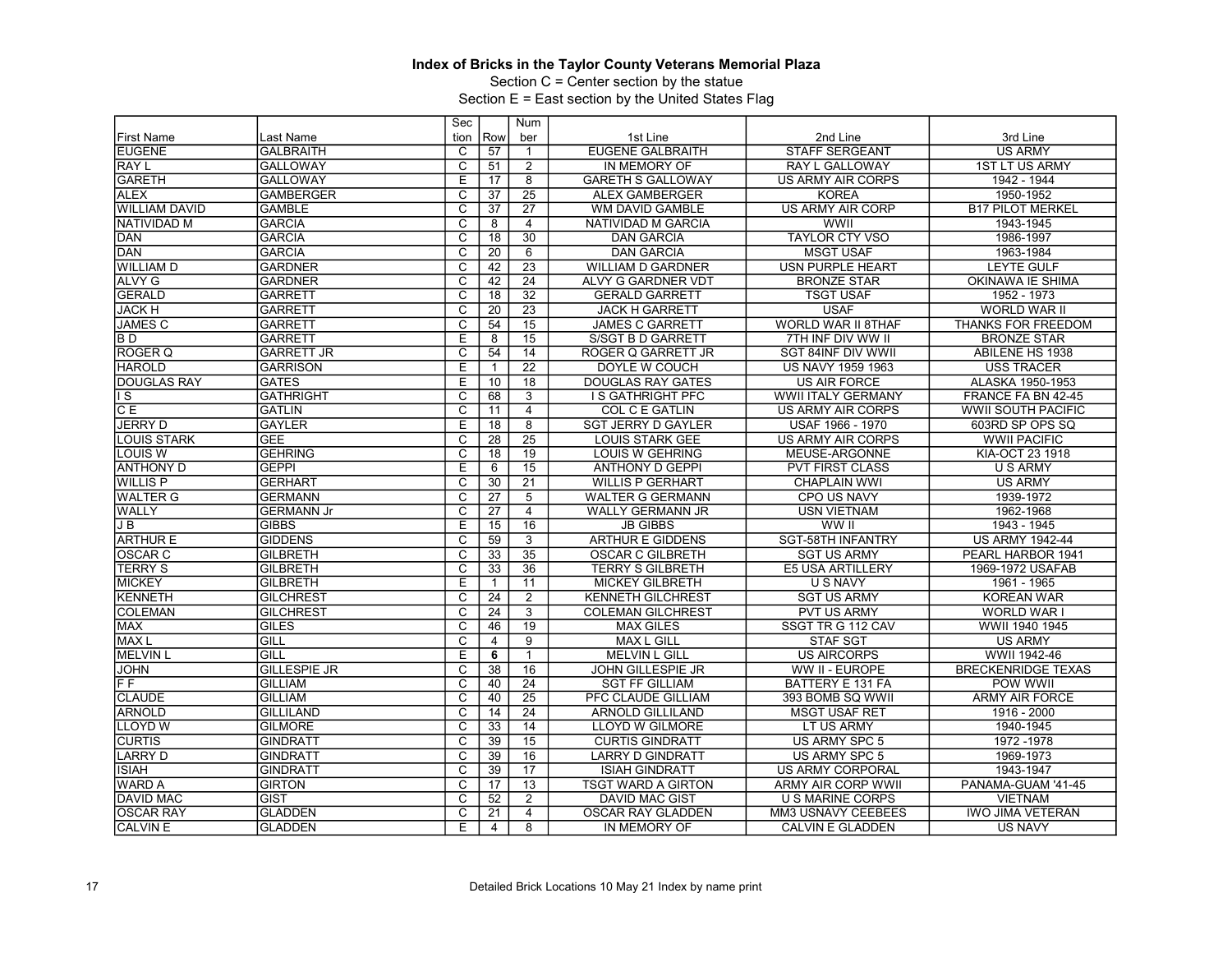Section C = Center section by the statue

|                    |                   | Sec                     |                | Num             |                           |                           |                           |
|--------------------|-------------------|-------------------------|----------------|-----------------|---------------------------|---------------------------|---------------------------|
| <b>First Name</b>  | Last Name         | tion                    | Row            | ber             | 1st Line                  | 2nd Line                  | 3rd Line                  |
| <b>NAT R</b>       | <b>GLEATON</b>    | C                       | 36             | 33              | <b>NAT R GLEATON</b>      | <b>SGT 8TH AIR FORCE</b>  | <b>EUROPEAN THEATER</b>   |
| <b>ROSS</b>        | <b>GLEATON</b>    | E                       | 8              | 21              | ROSS GLEATON SPEC4        | SOUTHEAST ASIA 3YR        | <b>MILITARY POLICE</b>    |
| A <sub>D</sub>     | <b>GLOVER</b>     | $\overline{\text{c}}$   | 55             | $\overline{8}$  | IN HONOR OF MY            | <b>SPECIAL VETERAN</b>    | <b>SGT A D GLOVER</b>     |
| <b>BERNE A</b>     | <b>GLOVER</b>     | E                       | 14             | 15              | LT BERNE A GLOVER         | PILOT WORLD WAR II        | 1944 - 1946               |
| <b>MARION C</b>    | <b>GOBIN</b>      | $\overline{\text{c}}$   | 17             | 30              | <b>MARION C GOBIN</b>     | <b>CMSGT USAF</b>         | 1951-1981                 |
| <b>SYLVESTRE L</b> | <b>GOMEZ</b>      | $\overline{c}$          | 10             | 14              | SYLVESTRE L GOMEZ         | <b>TECHNICIAN FIFTH</b>   | <b>GRADE ARMY</b>         |
| <b>VINCENT</b>     | <b>GOMEZ</b>      | C                       | 17             | 14              | TO DAD WITH LOVE          | <b>VINCENT GOMEZ</b>      | <b>IC2 NAVY</b>           |
| <b>DANIEL</b>      | <b>GONZALES</b>   | $\overline{\mathsf{c}}$ | 9              | 13              | PFC DANIEL GONZALEZ       | <b>US ARMY</b>            | <b>KOREAN CONFLICT</b>    |
| <b>ROSENDO H</b>   | <b>GONZALEZ</b>   | $\overline{\mathrm{c}}$ | 9              | $\overline{12}$ | IN MEMORY OF              | ROSENDO H GONZALEZ        | ARMY 5-2-44 6-1946        |
| <b>BEN</b>         | <b>GONZALEZ</b>   | E                       | $\overline{2}$ | $\overline{4}$  | IN MEMORY OF              | <b>BEN GONZALEZ</b>       | WORLD WAR II              |
| <b>BILLY M</b>     | <b>GOODE</b>      | $\overline{\text{c}}$   | 46             | $\overline{24}$ | <b>BILLY M GOODE</b>      | <b>KOREA 54-56</b>        | <b>US ARMY</b>            |
| <b>JERRY W</b>     | <b>GOODE</b>      | $\overline{C}$          | 46             | $\overline{25}$ | <b>JERRY W GOODE</b>      | E3 66-68                  | <b>US ARMY</b>            |
| E R 'SONNY'        | <b>GOODE</b>      | $\overline{\text{c}}$   | 46             | 26              | ER SONNY GOODE            | CPL 55-58                 | <b>US MARINES</b>         |
| <b>JEFF</b>        | <b>GOODIN</b>     | $\overline{\mathrm{c}}$ | 4              | 11              | LTC Jeff Goodin           | <b>VIETNAM</b>            | 1966-67, 1969             |
| <b>DONNA</b>       | <b>GOODWIN</b>    | C                       | 29             | $\overline{21}$ | DONNA GOODWIN             | <b>MSGT USAF RET</b>      | 1978-2000                 |
| <b>JIMMY</b>       | <b>GOODWIN</b>    | $\overline{\text{c}}$   | 29             | $\overline{22}$ | <b>JIMMY GOODWIN</b>      | <b>MSGT USAF RET</b>      | 1974-1996                 |
| WOODROW C          | <b>GORDON</b>     | $\overline{\mathrm{c}}$ | 55             | 11              | <b>WOODROW C GORDON</b>   | <b>U S ARMY</b>           | <b>WORLD WAR II</b>       |
| <b>MART A</b>      | <b>GORMAN</b>     | $\overline{C}$          | 52             | 3               | <b>MART A GORMAN</b>      | <b>WWII ARMY</b>          | <b>GERMANY</b>            |
| JD                 | <b>GORMAN</b>     | $\overline{\text{c}}$   | 52             | 4               | J D GORMAN                | <b>WWII ARMY AIRFORCE</b> | <b>ENGLAND</b>            |
| <b>JOHN L</b>      | <b>GORMAN</b>     | $\overline{c}$          | 52             | $\overline{5}$  | <b>JOHN L GORMAN</b>      | <b>WWII ARMY</b>          | <b>OREGON</b>             |
| <b>TOMMY N</b>     | <b>GORMAN</b>     | C                       | 52             | 6               | TOMMY N GORMAN            | <b>WWII ARMY AIRFORCE</b> | <b>HAWAII</b>             |
| DAN <sub>L</sub>   | <b>GORMAN</b>     | $\overline{\text{c}}$   | 52             | $\overline{7}$  | DAN L GORMAN              | <b>WWII NAVY</b>          | <b>CHINA SEAS</b>         |
| A DON              | <b>GORMAN</b>     | $\overline{\mathsf{C}}$ | 52             | 8               | A DON GORMAN              | <b>WWII MARINE CORPS</b>  | <b>JAPAN</b>              |
| <b>LEFEBVRE</b>    | <b>GOULDING</b>   | C                       | 51             | 29              | LEFEBVRE GOULDING         | <b>US AIR FORCE</b>       | <b>WWII 1944</b>          |
| <b>JACK</b>        | <b>GOULDING</b>   | $\overline{\text{c}}$   | 51             | $\overline{30}$ | <b>JACK GOULDING</b>      | NAVY WWII 1944            |                           |
| SAMUEL C           | <b>GOWIN JR</b>   | $\overline{C}$          | $\overline{4}$ | $\overline{12}$ | Samuel C Gowin Jr         | 1/27th 25th DIV           | <b>COMBAT VET WWII</b>    |
| <b>JOHN AUSTIN</b> | <b>GRAHAM</b>     | $\overline{\text{c}}$   | $\overline{8}$ | $\overline{22}$ | JOHN AUSTIN GRAHAM        |                           | <b>USAF</b>               |
| <b>ONIS W</b>      | <b>GRAHAM</b>     | $\overline{\mathsf{c}}$ | 17             | $\mathbf{1}$    | <b>ONIS W GRAHAM</b>      | <b>SSGT USAAC</b>         | 1941-1945                 |
| <b>RAY</b>         | <b>GRAHAM</b>     | C                       | 18             | $\overline{25}$ | IN LOVING MEMORY          | <b>SGT RAY GRAHAM</b>     | <b>US ARMY WWII</b>       |
| <b>CAROL H</b>     | <b>GRAHAM</b>     | $\overline{\text{c}}$   | 37             | 29              | IN MEMORY OF              | <b>CAROL H GRAHAM</b>     | <b>SGT USMC KOREA</b>     |
| <b>BOYD</b>        | <b>GRAHAM</b>     | $\overline{\mathrm{c}}$ | 58             | $\overline{2}$  | <b>BOYD GRAHAM</b>        | <b>AM2C NAVY</b>          | 1942-1946                 |
| <b>CLYDE</b>       | <b>GRANT</b>      | C                       | 46             | 20              | <b>CLYDE GRANT</b>        | COL 112TH CAV             | WWII 1940 1945            |
| <b>DICK</b>        | <b>GRANT</b>      | $\overline{\text{c}}$   | 50             | $\overline{6}$  | <b>SGT DICK GRANT</b>     | U S ARMY WW II            | 'D DAY' PARTICIPANT       |
| <b>GEORGE DOUG</b> | <b>GRAVES</b>     | $\overline{\mathsf{c}}$ | 35             | $\overline{15}$ | <b>GEORGE DOUG GRAVES</b> | 80DIV 319 INFANTRY        | <b>FRANCE GERMANY ETO</b> |
| <b>BEN</b>         | <b>GRAY</b>       | C                       | 7              | 15              | <b>BEN GRAY</b>           | <b>VIETNAM</b>            | 1967-1969                 |
| <b>TROY M</b>      | <b>GREAVES</b>    | Ε                       | 3              | $\overline{3}$  | <b>TROY M GREAVES</b>     | STAFF-SGT-ARMY            | WW II 4-YEARS             |
| <b>REESEL</b>      | <b>GREAVES</b>    | E                       | 8              | $\overline{17}$ | <b>REASE L GREAVES</b>    | <b>IN MEMORY</b>          | <b>US AIR FORCE</b>       |
| <b>CLAUDE F</b>    | <b>GREEN</b>      | $\overline{\text{c}}$   | 8              | $\overline{17}$ | <b>CLAUDE F GREEN</b>     | PFC 231 GEN HOSP          | WWII ARMY EUROPE          |
| RE                 | <b>GREENE</b>     | Ε                       | 5              | 16              | R E GREENE                | U S NAVY                  | 1943-1945                 |
| <b>L WAYNE</b>     | <b>GREENHOUSE</b> | E                       | $\overline{4}$ | $\overline{3}$  | L WAYNE GREENHOUSE        | <b>KOREAN WAR</b>         | 1952-1954                 |
| <b>JAMESF</b>      | <b>GREER</b>      | $\overline{\text{c}}$   | 55             | 6               | <b>JAMES E GREER</b>      | FLIGHT ENG B29            | 1940 1946                 |
| <b>LEONARD A</b>   | <b>GREER</b>      | $\overline{\mathsf{c}}$ | 55             | $\overline{7}$  | <b>LEONARD A GREER</b>    | D218 2ND DIVISION         | <b>USMC WWII</b>          |
| <b>HAROLD D</b>    | <b>GREESON</b>    | C                       | 19             | 5               | <b>HAROLD D GREESON</b>   | <b>ARMY PERS OFFICER</b>  | CAMP BARKLEY, TEX         |
| <b>ORIS</b>        | <b>GREEVER</b>    | $\overline{\text{c}}$   | 26             | $\overline{9}$  | LT ORIS GREEVER           | <b>USMC-US ARMY</b>       | 1946-48 1950-52           |
| ORIS <sub>R</sub>  | <b>GREEVER</b>    | $\overline{\mathrm{c}}$ | 28             | 17              | <b>ORIS R GREEVER</b>     | <b>ARMY</b>               | <b>KOREAN ERA</b>         |
| <b>CHARLIE R</b>   | <b>GREGORY</b>    | E                       | 12             | $\overline{20}$ | <b>CHARLIE R GREGORY</b>  | NAVY-CHIEF WARRANT        | 1938-1946                 |
| <b>E TRUMAN</b>    | <b>GREGORY</b>    | E                       | 12             | $\overline{21}$ | E TRUMAN GREGORY          | <b>NAVY SEABEES PO2</b>   | WWII 1943-1946            |
| <b>HAL</b>         | <b>GRIFFIN</b>    | C                       | 9              | 9               | <b>HAL GRIFFIN</b>        | <b>NAVY COMMANDER</b>     | 1962 - 1986               |
|                    |                   |                         |                |                 |                           |                           |                           |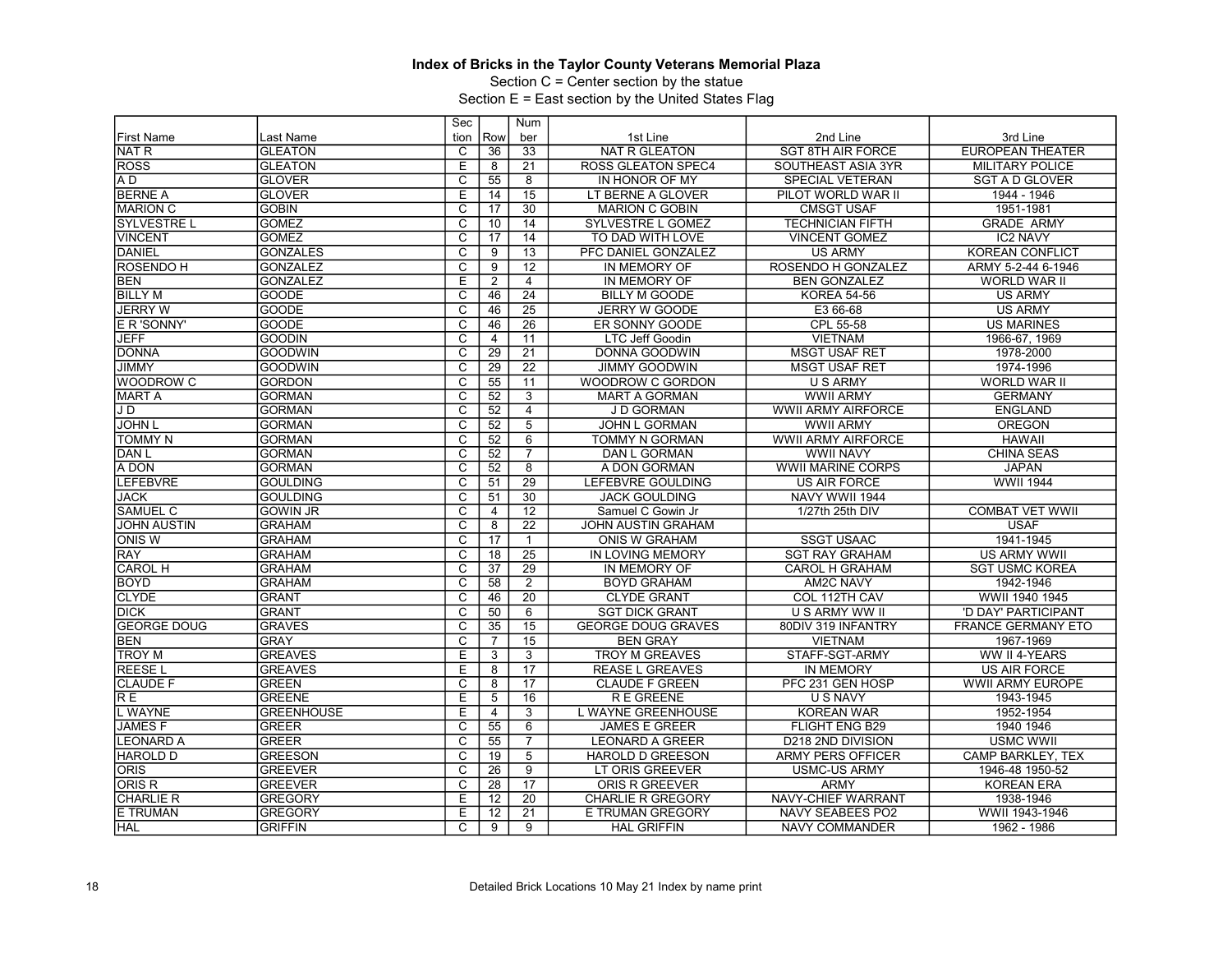Section C = Center section by the statue

|                    |                  | Sec                     |                 | Num             |                           |                            |                            |
|--------------------|------------------|-------------------------|-----------------|-----------------|---------------------------|----------------------------|----------------------------|
| <b>First Name</b>  | Last Name        | tion                    | Row             | ber             | 1st Line                  | 2nd Line                   | 3rd Line                   |
| <b>JAMES W</b>     | <b>GRIFFIN</b>   | C                       | 12              | 18              | <b>JAMES W GRIFFIN</b>    | PFC US ARMY                | DEC 1953 - DEC 1956        |
| <b>JOHN 'JACK'</b> | <b>GRIFFIN</b>   | $\overline{c}$          | 43              | 19              | <b>JOHN(JACK) GRIFFIN</b> | 15 AF 761 BMB SQDN         | ITALY 1943-1945            |
| <b>DOUG</b>        | <b>GRIFFIN</b>   | $\overline{\text{c}}$   | 45              | 19              | CPL DOUG GRIFFIN          | KIA 1968 USMC              | <b>COLEMAN TX</b>          |
| <b>CHUCK</b>       | <b>GRIFFIN</b>   | $\overline{C}$          | 52              | 13              | <b>SMS CHUCK GRIFFIN</b>  | <b>LOYALTY ABOVE ALL</b>   | <b>ELSE EXCEPT HONOR</b>   |
| <b>BRUCE B</b>     | <b>GRIFFIN</b>   | $\overline{\text{c}}$   | 56              | $\overline{2}$  | <b>USAF RETIRED</b>       | <b>SMS BRUCE B GRIFFIN</b> | 1958-1985                  |
| <b>CLOVIS W</b>    | <b>GRIFFING</b>  | Ē                       | $\overline{4}$  | $\overline{9}$  | <b>CLOVIS W GRIFFING</b>  | PRIVATE 1ST CLASS          | <b>ARMY 1945</b>           |
| <b>WILLIAM E</b>   | <b>GRIMES</b>    | C                       | $\overline{24}$ | $\overline{27}$ | <b>WILLIAM E GRIMES</b>   | 1/LT 294 ECB USA           | 1940-1945                  |
| <b>ORLANDO T</b>   | <b>GRIMES</b>    | $\overline{\mathsf{c}}$ | 24              | $\overline{28}$ | <b>ORLANDO T GRIMES</b>   | SGT 29 INF DIV             | 1940-1944                  |
| N E 'MIKE'         | <b>GRISHAM</b>   | $\overline{\mathrm{c}}$ | 50              | $\overline{9}$  | N E 'MIKE' GRISHAM        | <b>CAPTAIN U S ARMY</b>    | <b>WORLD WAR II</b>        |
| <b>RUFUSW</b>      | <b>GRISHAM</b>   | C                       | 63              | 11              | LT RUFUS W GRISHAM        | PILOT B17 USAAC            | DFC MSN29 12-27-44         |
| <b>CECIL RAY</b>   | <b>GRISHAM</b>   | $\overline{\text{c}}$   | 63              | 13              | <b>CECIL RAY GRISHAM</b>  | <b>SGT USAMC EUROPE</b>    | <b>WWI</b>                 |
| <b>RUFUS</b>       | <b>GRISHAM</b>   | $\overline{C}$          | 65              | 14              | <b>RUFUS GRISHAM ETO</b>  | PILOT B-17 BOMBER          | <b>35 GERMAN MISSIONS</b>  |
| <b>RAY</b>         | <b>GRISHAM</b>   | $\overline{\text{c}}$   | 65              | $\overline{16}$ | RAY GRISHAM A E F         | <b>WWI ST MIHIEL</b>       | MEUSE ARGONNE AOO          |
| <b>RUFUS W</b>     | <b>GRISHAM</b>   | Ε                       | 16              | $\overline{4}$  | <b>RUFUS WM GRISHAM</b>   | LT USAF ENGLAND            | WWII 19422 - 1946          |
| <b>TOM F</b>       | <b>GRISSOM</b>   | C                       | 65              | 12              | <b>TOM F GRISSOM</b>      | <b>US ARMY</b>             | <b>KOREAN WAR</b>          |
| <b>CLYDE</b>       | <b>GRISSOM</b>   | $\overline{\text{c}}$   | 65              | 13              | JUDGE CLYDE GRISSOM       | <b>US ARMY CALVARY</b>     | <b>WWI</b>                 |
| IWILLIAM D         | <b>GROSVENOR</b> | $\overline{\mathrm{c}}$ | 35              | 21              | 1LT WM D GROSVENOR        | WWII-56FIGHTER GRP         | EVADER-POW-ESCAPEE         |
| <b>GEORGE L</b>    | <b>GROUNDS</b>   | $\overline{C}$          | 63              | $\overline{2}$  | <b>GEORGE L GROUNDS</b>   | 24TH DIV-L-COMPANY         | 34TH REG 1943-1945         |
| <b>WALTER B</b>    | <b>GRUBBS</b>    | $\overline{\text{c}}$   | 52              | 14              | <b>WALTER B GRUBBS</b>    | <b>MAJOR AIR FORCE</b>     | 1942-46 1963-73            |
| <b>JOSEPH</b>      | <b>GRYZWA</b>    | $\overline{c}$          | 44              | 8               | SRA JOSEPH GRYZWA         | PESHTIGO WI                | <b>1ST MAPS USAF</b>       |
| <b>RAYMOND</b>     | <b>GUAJARDO</b>  | E                       | $\mathbf{1}$    | 21              | IN MEMORY OF              | RAYMOND GUAJARDO           | SR WWII ARMY 43-45         |
| RAYMOND            | <b>GUAJARDO</b>  | E                       | $\overline{7}$  | $\overline{2}$  | RAYMOND GUAJARDO          | <b>JR VIETNAM ARMY</b>     | 1967-1970                  |
| <b>EDDIE D</b>     | <b>GUAJARDO</b>  | E                       | 10              | 19              | EDDIE D GUAJARDO          | <b>ARMY RESERVES</b>       | 1978-1992                  |
| <b>JAMESF</b>      | <b>GUAJARDO</b>  | E                       | 11              | 14              | <b>JAMES F GUAJARDO</b>   | <b>MARINES</b>             | 1975-1976                  |
| <b>JOHN K</b>      | <b>GURLEY</b>    | $\overline{\text{c}}$   | 28              | $\overline{7}$  | <b>JOHN K GURLEY</b>      | <b>VIETNAM 1970-1971</b>   |                            |
| <b>JOHNK</b>       | <b>GURLEY</b>    | $\overline{C}$          | 43              | 13              | <b>JOHN K GURLEY</b>      | SFCE7 USA                  | 1953-1973                  |
| <b>JUAN</b>        | <b>GUTIERREZ</b> | $\overline{\text{c}}$   | 20              | $\overline{9}$  | <b>JUAN GUTIERREZ</b>     | <b>SMSGT USAF</b>          | 1950-1974                  |
| E <sub>M</sub>     | <b>GUTIERREZ</b> | $\overline{\mathsf{c}}$ | 21              | $\overline{9}$  | CMS E M GUTIERREZ         | <b>VIETNAM/DSRT STORM</b>  | VET USAF 1962-1992         |
| <b>JUAN</b>        | <b>GUTIERREZ</b> | E                       | 12              | $6\overline{6}$ | IN HONOR/MEMORY OF        | <b>JUAN GUTIERREZ</b>      | <b>WWII VET PFC USARMY</b> |
| <b>WILLIAM B</b>   | <b>GUY JR</b>    | $\overline{\text{c}}$   | 23              | $\overline{7}$  | WILLIAM B GUY JR          | WORLD WAR II               | <b>US NAVY</b>             |
| VANCE W            | <b>GWINN</b>     | $\overline{\mathrm{c}}$ | $\overline{23}$ | 19              | IN MEMORY OF              | <b>SGT VANCE W GWINN</b>   | <b>KOREA KIA 7/5/1950</b>  |
| <b>BASIL W</b>     | <b>GWINN</b>     | C                       | 46              | 15              | TO HONOR                  | CPL BASIL W GWINN          | KOREA 1953-54              |
| <b>LEWIS V</b>     | <b>GWINN</b>     | $\overline{\text{c}}$   | 46              | $\overline{22}$ | TO THE DAD WE LOVE        | <b>LEWIS V GWINN</b>       | KOREA 50-51 ARMY           |
| EL                 | <b>HAAG JR</b>   | $\overline{c}$          | $\overline{36}$ | 6               | EL HAAG JR MD DABR        | CAPT-ARMY MED CORP         | <b>WWII-PACIFIC</b>        |
| <b>HARRY B</b>     | <b>HACKE</b>     | E                       | 14              | 13              | <b>HARRY B HACKE</b>      | <b>US ARMY</b>             | WW II                      |
| RAY                | <b>HALE</b>      | $\overline{\mathsf{c}}$ | 8               | $\overline{8}$  | <b>RAY HALE</b>           | <b>US NAVAL RESERVES</b>   | 1944 - 1946                |
| <b>TERRELL W</b>   | <b>HALE</b>      | $\overline{C}$          | 16              | 15              | IN MEMORY OF              | 2LT TERRELL W. HALE        | <b>USMC KIA 0809 1968</b>  |
| <b>HAROLD C</b>    | <b>HALE</b>      | $\overline{\text{c}}$   | 20              | 16              | HAROLD C HALE             | 1ST SGT 90 INF             | COA 315 ENG/USA            |
| <b>GLENA J</b>     | <b>HALEY</b>     | $\overline{\text{c}}$   | 20              | $\overline{12}$ | <b>GLENA J HALEY</b>      | <b>NAVY SPG WWII</b>       | <b>BUFFALO GAP TX</b>      |
| <b>ELBERT</b>      | <b>HALL</b>      | $\overline{C}$          | 67              | 3               | <b>CAPT ELBERT HALL</b>   | <b>US AIR FORCE</b>        |                            |
| <b>ROBERT H</b>    | <b>HALSTED</b>   | $\overline{\text{c}}$   | 42              | 19              | ROBERT H HALSTED          | SGT USAF 1948-1952         | <b>BORN MERKEL TX1929</b>  |
| <b>BENJAMIN D</b>  | <b>HALSTED</b>   | $\overline{\mathsf{c}}$ | 42              | $\overline{20}$ | <b>BENJAMIN D HALSTED</b> | MAJ USAF 1948-1970         | <b>BORN GUION TX 1931</b>  |
| <b>BILL M</b>      | <b>HALSTED</b>   | C                       | 42              | $\overline{21}$ | <b>BILL M HALSTED</b>     | FLTENG NAVY 50-54          | <b>BORN MERKEL TX1933</b>  |
| <b>PHILLIP C</b>   | <b>HAMBRICK</b>  | $\overline{\mathsf{c}}$ | 6               | $\overline{7}$  | PHILLIP C HAMBRICK        | <b>USNR VIETNAM</b>        | 1969 - 1970                |
| <b>BURL H</b>      | <b>HAMBRICK</b>  | $\overline{\mathrm{c}}$ | 36              | 32              | <b>BURL H HAMBRICK</b>    | <b>USAAC 1941-1945</b>     | WORLD WAR II               |
| <b>CHARLES</b>     | <b>HAMBRICK</b>  | E                       | 16              | 17              | <b>CHARLES M HAMBRICK</b> | <b>ARMY TECH THIRD GR</b>  | 1943 TO 1946               |
| CL                 | <b>HAMILTON</b>  | $\overline{\text{c}}$   | 16              | 18              | IN MEMORY OF              | S SGT CL HAMILTON          | <b>WWII NORMANDY</b>       |
| <b>MARK</b>        | <b>HAMILTON</b>  | $\overline{\mathsf{C}}$ | 18              | 16              | <b>IN HONOR OF</b>        | <b>MARK HAMILTON</b>       | US ARMY 1968-1976          |
|                    |                  |                         |                 |                 |                           |                            |                            |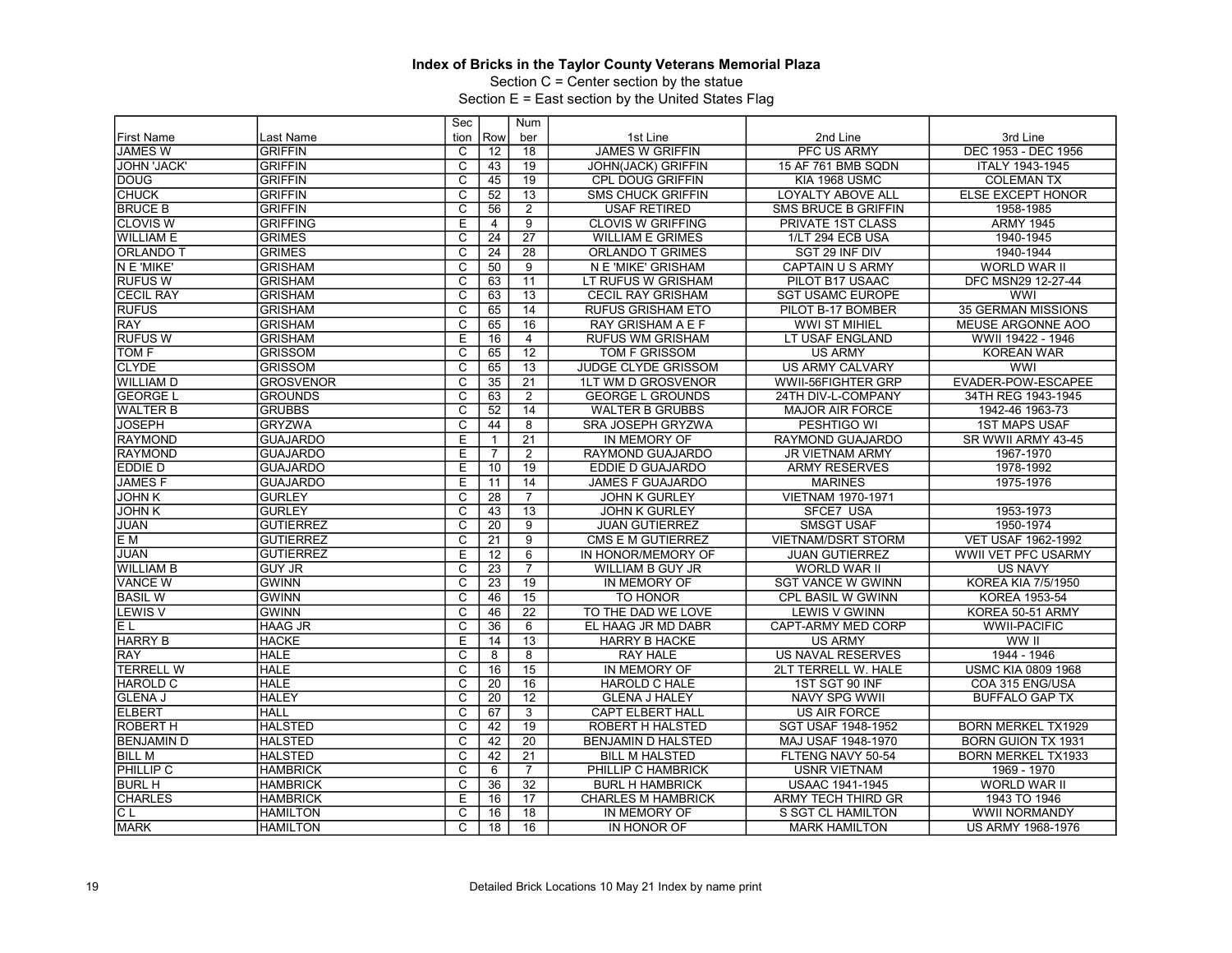Section C = Center section by the statue

|                      |                  | Sec                     |                 | Num             |                            |                             |                               |
|----------------------|------------------|-------------------------|-----------------|-----------------|----------------------------|-----------------------------|-------------------------------|
| <b>First Name</b>    | Last Name        | tion                    | Row             | ber             | 1st Line                   | 2nd Line                    | 3rd Line                      |
| <b>CHRIS</b>         | <b>HAMILTON</b>  | C                       | 47              | 22              | <b>SGT CHRIS HAMILTON</b>  | A TROOP3-7 CAVALRY          |                               |
| <b>TLYNN</b>         | <b>HAMILTON</b>  | $\overline{c}$          | 47              | 23              | T. LYNN HAMILTON           | 2-3-23/2-3-81 WWII          | 'BLAP'                        |
| <b>PAT</b>           | <b>HAMILTON</b>  | E                       | 16              | 10              | IN MEMORY OF               | PAT HAMILTON                | <b>USAF 1967 - 72</b>         |
| <b>JOHN E</b>        | <b>HAMNER</b>    | $\overline{C}$          | 52              | 15              | <b>JOHN E HAMNER</b>       | <b>US ARMY</b>              | 1942-1945                     |
| <b>ROBERT A</b>      | <b>HANCOCK</b>   | $\overline{\text{c}}$   | 9               | 15              | ROBERT A HANCOCK           | <b>SGT USMC 1965 - 1969</b> | VIETNAM 1966 & 1967           |
| <b>DAVID F</b>       | <b>HANES JR</b>  | $\overline{\mathsf{c}}$ | 22              | $\overline{8}$  | <b>IN MEMORIUM</b>         | <b>DAVID F HANES JR</b>     | KOREAN WAR VETERAN            |
| <b>MB</b> 'VITS'     | <b>HANSEN</b>    | $\overline{\text{c}}$   | 48              | $\overline{5}$  | <b>MB'VITS'HANSEN LT</b>   | <b>ARMY OF OCCUPATION</b>   | <b>BERLIN 1945-46</b>         |
| M B 'VITS'           | <b>HANSEN</b>    | $\overline{\mathsf{c}}$ | 48              | 6               | <b>MB'VITS'HANSEN</b>      | LT 8TH AIR FORCE            | <b>ENGLAND 1944-45</b>        |
| <b>JAMES</b>         | <b>HARDY</b>     | $\overline{\mathrm{c}}$ | $\overline{37}$ | $\overline{18}$ | <b>RALPH HARDY WWII</b>    | <b>USS BULL APD78</b>       | <b>US NAVY-SO PACIFIC</b>     |
| ROY O                | <b>HARE</b>      | $\overline{c}$          | 61              | 6               | ROY O HARE AECF            | 1942 1964                   | <b>US NAVY</b>                |
| <b>LOYD W</b>        | <b>HARE</b>      | $\overline{\mathsf{c}}$ | 61              | $\overline{7}$  | LOYD W HARE                | LT COL USAF                 | 1941-1963                     |
| <b>ELVIN W</b>       | <b>HARGIS</b>    | $\overline{C}$          | 52              | 16              | <b>ELVIN W HARGIS</b>      | KIA 3-29-45                 | <b>LUZON PHILIPPINES</b>      |
| <b>JAMES L</b>       | <b>HARGROVE</b>  | $\overline{\text{c}}$   | 20              | 26              | <b>JAMES L HARGROVE</b>    | <b>US ARMY CPL</b>          | 1940-1944                     |
| <b>DONALD M</b>      | <b>HARGROVE</b>  | $\overline{\mathsf{c}}$ | 35              | $\overline{7}$  | DONALD M HARGROVE          | <b>US ARMY</b>              | 1962-1969                     |
| <b>M C 'MIKE'</b>    | <b>HARKEY</b>    | $\overline{\text{c}}$   | 16              | $\overline{7}$  | M C 'MIKE' HARKEY          | <b>ARMY AIR FORCE</b>       | <b>WORLD WAR II</b>           |
| <b>BILL F</b>        | <b>HARKINS</b>   | $\overline{\mathsf{c}}$ | 19              | $\overline{27}$ | <b>BILL F HARKINS</b>      | <b>SIC USN</b>              | 1943-1945                     |
| <b>EWELL</b>         | <b>HARRIS</b>    | C                       | $\overline{7}$  | $\overline{2}$  | IN MEMORY OF               | <b>EWELL HARRIS</b>         | <b>WWII US ARMY</b>           |
| <b>HARVEY LYNN</b>   | <b>HARRIS</b>    | $\overline{c}$          | 20              | $\overline{17}$ | <b>HARVEY LYNN HARRIS</b>  | <b>VIETNAM VETERAN</b>      | <b>UNITED STATES ARMY</b>     |
| <b>JOHN B</b>        | <b>HARRIS</b>    | $\overline{\text{c}}$   | 26              | $\overline{27}$ | <b>JOHN B. HARRIS</b>      | <b>LIAISON PILOT</b>        | PHILIPPINES WWII              |
| <b>WILLIAM B</b>     | <b>HARRIS</b>    | $\overline{\mathsf{c}}$ | 29              | $\mathbf{1}$    | <b>WM B HARRIS</b>         | E-2 US ARMY                 | 1987-1990                     |
| D J                  | <b>HARRIS</b>    | E                       | 11              | 6               | <b>DJ HARRIS WW IMP</b>    | <b>SANTA ANNA TEXAS</b>     | <b>CHAMPAGNE FRANCE</b>       |
| <b>NOBLE 'SPIKE'</b> | <b>HARRIS</b>    | Е                       | 11              | 12              | <b>LCDR NOBLE 'SPIKE'</b>  | <b>HARRIS WWII TULAGI</b>   | <b>BSI PACIFIC</b>            |
| <b>DILLARD K</b>     | <b>HARRIS</b>    | E                       | $\overline{18}$ | $\overline{11}$ | <b>DILLARD K HARRIS</b>    | <b>WORLD WAR II</b>         | 1943 - 1945                   |
| <b>DANIEL R</b>      | <b>HARRIS JR</b> | $\overline{c}$          | 43              | $\overline{2}$  | DANIEL R HARRIS JR         | <b>US NAVY 1946-1948</b>    | IN LOVING MEMORY              |
| <b>DANIEL R</b>      | <b>HARRIS SR</b> | C                       | 43              | $\mathbf{1}$    | <b>DANIEL R HARRIS SR</b>  | WW I 1917-1919              | <b>IN LOVING MEMORY</b>       |
| JOE B                | <b>HARRISON</b>  | $\overline{C}$          | 12              | 14              | <b>JOE B HARRISON</b>      | CPL USM 1942-1945           | 1903-1990                     |
| <b>G HYMAN</b>       | <b>HARRISON</b>  | С                       | 31              | 32              | <b>G HYMAN HARRISON</b>    | 2LT USA 1917-1919           | 1897-1941                     |
| <b>RUSSELL A</b>     | <b>HARRISON</b>  | Έ                       | 3               | $\overline{2}$  | <b>RUSSELL A HARRISON</b>  | <b>14TH ARMORED DIV</b>     | 1942-1945                     |
| $\overline{D}$ W     | <b>HART</b>      | C                       | $\mathbf{1}$    | $\overline{2}$  | <b>D W HART</b>            | <b>US ARMY</b>              | KOREAN WAR VETERAN            |
| <b>BENJAMIN</b>      | <b>HART</b>      | C                       | $\overline{2}$  | 9               | <b>BENJAMIN HART</b>       | <b>REVOLUTIONARY WAR</b>    |                               |
| <b>EDWARD L</b>      | <b>HART</b>      | $\overline{\mathrm{c}}$ | $\overline{57}$ | $\overline{11}$ | <b>MSGT EDWARD L HART</b>  | <b>USAF RETIRED 23YRS</b>   | VIETNAM 1965-1966             |
| <b>WILLIAM</b>       | <b>HARTMAN</b>   | E                       | 16              | 5               | <b>CMSGT WILLIAM E</b>     | <b>HARTMAN</b>              | DYESS 1993-2003               |
| <b>ODBER RAYMOND</b> | <b>HARTT JR</b>  | C                       | 52              | $\overline{17}$ | <b>ODBER</b>               | <b>RAYMOND</b>              | <b>HARTT JR</b>               |
| CN                   | <b>HASKEW</b>    | Ε                       | 6               | $\overline{12}$ | CN HASKEW TRNG 36 DIV      | PATTONS 3RD EUROPE          | SSGT BASTOGNE-BERLIN          |
| <b>ROBERT M</b>      | <b>HASSEY</b>    | Е                       | 18              | 14              | <b>ROBERT M HASSEY</b>     | $CWO - 2$<br><b>USMC</b>    | 1951 - 1975                   |
| <b>JASPER L</b>      | <b>HASSEY JR</b> | Έ                       | 19              | 13              | JASPER L JASSEY JR         | <b>MSGT US ARMY</b>         | WW II - KOREA                 |
| <b>BEN</b>           | <b>HASTINGS</b>  | $\overline{\mathsf{C}}$ | 38              | $\overline{2}$  | <b>SSG BEN HASTINGS</b>    | USN 1954-1958               | USAF 1959-1975                |
| <b>VIRGIL M</b>      | <b>HASTY</b>     | Е                       | 11              | 10              | <b>VIRGIL M HASTY</b>      | <b>TEC 5 USARMY</b>         | <b>WWII PACIFIC</b>           |
| <b>JOE T</b>         | <b>HATCHER</b>   | $\overline{\mathrm{c}}$ | 19              | $\overline{12}$ | <b>JOE T HATCHER</b>       | <b>US ARMY</b>              | 1950 - 1974                   |
| <b>MILTON</b>        | <b>HATERIUS</b>  | $\overline{\mathsf{c}}$ | 40              | 14              | <b>T5 MILTON HATERIUS</b>  | <b>MED TECH US ARMY</b>     | <b>WWII-ALEUTIAN ISLES</b>    |
| <b>WALLACE</b>       | <b>HAUSCHILD</b> | C                       | 59              | $\overline{7}$  | <b>WALLACE HAUSCHILD</b>   | LT COL USAF                 | 1961-1986                     |
| <b>DOUGLAS W</b>     | <b>HAVINS</b>    | $\overline{\mathsf{c}}$ | 52              | 18              | DOUGLAS W HAVINS           | <b>USMC</b>                 | VIETNAM 67-68                 |
| <b>VIRGIL RAY</b>    | <b>HAVNER</b>    | C                       | 21              | $\overline{30}$ | <b>VIRGIL RAY HAVNER</b>   | <b>US ARMY</b>              | <b>KOREA</b>                  |
| <b>HUGH R</b>        | <b>HAWES JR</b>  | $\overline{\mathsf{c}}$ | 16              | 21              | HUGH R HAWES JR            | 1ST&3RD MARINE DIV          | <b>SO PACIFIC &amp; KOREA</b> |
| <b>JOHN L</b>        | <b>HAWK JR</b>   | C                       | 11              | $\mathbf{1}$    | <b>JOHN L HAWK JR</b>      | <b>GUNNERSMATE 3RD CL</b>   | <b>USN WWII 1942-1947</b>     |
| <b>NEILK</b>         | <b>HAWKINS</b>   | C                       | 28              | $\overline{31}$ | <b>NEIL K HAWKINS</b>      | SGT 45TH D                  | 1941-1944                     |
| HARRY J.             | <b>HAWTHORNE</b> | E                       | 22              | $\overline{3}$  | HARRY J. HAWTHORNE         | USAF 1962-1968              | USNR 1980-1984                |
| <b>ROBERT A</b>      | <b>HAYNES</b>    | C                       | 3               | $\overline{2}$  | <b>PVT ROBERT A HAYNES</b> | <b>WORLD WAR I</b>          |                               |
|                      |                  |                         |                 |                 |                            |                             |                               |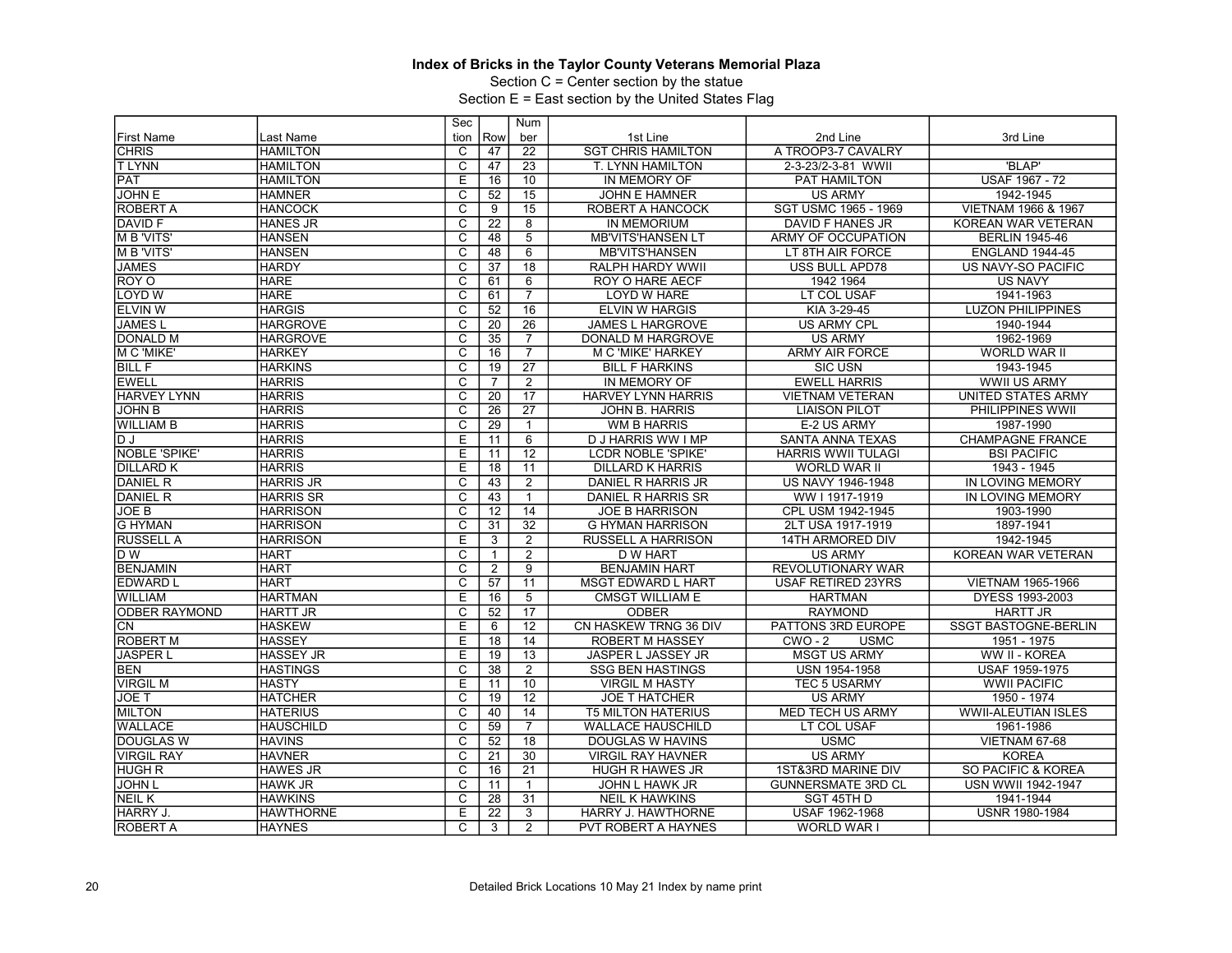Section C = Center section by the statue

|                          |                   | Sec                     |                 | Num             |                           |                           |                            |
|--------------------------|-------------------|-------------------------|-----------------|-----------------|---------------------------|---------------------------|----------------------------|
| <b>First Name</b>        | Last Name         | tion                    | Row             | ber             | 1st Line                  | 2nd Line                  | 3rd Line                   |
| <b>CURLY</b>             | <b>HAYS</b>       | C                       | 19              | 22              | <b>CURLY HAYS</b>         | <b>COMDRUSN</b>           |                            |
| <b>WILLIAM 'MACK'</b>    | <b>HAYS</b>       | $\overline{\text{c}}$   | 37              | $\overline{7}$  | CAPT WM(MACK) HAYS        | US ARMY WWII              | <b>CORPS OF ENGINEERS</b>  |
| <b>HARVEY L</b>          | <b>HAYS JR</b>    | $\overline{\mathsf{c}}$ | 8               | 18              | LTC HARVEY L HAYS JR      | WWII COLD WAR 490TH       | <b>BERLIN CRISIS O'GAU</b> |
| <b>JERRY C</b>           | <b>HEATLEY</b>    | $\overline{C}$          | 37              | 34              | <b>JERRY C HEATLY</b>     | <b>USMC-TRENT</b>         | <b>VIETNAM</b>             |
| <b>RALPH F</b>           | <b>HEAVEN</b>     | $\overline{\text{c}}$   | 19              | 16              | <b>RALPH F HEAVEN MD</b>  | <b>LTC US ARMY</b>        | 1983 - 1996                |
| LEO A                    | <b>HEIRMAN</b>    | $\overline{\mathsf{c}}$ | 23              | 31              | <b>LEO A HEIRMAN</b>      | <b>ARMY</b>               | 1940-1946                  |
| <b>LAMONT</b>            | <b>HELGERSON</b>  | $\overline{\text{c}}$   | 33              | $\overline{2}$  | <b>LAMONT HELGERSON</b>   | <b>US ARMY</b>            | 1948-1950                  |
| <b>JAMESF</b>            | <b>HELM</b>       | $\overline{\text{c}}$   | 24              | 6               | <b>JAMES F HELM</b>       | <b>USAF</b>               | 1956-1976                  |
| $\overline{RD}$          | <b>HEMBREE</b>    | E                       | $\overline{22}$ | 15              | <b>RD HEMBREE SR WWII</b> | <b>US ARMY T4 SW PAC</b>  | <b>813 MP BATTALION</b>    |
| <b>ROB W</b>             | <b>HENDERSON</b>  | C                       | 33              | 32              | ROB W HENDERSON           | <b>US ARMY AIR CORPS</b>  | <b>WORLD WAR II</b>        |
| <b>CURTIS G</b>          | <b>HENDERSON</b>  | $\overline{\mathsf{c}}$ | 47              | $\overline{5}$  | <b>CURTIS G HENDERSON</b> | S SGT US ARMY             | WORLD WAR II               |
| RC 'BOB'                 | <b>HENDRICK</b>   | E                       | 12              | 9               | <b>RC 'BOB' HENDRICK</b>  | <b>1ST LT US ARMY</b>     | $9/6/45 - 7/15/52$         |
| <b>BENNIE B</b>          | <b>HENDRIX</b>    | $\overline{\text{c}}$   | 51              | 27              | BENNIE B B HENDRIX        | <b>FLYING INSTRUCTOR</b>  | AIRFORCE 1945 WWII         |
| <b>GENE</b>              | <b>HENRY</b>      | $\overline{\mathsf{c}}$ | 14              | 11              | <b>GENE HENRY</b>         | <b>US AIR FORCE</b>       | 1951-1955                  |
| $\overline{\mathsf{VI}}$ | <b>HENRY</b>      | $\overline{\text{c}}$   | 20              | $\overline{8}$  | <b>VI HENRY</b>           |                           | A PROUD VETERAN            |
| <b>LEON</b>              | <b>HENTHORN</b>   | $\overline{\text{c}}$   | 48              | 23              | <b>LEON HENTHORN</b>      | <b>WWII VETERAN</b>       | <b>US ARMY AIR CORPS</b>   |
| <b>FERMIN L</b>          | <b>HERNANDEZ</b>  | C                       | $\overline{7}$  | 8               | FERMIN L HERNANDEZ        | <b>US ARMY MEDIC</b>      | 1942 - 1946                |
| <b>CHARLES R</b>         | <b>HERRELL</b>    | $\overline{\text{c}}$   | 15              | $\overline{15}$ | <b>CHARLES R HERRELL</b>  | 1956-1964                 | TX-USMCR LCORPORAL         |
| <b>ARTURO Q</b>          | <b>HERRERA</b>    | C                       | $\overline{23}$ | $\overline{34}$ | ARTURO Q HERRERA          | <b>MSGT USAF</b>          | 11-22-34/1-14-95           |
| <b>SEABORN</b>           | <b>HERRING</b>    | $\overline{\mathsf{c}}$ | 27              | 28              | <b>SEABORN HERRING</b>    | 28 DIV US ARMY            | 1917-1918 WWI              |
| $\overline{\mathsf{sc}}$ | <b>HERRING JR</b> | $\overline{\text{c}}$   | 27              | 27              | SC HERRING JR.            | 4TH DIV USMC              | 1943-1945 WWII             |
| JOE V                    | <b>HESTER</b>     | $\overline{\mathsf{c}}$ | 67              | 1               | <b>T/SGT JOE V HESTER</b> | HQ 4TH AIR FORCE          | <b>WWII SAN FRANCISCO</b>  |
| J L 'BUSTER'             | <b>HESTER</b>     | $\overline{E}$          | $\overline{2}$  | $\overline{14}$ | <b>JL 'BUSTER' HESTER</b> | S1C US NAVY WWII          | <b>MERKEL TEXAS</b>        |
| <b>CLIFTON E</b>         | <b>HESTER</b>     | E                       | 14              | 14              | <b>CLIFTON E HESTER</b>   | <b>US NAVY</b>            | 1973 - 1975                |
| WILLIAM GLENN            | <b>HEWITT</b>     | C                       | 11              | $\overline{22}$ | IN MEMORY OF USMC         | <b>WM GLENN HEWITT</b>    | KILLED IN KOREA            |
| <b>MARVIND</b>           | <b>HEWITT</b>     | $\overline{C}$          | 47              | 19              | <b>MARVIN D HEWITT</b>    | <b>S/SGT USAF</b>         | 552 AC&W CON WING          |
| GLORIA                   | <b>HICKMAN</b>    | C                       | 31              | 20              | <b>GLORIA HICKMAN</b>     | <b>SGT USMC</b>           | 1966-1971                  |
| <b>FLOYD</b>             | <b>HICKMAN</b>    | $\overline{\mathrm{c}}$ | 31              | $\overline{21}$ | <b>FLOYD HICKMAN</b>      | <b>SSGT USAF</b>          | 1956-1977                  |
| <b>WALLACE</b>           | <b>HICKMAN</b>    | C                       | 64              | $\overline{2}$  | IN HONOR OF               | <b>WALLACE HICKMAN</b>    | <b>US ARMY</b>             |
| <b>JOSEPH</b>            | <b>HICKS</b>      | C                       | 25              | 12              | <b>IN LOVING MEMORY</b>   | OF JOSEPH HICKS           | <b>USAF WOBURN, MA</b>     |
| <b>CHARLES D</b>         | <b>HICKS</b>      | $\overline{\mathrm{c}}$ | 30              | $\overline{22}$ | <b>CHARLES D. HICKS</b>   | <b>PFC</b>                | 1943-1946                  |
| <b>CHARLES R</b>         | <b>HICKS</b>      | $\overline{\text{c}}$   | 30              | $\overline{23}$ | <b>CHARLES R. HICKS</b>   | SSGTE6                    | 1962-1969                  |
| <b>ROBERT</b>            | <b>HIGGINS</b>    | C                       | 13              | 12              | <b>CP ROBERT HIGGINS</b>  | COMPANY H 143 INF         | 36THDIV POW1943-45         |
| <b>EUGENE</b>            | <b>HIGHTOWER</b>  | $\overline{\mathrm{c}}$ | 35              | $\overline{32}$ | IN MEMORY OF              | <b>EUGENE HIGHTOWER</b>   | 1900-1987                  |
| L D'BILL'                | <b>HILTON</b>     | E                       | $\overline{4}$  | 6               | L D (BILL) HILTON         | <b>ARMY AIR FORCE</b>     | WWII 1943-1946             |
| <b>CECIL W</b>           | <b>HINDMAN</b>    | $\overline{\text{c}}$   | 39              | $\mathbf{1}$    | <b>CECIL W HINDMAN</b>    | SSGT 507 PRCHT INF        | ETO 42 46                  |
| <b>AUSTIN M.</b>         | HINDS JR.         | E                       | 21              | 11              | <b>AUSTIN M HINDS JR</b>  | LT. US NAVY               | WW II                      |
| DAVID A                  | <b>HINER</b>      | C                       | 51              | $\overline{13}$ | LT DAVID A HINER          | 2BN 131FA POW42-45        | JAVA-BURMA-SIAM            |
| JL                       | <b>HINES</b>      | $\overline{\mathrm{c}}$ | 18              | $\overline{21}$ | JL HINES PFC              | US ARMY 1941-1944         | <b>PURPLE HEART</b>        |
| <b>JAMESLR</b>           | <b>HINES</b>      | $\overline{\mathrm{c}}$ | 69              | $\overline{2}$  | <b>JAMES L R HINES</b>    | TECHNICAL SERGEANT        | WORLD WAR II 42-44         |
| <b>VERNON</b>            | <b>HINSLEY</b>    | E                       | 16              | 14              | <b>SGT VERNON HINSLEY</b> | BATTLE OF BULGE 106 DIV   | GOLDEN LION CO B 424 REG   |
| <b>FRITZ</b>             | <b>HODGE</b>      | Е                       | 6               | 10              | <b>FRITZ HODGE</b>        | <b>SMSGT</b>              | US AIR FORCE 24YRS         |
| <b>ALLENS</b>            | <b>HODGES</b>     | $\overline{C}$          | 23              | 30              | <b>ALLEN S HODGES</b>     | <b>SGT ARMY</b>           | 1944-1946                  |
| <b>BARTO</b>             | <b>HODGES</b>     | $\overline{\text{c}}$   | 51              | $\overline{8}$  | DR BARTO HODGES           | <b>US ARMY</b>            | WORLD WAR I                |
| <b>JIMMY</b>             | <b>HODGIN</b>     | C                       | 10              | 23              | <b>JIMMY HODGIN LTCOL</b> | <b>SPECIAL FORCES INF</b> | AUG69-JUL 1990-RET         |
| <b>RALPH LEE</b>         | <b>HODGIN</b>     | C                       | 10              | 24              | RALPH LEE HODGIN          | 28TH DIV COE 2NDBT        | 1944-1945 KIA              |
| <b>CHESTER</b>           | <b>HODGIN</b>     | C                       | 11              | $\overline{24}$ | <b>CHESTER HODGIN</b>     | AIR FORCE 43-45           | <b>MESS SGT TROOP-TRN</b>  |
| IROY E                   | <b>HODGIN</b>     | C                       | 11              | 25              | <b>ROY E HODGIN S/SGT</b> | K CO 36 DIV               | 1940-1945                  |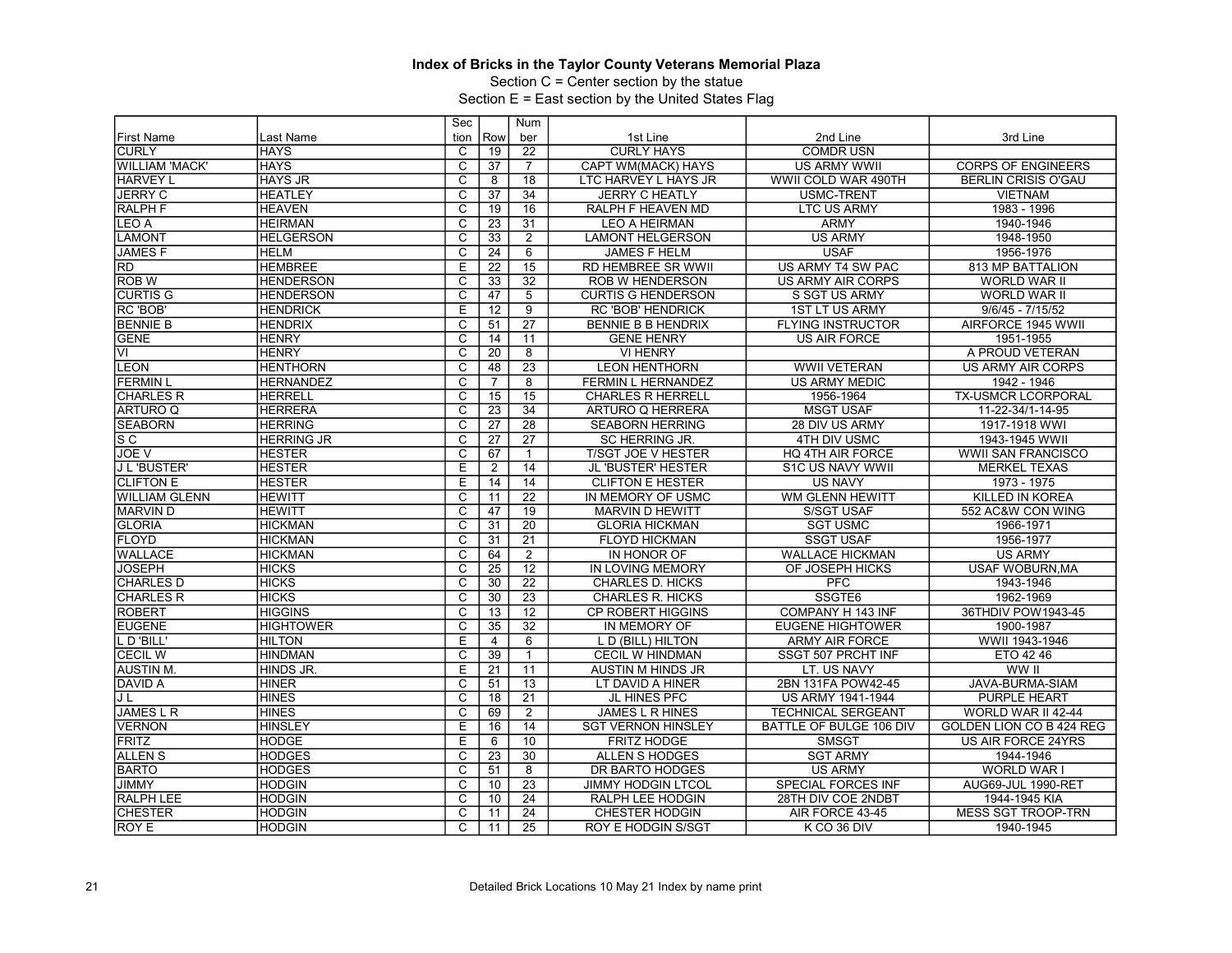Section C = Center section by the statue

|                     |                         | Sec                     |                 | Num             |                           |                           |                                 |
|---------------------|-------------------------|-------------------------|-----------------|-----------------|---------------------------|---------------------------|---------------------------------|
| <b>First Name</b>   | Last Name               | tion                    | Row             | ber             | 1st Line                  | 2nd Line                  | 3rd Line                        |
| <b>FLOREN</b>       | <b>HOEFER</b>           | E                       | 3               | 21              | <b>FLOREN HOEFER</b>      | <b>WWII PACIFIC</b>       | <b>USMC 1942-1945</b>           |
| <b>JIMMY EARL</b>   | <b>HOFFMAN</b>          | $\overline{\text{c}}$   | 10              | 8               | <b>JIMMY EARL HOFFMAN</b> | MED RET SSGT-USAF         | VIETNAM 1965-1969               |
| <b>FRANK A</b>      | <b>HOFFMAN</b>          | $\overline{\text{c}}$   | 15              | 8               | FRANK A. HOFFMAN          | <b>SMSGT USAF</b>         | 1963-1988                       |
| <b>OLIVER TATE</b>  | <b>HOGAN</b>            | $\overline{C}$          | $\overline{20}$ | 19              | IN MEMORY OF              | <b>OLIVER TATE HOGAN</b>  | <b>US NAVY</b>                  |
| <b>ANDREW</b>       | <b>HOGUE</b>            | $\overline{\text{c}}$   | $\overline{5}$  | 13              | IN MEMORY OF              | <b>S/SGT ANDREW</b>       | 'ANDY' HOGUE                    |
| <b>JACK</b>         | <b>HOLDEN</b>           | $\overline{\mathsf{c}}$ | 20              | $\overline{29}$ | <b>JACKHOLDEN COLONEL</b> | <b>US ARMY EUROPE</b>     | 1943-45 USAR 49-79              |
| <b>JOEN</b>         | <b>HOLDER</b>           | E                       | 11              | 15              | <b>JOE N HOLDER</b>       | 131ST FIELD ART           | <b>EX POW</b><br><b>US ARMY</b> |
| <b>DONALD</b>       | <b>HOLLAND</b>          | Ε                       | 5               | $\overline{7}$  | TSGT DONALD HOLLAND       | <b>USAF VIETNAM-ERA</b>   | 4 SEP 56-31 NOV 76              |
| <b>BILL 'HAM'</b>   | <b>HOLLIS</b>           | $\overline{\mathrm{c}}$ | 14              | $\overline{22}$ | <b>BILL 'HAM' HOLLIS</b>  | ARMY-LIBERTY DIV.         | HAWLEY. TEXAS                   |
| L C                 | <b>HOLLIS</b>           | E                       | 9               | 12              | L C HOLLIS                | <b>ARMY RESERVE</b>       |                                 |
| <b>EARL</b>         | <b>HOLLOWAY</b>         | $\overline{\text{c}}$   | $\overline{3}$  | $\overline{5}$  | <b>EARL HOLLOWAY</b>      | <b>BATTLE OF THE</b>      | <b>ARGON WWI</b>                |
| <b>WILLIAM A</b>    | <b>HOLLOWAY</b>         | $\overline{C}$          | 28              | $\overline{21}$ | WILLIAM A. HOLLOWAY       | <b>WWI</b>                | FRANCE 1918-1919                |
| <b>WM DOYLE</b>     | <b>HOLLOWAY</b>         | $\overline{\text{c}}$   | 28              | $\overline{22}$ | <b>US ARMY</b>            | WWII                      |                                 |
| <b>H BRYANT</b>     | <b>HOLLOWAY</b>         | $\overline{\mathsf{c}}$ | 28              | $\overline{23}$ | <b>BURIED AT SEA</b>      | <b>US NAVY WWII</b>       |                                 |
| <b>CALVIN B</b>     | <b>HOLLOWAY</b>         | C                       | 28              | 24              | <b>11TH AIRBORNE DIV</b>  | WWII                      |                                 |
| <b>WALTER</b>       | <b>HOLLY</b>            | E                       | 11              | $\overline{3}$  | <b>WALTER HOLLY</b>       | <b>US ARMY</b>            | <b>US ARMY</b>                  |
| KEN                 | <b>HOLMES</b>           | Ē                       | 14              | $\overline{16}$ | <b>KEN HOLMES SSGT</b>    | 904TH FA BN 79TH DIV      | 1942 - 1945 EUROPE              |
| <b>ARTHUR R</b>     | <b>HOLT</b>             | C                       | $\overline{23}$ | 24              | <b>ARTHUR R HOLT</b>      | <b>MG SGT USMC</b>        | 1947-1971                       |
| <b>DENNISH</b>      | <b>HOLT</b>             | Ε                       | $\overline{17}$ | 13              | TO HONOR                  | <b>DENNIS H HOLT</b>      | <b>ARMY VIETNAM</b>             |
| <b>OLEN G</b>       | <b>HOLTZ</b>            | $\overline{c}$          | 45              | $\overline{17}$ | <b>OLEN G HOLTZ</b>       | S/SGT E5 USMC             | 1948-1955                       |
| <b>ROBERT L</b>     | <b>HOLTZ SR</b>         | C                       | 45              | 18              | ROBERT L HOLTZ SR         | <b>SGT MAJOR E9 USMC</b>  | 1949-1973                       |
| E G 'SONNY'         | <b>HOLZMANN</b>         | $\overline{\text{c}}$   | 48              | $\overline{24}$ | E G SONNY HOLZMANN        | <b>WWII VETERAN</b>       | US ARMY AIR CORPS               |
| <b>GARY</b>         | <b>HOOKER</b>           | E                       | 17              | 6               | <b>GARY W HOOKER</b>      | <b>USN VIETNAM</b>        | 1961 - 1981                     |
| <b>KENENTH RAY</b>  | <b>HOOPER</b>           | C                       | 29              | $\overline{8}$  | IN MEMORY OF              | KENNETH RAY HOOPER        | <b>VIETNAM ARMY</b>             |
| <b>EXA FAY</b>      | <b>HOOTEN</b>           | $\overline{\text{c}}$   | 59              | 10              | EXA FAY HOOTEN COL        | <b>BIOMEDICAL SC CORP</b> | USAIRFORCE 8-58-88              |
| <b>RICHARD</b>      | <b>HOOTEN</b>           | $\overline{C}$          | 59              | 11              | <b>RICHARD W HOOTEN</b>   | PRIVATE U S ARMY          | WORLD WAR II-1941               |
| <b>RALPH D</b>      | <b>HOOVER</b>           | $\overline{\text{c}}$   | 52              | $\overline{20}$ | RALPH D HOOVER            | <b>AIR FORCE</b>          | 1956 - 1977                     |
| <b>HOPE</b>         | <b>HOPE</b>             | $\overline{\mathsf{c}}$ | 22              | $\overline{3}$  | HAROLD W HOPE             | <b>USS ARIZONA</b>        | 12/7/1941                       |
|                     | HOPPE.TODD.SUGGS.TAYLOR | E                       | 9               | $\overline{4}$  | EARL HOPPE - TOM TODD     | <b>DURWARD SUGGS</b>      | <b>L CONNELL TAYLOR</b>         |
| <b>HERBERT L</b>    | <b>HOPPER</b>           | $\overline{\text{c}}$   | 12              | $\overline{8}$  | <b>HERBERT L HOPPER</b>   | <b>US ARMY</b>            |                                 |
| <b>AVERY GENE</b>   | <b>HOPPER</b>           | $\overline{\mathrm{c}}$ | 12              | $\overline{9}$  | <b>AVERY GENE HOPPER</b>  | <b>US ARMY RET</b>        | <b>PURPLE HEART</b>             |
| <b>HAZEN DAN</b>    | <b>HOPPER</b>           | E                       | 14              | 10              | HAZEN DAN HOPPER          | M/SGT 1960 - 1982         | <b>VIETNAM/USAF RET</b>         |
| <b>HARRY D</b>      | <b>HOPPER</b>           | E                       | 21              | 7               | HARRY D HOPPER PVT        | 2BN 501 PIR 101 ABDV      | NORMANDY-BASTOGNE               |
|                     | <b>HORRELL BOYS</b>     | E                       | 22              | 8               | <b>HORRELL BOYS</b>       | WW II TO PRESENT          |                                 |
| <b>JACK D</b>       | <b>HORTON</b>           | C                       | 20              | $\mathbf{1}$    | JACK D. HORTON            | <b>WT2C US NAVY</b>       | SEPT.1942-FEB.1946              |
| <b>JAMES D</b>      | <b>HORTON</b>           | $\overline{\mathsf{c}}$ | 36              | $\overline{12}$ | CPL JAMES D HORTON        | 180TH INFANTRY            | DIV 45 COMPANY L                |
| <b>ERNEST L</b>     | <b>HORTON</b>           | $\overline{c}$          | 45              | 11              | <b>ERNEST L HORTON JR</b> | HQ 33 ARMD ENGR BN        | CAPT EU WWII 42 45              |
| JOE A               | <b>HORTON</b>           | $\overline{\text{c}}$   | 68              | $\mathbf{1}$    | S/SGT JOE A HORTON        | WWII US AIR FORCE         | <b>EUROPEAN THEATER</b>         |
| <b>HOLLIS</b>       | <b>HORTON</b>           | Ε                       | 23              | 15              | IN MEMORY OF              | <b>HOLLIS HORTON</b>      | <b>WWI 1918</b>                 |
| <b>BILLY BUSH</b>   | <b>HOTHAN</b>           | E                       | 4               | 11              | <b>BILLY BUSH HOTHAN</b>  | <b>ARMY SIGNAL CORPS</b>  | WWII-1942-45-OMAHA              |
| <b>RAYMOND HOYT</b> | <b>HOUGHTON</b>         | $\overline{\text{c}}$   | 12              | $\overline{2}$  | RAYMOND HOUGHTON          | 84TH ENG CONST            | KOREA 1952-1954                 |
| <b>RONALD G</b>     | <b>HOULIHAN</b>         | $\overline{\mathsf{c}}$ | 56              | $\overline{15}$ | RONALD G HOULIHAN         | <b>TSGT U S AIR FORCE</b> | <b>KOREA VIETNAM</b>            |
| <b>WILBUR B</b>     | <b>HOWARD</b>           | C                       | 3               | 14              | IN HONOR OF               | <b>WILBUR B HOWARD</b>    | <b>US ARMY 1976-1981</b>        |
| <b>JAMES</b>        | <b>HOWARD</b>           | $\overline{\text{c}}$   | 25              | $\overline{9}$  | MAJ JAMES HOWARD          | <b>DYESS AFB</b>          | 1959-1965&1968-1972             |
|                     |                         | $\overline{\mathrm{c}}$ |                 |                 |                           |                           |                                 |
| <b>JAMES R</b>      | <b>HOWARD</b>           |                         | $\overline{26}$ | 18              | IN MEMORY OF              | <b>JAMES R HOWARD</b>     | US ARMY INF KOREA               |
| <b>WOODIE F</b>     | <b>HOWELL</b>           | E                       | 15              | 18              | <b>WOODIE F HOWELL</b>    | <b>WWII-KOREA ARMY</b>    | WE LOVE YOU                     |
| <b>HARRY L</b>      | HOYT                    | $\overline{\mathrm{c}}$ | 27              | $\overline{34}$ | <b>HARRY L HOYT</b>       | <b>US AIR FORCE</b>       | MAJOR (RET)                     |
| <b>ARTHER G</b>     | HOYT                    | $\overline{C}$          | $\overline{27}$ | $\overline{35}$ | <b>ARTHUR G HOYT</b>      | <b>US NAVY</b>            | <b>VIETNAM VETERAN</b>          |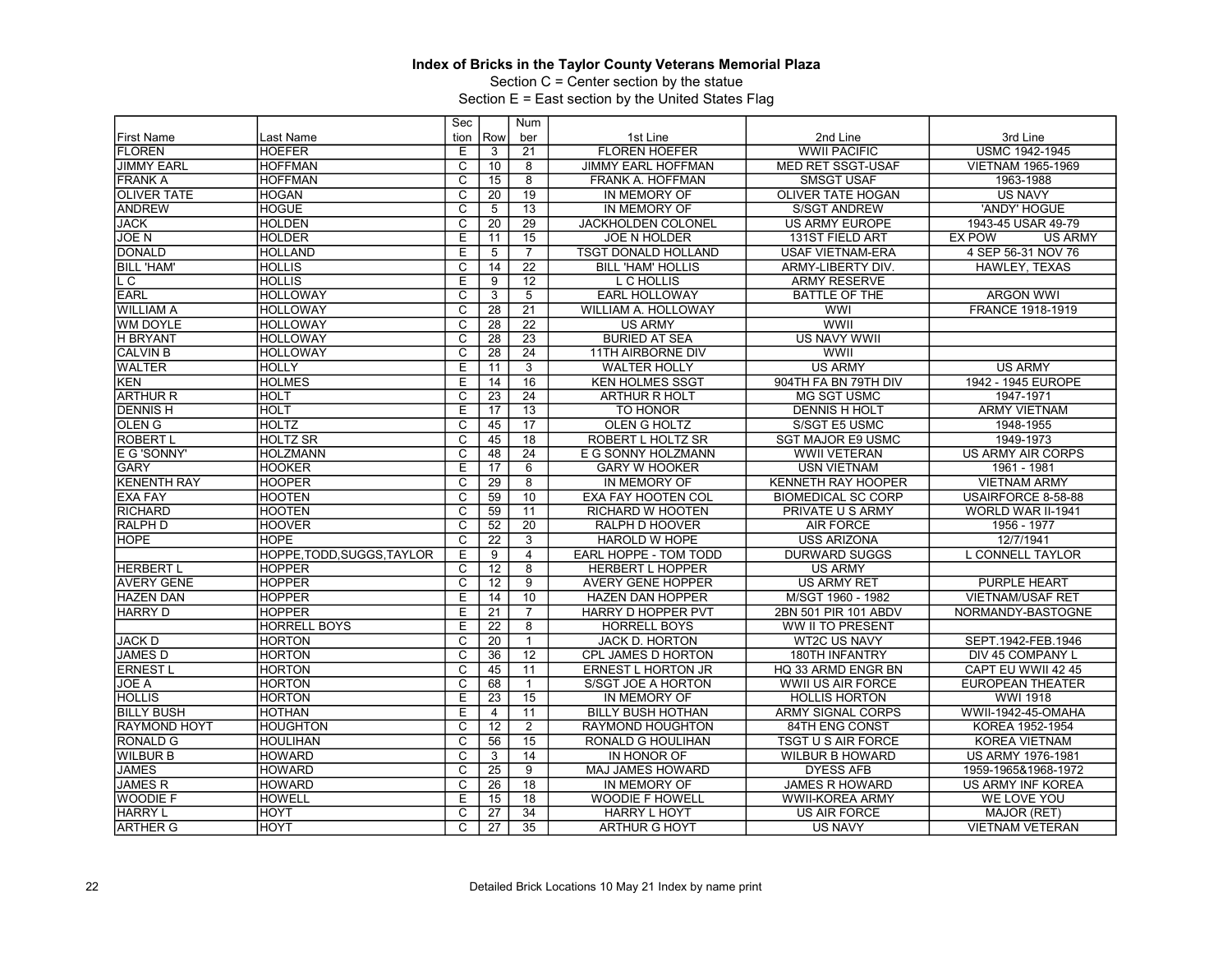Section C = Center section by the statue

|                      |                   | Sec                     |                 | Num             |                           |                           |                                |
|----------------------|-------------------|-------------------------|-----------------|-----------------|---------------------------|---------------------------|--------------------------------|
| <b>First Name</b>    | Last Name         | tion                    | Row             | ber             | 1st Line                  | 2nd Line                  | 3rd Line                       |
| <b>JOHN E</b>        | <b>HOYT</b>       | C                       | $\overline{28}$ | 36              | <b>JOHN E HOYT</b>        | <b>US MARINE CORPS</b>    | <b>WWII VETERAN</b>            |
| <b>VERNON</b>        | <b>HUBBARD</b>    | $\overline{\text{c}}$   | 15              | 25              | <b>VERNON HUBBARD</b>     | S/SGT 91ST DIV            | 363RD INF COG                  |
| <b>BILLY L</b>       | <b>HUBBARD</b>    | $\overline{\mathrm{c}}$ | 32              | $\overline{24}$ | PVT BILLY HUBBARD         | CO E 332ND ENG            | <b>COLEMAN TX</b>              |
| <b>ORAN W</b>        | <b>HUFF</b>       | $\overline{C}$          | 12              | $\overline{22}$ | ORAN W HUFF               | <b>PFC US ARMY</b>        | 1942 - 1945 EUROPE             |
| <b>FRED LEE</b>      | <b>HUGHES</b>     | $\overline{\text{c}}$   | 29              | 36              | FRED LEE HUGHES           | 1ST <sub>LT</sub>         | <b>US ARMY</b>                 |
| <b>J HAROLD</b>      | <b>HUGHES</b>     | $\overline{\mathsf{c}}$ | 31              | $\overline{16}$ | IN HONOR OF               | LT J HAROLD HUGHES        | <b>US ARMY</b>                 |
| 1 O                  | <b>HUGHES</b>     | C                       | 47              | 21              |                           |                           |                                |
| <b>CLIFF HULSMAN</b> | <b>HULSMAN</b>    | $\overline{\mathsf{c}}$ | $\overline{28}$ | $\overline{8}$  | SP5 CLIFF HULSMAN         | <b>VIETNAM VETERAN</b>    | US ARMY 1964-1967              |
| LOUIE                | <b>HULSMAN</b>    | $\overline{\mathsf{c}}$ | 28              | 10              | <b>MSGT LOUIE HULSMAN</b> | <b>US AIR FORCE</b>       | 1958-79 VIETNAM                |
| <b>HARRY M</b>       | <b>HULSMAN</b>    | C                       | 28              | 11              | <b>HARRY M HULSMAN</b>    | PO1 US NAVY               | WWI 1917-1920                  |
| ΗL                   | <b>HULSMAN</b>    | $\overline{\text{c}}$   | $\overline{28}$ | 13              | <b>MSGT HL HULSMAN</b>    | <b>US ARMY</b>            | 1955-1977 VIETNAM              |
| <b>RL</b>            | <b>HUMPHREYS</b>  | $\overline{C}$          | 15              | $\overline{9}$  | R.L. HUMPHREYS            | <b>SARGEANT</b>           | <b>US ARMY</b>                 |
| <b>EDDIE</b>         | <b>HUNGIVILLE</b> | $\overline{\text{c}}$   | 51              | 28              | <b>EDDIE HUNGIVILLE</b>   | <b>ENGINEER 1944</b>      |                                |
| <b>PAUL GIBSON</b>   | <b>HUNT</b>       | $\overline{\mathrm{c}}$ | 18              | $\overline{24}$ | IN MEMORY OF SSGT         | PAUL GIBSON HUNT          | WWII 1942-1943                 |
| <b>WILLIAM R</b>     | <b>HUNT</b>       | E                       | 13              | 17              | <b>SGT WILLIAM R HUNT</b> | <b>ARMY 82 AIRBORN</b>    | <b>VIET NAM TRENT TX</b>       |
| <b>WILLIAM F</b>     | <b>HUNT</b>       | E                       | 13              | 18              | WILLIAM F HUNT WWII       | 101 AIRBORNE 503BRQ       | <b>ABILENE TX</b>              |
| <b>BOB</b>           | <b>HUNTER</b>     | $\overline{\mathsf{c}}$ | 5               | $\overline{9}$  | <b>Bob Hunter</b>         | <b>US NAVAL RESERVES</b>  | KOREA 1953-1956                |
| <b>CLARENCE A</b>    | <b>HUNTER</b>     | C                       | $\overline{27}$ | 32              | <b>CLARENCE A HUNTER</b>  | <b>PFC USARMY</b>         | 1917-1921                      |
| <b>ROBERT A</b>      | <b>HUNTER</b>     | $\overline{\text{c}}$   | 27              | 33              | <b>ROBERT A HUNTER</b>    | <b>TSGT USAF 20YR VET</b> | VIETNAM 1964-1965              |
| <b>FERRELL</b>       | <b>HURT</b>       | $\overline{\mathsf{c}}$ | 46              | 11              | <b>PVT FERRELL HURT</b>   | <b>APRIL 5 1945</b>       | <b>WWII PHILIPPINES</b>        |
| <b>ALBERT B</b>      | <b>HURT</b>       | C                       | 46              | 12              | PVT ALBERT B HURT         | <b>WWI</b>                | 1917-1919                      |
| <b>CLAUDE F</b>      | <b>HUSKIN JR</b>  | $\overline{\text{c}}$   | $\overline{5}$  | $\overline{7}$  | CLAUDE F HUSKIN JR        | PHILLIPINES WWII          | 1944 - 1946                    |
| <b>IVAN F</b>        | <b>HUTCHENS</b>   | $\overline{c}$          | 33              | $\overline{9}$  | <b>IVAN F HUTCHENS</b>    | <b>CAPTAIN TC USARMY</b>  | WWII                           |
| <b>DERIS</b>         | <b>HUTCHESON</b>  | $\overline{c}$          | 15              | 6               | <b>DERIS HUTCHESON</b>    | <b>VIETNAM</b>            | 1969-1970                      |
| <b>DALE</b>          | <b>HUTCHINS</b>   | $\overline{\mathrm{c}}$ | 24              | $\overline{22}$ | <b>DALE HUTCHINS</b>      | <b>1ST LT US MARINES</b>  | 1942-1946                      |
| <b>JACK</b>          | <b>HUTCHINS</b>   | $\overline{C}$          | 39              | 18              | <b>JACK HUTCHINS</b>      | AUS 02-45 07-45           | 1908-1989                      |
| <b>JOHN A</b>        | <b>HUTCHISON</b>  | E                       | 10              | $\overline{3}$  | JOHN A HUTCHISON          | CPT U S ARMY ORDC         | W W II                         |
| R J                  | <b>HYDE</b>       | $\overline{\mathrm{c}}$ | 14              | $\overline{5}$  | <b>SGT RJ HYDE 4TH</b>    | 31ST INFT 196 LIB         | ICORP SVN OCT66-68             |
| <b>DAVID F</b>       | <b>IBBOTSON</b>   | Ć                       | 16              | 14              | <b>DAVID F IBBOTSON</b>   | LT USARMY WWII            | 84TH INF DIVISION              |
| <b>LARRY K</b>       | <b>INSKEEP</b>    | E                       | 3               | $\overline{9}$  | <b>LARRY K INSKEEP</b>    | USAF 1961-1966            | PORTLAND OREGON                |
| <b>RAY L</b>         | <b>INZER</b>      | $\overline{\mathsf{c}}$ | 14              | $\overline{27}$ | <b>RAY L INZER</b>        | <b>COLONEL US ARMY</b>    | 1940-1960                      |
| <b>RAY</b>           | <b>INZER</b>      | C                       | 52              | 26              | <b>COL RAY INZER</b>      | <b>47TH INFANTRY</b>      | WWII                           |
| <b>CHARLES D</b>     | <b>IRBY</b>       | E                       | 14              | 19              | <b>SGT CHARLES D IRBY</b> | US ARMY SPEC FORCES       | <b>VET KOREA &amp; VIETNAM</b> |
| <b>T DALE</b>        | <b>ISBELL</b>     | E                       | 2               | 17              | <b>SSGT T DALE ISBELL</b> | <b>USMC 2001</b>          | <b>SEMPER FI</b>               |
| <b>JAMES A</b>       | <b>ISBELL</b>     | E                       | $\overline{12}$ | $\overline{1}$  | IN MEMORY OF              | COL JAMES A ISBELL        | <b>USAF</b>                    |
| <b>CHARLEY W</b>     | <b>ISOM</b>       | $\overline{\text{c}}$   | 46              | $\overline{8}$  | <b>CHARLEY W ISOM</b>     | 202 MP COMPANY            | <b>SAN SABA COUNTY</b>         |
| <b>ROBERT P</b>      | <b>ISOM</b>       | $\overline{C}$          | 46              | $\overline{9}$  | <b>ROBERT P ISOM</b>      | 36TH INFANTRY DIV         | <b>SAN SABA COUNTY</b>         |
| CARL                 | <b>ISRAEL</b>     | $\overline{\text{c}}$   | 49              | $\overline{20}$ | <b>CARL ISRAEL</b>        | <b>US ARMY</b>            | <b>WWII-PACIFIC</b>            |
| <b>FRANK N</b>       | <b>JACKS</b>      | $\overline{\mathrm{c}}$ | $\overline{20}$ | $\overline{3}$  | <b>SSGT FRANK N JACKS</b> | 324 INF. 44 DIV           | 3 YEARS                        |
| <b>BOBBY R</b>       | <b>JACKSON</b>    | $\overline{C}$          | 52              | 22              | <b>BOBBY R JACKSON</b>    | 101ST AIRBORNE            | <b>VIETNAM</b>                 |
| <b>JOSEPY RAY</b>    | <b>JACKSON</b>    | $\overline{\text{c}}$   | 52              | 23              | JOSEPH RAY JACKSON        | <b>US ARMY</b>            | <b>WORLD WAR II</b>            |
| DAVID G              | <b>JACKSON</b>    | $\overline{\mathsf{c}}$ | 52              | $\overline{24}$ | <b>DAVID G JACKSON</b>    | <b>AIR FORCE RES</b>      | 1969-1974                      |
| <b>VIRGIL L</b>      | <b>JACKSON</b>    | C                       | 53              | 6               | <b>VIRGIL L JACKSON</b>   | <b>US ARMY WWII TSGT</b>  | PACIFIC THEATER                |
| THOMAS E             | <b>JACOBS</b>     | $\overline{\text{c}}$   | 25              | $\overline{5}$  | THOMAS E JACOBS           | <b>1ST LT USAF</b>        | 1942-1946                      |
| <b>VICTOR</b>        | <b>JAEGGLI</b>    | $\overline{\mathsf{c}}$ | 63              | $\overline{3}$  | <b>VICTOR JAEGGLI</b>     | <b>MAJOR WWII</b>         | <b>CORP OF ENGINEERS</b>       |
| <b>JOHN</b>          | <b>JAKULEWICZ</b> | C                       | 47              | 13              | <b>JOHN JAKULEWICZ</b>    | FOR SERVICE IN            | WWII FIRST SERGEANT            |
| ROCKY <sub>Z</sub>   | <b>JAY</b>        | $\overline{\mathrm{c}}$ | 16              | $\overline{23}$ | <b>ROCKY Z JAY</b>        | THE BEST                  | OF THE BEST                    |
| <b>ROCKY</b>         | <b>JAY</b>        | $\overline{C}$          | $\overline{25}$ | $\overline{30}$ | <b>ROCKY JAY</b>          | <b>USMC WIA</b>           | 1968 - 70                      |
|                      |                   |                         |                 |                 |                           |                           |                                |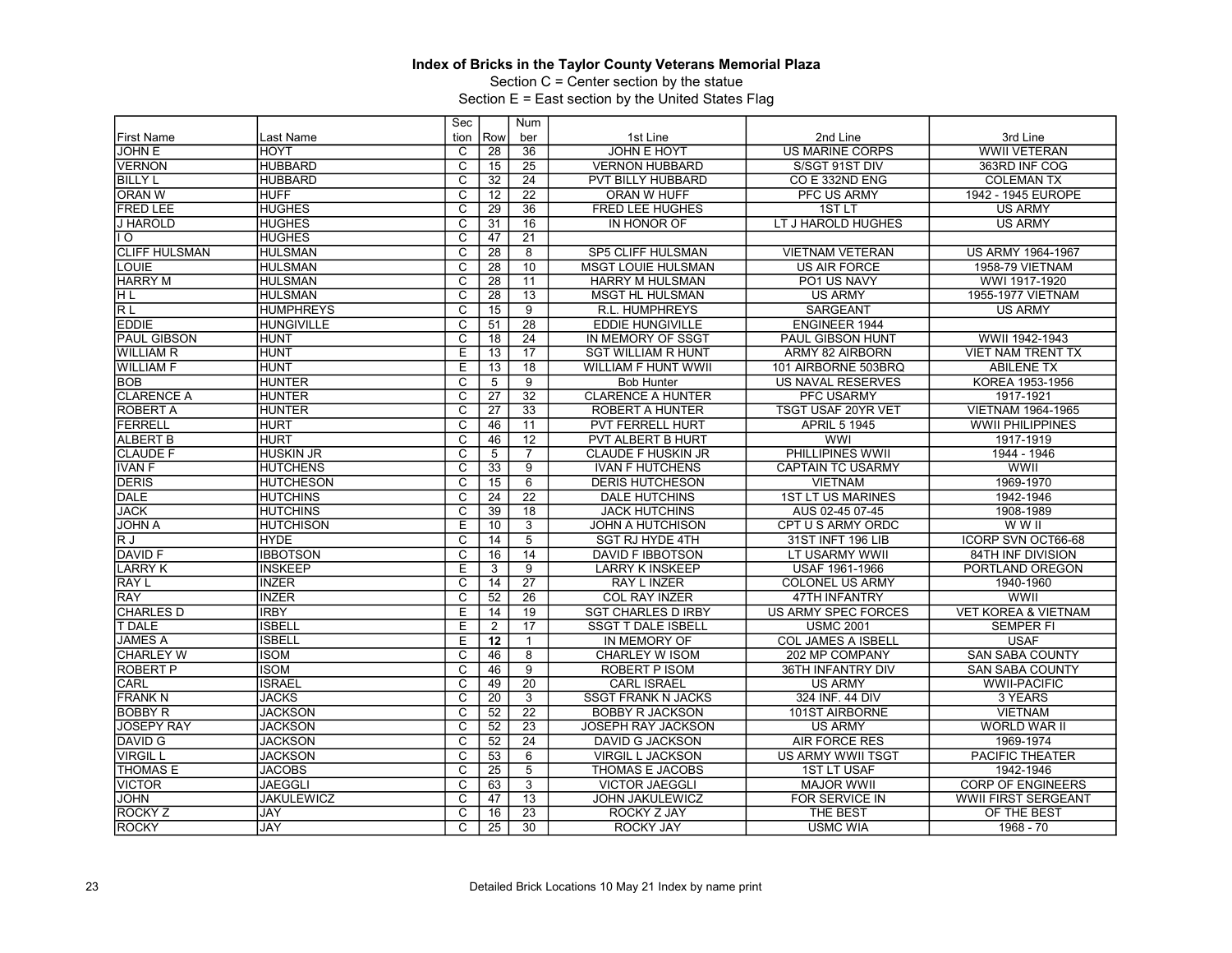Section C = Center section by the statue

|                        |                     | Sec                     |                 | Num             |                           |                               |                                |
|------------------------|---------------------|-------------------------|-----------------|-----------------|---------------------------|-------------------------------|--------------------------------|
| <b>First Name</b>      | Last Name           | tion                    | Row             | ber             | 1st Line                  | 2nd Line                      | 3rd Line                       |
| <b>CLAYTON</b>         | JAY                 | C                       | $\overline{25}$ | 32              | <b>CLAYTON JAY</b>        | <b>USMC WIA</b>               | 1942 - 45                      |
| <b>LARRY AND ROCKY</b> | <b>JAY</b>          | $\overline{\mathsf{c}}$ | 25              | 33              | <b>LARRY AND ROCKY</b>    | SONS OF                       | <b>DORIS &amp; CLAYTON JAY</b> |
| <b>JAMES LANKFORD</b>  | <b>JAY</b>          | $\overline{\mathrm{c}}$ | $\overline{52}$ | 21              | <b>JAMES LANKFORD JAY</b> | FIRST LT USMC                 | 1942-1946                      |
| <b>JAMESL</b>          | <b>JAY JR</b>       | Ē                       | 18              | 10              | JAMES L JAY JR            | 7SNR QM2                      | 1965 - 1975                    |
| <b>JOHN H</b>          | <b>JENNINGS</b>     | $\overline{\text{c}}$   | 11              | 13              | <b>JOHN H JENNINGS</b>    | <b>BERLIN BRIDGADE</b>        | 1974-1978                      |
| <b>BUFORD E</b>        | <b>JENNINGS</b>     | $\overline{\mathrm{c}}$ | $\overline{23}$ | $\overline{23}$ | IN MEMORY OF              | <b>BUFORD E JENNINGS</b>      | <b>SFC US ARMY</b>             |
| <b>JERRY S</b>         | <b>JENNINGS</b>     | $\overline{\text{c}}$   | $\overline{37}$ | $\overline{12}$ | <b>JERRY S JENNINGS</b>   | SFC 2/81 3/01                 | <b>US ARMY</b>                 |
| <b>PAUL R</b>          | <b>JENNINGS</b>     | $\overline{\mathsf{c}}$ | 42              | $\overline{2}$  | <b>PAUL R JENNINGS</b>    | SMS 7-56 6-77                 | <b>US AIR FORCE</b>            |
| S ROSS                 | <b>JENNINGS</b>     | $\overline{\mathsf{c}}$ | 65              | $\overline{11}$ | S ROSS JENNINGS           | <b>US ARMY</b>                | <b>WWI</b>                     |
| <b>JAMES</b>           | <b>JENNINGS III</b> | $\overline{C}$          | 11              | 14              | <b>JAMES JENNINGS III</b> | <b>US ARMY</b>                | $1992 -$                       |
| <b>JAMES</b>           | <b>JENNINGS JR</b>  | $\overline{\mathrm{c}}$ | $\overline{11}$ | $\overline{15}$ | <b>JAMES JENNINGS JR</b>  | <b>JAGC</b>                   | 1970-2000                      |
| <b>JAMES</b>           | <b>JENNINGS SR</b>  | $\overline{C}$          | 11              | 16              | <b>JAMES JENNINGS SR</b>  | 552 AAA BN BTY D              | NORMANDY-ETO                   |
| <b>CARL W</b>          | <b>JENSEN</b>       | $\overline{\text{c}}$   | 36              | $\overline{4}$  | IN MEMORY OF              | <b>SSGT CARL W JENSEN</b>     | US ARMY 1941-1946              |
| <b>WAYNE A</b>         | <b>JEPSON</b>       | $\overline{\text{c}}$   | 14              | $\overline{14}$ | <b>WAYNE A JEPSON</b>     | LT COLONEL USAF               | 1953-1979                      |
| <b>JAMES</b>           | <b>JETER</b>        | $\overline{\text{c}}$   | $\overline{38}$ | $\overline{17}$ | <b>JAMES JETER</b>        | <b>US NAVY</b>                | 1944-1946                      |
| THOMAS C               | <b>JINKENS</b>      | $\overline{\mathsf{c}}$ | 18              | 17              | <b>THOMAS C JINKENS</b>   | <b>SGT US ARMY</b>            | <b>40 MONTHS</b>               |
| <b>JAMES RUBIN</b>     | <b>JOHN</b>         | $\overline{\mathrm{c}}$ | 66              | 15              | <b>JAMES RUBIN JOHN</b>   | <b>SSGT WWII USA</b>          | 2/13/41-12/5/45                |
| <b>WALTER R</b>        | <b>JOHNSON</b>      | $\overline{c}$          | $\overline{13}$ | 16              | <b>WALTER R JOHNSON</b>   | 389TH AAA WWII                | 1943-45 S PACIFIC              |
| <b>JAMES E</b>         | <b>JOHNSON</b>      | $\overline{\text{c}}$   | 21              | 13              | <b>JAMES E JOHNSON</b>    | <b>US NAVY</b>                | 1943-1946                      |
| DAVID R                | <b>JOHNSON</b>      | $\overline{c}$          | 21              | $\overline{19}$ | DAVID R JOHNSON           | <b>US AIR FORCE</b>           | SERVED 1951-1992               |
| <b>S CARLTON</b>       | <b>JOHNSON</b>      | C                       | $\overline{24}$ | $\overline{25}$ | S. CARLTON JOHNSON        | <b>SGT US ARMY</b>            | 1950-1956                      |
| <b>WESLEY E</b>        | <b>JOHNSON</b>      | $\overline{\mathsf{c}}$ | 24              | $\overline{26}$ | <b>WESLEY E. JOHNSON</b>  | <b>S/SGT USAF</b>             | 1952-1956                      |
| LEN                    | <b>JOHNSON</b>      | $\overline{\mathrm{c}}$ | 26              | 8               | <b>LEN JOHNSON</b>        | <b>ARMY AIR CORPS</b>         | WW II                          |
| <b>JERRY L</b>         | <b>JOHNSON</b>      | C                       | 38              | 34              | <b>JERRY L JOHNSON</b>    | <b>USAF</b>                   | 1979 - 1999                    |
| <b>JACK</b>            | <b>JOHNSON</b>      | $\overline{\mathrm{c}}$ | 39              | $\overline{4}$  | PFC JACK JOHNSON          | <b>MP-ARMY AIR FORCES</b>     | WORLD WAR II 42-45             |
| <b>WINSON RAY</b>      | <b>JOHNSON</b>      | С                       | 52              | 29              | <b>IN LOVING MEMORY</b>   | <b>WINSON RAY JOHNSON</b>     | U S NAVY WWII                  |
| <b>JAMES R</b>         | <b>JOHNSON</b>      | $\overline{\text{c}}$   | 57              | $\overline{5}$  | <b>JAMES R JOHNSON</b>    | T/SGT 14TH USAF               | 1939-45 30 M0S CB1             |
| <b>ROBERT L</b>        | <b>JOHNSON</b>      | C                       | 61              | 5               | LT COL ROBERT L           | <b>JOHNSON USAF</b>           | WWII KOREA VIETNAM             |
| <b>DALTON P</b>        | <b>JOHNSON</b>      | $\overline{\text{c}}$   | 62              | $\overline{7}$  | DALTON P JOHNSON          | US NAVY-SEAMAN 2ND            | JAN 1951-DEC 1954              |
| <b>GLEN</b>            | <b>JOHNSON</b>      | С                       | 64              | $\overline{4}$  | IN MEMORY OF              | <b>GLEN JOHNSON</b>           | <b>US MARINES KOREA</b>        |
| <b>WILLIAM B</b>       | <b>JOHNSON</b>      | E                       | $\overline{2}$  | 5               | <b>WILLIAM B JOHNSON</b>  | 10/14/15-3/6/01               | U.S. ARMY                      |
| <b>JERRY A</b>         | <b>JOHNSON</b>      | $\overline{E}$          | 4               | $\overline{18}$ | <b>JERRY JOHNSON</b>      | <b>SERGEANT</b>               | <b>U S MARINE CORPS</b>        |
| <b>EDWARD C</b>        | <b>JOHNSON</b>      | E                       | 9               | 16              | EDWARD C JOHNSON          | <b>WORLD WAR II</b>           | <b>US AIR FORCE</b>            |
| JOSEPH G               | <b>JOHNSON</b>      | Ε                       | 11              | 17              | <b>JOSEPH G JOHNSON</b>   | <b>VIET NAM</b>               | <b>US AIR FORCE</b>            |
| <b>HARVEY C</b>        | <b>JOHNSON</b>      | E                       | 19              | 16              | HARVEY C JOHNSON          | US NAVY WW II                 | <b>PACIFIC FLEET</b>           |
| H <i>H</i> OL          | <b>JOHNSON JR</b>   | E                       | 5               | $\overline{4}$  | <b>JOHN JOHNSON JR</b>    | <b>WORLD WAR II</b>           | <b>US AIR FORCE</b>            |
| <b>JOHN</b>            | <b>JOHNSON JR</b>   | E                       | 10              | $\overline{13}$ | JOHN H JOHNSON            | WORLD WAR I                   | <b>US ARMY</b>                 |
| <b>WILLIAM D</b>       | <b>JOHNSTON</b>     | С                       | 33              | $\overline{4}$  | <b>WILLIAM D JOHNSTON</b> | <b>FLYING TIGERS</b>          | WW II                          |
| <b>GRADY B</b>         | <b>JOLLY</b>        | С                       | 41              | 16              | <b>1LT GRADY B JOLLY</b>  | B <sub>17G</sub> PILOT 35 COM | 452 BG 8TH AF ETO              |
| <b>BEN</b>             | <b>JONES</b>        | $\overline{\mathsf{c}}$ | 3               | $\overline{3}$  | <b>CAPT BEN JONES</b>     | <b>CONFEDERATE ARMY</b>       | THE CIVIL WAR                  |
| <b>ROBERT B</b>        | <b>JONES</b>        | C                       | 6               | 14              | ROBERT B JONES SK3        | <b>VIETNAM CONFLICT</b>       | <b>USNAVY 7TH FLEET</b>        |
| <b>WILLIAM FRED</b>    | <b>JONES</b>        | C                       | 6               | 15              | <b>WILLIAM FRED JONES</b> | <b>WW II ARMY PRIVATE</b>     | 540 FIELD ARTY-BAT             |
| Iнн                    | <b>JONES</b>        | C                       | 9               | 18              | <b>H H JONES</b>          | 1945 - 1946                   | <b>US MARINES</b>              |
| RL                     | <b>JONES</b>        | C                       | 11              | 3               | CHIEF R L JONES           | USSYMS-317 US NAVY            | <b>WWII SOUTH PACIFIC</b>      |
| <b>CLYDE</b>           | <b>JONES</b>        | C                       | 14              | 2               | <b>CLYDE JONES</b>        | WWII 1919-1986                | ABILENE, TX                    |
| <b>BURL J</b>          | <b>JONES</b>        | C                       | 14              | $\overline{7}$  | <b>BURL J JONES</b>       | <b>US AIR FORCE</b>           | <b>AUSTRL PHILIPPINES</b>      |
| <b>DANNY T</b>         | <b>JONES</b>        | C                       | 32              | $\overline{13}$ | DANNY T JONES             | <b>USMC</b>                   | <b>VIETNAM 67-70</b>           |
| <b>HARRISON R</b>      | <b>JONES</b>        | C                       | 33              | $\mathbf{1}$    | <b>HARRISON R JONES</b>   | 'CASEY'                       | 1981-1991                      |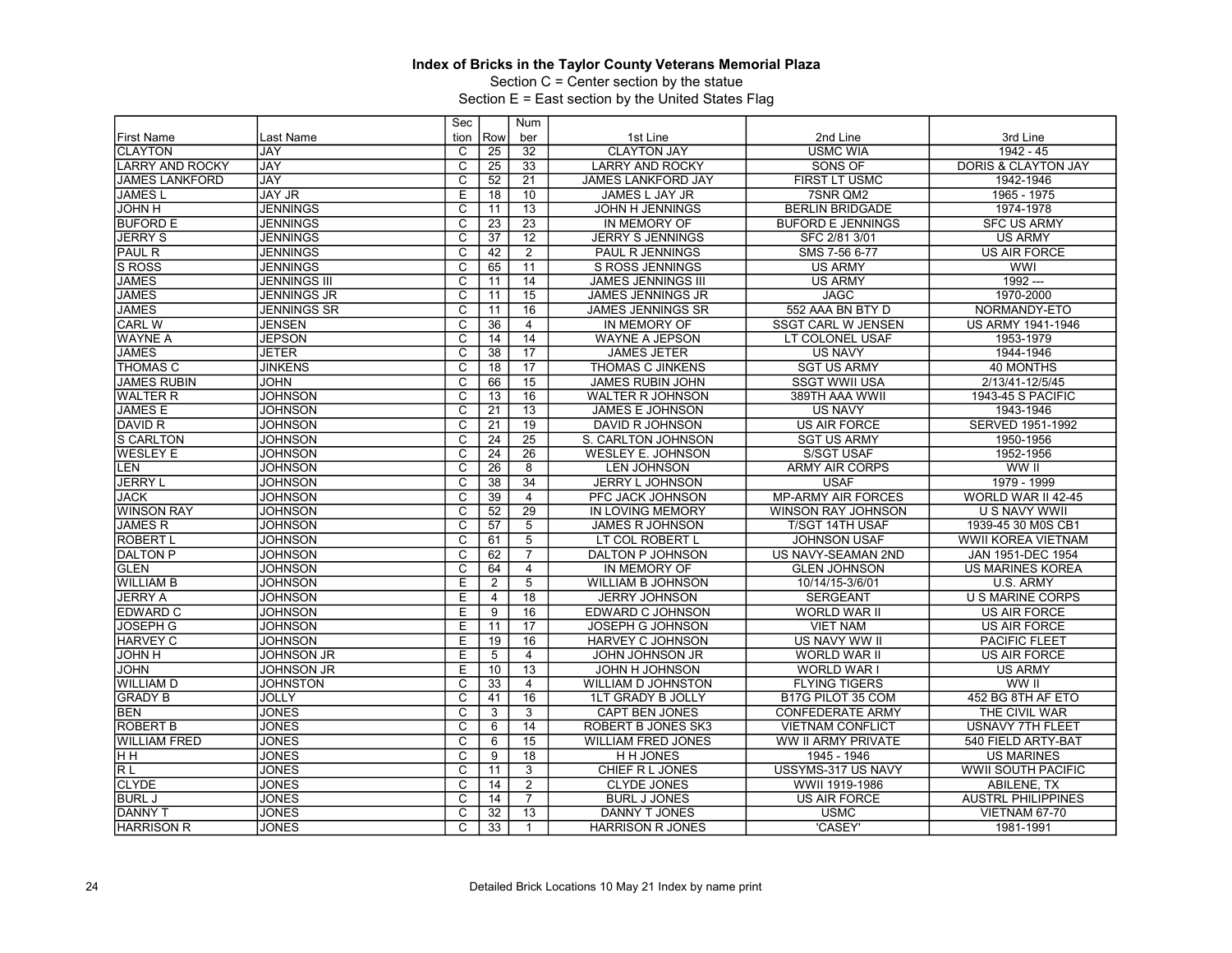Section C = Center section by the statue

|                    |                   | Sec                     |                 | <b>Num</b>      |                           |                           |                           |
|--------------------|-------------------|-------------------------|-----------------|-----------------|---------------------------|---------------------------|---------------------------|
| <b>First Name</b>  | Last Name         | tion                    | Row             | ber             | 1st Line                  | 2nd Line                  | 3rd Line                  |
| JOSEPH E 'JOE'     | <b>JONES</b>      | C                       | $\overline{38}$ | 26              | JOSEPH E JOE JONES        | <b>US ARMY WWI</b>        | FRANCE 1918-1919          |
| <b>JOSEPH W</b>    | <b>JONES</b>      | $\overline{\text{c}}$   | 38              | 35              | JOSEPH W JONES            | E-4 US ARMY               | <b>DESERT THUNDER</b>     |
| <b>BOBBY G</b>     | <b>JONES</b>      | $\overline{\mathrm{c}}$ | 44              | 26              | <b>CSM BOBBY G JONES</b>  | A/131/FLD ARTY BN         | 36TH INF DIV TEXAS        |
| <b>BILLY B</b>     | <b>JONES</b>      | C                       | 68              | 6               | <b>BILLY B JONES WWII</b> | 9/25-11/88 GONE-          | <b>BUT NOT FORGOTTEN</b>  |
| <b>THURMAN L</b>   | <b>JONES</b>      | E                       | $\overline{7}$  | $\overline{3}$  | THURMAN L JONES           | SGT 31 BOMB SQUAD         | AAF 1942-1945             |
| F B 'PETE'         | <b>JONES</b>      | E                       | $\overline{7}$  | $\overline{14}$ | F B (PETE) JONES          | <b>CMSGT. USAF</b>        | 1956-78                   |
| LONNIE J           | <b>JONES</b>      | E                       | 9               | $\overline{7}$  | LONNIE J JONES            | SGT USMC 79-85            | <b>SEMPER FI</b>          |
| OК                 | <b>JONES III</b>  | $\overline{\mathrm{c}}$ | 69              | $\overline{8}$  | O K JONES III             | 1LT U S ARMY ORDC         | <b>VIETNAM 1966-1967</b>  |
| $\overline{\circ}$ | <b>JONES JR</b>   | C                       | 68              | $\overline{12}$ | <b>SGT O K JONES JR</b>   | U S ARMY 13TH A F         | W W II                    |
| M H 'BOB'          | JOY               | $\overline{C}$          | 35              | 14              | M H (BOB) JOY             | <b>MERCHANT MARINES</b>   | <b>WORLD WAR II</b>       |
| <b>JAMES CASEY</b> | <b>JOYCE</b>      | Ε                       |                 | $\overline{12}$ | <b>JAMES CASEY JOYCE</b>  | <b>SGT USARMY RANGERS</b> | 15AUG69-30OCT93           |
| <b>LARRY E</b>     | <b>JOYCE</b>      | Е                       | 8               | $\mathbf{1}$    | LTC LARRY E JOYCE         | <b>USARMY VIETNAM-2</b>   | 8JULY38-30APRIL99         |
| <b>HARRY R</b>     | <b>KAERCHER</b>   | $\overline{\text{c}}$   | 61              | 19              | <b>HARRY R KAERCHER</b>   | <b>SMSGT USAF</b>         | FEB 1963-FEB 1991         |
| <b>JOHN</b>        | <b>KAMMERER</b>   | $\overline{\mathsf{c}}$ | 45              | $\overline{12}$ | <b>MSGT JOHN KAMMERER</b> | <b>US AIR FORCE RET</b>   | 1975 1998                 |
| <b>GARY A</b>      | <b>KANE</b>       | $\overline{\text{c}}$   | $\overline{37}$ | $\overline{22}$ | <b>MSGT GARY A KANE</b>   | <b>US AIR FORCE</b>       | 1980-2000                 |
| ROBERT C           | <b>KARHAN</b>     | $\overline{\text{c}}$   | 38              | $\mathbf{1}$    | <b>ROBERT C KARHAN</b>    | LT COL USAF               | <b>WWII PILOT</b>         |
| <b>GEORGE H</b>    | KEENEY            | С                       | $\overline{20}$ | 10              | <b>GEORGE H KEENEY</b>    | <b>SMSGT USAF</b>         | 1941 - 1973               |
| A E 'GENE'         | <b>KEESEE</b>     | $\overline{\text{c}}$   | 44              | 6               | A E (GENE) KEESEE         | <b>VIETNAM 9TH INF</b>    | 1966-1967                 |
| <b>ALBERT C</b>    | <b>IKEETON SR</b> | $\overline{\mathrm{c}}$ | $\overline{33}$ | 19              | <b>ALBERT C KEETON SR</b> | BROWNWOOD. TEXAS          | <b>UNITED STATES NAVY</b> |
| <b>BEN C</b>       | KEITH             | $\overline{\mathsf{c}}$ | 16              | 2               | <b>BEN C KEITH</b>        | SSGT EBATTERY1317A        | <b>LOST BATALLION</b>     |
| <b>MIGUEL</b>      | KEITH             | E                       | 34              | 11              | <b>LCPL MIGUEL KEITH</b>  | <b>1970 VIETNAM USMC</b>  | <b>MEDAL OF HONOR</b>     |
| W.T. BILL          | İKELLEY           | E                       | 20              | 11              | <b>WT BILL KELLEY</b>     | WW II US ARMY             |                           |
| WALDO 'JOE'        | KELSEY            | $\overline{\mathrm{c}}$ | 2               | $6\overline{}$  | WALDO (JOE) KELSEY        | <b>SEAMAN FIRST CLASS</b> | <b>NAVY WWII 1940-43</b>  |
| <b>GUY</b>         | <b>KEMPER</b>     | E                       | 17              | $\overline{2}$  | IN MEMORY OF              | LT GUY H KEMPER           | WW II 12-19-1943          |
| <b>CHARLES</b>     | KENDRICK          | C                       | $\overline{37}$ | 11              | <b>CHARLES KENDRICK</b>   | <b>CORLEY</b>             | LT USAF 1953-1958         |
| <b>DAVID L</b>     | KENNAMER          | $\overline{C}$          | 9               | $\overline{2}$  | DAVID L KENNAMER          | <b>USAF MAJOR RET</b>     | <b>WWII VETERAN</b>       |
| <b>HILBERT L</b>   | KENNAMER          | C                       | 9               | 3               | IN MEMORY OF              | HILBERT L KENNAMER        | ETO POW WWII              |
| <b>JOHN D</b>      | KENNAMER          | $\overline{\mathrm{c}}$ | 9               | $\overline{4}$  | <b>JOHN D KENNAMER</b>    | <b>VIETNAM ARMY VET</b>   | 1965 - 1970               |
| <b>LARRY J</b>     | KENNAMER          | $\overline{\text{c}}$   | 9               | $\overline{5}$  | LARRY J KENNAMER          | <b>LCDR NAVY</b>          | AUG 1966 - SEP 1996       |
| <b>HERMAN</b>      | <b>IKENNEDY</b>   | Е                       | 14              | 11              | IN MEMORY OF              | <b>CPL HERMAN KENNEDY</b> | <b>WORLD WAR II</b>       |
| <b>W KENNETH</b>   | KERFOOT           | E                       | 14              | $\overline{8}$  | <b>W KENNETH KERFOOT</b>  | <b>LTC AUS WWII ETO</b>   | 157 INF REG 45 DIV        |
| <b>ROGERH</b>      | <b>KERR</b>       | C                       | 43              | $\overline{27}$ | <b>IN LOVING MEMORY</b>   | <b>ROGER H KERR</b>       | <b>US NAVY-VIETNAM</b>    |
| <b>ARDEN E</b>     | <b>KERSEY JR</b>  | C                       | $\overline{23}$ | 33              | ARDEN E KERSEY JR.        | <b>KILLED IN VIETNAM</b>  | <b>JUNE 13, 1970 USMC</b> |
| <b>FRED E</b>      | KIHLBERG          | $\overline{\mathsf{C}}$ | 52              | $\overline{25}$ | FRED E KIHLBERG CO        | KOREA 490TH 4159TH        | 5776TH PVT-COL USA        |
| <b>RICKY D</b>     | <b>KILLIAN</b>    | C                       | $\overline{35}$ | 17              | RICKY-D-KILLIAN           | 1ST-BRIGADE-USMC          | 1970-1974                 |
| <b>KENNETH O</b>   | KILLIAN           | $\overline{\mathrm{c}}$ | 35              | $\overline{18}$ | KENNETH-O-KILLIAN         | CM2C-USN                  | WWII-1942-1945            |
| <b>CHARLES C</b>   | KILLIAN           | $\overline{\mathrm{c}}$ | 35              | $\overline{19}$ | <b>CHARLES C KILLIAN</b>  | 1STSGT-4 DIV-USMC         | WWII-1940-1945            |
| <b>CHARLIE C</b>   | İKILLIAN          | С                       | $\overline{35}$ | $\overline{20}$ | <b>CHARLIE C KILLIAN</b>  | GM2C-USN                  | WWI-1917-1919             |
| <b>WILLIAM</b>     | KILLOUGH          | E                       | 17              | $\overline{7}$  | WILLIAM B KILLOUGH        | <b>KOREAN VIETNAM WAR</b> | USAF RETIRED 1971         |
| <b>FREDDIE L</b>   | KINERD            | E                       | 15              | 14              | <b>FREDDIE L KINERD</b>   | <b>SERGEANT</b>           | <b>US AIR FORCE</b>       |
| <b>U MHOL</b>      | İKING             | C                       | $\overline{2}$  | 5               | MAJOR JOHN J KING         | <b>TWELTH ARMORED DIV</b> | <b>WORLD WAR II</b>       |
| <b>WILLIAM E</b>   | KING              | C                       | 9               | 8               | <b>WILLIAM E KING</b>     | US NAVY LT                | 1954 - 1956               |
| <b>JOHN J</b>      | <b>KING</b>       | C                       | $\overline{13}$ | $\overline{2}$  | <b>JOHN J KING</b>        | <b>MAJOR</b>              | <b>US ARMY</b>            |
| <b>HENRY L</b>     | KING              | C                       | 14              | $\overline{3}$  | <b>HENRY L KING</b>       | <b>SGT ARMY</b>           | 1942-1945                 |
| <b>JOHN J</b>      | İKING             | C                       | 15              | 10              | IN MEMORY OF              | MAJOR JOHN J KING         | <b>WORLD WAR II</b>       |
| <b>EDWIN E</b>     | KING              | C                       | 16              | 13              | IN MEMORY OF              | EDWIN E KING USAF         | THANKS, PANCAKES!         |
| <b>J IRVIN</b>     | KING              | $\overline{\mathrm{c}}$ | 25              | 6               | <b>J IRVIN KING</b>       | <b>1ST LT USAF</b>        | 1941-1944                 |
| <b>J IRVIN</b>     | İKING             | C.                      | $\overline{32}$ | $\overline{34}$ | <b>J IRVIN KING</b>       | <b>1STLT ARMY AIRCORE</b> | WW II                     |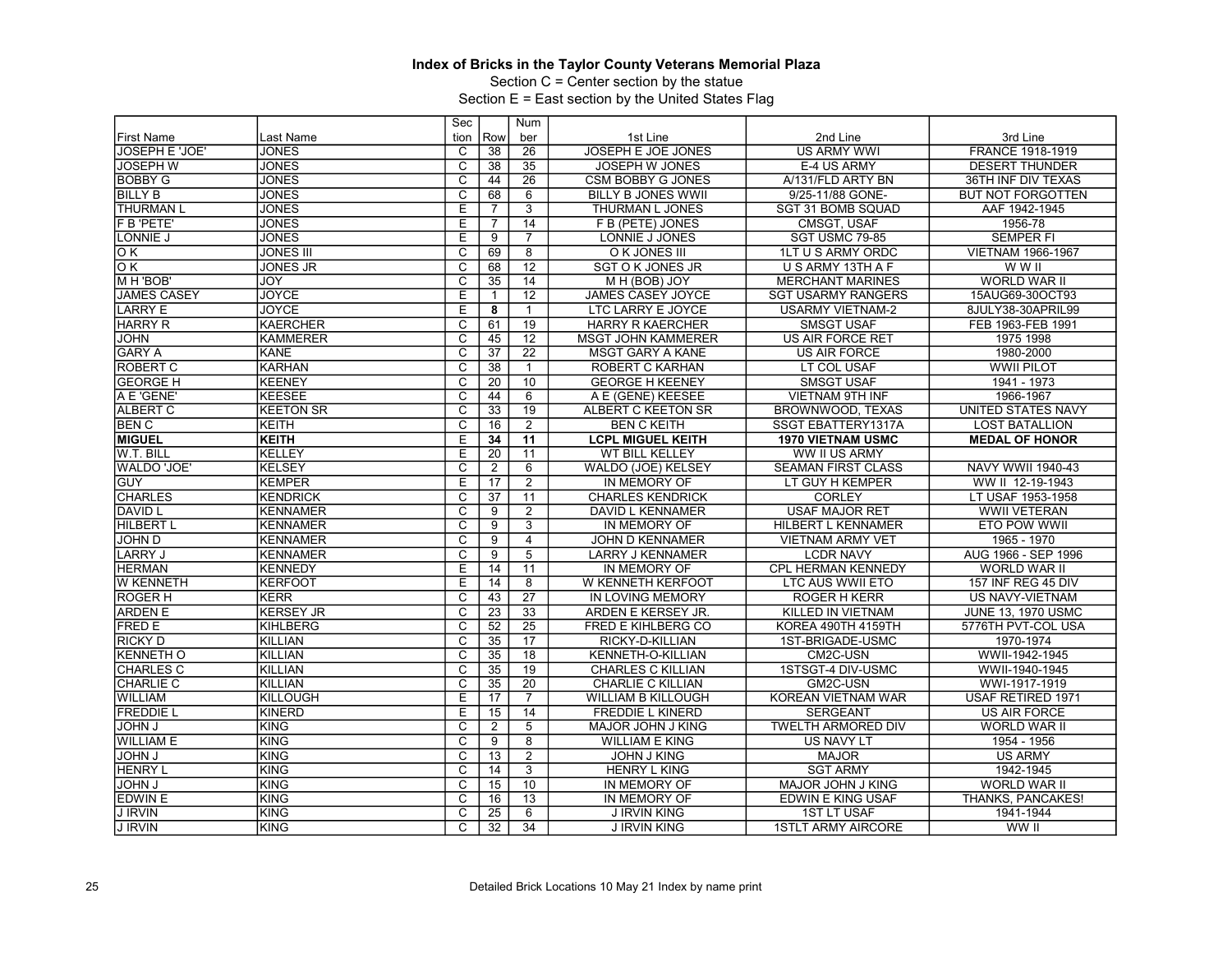Section C = Center section by the statue

|                      |                    | Sec                     |                 | <b>Num</b>      |                            |                           |                           |
|----------------------|--------------------|-------------------------|-----------------|-----------------|----------------------------|---------------------------|---------------------------|
| <b>First Name</b>    | Last Name          | tion                    | Row             | ber             | 1st Line                   | 2nd Line                  | 3rd Line                  |
| <b>GERALD R</b>      | İKING              | C                       | $\overline{32}$ | 35              | <b>GERALD R KING</b>       | LT ARMY AIRCORE           | WW I                      |
| <b>HENRY CHANDOS</b> | KING               | $\overline{\text{c}}$   | 65              | 8               | <b>HENRY CHANDOS KING</b>  | <b>CROIX DE GUERRE</b>    | <b>WWI US ARMY</b>        |
| <b>JACK L</b>        | KING               | Ē                       | 17              | $\overline{20}$ | <b>JACK L KING</b>         | <b>US ARMY</b>            | <b>158TH BUSHMASTER</b>   |
| <b>GERALD W</b>      | KING               | Е                       | 17              | $\overline{21}$ | <b>GERALD W KING</b>       | <b>US NAVY SEABEE</b>     | <b>MCB 53</b>             |
| <b>DONALD D</b>      | KINNARD            | $\overline{\text{c}}$   | 62              | $\overline{21}$ | DONALD D KINNARD           | ARMY-VIETNAM              | 1963-1966                 |
| <b>ALBERT F</b>      | <b>KINSER</b>      | Ē                       | 6               | 11              | <b>ALBERT F KINSER</b>     | 36TH DIVISION             | 1915 POW WWII 1981        |
| <b>LEROY</b>         | KIRKENDOLL         | E                       | 3               | $6\overline{6}$ | <b>LEROY KIRKENDOLL</b>    | <b>US ARMY</b>            | <b>BLANK</b>              |
| <b>STEVEN</b>        | KIRKENDOLL         | Έ                       | 20              | $\overline{8}$  | <b>STEVEN BRADLEY</b>      | "STEVE" KIRKENDOLL        | US AIR FORCE              |
| <b>ROY</b>           | <b>IKIRKENDOLL</b> | E                       | $\overline{20}$ | $\overline{9}$  | <b>ROY MACK</b>            | "JACK" KIRKENDOLL         | <b>US AIR FORCE</b>       |
| <b>JAMES</b>         | KIRKLAND           | E                       | 17              | $\mathbf{1}$    | <b>JAMES H KIRKLAND</b>    | AMS 2ND CLASS             | US NAVY 1942-1945         |
| <b>ROBERT L.</b>     | KIRKLEY            | Ē                       | $\overline{21}$ | $\overline{17}$ | <b>ROBERT L. KIRKLEY</b>   | SGT. US ARMY 1943-1944    | <b>NEW CALEDONIA</b>      |
| C D 'SPECK'          | IKISER             | C                       | 21              | $\overline{17}$ | WWII IN MEMORY OF          | <b>CD 'SPECK' KISER</b>   | US NAVY AIR CORPS         |
| <b>CHARLES M</b>     | KITCHELL           | E                       | 4               | $\overline{2}$  | <b>CHARLES M KITCHELL</b>  | COLONEL U S ARMY          | 1951-1981                 |
| <b>ABILENE VETS</b>  | <b>KIWANIS</b>     | C                       | 10              | $\overline{9}$  | <b>VETERANS</b>            | OF GREATER                | <b>ABILENE KIWANIS</b>    |
| <b>KENNETH</b>       | KLINE              | Ē                       | $\overline{22}$ | $\overline{2}$  | <b>IN MEMORY OF</b>        | <b>KENNETH KLINE USAJ</b> | JIMMY - BOB- HARRY        |
| <b>BARTIS DALE</b>   | Iknight            | $\overline{\mathrm{c}}$ | 20              | 20              | <b>BARTIS DALE KNIGHT</b>  | <b>US ARMY AIR FORCE</b>  | CPL CBI 1942-1946         |
| <b>W HERMAN</b>      | KNIGHT             | C                       | $\overline{23}$ | 3               | W HERMAN KNIGHT            | <b>CM IC USCG</b>         | 1942-1945                 |
| <b>ROBERT L</b>      | KNIGHT             | $\overline{\text{c}}$   | 52              | $\overline{28}$ | <b>SGT ROBERT L KNIGHT</b> | 420TH AAC-US ARMY         | 08 1943 - 03 1946         |
| <b>ROBERT O</b>      | ΙκΝΟΤΤ             | $\overline{\mathrm{c}}$ | 51              | $\overline{20}$ | <b>ROBERT O KNOTT</b>      | 89TH INFANTRY DIV         | <b>WWII ETO 1943-45</b>   |
| <b>EDWARD R</b>      | Iknox              | C                       | $\overline{4}$  | 14              | PVT EDWARD R KNOX          | KILLED IN ACTION          | <b>MARCH 24 1945</b>      |
| <b>MIKE</b>          | KOCH               | E                       | 14              | $\overline{20}$ | LT COL MIKE KOCH           | <b>B-1 PILOT - BUT</b>    | PROUDER A FATHER          |
| <b>CLYDE</b>         | IKOONCE            | Ε                       | $\overline{13}$ | 14              | IN MEMORY OF               | <b>CLYDE KOONCE</b>       | <b>DYESS AFB</b>          |
| <b>CHARLES E</b>     | KOUGH              | Ε                       | $\overline{3}$  | 16              | <b>CHARLES E KOUGH</b>     | US NAVY 1943-1946         | <b>USS LANGLEY</b>        |
| <b>JULIUS</b>        | <b>IKRONBACH</b>   | E                       | 22              | $\overline{5}$  | MSGT RET JULIUS D KRONBACH | USAF BABY LIFT OPERATION  | VIETNAM 1975              |
| <b>LEROY P</b>       | <b>KRUMBHOLZ</b>   | C                       | $\overline{22}$ | $\overline{33}$ | <b>LEROY P KRUMBHOLZ</b>   | <b>MSGT USAF RET</b>      | 1973-1995                 |
| <b>JULIUS M</b>      | KUBENA             | $\overline{C}$          | 61              | 16              | <b>JULIUS M KUBENA</b>     | <b>MAJOR US ARMY</b>      | WORLD WAR II              |
| <b>L CARROL</b>      | <b>LACKEY</b>      | C                       | $\overline{13}$ | $\overline{7}$  | IN HONOR OF                | L CARROL LACKEY           | <b>CAPT US ARMY</b>       |
| <b>JERRY D</b>       | <b>LACKEY</b>      | $\overline{\mathrm{c}}$ | $\overline{26}$ | $\overline{4}$  | JERRY D LACKEY SR          | SFC USARMY 1956-76        | <b>VIETNAM KOREA GERM</b> |
| <b>LESTER L</b>      | <b>LACKEY</b>      | $\overline{\text{c}}$   | 28              | $\overline{26}$ | LESTER L LACKEY            | <b>MAJOR USAF</b>         | 1-8-30--12-18-65          |
| <b>JAMES R</b>       | <b>LACY</b>        | $\overline{\mathrm{c}}$ | 8               | 21              | JAMES R LACY PFC           | WORLD WAR II - ARMY       | PURPLE HEART (2)          |
| <b>EARL W</b>        | <b>LAFRANCE</b>    | $\overline{\mathrm{c}}$ | $\overline{21}$ | $\mathbf{1}$    | <b>IN MEMORY OF</b>        | <b>EARL W LAFRANCE</b>    | <b>SSGT USAF 1955-75</b>  |
| <b>TRUETT</b>        | <b>LAMBERT</b>     | $\overline{c}$          | 38              | $\overline{22}$ | <b>TRUETT LAMBERT</b>      | <b>US NAVY</b>            | 1943-1946                 |
| <b>MILBURN ROY</b>   | LANDERS            | C                       | $\overline{4}$  | 6               | <b>MILBURN ROY</b>         | <b>LANDERS</b>            | <b>KOREA US ARMY</b>      |
| <b>JACK D</b>        | LANDRUM            | $\overline{\mathsf{C}}$ | 8               | $\overline{7}$  | <b>JACK D LANDRUM</b>      | WWII ARMY AIR CORPS       | CHINA-BURMA-INDIA         |
| <b>RUSS</b>          | <b>LANDRY</b>      | C                       | $\overline{13}$ | 15              | IN MEMORY OF               | <b>CMSGT RUSS LANDRY</b>  |                           |
| <b>JAMES E</b>       | <b>LANGFORD</b>    | $\overline{\mathrm{c}}$ | 58              | $\overline{12}$ | <b>JAMES</b>               | E                         | LANGFORD                  |
| <b>CLAUDE F</b>      | <b>LANGLEY</b>     | $\overline{\mathrm{c}}$ | 31              | $\overline{22}$ | <b>CLAUDE F LANGLEY</b>    | <b>CPL ARMY INFANTRY</b>  | 1917-1918                 |
| <b>FLOYD A</b>       | <b>LANGLEY</b>     | C                       | 31              | $\overline{23}$ | <b>FLOYD A LANGLEY</b>     | CPL ARMY INFANTRY         | 1917-1918                 |
| <b>JAMES L</b>       | LANGLEY            | $\overline{\mathrm{c}}$ | 31              | $\overline{24}$ | JAMES L LANGLEY            | <b>SSGT US ARMY</b>       | 1941-1945                 |
| <b>F JOHN</b>        | <b>LANGLEY</b>     | $\overline{\text{c}}$   | 31              | $\overline{25}$ | F JOHN LANGLEY             | PFC ARMY FA               | 1943-1945                 |
| <b>D HARWELL</b>     | <b>LANGLEY</b>     | C                       | 31              | 26              | <b>D HARWELL LANGLEY</b>   | PFC QMC                   | 1942-1945                 |
| <b>ROGER WAYNE</b>   | LANGSTON           | Ε                       | $\overline{4}$  | 17              | <b>ROGER WAYNE</b>         | <b>LANGSTON</b>           | <b>USARMY WORLDWAR II</b> |
| <b>JACK T</b>        | LANHAM             | $\overline{C}$          | 16              | $\mathbf{1}$    | <b>JACK T LANHAM</b>       | SGT USARMY 1942-46        | DOB 1924 POTOSI.TX        |
| H <i>H</i> OL        | LANIER             | $\overline{\mathrm{c}}$ | 6               | 18              | IN MEMORY OF               | JOHN H LANIER             | <b>USMC WWII KOREAN</b>   |
| <b>WAYNE</b>         | LARNER             | C                       | 45              | $\overline{25}$ | <b>WAYNE LARNER</b>        | <b>US NAVY WWII</b>       | <b>USS SAGINAW BAY</b>    |
| <b>DONALD B</b>      | <b>LATIMER</b>     | С                       | 38              | 23              | DONALD B LATIMER           | NAVY S2/C 1943-45         | THANK YOU DAD             |
| <b>ALFRED D</b>      | <b>LAUGHLIN</b>    | $\overline{\mathrm{c}}$ | 38              | $\overline{9}$  | IN HONOR OF                | ALFRED D LAUGHLIN         | PLEIKU VIET-NAM           |
| <b>ALFRED</b>        | ILAUGHLIN          | $\overline{c}$          | 38              | 10              | IN MEMORY OF               | <b>ALFRED LAUGHLIN</b>    | WORLD WAR II              |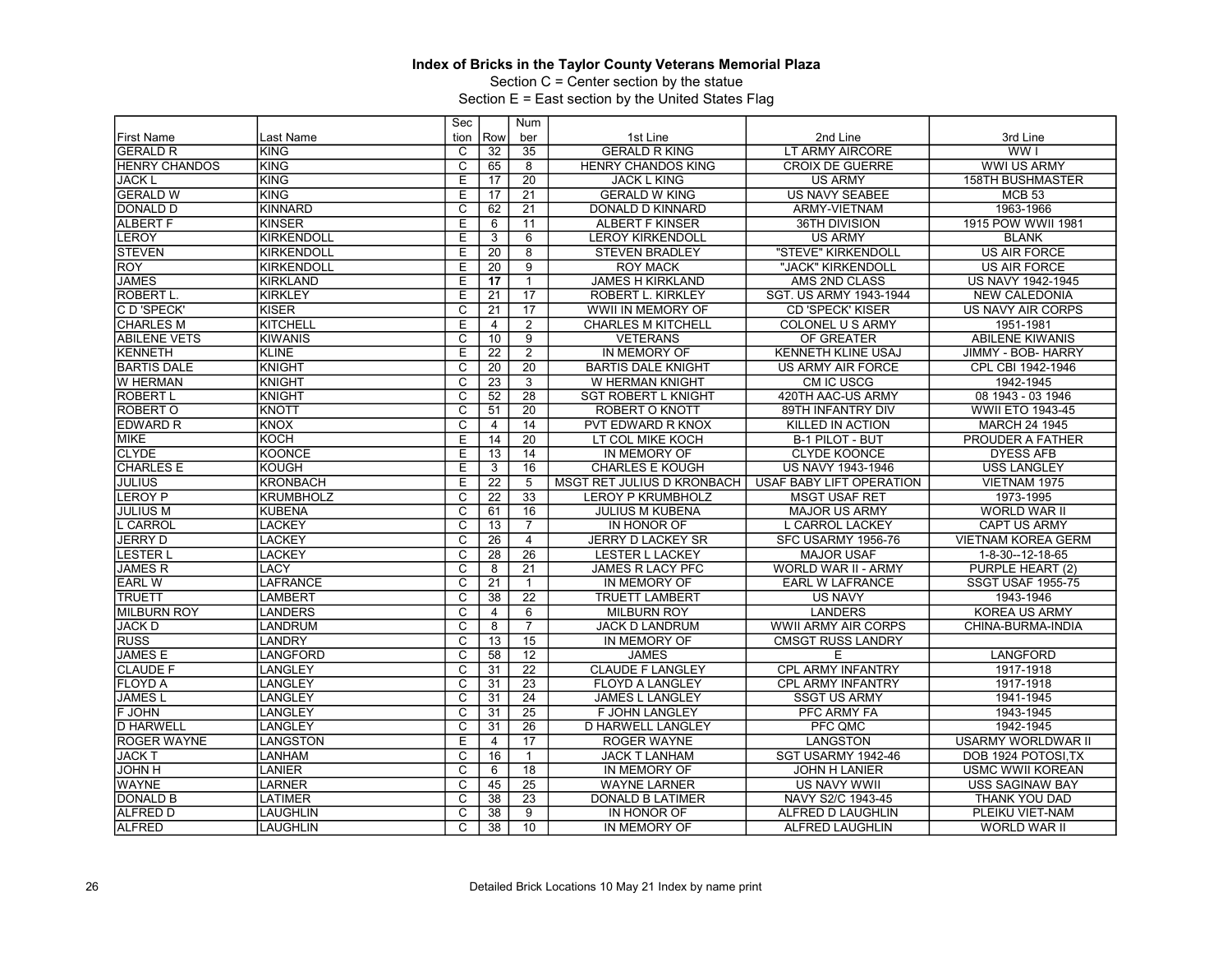Section C = Center section by the statue

| Row<br>1st Line<br>2nd Line<br>3rd Line<br><b>First Name</b><br>Last Name<br>tion<br>ber<br><b>LAWRENCE</b><br>6<br><b>HOLDER LAWRENCE</b><br>WWII 782 TANK BN<br>1943-1946 MENA ARK<br><b>HOLDER</b><br>Ε<br>26<br><b>ELMER R</b><br><b>LEASURE JR</b><br>C<br>IN MEMORY OF<br>ELMER R LEASURE JR<br><b>VIETNAM VET</b><br>17<br><b>MARION F</b><br>$\overline{\mathsf{c}}$<br><b>US NAVY 1943-1946</b><br><b>LEDBETTER</b><br>8<br>IN MEMORY OF<br><b>MARION F LEDBETTER</b><br>21<br><b>MORRIS E</b><br>$\overline{C}$<br>8<br>WWII<br>LEDBETTER<br>25<br>IN MEMORY OF<br><b>MORRIS E LEDBETTER</b><br><b>ARTHUR</b><br>LEE<br>$\overline{\text{c}}$<br>28<br>PFC ARTHUR LEE<br>MAR 1942-MAR 1945<br>15<br>CO G 357INF 90 DIV<br>LEE<br>$\overline{\mathsf{c}}$<br>ROY E<br>2<br><b>ROY E LEE</b><br>90DIV WORLD WAR II<br>1942-1945<br>66<br>LEE<br>$\overline{\text{c}}$<br>$\overline{3}$<br><b>DAVID H LEE</b><br>1968-1970<br><b>DAVID H</b><br>66<br>101 ARB VIETNAM<br>$\overline{\text{c}}$<br><b>GARLAND &amp; WALTER</b><br><b>LEFLER</b><br>11<br><b>GARLAND &amp; WALTER</b><br><b>WORLD WAR II</b><br>6<br>AND LEON LEFLER<br>lGEORGE N<br>C<br>38<br>$\overline{7}$<br><b>GEORGE N LEITNER</b><br><b>USMA CLASS OF '48</b><br><b>DUTY HONOR COUNTRY</b><br><b>LEITNER</b><br><b>JAMES V</b><br>$\overline{c}$<br><b>LEMMONS</b><br>14<br><b>JAMES V. LEMMONS</b><br><b>GER SAUDI KOREA</b><br><b>USAF 1994 -</b><br>19<br>$\overline{\mathsf{c}}$<br>$\overline{5}$<br>BERLIN CRISIS60-62<br><b>LERMA JR</b><br>45<br><b>MEMORY OF</b><br><b>FAUSTINO LERMA JR</b><br>$\overline{C}$<br><b>DEMETRIO</b><br>11<br>WWII<br><b>LERMA SR</b><br>35<br>IN MEMORY OF<br><b>DEMETRIO LERMA SR</b><br><b>FAUSTINO</b><br>$\overline{\text{c}}$<br>WORLD WAR II 1945<br><b>LERMA SR</b><br>45<br>6<br><b>MEMORY OF</b><br><b>FAUSTINO LERMA SR</b><br>$\overline{\mathsf{c}}$<br><b>CLIFFORD</b><br>LESLEY<br>87TH ARMORED<br>1942 - 1945<br>9<br><b>CLIFFORD LESLEY</b><br>DANNY R<br><b>LESLEY</b><br>$\overline{\text{c}}$<br>$\overline{34}$<br>22<br><b>DANNY R LESLEY</b><br>E-4 USAF<br>1961-1964<br>$\overline{\text{c}}$<br>$\overline{18}$<br><b>ITHOMAS O</b><br><b>LEVENS</b><br>THOMAS O LEVENS<br>LT COLONEL<br><b>US AIR FORCE</b><br>18<br>ΒJ<br><b>LEVERETT</b><br>E<br>10<br><b>CAPT B J LEVERETT</b><br>PILOT OVER BERLIN<br>WW II PRISONER<br>9<br>$\overline{20}$<br><b>DANNY BRUCE</b><br><b>LEWIS</b><br>C<br><b>DANNY BRUCE LEWIS</b><br>U S ARMY INFANTRY<br>61<br><b>VIETNAM WAR</b><br>LL RED<br>E<br>LEWIS<br>$\overline{15}$<br>9<br>LL RED LEWIS<br><b>ARMY AIR FORCE</b><br>WW TWO<br><b>GERALD</b><br>LEWIS<br>Е<br>14<br>1975-1979<br>22<br><b>GERALD D LEWIS</b><br><b>SRA USAF</b><br><b>BILL</b><br><b>LIBBY</b><br>$\overline{\text{c}}$<br><b>BILL LIBBY 101ST</b><br>26<br>16<br>IN HONOR OF<br>SKY PILOT VN 67-68<br><b>JOHNNY</b><br><b>LINAHAN</b><br>Е<br>$\overline{13}$<br><b>U S NAVY</b><br>WORLD WAR II<br><b>JOHNNY LINAHAN</b><br>4<br>$\overline{12}$<br><b>H RONNIE</b><br><b>LINCOLN</b><br>$\overline{\mathsf{c}}$<br>$\overline{15}$<br><b>VIETNAM</b><br>1966-1968<br><b>H RONNIE LINCOLN</b><br>$\overline{\text{c}}$<br><b>DONALD M</b><br><b>LINDLEY</b><br>28<br>28<br><b>US ARMY WWII</b><br><b>NEW GUINNA</b><br><b>DONALD M LINDLEY</b><br><b>JOE MACK</b><br><b>LINDLEY</b><br>C<br>$\overline{28}$<br>29<br><b>US NAVY</b><br><b>SOUTH PACIFIC</b><br><b>JOE MACK LINDLEY</b><br>$\overline{C}$<br>31<br><b>RAYMOND</b><br><b>LINDSEY JR</b><br>RAYMOND LINDSEY JR<br>EM2 USN 1961 1965<br><b>VIETNAM</b><br>38<br><b>MORRIS D</b><br>C<br>22<br><b>LINDSEY JR</b><br>62<br><b>MORRIS D LINDSEYJR</b><br>SERGEANT-KOREA<br><b>US MARINES</b><br>$\overline{\text{c}}$<br><b>ALFRED</b><br>$\overline{12}$<br><b>LINER</b><br>47<br><b>ALFRED LINER</b><br>536TH AMPH TR BN<br><b>US ARMY</b><br>$\overline{\text{c}}$<br><b>FORT POLK</b><br><b>NORRIS D</b><br><b>LINEWEAVER</b><br>14<br><b>NORRIS D LINEWEAVER</b><br>ABILENE 490CA USAR<br>5<br><b>NORRIS A</b><br>C<br>15<br><b>LINEWEAVER</b><br>5<br><b>NORRIS A LINEWEAVER</b><br>CHAPLAIN WW ONE & CCC<br>JOHN <sub>C</sub><br>$\overline{\mathrm{c}}$<br>$\overline{20}$<br><b>GUANTANAMO BOSNIA</b><br><b>LINEWEAVER</b><br>$\overline{7}$<br>JOHN C LINEWEAVER<br>ABILENE 490CA USAR<br>$\overline{\text{c}}$<br>21<br>N <sub>E</sub><br><b>LINEWEAVER</b><br>$\overline{7}$<br><b>NE LINEWEAVER USMC</b><br><b>HELENA SAVO23 PARA</b><br>TSINGTAOUSASEURGAU<br><b>WILLIAM F</b><br>Е<br>$\overline{23}$<br>6<br>LMAR Jr<br>IN HONOR OF<br><b>WILLIAM LAMAR JR</b><br><b>US MARINE CORP</b><br>Ε<br>$\overline{15}$<br><b>GRADY D</b><br>LOBLEY<br><b>GRADY D LOBLEY</b><br>LT US AIRFORCE<br><b>WORLD WAR II</b><br>$\overline{4}$<br><b>MICHAEL A</b><br>$\overline{12}$<br>C<br>1965 - 1992<br><b>LOCK</b><br>11<br><b>MICHAEL A LOCK</b><br><b>COLONEL USAF</b><br>$\overline{\text{c}}$<br><b>DUB</b><br>LOCKHART<br>37<br>31<br><b>DUB LOCKHART WWII</b><br><b>US ARMY AFRICA</b><br><b>SICILY EUROPE</b><br><b>SMOKY JOE</b><br>E<br>LOCKHART<br>8<br>SMOKY JOE LOCKHART<br>SEAMAN 1ST HUSBAND<br><b>FATHER BROTHER</b><br>10<br>Е<br><b>WALTER H</b><br>LOCKHART<br>11<br><b>WALTER H LOCKHART</b><br>YEOMAN 3P CLASS<br>SON BROTHER FRIEND<br>11 |                 | Sec | Num |  |  |
|------------------------------------------------------------------------------------------------------------------------------------------------------------------------------------------------------------------------------------------------------------------------------------------------------------------------------------------------------------------------------------------------------------------------------------------------------------------------------------------------------------------------------------------------------------------------------------------------------------------------------------------------------------------------------------------------------------------------------------------------------------------------------------------------------------------------------------------------------------------------------------------------------------------------------------------------------------------------------------------------------------------------------------------------------------------------------------------------------------------------------------------------------------------------------------------------------------------------------------------------------------------------------------------------------------------------------------------------------------------------------------------------------------------------------------------------------------------------------------------------------------------------------------------------------------------------------------------------------------------------------------------------------------------------------------------------------------------------------------------------------------------------------------------------------------------------------------------------------------------------------------------------------------------------------------------------------------------------------------------------------------------------------------------------------------------------------------------------------------------------------------------------------------------------------------------------------------------------------------------------------------------------------------------------------------------------------------------------------------------------------------------------------------------------------------------------------------------------------------------------------------------------------------------------------------------------------------------------------------------------------------------------------------------------------------------------------------------------------------------------------------------------------------------------------------------------------------------------------------------------------------------------------------------------------------------------------------------------------------------------------------------------------------------------------------------------------------------------------------------------------------------------------------------------------------------------------------------------------------------------------------------------------------------------------------------------------------------------------------------------------------------------------------------------------------------------------------------------------------------------------------------------------------------------------------------------------------------------------------------------------------------------------------------------------------------------------------------------------------------------------------------------------------------------------------------------------------------------------------------------------------------------------------------------------------------------------------------------------------------------------------------------------------------------------------------------------------------------------------------------------------------------------------------------------------------------------------------------------------------------------------------------------------------------------------------------------------------------------------------------------------------------------------------------------------------------------------------------------------------------------------------------------------------------------------------------------------------------------------------------------------------------------------------------------------------------------------------------------------------------------------------------------------------------------------------------------------------------------------------------------------------------------------------------------------------------------------------------------------------------------------------------------------------------------------------------------------------------------------------------------------------------------------------------------------------------------------------------------------------------------------------------------------------------|-----------------|-----|-----|--|--|
|                                                                                                                                                                                                                                                                                                                                                                                                                                                                                                                                                                                                                                                                                                                                                                                                                                                                                                                                                                                                                                                                                                                                                                                                                                                                                                                                                                                                                                                                                                                                                                                                                                                                                                                                                                                                                                                                                                                                                                                                                                                                                                                                                                                                                                                                                                                                                                                                                                                                                                                                                                                                                                                                                                                                                                                                                                                                                                                                                                                                                                                                                                                                                                                                                                                                                                                                                                                                                                                                                                                                                                                                                                                                                                                                                                                                                                                                                                                                                                                                                                                                                                                                                                                                                                                                                                                                                                                                                                                                                                                                                                                                                                                                                                                                                                                                                                                                                                                                                                                                                                                                                                                                                                                                                                                                                                |                 |     |     |  |  |
|                                                                                                                                                                                                                                                                                                                                                                                                                                                                                                                                                                                                                                                                                                                                                                                                                                                                                                                                                                                                                                                                                                                                                                                                                                                                                                                                                                                                                                                                                                                                                                                                                                                                                                                                                                                                                                                                                                                                                                                                                                                                                                                                                                                                                                                                                                                                                                                                                                                                                                                                                                                                                                                                                                                                                                                                                                                                                                                                                                                                                                                                                                                                                                                                                                                                                                                                                                                                                                                                                                                                                                                                                                                                                                                                                                                                                                                                                                                                                                                                                                                                                                                                                                                                                                                                                                                                                                                                                                                                                                                                                                                                                                                                                                                                                                                                                                                                                                                                                                                                                                                                                                                                                                                                                                                                                                |                 |     |     |  |  |
|                                                                                                                                                                                                                                                                                                                                                                                                                                                                                                                                                                                                                                                                                                                                                                                                                                                                                                                                                                                                                                                                                                                                                                                                                                                                                                                                                                                                                                                                                                                                                                                                                                                                                                                                                                                                                                                                                                                                                                                                                                                                                                                                                                                                                                                                                                                                                                                                                                                                                                                                                                                                                                                                                                                                                                                                                                                                                                                                                                                                                                                                                                                                                                                                                                                                                                                                                                                                                                                                                                                                                                                                                                                                                                                                                                                                                                                                                                                                                                                                                                                                                                                                                                                                                                                                                                                                                                                                                                                                                                                                                                                                                                                                                                                                                                                                                                                                                                                                                                                                                                                                                                                                                                                                                                                                                                |                 |     |     |  |  |
|                                                                                                                                                                                                                                                                                                                                                                                                                                                                                                                                                                                                                                                                                                                                                                                                                                                                                                                                                                                                                                                                                                                                                                                                                                                                                                                                                                                                                                                                                                                                                                                                                                                                                                                                                                                                                                                                                                                                                                                                                                                                                                                                                                                                                                                                                                                                                                                                                                                                                                                                                                                                                                                                                                                                                                                                                                                                                                                                                                                                                                                                                                                                                                                                                                                                                                                                                                                                                                                                                                                                                                                                                                                                                                                                                                                                                                                                                                                                                                                                                                                                                                                                                                                                                                                                                                                                                                                                                                                                                                                                                                                                                                                                                                                                                                                                                                                                                                                                                                                                                                                                                                                                                                                                                                                                                                |                 |     |     |  |  |
|                                                                                                                                                                                                                                                                                                                                                                                                                                                                                                                                                                                                                                                                                                                                                                                                                                                                                                                                                                                                                                                                                                                                                                                                                                                                                                                                                                                                                                                                                                                                                                                                                                                                                                                                                                                                                                                                                                                                                                                                                                                                                                                                                                                                                                                                                                                                                                                                                                                                                                                                                                                                                                                                                                                                                                                                                                                                                                                                                                                                                                                                                                                                                                                                                                                                                                                                                                                                                                                                                                                                                                                                                                                                                                                                                                                                                                                                                                                                                                                                                                                                                                                                                                                                                                                                                                                                                                                                                                                                                                                                                                                                                                                                                                                                                                                                                                                                                                                                                                                                                                                                                                                                                                                                                                                                                                |                 |     |     |  |  |
|                                                                                                                                                                                                                                                                                                                                                                                                                                                                                                                                                                                                                                                                                                                                                                                                                                                                                                                                                                                                                                                                                                                                                                                                                                                                                                                                                                                                                                                                                                                                                                                                                                                                                                                                                                                                                                                                                                                                                                                                                                                                                                                                                                                                                                                                                                                                                                                                                                                                                                                                                                                                                                                                                                                                                                                                                                                                                                                                                                                                                                                                                                                                                                                                                                                                                                                                                                                                                                                                                                                                                                                                                                                                                                                                                                                                                                                                                                                                                                                                                                                                                                                                                                                                                                                                                                                                                                                                                                                                                                                                                                                                                                                                                                                                                                                                                                                                                                                                                                                                                                                                                                                                                                                                                                                                                                |                 |     |     |  |  |
|                                                                                                                                                                                                                                                                                                                                                                                                                                                                                                                                                                                                                                                                                                                                                                                                                                                                                                                                                                                                                                                                                                                                                                                                                                                                                                                                                                                                                                                                                                                                                                                                                                                                                                                                                                                                                                                                                                                                                                                                                                                                                                                                                                                                                                                                                                                                                                                                                                                                                                                                                                                                                                                                                                                                                                                                                                                                                                                                                                                                                                                                                                                                                                                                                                                                                                                                                                                                                                                                                                                                                                                                                                                                                                                                                                                                                                                                                                                                                                                                                                                                                                                                                                                                                                                                                                                                                                                                                                                                                                                                                                                                                                                                                                                                                                                                                                                                                                                                                                                                                                                                                                                                                                                                                                                                                                |                 |     |     |  |  |
|                                                                                                                                                                                                                                                                                                                                                                                                                                                                                                                                                                                                                                                                                                                                                                                                                                                                                                                                                                                                                                                                                                                                                                                                                                                                                                                                                                                                                                                                                                                                                                                                                                                                                                                                                                                                                                                                                                                                                                                                                                                                                                                                                                                                                                                                                                                                                                                                                                                                                                                                                                                                                                                                                                                                                                                                                                                                                                                                                                                                                                                                                                                                                                                                                                                                                                                                                                                                                                                                                                                                                                                                                                                                                                                                                                                                                                                                                                                                                                                                                                                                                                                                                                                                                                                                                                                                                                                                                                                                                                                                                                                                                                                                                                                                                                                                                                                                                                                                                                                                                                                                                                                                                                                                                                                                                                |                 |     |     |  |  |
|                                                                                                                                                                                                                                                                                                                                                                                                                                                                                                                                                                                                                                                                                                                                                                                                                                                                                                                                                                                                                                                                                                                                                                                                                                                                                                                                                                                                                                                                                                                                                                                                                                                                                                                                                                                                                                                                                                                                                                                                                                                                                                                                                                                                                                                                                                                                                                                                                                                                                                                                                                                                                                                                                                                                                                                                                                                                                                                                                                                                                                                                                                                                                                                                                                                                                                                                                                                                                                                                                                                                                                                                                                                                                                                                                                                                                                                                                                                                                                                                                                                                                                                                                                                                                                                                                                                                                                                                                                                                                                                                                                                                                                                                                                                                                                                                                                                                                                                                                                                                                                                                                                                                                                                                                                                                                                |                 |     |     |  |  |
|                                                                                                                                                                                                                                                                                                                                                                                                                                                                                                                                                                                                                                                                                                                                                                                                                                                                                                                                                                                                                                                                                                                                                                                                                                                                                                                                                                                                                                                                                                                                                                                                                                                                                                                                                                                                                                                                                                                                                                                                                                                                                                                                                                                                                                                                                                                                                                                                                                                                                                                                                                                                                                                                                                                                                                                                                                                                                                                                                                                                                                                                                                                                                                                                                                                                                                                                                                                                                                                                                                                                                                                                                                                                                                                                                                                                                                                                                                                                                                                                                                                                                                                                                                                                                                                                                                                                                                                                                                                                                                                                                                                                                                                                                                                                                                                                                                                                                                                                                                                                                                                                                                                                                                                                                                                                                                |                 |     |     |  |  |
|                                                                                                                                                                                                                                                                                                                                                                                                                                                                                                                                                                                                                                                                                                                                                                                                                                                                                                                                                                                                                                                                                                                                                                                                                                                                                                                                                                                                                                                                                                                                                                                                                                                                                                                                                                                                                                                                                                                                                                                                                                                                                                                                                                                                                                                                                                                                                                                                                                                                                                                                                                                                                                                                                                                                                                                                                                                                                                                                                                                                                                                                                                                                                                                                                                                                                                                                                                                                                                                                                                                                                                                                                                                                                                                                                                                                                                                                                                                                                                                                                                                                                                                                                                                                                                                                                                                                                                                                                                                                                                                                                                                                                                                                                                                                                                                                                                                                                                                                                                                                                                                                                                                                                                                                                                                                                                |                 |     |     |  |  |
|                                                                                                                                                                                                                                                                                                                                                                                                                                                                                                                                                                                                                                                                                                                                                                                                                                                                                                                                                                                                                                                                                                                                                                                                                                                                                                                                                                                                                                                                                                                                                                                                                                                                                                                                                                                                                                                                                                                                                                                                                                                                                                                                                                                                                                                                                                                                                                                                                                                                                                                                                                                                                                                                                                                                                                                                                                                                                                                                                                                                                                                                                                                                                                                                                                                                                                                                                                                                                                                                                                                                                                                                                                                                                                                                                                                                                                                                                                                                                                                                                                                                                                                                                                                                                                                                                                                                                                                                                                                                                                                                                                                                                                                                                                                                                                                                                                                                                                                                                                                                                                                                                                                                                                                                                                                                                                | <b>FAUSTINO</b> |     |     |  |  |
|                                                                                                                                                                                                                                                                                                                                                                                                                                                                                                                                                                                                                                                                                                                                                                                                                                                                                                                                                                                                                                                                                                                                                                                                                                                                                                                                                                                                                                                                                                                                                                                                                                                                                                                                                                                                                                                                                                                                                                                                                                                                                                                                                                                                                                                                                                                                                                                                                                                                                                                                                                                                                                                                                                                                                                                                                                                                                                                                                                                                                                                                                                                                                                                                                                                                                                                                                                                                                                                                                                                                                                                                                                                                                                                                                                                                                                                                                                                                                                                                                                                                                                                                                                                                                                                                                                                                                                                                                                                                                                                                                                                                                                                                                                                                                                                                                                                                                                                                                                                                                                                                                                                                                                                                                                                                                                |                 |     |     |  |  |
|                                                                                                                                                                                                                                                                                                                                                                                                                                                                                                                                                                                                                                                                                                                                                                                                                                                                                                                                                                                                                                                                                                                                                                                                                                                                                                                                                                                                                                                                                                                                                                                                                                                                                                                                                                                                                                                                                                                                                                                                                                                                                                                                                                                                                                                                                                                                                                                                                                                                                                                                                                                                                                                                                                                                                                                                                                                                                                                                                                                                                                                                                                                                                                                                                                                                                                                                                                                                                                                                                                                                                                                                                                                                                                                                                                                                                                                                                                                                                                                                                                                                                                                                                                                                                                                                                                                                                                                                                                                                                                                                                                                                                                                                                                                                                                                                                                                                                                                                                                                                                                                                                                                                                                                                                                                                                                |                 |     |     |  |  |
|                                                                                                                                                                                                                                                                                                                                                                                                                                                                                                                                                                                                                                                                                                                                                                                                                                                                                                                                                                                                                                                                                                                                                                                                                                                                                                                                                                                                                                                                                                                                                                                                                                                                                                                                                                                                                                                                                                                                                                                                                                                                                                                                                                                                                                                                                                                                                                                                                                                                                                                                                                                                                                                                                                                                                                                                                                                                                                                                                                                                                                                                                                                                                                                                                                                                                                                                                                                                                                                                                                                                                                                                                                                                                                                                                                                                                                                                                                                                                                                                                                                                                                                                                                                                                                                                                                                                                                                                                                                                                                                                                                                                                                                                                                                                                                                                                                                                                                                                                                                                                                                                                                                                                                                                                                                                                                |                 |     |     |  |  |
|                                                                                                                                                                                                                                                                                                                                                                                                                                                                                                                                                                                                                                                                                                                                                                                                                                                                                                                                                                                                                                                                                                                                                                                                                                                                                                                                                                                                                                                                                                                                                                                                                                                                                                                                                                                                                                                                                                                                                                                                                                                                                                                                                                                                                                                                                                                                                                                                                                                                                                                                                                                                                                                                                                                                                                                                                                                                                                                                                                                                                                                                                                                                                                                                                                                                                                                                                                                                                                                                                                                                                                                                                                                                                                                                                                                                                                                                                                                                                                                                                                                                                                                                                                                                                                                                                                                                                                                                                                                                                                                                                                                                                                                                                                                                                                                                                                                                                                                                                                                                                                                                                                                                                                                                                                                                                                |                 |     |     |  |  |
|                                                                                                                                                                                                                                                                                                                                                                                                                                                                                                                                                                                                                                                                                                                                                                                                                                                                                                                                                                                                                                                                                                                                                                                                                                                                                                                                                                                                                                                                                                                                                                                                                                                                                                                                                                                                                                                                                                                                                                                                                                                                                                                                                                                                                                                                                                                                                                                                                                                                                                                                                                                                                                                                                                                                                                                                                                                                                                                                                                                                                                                                                                                                                                                                                                                                                                                                                                                                                                                                                                                                                                                                                                                                                                                                                                                                                                                                                                                                                                                                                                                                                                                                                                                                                                                                                                                                                                                                                                                                                                                                                                                                                                                                                                                                                                                                                                                                                                                                                                                                                                                                                                                                                                                                                                                                                                |                 |     |     |  |  |
|                                                                                                                                                                                                                                                                                                                                                                                                                                                                                                                                                                                                                                                                                                                                                                                                                                                                                                                                                                                                                                                                                                                                                                                                                                                                                                                                                                                                                                                                                                                                                                                                                                                                                                                                                                                                                                                                                                                                                                                                                                                                                                                                                                                                                                                                                                                                                                                                                                                                                                                                                                                                                                                                                                                                                                                                                                                                                                                                                                                                                                                                                                                                                                                                                                                                                                                                                                                                                                                                                                                                                                                                                                                                                                                                                                                                                                                                                                                                                                                                                                                                                                                                                                                                                                                                                                                                                                                                                                                                                                                                                                                                                                                                                                                                                                                                                                                                                                                                                                                                                                                                                                                                                                                                                                                                                                |                 |     |     |  |  |
|                                                                                                                                                                                                                                                                                                                                                                                                                                                                                                                                                                                                                                                                                                                                                                                                                                                                                                                                                                                                                                                                                                                                                                                                                                                                                                                                                                                                                                                                                                                                                                                                                                                                                                                                                                                                                                                                                                                                                                                                                                                                                                                                                                                                                                                                                                                                                                                                                                                                                                                                                                                                                                                                                                                                                                                                                                                                                                                                                                                                                                                                                                                                                                                                                                                                                                                                                                                                                                                                                                                                                                                                                                                                                                                                                                                                                                                                                                                                                                                                                                                                                                                                                                                                                                                                                                                                                                                                                                                                                                                                                                                                                                                                                                                                                                                                                                                                                                                                                                                                                                                                                                                                                                                                                                                                                                |                 |     |     |  |  |
|                                                                                                                                                                                                                                                                                                                                                                                                                                                                                                                                                                                                                                                                                                                                                                                                                                                                                                                                                                                                                                                                                                                                                                                                                                                                                                                                                                                                                                                                                                                                                                                                                                                                                                                                                                                                                                                                                                                                                                                                                                                                                                                                                                                                                                                                                                                                                                                                                                                                                                                                                                                                                                                                                                                                                                                                                                                                                                                                                                                                                                                                                                                                                                                                                                                                                                                                                                                                                                                                                                                                                                                                                                                                                                                                                                                                                                                                                                                                                                                                                                                                                                                                                                                                                                                                                                                                                                                                                                                                                                                                                                                                                                                                                                                                                                                                                                                                                                                                                                                                                                                                                                                                                                                                                                                                                                |                 |     |     |  |  |
|                                                                                                                                                                                                                                                                                                                                                                                                                                                                                                                                                                                                                                                                                                                                                                                                                                                                                                                                                                                                                                                                                                                                                                                                                                                                                                                                                                                                                                                                                                                                                                                                                                                                                                                                                                                                                                                                                                                                                                                                                                                                                                                                                                                                                                                                                                                                                                                                                                                                                                                                                                                                                                                                                                                                                                                                                                                                                                                                                                                                                                                                                                                                                                                                                                                                                                                                                                                                                                                                                                                                                                                                                                                                                                                                                                                                                                                                                                                                                                                                                                                                                                                                                                                                                                                                                                                                                                                                                                                                                                                                                                                                                                                                                                                                                                                                                                                                                                                                                                                                                                                                                                                                                                                                                                                                                                |                 |     |     |  |  |
|                                                                                                                                                                                                                                                                                                                                                                                                                                                                                                                                                                                                                                                                                                                                                                                                                                                                                                                                                                                                                                                                                                                                                                                                                                                                                                                                                                                                                                                                                                                                                                                                                                                                                                                                                                                                                                                                                                                                                                                                                                                                                                                                                                                                                                                                                                                                                                                                                                                                                                                                                                                                                                                                                                                                                                                                                                                                                                                                                                                                                                                                                                                                                                                                                                                                                                                                                                                                                                                                                                                                                                                                                                                                                                                                                                                                                                                                                                                                                                                                                                                                                                                                                                                                                                                                                                                                                                                                                                                                                                                                                                                                                                                                                                                                                                                                                                                                                                                                                                                                                                                                                                                                                                                                                                                                                                |                 |     |     |  |  |
|                                                                                                                                                                                                                                                                                                                                                                                                                                                                                                                                                                                                                                                                                                                                                                                                                                                                                                                                                                                                                                                                                                                                                                                                                                                                                                                                                                                                                                                                                                                                                                                                                                                                                                                                                                                                                                                                                                                                                                                                                                                                                                                                                                                                                                                                                                                                                                                                                                                                                                                                                                                                                                                                                                                                                                                                                                                                                                                                                                                                                                                                                                                                                                                                                                                                                                                                                                                                                                                                                                                                                                                                                                                                                                                                                                                                                                                                                                                                                                                                                                                                                                                                                                                                                                                                                                                                                                                                                                                                                                                                                                                                                                                                                                                                                                                                                                                                                                                                                                                                                                                                                                                                                                                                                                                                                                |                 |     |     |  |  |
|                                                                                                                                                                                                                                                                                                                                                                                                                                                                                                                                                                                                                                                                                                                                                                                                                                                                                                                                                                                                                                                                                                                                                                                                                                                                                                                                                                                                                                                                                                                                                                                                                                                                                                                                                                                                                                                                                                                                                                                                                                                                                                                                                                                                                                                                                                                                                                                                                                                                                                                                                                                                                                                                                                                                                                                                                                                                                                                                                                                                                                                                                                                                                                                                                                                                                                                                                                                                                                                                                                                                                                                                                                                                                                                                                                                                                                                                                                                                                                                                                                                                                                                                                                                                                                                                                                                                                                                                                                                                                                                                                                                                                                                                                                                                                                                                                                                                                                                                                                                                                                                                                                                                                                                                                                                                                                |                 |     |     |  |  |
|                                                                                                                                                                                                                                                                                                                                                                                                                                                                                                                                                                                                                                                                                                                                                                                                                                                                                                                                                                                                                                                                                                                                                                                                                                                                                                                                                                                                                                                                                                                                                                                                                                                                                                                                                                                                                                                                                                                                                                                                                                                                                                                                                                                                                                                                                                                                                                                                                                                                                                                                                                                                                                                                                                                                                                                                                                                                                                                                                                                                                                                                                                                                                                                                                                                                                                                                                                                                                                                                                                                                                                                                                                                                                                                                                                                                                                                                                                                                                                                                                                                                                                                                                                                                                                                                                                                                                                                                                                                                                                                                                                                                                                                                                                                                                                                                                                                                                                                                                                                                                                                                                                                                                                                                                                                                                                |                 |     |     |  |  |
|                                                                                                                                                                                                                                                                                                                                                                                                                                                                                                                                                                                                                                                                                                                                                                                                                                                                                                                                                                                                                                                                                                                                                                                                                                                                                                                                                                                                                                                                                                                                                                                                                                                                                                                                                                                                                                                                                                                                                                                                                                                                                                                                                                                                                                                                                                                                                                                                                                                                                                                                                                                                                                                                                                                                                                                                                                                                                                                                                                                                                                                                                                                                                                                                                                                                                                                                                                                                                                                                                                                                                                                                                                                                                                                                                                                                                                                                                                                                                                                                                                                                                                                                                                                                                                                                                                                                                                                                                                                                                                                                                                                                                                                                                                                                                                                                                                                                                                                                                                                                                                                                                                                                                                                                                                                                                                |                 |     |     |  |  |
|                                                                                                                                                                                                                                                                                                                                                                                                                                                                                                                                                                                                                                                                                                                                                                                                                                                                                                                                                                                                                                                                                                                                                                                                                                                                                                                                                                                                                                                                                                                                                                                                                                                                                                                                                                                                                                                                                                                                                                                                                                                                                                                                                                                                                                                                                                                                                                                                                                                                                                                                                                                                                                                                                                                                                                                                                                                                                                                                                                                                                                                                                                                                                                                                                                                                                                                                                                                                                                                                                                                                                                                                                                                                                                                                                                                                                                                                                                                                                                                                                                                                                                                                                                                                                                                                                                                                                                                                                                                                                                                                                                                                                                                                                                                                                                                                                                                                                                                                                                                                                                                                                                                                                                                                                                                                                                |                 |     |     |  |  |
|                                                                                                                                                                                                                                                                                                                                                                                                                                                                                                                                                                                                                                                                                                                                                                                                                                                                                                                                                                                                                                                                                                                                                                                                                                                                                                                                                                                                                                                                                                                                                                                                                                                                                                                                                                                                                                                                                                                                                                                                                                                                                                                                                                                                                                                                                                                                                                                                                                                                                                                                                                                                                                                                                                                                                                                                                                                                                                                                                                                                                                                                                                                                                                                                                                                                                                                                                                                                                                                                                                                                                                                                                                                                                                                                                                                                                                                                                                                                                                                                                                                                                                                                                                                                                                                                                                                                                                                                                                                                                                                                                                                                                                                                                                                                                                                                                                                                                                                                                                                                                                                                                                                                                                                                                                                                                                |                 |     |     |  |  |
|                                                                                                                                                                                                                                                                                                                                                                                                                                                                                                                                                                                                                                                                                                                                                                                                                                                                                                                                                                                                                                                                                                                                                                                                                                                                                                                                                                                                                                                                                                                                                                                                                                                                                                                                                                                                                                                                                                                                                                                                                                                                                                                                                                                                                                                                                                                                                                                                                                                                                                                                                                                                                                                                                                                                                                                                                                                                                                                                                                                                                                                                                                                                                                                                                                                                                                                                                                                                                                                                                                                                                                                                                                                                                                                                                                                                                                                                                                                                                                                                                                                                                                                                                                                                                                                                                                                                                                                                                                                                                                                                                                                                                                                                                                                                                                                                                                                                                                                                                                                                                                                                                                                                                                                                                                                                                                |                 |     |     |  |  |
|                                                                                                                                                                                                                                                                                                                                                                                                                                                                                                                                                                                                                                                                                                                                                                                                                                                                                                                                                                                                                                                                                                                                                                                                                                                                                                                                                                                                                                                                                                                                                                                                                                                                                                                                                                                                                                                                                                                                                                                                                                                                                                                                                                                                                                                                                                                                                                                                                                                                                                                                                                                                                                                                                                                                                                                                                                                                                                                                                                                                                                                                                                                                                                                                                                                                                                                                                                                                                                                                                                                                                                                                                                                                                                                                                                                                                                                                                                                                                                                                                                                                                                                                                                                                                                                                                                                                                                                                                                                                                                                                                                                                                                                                                                                                                                                                                                                                                                                                                                                                                                                                                                                                                                                                                                                                                                |                 |     |     |  |  |
|                                                                                                                                                                                                                                                                                                                                                                                                                                                                                                                                                                                                                                                                                                                                                                                                                                                                                                                                                                                                                                                                                                                                                                                                                                                                                                                                                                                                                                                                                                                                                                                                                                                                                                                                                                                                                                                                                                                                                                                                                                                                                                                                                                                                                                                                                                                                                                                                                                                                                                                                                                                                                                                                                                                                                                                                                                                                                                                                                                                                                                                                                                                                                                                                                                                                                                                                                                                                                                                                                                                                                                                                                                                                                                                                                                                                                                                                                                                                                                                                                                                                                                                                                                                                                                                                                                                                                                                                                                                                                                                                                                                                                                                                                                                                                                                                                                                                                                                                                                                                                                                                                                                                                                                                                                                                                                |                 |     |     |  |  |
|                                                                                                                                                                                                                                                                                                                                                                                                                                                                                                                                                                                                                                                                                                                                                                                                                                                                                                                                                                                                                                                                                                                                                                                                                                                                                                                                                                                                                                                                                                                                                                                                                                                                                                                                                                                                                                                                                                                                                                                                                                                                                                                                                                                                                                                                                                                                                                                                                                                                                                                                                                                                                                                                                                                                                                                                                                                                                                                                                                                                                                                                                                                                                                                                                                                                                                                                                                                                                                                                                                                                                                                                                                                                                                                                                                                                                                                                                                                                                                                                                                                                                                                                                                                                                                                                                                                                                                                                                                                                                                                                                                                                                                                                                                                                                                                                                                                                                                                                                                                                                                                                                                                                                                                                                                                                                                |                 |     |     |  |  |
|                                                                                                                                                                                                                                                                                                                                                                                                                                                                                                                                                                                                                                                                                                                                                                                                                                                                                                                                                                                                                                                                                                                                                                                                                                                                                                                                                                                                                                                                                                                                                                                                                                                                                                                                                                                                                                                                                                                                                                                                                                                                                                                                                                                                                                                                                                                                                                                                                                                                                                                                                                                                                                                                                                                                                                                                                                                                                                                                                                                                                                                                                                                                                                                                                                                                                                                                                                                                                                                                                                                                                                                                                                                                                                                                                                                                                                                                                                                                                                                                                                                                                                                                                                                                                                                                                                                                                                                                                                                                                                                                                                                                                                                                                                                                                                                                                                                                                                                                                                                                                                                                                                                                                                                                                                                                                                |                 |     |     |  |  |
|                                                                                                                                                                                                                                                                                                                                                                                                                                                                                                                                                                                                                                                                                                                                                                                                                                                                                                                                                                                                                                                                                                                                                                                                                                                                                                                                                                                                                                                                                                                                                                                                                                                                                                                                                                                                                                                                                                                                                                                                                                                                                                                                                                                                                                                                                                                                                                                                                                                                                                                                                                                                                                                                                                                                                                                                                                                                                                                                                                                                                                                                                                                                                                                                                                                                                                                                                                                                                                                                                                                                                                                                                                                                                                                                                                                                                                                                                                                                                                                                                                                                                                                                                                                                                                                                                                                                                                                                                                                                                                                                                                                                                                                                                                                                                                                                                                                                                                                                                                                                                                                                                                                                                                                                                                                                                                |                 |     |     |  |  |
|                                                                                                                                                                                                                                                                                                                                                                                                                                                                                                                                                                                                                                                                                                                                                                                                                                                                                                                                                                                                                                                                                                                                                                                                                                                                                                                                                                                                                                                                                                                                                                                                                                                                                                                                                                                                                                                                                                                                                                                                                                                                                                                                                                                                                                                                                                                                                                                                                                                                                                                                                                                                                                                                                                                                                                                                                                                                                                                                                                                                                                                                                                                                                                                                                                                                                                                                                                                                                                                                                                                                                                                                                                                                                                                                                                                                                                                                                                                                                                                                                                                                                                                                                                                                                                                                                                                                                                                                                                                                                                                                                                                                                                                                                                                                                                                                                                                                                                                                                                                                                                                                                                                                                                                                                                                                                                |                 |     |     |  |  |
|                                                                                                                                                                                                                                                                                                                                                                                                                                                                                                                                                                                                                                                                                                                                                                                                                                                                                                                                                                                                                                                                                                                                                                                                                                                                                                                                                                                                                                                                                                                                                                                                                                                                                                                                                                                                                                                                                                                                                                                                                                                                                                                                                                                                                                                                                                                                                                                                                                                                                                                                                                                                                                                                                                                                                                                                                                                                                                                                                                                                                                                                                                                                                                                                                                                                                                                                                                                                                                                                                                                                                                                                                                                                                                                                                                                                                                                                                                                                                                                                                                                                                                                                                                                                                                                                                                                                                                                                                                                                                                                                                                                                                                                                                                                                                                                                                                                                                                                                                                                                                                                                                                                                                                                                                                                                                                |                 |     |     |  |  |
|                                                                                                                                                                                                                                                                                                                                                                                                                                                                                                                                                                                                                                                                                                                                                                                                                                                                                                                                                                                                                                                                                                                                                                                                                                                                                                                                                                                                                                                                                                                                                                                                                                                                                                                                                                                                                                                                                                                                                                                                                                                                                                                                                                                                                                                                                                                                                                                                                                                                                                                                                                                                                                                                                                                                                                                                                                                                                                                                                                                                                                                                                                                                                                                                                                                                                                                                                                                                                                                                                                                                                                                                                                                                                                                                                                                                                                                                                                                                                                                                                                                                                                                                                                                                                                                                                                                                                                                                                                                                                                                                                                                                                                                                                                                                                                                                                                                                                                                                                                                                                                                                                                                                                                                                                                                                                                |                 |     |     |  |  |
|                                                                                                                                                                                                                                                                                                                                                                                                                                                                                                                                                                                                                                                                                                                                                                                                                                                                                                                                                                                                                                                                                                                                                                                                                                                                                                                                                                                                                                                                                                                                                                                                                                                                                                                                                                                                                                                                                                                                                                                                                                                                                                                                                                                                                                                                                                                                                                                                                                                                                                                                                                                                                                                                                                                                                                                                                                                                                                                                                                                                                                                                                                                                                                                                                                                                                                                                                                                                                                                                                                                                                                                                                                                                                                                                                                                                                                                                                                                                                                                                                                                                                                                                                                                                                                                                                                                                                                                                                                                                                                                                                                                                                                                                                                                                                                                                                                                                                                                                                                                                                                                                                                                                                                                                                                                                                                |                 |     |     |  |  |
|                                                                                                                                                                                                                                                                                                                                                                                                                                                                                                                                                                                                                                                                                                                                                                                                                                                                                                                                                                                                                                                                                                                                                                                                                                                                                                                                                                                                                                                                                                                                                                                                                                                                                                                                                                                                                                                                                                                                                                                                                                                                                                                                                                                                                                                                                                                                                                                                                                                                                                                                                                                                                                                                                                                                                                                                                                                                                                                                                                                                                                                                                                                                                                                                                                                                                                                                                                                                                                                                                                                                                                                                                                                                                                                                                                                                                                                                                                                                                                                                                                                                                                                                                                                                                                                                                                                                                                                                                                                                                                                                                                                                                                                                                                                                                                                                                                                                                                                                                                                                                                                                                                                                                                                                                                                                                                |                 |     |     |  |  |
| <b>LONNIE</b><br><b>LOCKLEY</b><br>$\overline{\mathrm{c}}$<br>29<br>18<br>CPL LONNIE LOCKLEY<br><b>US THEATRE</b><br><b>ASIAC PACIFIC</b>                                                                                                                                                                                                                                                                                                                                                                                                                                                                                                                                                                                                                                                                                                                                                                                                                                                                                                                                                                                                                                                                                                                                                                                                                                                                                                                                                                                                                                                                                                                                                                                                                                                                                                                                                                                                                                                                                                                                                                                                                                                                                                                                                                                                                                                                                                                                                                                                                                                                                                                                                                                                                                                                                                                                                                                                                                                                                                                                                                                                                                                                                                                                                                                                                                                                                                                                                                                                                                                                                                                                                                                                                                                                                                                                                                                                                                                                                                                                                                                                                                                                                                                                                                                                                                                                                                                                                                                                                                                                                                                                                                                                                                                                                                                                                                                                                                                                                                                                                                                                                                                                                                                                                      |                 |     |     |  |  |
| <b>JEFFA</b><br>$\overline{C}$<br>32<br>LOFTIS<br>21<br><b>JEFF A LOFTIS</b><br>CO F 355TH INF<br>2/26/41 12/11/46                                                                                                                                                                                                                                                                                                                                                                                                                                                                                                                                                                                                                                                                                                                                                                                                                                                                                                                                                                                                                                                                                                                                                                                                                                                                                                                                                                                                                                                                                                                                                                                                                                                                                                                                                                                                                                                                                                                                                                                                                                                                                                                                                                                                                                                                                                                                                                                                                                                                                                                                                                                                                                                                                                                                                                                                                                                                                                                                                                                                                                                                                                                                                                                                                                                                                                                                                                                                                                                                                                                                                                                                                                                                                                                                                                                                                                                                                                                                                                                                                                                                                                                                                                                                                                                                                                                                                                                                                                                                                                                                                                                                                                                                                                                                                                                                                                                                                                                                                                                                                                                                                                                                                                             |                 |     |     |  |  |
| <b>W F 'BILLY'</b><br>C<br>13<br>ARMY MEDICAL CORPS<br>LONDON<br>38<br>W F (BILLY) LONDON<br><b>EUROPEAN THEATER</b>                                                                                                                                                                                                                                                                                                                                                                                                                                                                                                                                                                                                                                                                                                                                                                                                                                                                                                                                                                                                                                                                                                                                                                                                                                                                                                                                                                                                                                                                                                                                                                                                                                                                                                                                                                                                                                                                                                                                                                                                                                                                                                                                                                                                                                                                                                                                                                                                                                                                                                                                                                                                                                                                                                                                                                                                                                                                                                                                                                                                                                                                                                                                                                                                                                                                                                                                                                                                                                                                                                                                                                                                                                                                                                                                                                                                                                                                                                                                                                                                                                                                                                                                                                                                                                                                                                                                                                                                                                                                                                                                                                                                                                                                                                                                                                                                                                                                                                                                                                                                                                                                                                                                                                           |                 |     |     |  |  |
| $\overline{c}$<br>30<br><b>DUDLEY B</b><br>LONGACRE<br>52<br><b>U S NAVY WWII</b><br>IN HONOR OF<br><b>DUDLEY B LONGACRE</b>                                                                                                                                                                                                                                                                                                                                                                                                                                                                                                                                                                                                                                                                                                                                                                                                                                                                                                                                                                                                                                                                                                                                                                                                                                                                                                                                                                                                                                                                                                                                                                                                                                                                                                                                                                                                                                                                                                                                                                                                                                                                                                                                                                                                                                                                                                                                                                                                                                                                                                                                                                                                                                                                                                                                                                                                                                                                                                                                                                                                                                                                                                                                                                                                                                                                                                                                                                                                                                                                                                                                                                                                                                                                                                                                                                                                                                                                                                                                                                                                                                                                                                                                                                                                                                                                                                                                                                                                                                                                                                                                                                                                                                                                                                                                                                                                                                                                                                                                                                                                                                                                                                                                                                   |                 |     |     |  |  |
| <b>JON D</b><br>E<br>$\overline{7}$<br><b>LOOPER</b><br>15<br>JON D LOOPER<br><b>USAF SINCE 1987</b><br>LOVING DAD/HUSBAND                                                                                                                                                                                                                                                                                                                                                                                                                                                                                                                                                                                                                                                                                                                                                                                                                                                                                                                                                                                                                                                                                                                                                                                                                                                                                                                                                                                                                                                                                                                                                                                                                                                                                                                                                                                                                                                                                                                                                                                                                                                                                                                                                                                                                                                                                                                                                                                                                                                                                                                                                                                                                                                                                                                                                                                                                                                                                                                                                                                                                                                                                                                                                                                                                                                                                                                                                                                                                                                                                                                                                                                                                                                                                                                                                                                                                                                                                                                                                                                                                                                                                                                                                                                                                                                                                                                                                                                                                                                                                                                                                                                                                                                                                                                                                                                                                                                                                                                                                                                                                                                                                                                                                                     |                 |     |     |  |  |
| <b>AUBREY N</b><br>LOPER<br>C<br>42<br>$\overline{4}$<br>AUBREY N LOPER<br>USMC 3RD DIV WWII<br>WE LOVE YOU 'POPS'                                                                                                                                                                                                                                                                                                                                                                                                                                                                                                                                                                                                                                                                                                                                                                                                                                                                                                                                                                                                                                                                                                                                                                                                                                                                                                                                                                                                                                                                                                                                                                                                                                                                                                                                                                                                                                                                                                                                                                                                                                                                                                                                                                                                                                                                                                                                                                                                                                                                                                                                                                                                                                                                                                                                                                                                                                                                                                                                                                                                                                                                                                                                                                                                                                                                                                                                                                                                                                                                                                                                                                                                                                                                                                                                                                                                                                                                                                                                                                                                                                                                                                                                                                                                                                                                                                                                                                                                                                                                                                                                                                                                                                                                                                                                                                                                                                                                                                                                                                                                                                                                                                                                                                             |                 |     |     |  |  |
| <b>PEDRO</b><br>$\overline{13}$<br>LOPEZ<br>C<br>25<br><b>SERGEANT</b><br><b>US MARINES</b><br>PEDRO LOPEZ                                                                                                                                                                                                                                                                                                                                                                                                                                                                                                                                                                                                                                                                                                                                                                                                                                                                                                                                                                                                                                                                                                                                                                                                                                                                                                                                                                                                                                                                                                                                                                                                                                                                                                                                                                                                                                                                                                                                                                                                                                                                                                                                                                                                                                                                                                                                                                                                                                                                                                                                                                                                                                                                                                                                                                                                                                                                                                                                                                                                                                                                                                                                                                                                                                                                                                                                                                                                                                                                                                                                                                                                                                                                                                                                                                                                                                                                                                                                                                                                                                                                                                                                                                                                                                                                                                                                                                                                                                                                                                                                                                                                                                                                                                                                                                                                                                                                                                                                                                                                                                                                                                                                                                                     |                 |     |     |  |  |
| <b>IGNACIO P</b><br>LOPEZ<br>C<br>25<br>14<br><b>US ARMY</b><br>4 MAR 43-2 NOV 45<br><b>IGNACIO P LOPEZ</b>                                                                                                                                                                                                                                                                                                                                                                                                                                                                                                                                                                                                                                                                                                                                                                                                                                                                                                                                                                                                                                                                                                                                                                                                                                                                                                                                                                                                                                                                                                                                                                                                                                                                                                                                                                                                                                                                                                                                                                                                                                                                                                                                                                                                                                                                                                                                                                                                                                                                                                                                                                                                                                                                                                                                                                                                                                                                                                                                                                                                                                                                                                                                                                                                                                                                                                                                                                                                                                                                                                                                                                                                                                                                                                                                                                                                                                                                                                                                                                                                                                                                                                                                                                                                                                                                                                                                                                                                                                                                                                                                                                                                                                                                                                                                                                                                                                                                                                                                                                                                                                                                                                                                                                                    |                 |     |     |  |  |
| E<br>$\overline{3}$<br><b>JOHNNY</b><br>LOPEZ<br>23<br>JOHNNY LOPEZ<br><b>VIETNAM</b><br>1968-969                                                                                                                                                                                                                                                                                                                                                                                                                                                                                                                                                                                                                                                                                                                                                                                                                                                                                                                                                                                                                                                                                                                                                                                                                                                                                                                                                                                                                                                                                                                                                                                                                                                                                                                                                                                                                                                                                                                                                                                                                                                                                                                                                                                                                                                                                                                                                                                                                                                                                                                                                                                                                                                                                                                                                                                                                                                                                                                                                                                                                                                                                                                                                                                                                                                                                                                                                                                                                                                                                                                                                                                                                                                                                                                                                                                                                                                                                                                                                                                                                                                                                                                                                                                                                                                                                                                                                                                                                                                                                                                                                                                                                                                                                                                                                                                                                                                                                                                                                                                                                                                                                                                                                                                              |                 |     |     |  |  |
| LOVE<br>C<br>22<br><b>USMC</b><br>WE HONOR YOU<br><b>JOHN K</b><br>35<br>LT COL JOHN K LOVE                                                                                                                                                                                                                                                                                                                                                                                                                                                                                                                                                                                                                                                                                                                                                                                                                                                                                                                                                                                                                                                                                                                                                                                                                                                                                                                                                                                                                                                                                                                                                                                                                                                                                                                                                                                                                                                                                                                                                                                                                                                                                                                                                                                                                                                                                                                                                                                                                                                                                                                                                                                                                                                                                                                                                                                                                                                                                                                                                                                                                                                                                                                                                                                                                                                                                                                                                                                                                                                                                                                                                                                                                                                                                                                                                                                                                                                                                                                                                                                                                                                                                                                                                                                                                                                                                                                                                                                                                                                                                                                                                                                                                                                                                                                                                                                                                                                                                                                                                                                                                                                                                                                                                                                                    |                 |     |     |  |  |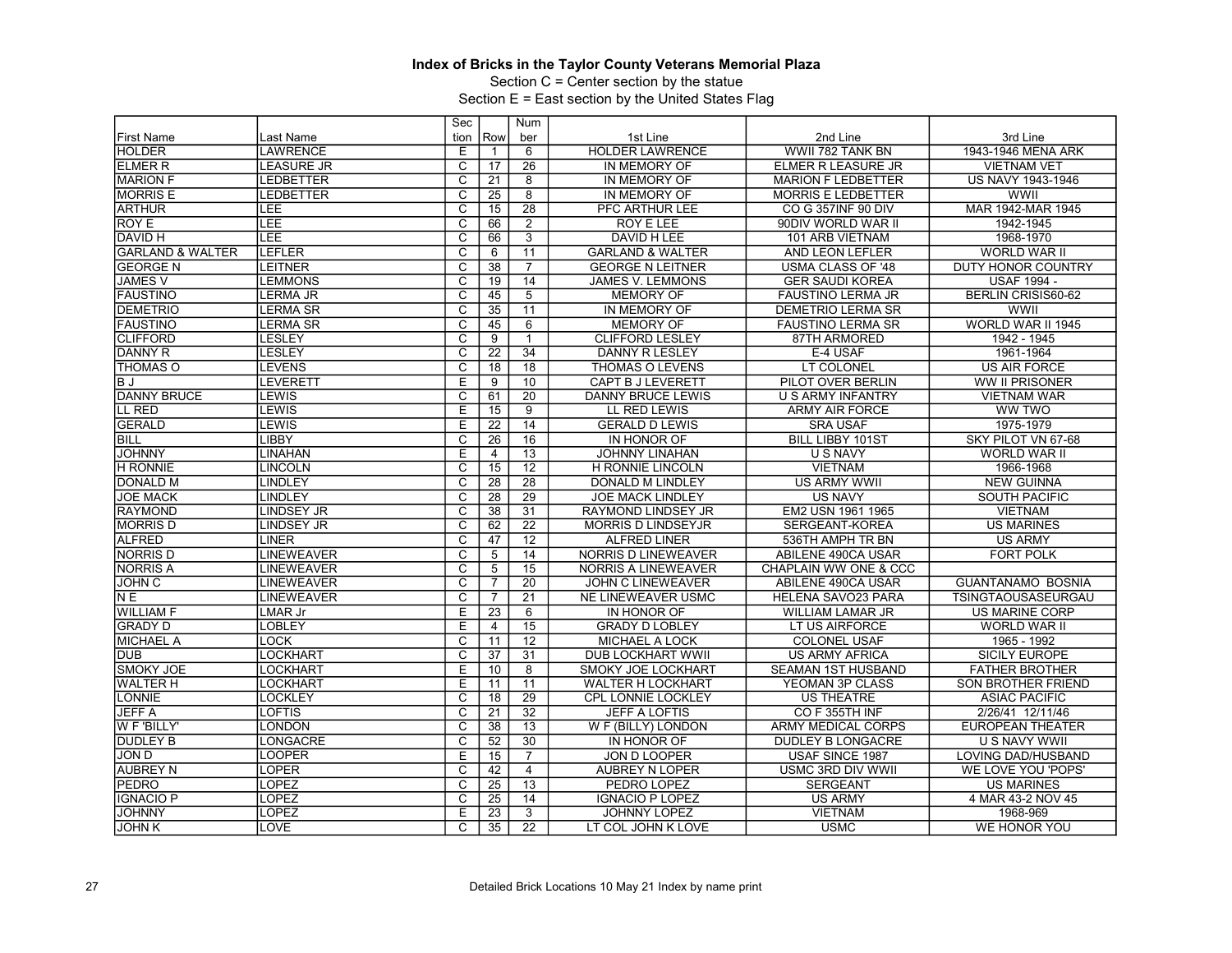Section C = Center section by the statue

|                    |                     | Sec                     |                 | Num             |                           |                             |                          |
|--------------------|---------------------|-------------------------|-----------------|-----------------|---------------------------|-----------------------------|--------------------------|
| <b>First Name</b>  | Last Name           | tion                    | Row             | ber             | 1st Line                  | 2nd Line                    | 3rd Line                 |
| <b>MARVIN</b>      | LOVELL              | C                       | $\overline{7}$  | 6               | <b>MARVIN LOVELL</b>      | 40 ID 7ID                   | <b>KOREA</b>             |
| <b>WILLIE C</b>    | <b>LOVEN</b>        | E                       | 19              | 14              | <b>WILLIE C LOVEN</b>     | <b>CPL USMC</b>             | WW II                    |
| <b>OTHEL W</b>     | <b>LUCAS</b>        | $\overline{\mathrm{c}}$ | 47              | $\overline{8}$  | IN MEMORY OF              | <b>OTHEL W LUCAS</b>        | <b>US ARMY 1939-1945</b> |
| ELWOOD T           | <b>LUEDTKE</b>      | $\overline{C}$          | 8               | 14              | ELWOOD T LUEDTKE          | 459TH BOMB GP757TH          | S SGT FOGGIA ITALY       |
|                    | <b>LUKAUSKIS</b>    | $\overline{\text{c}}$   | 52              | $\overline{31}$ | <b>LUKAUSKIS VIETNAM</b>  | 1965-1968-1970              | 1974 C130 HERKS          |
| <b>COUNCIL</b>     | <b>LUPER</b>        | $\overline{\mathsf{c}}$ | 2               | $\overline{7}$  | <b>TSGT COUNCIL LUPER</b> | USAF 1949-1973              | <b>LOVE FROM FAMILY</b>  |
| <b>KENNETH F</b>   | <b>LYONS</b>        | C                       | 47              | 18              | <b>KENNETH F LYONS</b>    | <b>SGT USAF AC&amp;WAAC</b> | '66VIETNAM ERA '69       |
| LELAND             | <b>MADISON</b>      | $\overline{\mathsf{c}}$ | 55              | $\overline{9}$  | MAJ LELAND MADISON        | <b>ARMY USAF</b>            | 26 YRS SERVICE           |
| <b>WALTER L</b>    | <b>MAGNESS</b>      | E                       | $\mathbf{1}$    | $\overline{7}$  | <b>WALTER L MAGNESS</b>   | 1956-1976                   | <b>USAIR FORCE</b>       |
| <b>CHARLES</b>     | <b>MAHAFFEY</b>     | C                       | 28              | 33              | <b>CHARLES MAHAFFEY</b>   | 9TH US AIR FORCE            | <b>WWII ENGLAND</b>      |
| <b>DAVID</b>       | <b>MAHAFFEY</b>     | $\overline{\text{c}}$   | $\overline{28}$ | $\overline{34}$ | <b>DAVID MAHAFFEY</b>     | <b>USARV SPEC TROOPS</b>    | LONG BINH, VIETNAM       |
| EDDIE V            | <b>MAHANAY</b>      | E                       | 5               | $\overline{2}$  | <b>EDDIE V MAHANAY</b>    | <b>SP5 US ARMY</b>          | 1957 - 1963              |
| <b>ROSCOE C</b>    | <b>MAKER</b>        | E                       | 13              | $\overline{9}$  | <b>ROSCOE C MAKER</b>     | <b>FLIGHT INSTRUCTOR</b>    | US ARMY WW II            |
| <b>LESTER RED</b>  | MAKER               | E                       | 13              | 10              | <b>LESTER RED MAKER</b>   | <b>FLIGHT INSTRUCTOR</b>    | US ARMY WW II            |
| M L                | <b>IMALAER</b>      | C                       | $\overline{37}$ | 16              | <b>MSGT ML MALAER RET</b> | DAD W LOVE & PRIDE          | <b>WE SALUTE YOU</b>     |
| <b>BUDDY</b>       | <b>MALONE JR</b>    | $\overline{\text{c}}$   | 57              | 6               | <b>BUDDY MALONE JR</b>    | <b>VIETNAM</b>              | SEABEES-U S NAVY         |
| <b>BUD</b>         | <b>IMALONE SR</b>   | $\overline{\mathsf{c}}$ | 57              | $\overline{7}$  | <b>BUD MALONE SR</b>      | <b>WWII</b>                 | <b>INFANTRY-U S ARMY</b> |
| LIONEL D           | <b>MANER</b>        | C                       | 53              | 5               | <b>LIONEL D MANER</b>     | 'BUSTER' PVT1CLASS          | ARMY WWI 1915-1918       |
| <b>LAWRENCE</b>    | <b>MANN</b>         | $\overline{\text{c}}$   | 38              | $\overline{24}$ | <b>LCDR LAWRENCE MANN</b> | US NAVY AIR CADET           | 11 55 RETIRED 3 77       |
| <b>JOHN C</b>      | <b>MANN JR</b>      | $\overline{\mathsf{c}}$ | 23              | $\overline{13}$ | JOHN C MANN JR            | <b>LTJG USNR</b>            | 1941-1946                |
| <b>JOE HARVEY</b>  | <b>MANSELL</b>      | C                       | 10              | 22              | <b>JOE HARVEY MANSELL</b> | <b>3RD ARMY AIR CORPS</b>   | 1943 - 1945              |
| <b>J KENNETH</b>   | MANSELL             | E                       | 3               | $\mathbf{1}$    | J KENNETH MANSELL         | <b>TSG 8TH AIRFORCE</b>     | 1943-1945                |
| <b>EDWARD</b>      | <b>MANTOOTH</b>     | $\overline{c}$          | $\overline{28}$ | 14              | EDWARD MANTOOTH           | <b>VIETNAM</b>              | <b>US MARINE CORPS</b>   |
| <b>CARL M</b>      | <b>MANTSCH</b>      | $\overline{c}$          | 8               | $\overline{9}$  | IN MEMORY OF              | <b>CARL M MANTSCH</b>       | YOUR LOVING FAMILY       |
|                    | <b>MARINE CORPS</b> | $\overline{\mathrm{c}}$ | $\overline{20}$ | 14              | <b>MARINE CORPS</b>       | <b>1ST DSP-MTM</b>          | <b>ABILENE, TEXAS</b>    |
| <b>CHARLES H</b>   | <b>MARLER</b>       | $\overline{C}$          | 56              | 17              | <b>CHARLES H MARLER</b>   | HQ/HQ 8TH INF DIV           | 1956-57                  |
| <b>SCOTT L</b>     | <b>MARLER</b>       | $\overline{\text{c}}$   | 56              | 18              | <b>SCOTT L MARLER</b>     | <b>HHC 1/509 IN (ABN)</b>   | 1987-95                  |
| <b>GARY W</b>      | MARTIN              | $\overline{\mathrm{c}}$ | 3               | $\overline{8}$  | <b>GARY W MARTIN</b>      | 7TH CAVALRY                 | <b>VIETNAM</b>           |
| <b>JOHN 'JAKE'</b> | <b>MARTIN</b>       | $\overline{C}$          | 8               | 1               | JOHN (JAKE) MARTIN        | <b>LOST BATTALION</b>       | <b>131ST FIELD ART</b>   |
| <b>WALTER F</b>    | <b>MARTIN</b>       | $\overline{\text{c}}$   | 12              | $\overline{24}$ | IN MEMORY OF SGT          | <b>WALTER F MARTIN</b>      | NAVY ARMY USAF RET       |
| <b>BRETT A</b>     | <b>MARTIN</b>       | $\overline{\mathsf{c}}$ | $\overline{23}$ | $\overline{8}$  | <b>BRETT A MARTIN</b>     | <b>1ST CAV DIV</b>          | <b>DESERT STORM</b>      |
| DONALD L           | MARTIN              | C                       | 41              | 20              | DONALD L MARTIN           | NAVY 1965-1972              | VIETNAM FEB 68-69        |
| <b>HARVEY L</b>    | MARTIN              | $\overline{\text{c}}$   | 57              | $\overline{2}$  | CPL HARVEY L MARTIN       | USMC 1953-1955              | <b>KOREAN CAMPAIGN</b>   |
| <b>CHARLES E</b>   | <b>MARTIN</b>       | Ε                       | 12              | 14              | <b>CHARLES E MARTIN</b>   | <b>VIETNAM 1965 - 67</b>    | US NAVY RET 1983         |
| <b>ROY LEE</b>     | MARTIN              | E                       | 12              | 15              | IN MEMORY OF              | <b>ROY LEE MARTIN</b>       | 1921 - 1972              |
| JIMMY D.           | <b>MARTIN</b>       | E                       | $\overline{22}$ | $\overline{1}$  | JIMMY D. MARTIN           | <b>SMSGT USAF</b>           | 1962-1983                |
| <b>ARNULFO</b>     | <b>MARTINEZ</b>     | $\overline{\mathrm{c}}$ | 3               | $\overline{12}$ | <b>ARNULFO MARTINEZ</b>   | <b>SMSGT US AIR FORCE</b>   | WWII 1943 - 1970         |
| <b>ANDRES L</b>    | <b>MARTINEZ</b>     | $\overline{\text{c}}$   | 46              | $\overline{5}$  | ANDRES L MARTINEZ         | US ARMY WWII                | 1943-1946                |
| <b>JOHN W</b>      | <b>MASSEY</b>       | $\overline{\mathrm{c}}$ | 10              | $\overline{12}$ | JOHN W MASSEY             | <b>USAF CMSGT</b>           | 1951 - 1981              |
| <b>BILLY B</b>     | MASSEY              | $\overline{C}$          | 55              | $\overline{4}$  | IN HONOR OF               | <b>BILLY B MASSEY</b>       | <b>FROM HIS CHILDREN</b> |
| <b>DAVID W</b>     | <b>MASSEY</b>       | $\overline{\text{c}}$   | 62              | 18              | E-4 DAVID W MASSEY        | 96TH TRANS SQDR             | <b>USAF 1975-1979</b>    |
| W J                | <b>MATHEWS</b>      | $\overline{\mathsf{c}}$ | 27              | 11              | DR. W.J. MATHEWS          | WWI US ARMY FROM            | <b>DOROTHY CHURCHILL</b> |
| <b>SHERMAN A</b>   | <b>MATHEWS</b>      | E                       | $\mathbf{1}$    | 10              | SHERMAN A MATHEWS         | <b>MSGT USAF 1951-74</b>    | <b>KOREA VIETNAM</b>     |
| <b>BENNUE BIB</b>  | <b>MATHIS</b>       |                         |                 |                 | <b>BENNIE BOB MATHIS</b>  | <b>SGT US ARMY</b>          | <b>KOREA</b>             |
| <b>BILLIE G</b>    | <b>MATHIS</b>       | E                       | 11              | 20              | PFC BILLIE G MATHIS       | 91 AAA AW BATTALION         | <b>KOREA</b>             |
| <b>JAMES J</b>     | <b>MATTHEWS</b>     | E                       | 22              | 12              | JAMES J MATTHEWS          | <b>US AIR FORCE</b>         | 1950-1971                |
| <b>BOBBY G</b>     | <b>MAXWELL</b>      | $\overline{\text{c}}$   | 65              | $\overline{2}$  | <b>BOBBY G MAXWELL</b>    | <b>KOREAN WAR</b>           | <b>US YORKTOWN NAVY</b>  |
| <b>BOBBY</b>       | <b>MAY</b>          | E                       | $\overline{23}$ | $\overline{7}$  | SP4 BOBBY MAY             | 3RD ARB 50TH INF            | 1961-1964                |
|                    |                     |                         |                 |                 |                           |                             |                          |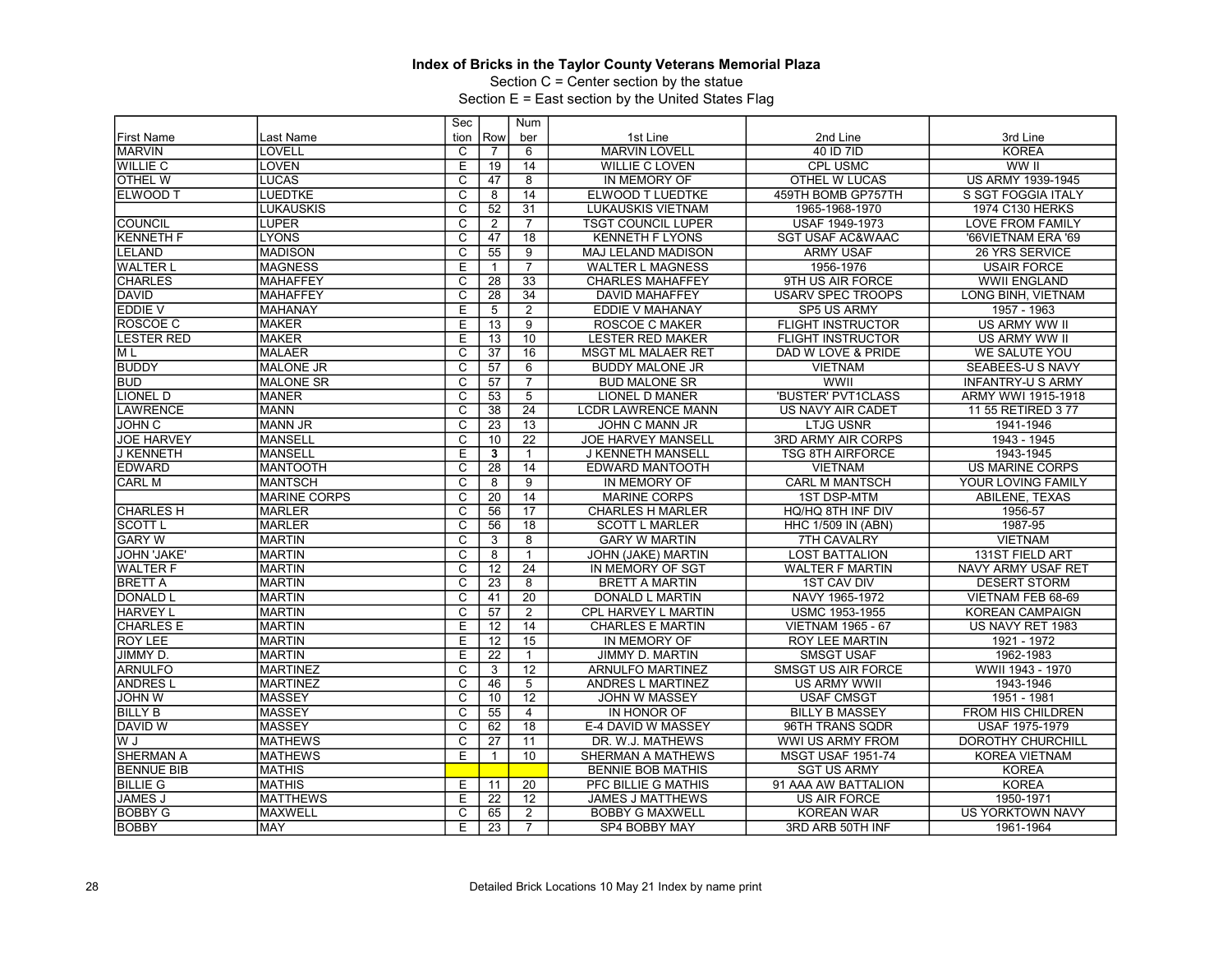Section C = Center section by the statue

|                    |                  | Sec                     |                 | <b>Num</b>      |                            |                            |                              |
|--------------------|------------------|-------------------------|-----------------|-----------------|----------------------------|----------------------------|------------------------------|
| <b>First Name</b>  | Last Name        | tion                    | Row             | ber             | 1st Line                   | 2nd Line                   | 3rd Line                     |
| <b>DEMPSEY ROY</b> | <b>IMAYES</b>    | C                       | 11              | 18              | <b>DEMPSEY ROY MAYES</b>   | CPL USMC 1952-1955         | KOREA-PURPLE HEART           |
| <b>HOWARD</b>      | MAYES            | Ε                       | 22              | $\overline{7}$  | <b>HOWARD MAYES</b>        | WORLD WAR II               | 1942-1945                    |
| <b>BILL</b>        | <b>IMAYES</b>    | E                       | $\overline{22}$ | 9               | <b>BILL MAYES SGT USMC</b> | <b>VIETNAM</b>             | <b>JUNE 1967-OCT 1969</b>    |
| <b>ROBERT A</b>    | MAYFIELD         | C                       | 12              | 6               | ROBERT A MAYFIELD          | <b>US NAVY</b>             | 1945-1948                    |
| <b>HERMAN</b>      | <b>MAYFIELD</b>  | $\overline{\text{c}}$   | 12              | $\overline{7}$  | <b>HERMAN MAYFIELD</b>     | <b>US NAVY</b>             | 1943-1945                    |
| <b>HARVEY L</b>    | <b>MAYFIELD</b>  | $\overline{\mathsf{c}}$ | 12              | $\overline{12}$ | <b>HARVEY L MAYFIELD</b>   | <b>US AIR FORCE</b>        | 1945-1947                    |
| <b>ARNOLD L</b>    | <b>MAYFIELD</b>  | $\overline{\text{c}}$   | 12              | $\overline{13}$ | <b>ARNOLD L MAYFIELD</b>   | <b>US CAVALRY</b>          | 1943 - 1944                  |
| <b>LOURY H</b>     | <b>MAYLOR JR</b> | $\overline{\mathsf{c}}$ | 45              | $\overline{21}$ | LARRY H MAYLOR JR          | 867TH AA BATTALION         | <b>US ARMY 1941-1945</b>     |
| <b>REX EARL</b>    | MC FALL          | E                       | $\overline{21}$ | 3               | IN MEMORY OF               | <b>REX EARL MCFALL</b>     | 1966 - 1972 US NAVY          |
| KEN                | MCALEAR          | E                       | 8               | $\overline{7}$  | <b>COL KEN McALEAR</b>     | <b>VIETNAM 1969-71</b>     | DYESS AFB 1986-88            |
| <b>ROSS</b>        | IMCALISTER       | $\overline{\text{c}}$   | $\overline{18}$ | $\overline{7}$  | <b>MAJ ROSS MCALISTER</b>  | US ARMY 1943-1946          | <b>27TH INFANTRY DIV</b>     |
| TВ                 | IMCALISTER       | $\overline{c}$          | 60              | 19              | T B MCALISTER              | <b>WWII US ARMY</b>        | 36TH DIVISION                |
| <b>HENRY M</b>     | MCBETH           | $\overline{\text{c}}$   | 21              | $\overline{2}$  | <b>HENRY M MCBETH</b>      | <b>SGT USAF</b>            | 1942-1945                    |
| <b>RONALD G</b>    | IMCBETH          | $\overline{\mathrm{c}}$ | 22              | 9               | <b>RONALD G MCBETH</b>     | PFC US ARMY                | 1965-1966                    |
| J B                | <b>MCBRIDE</b>   | $\overline{\text{c}}$   | $6\overline{6}$ | $\overline{8}$  | PFC JB MCBRIDE POW         | <b>DIEDCABANATUANCAMP</b>  | MAR141941OCT201942           |
| <b>JAMES</b>       | <b>IMCBRIDE</b>  | $\overline{\text{c}}$   | 6               | $\overline{9}$  | <b>PVT JAMES MCBRIDE</b>   | <b>USAF DEC 11 1945-</b>   | DEC 10 1948                  |
| <b>V EARL</b>      | <b>IMCCALEB</b>  | E                       | $\mathbf{1}$    | 8               | <b>V EARL MCCALEB</b>      | <b>ARMY AIR FORCE WWII</b> | <b>ATC-CBI THEATRE</b>       |
| <b>ROBERT D</b>    | MCCALL           | C                       | 23              | $\overline{27}$ | ROBERT D MCCALL            | 77TH DIV US ARMY           | WWII 1943-1945               |
| <b>ALFRED F</b>    | IMCCALL          | $\overline{\mathrm{c}}$ | 62              | 17              | <b>PVTALFRED F MCCALL</b>  | <b>INFANTRYMAN USARMY</b>  | 1915-1919                    |
| <b>TROY D</b>      | <b>IMCCARTY</b>  | $\overline{\mathsf{c}}$ | $\overline{36}$ | $\overline{15}$ | <b>TROY D MCCARTY</b>      | <b>US NAVY</b>             | <b>WORLD WAR II</b>          |
| <b>GUY W</b>       | MCCARTY JR       | $\overline{\text{c}}$   | 35              | 31              | <b>GUY W MCCARTY JR</b>    | <b>STAFF SGT</b>           | <b>US MARINE CORPS</b>       |
| <b>GARVIN</b>      | <b>IMCCLURE</b>  | $\overline{\mathsf{c}}$ | 19              | 31              | <b>GARVIN MCCLURE</b>      | <b>PFC ARMY</b>            | 1944-1946                    |
| JJ 'JAY'           | MCCLURE          | $\overline{c}$          | 50              | 11              | J J (JAY) MCCLURE          | <b>GUNNERY SGT MARINE</b>  | <b>WWII &amp; KOREA WARS</b> |
| <b>BILLY B</b>     | <b>IMCCLURE</b>  | $\overline{c}$          | 64              | $\overline{13}$ |                            |                            |                              |
| OD.                | MCCLURE JR       | C                       | 64              | $\overline{12}$ | <b>BILLY B MCCLURE</b>     | <b>MT/SGT USMC AIR</b>     | <b>CREW CHIEF PACIFIC</b>    |
| <b>ROBERT B</b>    | <b>MCCONNELL</b> | $\overline{C}$          | 21              | $\overline{24}$ | <b>ROBERT B MCCONNELL</b>  | CAPTAIN, B-1 PILOT         | USAF 3MAR80-1AUG00           |
| <b>JOHN</b>        | IMCCONNELL       | C                       | $\overline{36}$ | 31              | <b>JOHN MCCONNELL</b>      | <b>SMSGT USAF</b>          | CHINA/VIETNAM                |
| <b>DOUGLAS P</b>   | IMCCORKLE        | $\overline{\mathrm{c}}$ | 12              | $\overline{23}$ | DOUGLAS P MCCORKLE         | US ARMY SP4                | 1969-1970 VIETNAM            |
| <b>DAWSON</b>      | MCCOY            | $\overline{\text{c}}$   | 29              | $\overline{9}$  | DAWSON A MCCOY             | <b>USS INDIANA</b>         | WWII                         |
| J E 'RUNT'         | IMCCOY           | $\overline{\text{c}}$   | 29              | 10              | JE (RUNT) MCCOY            | <b>US ARMY</b>             | WWII                         |
| LARRY J            | <b>MCCOY</b>     | $\overline{\mathrm{c}}$ | $\overline{29}$ | 11              | <b>LARRY J MCCOY</b>       | DESTROYERS 528/651         | <b>WWII</b>                  |
| LLOYD              | <b>IMCCOY</b>    | $\overline{\text{c}}$   | 45              | $\overline{15}$ | <b>LOYD MCCOY</b>          | PFC 82ND AIRBORNE          | WWII                         |
| <b>KENNETH E</b>   | IMCCOY SR        | C                       | $\overline{7}$  | 9               | IN MEMORY OF               | <b>KENNETH E MCCOY SR</b>  | US NAVY WWII 1945            |
| <b>MARION</b>      | MCCRACKEN        | $\overline{\mathsf{C}}$ | 6               | $\overline{5}$  | IN MEMORY OF               | <b>MARION MCCRACKEN</b>    | 1942-1945                    |
| <b>ARCHIE H</b>    | IMCCRIGHT        | C                       | $\overline{30}$ | 19              | <b>ARCHIE H MCCRIGHT</b>   | <b>PVT WWI</b>             | <b>US ARMY</b>               |
| <b>HERMAN</b>      | MCDANIEL         | $\overline{\mathrm{c}}$ | 16              | $\overline{12}$ | <b>HERMAN MCDANIEL</b>     | <b>BANDSMAN US NAVY</b>    | 1917-1919                    |
| <b>JAMESK</b>      | MCDONALD         | $\overline{\mathrm{c}}$ | 53              | $\overline{29}$ | <b>JAMES K MCDONALD</b>    | USAF 1960-1981             |                              |
| <b>BUCK</b>        | <b>IMCFADDEN</b> | C                       | $\overline{35}$ | 33              | IN MEMORY OF               | <b>BUCK MCFADDEN</b>       | 1914-1987                    |
| <b>DENNY</b>       | MCFARLAND        | $\overline{\mathrm{c}}$ | $\overline{26}$ | 11              | <b>DENNY MCFARLAND</b>     | <b>B26 GUNNER</b>          | <b>WWII KOREA</b>            |
| <b>PATRIACK P</b>  | IMCGINNIS        | $\overline{\text{c}}$   | 27              | 13              | <b>PATRICK P MCGINNIS</b>  | <b>VIETNAM</b>             | 1970 - 1972                  |
| <b>MICHAEL C</b>   | <b>MCGINNIS</b>  | C                       | $\overline{27}$ | 14              | MICHAEL C MCGINNIS         | <b>VIETNAM</b>             | 1966 - 1969                  |
| <b>MONTE A</b>     | MCGLAUN          | C                       | 24              | 14              | MONTE A MCGLAUN            | <b>VIETNAM</b>             | <b>AIR FORCE</b>             |
| $\overline{BL}$    | IMCGREW          | E                       | 14              | $\overline{2}$  | <b>BLMCGREW</b>            | <b>MILITARY POLICE</b>     | ARMY 1942-1943               |
| <b>BILL</b>        | MCILHANEY        | C                       | 63              | $\mathbf{1}$    | IN HONOR OF                | <b>BILL MCILHANEY</b>      | <b>USAF DYESS AFB</b>        |
| <b>CALVIN S</b>    | IMCINTOSH        | E                       | $\overline{2}$  | $\overline{12}$ | IN MEMORY OF               | <b>CALVIN S MCINTOSH</b>   | <b>STAFF SGT USAF WWII</b>   |
| PEGGIE B           | <b>MCKAY</b>     | C                       | 10              | $\overline{4}$  | IN MEMORY OF               | PEGGIE B MCKAY             | LT COL USAFNC                |
| PLEAS MILTON       | MCKEE            | $\overline{\mathrm{c}}$ | 46              | $\overline{23}$ | PLEAS MILTON MCKEE         | <b>MAJOR USAFR</b>         | 1942-1964                    |
| J DARRYL           | <b>IMCKELVY</b>  | $\overline{C}$          | 43              | 24              | J DARRYL MCKELVY           | <b>VIETNAM</b>             | 1972 - 1974                  |
|                    |                  |                         |                 |                 |                            |                            |                              |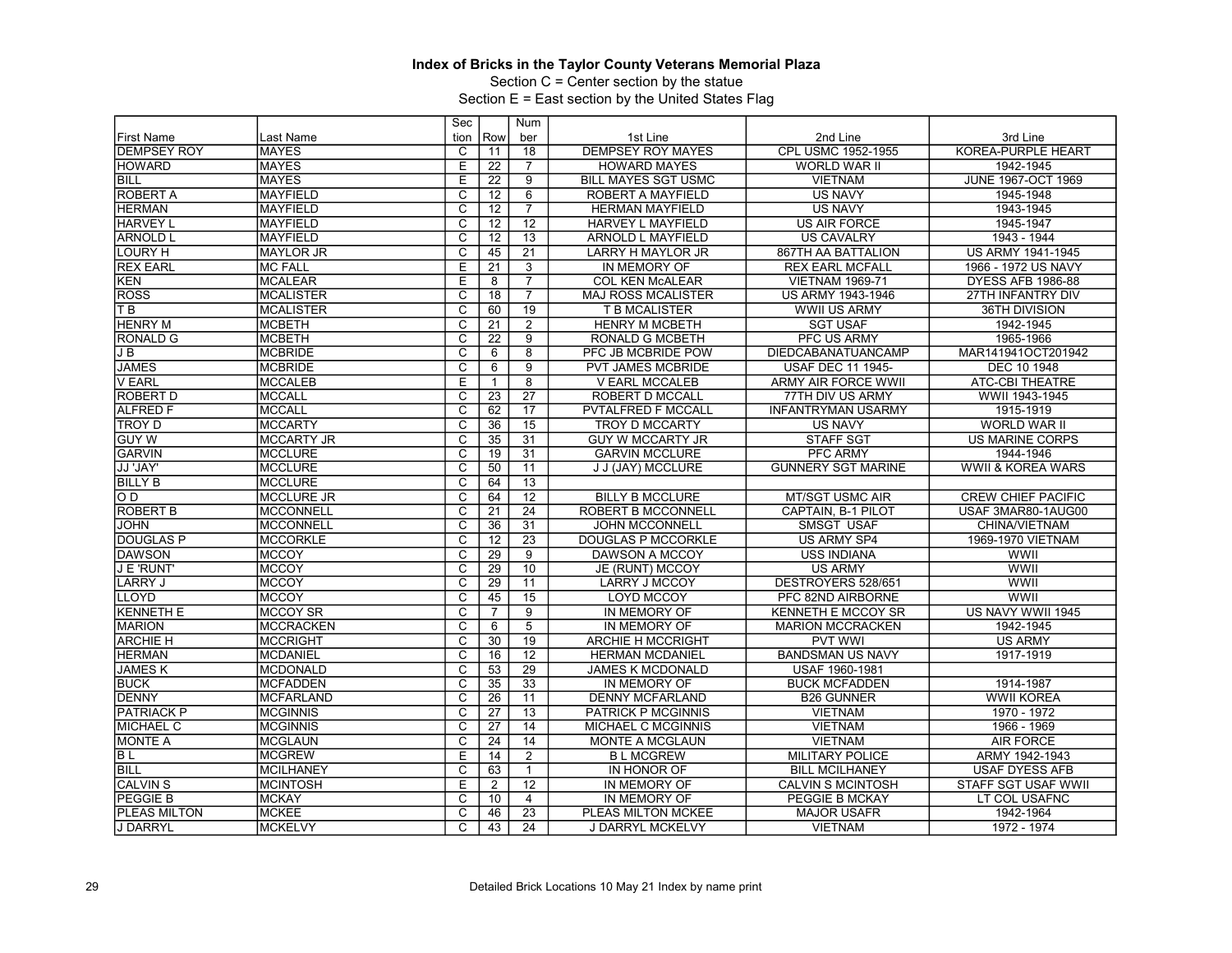Section C = Center section by the statue

|                     |                            | Sec                     |                 | Num             |                           |                            |                            |
|---------------------|----------------------------|-------------------------|-----------------|-----------------|---------------------------|----------------------------|----------------------------|
| <b>First Name</b>   | Last Name                  | tion                    | Row             | ber             | 1st Line                  | 2nd Line                   | 3rd Line                   |
| JIM F               | <b>MCKELVY</b>             | C                       | 43              | 25              | <b>JIM F MCKELVY</b>      | <b>U S NAVY</b>            | 1942 - 1946                |
| <b>JAMES</b>        | <b>MCKENZIE</b>            | Ε                       | 8               | 20              | <b>JAMES MCKENZIE SP4</b> | <b>U S ARMY</b>            | VIETNAM 1966-1968          |
| <b>WALTER L</b>     | <b>MCKINNEY</b>            | $\overline{\mathrm{c}}$ | 47              | $\overline{9}$  | <b>WALTER L MCKINNEY</b>  | <b>POW PHILLIPINES</b>     | <b>US ARMY</b>             |
| <b>ROBERT W</b>     | <b>MCKINNEY</b>            | $\overline{C}$          | 52              | $\overline{27}$ | LT COLONEL                | <b>ROBERT W MCKINNEY</b>   | <b>US AIR FORCE WWII</b>   |
| SHEREL CASWELL      | MCKINZIE                   | $\overline{\text{c}}$   | 25              | 26              | SHEREL CASWELL            | <b>MCKINZIE</b>            | <b>US ARMY 1917-1918</b>   |
| <b>JOE REX</b>      | <b>MCLEAN</b>              | $\overline{\mathsf{c}}$ | $\overline{13}$ | 10              | IN MEMORY OF              | <b>JOE REX MCLEAN</b>      | <b>US NAVY</b>             |
| <b>TRAVIS B</b>     | <b>MCLELLAN</b>            | $\overline{\text{c}}$   | 49              | 25              | <b>TRAVIS B MCLELLAN</b>  | <b>S/SGT A/AIRFORCES</b>   | WWII 42-45AVOCA TX         |
| H H 'SPUD'          | <b>MCLEOD</b>              | $\overline{\mathsf{c}}$ | 10              | 17              | H H 'SPUD' MCLEOD         | <b>TRENT TEXAS</b>         | USN WWII SEABEES           |
| lo d                | <b>MCLURE JR</b>           | $\overline{\mathrm{c}}$ | 46              | $\overline{4}$  | O D MCCLURE JR            | <b>US ARMY ITALY</b>       | PFC WWII                   |
| <b>DUB</b>          | <b>MCMILLON</b>            | Ε                       | 4               | 10              | <b>DUB MCMILLON</b>       | <b>US NAVY</b>             | 1944-1946                  |
| <b>HERMAN L</b>     | <b>MCMULLEN</b>            | $\overline{\mathrm{c}}$ | $\overline{20}$ | $\overline{30}$ | HERMAN L. MCMULLEN        | WWII ARMY ETO 552AA        | IN HONOR, BCPJPJL          |
| W <sub>L</sub>      | MCMURRAIN                  | $\overline{C}$          | 24              | 15              | <b>PFC WL MCMURRAIN</b>   | <b>US ARMY KOREA</b>       | PURPLE HEART 1951          |
| <b>SHERWYN L</b>    | MCNAIR                     | $\overline{\text{c}}$   | 22              | $\overline{20}$ | SHERWYN L MCNAIR          | LT (J.G.) USNR             | WORLD WAR II               |
| <b>JIMMY W</b>      | <b>MCNEIL</b>              | Έ                       | $\overline{15}$ | 8               | DR JIMMY W MCNEIL         | <b>1ST LT OPTOMETRIST</b>  | HAFB 1958-1961             |
| <b>GEORGE O</b>     | <b>MCNUTT</b>              | E                       | $\overline{2}$  | $\overline{20}$ | <b>GEORGE O MCNUTT</b>    | <b>BLANK</b>               | <b>BLANK</b>               |
| <b>VANCE</b>        | <b>MCQUISTON</b>           | $\overline{\text{c}}$   | 13              | 26              | IN MEMORY OF              | <b>SGT VANCE MCQUISTON</b> | KOREA SEPT 24 1950         |
| LM                  | <b>MCWHORTER</b>           | $\overline{\mathrm{c}}$ | 46              | 14              | <b>SGT L M MCWHORTER</b>  | <b>12TH MEDICAL RGMT</b>   | U S ARMY 1942-1946         |
| <b>CLINTON</b>      | <b>MCWILLIAMS</b>          | $\overline{c}$          | 32              | $\overline{28}$ | <b>CLINTON MCWILLIAMS</b> | WWII 81 ARMD RCN           | KILLED JAN 29 1944         |
| RANDAL              | <b>MEADOR</b>              | $\overline{\text{c}}$   | 17              | $\overline{8}$  | <b>RANDAL MEADOR</b>      | <b>MARINE RAIDERS</b>      | <b>4TH DIVISION WWII</b>   |
| <b>RANDAL G</b>     | MEADOR                     | $\overline{c}$          | 19              | $\mathbf{1}$    | RANDAL G MEADOR           | <b>4TH RAIDERS</b>         | <b>CPL US MARINES</b>      |
| VAN U               | <b>MEADOR</b>              | $\overline{\text{c}}$   | 67              | $\overline{13}$ | FHM2C VAN U MEADOR        | 1942-1945                  | <b>US NAVY WWII</b>        |
| <b>RENNON F</b>     | <b>MEEKS</b>               | $\overline{\mathsf{c}}$ | $\overline{38}$ | $\overline{28}$ | <b>RENNON F MEEKS CPO</b> | 52ND USN CONS BATT         | 1942-1945                  |
| <b>GLENN</b>        | MEEKS                      | $\overline{\text{c}}$   | $\overline{38}$ | $\overline{29}$ | <b>GLENN MEEKS</b>        | US NAVY CVE 28             | 1944 1946                  |
| E H 'BABE'          | <b>MEEKS</b>               | $\overline{c}$          | 38              | 30              | EH (BABE) MEEKS           | TR G 112TH CAV             | 1940-1945                  |
| <b>GEORGE A</b>     | <b>MEISSNER</b>            | E                       | 2               | 6               | <b>GEORGE A MEISSNER</b>  | CO A ARMORED BTTLN         | <b>US ARMY 1957-1959</b>   |
| A J                 | <b>MELAO</b>               | Ε                       | 15              | $\overline{20}$ | A J MELAO                 | TM2-SS- US NAVY            | 1968-1972                  |
| <b>JOHN S</b>       | <b>MELCHOR</b>             | E                       | $\overline{2}$  | 10              | IN HONOR OF               | <b>JOHN S MELCHOR</b>      | <b>WWII VETERAN</b>        |
| <b>JAMES W</b>      | <b>MELTON</b>              | $\overline{\mathsf{c}}$ | 6               | $\overline{17}$ | <b>JAMES W MELTON PFC</b> | <b>US ARMY</b>             | <b>WWII SOUTH PACIFIC</b>  |
| <b>RICHARD D</b>    | <b>MELTON</b>              | $\overline{\text{c}}$   | 13              | $\overline{22}$ | <b>RICHARD D MELTON</b>   | <b>SGT US ARMY WWII</b>    | POW KOREA                  |
| <b>CLARENCE J</b>   | <b>MELTON</b>              | Έ                       | 19              | 12              | <b>CLARENCE J MELTON</b>  | <b>BM 1 US NAVY</b>        | WW II - KOREA              |
| H. DON              | <b>MELTON</b>              | Ε                       | $\overline{20}$ | $\overline{17}$ | H. DON MELTON             | COX V6 US NAVY             | WW II 1941-1945            |
| W. CLARENCE         | <b>MELTON</b>              | E                       | 20              | 18              | <b>W. CLARENCE MELTON</b> | <b>FN3 US NAVY WWI</b>     | 1918 - 1919                |
| <b>VICTOR A</b>     | <b>MENKING</b>             | C                       | 18              | 6               | <b>VICTOR A MENKING</b>   | <b>VIETNAM VETERAN</b>     |                            |
| <b>RICKY A</b>      | <b>MENKING</b>             | $\overline{c}$          | 27              | 6               | RICKY A. MENKING          | <b>VIETNAM NAVY</b>        | <b>DESERT STORM USAF</b>   |
| <b>VICTOR A</b>     | <b>MENKING</b>             | C                       | 27              | $\overline{7}$  | <b>VICTOR A MENKING</b>   | <b>USAF WWII</b>           | KOREA-VIETNAM              |
| LEO <sub>P</sub>    | <b>MERCHANT</b>            | $\overline{\mathsf{c}}$ | 26              | 14              | <b>LEO P MERCHANT</b>     | <b>TSGT USAF</b>           | 1952-1972                  |
| PAT                 | <b>MERCHANT</b>            | $\overline{\mathrm{c}}$ | 26              | 15              | PAT MERCHANT              | A/3C USAF                  | 1957-1958                  |
| <b>BILL</b>         | MERKEL                     | C                       | 49              | 18              | <b>BILL MERKEL</b>        | <b>S/SGT USAF</b>          |                            |
| <b>JOHN VEE</b>     | MERRELL                    | $\overline{\text{c}}$   | $\overline{28}$ | 15              | <b>JOHN VEE MERRELL</b>   | <b>NAVY AIR CORPS</b>      | <b>WWII</b>                |
| <b>ROBERT BUD</b>   | <b>MERRELL</b>             | $\overline{\mathsf{c}}$ | $\overline{28}$ | 16              | <b>ROBT BUD MERRELL</b>   | <b>US ARMY</b>             | WWII                       |
| <b>GREG MERRELL</b> | <b>MERRELL</b>             | E                       | 9               | 18              | <b>MMI GREG MERRELL</b>   | <b>NUCLEAR SUBMARINE</b>   | 1967-1979                  |
| <b>JAKE</b>         | <b>MERRITT</b>             | C                       | 5               | $\overline{3}$  | <b>JAKE MERRITT AAF</b>   | 312 BOMB SQUADRON          | THANK YOU A BOMB           |
| <b>LESTER V</b>     | <b>MERSHON</b>             | $\overline{\mathrm{c}}$ | 56              | 21              | <b>LESTER V MERSHON</b>   | <b>LTC AIR FORCE</b>       | 1942-1945                  |
| <b>JOHN F</b>       | <b>MEYER</b>               | $\overline{\mathsf{c}}$ | 53              | $\overline{26}$ | JOHN F MEYER              | <b>MSGT USAF</b>           | OCT1950 AUG1971            |
| LINN B              | <b>MEYERDIRK</b>           | C                       | $\mathbf{1}$    | 8               | <b>LINN B MEYERDIRK</b>   | HMC USNAVY RETIRED         | 1947-1966                  |
|                     | <b>MILITARY WIVES CLUB</b> | E                       | $\mathbf{1}$    | 20              | <b>RETIRED</b>            | <b>MILITARY WIVES CLUB</b> | <b>HONORTHOSEWHOSERVED</b> |
| <b>BLAINE</b>       | <b>MILLARD</b>             | C                       | 29              | $\overline{2}$  | <b>BLAINE MILLARD</b>     | <b>SEAMAN 1C USN</b>       | 1945-1946                  |
| <b>LEWIS R</b>      | MILLER                     | $\overline{C}$          | 25              | $\overline{24}$ | <b>LEWIS R MILLER</b>     | LT. COMM USN               | 1926-1945                  |
|                     |                            |                         |                 |                 |                           |                            |                            |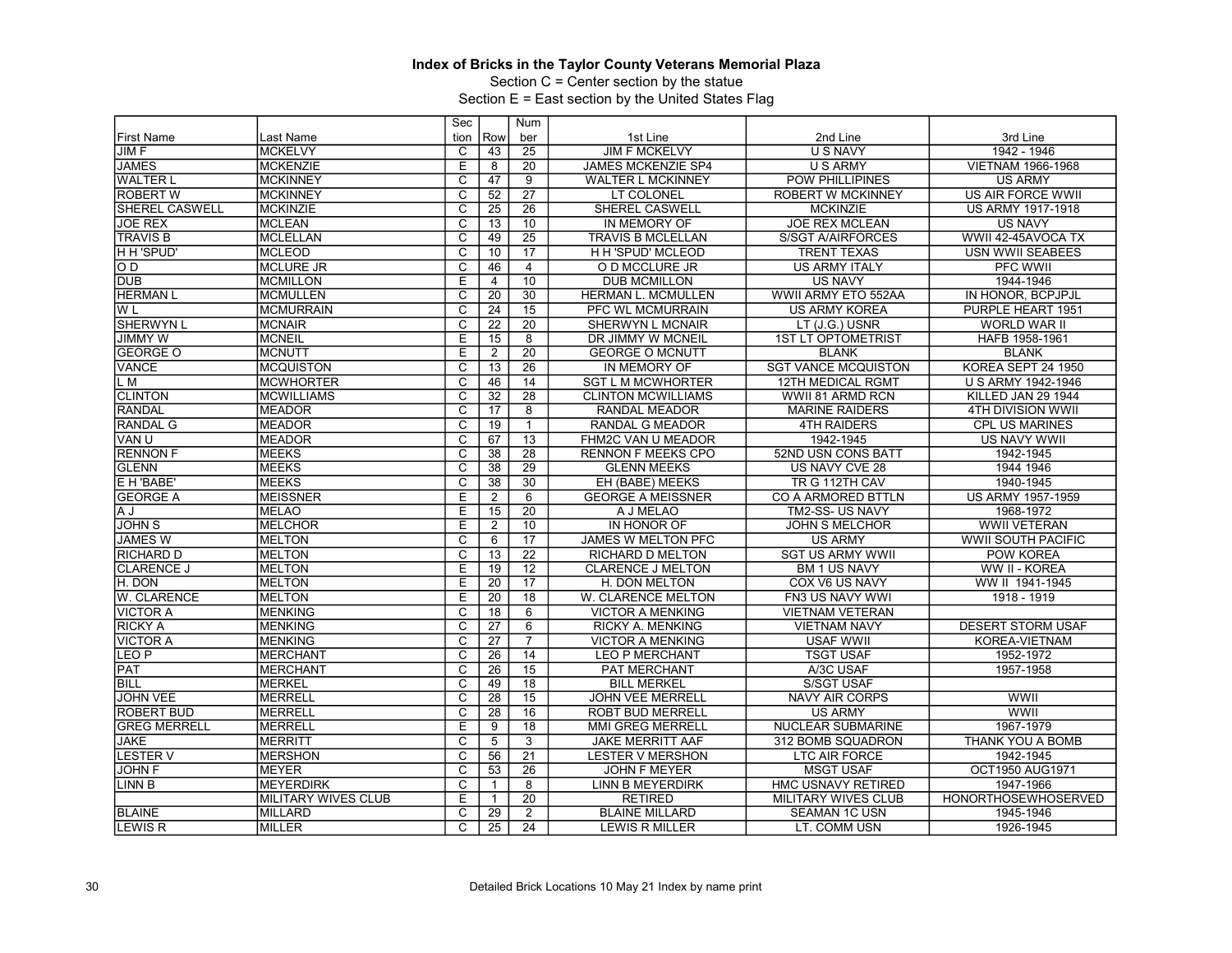Section C = Center section by the statue

| Row<br>2nd Line<br>3rd Line<br><b>First Name</b><br>Last Name<br>tion<br>ber<br>1st Line<br>1970-1977<br><b>MIKE</b><br><b>MILLER</b><br>C<br>22<br><b>MIKE MILLER</b><br><b>USMC RVN</b><br>36<br>$\overline{\text{c}}$<br>20<br>EDDIE<br><b>MILLER</b><br><b>EDDIE E MILLER</b><br>USAF 1952 1974<br>53<br>$\overline{\mathrm{c}}$<br>10<br><b>EARL D</b><br><b>MILLER JR</b><br>EARL D MILLER JR<br><b>US MARINES</b><br><b>WORLD WAR II</b><br>31<br>$\overline{C}$<br>12<br><b>KOREA WAR</b><br><b>FREDDIE V</b><br>MILLICAN<br>57<br><b>FREDDIE V MILLICAN</b><br>U S MARINE CORPS<br>L E 'RED'<br>$\overline{\text{c}}$<br>11<br><b>WWII SGT USAF</b><br><b>MILLION</b><br>42<br>L E 'RED' MILLION<br><b>JAMES A</b><br>$\overline{\mathrm{c}}$<br>$\overline{17}$<br><b>MILLS</b><br>34<br><b>JAMES A MILLS</b><br><b>CRM NAVY</b><br>1941-1961<br>R T 'BAD'<br><b>MILLS</b><br>C<br>34<br>18<br>MM 1/C NAVY<br>1943-1945<br>RT 'BAD' MILLS<br>$\overline{\mathsf{c}}$<br>$\overline{22}$<br><b>MILSTEAD JR</b><br>18<br>LL MILSTEAD JR<br>EM2C LST 177<br>1943-1946 NAVY<br>LL<br>$\overline{\mathrm{c}}$<br><b>SIDNEY RAY</b><br>15<br>13<br>SIDNEY RAY MINATRA<br>WWII 1941-1945<br><b>MINATRA</b><br>C<br>2<br><b>MIRELEZ</b><br><b>1SG JOE MIRELEZ</b><br>US ARMY 1967-1996<br><b>VIETNAM VETERAN</b><br>JOE<br>61<br>$\overline{\mathrm{c}}$<br>$\overline{24}$<br><b>GLEN C</b><br><b>MITCHELL</b><br>44<br><b>GLEN C MITCHELL</b><br><b>WORLD WAR II</b><br>MAY 1942-DEC 1945<br>$\overline{C}$<br>$\overline{26}$<br><b>HENRY O</b><br><b>MOHR</b><br>36<br><b>HENRY O MOHR</b><br><b>USN CORPSMAN</b><br>1946-1947<br>$\overline{\text{c}}$<br>$\overline{27}$<br>1947-US NAVY-1953<br><b>CHARLES H</b><br><b>MOHR</b><br>36<br><b>CHARLES H MOHR</b><br>SONARMAN 3RD CLASS<br>$\overline{\text{c}}$<br>$\overline{8}$<br><b>GILBERT</b><br><b>MOLINA</b><br><b>GILBERT MOLINA</b><br>1947 - 1967<br>$\overline{4}$<br><b>RALPH L</b><br>$\overline{c}$<br>56<br>5<br>COM SERV SQUAD 10<br><b>US NAVY WWII</b><br>MONTGOMERY<br>RALPH L MONTGOMERY<br>PIERCE W.<br><b>MOONEY</b><br>E<br>$\overline{12}$<br>20<br>PIERCE W. MOONEY<br>VIETNAM 1967 - 1968<br>US ARMY 84TH ENGINEERS<br>$\overline{\mathrm{c}}$<br><b>MILLARD JACK</b><br><b>MOOR</b><br>43<br>$\overline{4}$<br>MILLARD JACK MOOR<br><b>ARMY 94 ARTILLERY</b><br><b>WORLD WAR II</b><br><b>KENNETH L</b><br><b>MOORE</b><br>C<br>39<br>$\overline{23}$<br><b>KEN MOORE SF3 USN</b><br>THANKS FOR YOUR<br><b>COURAGE &amp; BRAVERY</b><br><b>LEON YOUNG</b><br>MOORE<br>$\overline{\text{c}}$<br>$\overline{18}$<br>41<br><b>LEON YOUNG MOORE</b><br><b>NAVY BAKER 1STCLASS</b><br>NOV 1941-SEPT 1945<br>$\overline{c}$<br><b>MOORE</b><br>53<br>19<br>DEE L<br><b>DEE L MOORE</b><br><b>BATTERY B 49TH FA</b><br>7TH DIVISION 41-45<br>W D 'BILL'<br>MOORE<br>C<br>12<br>60<br>IN MEMORY OF<br>W D (BILL) MOORE<br>112TH CAL DIV WWII<br>MOORE<br>$\overline{\text{c}}$<br>16<br>ELMO <sub>C</sub><br>64<br>ELMO C MOORE<br><b>CPL US MARINES</b><br>KOREA 1951 1952<br><b>THOMAS ALDINE</b><br><b>MOORE</b><br>E<br>$5\overline{)}$<br>14<br>THOMAS ALDINE MOORE<br><b>US ARMY SO PACIFIC</b><br><b>PURPLE HEART</b><br><b>BILLY JAMES</b><br>MOOTY<br>C<br>37<br>37<br><b>BILLY JAMES MOOTY</b><br>USNAVY S1/C WWII<br>USSANTIETAM CV 36<br><b>HUBERT</b><br>MOOTY<br>$\overline{\text{c}}$<br>$\overline{2}$<br>62<br><b>MSGT HUBERT MOOTY</b><br><b>AIRFORCE KOREAN</b><br>VIETNAM 20YR VET<br>$\overline{C}$<br>13<br><b>JOHN J</b><br><b>MORAN</b><br>13<br>1970 - 1994<br>JOHN J MORAN<br><b>US AIR FORCE</b><br>$\overline{\text{c}}$<br>$\overline{12}$<br>1944-1952<br><b>MAXINE S</b><br><b>MORGAN</b><br>66<br><b>MAXINE S MORGAN</b><br><b>LTJG USNR NC</b><br>Ε<br><b>WALTER J</b><br><b>MORLEY</b><br>$\overline{7}$<br>11<br><b>MSGT/RETIRED USAF</b><br><b>MAY 57 - APRIL 85</b><br><b>WALTER J MORLEY</b><br><b>RUSSELL E</b><br><b>MORRIS</b><br>C<br>$\overline{20}$<br>13<br><b>RUSSELL E MORRIS</b><br><b>SMS RET USAF</b><br>1950-1977<br><b>MORRIS</b><br>$\overline{\mathsf{c}}$<br>26<br><b>GILBERT RAY</b><br>$\overline{21}$<br><b>GILBERT RAY MORRIS</b><br>A02 US NAVY<br>KOREA 1950-1954<br>$\overline{\mathrm{c}}$<br>$\overline{27}$<br><b>CHARLES E</b><br>MORRIS<br>$\overline{21}$<br><b>CHARLES E MORRIS</b><br><b>US NAVY</b><br><b>WORLD WAR II</b><br><b>WALTER L</b><br><b>MORROW</b><br>C<br>$\overline{19}$<br>39<br><b>WALTER L MORROW</b><br>KIA SO FRANCE 1944<br>IN MEMORY OF S SGT<br>A <sub>L</sub><br>$\overline{\text{c}}$<br>$\overline{37}$<br>$\overline{28}$<br><b>MOSLEY</b><br>S/MAJ A L MOSLEY<br>EUROPE-WWII PURPLE<br><b>HEART/BRONZE STAR</b><br>$\overline{\mathsf{c}}$<br><b>JOHN R</b><br><b>MOTLEY</b><br>$\overline{25}$<br>34<br>1983-1995<br><b>JOHN R MOTLEY</b><br><b>MAJ US ARMY</b><br>MOTLEY<br>C<br>$\overline{26}$<br>29<br>CPO USN 'SEABEES'<br><b>CHARLES E</b><br><b>CHARLES E MOTLEY</b><br>1941-1945<br>MOTLEY<br>$\overline{\mathsf{c}}$<br>30<br><b>WILLIAM ARLUS</b><br>26<br><b>S/SGT US ARMY</b><br>1941-1945<br>WM ARLUS MOTLEY<br>$\overline{\mathrm{c}}$<br>$\overline{31}$<br><b>ZOLUS C</b><br><b>MOTLEY</b><br>26<br><b>ZOLUS C MOTLEY</b><br><b>1ST LT US ARMY</b><br>1942-1945<br><b>ROBERT E</b><br>$\overline{c}$<br>32<br><b>MOTLEY</b><br>26<br><b>S/SGT US ARMY</b><br>1944-1946<br>ROBERT E MOTLEY SR<br><b>WILLIAM A</b><br>$\overline{\mathrm{c}}$<br>$\overline{26}$<br>33<br><b>MOTLEY</b><br>WM A MOTLEY SR<br>LT COL US ARMY<br>1944-1967<br><b>EVELYN C</b><br><b>MOTLEY</b><br>$\overline{C}$<br>$\overline{26}$<br>34<br>1942-1954<br><b>EVELYN C MOTLEY</b><br><b>MAJ US ARMY</b><br>$\overline{\text{c}}$<br>35<br><b>MOTLEY JR</b><br>25<br>WM A MOTLEY JR<br><b>MAJ US ARMY</b><br>1976-1995<br>$\overline{\mathrm{c}}$<br>$\overline{35}$<br><b>ROBERT E</b><br><b>MOTLEY JR</b><br>26<br><b>ROBERT E MOTLEY JR</b><br><b>S/SGT US ARMY</b><br>1962-1968<br>$\overline{C}$<br>$\overline{23}$<br><b>JOHN W</b><br><b>MOWER</b><br>49<br>LT JOHN W MOWER<br><b>US AIR FORCE</b><br><b>VIET NAM</b><br>MRAZ<br>$\overline{\text{c}}$<br>20<br>CO H 142ND INF<br><b>BENNY L</b><br>15<br>PFC BENNY L MRAZ<br>TEXAS 36TH DIV<br><b>BYRON T</b><br>$\overline{3}$<br><b>MURFEE</b><br>E<br>5<br>36TH DIV SIG CO<br>WW II<br><b>BYRON T MURFEE</b><br>C<br>29<br><b>VICTOR C</b><br><b>MURPHREE</b><br>17<br>IN MEMORY OF PAPA<br><b>VICTOR C. MURPHREE</b><br><b>WWII US ARMY</b><br><b>JERRY G</b><br>$\overline{19}$<br><b>CUBAN MISSLE CRISIS</b><br><b>MURPHY</b><br>E<br>17<br><b>JERRY G MURPHY</b><br><b>ARMY AIR FORCE</b><br><b>TOMMIE L</b><br><b>MURRAY</b><br>C<br>9<br>10<br><b>SSGT USAF</b><br>TOMMIE L MURRAY<br>1954 - 1961 |                  | Sec | Num |  |  |
|--------------------------------------------------------------------------------------------------------------------------------------------------------------------------------------------------------------------------------------------------------------------------------------------------------------------------------------------------------------------------------------------------------------------------------------------------------------------------------------------------------------------------------------------------------------------------------------------------------------------------------------------------------------------------------------------------------------------------------------------------------------------------------------------------------------------------------------------------------------------------------------------------------------------------------------------------------------------------------------------------------------------------------------------------------------------------------------------------------------------------------------------------------------------------------------------------------------------------------------------------------------------------------------------------------------------------------------------------------------------------------------------------------------------------------------------------------------------------------------------------------------------------------------------------------------------------------------------------------------------------------------------------------------------------------------------------------------------------------------------------------------------------------------------------------------------------------------------------------------------------------------------------------------------------------------------------------------------------------------------------------------------------------------------------------------------------------------------------------------------------------------------------------------------------------------------------------------------------------------------------------------------------------------------------------------------------------------------------------------------------------------------------------------------------------------------------------------------------------------------------------------------------------------------------------------------------------------------------------------------------------------------------------------------------------------------------------------------------------------------------------------------------------------------------------------------------------------------------------------------------------------------------------------------------------------------------------------------------------------------------------------------------------------------------------------------------------------------------------------------------------------------------------------------------------------------------------------------------------------------------------------------------------------------------------------------------------------------------------------------------------------------------------------------------------------------------------------------------------------------------------------------------------------------------------------------------------------------------------------------------------------------------------------------------------------------------------------------------------------------------------------------------------------------------------------------------------------------------------------------------------------------------------------------------------------------------------------------------------------------------------------------------------------------------------------------------------------------------------------------------------------------------------------------------------------------------------------------------------------------------------------------------------------------------------------------------------------------------------------------------------------------------------------------------------------------------------------------------------------------------------------------------------------------------------------------------------------------------------------------------------------------------------------------------------------------------------------------------------------------------------------------------------------------------------------------------------------------------------------------------------------------------------------------------------------------------------------------------------------------------------------------------------------------------------------------------------------------------------------------------------------------------------------------------------------------------------------------------------------------------------------------------------------------------------------------------------------------------------------------------------------------------------------------------------------------------------------------------------------------------------------------------------------------------------------------------------------------------------------------------------------------------------------------------------------------------------------------------------------------------------------------------------------------------------------------------------------------------------------------------------------------------------------------------------------------------------------------------------------------------------------------------------------------------------------------------------------------------------------------------------------------------------------------------------------------------------------------------------------------------------------------------------------------------------------------------------------------------------------------------------------------------------------------------------------------------------------------------------------------------------------------------------------------------------------------------------------------------------------------------------------------------------------------------------------------------------------------------------------------|------------------|-----|-----|--|--|
|                                                                                                                                                                                                                                                                                                                                                                                                                                                                                                                                                                                                                                                                                                                                                                                                                                                                                                                                                                                                                                                                                                                                                                                                                                                                                                                                                                                                                                                                                                                                                                                                                                                                                                                                                                                                                                                                                                                                                                                                                                                                                                                                                                                                                                                                                                                                                                                                                                                                                                                                                                                                                                                                                                                                                                                                                                                                                                                                                                                                                                                                                                                                                                                                                                                                                                                                                                                                                                                                                                                                                                                                                                                                                                                                                                                                                                                                                                                                                                                                                                                                                                                                                                                                                                                                                                                                                                                                                                                                                                                                                                                                                                                                                                                                                                                                                                                                                                                                                                                                                                                                                                                                                                                                                                                                                                                                                                                                                                                                                                                                                                                                                                                                                                                                                                                                                                                                                                                                                                                                                                                                                                                                                                                                                                                                                                                                                                                                                                                                                                                                                                                                                                                                                                                                            |                  |     |     |  |  |
|                                                                                                                                                                                                                                                                                                                                                                                                                                                                                                                                                                                                                                                                                                                                                                                                                                                                                                                                                                                                                                                                                                                                                                                                                                                                                                                                                                                                                                                                                                                                                                                                                                                                                                                                                                                                                                                                                                                                                                                                                                                                                                                                                                                                                                                                                                                                                                                                                                                                                                                                                                                                                                                                                                                                                                                                                                                                                                                                                                                                                                                                                                                                                                                                                                                                                                                                                                                                                                                                                                                                                                                                                                                                                                                                                                                                                                                                                                                                                                                                                                                                                                                                                                                                                                                                                                                                                                                                                                                                                                                                                                                                                                                                                                                                                                                                                                                                                                                                                                                                                                                                                                                                                                                                                                                                                                                                                                                                                                                                                                                                                                                                                                                                                                                                                                                                                                                                                                                                                                                                                                                                                                                                                                                                                                                                                                                                                                                                                                                                                                                                                                                                                                                                                                                                            |                  |     |     |  |  |
|                                                                                                                                                                                                                                                                                                                                                                                                                                                                                                                                                                                                                                                                                                                                                                                                                                                                                                                                                                                                                                                                                                                                                                                                                                                                                                                                                                                                                                                                                                                                                                                                                                                                                                                                                                                                                                                                                                                                                                                                                                                                                                                                                                                                                                                                                                                                                                                                                                                                                                                                                                                                                                                                                                                                                                                                                                                                                                                                                                                                                                                                                                                                                                                                                                                                                                                                                                                                                                                                                                                                                                                                                                                                                                                                                                                                                                                                                                                                                                                                                                                                                                                                                                                                                                                                                                                                                                                                                                                                                                                                                                                                                                                                                                                                                                                                                                                                                                                                                                                                                                                                                                                                                                                                                                                                                                                                                                                                                                                                                                                                                                                                                                                                                                                                                                                                                                                                                                                                                                                                                                                                                                                                                                                                                                                                                                                                                                                                                                                                                                                                                                                                                                                                                                                                            |                  |     |     |  |  |
|                                                                                                                                                                                                                                                                                                                                                                                                                                                                                                                                                                                                                                                                                                                                                                                                                                                                                                                                                                                                                                                                                                                                                                                                                                                                                                                                                                                                                                                                                                                                                                                                                                                                                                                                                                                                                                                                                                                                                                                                                                                                                                                                                                                                                                                                                                                                                                                                                                                                                                                                                                                                                                                                                                                                                                                                                                                                                                                                                                                                                                                                                                                                                                                                                                                                                                                                                                                                                                                                                                                                                                                                                                                                                                                                                                                                                                                                                                                                                                                                                                                                                                                                                                                                                                                                                                                                                                                                                                                                                                                                                                                                                                                                                                                                                                                                                                                                                                                                                                                                                                                                                                                                                                                                                                                                                                                                                                                                                                                                                                                                                                                                                                                                                                                                                                                                                                                                                                                                                                                                                                                                                                                                                                                                                                                                                                                                                                                                                                                                                                                                                                                                                                                                                                                                            |                  |     |     |  |  |
|                                                                                                                                                                                                                                                                                                                                                                                                                                                                                                                                                                                                                                                                                                                                                                                                                                                                                                                                                                                                                                                                                                                                                                                                                                                                                                                                                                                                                                                                                                                                                                                                                                                                                                                                                                                                                                                                                                                                                                                                                                                                                                                                                                                                                                                                                                                                                                                                                                                                                                                                                                                                                                                                                                                                                                                                                                                                                                                                                                                                                                                                                                                                                                                                                                                                                                                                                                                                                                                                                                                                                                                                                                                                                                                                                                                                                                                                                                                                                                                                                                                                                                                                                                                                                                                                                                                                                                                                                                                                                                                                                                                                                                                                                                                                                                                                                                                                                                                                                                                                                                                                                                                                                                                                                                                                                                                                                                                                                                                                                                                                                                                                                                                                                                                                                                                                                                                                                                                                                                                                                                                                                                                                                                                                                                                                                                                                                                                                                                                                                                                                                                                                                                                                                                                                            |                  |     |     |  |  |
|                                                                                                                                                                                                                                                                                                                                                                                                                                                                                                                                                                                                                                                                                                                                                                                                                                                                                                                                                                                                                                                                                                                                                                                                                                                                                                                                                                                                                                                                                                                                                                                                                                                                                                                                                                                                                                                                                                                                                                                                                                                                                                                                                                                                                                                                                                                                                                                                                                                                                                                                                                                                                                                                                                                                                                                                                                                                                                                                                                                                                                                                                                                                                                                                                                                                                                                                                                                                                                                                                                                                                                                                                                                                                                                                                                                                                                                                                                                                                                                                                                                                                                                                                                                                                                                                                                                                                                                                                                                                                                                                                                                                                                                                                                                                                                                                                                                                                                                                                                                                                                                                                                                                                                                                                                                                                                                                                                                                                                                                                                                                                                                                                                                                                                                                                                                                                                                                                                                                                                                                                                                                                                                                                                                                                                                                                                                                                                                                                                                                                                                                                                                                                                                                                                                                            |                  |     |     |  |  |
|                                                                                                                                                                                                                                                                                                                                                                                                                                                                                                                                                                                                                                                                                                                                                                                                                                                                                                                                                                                                                                                                                                                                                                                                                                                                                                                                                                                                                                                                                                                                                                                                                                                                                                                                                                                                                                                                                                                                                                                                                                                                                                                                                                                                                                                                                                                                                                                                                                                                                                                                                                                                                                                                                                                                                                                                                                                                                                                                                                                                                                                                                                                                                                                                                                                                                                                                                                                                                                                                                                                                                                                                                                                                                                                                                                                                                                                                                                                                                                                                                                                                                                                                                                                                                                                                                                                                                                                                                                                                                                                                                                                                                                                                                                                                                                                                                                                                                                                                                                                                                                                                                                                                                                                                                                                                                                                                                                                                                                                                                                                                                                                                                                                                                                                                                                                                                                                                                                                                                                                                                                                                                                                                                                                                                                                                                                                                                                                                                                                                                                                                                                                                                                                                                                                                            |                  |     |     |  |  |
|                                                                                                                                                                                                                                                                                                                                                                                                                                                                                                                                                                                                                                                                                                                                                                                                                                                                                                                                                                                                                                                                                                                                                                                                                                                                                                                                                                                                                                                                                                                                                                                                                                                                                                                                                                                                                                                                                                                                                                                                                                                                                                                                                                                                                                                                                                                                                                                                                                                                                                                                                                                                                                                                                                                                                                                                                                                                                                                                                                                                                                                                                                                                                                                                                                                                                                                                                                                                                                                                                                                                                                                                                                                                                                                                                                                                                                                                                                                                                                                                                                                                                                                                                                                                                                                                                                                                                                                                                                                                                                                                                                                                                                                                                                                                                                                                                                                                                                                                                                                                                                                                                                                                                                                                                                                                                                                                                                                                                                                                                                                                                                                                                                                                                                                                                                                                                                                                                                                                                                                                                                                                                                                                                                                                                                                                                                                                                                                                                                                                                                                                                                                                                                                                                                                                            |                  |     |     |  |  |
|                                                                                                                                                                                                                                                                                                                                                                                                                                                                                                                                                                                                                                                                                                                                                                                                                                                                                                                                                                                                                                                                                                                                                                                                                                                                                                                                                                                                                                                                                                                                                                                                                                                                                                                                                                                                                                                                                                                                                                                                                                                                                                                                                                                                                                                                                                                                                                                                                                                                                                                                                                                                                                                                                                                                                                                                                                                                                                                                                                                                                                                                                                                                                                                                                                                                                                                                                                                                                                                                                                                                                                                                                                                                                                                                                                                                                                                                                                                                                                                                                                                                                                                                                                                                                                                                                                                                                                                                                                                                                                                                                                                                                                                                                                                                                                                                                                                                                                                                                                                                                                                                                                                                                                                                                                                                                                                                                                                                                                                                                                                                                                                                                                                                                                                                                                                                                                                                                                                                                                                                                                                                                                                                                                                                                                                                                                                                                                                                                                                                                                                                                                                                                                                                                                                                            |                  |     |     |  |  |
|                                                                                                                                                                                                                                                                                                                                                                                                                                                                                                                                                                                                                                                                                                                                                                                                                                                                                                                                                                                                                                                                                                                                                                                                                                                                                                                                                                                                                                                                                                                                                                                                                                                                                                                                                                                                                                                                                                                                                                                                                                                                                                                                                                                                                                                                                                                                                                                                                                                                                                                                                                                                                                                                                                                                                                                                                                                                                                                                                                                                                                                                                                                                                                                                                                                                                                                                                                                                                                                                                                                                                                                                                                                                                                                                                                                                                                                                                                                                                                                                                                                                                                                                                                                                                                                                                                                                                                                                                                                                                                                                                                                                                                                                                                                                                                                                                                                                                                                                                                                                                                                                                                                                                                                                                                                                                                                                                                                                                                                                                                                                                                                                                                                                                                                                                                                                                                                                                                                                                                                                                                                                                                                                                                                                                                                                                                                                                                                                                                                                                                                                                                                                                                                                                                                                            |                  |     |     |  |  |
|                                                                                                                                                                                                                                                                                                                                                                                                                                                                                                                                                                                                                                                                                                                                                                                                                                                                                                                                                                                                                                                                                                                                                                                                                                                                                                                                                                                                                                                                                                                                                                                                                                                                                                                                                                                                                                                                                                                                                                                                                                                                                                                                                                                                                                                                                                                                                                                                                                                                                                                                                                                                                                                                                                                                                                                                                                                                                                                                                                                                                                                                                                                                                                                                                                                                                                                                                                                                                                                                                                                                                                                                                                                                                                                                                                                                                                                                                                                                                                                                                                                                                                                                                                                                                                                                                                                                                                                                                                                                                                                                                                                                                                                                                                                                                                                                                                                                                                                                                                                                                                                                                                                                                                                                                                                                                                                                                                                                                                                                                                                                                                                                                                                                                                                                                                                                                                                                                                                                                                                                                                                                                                                                                                                                                                                                                                                                                                                                                                                                                                                                                                                                                                                                                                                                            |                  |     |     |  |  |
|                                                                                                                                                                                                                                                                                                                                                                                                                                                                                                                                                                                                                                                                                                                                                                                                                                                                                                                                                                                                                                                                                                                                                                                                                                                                                                                                                                                                                                                                                                                                                                                                                                                                                                                                                                                                                                                                                                                                                                                                                                                                                                                                                                                                                                                                                                                                                                                                                                                                                                                                                                                                                                                                                                                                                                                                                                                                                                                                                                                                                                                                                                                                                                                                                                                                                                                                                                                                                                                                                                                                                                                                                                                                                                                                                                                                                                                                                                                                                                                                                                                                                                                                                                                                                                                                                                                                                                                                                                                                                                                                                                                                                                                                                                                                                                                                                                                                                                                                                                                                                                                                                                                                                                                                                                                                                                                                                                                                                                                                                                                                                                                                                                                                                                                                                                                                                                                                                                                                                                                                                                                                                                                                                                                                                                                                                                                                                                                                                                                                                                                                                                                                                                                                                                                                            |                  |     |     |  |  |
|                                                                                                                                                                                                                                                                                                                                                                                                                                                                                                                                                                                                                                                                                                                                                                                                                                                                                                                                                                                                                                                                                                                                                                                                                                                                                                                                                                                                                                                                                                                                                                                                                                                                                                                                                                                                                                                                                                                                                                                                                                                                                                                                                                                                                                                                                                                                                                                                                                                                                                                                                                                                                                                                                                                                                                                                                                                                                                                                                                                                                                                                                                                                                                                                                                                                                                                                                                                                                                                                                                                                                                                                                                                                                                                                                                                                                                                                                                                                                                                                                                                                                                                                                                                                                                                                                                                                                                                                                                                                                                                                                                                                                                                                                                                                                                                                                                                                                                                                                                                                                                                                                                                                                                                                                                                                                                                                                                                                                                                                                                                                                                                                                                                                                                                                                                                                                                                                                                                                                                                                                                                                                                                                                                                                                                                                                                                                                                                                                                                                                                                                                                                                                                                                                                                                            |                  |     |     |  |  |
|                                                                                                                                                                                                                                                                                                                                                                                                                                                                                                                                                                                                                                                                                                                                                                                                                                                                                                                                                                                                                                                                                                                                                                                                                                                                                                                                                                                                                                                                                                                                                                                                                                                                                                                                                                                                                                                                                                                                                                                                                                                                                                                                                                                                                                                                                                                                                                                                                                                                                                                                                                                                                                                                                                                                                                                                                                                                                                                                                                                                                                                                                                                                                                                                                                                                                                                                                                                                                                                                                                                                                                                                                                                                                                                                                                                                                                                                                                                                                                                                                                                                                                                                                                                                                                                                                                                                                                                                                                                                                                                                                                                                                                                                                                                                                                                                                                                                                                                                                                                                                                                                                                                                                                                                                                                                                                                                                                                                                                                                                                                                                                                                                                                                                                                                                                                                                                                                                                                                                                                                                                                                                                                                                                                                                                                                                                                                                                                                                                                                                                                                                                                                                                                                                                                                            |                  |     |     |  |  |
|                                                                                                                                                                                                                                                                                                                                                                                                                                                                                                                                                                                                                                                                                                                                                                                                                                                                                                                                                                                                                                                                                                                                                                                                                                                                                                                                                                                                                                                                                                                                                                                                                                                                                                                                                                                                                                                                                                                                                                                                                                                                                                                                                                                                                                                                                                                                                                                                                                                                                                                                                                                                                                                                                                                                                                                                                                                                                                                                                                                                                                                                                                                                                                                                                                                                                                                                                                                                                                                                                                                                                                                                                                                                                                                                                                                                                                                                                                                                                                                                                                                                                                                                                                                                                                                                                                                                                                                                                                                                                                                                                                                                                                                                                                                                                                                                                                                                                                                                                                                                                                                                                                                                                                                                                                                                                                                                                                                                                                                                                                                                                                                                                                                                                                                                                                                                                                                                                                                                                                                                                                                                                                                                                                                                                                                                                                                                                                                                                                                                                                                                                                                                                                                                                                                                            |                  |     |     |  |  |
|                                                                                                                                                                                                                                                                                                                                                                                                                                                                                                                                                                                                                                                                                                                                                                                                                                                                                                                                                                                                                                                                                                                                                                                                                                                                                                                                                                                                                                                                                                                                                                                                                                                                                                                                                                                                                                                                                                                                                                                                                                                                                                                                                                                                                                                                                                                                                                                                                                                                                                                                                                                                                                                                                                                                                                                                                                                                                                                                                                                                                                                                                                                                                                                                                                                                                                                                                                                                                                                                                                                                                                                                                                                                                                                                                                                                                                                                                                                                                                                                                                                                                                                                                                                                                                                                                                                                                                                                                                                                                                                                                                                                                                                                                                                                                                                                                                                                                                                                                                                                                                                                                                                                                                                                                                                                                                                                                                                                                                                                                                                                                                                                                                                                                                                                                                                                                                                                                                                                                                                                                                                                                                                                                                                                                                                                                                                                                                                                                                                                                                                                                                                                                                                                                                                                            |                  |     |     |  |  |
|                                                                                                                                                                                                                                                                                                                                                                                                                                                                                                                                                                                                                                                                                                                                                                                                                                                                                                                                                                                                                                                                                                                                                                                                                                                                                                                                                                                                                                                                                                                                                                                                                                                                                                                                                                                                                                                                                                                                                                                                                                                                                                                                                                                                                                                                                                                                                                                                                                                                                                                                                                                                                                                                                                                                                                                                                                                                                                                                                                                                                                                                                                                                                                                                                                                                                                                                                                                                                                                                                                                                                                                                                                                                                                                                                                                                                                                                                                                                                                                                                                                                                                                                                                                                                                                                                                                                                                                                                                                                                                                                                                                                                                                                                                                                                                                                                                                                                                                                                                                                                                                                                                                                                                                                                                                                                                                                                                                                                                                                                                                                                                                                                                                                                                                                                                                                                                                                                                                                                                                                                                                                                                                                                                                                                                                                                                                                                                                                                                                                                                                                                                                                                                                                                                                                            |                  |     |     |  |  |
|                                                                                                                                                                                                                                                                                                                                                                                                                                                                                                                                                                                                                                                                                                                                                                                                                                                                                                                                                                                                                                                                                                                                                                                                                                                                                                                                                                                                                                                                                                                                                                                                                                                                                                                                                                                                                                                                                                                                                                                                                                                                                                                                                                                                                                                                                                                                                                                                                                                                                                                                                                                                                                                                                                                                                                                                                                                                                                                                                                                                                                                                                                                                                                                                                                                                                                                                                                                                                                                                                                                                                                                                                                                                                                                                                                                                                                                                                                                                                                                                                                                                                                                                                                                                                                                                                                                                                                                                                                                                                                                                                                                                                                                                                                                                                                                                                                                                                                                                                                                                                                                                                                                                                                                                                                                                                                                                                                                                                                                                                                                                                                                                                                                                                                                                                                                                                                                                                                                                                                                                                                                                                                                                                                                                                                                                                                                                                                                                                                                                                                                                                                                                                                                                                                                                            |                  |     |     |  |  |
|                                                                                                                                                                                                                                                                                                                                                                                                                                                                                                                                                                                                                                                                                                                                                                                                                                                                                                                                                                                                                                                                                                                                                                                                                                                                                                                                                                                                                                                                                                                                                                                                                                                                                                                                                                                                                                                                                                                                                                                                                                                                                                                                                                                                                                                                                                                                                                                                                                                                                                                                                                                                                                                                                                                                                                                                                                                                                                                                                                                                                                                                                                                                                                                                                                                                                                                                                                                                                                                                                                                                                                                                                                                                                                                                                                                                                                                                                                                                                                                                                                                                                                                                                                                                                                                                                                                                                                                                                                                                                                                                                                                                                                                                                                                                                                                                                                                                                                                                                                                                                                                                                                                                                                                                                                                                                                                                                                                                                                                                                                                                                                                                                                                                                                                                                                                                                                                                                                                                                                                                                                                                                                                                                                                                                                                                                                                                                                                                                                                                                                                                                                                                                                                                                                                                            |                  |     |     |  |  |
|                                                                                                                                                                                                                                                                                                                                                                                                                                                                                                                                                                                                                                                                                                                                                                                                                                                                                                                                                                                                                                                                                                                                                                                                                                                                                                                                                                                                                                                                                                                                                                                                                                                                                                                                                                                                                                                                                                                                                                                                                                                                                                                                                                                                                                                                                                                                                                                                                                                                                                                                                                                                                                                                                                                                                                                                                                                                                                                                                                                                                                                                                                                                                                                                                                                                                                                                                                                                                                                                                                                                                                                                                                                                                                                                                                                                                                                                                                                                                                                                                                                                                                                                                                                                                                                                                                                                                                                                                                                                                                                                                                                                                                                                                                                                                                                                                                                                                                                                                                                                                                                                                                                                                                                                                                                                                                                                                                                                                                                                                                                                                                                                                                                                                                                                                                                                                                                                                                                                                                                                                                                                                                                                                                                                                                                                                                                                                                                                                                                                                                                                                                                                                                                                                                                                            |                  |     |     |  |  |
|                                                                                                                                                                                                                                                                                                                                                                                                                                                                                                                                                                                                                                                                                                                                                                                                                                                                                                                                                                                                                                                                                                                                                                                                                                                                                                                                                                                                                                                                                                                                                                                                                                                                                                                                                                                                                                                                                                                                                                                                                                                                                                                                                                                                                                                                                                                                                                                                                                                                                                                                                                                                                                                                                                                                                                                                                                                                                                                                                                                                                                                                                                                                                                                                                                                                                                                                                                                                                                                                                                                                                                                                                                                                                                                                                                                                                                                                                                                                                                                                                                                                                                                                                                                                                                                                                                                                                                                                                                                                                                                                                                                                                                                                                                                                                                                                                                                                                                                                                                                                                                                                                                                                                                                                                                                                                                                                                                                                                                                                                                                                                                                                                                                                                                                                                                                                                                                                                                                                                                                                                                                                                                                                                                                                                                                                                                                                                                                                                                                                                                                                                                                                                                                                                                                                            |                  |     |     |  |  |
|                                                                                                                                                                                                                                                                                                                                                                                                                                                                                                                                                                                                                                                                                                                                                                                                                                                                                                                                                                                                                                                                                                                                                                                                                                                                                                                                                                                                                                                                                                                                                                                                                                                                                                                                                                                                                                                                                                                                                                                                                                                                                                                                                                                                                                                                                                                                                                                                                                                                                                                                                                                                                                                                                                                                                                                                                                                                                                                                                                                                                                                                                                                                                                                                                                                                                                                                                                                                                                                                                                                                                                                                                                                                                                                                                                                                                                                                                                                                                                                                                                                                                                                                                                                                                                                                                                                                                                                                                                                                                                                                                                                                                                                                                                                                                                                                                                                                                                                                                                                                                                                                                                                                                                                                                                                                                                                                                                                                                                                                                                                                                                                                                                                                                                                                                                                                                                                                                                                                                                                                                                                                                                                                                                                                                                                                                                                                                                                                                                                                                                                                                                                                                                                                                                                                            |                  |     |     |  |  |
|                                                                                                                                                                                                                                                                                                                                                                                                                                                                                                                                                                                                                                                                                                                                                                                                                                                                                                                                                                                                                                                                                                                                                                                                                                                                                                                                                                                                                                                                                                                                                                                                                                                                                                                                                                                                                                                                                                                                                                                                                                                                                                                                                                                                                                                                                                                                                                                                                                                                                                                                                                                                                                                                                                                                                                                                                                                                                                                                                                                                                                                                                                                                                                                                                                                                                                                                                                                                                                                                                                                                                                                                                                                                                                                                                                                                                                                                                                                                                                                                                                                                                                                                                                                                                                                                                                                                                                                                                                                                                                                                                                                                                                                                                                                                                                                                                                                                                                                                                                                                                                                                                                                                                                                                                                                                                                                                                                                                                                                                                                                                                                                                                                                                                                                                                                                                                                                                                                                                                                                                                                                                                                                                                                                                                                                                                                                                                                                                                                                                                                                                                                                                                                                                                                                                            |                  |     |     |  |  |
|                                                                                                                                                                                                                                                                                                                                                                                                                                                                                                                                                                                                                                                                                                                                                                                                                                                                                                                                                                                                                                                                                                                                                                                                                                                                                                                                                                                                                                                                                                                                                                                                                                                                                                                                                                                                                                                                                                                                                                                                                                                                                                                                                                                                                                                                                                                                                                                                                                                                                                                                                                                                                                                                                                                                                                                                                                                                                                                                                                                                                                                                                                                                                                                                                                                                                                                                                                                                                                                                                                                                                                                                                                                                                                                                                                                                                                                                                                                                                                                                                                                                                                                                                                                                                                                                                                                                                                                                                                                                                                                                                                                                                                                                                                                                                                                                                                                                                                                                                                                                                                                                                                                                                                                                                                                                                                                                                                                                                                                                                                                                                                                                                                                                                                                                                                                                                                                                                                                                                                                                                                                                                                                                                                                                                                                                                                                                                                                                                                                                                                                                                                                                                                                                                                                                            |                  |     |     |  |  |
|                                                                                                                                                                                                                                                                                                                                                                                                                                                                                                                                                                                                                                                                                                                                                                                                                                                                                                                                                                                                                                                                                                                                                                                                                                                                                                                                                                                                                                                                                                                                                                                                                                                                                                                                                                                                                                                                                                                                                                                                                                                                                                                                                                                                                                                                                                                                                                                                                                                                                                                                                                                                                                                                                                                                                                                                                                                                                                                                                                                                                                                                                                                                                                                                                                                                                                                                                                                                                                                                                                                                                                                                                                                                                                                                                                                                                                                                                                                                                                                                                                                                                                                                                                                                                                                                                                                                                                                                                                                                                                                                                                                                                                                                                                                                                                                                                                                                                                                                                                                                                                                                                                                                                                                                                                                                                                                                                                                                                                                                                                                                                                                                                                                                                                                                                                                                                                                                                                                                                                                                                                                                                                                                                                                                                                                                                                                                                                                                                                                                                                                                                                                                                                                                                                                                            |                  |     |     |  |  |
|                                                                                                                                                                                                                                                                                                                                                                                                                                                                                                                                                                                                                                                                                                                                                                                                                                                                                                                                                                                                                                                                                                                                                                                                                                                                                                                                                                                                                                                                                                                                                                                                                                                                                                                                                                                                                                                                                                                                                                                                                                                                                                                                                                                                                                                                                                                                                                                                                                                                                                                                                                                                                                                                                                                                                                                                                                                                                                                                                                                                                                                                                                                                                                                                                                                                                                                                                                                                                                                                                                                                                                                                                                                                                                                                                                                                                                                                                                                                                                                                                                                                                                                                                                                                                                                                                                                                                                                                                                                                                                                                                                                                                                                                                                                                                                                                                                                                                                                                                                                                                                                                                                                                                                                                                                                                                                                                                                                                                                                                                                                                                                                                                                                                                                                                                                                                                                                                                                                                                                                                                                                                                                                                                                                                                                                                                                                                                                                                                                                                                                                                                                                                                                                                                                                                            |                  |     |     |  |  |
|                                                                                                                                                                                                                                                                                                                                                                                                                                                                                                                                                                                                                                                                                                                                                                                                                                                                                                                                                                                                                                                                                                                                                                                                                                                                                                                                                                                                                                                                                                                                                                                                                                                                                                                                                                                                                                                                                                                                                                                                                                                                                                                                                                                                                                                                                                                                                                                                                                                                                                                                                                                                                                                                                                                                                                                                                                                                                                                                                                                                                                                                                                                                                                                                                                                                                                                                                                                                                                                                                                                                                                                                                                                                                                                                                                                                                                                                                                                                                                                                                                                                                                                                                                                                                                                                                                                                                                                                                                                                                                                                                                                                                                                                                                                                                                                                                                                                                                                                                                                                                                                                                                                                                                                                                                                                                                                                                                                                                                                                                                                                                                                                                                                                                                                                                                                                                                                                                                                                                                                                                                                                                                                                                                                                                                                                                                                                                                                                                                                                                                                                                                                                                                                                                                                                            |                  |     |     |  |  |
|                                                                                                                                                                                                                                                                                                                                                                                                                                                                                                                                                                                                                                                                                                                                                                                                                                                                                                                                                                                                                                                                                                                                                                                                                                                                                                                                                                                                                                                                                                                                                                                                                                                                                                                                                                                                                                                                                                                                                                                                                                                                                                                                                                                                                                                                                                                                                                                                                                                                                                                                                                                                                                                                                                                                                                                                                                                                                                                                                                                                                                                                                                                                                                                                                                                                                                                                                                                                                                                                                                                                                                                                                                                                                                                                                                                                                                                                                                                                                                                                                                                                                                                                                                                                                                                                                                                                                                                                                                                                                                                                                                                                                                                                                                                                                                                                                                                                                                                                                                                                                                                                                                                                                                                                                                                                                                                                                                                                                                                                                                                                                                                                                                                                                                                                                                                                                                                                                                                                                                                                                                                                                                                                                                                                                                                                                                                                                                                                                                                                                                                                                                                                                                                                                                                                            |                  |     |     |  |  |
|                                                                                                                                                                                                                                                                                                                                                                                                                                                                                                                                                                                                                                                                                                                                                                                                                                                                                                                                                                                                                                                                                                                                                                                                                                                                                                                                                                                                                                                                                                                                                                                                                                                                                                                                                                                                                                                                                                                                                                                                                                                                                                                                                                                                                                                                                                                                                                                                                                                                                                                                                                                                                                                                                                                                                                                                                                                                                                                                                                                                                                                                                                                                                                                                                                                                                                                                                                                                                                                                                                                                                                                                                                                                                                                                                                                                                                                                                                                                                                                                                                                                                                                                                                                                                                                                                                                                                                                                                                                                                                                                                                                                                                                                                                                                                                                                                                                                                                                                                                                                                                                                                                                                                                                                                                                                                                                                                                                                                                                                                                                                                                                                                                                                                                                                                                                                                                                                                                                                                                                                                                                                                                                                                                                                                                                                                                                                                                                                                                                                                                                                                                                                                                                                                                                                            |                  |     |     |  |  |
|                                                                                                                                                                                                                                                                                                                                                                                                                                                                                                                                                                                                                                                                                                                                                                                                                                                                                                                                                                                                                                                                                                                                                                                                                                                                                                                                                                                                                                                                                                                                                                                                                                                                                                                                                                                                                                                                                                                                                                                                                                                                                                                                                                                                                                                                                                                                                                                                                                                                                                                                                                                                                                                                                                                                                                                                                                                                                                                                                                                                                                                                                                                                                                                                                                                                                                                                                                                                                                                                                                                                                                                                                                                                                                                                                                                                                                                                                                                                                                                                                                                                                                                                                                                                                                                                                                                                                                                                                                                                                                                                                                                                                                                                                                                                                                                                                                                                                                                                                                                                                                                                                                                                                                                                                                                                                                                                                                                                                                                                                                                                                                                                                                                                                                                                                                                                                                                                                                                                                                                                                                                                                                                                                                                                                                                                                                                                                                                                                                                                                                                                                                                                                                                                                                                                            |                  |     |     |  |  |
|                                                                                                                                                                                                                                                                                                                                                                                                                                                                                                                                                                                                                                                                                                                                                                                                                                                                                                                                                                                                                                                                                                                                                                                                                                                                                                                                                                                                                                                                                                                                                                                                                                                                                                                                                                                                                                                                                                                                                                                                                                                                                                                                                                                                                                                                                                                                                                                                                                                                                                                                                                                                                                                                                                                                                                                                                                                                                                                                                                                                                                                                                                                                                                                                                                                                                                                                                                                                                                                                                                                                                                                                                                                                                                                                                                                                                                                                                                                                                                                                                                                                                                                                                                                                                                                                                                                                                                                                                                                                                                                                                                                                                                                                                                                                                                                                                                                                                                                                                                                                                                                                                                                                                                                                                                                                                                                                                                                                                                                                                                                                                                                                                                                                                                                                                                                                                                                                                                                                                                                                                                                                                                                                                                                                                                                                                                                                                                                                                                                                                                                                                                                                                                                                                                                                            |                  |     |     |  |  |
|                                                                                                                                                                                                                                                                                                                                                                                                                                                                                                                                                                                                                                                                                                                                                                                                                                                                                                                                                                                                                                                                                                                                                                                                                                                                                                                                                                                                                                                                                                                                                                                                                                                                                                                                                                                                                                                                                                                                                                                                                                                                                                                                                                                                                                                                                                                                                                                                                                                                                                                                                                                                                                                                                                                                                                                                                                                                                                                                                                                                                                                                                                                                                                                                                                                                                                                                                                                                                                                                                                                                                                                                                                                                                                                                                                                                                                                                                                                                                                                                                                                                                                                                                                                                                                                                                                                                                                                                                                                                                                                                                                                                                                                                                                                                                                                                                                                                                                                                                                                                                                                                                                                                                                                                                                                                                                                                                                                                                                                                                                                                                                                                                                                                                                                                                                                                                                                                                                                                                                                                                                                                                                                                                                                                                                                                                                                                                                                                                                                                                                                                                                                                                                                                                                                                            |                  |     |     |  |  |
|                                                                                                                                                                                                                                                                                                                                                                                                                                                                                                                                                                                                                                                                                                                                                                                                                                                                                                                                                                                                                                                                                                                                                                                                                                                                                                                                                                                                                                                                                                                                                                                                                                                                                                                                                                                                                                                                                                                                                                                                                                                                                                                                                                                                                                                                                                                                                                                                                                                                                                                                                                                                                                                                                                                                                                                                                                                                                                                                                                                                                                                                                                                                                                                                                                                                                                                                                                                                                                                                                                                                                                                                                                                                                                                                                                                                                                                                                                                                                                                                                                                                                                                                                                                                                                                                                                                                                                                                                                                                                                                                                                                                                                                                                                                                                                                                                                                                                                                                                                                                                                                                                                                                                                                                                                                                                                                                                                                                                                                                                                                                                                                                                                                                                                                                                                                                                                                                                                                                                                                                                                                                                                                                                                                                                                                                                                                                                                                                                                                                                                                                                                                                                                                                                                                                            |                  |     |     |  |  |
|                                                                                                                                                                                                                                                                                                                                                                                                                                                                                                                                                                                                                                                                                                                                                                                                                                                                                                                                                                                                                                                                                                                                                                                                                                                                                                                                                                                                                                                                                                                                                                                                                                                                                                                                                                                                                                                                                                                                                                                                                                                                                                                                                                                                                                                                                                                                                                                                                                                                                                                                                                                                                                                                                                                                                                                                                                                                                                                                                                                                                                                                                                                                                                                                                                                                                                                                                                                                                                                                                                                                                                                                                                                                                                                                                                                                                                                                                                                                                                                                                                                                                                                                                                                                                                                                                                                                                                                                                                                                                                                                                                                                                                                                                                                                                                                                                                                                                                                                                                                                                                                                                                                                                                                                                                                                                                                                                                                                                                                                                                                                                                                                                                                                                                                                                                                                                                                                                                                                                                                                                                                                                                                                                                                                                                                                                                                                                                                                                                                                                                                                                                                                                                                                                                                                            |                  |     |     |  |  |
|                                                                                                                                                                                                                                                                                                                                                                                                                                                                                                                                                                                                                                                                                                                                                                                                                                                                                                                                                                                                                                                                                                                                                                                                                                                                                                                                                                                                                                                                                                                                                                                                                                                                                                                                                                                                                                                                                                                                                                                                                                                                                                                                                                                                                                                                                                                                                                                                                                                                                                                                                                                                                                                                                                                                                                                                                                                                                                                                                                                                                                                                                                                                                                                                                                                                                                                                                                                                                                                                                                                                                                                                                                                                                                                                                                                                                                                                                                                                                                                                                                                                                                                                                                                                                                                                                                                                                                                                                                                                                                                                                                                                                                                                                                                                                                                                                                                                                                                                                                                                                                                                                                                                                                                                                                                                                                                                                                                                                                                                                                                                                                                                                                                                                                                                                                                                                                                                                                                                                                                                                                                                                                                                                                                                                                                                                                                                                                                                                                                                                                                                                                                                                                                                                                                                            |                  |     |     |  |  |
|                                                                                                                                                                                                                                                                                                                                                                                                                                                                                                                                                                                                                                                                                                                                                                                                                                                                                                                                                                                                                                                                                                                                                                                                                                                                                                                                                                                                                                                                                                                                                                                                                                                                                                                                                                                                                                                                                                                                                                                                                                                                                                                                                                                                                                                                                                                                                                                                                                                                                                                                                                                                                                                                                                                                                                                                                                                                                                                                                                                                                                                                                                                                                                                                                                                                                                                                                                                                                                                                                                                                                                                                                                                                                                                                                                                                                                                                                                                                                                                                                                                                                                                                                                                                                                                                                                                                                                                                                                                                                                                                                                                                                                                                                                                                                                                                                                                                                                                                                                                                                                                                                                                                                                                                                                                                                                                                                                                                                                                                                                                                                                                                                                                                                                                                                                                                                                                                                                                                                                                                                                                                                                                                                                                                                                                                                                                                                                                                                                                                                                                                                                                                                                                                                                                                            |                  |     |     |  |  |
|                                                                                                                                                                                                                                                                                                                                                                                                                                                                                                                                                                                                                                                                                                                                                                                                                                                                                                                                                                                                                                                                                                                                                                                                                                                                                                                                                                                                                                                                                                                                                                                                                                                                                                                                                                                                                                                                                                                                                                                                                                                                                                                                                                                                                                                                                                                                                                                                                                                                                                                                                                                                                                                                                                                                                                                                                                                                                                                                                                                                                                                                                                                                                                                                                                                                                                                                                                                                                                                                                                                                                                                                                                                                                                                                                                                                                                                                                                                                                                                                                                                                                                                                                                                                                                                                                                                                                                                                                                                                                                                                                                                                                                                                                                                                                                                                                                                                                                                                                                                                                                                                                                                                                                                                                                                                                                                                                                                                                                                                                                                                                                                                                                                                                                                                                                                                                                                                                                                                                                                                                                                                                                                                                                                                                                                                                                                                                                                                                                                                                                                                                                                                                                                                                                                                            |                  |     |     |  |  |
|                                                                                                                                                                                                                                                                                                                                                                                                                                                                                                                                                                                                                                                                                                                                                                                                                                                                                                                                                                                                                                                                                                                                                                                                                                                                                                                                                                                                                                                                                                                                                                                                                                                                                                                                                                                                                                                                                                                                                                                                                                                                                                                                                                                                                                                                                                                                                                                                                                                                                                                                                                                                                                                                                                                                                                                                                                                                                                                                                                                                                                                                                                                                                                                                                                                                                                                                                                                                                                                                                                                                                                                                                                                                                                                                                                                                                                                                                                                                                                                                                                                                                                                                                                                                                                                                                                                                                                                                                                                                                                                                                                                                                                                                                                                                                                                                                                                                                                                                                                                                                                                                                                                                                                                                                                                                                                                                                                                                                                                                                                                                                                                                                                                                                                                                                                                                                                                                                                                                                                                                                                                                                                                                                                                                                                                                                                                                                                                                                                                                                                                                                                                                                                                                                                                                            |                  |     |     |  |  |
|                                                                                                                                                                                                                                                                                                                                                                                                                                                                                                                                                                                                                                                                                                                                                                                                                                                                                                                                                                                                                                                                                                                                                                                                                                                                                                                                                                                                                                                                                                                                                                                                                                                                                                                                                                                                                                                                                                                                                                                                                                                                                                                                                                                                                                                                                                                                                                                                                                                                                                                                                                                                                                                                                                                                                                                                                                                                                                                                                                                                                                                                                                                                                                                                                                                                                                                                                                                                                                                                                                                                                                                                                                                                                                                                                                                                                                                                                                                                                                                                                                                                                                                                                                                                                                                                                                                                                                                                                                                                                                                                                                                                                                                                                                                                                                                                                                                                                                                                                                                                                                                                                                                                                                                                                                                                                                                                                                                                                                                                                                                                                                                                                                                                                                                                                                                                                                                                                                                                                                                                                                                                                                                                                                                                                                                                                                                                                                                                                                                                                                                                                                                                                                                                                                                                            |                  |     |     |  |  |
|                                                                                                                                                                                                                                                                                                                                                                                                                                                                                                                                                                                                                                                                                                                                                                                                                                                                                                                                                                                                                                                                                                                                                                                                                                                                                                                                                                                                                                                                                                                                                                                                                                                                                                                                                                                                                                                                                                                                                                                                                                                                                                                                                                                                                                                                                                                                                                                                                                                                                                                                                                                                                                                                                                                                                                                                                                                                                                                                                                                                                                                                                                                                                                                                                                                                                                                                                                                                                                                                                                                                                                                                                                                                                                                                                                                                                                                                                                                                                                                                                                                                                                                                                                                                                                                                                                                                                                                                                                                                                                                                                                                                                                                                                                                                                                                                                                                                                                                                                                                                                                                                                                                                                                                                                                                                                                                                                                                                                                                                                                                                                                                                                                                                                                                                                                                                                                                                                                                                                                                                                                                                                                                                                                                                                                                                                                                                                                                                                                                                                                                                                                                                                                                                                                                                            |                  |     |     |  |  |
|                                                                                                                                                                                                                                                                                                                                                                                                                                                                                                                                                                                                                                                                                                                                                                                                                                                                                                                                                                                                                                                                                                                                                                                                                                                                                                                                                                                                                                                                                                                                                                                                                                                                                                                                                                                                                                                                                                                                                                                                                                                                                                                                                                                                                                                                                                                                                                                                                                                                                                                                                                                                                                                                                                                                                                                                                                                                                                                                                                                                                                                                                                                                                                                                                                                                                                                                                                                                                                                                                                                                                                                                                                                                                                                                                                                                                                                                                                                                                                                                                                                                                                                                                                                                                                                                                                                                                                                                                                                                                                                                                                                                                                                                                                                                                                                                                                                                                                                                                                                                                                                                                                                                                                                                                                                                                                                                                                                                                                                                                                                                                                                                                                                                                                                                                                                                                                                                                                                                                                                                                                                                                                                                                                                                                                                                                                                                                                                                                                                                                                                                                                                                                                                                                                                                            |                  |     |     |  |  |
|                                                                                                                                                                                                                                                                                                                                                                                                                                                                                                                                                                                                                                                                                                                                                                                                                                                                                                                                                                                                                                                                                                                                                                                                                                                                                                                                                                                                                                                                                                                                                                                                                                                                                                                                                                                                                                                                                                                                                                                                                                                                                                                                                                                                                                                                                                                                                                                                                                                                                                                                                                                                                                                                                                                                                                                                                                                                                                                                                                                                                                                                                                                                                                                                                                                                                                                                                                                                                                                                                                                                                                                                                                                                                                                                                                                                                                                                                                                                                                                                                                                                                                                                                                                                                                                                                                                                                                                                                                                                                                                                                                                                                                                                                                                                                                                                                                                                                                                                                                                                                                                                                                                                                                                                                                                                                                                                                                                                                                                                                                                                                                                                                                                                                                                                                                                                                                                                                                                                                                                                                                                                                                                                                                                                                                                                                                                                                                                                                                                                                                                                                                                                                                                                                                                                            | <b>WILLIAM A</b> |     |     |  |  |
|                                                                                                                                                                                                                                                                                                                                                                                                                                                                                                                                                                                                                                                                                                                                                                                                                                                                                                                                                                                                                                                                                                                                                                                                                                                                                                                                                                                                                                                                                                                                                                                                                                                                                                                                                                                                                                                                                                                                                                                                                                                                                                                                                                                                                                                                                                                                                                                                                                                                                                                                                                                                                                                                                                                                                                                                                                                                                                                                                                                                                                                                                                                                                                                                                                                                                                                                                                                                                                                                                                                                                                                                                                                                                                                                                                                                                                                                                                                                                                                                                                                                                                                                                                                                                                                                                                                                                                                                                                                                                                                                                                                                                                                                                                                                                                                                                                                                                                                                                                                                                                                                                                                                                                                                                                                                                                                                                                                                                                                                                                                                                                                                                                                                                                                                                                                                                                                                                                                                                                                                                                                                                                                                                                                                                                                                                                                                                                                                                                                                                                                                                                                                                                                                                                                                            |                  |     |     |  |  |
|                                                                                                                                                                                                                                                                                                                                                                                                                                                                                                                                                                                                                                                                                                                                                                                                                                                                                                                                                                                                                                                                                                                                                                                                                                                                                                                                                                                                                                                                                                                                                                                                                                                                                                                                                                                                                                                                                                                                                                                                                                                                                                                                                                                                                                                                                                                                                                                                                                                                                                                                                                                                                                                                                                                                                                                                                                                                                                                                                                                                                                                                                                                                                                                                                                                                                                                                                                                                                                                                                                                                                                                                                                                                                                                                                                                                                                                                                                                                                                                                                                                                                                                                                                                                                                                                                                                                                                                                                                                                                                                                                                                                                                                                                                                                                                                                                                                                                                                                                                                                                                                                                                                                                                                                                                                                                                                                                                                                                                                                                                                                                                                                                                                                                                                                                                                                                                                                                                                                                                                                                                                                                                                                                                                                                                                                                                                                                                                                                                                                                                                                                                                                                                                                                                                                            |                  |     |     |  |  |
|                                                                                                                                                                                                                                                                                                                                                                                                                                                                                                                                                                                                                                                                                                                                                                                                                                                                                                                                                                                                                                                                                                                                                                                                                                                                                                                                                                                                                                                                                                                                                                                                                                                                                                                                                                                                                                                                                                                                                                                                                                                                                                                                                                                                                                                                                                                                                                                                                                                                                                                                                                                                                                                                                                                                                                                                                                                                                                                                                                                                                                                                                                                                                                                                                                                                                                                                                                                                                                                                                                                                                                                                                                                                                                                                                                                                                                                                                                                                                                                                                                                                                                                                                                                                                                                                                                                                                                                                                                                                                                                                                                                                                                                                                                                                                                                                                                                                                                                                                                                                                                                                                                                                                                                                                                                                                                                                                                                                                                                                                                                                                                                                                                                                                                                                                                                                                                                                                                                                                                                                                                                                                                                                                                                                                                                                                                                                                                                                                                                                                                                                                                                                                                                                                                                                            |                  |     |     |  |  |
|                                                                                                                                                                                                                                                                                                                                                                                                                                                                                                                                                                                                                                                                                                                                                                                                                                                                                                                                                                                                                                                                                                                                                                                                                                                                                                                                                                                                                                                                                                                                                                                                                                                                                                                                                                                                                                                                                                                                                                                                                                                                                                                                                                                                                                                                                                                                                                                                                                                                                                                                                                                                                                                                                                                                                                                                                                                                                                                                                                                                                                                                                                                                                                                                                                                                                                                                                                                                                                                                                                                                                                                                                                                                                                                                                                                                                                                                                                                                                                                                                                                                                                                                                                                                                                                                                                                                                                                                                                                                                                                                                                                                                                                                                                                                                                                                                                                                                                                                                                                                                                                                                                                                                                                                                                                                                                                                                                                                                                                                                                                                                                                                                                                                                                                                                                                                                                                                                                                                                                                                                                                                                                                                                                                                                                                                                                                                                                                                                                                                                                                                                                                                                                                                                                                                            |                  |     |     |  |  |
|                                                                                                                                                                                                                                                                                                                                                                                                                                                                                                                                                                                                                                                                                                                                                                                                                                                                                                                                                                                                                                                                                                                                                                                                                                                                                                                                                                                                                                                                                                                                                                                                                                                                                                                                                                                                                                                                                                                                                                                                                                                                                                                                                                                                                                                                                                                                                                                                                                                                                                                                                                                                                                                                                                                                                                                                                                                                                                                                                                                                                                                                                                                                                                                                                                                                                                                                                                                                                                                                                                                                                                                                                                                                                                                                                                                                                                                                                                                                                                                                                                                                                                                                                                                                                                                                                                                                                                                                                                                                                                                                                                                                                                                                                                                                                                                                                                                                                                                                                                                                                                                                                                                                                                                                                                                                                                                                                                                                                                                                                                                                                                                                                                                                                                                                                                                                                                                                                                                                                                                                                                                                                                                                                                                                                                                                                                                                                                                                                                                                                                                                                                                                                                                                                                                                            |                  |     |     |  |  |
|                                                                                                                                                                                                                                                                                                                                                                                                                                                                                                                                                                                                                                                                                                                                                                                                                                                                                                                                                                                                                                                                                                                                                                                                                                                                                                                                                                                                                                                                                                                                                                                                                                                                                                                                                                                                                                                                                                                                                                                                                                                                                                                                                                                                                                                                                                                                                                                                                                                                                                                                                                                                                                                                                                                                                                                                                                                                                                                                                                                                                                                                                                                                                                                                                                                                                                                                                                                                                                                                                                                                                                                                                                                                                                                                                                                                                                                                                                                                                                                                                                                                                                                                                                                                                                                                                                                                                                                                                                                                                                                                                                                                                                                                                                                                                                                                                                                                                                                                                                                                                                                                                                                                                                                                                                                                                                                                                                                                                                                                                                                                                                                                                                                                                                                                                                                                                                                                                                                                                                                                                                                                                                                                                                                                                                                                                                                                                                                                                                                                                                                                                                                                                                                                                                                                            |                  |     |     |  |  |
|                                                                                                                                                                                                                                                                                                                                                                                                                                                                                                                                                                                                                                                                                                                                                                                                                                                                                                                                                                                                                                                                                                                                                                                                                                                                                                                                                                                                                                                                                                                                                                                                                                                                                                                                                                                                                                                                                                                                                                                                                                                                                                                                                                                                                                                                                                                                                                                                                                                                                                                                                                                                                                                                                                                                                                                                                                                                                                                                                                                                                                                                                                                                                                                                                                                                                                                                                                                                                                                                                                                                                                                                                                                                                                                                                                                                                                                                                                                                                                                                                                                                                                                                                                                                                                                                                                                                                                                                                                                                                                                                                                                                                                                                                                                                                                                                                                                                                                                                                                                                                                                                                                                                                                                                                                                                                                                                                                                                                                                                                                                                                                                                                                                                                                                                                                                                                                                                                                                                                                                                                                                                                                                                                                                                                                                                                                                                                                                                                                                                                                                                                                                                                                                                                                                                            |                  |     |     |  |  |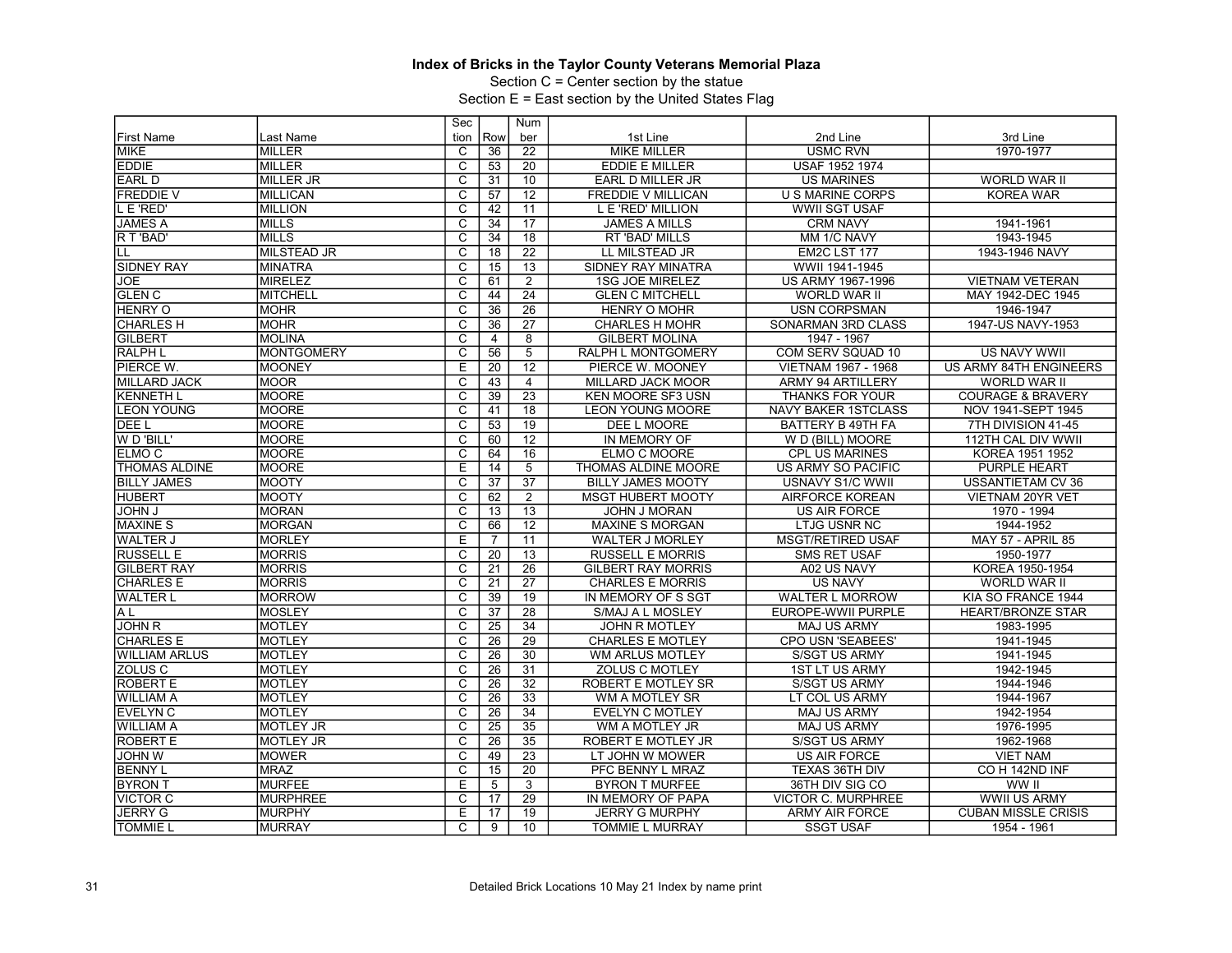Section C = Center section by the statue

|                          |                       | Sec                     |                 | Num             |                            |                           |                                |
|--------------------------|-----------------------|-------------------------|-----------------|-----------------|----------------------------|---------------------------|--------------------------------|
| <b>First Name</b>        | Last Name             | tion                    | Row             | ber             | 1st Line                   | 2nd Line                  | 3rd Line                       |
| <b>WAYNE H</b>           | <b>MURRAY</b>         | C                       | 53              | 18              | <b>WAYNE H MURRAY</b>      | <b>US ARMY</b>            | <b>KOREAN WAR</b>              |
| <b>ALTON K</b>           | <b>MUSICK</b>         | $\overline{c}$          | 35              | $\mathbf{1}$    | <b>ALTON K MUSICK</b>      | 84 INF DIV                | WORLD WAR II                   |
| <b>BUEL E</b>            | <b>MUSICK</b>         | $\overline{\mathsf{c}}$ | 67              | $\overline{5}$  | <b>BUEL E MUSICK</b>       | CPL 36TH DIVISION         | CO B 142 INFANTRY              |
| <b>LARRY E</b>           | <b>IMUSICK</b>        | C                       | 67              | 6               | <b>LARRY E MUSICK</b>      | ARMY NATL GUARD           | <b>VIETNAM 1969-1985</b>       |
| L A                      | <b>MUSTON</b>         | $\overline{\text{c}}$   | 40              | $\overline{8}$  | <b>LAMUSTON</b>            | US AIR FORCE              | WORLD WAR II                   |
| <b>JAMES A</b>           | <b>MYERS</b>          | $\overline{\mathsf{c}}$ | 59              | $\overline{2}$  | LTC JAMES A MYERS          | ARMY-ARMOR-AVIATOR        | <b>VIETNAM-ROTC</b>            |
| <b>LENA &amp; NORMAN</b> | <b>NAILL</b>          | $\overline{\text{c}}$   | 48              | $\overline{9}$  | IN HONOR OF ALL            | <b>DYESSAFB PERSONNEL</b> | <b>LENA &amp; NORMAN NAILL</b> |
| <b>ROBERT E</b>          | <b>NAPIER</b>         | $\overline{\mathsf{c}}$ | 37              | $\overline{9}$  | 1ST SGT (MSGT)             | ROBERT E NAPIER           | USA/USAF RET 1975              |
| <b>CHARLES H</b>         | <b>NARRELL</b>        | $\overline{\mathsf{c}}$ | 53              | $\overline{17}$ | <b>CHARLES H NARRELL</b>   | <b>U S AIR CORPS</b>      | <b>EUROPEAN THEATER</b>        |
| <b>BURL</b>              | <b>NASH</b>           | $\overline{c}$          | 41              | $\overline{12}$ | <b>BURL NASH</b>           | <b>US ARMY</b>            | WWII                           |
| WW II                    | <b>NAVAL AIR CORP</b> | $\overline{\mathsf{c}}$ | 56              | $\overline{7}$  | <b>NAVAL AIR CORP</b>      | <b>WORLD WAR II</b>       | 1943-45                        |
| <b>KOREAN</b>            | <b>NAVAL AIR CORP</b> | $\overline{C}$          | 56              | 8               | <b>NAVAL AIR CORP</b>      | <b>KOREAN WAR</b>         | 1949-51                        |
| <b>LOURY H</b>           | <b>NAYLOR JR</b>      | $\overline{\text{c}}$   | 46              | 17              | LOURY H NAYLOR JR          | 867TH AA BATTALION        | <b>U S ARMY 1941-1945</b>      |
| <b>HENRY F</b>           | <b>NEASE</b>          | $\overline{\mathsf{c}}$ | 60              | $\overline{5}$  | IN MEMORY OF               | LT HENRY F NEASE          | <b>U S AIR FORCE</b>           |
| <b>JACK H</b>            | <b>NEATHERY JR</b>    | $\overline{\text{c}}$   | $\overline{22}$ | 10              | <b>SGTJACKHNEATHERYJR</b>  | KOREA 1950-1953           | <b>45DIV PAGENRADIERS</b>      |
| <b>LEROY M</b>           | <b>NEHRING</b>        | E                       | 18              | $\overline{5}$  | <b>LEROY M NEHRING</b>     | YEOMAN 2ND CLASS          | US NAVY 1944-1946              |
| <b>EDWINS</b>            | NEILL                 | C                       | 17              | $\overline{4}$  | <b>EDWIN S. NEILL</b>      | <b>STAFF SGT USARMY</b>   | 1940-1945                      |
| <b>GLENN G</b>           | NEILL                 | $\overline{C}$          | 21              | 11              | <b>GLENN G. NEILL</b>      | PRIVATE USMC              | 1943-1944                      |
| <b>BOBBY H</b>           | <b>INELSON</b>        | $\overline{\text{c}}$   | $\overline{53}$ | $\overline{21}$ | PVT BOBBY H NELSON         | <b>B BTRY HQ BN USA</b>   | 1958-1959                      |
| <b>BILLY K</b>           | <b>NELSON</b>         | $\overline{\mathsf{c}}$ | 53              | 22              | <b>PVT BILLY K NELSON</b>  | <b>US ARMY</b>            | 1948-1949                      |
| A <sub>C</sub>           | <b>NELSON</b>         | $\overline{\text{c}}$   | 53              | $\overline{23}$ | CPL A C NELSON             | 271ST COMBAT ENGBN        | 1943-1946 71ST INF             |
| <b>GERALD</b>            | <b>NELSON</b>         | $\overline{\text{c}}$   | $\overline{53}$ | $\overline{24}$ | <b>SGT GERALD NELSON</b>   | 358 REG 90 INF DIV        | 1942-1945 US ARMY              |
| <b>LESTER B</b>          | <b>NELSON</b>         | $\overline{\mathrm{c}}$ | 53              | $\overline{25}$ | <b>LESTER B NELSON</b>     | 96TH INF US ARMY          | 1942-1945 SPACIFIC             |
| TED                      | NEWBERRY              | $\overline{c}$          | 15              | $\overline{4}$  | <b>TED NEWBERRY</b>        | <b>SK3C US NAVY</b>       | 1943-1946                      |
| <b>NEWT</b>              | NEWBERRY              | C                       | $\overline{22}$ | 11              | <b>NEWT NEWBERRY</b>       | <b>COL US ARMY</b>        | <b>KOREA</b>                   |
| <b>MONTY F</b>           | <b>NEWBERRY</b>       | Ε                       | 5               | $\overline{8}$  | <b>MEMORY OF</b>           | <b>MONTY F NEWBERRY</b>   | NAVY 1965-1968                 |
| <b>HOLLIS</b>            | NEWBERRY              | E                       | 5               | $\overline{9}$  | LT HOLLIS NEWBERRY         | NAVY SEABEES 133BN        | <b>VIETNAM 1966-1967</b>       |
| M 'PETE'                 | NEWBERRY              | Έ                       | 5               | 10              | M (PETE) NEWBERRY          | ARMY 1954-1957            | NEVADA NUCLEAR TESTS           |
| <b>JAMES D</b>           | <b>NEWBERRY</b>       | Ε                       | $\overline{7}$  | $\overline{18}$ | <b>JAMES D NEWBERRY</b>    | <b>TEX NATIONAL GUARD</b> |                                |
| <b>HOLLIS</b>            | <b>NEWBERRY</b>       | E                       | 9               | 19              | <b>HOLLIS NEWBERRY</b>     | <b>CAPT 1STCAVDIV</b>     | 1942-45 PACIFIC                |
| <b>JAMES A</b>           | <b>NEWBERRY SR</b>    | $\overline{\mathrm{c}}$ | $\overline{26}$ | $\overline{2}$  | <b>JAMES A NEWBERRYSR</b>  | <b>SGT US ARMY</b>        | KOREA 1953-1959                |
| <b>PAUL</b>              | NEWELL                | $\overline{\text{c}}$   | 66              | $\overline{7}$  | PAUL NEWELL MAJOR          | <b>713 TANK BATTALION</b> | OKINAWA KOREA OCC              |
| <b>ROBERT M</b>          | <b>NEWMAN</b>         | C                       | $\overline{23}$ | 6               | <b>ROBERT M NEWMAN</b>     | <b>129TH INFANTRY</b>     | WWII LUZON                     |
| <b>JOHN</b>              | <b>NEWSOME</b>        | $\overline{\mathrm{c}}$ | $\overline{36}$ | $\mathbf{1}$    | T/SGT JOHN NEWSOME         | WORLD WAR II 36 DIV       | 1940 - 1945                    |
| <b>KERMITT</b>           | <b>NEWTON</b>         | $\overline{c}$          | 20              | $\overline{7}$  | <b>KERMITT NEWTON</b>      | <b>US ARMY</b>            | 1951-1953                      |
| <b>THEO</b>              | NICHOLS               | $\overline{\mathsf{c}}$ | 19              | $\overline{25}$ | <b>MAJ THEO NICHOLS</b>    | <b>ARMY AIR CORPS</b>     | <b>WWII</b>                    |
| PHILIP C.                | <b>NICHOLS</b>        | E                       | 21              | 19              | PHILIP C. NICHOLS          | VP19 AE2 P3AA/C           | <b>US NAVY 1961-1967</b>       |
| <b>GEORGE H</b>          | <b>NICHOLS SR</b>     | E                       | 21              | $\overline{18}$ | <b>GEORGE H NICHOLS SR</b> | 1943-1945 RDQ             | US NAVY USS FORMO              |
| <b>GEORGE</b>            | <b>NIEDECKEN</b>      | $\overline{\text{c}}$   | $\overline{21}$ | 15              | <b>GEORGE NIEDECKEN</b>    | <b>SGT US ARMY</b>        | 1967 - 1969                    |
| A V                      | INIGRO                | $\overline{\mathrm{c}}$ | 17              | $\overline{25}$ | <b>RET USAF</b>            | <b>TSGT AV NIGRO</b>      | <b>JAN 1961-JUNE 1981</b>      |
| <b>HAROLD DEAN</b>       | <b>NIXON</b>          | C                       | 43              | 15              | <b>HAROLD DEAN NIXON</b>   | <b>US NAVY</b>            | 1944-1946                      |
| <b>ROBERT S</b>          | <b>NOBLES</b>         | $\overline{\mathrm{c}}$ | 41              | $\overline{4}$  | <b>ROBERT S NOBLES</b>     | SPEC 5 3RD INF DIV        | US ARMY 1964-1967              |
| W <sub>F</sub>           | <b>NOBLES JR</b>      | $\overline{C}$          | 41              | 3               | <b>1LT WF NOBLES JR</b>    | 262 FIELD ARTL            | 1942-1946                      |
| <b>ROBERT K</b>          | <b>NOHL</b>           | $\overline{\mathsf{c}}$ | 53              | $\overline{16}$ | <b>MSGT ROBERT K NOHL</b>  | US AIR FORCE RET          | 1962-1984                      |
| <b>ROBERT</b>            | NORTHCUTT             | E                       | 16              | 11              | IN MEMORY OF               | <b>ROBERT NORTHCUTT</b>   | <b>USAF 1966 - 70</b>          |
| <b>BOBBY JOE</b>         | INUCKOLS              | C                       | 48              | $\overline{7}$  | <b>BOBBY JOE NUCKOLS</b>   | KOREA 1951-1955           | USS DELTA                      |
| G R 'BOB'                | NUNNALLY              | $\overline{\mathrm{c}}$ | 41              | $\overline{9}$  | <b>G R 'BOB' NUNNALLY</b>  | <b>SGT WORLD WAR II</b>   | <b>UNITED STATES ARMY</b>      |
| <b>FREDERICK W</b>       | <b>OCHS</b>           | $\overline{C}$          | 53              | $\overline{15}$ | <b>MSGT</b>                | <b>FREDERICK W OCHS</b>   | <b>USAF</b>                    |
|                          |                       |                         |                 |                 |                            |                           |                                |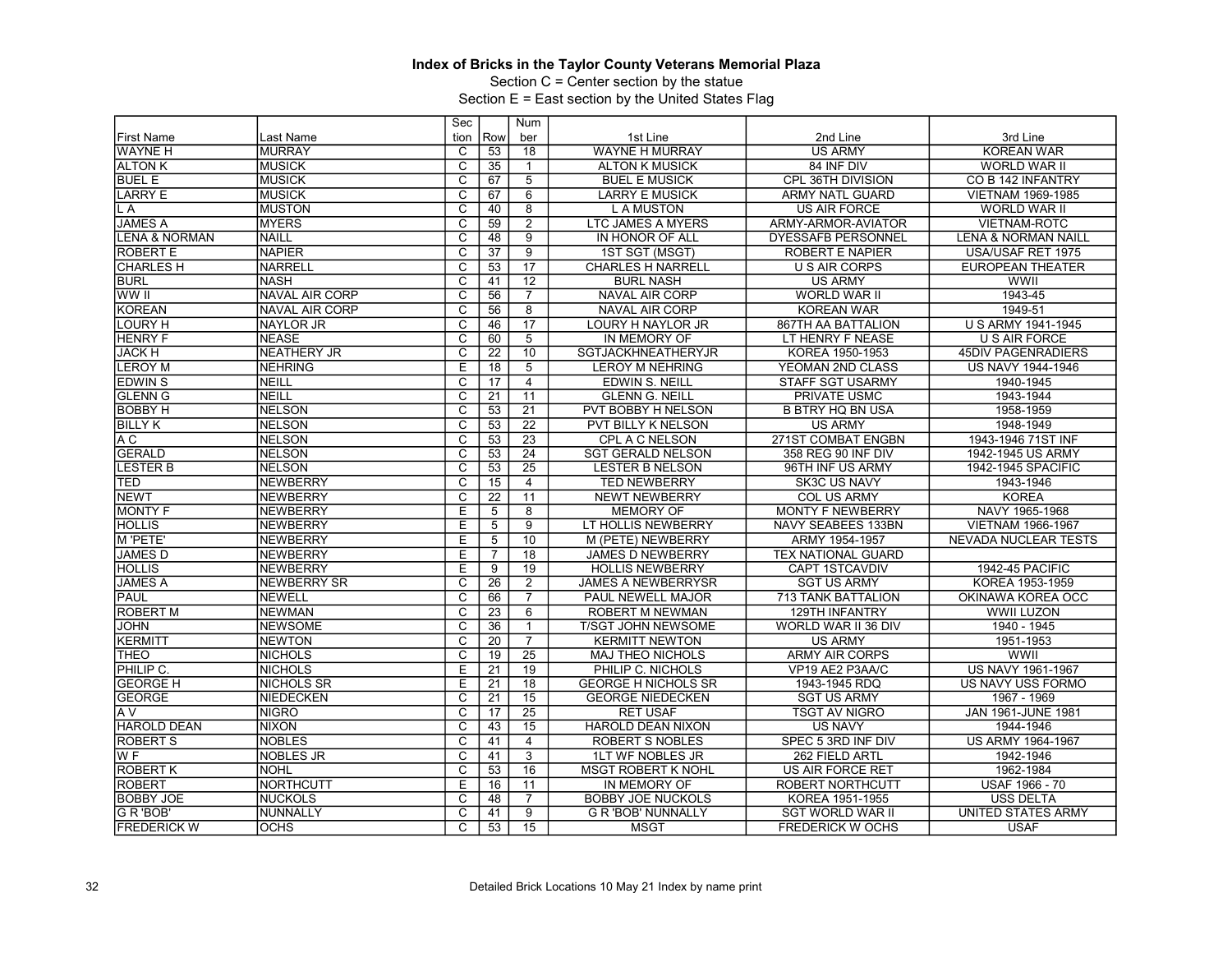Section C = Center section by the statue

|                     |                    | Sec                     |                 | Num             |                           |                           |                          |
|---------------------|--------------------|-------------------------|-----------------|-----------------|---------------------------|---------------------------|--------------------------|
| <b>First Name</b>   | Last Name          | tion                    | Row             | ber             | 1st Line                  | 2nd Line                  | 3rd Line                 |
| <b>BILLY JOE</b>    | <b>ODSTRCIL</b>    | Ε                       | 1               | 16              | <b>BILLY JOE ODSTRCIL</b> | <b>SP4 ARMY VIETNAM</b>   | $07-15-50 - 09-29-70$    |
| <b>RICHARD A</b>    | <b>OGDEN</b>       | C                       | 32              | 22              | <b>RICHARD A OGDEN</b>    | <b>USNR USS HISSEM</b>    | <b>VIETNAM EM2C</b>      |
| IBEN HILL           | <b>OGDEN</b>       | $\overline{\mathsf{c}}$ | 32              | 23              | <b>BEN HILL OGDEN</b>     | <b>USS SARATOGA</b>       | WWII EM1C                |
| <b>NORMAN L</b>     | <b>OLSEN</b>       | $\overline{C}$          | 47              | $\overline{4}$  | NORMAN L OLSEN            | LT COL USAF               |                          |
| <b>BRENDAN J</b>    | <b>O'NEILL</b>     | $\overline{\text{c}}$   | 10              | 19              | <b>BRENDAN J O'NEILL</b>  | AE2 US NAVY               | 1974 - 1980              |
| <b>JOSEPH T</b>     | <b>O'NEILL</b>     | $\overline{\mathsf{c}}$ | 10              | 20              | <b>JOSEPH T O'NEILL</b>   | SGT US ARMY 43 - 46       | MAJOR USAF 50 - 74       |
| <b>MOISES</b>       | ORTIZ              | $\overline{\text{c}}$   | 15              | 29              | <b>MOISES ORTIZ</b>       | <b>US ARMY</b>            | 1955-1958                |
| <b>ISRAEL P</b>     | <b>ORTIZ</b>       | $\overline{\text{c}}$   | 20              | 24              | <b>ISRAEL P ORTIZ</b>     | US ARMY-GERMANY           | 1955-1957                |
| <b>CHARLES</b>      | <b>ORTIZ</b>       | C                       | $\overline{22}$ | 19              | <b>CHARLES ORTIZ</b>      | US MARINES                | FEB 1943-OCT 1945        |
| <b>CHARLES</b>      | <b>OSCAR</b>       | $\overline{c}$          | 16              | 19              | <b>PVT CHARLES OSCAR</b>  | <b>STANDARD</b>           | USARMYMAR,45NOV,45       |
| <b>ROBERT G</b>     | <b>OSWALT</b>      | $\overline{\mathsf{c}}$ | $\overline{53}$ | 14              | <b>ROBERT G OSWALT</b>    | <b>USN-SKC 1956-1978</b>  | SERVED WITH PRIDE        |
| <b>HERMAN</b>       | <b>OVERMAN</b>     | $\overline{C}$          | 53              | 11              | IN MEMORY OF              | <b>HERMAN OVERMAN</b>     | WWII                     |
| <b>STANLEY PAUL</b> | <b>OWENS</b>       | $\overline{\text{c}}$   | 22              | 15              | <b>STANLEY PAUL OWENS</b> | <b>VIETNAM</b>            | 1969 - 1970              |
| <b>GEORGE MACK</b>  | <b>OWENS</b>       | $\overline{\mathsf{c}}$ | 35              | 5               | <b>GEORGE MACK OWENS</b>  | USN F/2C                  |                          |
| JD                  | <b>OWENS</b>       | E                       | 4               | 19              | IN MEMORY OF              | <b>SG JD OWENS</b>        | AF 1942-1945             |
| Ітом в              | <b>OWENS</b>       | Ε                       | 4               | 20              | <b>TSGT TOM B OWENS</b>   | 172 INF INF REGT          | NEW GUNIA 1941-45        |
| <b>HERBERT L</b>    | <b>OWENS</b>       | E                       | 4               | $\overline{21}$ | <b>HERBERT L OWENS</b>    | SN1 NAVY                  | 1948-1950                |
| SOLLIE O            | <b>OWENS</b>       | Ε                       | 5               | $\overline{22}$ | <b>SGT SOLLIE O OWENS</b> | 1 MARINE AIR WING         | <b>USMC 1942 1946</b>    |
| WILL                | <b>OXFORD</b>      | C                       | 10              | 15              | <b>WILL OXFORD</b>        | <b>VIETNAM</b>            | 1967 - 1968              |
| <b>CHAD WAYNE</b>   | <b>PACK</b>        | $\overline{\mathsf{c}}$ | 59              | 8               | <b>CHAD WAYNE PACK</b>    | <b>U S NAVY</b>           | <b>DESERT STORM</b>      |
| <b>LESTER WAYNE</b> | <b>PACK</b>        | $\overline{\text{c}}$   | 59              | $\overline{9}$  | <b>LESTER WAYNE PACK</b>  | <b>U S NAVY</b>           | WWII                     |
| <b>WILLIAM L</b>    | PAGE               | $\overline{\mathsf{c}}$ | 24              | $\overline{29}$ | <b>WILLIAM L PAGE</b>     | LT COL USAF               | 1952-1980                |
| <b>MURRY D</b>      | PAGE               | $\overline{c}$          | 64              | $\mathbf{1}$    | IN HONOR OF               | <b>MURRY D PAGE</b>       | <b>US ARMY WWII</b>      |
| <b>WILLIAM R</b>    | <b>PAGE</b>        | Ε                       | 20              | $\overline{4}$  | <b>WILLIAM R PAGE</b>     | US NAVY 1943 - 1946       | <b>PACIFIC THEATER</b>   |
| <b>RON</b>          | PALMER             | E                       | 8               | $\overline{18}$ | <b>RON PALMER</b>         | <b>US MARINES</b>         | VIETNAM 1961 - 1965      |
| <b>CHARLES</b>      | <b>PARHAM</b>      | Ε                       | 23              | 19              | <b>CHARLES L PARHAM</b>   | <b>SMSGT USAF</b>         | 22 YEARS VIETNAM         |
| <b>RICHARD L</b>    | PARKER             | C                       | 16              | 27              | <b>RICHARD L PARKER</b>   | <b>MSGT US AIRFORCE</b>   | DEC 1960- JAN 1987       |
| <b>FRED</b>         | PARKER             | $\overline{\mathrm{c}}$ | 17              | $\overline{24}$ | <b>FRED PARKER</b>        | TEC <sub>5</sub>          | 1945-1946                |
| <b>JW</b>           | <b>PARKER</b>      | C                       | 20              | 31              | IN MEMORY OF              | <b>J W PARKER CMSGT</b>   | USAF 30YR VET            |
| <b>CLIFFORD D</b>   | PARKER             | C                       | 22              | 31              | IN MEMORY OF              | <b>CLIFFORD D PARKER</b>  | NAVY/AF* '44-'49         |
| sj                  | PARKER             | $\overline{\mathrm{c}}$ | 64              | $\overline{5}$  | PFC S J PARKER            | <b>US ARMY 1952-54</b>    | 45TH INF - KOREA         |
| <b>H BRYCE</b>      | <b>PARKER</b>      | Ε                       | 13              | $\overline{19}$ | <b>H BRYCE PARKER</b>     | <b>CAPTAIN USAF JAG</b>   | 1970 - 1975              |
| <b>IFRED W</b>      | PARKER             | E                       | 13              | 20              | <b>FRED W PARKER PVT</b>  | <b>KANSAS STATE GUARD</b> | 1943-1946                |
| H O QUANNAH         | <b>PARKER</b>      | Ε                       | 13              | 21              | H O QUANNAH PARKER        | CAPTAIN US ARMY MP        | 1971 - 1972              |
| <b>JAMESL</b>       | <b>PARTIN</b>      | E                       | 18              | 20              | <b>JAMES LAYNE PARTIN</b> | NAVY - CORPSMAN - HMS     | 1990 - 2000              |
| <b>JAMES E</b>      | <b>PARTIN III</b>  | $\overline{E}$          | 18              | $\overline{19}$ | <b>JAMES E PARTIN III</b> | <b>ARMY - SSGT</b>        | 1966 - 1974              |
| <b>JAMES W</b>      | <b>PARTIN JR</b>   | E                       | 18              | 18              | <b>JAMES W PARTIN JR</b>  | <b>ARMY - SGT</b>         | 1942 - 1946              |
| <b>RICKEY NEEL</b>  | <b>PARVIN</b>      | C                       | 44              | 3               | <b>RICKEY NEEL PARVIN</b> | US AIR FORCE-RET          | 1974-1994                |
| <b>MURRAY L</b>     | PARVIN             | $\overline{\mathrm{c}}$ | 44              | $\overline{4}$  | IN LOVING MEMORY          | MURRAY L PARVIN           | KOREA 1953-1955          |
| <b>DENNIS L</b>     | <b>PASCHAL</b>     | $\overline{\text{c}}$   | 61              | $\overline{22}$ | <b>DENNIS L PASCHAL</b>   | <b>PVT FIRST CLASS</b>    | 13NOV 42 - 17FEB 46      |
|                     | <b>PATHFINDERS</b> | C                       | 26              | 20              | IN MEMORY OF              | THOSE WHO SERVED          | PATHFINDERS STPUMC       |
| <b>MINGO</b>        | <b>PATLAN</b>      | $\overline{c}$          | 21              | 21              | <b>MINGO PATLAN</b>       | <b>VIETNAM</b>            | 1966 - 1967              |
| <b>E E 'PAT'</b>    | <b>PATTERSON</b>   | $\overline{C}$          | 6               | 1               | <b>EE 'PAT' Patterson</b> | <b>US ARMY</b>            | 1923 - 1997              |
| <b>HERBERT</b>      | <b>PATTERSON</b>   | $\overline{\text{c}}$   | 35              | 16              | <b>HERBERT PATTERSON</b>  | SGT 6TH ARMY 45-46        | <b>LUZON PHILLIPINES</b> |
| <b>JAMES</b>        | <b>PATTERSON</b>   | E                       | 23              | 8               | <b>J PATTERSON</b>        | CPT 1969-1974             | <b>MARINE CORPS</b>      |
| JIM                 | <b>PATTERSON</b>   | Е                       | 23              | 9               | <b>JIM PATTERSON</b>      | 1LT 1942-1945             | <b>GP CBI THEATER</b>    |
| DALE A              | <b>PATTON</b>      | C                       | 22              | $\overline{28}$ | DALE A. PATTON            | <b>SGT US ARMY MPC</b>    | 1967-1971                |
| <b>JAMES</b>        | <b>PATTON</b>      | E                       |                 |                 | <b>JAMES PATTON</b>       |                           |                          |
|                     |                    |                         | 17              | 9               |                           | 1944 CONLEY 1997          | 610 MAINTBN VIETNAM      |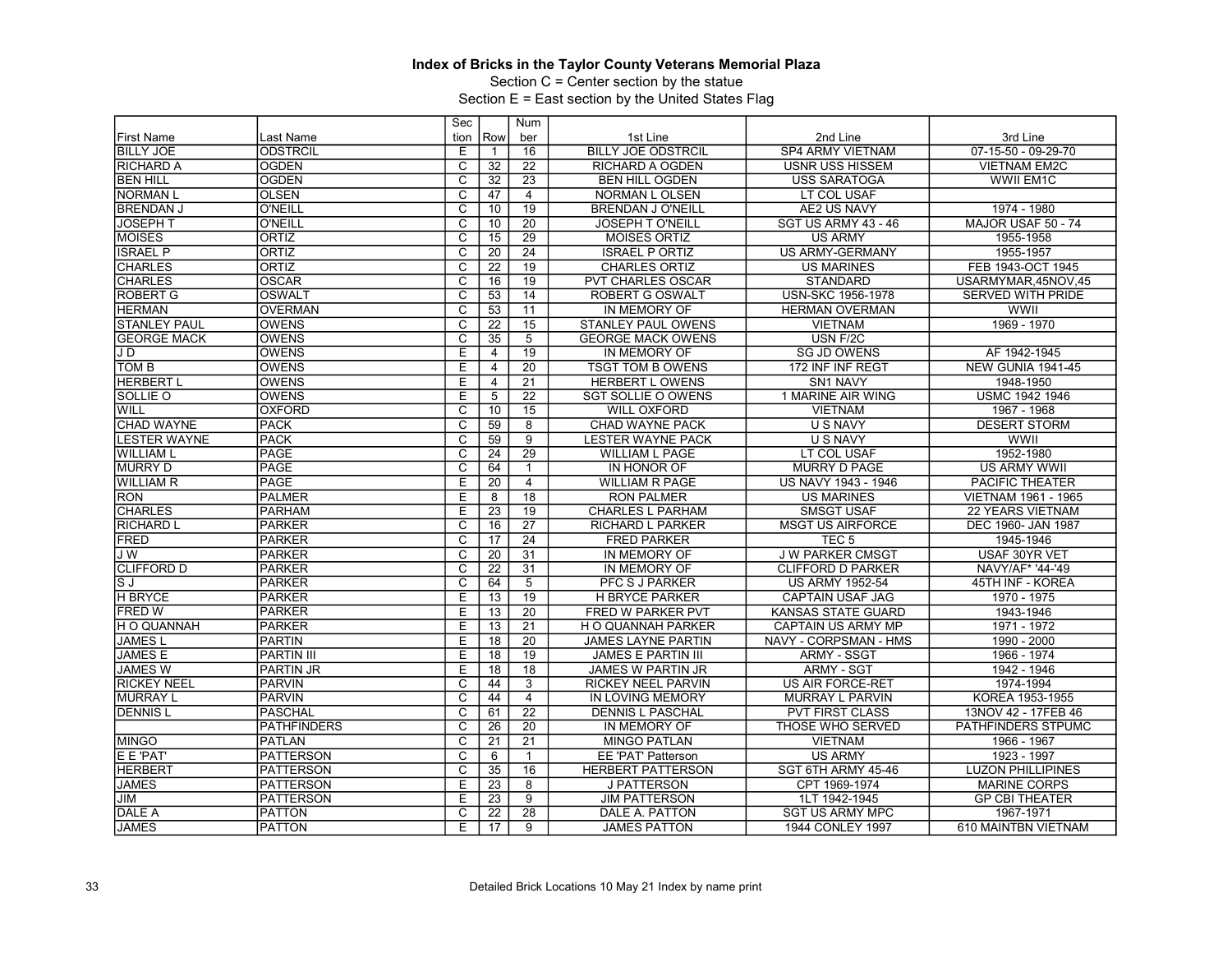Section C = Center section by the statue

|                       |                   | Sec                     |                 | Num             |                           |                           |                          |
|-----------------------|-------------------|-------------------------|-----------------|-----------------|---------------------------|---------------------------|--------------------------|
| <b>First Name</b>     | Last Name         | tion                    | Row             | ber             | 1st Line                  | 2nd Line                  | 3rd Line                 |
| <b>FRED</b>           | <b>PAULSEN</b>    | C                       | 20              | $\overline{4}$  | <b>FRED PAULSEN</b>       | MSGT USMC 1939            | WWII KOREA 1959          |
| RHONALD L             | <b>PAYNE</b>      | $\overline{\text{c}}$   | 58              | 3               | IN HONOR OF               | RHONALD L PAYNE           | 56-58 US ARMY            |
| ROBERT O              | <b>PAYNE</b>      | $\overline{\text{c}}$   | 58              | $\overline{4}$  | IN MEMORY OF OUR          | SON AND BROTHER           | ROBERT O PAYNE5966       |
| <b>EDWARD R</b>       | <b>PAYNTER</b>    | E                       | 2               | 18              | IN MEMORY OF              | <b>EDWARD R PAYNTER</b>   | <b>US NAVY</b>           |
| $\overline{ED}$       | <b>PAYNTER</b>    | E                       | 10              | $\overline{20}$ | ALL LIVED N ABILENE       | PRIIOR TO BEING POW       | IN WORLD WAR II          |
| <b>WILLIAM O'NEAL</b> | <b>PEARCE</b>     | $\overline{\mathrm{c}}$ | 23              | 10              | IN MEMORY OF              | <b>WM O'NEAL PEARCE</b>   | <b>US MARINES</b>        |
| <b>FRAN LUNDAY</b>    | <b>PEARL</b>      | E                       | 5               | 14              | I G LUNDAY US NAVY        | <b>FRAN LUNDAY-PEARL</b>  | <b>HARBOR SURVIVORS</b>  |
| TJ                    | <b>PEAVY JR</b>   | Ε                       | 24              | 6               | TJ PEAVY JR               | <b>US AIR FORCE</b>       | 1965-1985                |
| TJ                    | <b>PEAVY SR</b>   | E                       | $\overline{24}$ | $\overline{5}$  | <b>TJ PEAVY SR</b>        | 916TH FA                  | <b>WORLD WAR II</b>      |
| <b>MORRIS</b>         | PEEK              | C                       | 15              | 5               | <b>MORRIS L PEEK</b>      | <b>FIRST SGT ARMY</b>     | 1941-1946                |
| <b>WAYMAN</b>         | <b>PEIRSON</b>    | $\overline{\text{c}}$   | 30              | 18              | <b>WAYMAN PIERSON</b>     | WHEELERS 6 TX CAL.        | <b>PVT CSA</b>           |
| <b>MANUEL</b>         | PENA JR           | $\overline{C}$          | 5               | $\overline{17}$ | PFC Manuel Pena Jr        | <b>INFANTRY</b>           | <b>US ARMY</b>           |
| <b>SAMUEL G</b>       | PENDERGRAST       | $\overline{\text{c}}$   | 25              | 17              | ARMY SGT SAMUEL G         | PENDERGRAST, PSYCH        | <b>CORPS, KOREAN ERA</b> |
| <b>THOMAS D</b>       | PENDERGRAST       | $\overline{\text{c}}$   | 25              | 18              | ARMY SGM THOMAS D         | PENDERGRAST '51-79        | KOREA EUROPE VIETN       |
| <b>CHARLIE FRANK</b>  | PENDERGRAST       | $\overline{c}$          | $\overline{25}$ | 19              | <b>CHARLIE FRANK</b>      | PENDERGRAST, WWII         | <b>MERCHANT MARINES</b>  |
| <b>JAMES D</b>        | PENDLEY           | E                       | $\overline{7}$  | $\overline{12}$ | <b>JAMES D PENDLEY</b>    | <b>USAF</b>               | 1957-1978                |
| <b>MARY T</b>         | PENDLEY           | Ē                       | 11              | $\overline{9}$  | <b>MARY T PENDLEY</b>     | <b>USAF</b>               | 1959-1960                |
| <b>ROY W</b>          | <b>PEOPLES</b>    | C                       | 15              | 17              | ROY W PEOPLES NAVY        | <b>USPC1132 PACIFIC</b>   | RDM 1944-1946            |
| <b>RAYMOND F</b>      | <b>PERKINS</b>    | $\overline{\text{c}}$   | 32              | 10              | <b>RAYMOND F PERKINS</b>  | <b>US ARMY</b>            | <b>KOREA</b>             |
| <b>ROBERT W</b>       | <b>PERKINS</b>    | $\overline{c}$          | 32              | $\overline{12}$ | <b>ROBERT W PERKINS</b>   | <b>US ARMY</b>            | <b>VIETNAM</b>           |
| <b>TRUETT</b>         | PERRY             | C                       | 6               | 12              | TRUETT PERRY              | <b>US NAVY SEABEES</b>    | 1943-1946                |
| <b>OLIVER PAUL</b>    | PERRY             | $\overline{\text{c}}$   | $\overline{13}$ | 19              | <b>OLIVER PAUL PERRY</b>  | US ARMY-WWII              | NORTH AFRICA-ITALY       |
| <b>CILLA</b>          | <b>PETEREK</b>    | $\overline{\mathrm{c}}$ | $\overline{25}$ | $\overline{23}$ | <b>CILLA PETEREK</b>      | LT USAF                   | 1998-2003                |
| <b>NEBRAJ</b>         | <b>PETERS</b>     | C                       | $\overline{27}$ | $\overline{2}$  | <b>NEBRA J PETERS</b>     | <b>CMSGT USAF</b>         | 1975-1997                |
| <b>JERRY W</b>        | <b>PETERS</b>     | $\overline{\text{c}}$   | $\overline{27}$ | $\overline{3}$  | <b>JERRY W PETERS</b>     | <b>MSGT USAF</b>          | 1970-1990                |
| RAYMOND O             | <b>PETREE</b>     | $\overline{C}$          | 36              | $\overline{5}$  | <b>RAYMOND O PETREE</b>   | USAF 1943-1945            | IN MEMORY OF             |
| <b>CARL ROGER</b>     | PHILLEY           | $\overline{\text{c}}$   | 23              | $\overline{12}$ | <b>CARL ROGER PHILLEY</b> | TSGT 1939 - 1945          | 1 CAV DIV 8TH REG        |
| <b>JOHN F</b>         | <b>PHILLIPS</b>   | $\overline{\mathsf{c}}$ | 10              | $\overline{13}$ | <b>JOHN F PHILLIPS</b>    | <b>S/SGT US MARINES</b>   | 1946 - 1948 1950-52      |
| A GERALD              | <b>PHILLIPS</b>   | $\overline{C}$          | 12              | 25              | A GERALD PHILLIPS         | <b>USMC PACIFIC AREA</b>  | WWII 1943-1946           |
| <b>GERARD D</b>       | <b>PHILLIPS</b>   | $\overline{\mathsf{c}}$ | 59              | 19              | <b>GERARD D PHILLIPS</b>  | <b>WWII BURMA</b>         | 1943 1946                |
| <b>JOHN J</b>         | PIENTA            | Ē                       | $\overline{7}$  | 10              | <b>JOHN J PIENTA</b>      | <b>USAF</b>               | <b>VIETNAM VET</b>       |
| <b>JOHNNY</b>         | <b>PIERSON</b>    | E                       | 6               | 3               | <b>CW3-JOHNNY PIERSON</b> | US ARMY 1961-1989         | VIETNAM 65-66 71-72      |
| <b>JEFFERY K</b>      | PIERSON           | E                       | 9               | $\overline{14}$ | <b>JEFFERY K PIERSON</b>  | <b>S/SGT USAF</b>         | 1976-1982                |
| <b>JESSIE R</b>       | <b>PIERSON</b>    | E                       | 10              | 14              | <b>JESSIE R PIERSON</b>   | 1937-1959 USAF RET        | <b>IN-MEMORY</b>         |
| <b>JESSIE W</b>       | PIERSON           | E                       | 11              | 16              | <b>JESSIE W PIERSON</b>   | 1959-1965 NAVY            | RET 1981-1998-ARMY       |
| <b>WAYMAN E</b>       | <b>PISTOLE</b>    | Ε                       | 6               | $\overline{16}$ | <b>WAYMAN E PISTOLE</b>   | 90TH INFANTRY DIV         | <b>WORLD WAR II</b>      |
| <b>JOE V</b>          | <b>PITCOCK</b>    | E                       | 17              | 11              | IN MEMORY OF              | <b>JOE V PITCOCK</b>      | ARMY WORLD WAR I         |
| <b>WAYNE</b>          | <b>PITCOCK</b>    | E                       | 17              | $\overline{12}$ | IN MEMORY OF              | <b>WAYNE PITCOCK</b>      | ARMY WORLD WAR II        |
| <b>HOWARD</b>         | PLANT             | $\overline{\text{c}}$   | 47              | 10              | <b>HOWARD PLANT</b>       | LOST BN 36TH DVN          | <b>US ARMY</b>           |
| <b>RONALD</b>         | <b>PLATT SR</b>   | Ε                       | $\overline{20}$ | $\overline{7}$  | IN MEMORY OF              | <b>RONALD PLATT SR</b>    | AIR FORCE 1976           |
| <b>JAMES M</b>        | <b>POGUE</b>      | $\overline{\text{c}}$   | 39              | $\overline{2}$  | <b>SGT JAMES M POGUE</b>  | CO I 290TH REGT           | 75TH INF DIV WWII        |
| JOHN N                | <b>POINDEXTER</b> | $\overline{\mathrm{c}}$ | 59              | $\overline{17}$ | <b>JOHN N POINDEXTER</b>  | <b>CONFEDERATE ARMY</b>   | THE CIVIL WAR            |
| G W 'BUDDY'           | <b>POINTER</b>    | $\overline{C}$          | 12              | 19              | <b>G W BUDDY POINTER</b>  | <b>US NAVY SEAMAN</b>     | DEC 1945-OCT 1947        |
| <b>JERRY</b>          | POLK              | $\overline{\text{c}}$   | 36              | $\overline{3}$  | <b>JERRY POLK</b>         | <b>VIETNAM 4 INFANTRY</b> | 1966-1967                |
| ACE R                 | <b>POLK</b>       | $\overline{\mathrm{c}}$ | 58              | 16              | SP/5 ACE R POLK           | DOOR GUNNER 69-70         | <b>VIETNAM-CAMBODIA</b>  |
| N B 'JACK'            | <b>POLLOCK</b>    | C                       | 46              | $\overline{2}$  | NB (JACK) POLLOCK         | USAF 42-46 PACIFIC        | <b>B24 BOMBER PILOT</b>  |
| <b>JIMMY L</b>        | <b>POOR</b>       | $\overline{\text{c}}$   | 43              | $\overline{21}$ | <b>JIMMY L POOR</b>       | <b>US NAVY 1967-</b>      | VIETNAM -69              |
| JL                    | <b>POOR</b>       | $\overline{\mathsf{C}}$ | 43              | $\overline{22}$ | <b>J L POOR WWII</b>      | <b>US NAVY</b>            | 1944-1946                |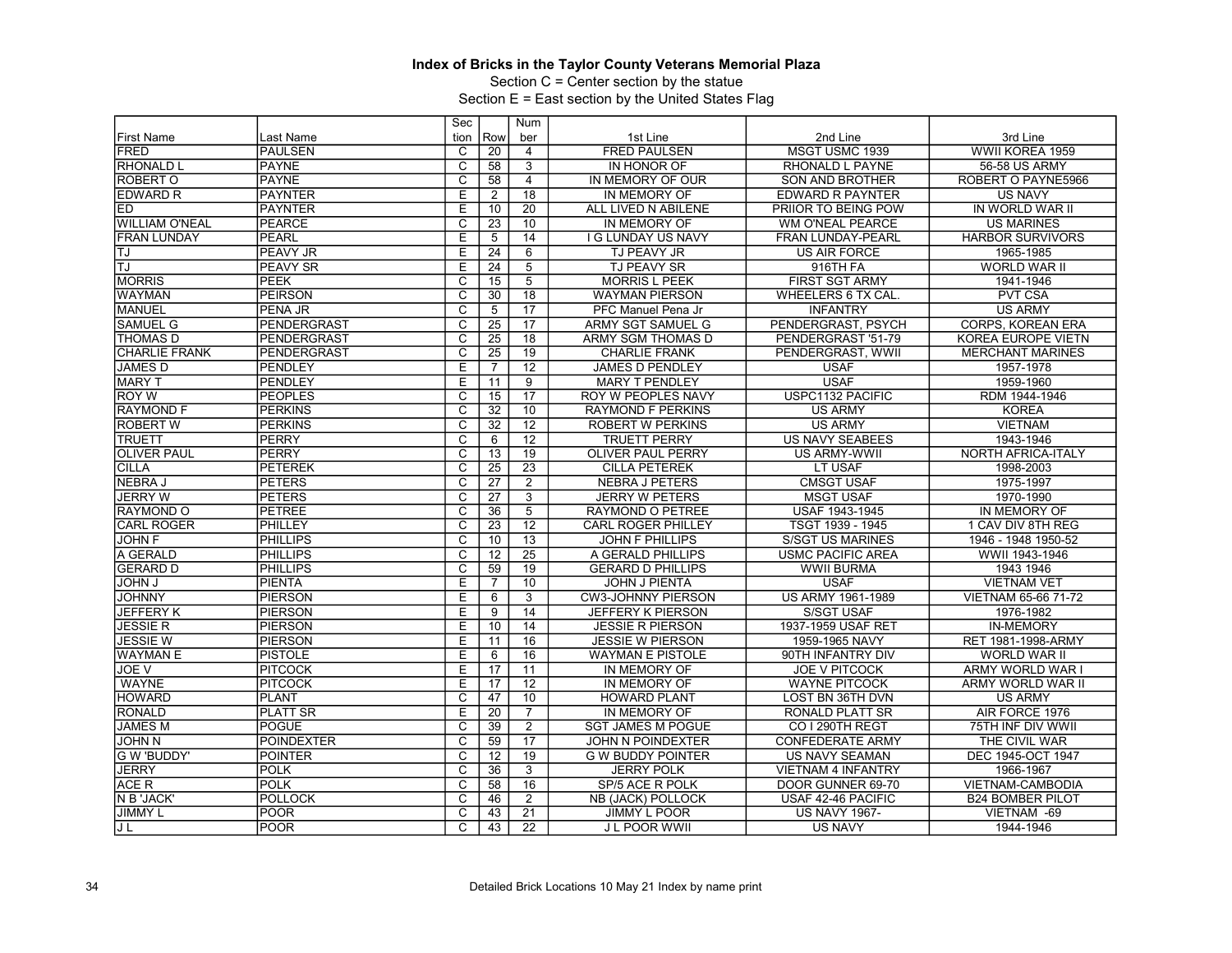Section C = Center section by the statue

|                                 |                      | Sec                     |                 | Num             |                             |                           |                           |
|---------------------------------|----------------------|-------------------------|-----------------|-----------------|-----------------------------|---------------------------|---------------------------|
| <b>First Name</b>               | Last Name            | tion                    | Row             | ber             | 1st Line                    | 2nd Line                  | 3rd Line                  |
| <b>DONALD</b>                   | <b>POTTER</b>        | C                       | 53              | 8               | <b>TSGT DONALD POTTER</b>   | <b>VIETNAM</b>            | 1965-66 1974-75           |
| <b>CHARLES</b>                  | POTTER JR            | $\overline{\text{c}}$   | 37              | 21              | <b>CHARLES POTTER JR</b>    | LT TANK CREWMAN           | <b>WWII CENTRAL EUR</b>   |
| <b>WILLIAM J</b>                | <b>POTTS</b>         | $\overline{\mathsf{c}}$ | 39              | $\overline{24}$ | IN MEMORY OF                | <b>WILLIAM J POTTS</b>    | <b>SENIOR MSSGT USAF</b>  |
| ROY C                           | <b>POWELL</b>        | C                       | 12              | 15              | <b>CWO ROY C POWELL</b>     | <b>US ARMY</b>            | KOREA / VIETNAM           |
|                                 | <b>POWS ABILENE</b>  | E                       | 9               | $\overline{3}$  | ALL LIVED IN ABILENE        | PRIOR TO BEING POW        | IN WORLD WAR II           |
|                                 | <b>POWS N STALAG</b> | E                       | 9               | $\overline{2}$  | THE FOLLOWING MEN           | <b>WERE POWS N STALAG</b> | LUFT #1 BARTH GR          |
| <b>WILLIAM A</b>                | <b>PRESTRIDGE</b>    | $\overline{\text{c}}$   | $\overline{12}$ | $\overline{21}$ | <b>WILLIAM A PRESTRIDGE</b> | <b>WWII PURPLE HEART</b>  | <b>US ARMY 1943-1945</b>  |
| <b>GEORGE H</b>                 | <b>PRICE</b>         | $\overline{\mathsf{c}}$ | 52              | $\overline{12}$ | <b>GEORGE H PRICE</b>       | <b>MAJOR USAF WWII</b>    | B24 PILOT1915-1985        |
| W G                             | PRITCHETT            | $\overline{\mathsf{c}}$ | 17              | 20              | <b>CAPT WG PRITCHETT</b>    | WWII 42ND INF             | <b>RAINBOW DIVISION</b>   |
| <b>DOMINICK</b>                 | <b>PROCOPIO</b>      | $\overline{C}$          | 17              | $\overline{18}$ | <b>DOMINICK PROCOPIO</b>    | <b>TSGT USAF RET</b>      | THANK YOU                 |
| <b>SAMMIE D</b>                 | <b>PROFFITT</b>      | E                       | $\overline{4}$  | $\overline{12}$ | SAMMIE D PROFFITT           | 72ND RCN SQ1945-49        | CPL US AAF                |
| <b>HERMAN A</b>                 | IPROPST              | $\overline{C}$          | 17              | $\overline{5}$  | <b>HERMAN A PROPST</b>      | <b>USAF WWII</b>          | 1944-1946                 |
| <b>AULTON L</b>                 | PRUITT               | $\overline{\text{c}}$   | 36              | 11              | <b>AULTON L PRUITT</b>      | <b>SSGT US ARMY</b>       | WWII                      |
| <b>JAMES E</b>                  | <b>PRUITT</b>        | Ē                       | $\overline{7}$  | $\overline{17}$ | IN MEMORY OF                | <b>S/SGT JAMES</b>        | <b>E PRUITT</b>           |
| <b>RAYBURN</b>                  | <b>PRUITT</b>        | Ē                       | $\overline{9}$  | $\overline{8}$  | <b>RAYBURN A PRUITT</b>     | S/SGT WWII                | 1943-1946                 |
| <b>RICARDO</b>                  | <b>PRUNEDA</b>       | E                       | 13              | 11              | RICARDO PRUNEDA             | <b>SSGT US AIR FORCE</b>  | 1974 - 1983               |
| <b>CYNTHIA J</b>                | <b>PRUNEDA</b>       | E                       | $\overline{13}$ | $\overline{12}$ | IN HONOR OF                 | <b>CYNTHIA J PRUNEDA</b>  | <b>SSGT 1977-85 USAF</b>  |
| <b>DAVID F</b>                  | <b>PUGH</b>          | $\overline{c}$          | 66              | $\overline{13}$ | DAVID F PUGH MD             | CAPT USAMC PTO ETO        | WWII 1945 1947            |
| <b>DIXON</b>                    | IPUTMAN              | E                       | $\mathbf{1}$    | $\overline{15}$ | <b>MAJOR DIXON PUTMAN</b>   | <b>GRIFFITH</b>           | <b>USAF WWII</b>          |
| <b>ROBERT W</b>                 | PUTNAM               | C                       | $\overline{22}$ | 16              | <b>ROBERT W PUTNAM</b>      | <b>SGT US ARMY</b>        | 1972-1975                 |
| <b>ROBERT W</b>                 | <b>PUTNAM</b>        | $\overline{\text{c}}$   | 33              | 15              | <b>ROBERT W PUTNAM</b>      | <b>SGT US ARMY</b>        | 1947-1967                 |
| SAM <sub>S</sub>                | <b>QUEEN JR</b>      | Έ                       | 6               | 2               | <b>SAM S QUEEN JR</b>       | <b>MAJOR US ARMY</b>      | 1969-1993                 |
| <b>WILLIAM R</b>                | <b>QUINTY</b>        | $\overline{\mathrm{c}}$ | $\overline{14}$ | $\overline{8}$  | <b>WILLIAM R QUINTY</b>     | KOREA - VIETNAM           | 1952 - 1974               |
| AMANDA/DAVID                    | <b>RABIDEAU</b>      | E                       | 23              | $\overline{5}$  | ROBERT J RABIDEAU           | AMANDA E RABIDEAU         | <b>US AIR FORCE</b>       |
| JIM                             | <b>RACKLEY</b>       | С                       | $\overline{19}$ | $\overline{30}$ | <b>JIM RACKLEY USA</b>      | <b>STAFF SERGEANT E-6</b> | VIETNAM 1969              |
| <b>WILLIAM</b>                  | <b>RADKE</b>         | $\overline{C}$          | 32              | 16              | <b>WILLIAM RADKE</b>        | <b>SGT US ARMY</b>        | 1942 - 1945               |
| <b>JOHN CLARK</b>               | RAGLUND              | $\overline{\text{c}}$   | $\overline{25}$ | $\overline{2}$  | <b>JOHN CLARK RAGLAND</b>   | <b>TROOP H 1ST TX CAV</b> | <b>SPANISHAMERICANWAR</b> |
| <b>VERLON L</b>                 | <b>RAGLUND</b>       | $\overline{\text{c}}$   | $\overline{25}$ | $\overline{3}$  | <b>VERLON L RAGLAND</b>     | <b>1ST LT US ARMY</b>     | <b>WWII AND KOREA</b>     |
| <b>JAMES WALKER</b>             | <b>RAGLUND</b>       | $\overline{\text{c}}$   | 25              | $\overline{4}$  | JAMESWALKERRAGLAND          |                           | <b>CIVIL WAR</b>          |
| <b>GEORGE E</b>                 | <b>RAMIREZ</b>       | $\overline{\text{c}}$   | 20              | 11              | <b>GEORGE E RAMIREZ</b>     | USN DEC 69-AUG 90         | COOPER HIGH 1969          |
| DANIEL Z                        | RAMIREZ              | $\overline{\mathrm{c}}$ | $\overline{32}$ | $\overline{9}$  | DANIEL Z RAMIREZ            | 173RD AIRBORNE            | <b>VIETNAM 1968-1969</b>  |
| <b>ROBERT L</b>                 | <b>RAMSAY</b>        | $\overline{c}$          | 17              | $\overline{15}$ | <b>ROBERT L RAMSAY</b>      | <b>COL USAF RET</b>       | 1917-1969                 |
| <b>MICHAEL S</b>                | <b>RAMSAY</b>        | C                       | 43              | 5               | MICHAEL S RAMSAY            | 101ST ABN VIETNAM         | 1967-1968                 |
| <b>ROBERT</b>                   | <b>RAMSAY III</b>    | $\overline{\mathsf{c}}$ | 45              | $\overline{26}$ | <b>ROBERT RAMSAY III</b>    | CAPT USN RET              | 1967-1993                 |
| <b>JOHNSON V</b>                | <b>RANDOLPH</b>      | $\overline{c}$          | 29              | $\overline{27}$ | JOHNSON V RANDOLPH          | <b>TSGT US AIRFORCE</b>   | <b>KOREA VIETNAM</b>      |
| <b>JACK J</b>                   | <b>RANSDELL</b>      | $\overline{\mathsf{c}}$ | 16              | $\overline{4}$  | <b>JACK J RANSDELL</b>      | <b>GUNNERSMATE USNAVY</b> | 12-6-43 12-25-46          |
| AL                              | <b>RAPER</b>         | $\overline{\mathrm{c}}$ | 4               | $\mathbf{1}$    | IN MEMORY OF                | AL RAPER HM2 USN          | 1ST BN 5TH MAR            |
| <b>KENNETH HUGH</b>             | <b>RASCO</b>         | C                       | 18              | 3               | KENNETH HUGH RASCO          | S/SGT B17 GUNNER          | 94TH B GRP 35MISS         |
| <b>WO'BILL'</b>                 | <b>RASCO</b>         | $\overline{\text{c}}$   | 19              | $\overline{11}$ | W O (BILL) RASCO            | <b>DEDICATED AND</b>      | HONORABLE WWII            |
| <b>ROBERT</b>                   | <b>RAY</b>           | Ē                       | $\overline{24}$ | $\mathbf{1}$    | <b>ROBERT F RAY</b>         | <b>US NAVY</b>            | 6/27/6/87                 |
| <b>DON</b>                      | <b>RAY JR</b>        | E                       | $\overline{25}$ | $\overline{2}$  | DON W RAY JR                | <b>US NAVY</b>            | $01/26 - 5/95$            |
| ROY L                           | <b>RAYMOND</b>       | C                       | $\overline{7}$  | $\overline{4}$  | ROY L RAYMOND               | <b>US ARMY</b>            | 1962 - 1966               |
| <b>JAMES</b>                    | <b>REAGAN</b>        | $\overline{C}$          | 37              | $\overline{17}$ | <b>CAPT JAMES REAGAN</b>    | 356 ENG REG 1942-46       | <b>EUROPEAN THEATER</b>   |
| . G 'ROCKIE'                    | <b>REAGAN</b>        | $\overline{\mathrm{c}}$ | 50              | 31              | L G ROCKIE REAGAN           | 2ND LT US ARMY            | <b>WWII KOREA</b>         |
| <b>FRANCIS A &amp; MARGIE L</b> | <b>RECORDS</b>       | C                       | 21              | 5               | LT COL FRANCIS A &          | <b>MARGIE L RECORDS</b>   | <b>USAF RETIRED 1977</b>  |
| VERGIL R                        | <b>REDDEN</b>        | C                       | 53              | $\overline{7}$  | <b>VERGIL R REDDEN</b>      | <b>TSGT WWII/EUROPE</b>   | <b>ARMY/RR BATTALION</b>  |
| L J                             | <b>REDWINE</b>       | $\overline{\text{c}}$   | 16              | 16              | LJ REDWINE                  | <b>MAJ USAF</b>           | 1950-1970                 |
|                                 |                      | $\overline{C}$          | 37              | 8               | <b>BOBBY D REED</b>         | <b>USS FRANKLIN WWII</b>  | <b>US NAVY</b>            |
| <b>BOBBY D</b>                  | <b>REED</b>          |                         |                 |                 |                             |                           |                           |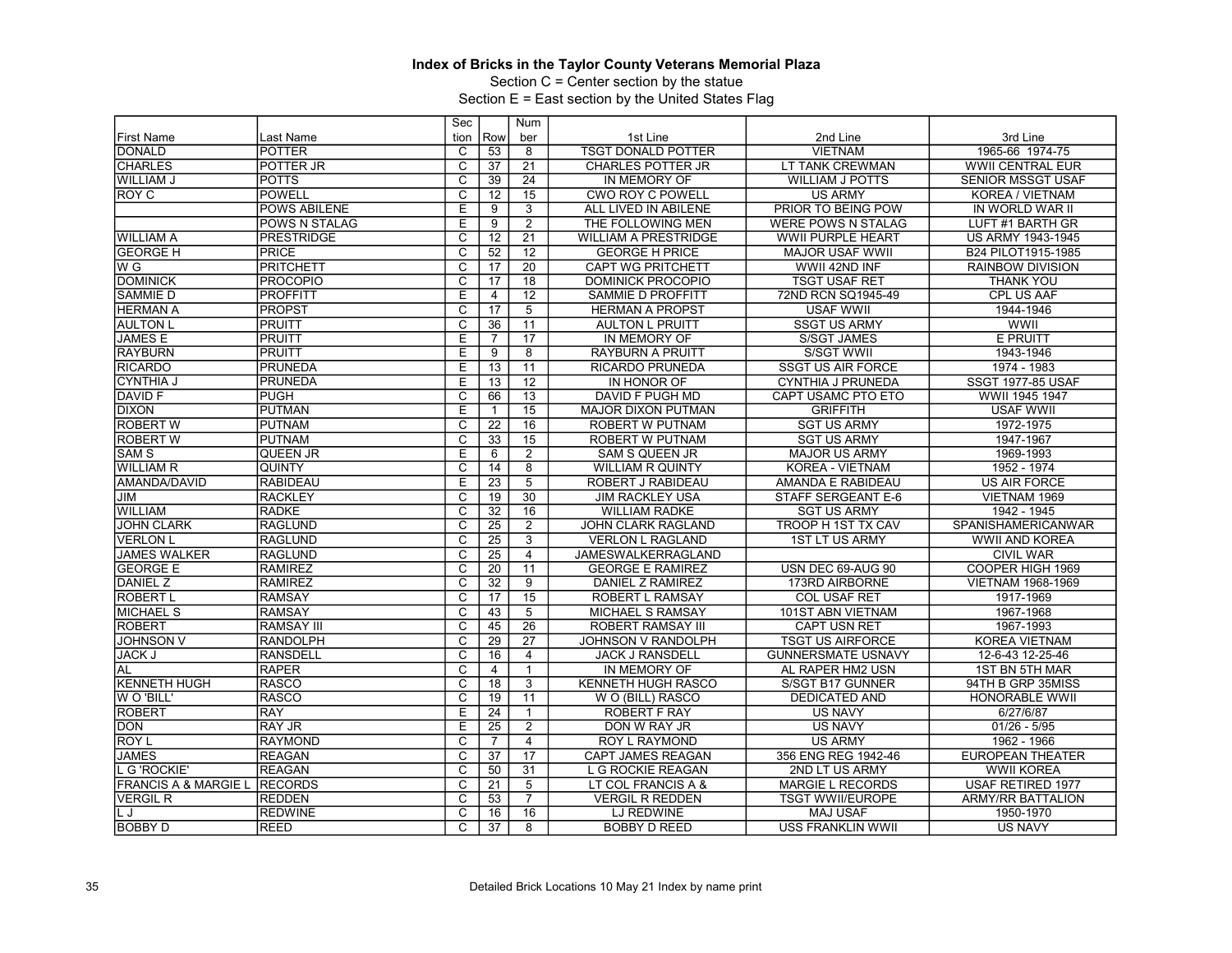Section C = Center section by the statue

|                      |                    | Sec                     |                 | Num             |                           |                           |                             |
|----------------------|--------------------|-------------------------|-----------------|-----------------|---------------------------|---------------------------|-----------------------------|
| <b>First Name</b>    | Last Name          | tion                    | Row             | ber             | 1st Line                  | 2nd Line                  | 3rd Line                    |
| <b>LINDA TILLMON</b> | <b>REED</b>        | C                       | 43              | 17              | <b>LINDA TILLMON-REED</b> | <b>AVIATION ORDNANCE</b>  | UNITED STATES NAVY          |
| <b>BILLY LEROY</b>   | <b>REED</b>        | $\overline{\text{c}}$   | 69              | 3               | <b>BILLY LEROY REED</b>   | TEC 4 US ARMY             | <b>WORLD WAR II</b>         |
| <b>JOHN F</b>        | <b>REED</b>        | Ε                       | 15              | $\overline{2}$  | IN MEMORY OF              | <b>JOHN F REED</b>        | <b>WORLD WAR I</b>          |
| <b>BILL</b>          | <b>REESE</b>       | $\overline{C}$          | 17              | 17              | IN MEMORY OF              | <b>BILL REESE</b>         | <b>VIETNAM</b>              |
| BILL                 | <b>REESE</b>       | $\overline{\text{c}}$   | 45              | $\overline{20}$ | LT BILL REESE             | KIA 1968 USMC             | <b>ABILENE TX</b>           |
| <b>CONWAY B</b>      | <b>REESE JR</b>    | $\overline{\mathrm{c}}$ | 36              | 14              | <b>CONWAY B REESE JR</b>  | US ARMY - WWII            | 1943-1946                   |
| <b>GERALD D</b>      | <b>REEVES</b>      | C                       | 28              | 6               | <b>GERALD D REEVES</b>    | <b>DIED POW CAMP WWII</b> |                             |
| <b>EUGENE</b>        | <b>REHING</b>      | Ε                       | 15              | 12              | <b>EUGENE REHING</b>      | RAIDER BATTALION          | <b>US MARINES 1942 - 45</b> |
| <b>DEWITT LEE</b>    | <b>REID</b>        | $\overline{\mathrm{c}}$ | 37              | $\overline{26}$ | <b>DEWITT LEE REID</b>    | <b>WWII USAF</b>          | <b>STAFF SGT</b>            |
| <b>BRAXTON D</b>     | <b>REID SR</b>     | C                       | 33              | 3               | IN MEMORY OF              | <b>BRAXTON D REID SR</b>  | <b>US NAVY 1942-1945</b>    |
| GEORGE               | <b>REIDENBACH</b>  | $\overline{\text{c}}$   | 17              | 10              | <b>GEORGE REIDENBACH</b>  | <b>SGT US ARMY</b>        | 1941-1946                   |
| <b>JOHN E</b>        | <b>REISING</b>     | $\overline{C}$          | 59              | 6               | <b>JOHN E REISING</b>     | <b>CMSGT USAF</b>         | 1948-1973                   |
| <b>LELAND D</b>      | <b>RENEAU</b>      | E                       | 18              | 15              | <b>LELAND D RENEAU</b>    | MAJOR USAF 50-71          | <b>GLOBAL</b>               |
| <b>STEVEN H</b>      | <b>RENEAU</b>      | E                       | 18              | 16              | <b>STEVEN H RENEAU</b>    | SSGT USAF 71-79           | <b>GLOBAL</b>               |
| <b>DAVID ERNEST</b>  | <b>REVES</b>       | C                       | 60              | 16              | <b>DAVID ERNEST REVES</b> | ADMN/SGT U S ARMY         | 6-11-42 TO 10-7-45          |
| <b>NARCISCO</b>      | <b>REYES</b>       | $\overline{\text{c}}$   | 16              | $\overline{3}$  | <b>NARCISCO REYES</b>     | WW II USA                 | 1942-1945                   |
| <b>DON</b>           | <b>REYNOLDS</b>    | $\overline{\mathrm{c}}$ | 68              | $\overline{8}$  | <b>DON REYNOLDS</b>       | <b>NAVY ET SUBMARINES</b> | 1995-2001                   |
| <b>DON</b>           | <b>REYNOLDS</b>    | $\overline{C}$          | 68              | 9               | <b>T/SGT DON REYNOLDS</b> | <b>ARMY AIR CORP</b>      | WWII                        |
| <b>WILLIAM S</b>     | <b>RICH</b>        | $\overline{\text{c}}$   | 33              | $\overline{20}$ | <b>WILLIAM S. RICH</b>    | <b>CMSGT RET USAF</b>     |                             |
| <b>WILLIAM H</b>     | RICH               | $\overline{c}$          | 46              | 10              | PVT WILLIAM H RICH        | <b>PHILIPPINES</b>        | WORLD WARII 1942-45         |
| <b>BILLY</b>         | <b>RICHARDS</b>    | C                       | $\overline{36}$ | $\overline{7}$  | <b>SGT BILLY RICHARDS</b> | <b>45TH DIV MEDICS</b>    | WORLD WAR II                |
| <b>WILLIS B</b>      | <b>RICHARDS</b>    | $\overline{\text{c}}$   | 36              | 30              | <b>WILLIS B RICHARDS</b>  | ARMY AIR FORCE SGT        | SOUTH PACIFIC WWII          |
| M <sub>D</sub>       | <b>RICHARDS JR</b> | $\overline{\mathsf{C}}$ | 36              | 29              | <b>MD RICHARDS JR</b>     | <b>SGT ARMY AIR FORCE</b> | <b>WWII INDIA</b>           |
| <b>FRANK</b>         | <b>RICHARDS JR</b> | C                       | 56              | 22              | <b>FRANK RICHARDS JR</b>  | TEC 5 CO K1 INF           | WWII BSM PH OLC             |
| <b>OTISH</b>         | <b>RICHARDS JR</b> | E                       | 12              | 19              | OTIS H RICHARDS JR        | <b>CAPT USAF</b>          | 1973 - 1985                 |
| <b>OTISH</b>         | <b>RICHARDS SR</b> | E                       | 12              | 18              | OTIS H RICHARDS SR        | US NAVY CB UNIT 17        | 1943 - 1946                 |
| <b>BEN</b>           | <b>RICHARDSON</b>  | $\overline{\text{c}}$   | $\overline{10}$ | 10              | <b>MEMORY OF</b>          | <b>BEN RICHARDSON</b>     | <b>T-5 ARMY MEDICAL</b>     |
| C E                  | <b>RICHARDSON</b>  | $\overline{\mathsf{c}}$ | 43              | $\overline{23}$ | <b>MSGT CE RICHARDSON</b> | <b>KOREA</b>              | VIET NAM TWO TOURS          |
| <b>JAMES D</b>       | <b>RICHARDSON</b>  | E                       | 23              | 17              | <b>RICHARDSON</b>         | <b>JAMES D USMC</b>       | VIETNAM 69-72               |
| WILLIAM              | <b>RICKETTS</b>    | $\overline{\text{c}}$   | 57              | $\overline{22}$ | <b>WILLIAM RICKETTS</b>   | <b>US NAVY</b>            | 1940-1946                   |
| <b>GERALD J</b>      | <b>RIEDER</b>      | $\overline{\mathrm{c}}$ | 40              | $\mathbf{1}$    | <b>GERALD J RIEDER</b>    | <b>US NAVY</b>            | 1969-1971                   |
| <b>DENTON</b>        | RINEHART           | C                       | 47              | 24              | IN MEMORY OF              | <b>DENTON RINEHART</b>    | WWII 1941 - 1945            |
| LLOYD <sub>B</sub>   | <b>RINKER</b>      | $\overline{\text{c}}$   | 29              | $\overline{25}$ | CPL LLOYD B RINKER        | 3RD ARMD DIVISION         | <b>WORLD WAR II</b>         |
| <b>JOSEPH</b>        | RIOS               | $\overline{c}$          | 35              | $\overline{4}$  | <b>JOSEPH FIDEL RIOS</b>  | <b>SR MSTR SGT</b>        | <b>USAF</b>                 |
| <b>WIILIAM H</b>     | <b>ROACH</b>       | E                       | $\overline{22}$ | 13              | <b>WILLIAM H ROACH</b>    | <b>US AIR FORCE</b>       | 1952-1956                   |
| <b>ROBERT S</b>      | <b>ROADCAP JR</b>  | Ε                       | 5               |                 | ROBT S ROADCAP JR         | <b>SERGEANT USMC</b>      | 1951 - 1960                 |
| <b>THURMAN</b>       | <b>ROARK</b>       | $\overline{\mathrm{c}}$ | 16              | 30              | <b>WWII VETERAN</b>       | <b>PACIFIC FRONT</b>      | <b>THURMAN ROARK</b>        |
| <b>WILLIS</b>        | <b>ROBERSON</b>    | $\overline{\text{c}}$   | 17              | $\overline{2}$  | <b>SGT WILLIS</b>         | <b>ROBERSON</b>           | ARMY 1943-1946              |
| B C                  | <b>ROBERSON</b>    | Ε                       | 3               | $\overline{17}$ | <b>BC ROBERSON DVM</b>    | <b>VETERINARY-CORP</b>    | WWII 1943-1946              |
| <b>SIDNEY L</b>      | <b>ROBERTS</b>     | $\overline{c}$          | 53              | $\overline{4}$  | SIDNEY L ROBERTS          | US ARMY WWII JAPAN        | 1944 - 1946                 |
| KENNY                | <b>ROBERTS</b>     | E                       | 14              | 18              | IN MEMORY OF              | <b>TSGT KENNY ROBERTS</b> | 1944 - 2002                 |
| <b>ZERKO</b>         | <b>ROBERTSON</b>   | C                       | 14              | 19              | <b>ZERK O ROBERTSON</b>   | <b>CAPT US ARMY</b>       | 1941-1945                   |
| <b>ZERKO</b>         | <b>ROBERTSON</b>   | C                       | 18              | 12              | <b>ZERK O ROBERTSON</b>   | CPT CO L 143D INF         | 36TH INFANTRY DIV           |
| <b>GRADY</b>         | <b>ROBERTSON</b>   | $\overline{\mathsf{c}}$ | 47              | 20              |                           |                           |                             |
| <b>BERNIE</b>        | ROBICHAUD          | E                       | 9               | 17              | <b>BERNIE ROBICHAUD</b>   | <b>PFC</b>                | <b>WWI</b>                  |
| <b>LUCIEN</b>        | <b>ROBINSON</b>    | E                       | 5               | 6               | <b>LUCIEN ROBINSON</b>    | PFC 126 INF               | <b>RED ARROW DIVISION</b>   |
| W <sub>E</sub>       | <b>ROBINSON JR</b> | $\overline{\mathrm{c}}$ | 39              | $\overline{27}$ | W E ROBINSON JR           | WWII 1-45 12-46           | CORPORAL 743 AAGB           |
|                      |                    | $\overline{C}$          |                 |                 |                           |                           |                             |
| <b>NOVLE W</b>       | <b>ROGERS</b>      |                         | 3               | 10              | <b>NOVLE W ROGERS</b>     | 131ST FA 2ND BN           | <b>LOST BATTALION</b>       |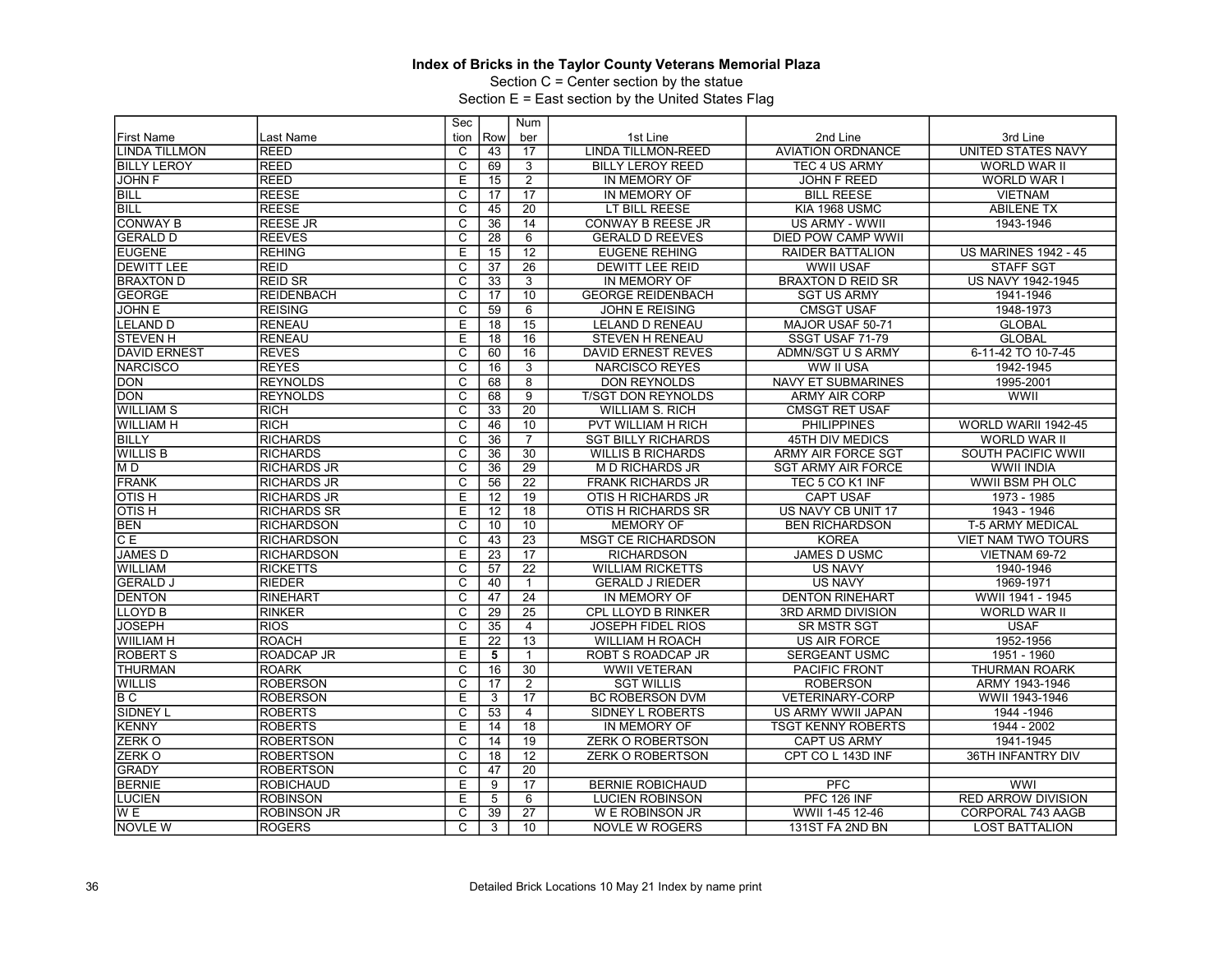Section C = Center section by the statue

|                    |                   | Sec                     |                 | Num             |                           |                           |                               |
|--------------------|-------------------|-------------------------|-----------------|-----------------|---------------------------|---------------------------|-------------------------------|
| <b>First Name</b>  | Last Name         | tion                    | Row             | ber             | 1st Line                  | 2nd Line                  | 3rd Line                      |
| <b>MELVIND</b>     | <b>ROGERS</b>     | C                       | 12              | 26              | <b>MELVIN D ROGERS</b>    | <b>USAF SOUTH PACIFIC</b> | WWII 1943-1945                |
| E WAYNE            | <b>ROGERS</b>     | $\overline{\text{c}}$   | 23              | 14              | <b>E WAYNE ROGERS</b>     | <b>CAPT US ARMY</b>       | 1941-1961                     |
| <b>MARVIN</b>      | <b>ROGERS</b>     | $\overline{\mathrm{c}}$ | $\overline{24}$ | 16              | CPL MARVIN ROGERS         | <b>US MARINES</b>         | 1943 - 1947                   |
| <b>IVAN</b>        | <b>ROGERS</b>     | $\overline{C}$          | 39              | 20              | <b>IVAN ROGERS</b>        | KIA MARCH 1945 IWO        | <b>JIMA SEMPER FI MAC</b>     |
| <b>SAMUEL MARK</b> | <b>ROGERS</b>     | $\overline{\text{c}}$   | 53              | $\overline{1}$  | SAMUEL MARK ROGERS        | <b>US MARINE CORPS</b>    | 1979-1983                     |
| <b>WILLIS NEIL</b> | <b>ROGERS</b>     | $\overline{\mathsf{c}}$ | 53              | $\overline{2}$  | <b>WILLIS NEIL ROGERS</b> | <b>US NAVY</b>            | 1951-1955                     |
| <b>JAMES R</b>     | <b>ROHR</b>       | C                       | 48              | 22              | <b>SFC JAMES R ROHR</b>   | <b>US ARMY RETIRED</b>    | <b>HONOR TO SERVE</b>         |
| <b>YSABEL</b>      | <b>ROSALES</b>    | E                       | $\overline{7}$  | 15              | YSABEL ROSALES            | <b>COXSWAIN MATE</b>      | <b>1ST CLASS WWII</b>         |
| <b>CAMILLIO</b>    | <b>ROSALES</b>    | E                       | 15              | 21              | <b>CAMILLIO ROSALES</b>   | <b>MSGT US ARMY</b>       | WW II                         |
| JIM 'J C'          | <b>ROSE</b>       | C                       | 54              | $\overline{1}$  | <b>JIM 'JC' ROSE</b>      | 10TH ARMORED DIV          | WWII                          |
| HOYT               | <b>ROSS</b>       | $\overline{\text{c}}$   | 14              | $\overline{6}$  | <b>HOYT ROSS US ARMY</b>  | WWII NORMANDY &           | <b>BATTLE OF BULGE-PH</b>     |
| <b>LYNN</b>        | <b>ROTH</b>       | E                       | 24              | $\overline{2}$  | LYNN D ROTH               | <b>US MARINES</b>         | 1972-1973                     |
| <b>BRAD</b>        | <b>ROTH</b>       | E                       | 24              | $\overline{3}$  | <b>SCPO BRAD ROTH</b>     | <b>SUBMARINER</b>         | USN 1994-2021                 |
| <b>JOSHUA</b>      | <b>ROTH</b>       | E                       | 24              | $\overline{4}$  | <b>JOSHUA ROTH</b>        | SGT 345 TPC ABN           | AFGHANISTAN 08-09             |
| НO                 | <b>ROWLAND JR</b> | C                       | 41              | $\overline{5}$  | H O ROWLAND JR            | <b>USS HOGGATT BAY</b>    | CVE 75 1941-1946              |
| HARRY ROWLANDS     | <b>ROWLANDS</b>   | $\overline{\text{c}}$   | 51              | 15              | <b>HARRY ROWLANDS</b>     | <b>KOREAN VETERAN</b>     | DAD WE HONOR YOU              |
| <b>LARRY T</b>     | <b>ROZMEN</b>     | $\overline{\mathsf{c}}$ | 18              | $\overline{13}$ | <b>LARRY T ROZMEN</b>     | <b>CPL USMC</b>           | VIETNAM 1967 - 1968           |
| <b>HANES LLOYD</b> | <b>RUCKER</b>     | C                       | 49              | 8               | <b>JAMES LLOYD RUCKER</b> | <b>US ARMY</b>            | <b>KOREA</b>                  |
| <b>WILLIAM</b>     | <b>RUCKER</b>     | $\overline{\text{c}}$   | 64              | 17              | <b>WILLIAM RUCKER</b>     | SIBLEY                    | <b>WWI</b>                    |
| <b>DEAN A</b>      | <b>RUCKER</b>     | E                       | 8               | $\overline{8}$  | <b>DEAN A RUCKER</b>      | <b>LT/COL USAF</b>        | 1957-1985                     |
| <b>ROBERT</b>      | <b>RUCKER</b>     | E                       | $\overline{23}$ | $\overline{4}$  | <b>ROBERT V RUCKER</b>    | <b>WORLD WAR II</b>       | <b>6TH MARINE DIVISION</b>    |
| <b>RICHARD E</b>   | <b>RUFCA</b>      | $\overline{\text{c}}$   | $\mathbf{1}$    | $\overline{7}$  | <b>RICHARD E RUFCA</b>    | <b>CAPT USAF</b>          | 1970-1976                     |
| <b>HURMAN</b>      | <b>RUIZ</b>       | $\overline{c}$          | 44              | 14              | <b>SGT HERMAN RUIZ</b>    | <b>TULARE CA WWII</b>     | CO D 62ND MTB MRTC            |
| <b>TERRY</b>       | <b>RUMPFF</b>     | $\overline{c}$          | 32              | 29              | <b>TERRY RUMPFF</b>       | USMC VIETNAM 68-69        | <b>NAT GUARD RETIRED</b>      |
| <b>ORVILLE G</b>   | <b>RUMSCH</b>     | E                       | $\overline{20}$ | $\overline{5}$  | ORVILLE G RUMSCH          | 7/26/1919 ----- 4/9/2003  | ARMY AF 1943 - 1946           |
| <b>WILLIAM</b>     | <b>RUMSCH</b>     | E                       | 20              | 6               | <b>WILLIAM RUMSCH</b>     | USAF 1965 -1968           | <b>VIETNAM</b>                |
| <b>JAMESH</b>      | <b>RUSHTON SR</b> | $\overline{\text{c}}$   | 46              | $6\overline{6}$ | IN MEMORY OF SSGT         | <b>JAMES H RUSHTON SR</b> | <b>EUROPE WWII USARMY</b>     |
| PAUL J             | <b>RUSKA</b>      | $\overline{\mathrm{c}}$ | 54              | $\overline{2}$  | TSGT PAUL J RUSKA         | US ARMY AIR CORP          | 1942-1945                     |
| <b>BRUCE J</b>     | <b>RUSKA</b>      | Ć                       | 54              | 3               | <b>SGT BRUCE J RUSKA</b>  | <b>US AIR FORCE</b>       | 1970-1973                     |
| <b>JULIANN</b>     | <b>RUSKA</b>      | $\overline{\text{c}}$   | 54              | $\overline{4}$  | AMM JULIANN RUSKA         | <b>US NAVY WAVE</b>       | 1944-1946                     |
| <b>ROGER A</b>     | <b>RUSSELL</b>    | $\overline{\mathsf{c}}$ | 49              | $\overline{16}$ | <b>ROGER A RUSSELL</b>    | <b>CAPTAIN USAF</b>       | 1982-1985                     |
| C W                | <b>RUSSELL</b>    | C                       | 49              | 17              | C W RUSSELL               | <b>SGT U S ARMY</b>       | 1946-1947 KOREA               |
| <b>THOMAS C</b>    | <b>RUSSELL</b>    | $\overline{\text{c}}$   | 59              | 18              | <b>THOMAS C RUSSELL</b>   | WW II ARMY                | <b>PURPLE HEART</b>           |
| <b>GORIN</b>       | <b>RUTHERFORD</b> | $\overline{\mathsf{c}}$ | 16              | $\overline{9}$  | <b>GORIN RUTHERFORD</b>   | <b>US MARINE CORPS</b>    | WWII SOUTH PACIFIC            |
| <b>VICTOR E</b>    | <b>RYDER</b>      | C                       | 21              | $\overline{7}$  | <b>VICTOR E. RYDER</b>    | <b>SGT USAAC</b>          | 1941-1945                     |
| <b>GAYTAN J</b>    | <b>SAIA</b>       | $\overline{\text{c}}$   | 22              | $\overline{12}$ | <b>GAYTAN J SAIA</b>      | CPHM USN 1941-1949        | MSG USA 1949-1969             |
| <b>WILLIAM</b>     | <b>SALEM</b>      | E                       | 5               | $\overline{13}$ | <b>MGSGT WILLIAM</b>      | <b>SALEM USMC RET</b>     | <b>WWII KOREA VIETNAM</b>     |
| A J                | SAMO JR           | $\overline{c}$          | 38              | 14              | A J SAMO JR               | WWII                      | <b>3RD MARINE DIV</b>         |
| <b>TRAVIS E</b>    | <b>SAMPLE</b>     | $\overline{\mathrm{c}}$ | 67              | $\overline{4}$  | TRAVIS E SAMPLE           | USAF DYESS AFB            | <b>W/LOVE YOUR BRIDE</b>      |
| <b>HERBERT G</b>   | <b>SANDERS</b>    | E                       | $\overline{5}$  | $\overline{21}$ | IN MEMORY OF              | <b>HERBERT G SANDERS</b>  | ARMY 1944 1945                |
| $\overline{RL}$    | <b>SANDERS</b>    | E                       | $\overline{8}$  | $\overline{12}$ | LT RL SANDERS WWII        | SUPPLY OFCR DE 681        | <b>ATLANTIC &amp; PACIFIC</b> |
| <b>CALVIN W</b>    | <b>SANFORD</b>    | $\overline{\mathsf{c}}$ | 22              | $\overline{5}$  | <b>CALVIN W SANFORD</b>   | LT COL - USAF             | 1957 - 1979                   |
| <b>GEORGE</b>      | <b>SANTANA</b>    | C                       | 18              | 28              | IN MEMORY OF              | <b>GEORGE SANTANA</b>     | <b>US NAVY</b>                |
| HISE               | <b>SANTANA</b>    | E                       | 3               | 19              | <b>MSGT JOSE SANTANA</b>  | USAF 1952-1974            | KOREA-VIETNAM                 |
| <b>HOMER O</b>     | <b>SAUNDERS</b>   | $\overline{\mathrm{c}}$ | 27              | 17              | <b>HOMER O SAUNDERS</b>   | <b>ARMY PFC</b>           | 1943-1946                     |
| <b>ROY</b>         | <b>SAUNDERS</b>   | C                       | 27              | 18              | <b>ROY SAUNDERS</b>       | ARMY CORP E4              | 1969-1971                     |
| <b>RICKY</b>       | <b>SAUNDERS</b>   | $\overline{\text{c}}$   | 27              | $\overline{19}$ | <b>RICKY SAUNDERS</b>     | <b>ARMY SGT E5</b>        | 1968-1971                     |
| <b>ROB G</b>       | <b>SAWYER</b>     | $\overline{C}$          | 54              | 6               | <b>ROB G SAWYER</b>       | <b>US COAST GUARD</b>     | 1942-1945                     |
|                    |                   |                         |                 |                 |                           |                           |                               |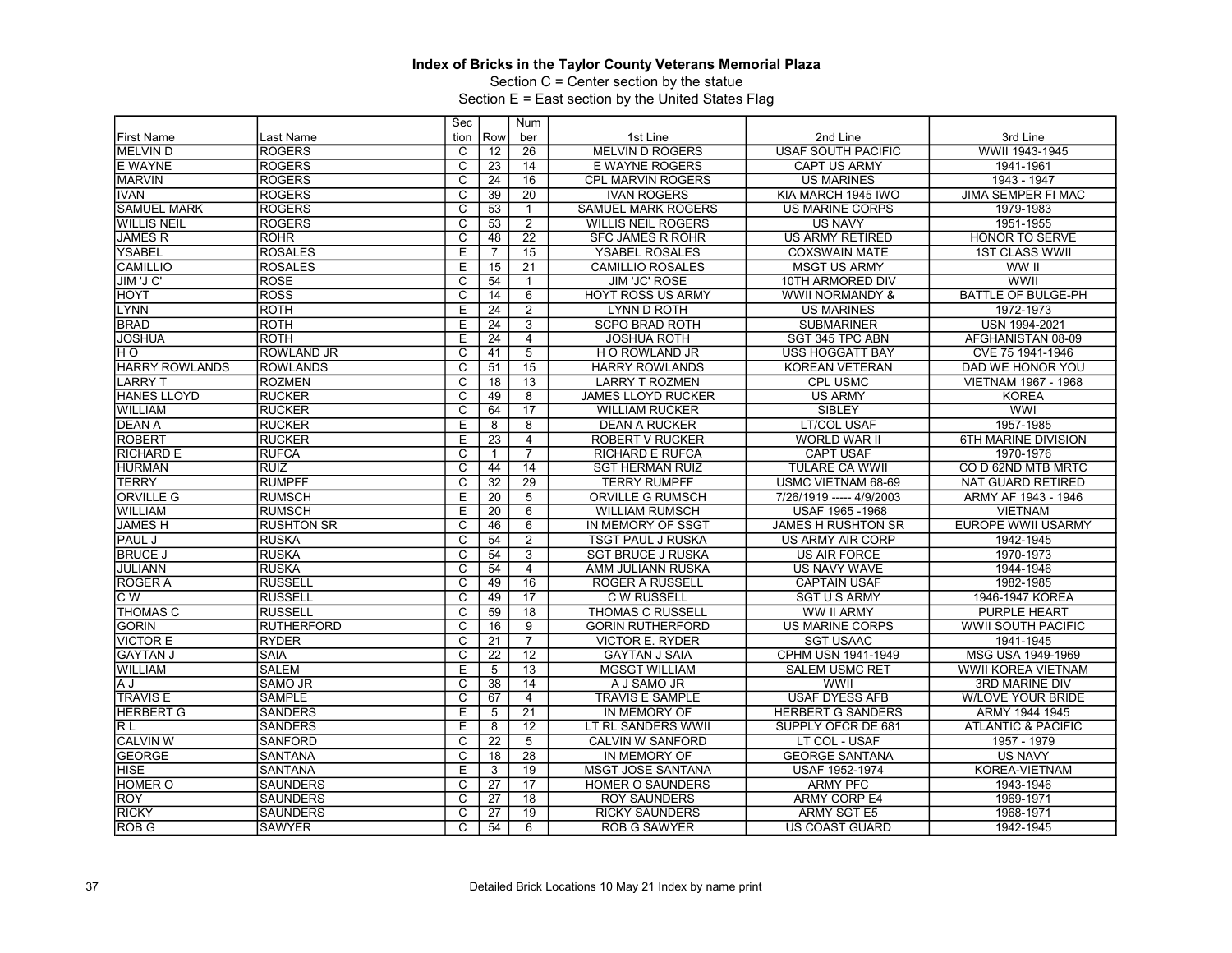Section C = Center section by the statue

|                    |                     | Sec                     |                 | Num             |                           |                           |                          |
|--------------------|---------------------|-------------------------|-----------------|-----------------|---------------------------|---------------------------|--------------------------|
| <b>First Name</b>  | Last Name           | tion                    | Row             | ber             | 1st Line                  | 2nd Line                  | 3rd Line                 |
| <b>ROBERT EMIL</b> | <b>SAYER JR</b>     | C                       | 35              | 12              | ROBERT E SAYER JR         | <b>SGT US AIR FORCE</b>   | 1977-1981 DAV            |
| <b>ROBERT EMIL</b> | <b>SAYER SR</b>     | $\overline{c}$          | 35              | 13              | ROBERT EMIL SAYER         | S1C US NAVY WWII          | 1943-1946 DE-138         |
| <b>JACK W</b>      | <b>SAYLES</b>       | $\overline{\mathrm{c}}$ | 6               | 16              | <b>JACK W SAYLES</b>      | UNITED STATES NAVY        | <b>WORLD WAR II</b>      |
| <b>WILLIAM P</b>   | <b>SAYLES</b>       | $\overline{C}$          | 63              | 12              | <b>WILLIAM P SAYLES</b>   | LT USAF ENGLAND           | WWII 1945-1946           |
| <b>FRANK NUELL</b> | <b>SAYRE</b>        | E                       | 15              | $\overline{11}$ | <b>FRANK NUELL SAYRE</b>  | MAJOR WORLD WAR II        | <b>MILITARY RETIRED</b>  |
| <b>JIM</b>         | <b>SCANLON</b>      | $\overline{\mathrm{c}}$ | 29              | 31              | <b>LTCOL JIM SCANLON</b>  | 8AF B24 P51 PILOT         | AAF USAF 1942-1975       |
| <b>BOB</b>         | <b>SCANLON</b>      | $\overline{\text{c}}$   | 29              | $\overline{32}$ | <b>LTCOL BOB SCANLON</b>  | WW2 B24 PILOT 15AF        | KIA KOREA IN P51         |
| A C                | <b>SCARBOROUGH</b>  | $\overline{\mathsf{c}}$ | 3               | 13              | A C SCARBOROUGH           | SFC 1950-1953             | <b>US ARMY ENGINEERS</b> |
| DAVIS              | <b>SCARBOROUGH</b>  | C                       | 45              | 8               | <b>DAVIS SCARBOROUGH</b>  | LT US NAVY                | 1943-1945                |
| <b>LARRY</b>       | <b>SCARBOROUGH</b>  | $\overline{c}$          | 61              | 23              | <b>LARRY SCARBOROUGH</b>  | <b>US MARINES</b>         | 1943 - 1945              |
| <b>HARRY</b>       | <b>SCHAEFER</b>     | $\overline{\mathrm{c}}$ | 68              | 10              | <b>HARRY SCHAEFER</b>     | 2ND LT US ARMY            | <b>WWI</b>               |
| <b>CHARLES B</b>   | <b>SCHAFF</b>       | $\overline{C}$          | 37              | $\overline{4}$  | <b>CHARLES B SCHAFF</b>   | <b>TSGT USAF</b>          | 1956-1980                |
| $\overline{W}C$    | <b>SCHNEIDER</b>    | $\overline{\text{c}}$   | 53              | $\overline{3}$  | W C SCHNEIDER             | <b>WWII-SOUTH PACIFIC</b> | 1943-1946                |
| <b>CHARLES</b>     | <b>SCHROEDER JR</b> | $\overline{\mathsf{c}}$ | 37              | $\overline{23}$ | <b>CHAS SCHROEDER JR</b>  | LT COL USAF               | SOUTH PACIFIC WWII       |
| <b>MALCOLM</b>     | <b>SCHULZ</b>       | E                       | 15              | $\mathbf{1}$    | <b>MALCOLM SCHULZ</b>     | <b>CAPT ARMY AIR CORP</b> | 1942-45 1961-62          |
| <b>GERALD</b>      | <b>SCHWALB</b>      | $\overline{\mathsf{c}}$ | 23              | 21              | <b>GERALD SCHWALB</b>     | LT COL USAF               | 1959-1983                |
| <b>RALPH</b>       | <b>SCHWARTZ</b>     | C                       | 6               | 3               | IN HONOR OF               | LTC RALPH SCHWARTZ        | ARMY RESERVE 1929-66     |
| <b>AUSTIN</b>      | <b>SCHWARZ</b>      | $\overline{c}$          | 34              | $\overline{15}$ | <b>AUSTIN SCHWARZ</b>     | <b>ARMY</b>               | 1941-1945                |
| <b>OSCAR</b>       | <b>SCHWARZ</b>      | $\overline{\text{c}}$   | 34              | 16              | <b>OSCAR SCHWARZ</b>      | <b>PVT ARMY</b>           | 1941-1945                |
| <b>CHARLEY B</b>   | <b>SCONYERS</b>     | $\overline{\mathsf{c}}$ | 19              | 19              | <b>CHARLEY B SCONYERS</b> | STAFF SGT 45TH DIV        | 1939-1945                |
| <b>MURRELL E</b>   | <b>SCOTT</b>        | $\overline{\text{c}}$   | 13              | $\mathbf{1}$    | <b>MURRELL E SCOTT</b>    | PFC INFANTRY DIV          | PATTONS 3RD ARMY         |
| <b>HAROLD L</b>    | SCOTT               | $\overline{\mathsf{c}}$ | 47              | 17              | <b>HAROLD L SCOTT</b>     | <b>US ARMY</b>            | <b>WORLD WAR II</b>      |
| <b>LLOYD</b>       | <b>SCOTT</b>        | $\overline{E}$          | 3               | $\overline{23}$ | <b>SGT LLOYD SCOTT</b>    | U S ARMY                  | KOREA 1952-1954          |
| <b>MERRIELL L</b>  | <b>SCOTT</b>        | E                       | 6               | 17              | <b>MERRIELL L SCOTT</b>   | <b>SGT USMC</b>           | RVN 1965 1969            |
| <b>JUSTIN E</b>    | <b>SCOTT</b>        | E                       | $\overline{20}$ | 10              | <b>JUSTIN E. SCOTT</b>    | <b>US AIR FORCE</b>       | OPER IRAQI FREEDOM       |
| <b>SERRA</b>       | <b>SCOTT</b>        | Ε                       | 21              | $\overline{12}$ | <b>SERRA SCOTT</b>        | <b>US AIR FORCE</b>       | OPER. IRAQI FREEDOM      |
| <b>GARLAND W</b>   | <b>SCOTT SR</b>     | C                       | 47              | 16              | <b>GARLAND W SCOTT SR</b> | <b>US ARMY S/SGT</b>      | 1944-1946                |
| <b>GENE ALLEN</b>  | <b>SCRUGGS</b>      | $\overline{\mathsf{c}}$ | 4               | $\overline{4}$  | <b>GENE ALLEN SCRUGGS</b> | ARMY WWII KIA 4-45        | A BRIDGE TOO FAR         |
| <b>ERNEST E</b>    | <b>SEALS</b>        | E                       | $\overline{5}$  | $\overline{20}$ | <b>CPL ERNEST E SEALS</b> | <b>USARMY LUXEMBOURG</b>  | 1943 1945                |
| <b>EARNEST P</b>   | <b>SEALS JR</b>     | E                       | $\mathbf{1}$    | 3               | <b>ERNEST P SEALS JR</b>  | 454 BOMB WING USAF        | <b>VIETNAM WAR</b>       |
| <b>BUFORD</b>      | <b>SEARCY</b>       | $\overline{\mathrm{c}}$ | 61              | 15              | <b>BUFORD SEARCY</b>      | US ARMY 1969-1971         | <b>VIETNAM</b>           |
| <b>FRED M</b>      | <b>SELLERS</b>      | $\overline{\text{c}}$   | 22              | $\overline{25}$ | <b>FRED M SELLERS</b>     | PFC US MARINE CORP        | WWII 1942-1945           |
| <b>ITHOMAS C</b>   | <b>SELLERS</b>      | C                       | 40              | $\overline{2}$  | IN MEMORY OF              | <b>THOMAS C SELLERS</b>   | NAVY SEABEES WWII        |
| <b>JERRY P</b>     | <b>SELLERS</b>      | Ε                       | 15              | $\overline{4}$  | <b>JERRY P SELLERS</b>    | US NAVY 1972-1975         | <b>USS ENTERPRISE</b>    |
| IWILLIAM OSCAR     | <b>SENTER</b>       | C                       | 1               | 5               | <b>WM OSCAR SENTER</b>    | LT GENERAL USAF           | 1933 to 1966             |
| <b>CHARLES W</b>   | <b>SEXTON SR</b>    | Έ                       | 21              | $\overline{4}$  | CHARLES W SEXTON SR.      | USA US COAST GUARD        | 1962-1983                |
| A C                | <b>SHARP</b>        | E                       | 15              | $\overline{17}$ | DR A C SHARP              | <b>US ARMY</b>            | <b>KOREA 53-55</b>       |
| <b>W HARLAN</b>    | <b>SHAW</b>         | С                       | 33              | 16              | LTJG W HARLAN             | <b>SHAW USNAVY WWII</b>   | 1922 - 1993              |
| <b>BILLY L</b>     | <b>SHAW</b>         | $\overline{\mathrm{c}}$ | 33              | $\overline{17}$ | CAPT BILLY L SHAW         | <b>USAAC USAFR WWII</b>   | FEAF 1943-1963           |
| <b>JAMES M</b>     | <b>SHAW</b>         | $\overline{\mathrm{c}}$ | 33              | 18              | LT COL JAMES M            | <b>SHAW USAFR WWII</b>    | KOREA 1917-1993          |
| IWILLIAM H         | <b>SHAW</b>         | C                       | 33              | 25              | WILLIAM H SHAW            | <b>MSGT USAF 1957-77</b>  | <b>VIETNAM VETERAN</b>   |
| <b>GUY W</b>       | <b>SHAW</b>         | $\overline{\mathsf{c}}$ | 54              | 9               | <b>GUY W SHAW</b>         | SK3C U S NAVY             | PACIFIC 1943-1946        |
| <b>WILLARD B</b>   | SHELL               | C                       | $\overline{7}$  | $\overline{7}$  | <b>WILLARD B SHELL</b>    | SSG USAAC B-24            | KIA 29 MAY 1944          |
| <b>GLEN W</b>      | <b>SHELTON</b>      | C                       | 8               | 20              | <b>GLEN W SHELTON</b>     | <b>US AIR FORCE</b>       | SERVED 1949 - 1971       |
| CLYDE J            | <b>SHELTON</b>      | C                       | 21              | 3               | <b>CLYDE J SHELTON</b>    | <b>CPL ARMY</b>           | 1941-1945                |
| <b>ANDREW B</b>    | <b>SHELTON</b>      | C                       | 38              | 19              | ANDREW B SHELTON          | WW II 1942-45             | <b>ABILENE TX</b>        |
| <b>JIM</b>         | <b>SHEPPARD</b>     | E                       | 22              | $\overline{17}$ | <b>JIM SHEPPARD</b>       | <b>TSGT USAF</b>          | <b>DYESS AFB</b>         |
| ROLLIE             | SHEPPARD JR         | E                       | $\overline{4}$  | 16              | ROLLIE SHEPPARD JR        | CPO US NAVY               | 1956 1975                |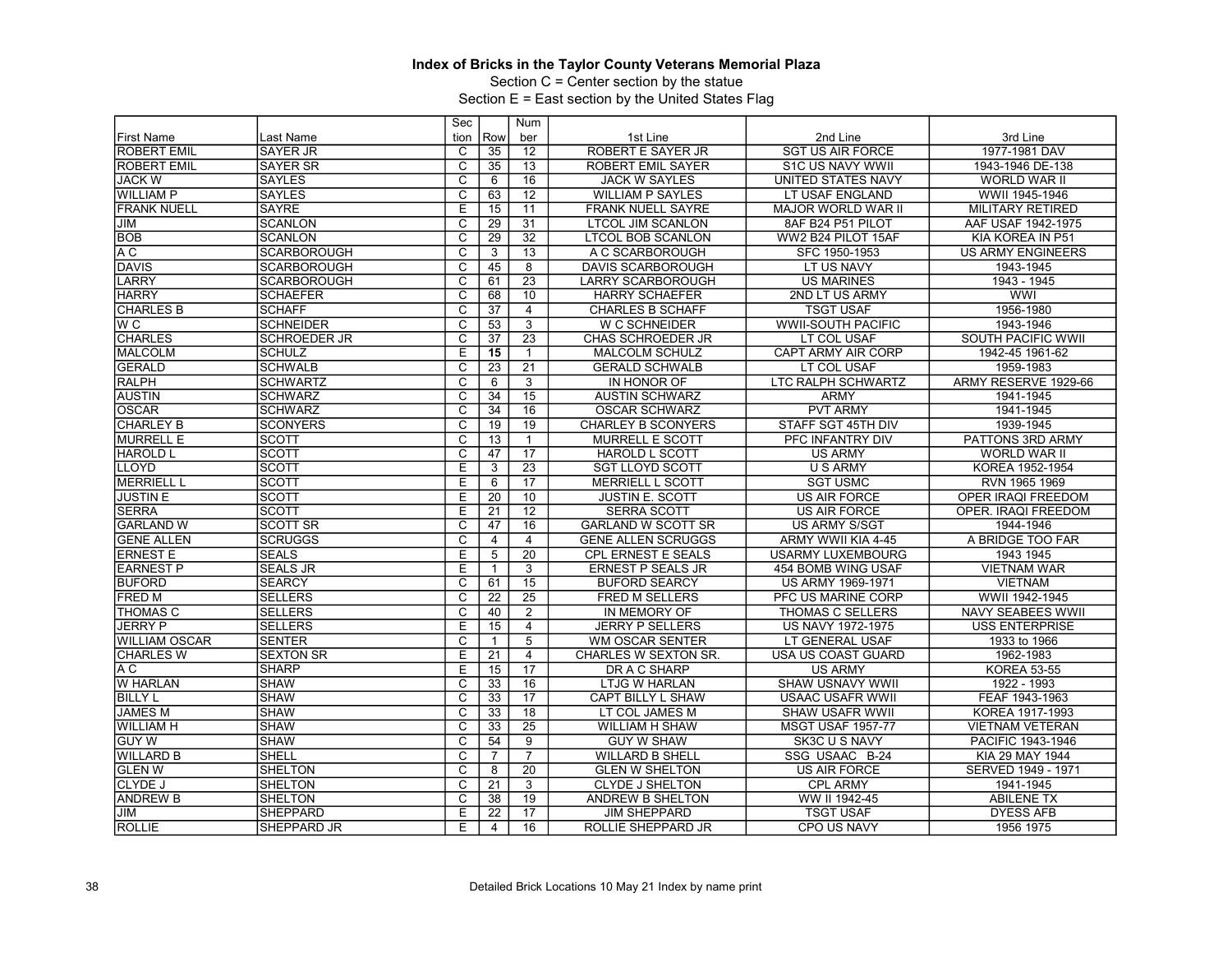Section C = Center section by the statue

|                     |                   | Sec                     |                 | <b>Num</b>      |                           |                               |                               |
|---------------------|-------------------|-------------------------|-----------------|-----------------|---------------------------|-------------------------------|-------------------------------|
| <b>First Name</b>   | Last Name         | tion                    | Row             | ber             | 1st Line                  | 2nd Line                      | 3rd Line                      |
| FAY C.              | SHIBLEY JR.       | E                       | $\overline{20}$ | 14              | FAY C. SHIBLEY, JR.       | <b>US ARMY</b>                | WW II                         |
| PATRICK H           | <b>SHIELDS</b>    | $\overline{\text{c}}$   | 54              | 13              | PATRICK H SHIELDS         | 1C U S NAVY                   | <b>ARMED GUARD WWII</b>       |
| <b>CHARLES O</b>    | <b>SHIFLET</b>    | $\overline{\mathrm{c}}$ | 51              | $\overline{25}$ | IN MEMORY OF              | <b>CHARLES O SHIFLET</b>      | <b>JOHN RACHEL &amp;GIRLS</b> |
| W M                 | <b>SHOEMAKER</b>  | $\overline{C}$          | 44              | 18              | W M SHOEMAKER             | TSG USAF 1948 1955            | SEPT 1928 OCT 1994            |
| <b>FRED D</b>       | <b>SHOTWELL</b>   | $\overline{\text{c}}$   | 54              | 10              | FRED D SHOTWELL           | <b>FIELD ARTILLERY</b>        | <b>US ARMY WWII</b>           |
| J D                 | <b>SHOTWELL</b>   | $\overline{\mathsf{c}}$ | 54              | 11              | J D SHOTWELL              | <b>US ARMY WWII</b>           | <b>CORP OF ENGINEERS</b>      |
| $\circ$ $\circ$     | <b>SHOUSE JR</b>  | C                       | 60              | 6               | <b>COL O C SHOUSE JR</b>  | WWII AIRLIFT KOREA            | NAM USAF 1942-1970            |
| H HOWARD            | <b>SHUGART</b>    | $\overline{\mathrm{c}}$ | $\overline{28}$ | $\overline{2}$  | H HOWARD SHUGART          | <b>WWII US ARMY</b>           | <b>PURPLE HEART</b>           |
| <b>THOMAS</b>       | <b>SHUGART SR</b> | $\overline{\mathrm{c}}$ | 28              | $\mathbf{1}$    | <b>THOMAS SHUGART SR.</b> | <b>CONFEDRATE ARMY</b>        | <b>CIVIL WAR POW</b>          |
| <b>BILLY JOE</b>    | <b>SHWAB</b>      | E                       | 3               | 18              | <b>BILL SHWAB MARINE</b>  | <b>NASHVILLE TN &amp; WTX</b> | <b>VIET NAM VETERAN</b>       |
| W R 'DUB'           | SIBLEY            | $\overline{\text{c}}$   | 68              | 11              | W R DUB SIBLEY MD         | <b>US MARINE CORPS</b>        | <b>IWOJIMA VETERAN</b>        |
| JΥ                  | <b>SIMPSON</b>    | $\overline{c}$          | 12              | 10              | <b>JY SIMPSON</b>         | <b>73RD NAVAL SEABEES</b>     | 1942-1945                     |
| <b>PRENTICE E</b>   | <b>SIMPSON</b>    | $\overline{\text{c}}$   | 12              | 11              | <b>PRENTICE E SIMPSON</b> | US ARMY 102ND DIV             | 1944-1946                     |
| <b>ERNEST W</b>     | <b>SIMPSON</b>    | $\overline{\mathrm{c}}$ | 47              | $\overline{7}$  | <b>ERNEST W SIMPSON</b>   | CAPT US AIR CORPS             | WORLD WAR II                  |
| <b>RAYMOND</b>      | <b>SITZES</b>     | $\overline{C}$          | $\overline{7}$  | 13              | <b>RAYMOND SITZES S3C</b> | US NAVY 1943-1945             | PILOT POINT TEXAS             |
| <b>OSCAR J</b>      | <b>SITZES</b>     | $\overline{c}$          | 16              | 6               | OSCAR J SITZES            | <b>SSGT US ARMY AF</b>        | CBI 1943-1946                 |
| l O                 | ISITZES           | $\overline{\mathsf{c}}$ | 26              | $\overline{3}$  | <b>SSGT O J SITZES</b>    | <b>13TH COMBAT CARGO</b>      | CHINA BURMA '43-46            |
| <b>RONNIE</b>       | SKAGGS            | C                       | 16              | $\overline{29}$ | <b>RONNIE SKAGGS</b>      | COL                           | <b>ARMY</b>                   |
| <b>WILLIAM E</b>    | <b>SKELTON</b>    | $\overline{\text{c}}$   | 36              | $\overline{23}$ | <b>WILLIAM E SKELTON</b>  | <b>TSGT USAF</b>              | 1952-1972                     |
| <b>GLENN E</b>      | <b>SKIPPER</b>    | $\overline{\mathsf{c}}$ | 21              | $\overline{23}$ | <b>GLENN E SKIPPER</b>    | <b>US NAVY</b>                | <b>WORLD WAR II</b>           |
| <b>ERBY</b>         | <b>SKIPPER</b>    | С                       | 43              | 8               | <b>SGT ERBY SKIPPER</b>   | <b>US MARINES</b>             | 1942 1945                     |
| JOHNIE B.           | <b>SLAUGHTER</b>  | $\overline{\mathrm{c}}$ | 49              | $\overline{9}$  | JOHNIE B SLAUGHTER        | USNAVY VIETNAM VET            | 1963-67                       |
| <b>JOHN L.</b>      | <b>SLAUGHTER</b>  | $\overline{c}$          | 49              | 10              | <b>JOHN L SLAUGHTER</b>   | US ARMY WWII ETO              | <b>USAF RET 1940-61</b>       |
| W R 'GENE'          | <b>SMITH</b>      | C                       | 9               | $6\overline{6}$ | W R 'GENE' SMITH          | <b>US NAVY</b>                | 1952 - 1956                   |
| <b>MICHAEL L</b>    | SMITH             | $\overline{\mathrm{c}}$ | $\overline{12}$ | $\overline{27}$ | MICHAEL L SMITH           | E6 US NAVY                    | 1987 - 1995                   |
| <b>JACK L</b>       | <b>SMITH</b>      | C                       | 13              | $\overline{4}$  | <b>JACK L SMITH ARMY</b>  | ENT 40 112 CAV SWP            | 2 1/2 YRS DISC 45             |
| <b>VERLE</b>        | SMITH             | $\overline{\text{c}}$   | 14              | 10              | USN VERLE SMITH AF        | 43 - 50 50 - 64               | <b>MEIC MSGT</b>              |
| <b>RICHARD</b>      | SMITH             | $\overline{\mathrm{c}}$ | 14              | $\overline{13}$ | PFC RICHARD SMITH         | PHILIPPINES LIBER.            | LUZON-COAL23RD INF            |
| <b>ROY R</b>        | <b>SMITH</b>      | C                       | 17              | 28              | <b>ROY R SMITH</b>        | <b>68TH FGHTR SQD</b>         | <b>PACIFIC WW II</b>          |
| <b>JAMES W</b>      | <b>SMITH</b>      | $\overline{\text{c}}$   | 19              | 15              | <b>JAMES W SMITH</b>      | WWII VETERAN-PILOT            | <b>ARMY AIR CORPS</b>         |
| <b>RON</b>          | <b>SMITH</b>      | $\overline{\mathsf{c}}$ | 19              | $\overline{20}$ | <b>RON SMITH HM3</b>      | 3RD BN 4TH MAR.               | VN 1967-1968                  |
| <b>BENY</b>         | <b>SMITH</b>      | C                       | $\overline{20}$ | 18              | <b>BEN Y SMITH</b>        | <b>SEAMAN 1ST CLASS</b>       | NAVY 1943-1946                |
| <b>LAWRENCE A</b>   | SMITH             | $\overline{\text{c}}$   | $\overline{25}$ | 15              | <b>LAWRENCE A SMITH</b>   | HE SERVED HIS                 | <b>COUNTRY WELL</b>           |
| LOUIS W             | <b>SMITH</b>      | $\overline{c}$          | 28              | $\overline{3}$  | IN HONOR OF               | <b>LOUIS W SMITH</b>          | USAF 1956-1976                |
| <b>CLYDE W</b>      | SMITH             | C                       | 28              | 4               | IN MEMORY OF              | <b>CLYDE W SMITH</b>          | US ARMY 1917-1918             |
| <b>WAYNE W</b>      | SMITH             | $\overline{\mathrm{c}}$ | 28              | $\overline{5}$  | IN MEMORY OF              | WAYNE W SMITH                 | US ARMY 1943-1964             |
| <b>MICHAEL R</b>    | <b>SMITH</b>      | $\overline{c}$          | 28              | $\overline{18}$ | <b>MICHAEL R SMITH</b>    | SCPO/E8 USN                   | 1975-95                       |
| <b>MARVIN H</b>     | SMITH             | $\overline{\text{c}}$   | 30              | $\overline{5}$  | <b>MARVIN H SMITH</b>     | CPL US ARMY                   | 1941-1944                     |
| <b>KENENTH L</b>    | SMITH             | $\overline{\mathrm{c}}$ | 30              | $\overline{6}$  | <b>KENNETH L SMITH</b>    | <b>CPL USMC</b>               | 1942-1945                     |
| <b>W FLOYD</b>      | <b>SMITH</b>      | $\overline{C}$          | 30              | $\overline{9}$  | W FLOYD SMITH             | <b>US ARMY</b>                | 1917-1920                     |
| <b>H C DICK</b>     | SMITH             | $\overline{\text{c}}$   | 31              | 29              | <b>HC DICK SMITH</b>      | <b>US NAVY</b>                | WWII 1942-1945                |
| <b>RON</b>          | <b>SMITH</b>      | $\overline{\mathrm{c}}$ | 32              | $\overline{32}$ | <b>RON SMITH HM3</b>      | 3RD BN 4TH MARINES            | VIET NAM 67-68                |
| <b>MARVIN J</b>     | SMITH             | C                       | 36              | 16              | IN HONOR OF               | <b>SFC MARVIN J SMITH</b>     | ARMY KOREA 1947-54            |
| LONNIE LEE          | SMITH             | $\overline{\text{c}}$   | 41              | $\overline{21}$ | LONNIE LEE SMITH          | WORLD WAR I                   |                               |
| <b>HARRY VIRGIL</b> | <b>SMITH</b>      | $\overline{\mathrm{c}}$ | 47              | $\overline{25}$ | IN MEMORY OF              | <b>HARRY VIRGIL SMITH</b>     | <b>WORLD WAR II</b>           |
| <b>GEORGE H</b>     | <b>SMITH</b>      | C                       | 48              | 15              | PFC GEORGE H SMITH        | <b>WWI LINESMAN</b>           | <b>GERMANY</b>                |
| <b>CURTIS W</b>     | <b>SMITH</b>      | $\overline{\text{c}}$   | 48              | 16              | E4 CURTIS W SMITH         | <b>ARMY LINESMAN</b>          | 1966-1968 VIET NAM            |
| <b>GENE</b>         | Ismith            | $\overline{c}$          | 53              | $\overline{12}$ | IN MEMORY OF              | <b>GENE SMITH</b>             | WWII                          |
|                     |                   |                         |                 |                 |                           |                               |                               |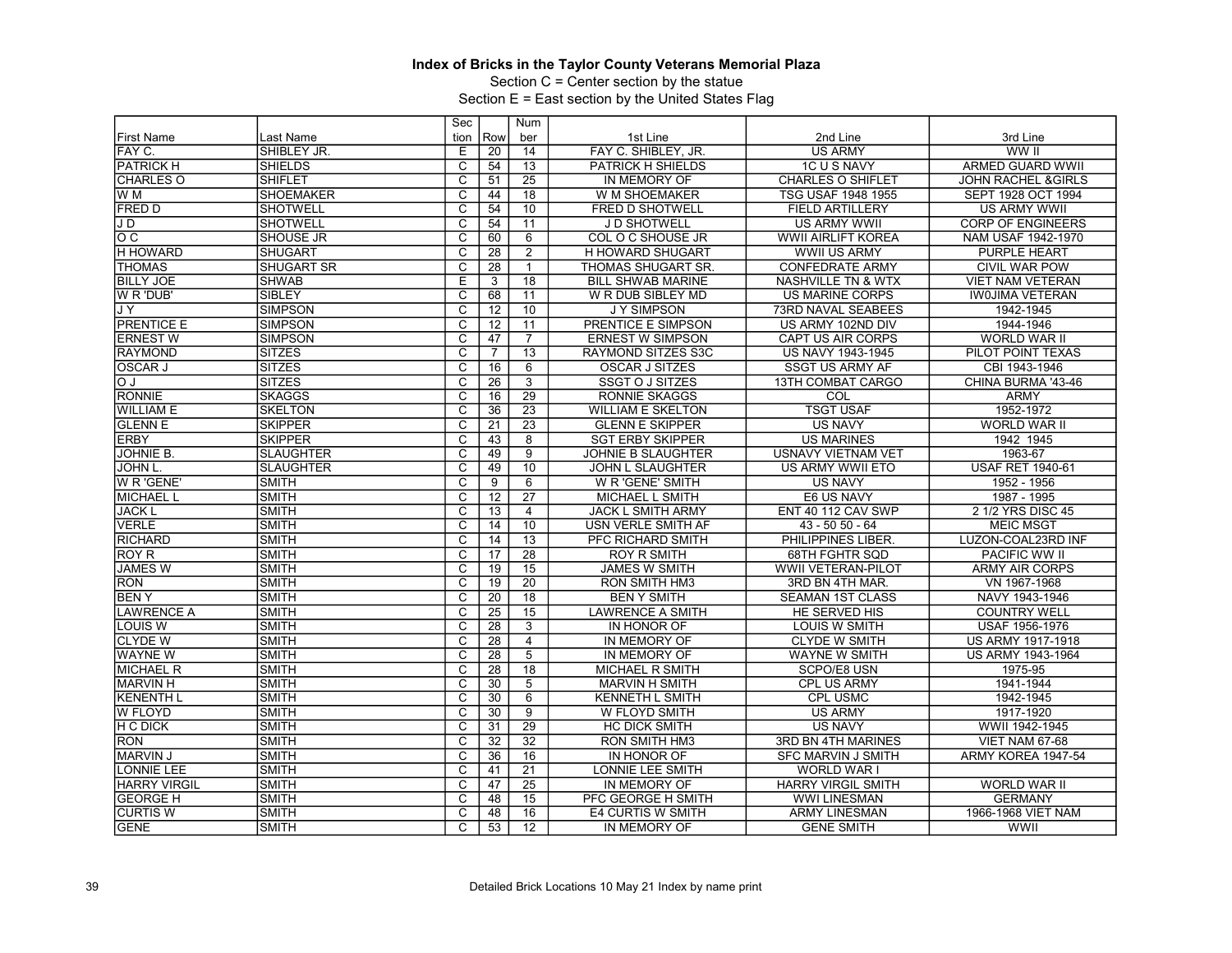Section C = Center section by the statue

|                      |                   | Sec                     |                | <b>Num</b>      |                           |                            |                                  |
|----------------------|-------------------|-------------------------|----------------|-----------------|---------------------------|----------------------------|----------------------------------|
| <b>First Name</b>    | Last Name         | tion                    | Row            | ber             | 1st Line                  | 2nd Line                   | 3rd Line                         |
| <b>PAUL J</b>        | <b>SMITH</b>      | C                       | 56             | 19              | PAUL J SMITH              | <b>US NAVY-WWII</b>        | 1944-1946                        |
| STANLEY V E          | <b>SMITH</b>      | $\overline{\text{c}}$   | 58             |                 |                           |                            |                                  |
| <b>HENRY LOYCE</b>   | <b>SMITH</b>      | $\overline{\mathrm{c}}$ | 59             | $\overline{12}$ | <b>HENRY LOYCE SMITH</b>  | <b>US ARMY</b>             | <b>WWII</b>                      |
| <b>TOMMIE</b>        | <b>SMITH</b>      | $\overline{C}$          | 62             | 8               | TOMMIE SMITH              | COOPER HIGH 1963           | <b>VIET NAM 1968-1969</b>        |
| <b>RALLPH ADAM</b>   | <b>SMITH</b>      | $\overline{\text{c}}$   | 66             | $\overline{14}$ | RALPH ADAM SMITH          | <b>WWII USA</b>            |                                  |
| <b>ROGER</b>         | <b>SMITH</b>      | Ε                       | $\mathbf{1}$   | $\overline{9}$  | <b>SSGT ROGER SMITH</b>   | 25TH INF CO B              | 1942-1945                        |
| <b>LLOYD EARL</b>    | <b>SMITH</b>      | Е                       | 5              | 12              | <b>LLOYD EARL SMITH</b>   | WWII 36TH DIVISION         | CO B, 142ND INF KIA              |
| <b>GERALD 'GARY'</b> | <b>SMITH</b>      | Е                       | $\overline{7}$ | $\overline{13}$ | <b>GERALD(GARY) SMITH</b> | KAMI-SEYA JAPAN            | CTM2 NAVY 1952-60                |
| <b>JOHN TOLBERT</b>  | <b>SMITH</b>      | E                       | 9              | 6               | <b>JOHN TOLBERT SMITH</b> | <b>WAHIAWA HAWAII</b>      | CTO2 NAVY 1955-60                |
| <b>GARLAND C</b>     | <b>SMITH</b>      | Е                       | 9              | $\overline{21}$ | <b>GARLAND C SMITH</b>    | WWII 36TH DIVISION         | CO B, 142ND INF KIA              |
| <b>JERRY G</b>       | <b>SMITH</b>      | Ε                       | 10             | 11              | SP4 JERRY G SMITH         | 5TH MIS BAT 61-63          | 370TH HVYCST ENG                 |
| <b>JOHN TOLBERT</b>  | <b>SMITH</b>      | E                       | 11             | $\overline{5}$  | JOHN TOLBERT SMITH        | <b>WAHIAWA HAWAII</b>      | CTO2 NAVY 1955-60                |
| <b>GARY L</b>        | <b>SMITH</b>      | Ē                       | 13             | 6               | <b>GARY L SMITH</b>       | <b>US MERCHANT MARINES</b> | <b>CHENG DESERT STORM</b>        |
| <b>VERLE</b>         | <b>SMITH</b>      | Е                       | 13             | $\overline{7}$  | USN VERLE SMITH AF        | $43 - 50$<br>$50 - 64$     | ME <sub>1</sub> C<br><b>MSGT</b> |
| <b>STEVEN D</b>      | <b>SMITH</b>      | E                       | 13             | $\overline{8}$  | <b>STEVEN D SMITH</b>     | <b>USN MM2C VIETNAM</b>    | <b>JUNE 1970 - OCT 1974</b>      |
| <b>WHARTON S</b>     | SMITH JR          | $\overline{\text{c}}$   | 30             | $\overline{4}$  | <b>WHARTON S SMITH JR</b> | <b>CAPT USMC</b>           | 1952-1976                        |
| <b>SAMUEL F</b>      | <b>SMITH JR</b>   | C                       | 13             | $\overline{5}$  | SAMUEL F SMITH JR         | ENT AP42 DISC N45          | ENG 43-44 FR 44-45               |
| <b>MILO S</b>        | SMITH JR          | C                       | 13             | $\overline{27}$ | MILO S SMITH JR           | SP4 US ARMY                | 1956 - 1962                      |
| <b>HUBERT E</b>      | SMITH JR          | E                       | 13             | $\overline{5}$  | IN MEMORY OF              | <b>HUBERT ED SMITH JR</b>  | <b>US AIR FORCE</b>              |
| <b>WHARTON S</b>     | <b>SMITH SR</b>   | $\overline{\mathsf{c}}$ | 30             | $\overline{3}$  | <b>WHARTON S SMITH SR</b> | <b>US NAVY</b>             | 1917-1918                        |
| <b>HUBERT E</b>      | <b>SMITH SR</b>   | E                       | 13             | 4               | <b>HUBERT E SMITH SR</b>  | <b>US AIR FORCE</b>        | 1954 1977                        |
| <b>KV</b>            | <b>SNEED</b>      | $\overline{\text{c}}$   | 41             | 11              | K V SNEED                 | <b>US NAVY</b>             | <b>WORLD WAR II</b>              |
| <b>JAMES W</b>       | <b>SNELGROVE</b>  | $\overline{c}$          | 55             | $\overline{3}$  | <b>JAMES W SNELGROVE</b>  | <b>KOREAN WAR</b>          | 1947-1954                        |
| <b>LEWISF</b>        | <b>SNELLING</b>   | $\overline{c}$          | 49             | 32              | LEWIS F SNELLING          | GMMC USN RET 42-66         | FROM HASKELL TEXAS               |
| <b>JAMES A</b>       | SNELSON           | $\overline{\mathrm{c}}$ | 5              | 4               | <b>JAMES A SNELSON</b>    | <b>MSGT USAF</b>           | 1952 TO 1974                     |
| <b>BILLY P</b>       | SNOW              | C                       | 23             | 9               | <b>TSGT BILLY P SNOW</b>  | USAF 1953 - 1973           |                                  |
| <b>RALPH</b>         | <b>SNYDER</b>     | $\overline{\text{c}}$   | 54             | 16              | <b>RALPH SNYDER</b>       | WORLD WAR II ATCAF         | THANKS FOR FREEDOM               |
| JAMES <sub>L</sub>   | <b>SNYDER</b>     | $\overline{E}$          | 19             |                 | JAMES L. SNYDER           | LT. CMDR US NAVY           | 1942 - 1945                      |
| <b>JERRY</b>         | <b>SOLOMON</b>    | $\overline{C}$          | 17             | 11              | <b>JERRY SOLOMON</b>      | <b>LOVE YOU FOREVER</b>    |                                  |
| <b>ALVIS</b>         | <b>SOMERFORD</b>  | $\overline{\text{c}}$   | 24             | $\overline{7}$  | ALVIS SOMERFORD           | 'CHIEF'                    | <b>US NAVY WWII</b>              |
| <b>JESSE L</b>       | <b>SORRELLS</b>   | $\overline{\mathsf{c}}$ | 53             | $\overline{27}$ | <b>JESSE L SORRELLS</b>   | 1-22-42 10-15-45           | <b>BORDEN COUNTY</b>             |
| <b>VOLLIE E</b>      | <b>SORRELLS</b>   | C                       | 53             | 28              | <b>VOLLIE E SORRELLS</b>  | 04-16-42 10-05-45          | <b>BORDEN COUNTY</b>             |
| <b>ROGER W</b>       | SOSEBEE           | $\overline{\text{c}}$   | 8              | $\overline{12}$ | ROGER W SOSEBEE           | 352ND BOMB SQ SSGT         | <b>NAPLES - FOGGIA IT</b>        |
| <b>RAMON G</b>       | <b>SOTELO</b>     | C                       | 48             | 8               | <b>RAMON G SOTELO</b>     | <b>VIETNAM VET</b>         |                                  |
| <b>JOE V</b>         | <b>SOUDER</b>     | Е                       | 17             | 15              | IN MEMORY OF              | <b>JOE SOUDER</b>          | US NAVY WW II                    |
| Fred R.              | <b>SOUDERS</b>    | $\overline{E}$          | 21             | $\overline{15}$ | FRED R. SOUDERS           | <b>CORPORAL US ARMY</b>    | GERMANY 1943-1944                |
| <b>RUSSELL L</b>     | SOUDERS SR.       | E                       | 21             | 16              | RUSSELL L. SOUDERS, SR.   | SPECIALIST 4TH CLASS       | <b>VIETNAM 1969-1970</b>         |
| <b>THOMAS L</b>      | <b>SOUTH</b>      | $\overline{\text{c}}$   | $\overline{4}$ | $\overline{2}$  | THOMAS L SOUTH            | US AIR FORCE               | <b>WORLD WAR II</b>              |
| <b>GARY G</b>        | SOUTHARD          | $\overline{\mathrm{c}}$ | 38             | 18              | <b>GARY G SOUTHARD</b>    | <b>VIETNAM 1968-69</b>     | <b>ABILENE TX</b>                |
| <b>WILLIAM</b>       | <b>SPAUNHORST</b> | $\overline{C}$          | 55             | $\overline{2}$  | <b>WILLIAM SPAUNHORST</b> | SERVED IN VIET NAM         | MAR21-65 MAR14-66                |
| <b>BILLY M</b>       | <b>SPEAR</b>      | $\overline{\text{c}}$   | 54             | $\overline{17}$ | <b>SGT BILLY M SPEAR</b>  | <b>WWII ARMY AIR CORP</b>  | 1942-1947                        |
| <b>WILLIAM J</b>     | <b>SPENCER</b>    | C                       | 10             | 16              | <b>WILLIAM J SPENCER</b>  | <b>MSGT USAF</b>           | 1951 - 1978                      |
| GENE                 | <b>SPIRES</b>     | $\overline{C}$          | 52             | 9               | <b>GENE SPIRES SSGT</b>   | <b>ARMY MEDICAL CORP</b>   | WW II                            |
| ROY D                | <b>SPIVEY</b>     | $\overline{\text{c}}$   | 40             | 13              | <b>ROY D SPIVEY</b>       | ARMY 4TH DIVISION          | <b>VIETNAM</b>                   |
| <b>VERNON</b>        | <b>SPIVEY</b>     | C                       | 40             | 16              | <b>VERNON SPIVEY</b>      | CASU 14                    | US NAVY WW II                    |
| <b>BILLY</b>         | <b>SPIVEY</b>     | C                       | 40             | 17              | <b>BILLY SPIVEY</b>       | <b>US ARMY 1ST CAV</b>     | <b>VIETNAM</b>                   |
| W <sub>K</sub>       | SPRAYBERRY        | $\overline{\text{c}}$   | $\overline{7}$ | $\overline{5}$  | <b>WK-SPRABERRY</b>       | <b>SGT-ARMY-AIR FORCE</b>  | WWII-1941-1945                   |
| JAMES <sub>L</sub>   | <b>SPRINGER</b>   | C                       | 59             | $\overline{16}$ | <b>JAMES L SPRINGER</b>   | <b>US NAVY</b>             | 1945-1946                        |
|                      |                   |                         |                |                 |                           |                            |                                  |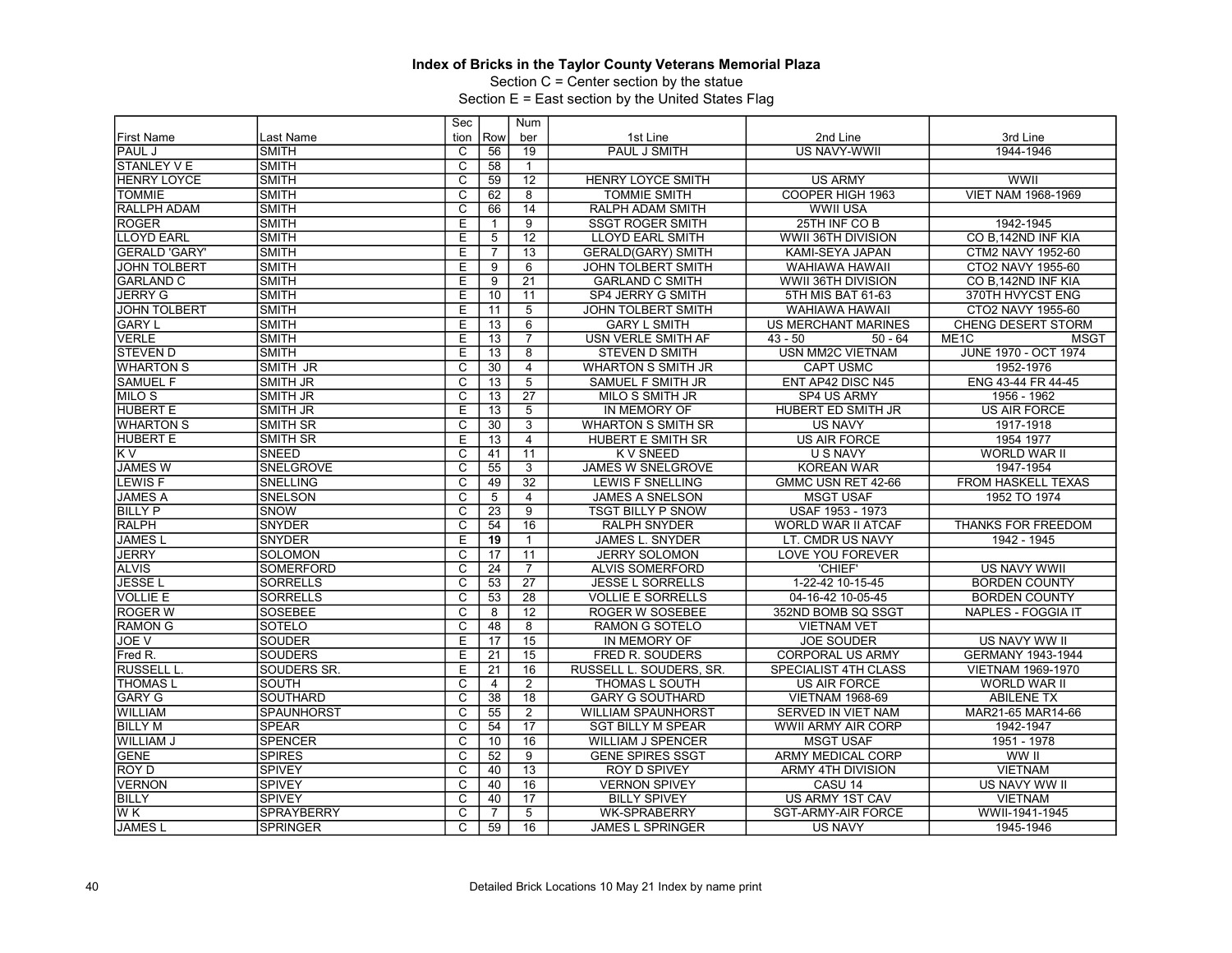Section C = Center section by the statue

|                    |                     | Sec                     |                 | Num             |                            |                           |                          |
|--------------------|---------------------|-------------------------|-----------------|-----------------|----------------------------|---------------------------|--------------------------|
| <b>First Name</b>  | Last Name           | tion                    | Row             | ber             | 1st Line                   | 2nd Line                  | 3rd Line                 |
| <b>EDMOND H</b>    | <b>ST PIERRE</b>    | C                       | 45              | 3               | <b>EDMOND H ST PIERRE</b>  | <b>ARMY AIRFORCE</b>      | 1946-1947                |
| ALAN R             | <b>STAFFORD</b>     | C                       | $\mathbf{1}$    | 3               | <b>SGT ALAN R STAFFORD</b> | US MARINE CORP            | VIETNAM 1969-1971        |
| <b>HALLIE D</b>    | <b>STAPLES</b>      | E                       | 15              | 10              | IN MEMORY OF               | <b>HALLIE D STAPLES</b>   | <b>WORLD WAR I</b>       |
| <b>JOHN W</b>      | <b>STAPP</b>        | $\overline{C}$          | 60              | 13              | CAPT JOHN W STAPP          | US ARMY ETO ITALY         | 12-10-41 1-26-46         |
| <b>CHARLES W</b>   | <b>STATLER</b>      | $\overline{\text{c}}$   | 5               | $\overline{10}$ | Charles W Statler          | <b>US ARMY</b>            | 1977-1981                |
| TЕ                 | <b>STATLER JR</b>   | $\overline{c}$          | 5               | 11              | T E Statler Jr             | <b>US NAVY</b>            | World War II             |
| <b>TROY C</b>      | <b>STEARNS</b>      | C                       | 29              | 15              | <b>TROY C. STEARNS</b>     | U.S. NAVY                 | <b>DESERT STORM</b>      |
| I H 'BUD'          | <b>STEED</b>        | $\overline{\mathsf{c}}$ | 37              | $\overline{20}$ | <b>I H'BUD' STEED</b>      | <b>U S NAVY WWII</b>      | ST LO CVE63 VC65         |
| NELL C             | <b>STEELE</b>       | $\overline{\mathrm{c}}$ | 29              | 19              | <b>NELL C STEELE</b>       | AMM3 US NAVY              | WORLD WAR II             |
| OLEN <sub>C</sub>  | <b>STEELE</b>       | C                       | 29              | 20              | OLEN C STEELE              | <b>T5 US ARMY</b>         | <b>WORLD WAR II</b>      |
| <b>FARRELL V</b>   | <b>STEPHENS</b>     | $\overline{\text{c}}$   | 44              | $\overline{5}$  | FARRELL V STEPHENS         | <b>SGT 1ST CLASS</b>      | JAPAN KOREA 46-51        |
| SON                | <b>STEPHENS</b>     | $\overline{C}$          | 45              | 16              | <b>SON STEPHENS</b>        | WAKE ISLAND WWII          | POW 4 1/2 YR JAPAN       |
| <b>GEORGE</b>      | <b>STEPHENS</b>     | E                       | 5               | 15              | IN HONOR OF                | <b>GEORGE STEPHENS</b>    | PFC ARMY WWII            |
| <b>BILLY MAC</b>   | <b>STEPHENS</b>     | Έ                       | 6               | 19              | <b>BILLY MAC STEPHENS</b>  | <b>US NAVY WWII</b>       | 1944 1946                |
| <b>OTTO</b>        | <b>STERNENBERG</b>  | C                       | 16              | $\overline{22}$ | <b>C-OTTO STERNENBERG</b>  | CALVARY - CIVIL WAR       | 1861 - 1865              |
| <b>JOHN C</b>      | <b>STEVENS</b>      | $\overline{\mathsf{c}}$ | 19              | 9               | JOHN C STEVENS             | <b>CHAPLAIN</b>           | 1943-1946                |
| V M 'COTTON'       | <b>STEVENS</b>      | $\overline{\mathrm{c}}$ | 19              | $\overline{26}$ | IN HONOR OF                | <b>VM'COTTON' STEVENS</b> | <b>US NAVY 1944-1946</b> |
| <b>LEWISH</b>      | <b>STEWART</b>      | Ε                       | $\overline{2}$  | 15              | <b>LEWIS H STEWART</b>     | <b>US ARMY</b>            | WORLD WAR II KOREA       |
| <b>JOHN R</b>      | <b>STEWART</b>      | E                       | $\overline{7}$  | $\overline{7}$  | <b>JOHN R STEWART</b>      | 25TH RCN TRP MECZ         | <b>S/SGT US ARMY</b>     |
| W C 'BILL'         | <b>STEWART</b>      | Ε                       | 8               | 10              | W C (BILL) STEWART         | <b>US MARINES</b>         | WORLD WAR II             |
| <b>RUSSELL</b>     | <b>STIMATZE</b>     | C                       | 26              | $\overline{7}$  | <b>RUSSELL STIMATZE</b>    | T/SGT 45TH DIV            | KIA 4-13-45              |
| <b>MARK</b>        | <b>STOKES</b>       | C                       | 40              | 5               | <b>MAJOR MARK STOKES</b>   | <b>US AIR FORCE</b>       | CHRISTMAS 2000           |
| <b>J SCOTT</b>     | <b>STOKES</b>       | $\overline{\mathrm{c}}$ | 65              | $\overline{3}$  | <b>J SCOTT STOKES</b>      | US ARMY 1971-1973         |                          |
| H E                | <b>STOKES JR</b>    | $\overline{c}$          | 40              | $\overline{4}$  | <b>HE STOKES JR</b>        | <b>WORLD WAR II</b>       | US ARMY 106TH DIV        |
| <b>WAYNE</b>       | <b>STONE</b>        | C                       | $\overline{22}$ | $\overline{7}$  | <b>SMS WAYNE STONE</b>     | <b>DYESS AFB</b>          | 1964-19681976-1984       |
| <b>THOMAS N</b>    | <b>STONE</b>        | $\overline{C}$          | 38              | $\overline{20}$ | THOMAS N STONE             | <b>US ARMY VIETNAM</b>    | 1967-1968                |
| <b>ELMER D</b>     | <b>STONE</b>        | C                       | 38              | 21              | <b>ELMER D STONE</b>       | US ARMY WWII              | 1941-1945                |
| <b>CHARLES E</b>   | <b>STOUT</b>        | $\overline{\mathsf{c}}$ | 29              | 6               | IN MEMORY OF               | <b>CHARLES E STOUT</b>    | <b>KOREA</b>             |
| <b>JOHNNY A</b>    | <b>STRAHAN</b>      | $\overline{\text{c}}$   | 19              | 6               | <b>JOHNNY A STRAHAN</b>    | <b>SGT USAF</b>           | 1969-1974                |
| <b>HERSIE A</b>    | <b>STRAHAN</b>      | $\overline{\mathsf{c}}$ | 20              | 21              | STRAHAN, HERSIE A.         | <b>L/CPL USMC</b>         | 1960-1964                |
| <b>JOHN</b>        | STRAIGHT            | $\overline{\mathrm{c}}$ | $\overline{22}$ | 13              | <b>TSGT JOHN STRAIGHT</b>  | US ARMY AIR CORP          | PEARL HARBOR             |
| <b>JAMES P</b>     | <b>STRAIN</b>       | $\overline{c}$          | 54              | $\overline{21}$ | <b>JAMES P STRAIN</b>      | <b>VIETNAM CASUALTY</b>   | $2 - 9 - 68$             |
| <b>JAMESH</b>      | <b>STRAIN</b>       | $\overline{\text{c}}$   | $\overline{56}$ | 14              | <b>JAMES H STRAIN</b>      | 1ST <sub>LT</sub>         | <b>US ARMY 1953-1955</b> |
| <b>ERNEST</b>      | STRAIN              | Е                       | 15              | 22              | IN HONOR OF                | <b>ERNEST STRAIN</b>      | <b>USAF</b>              |
| <b>JOHN M</b>      | <b>STRAWN</b>       | C                       | $\overline{2}$  | 10              | <b>JOHN M STRAWN</b>       | <b>TRENT TX</b>           | <b>US ARMY WWI</b>       |
| <b>ROBERT REED</b> | <b>STREVEL</b>      | $\overline{\mathsf{c}}$ | 15              | 14              | <b>MSGT ROBERT</b>         | <b>REED STREVEL</b>       | 1955 USA 1975            |
| <b>JEARL D</b>     | <b>STRICKLAND</b>   | C                       | 19              | 18              | <b>JEARL D STRICKLAND</b>  | <b>SGT US ARMY</b>        | WWII                     |
| H T                | <b>STRICKLAND</b>   | $\overline{\text{c}}$   | 25              | 28              | HT STRICKLAND              | 11TH ARMORED DIV          | WWII                     |
| F A                | <b>STRICKLAND</b>   | $\overline{\mathrm{c}}$ | 54              | $\overline{18}$ | CPL F A STRICKLAND         | <b>US ARMY</b>            | 1942-1944                |
| <b>WALTER W</b>    | <b>STROUP</b>       | $\overline{C}$          | 4               | $\overline{3}$  | <b>WALTER W STROUP</b>     | <b>US NAVY SEABEES</b>    | WORLD WAR II             |
| <b>IRIE</b>        | <b>STUBBLEFIELD</b> | E                       | 9               | $\overline{9}$  | CPL IRIE LEE               | STUBBLEFIELD USMC         | WWII 1944 1945           |
| <b>REX G</b>       | <b>STUBBS</b>       | C                       | 40              | $\overline{15}$ | <b>REX G STUBBS</b>        | <b>STAFF/SGT ARMY</b>     | PACIFIC 1944-1946        |
| <b>ROBERT L</b>    | <b>STUBBS</b>       | C                       | 45              | $\mathbf{1}$    | <b>ROBERT L STUBBS</b>     | <b>NATL GD ARMY</b>       | AIR FORCE 1940-1960      |
| <b>FLOYD B</b>     | <b>STUBBS</b>       | $\overline{\mathsf{c}}$ | 45              | $\overline{2}$  | <b>FLOYD B STUBBS</b>      | PHARM MATE NAVY           | PACIFIC 1942-1946        |
| <b>BURL M</b>      | <b>STUBBS</b>       | C                       | 67              | 11              | <b>BURL M STUBBS</b>       | <b>JET ENG/MECHANIC</b>   | <b>USAF 1951 1955</b>    |
| <b>CHARLES B</b>   | <b>STURGILL</b>     | $\overline{\mathrm{c}}$ | 19              | 10              | <b>CHARLES B STURGILL</b>  | TSGT AF 13504784          | 1954-75 IN MEMORY        |
| G D'PETE'          | <b>SUDBERRY</b>     | $\overline{\mathrm{c}}$ | 23              | 11              | <b>GD 'PETE' SUDBERRY</b>  | <b>SERGEANT ARMY WWII</b> | <b>REC PURPLE HEART</b>  |
| <b>PAUL D</b>      | <b>SUDDATH</b>      | $\overline{c}$          | 8               | $\overline{5}$  | PAUL D SUDDATH             | <b>US ARMY</b>            | 1972-1974                |
|                    |                     |                         |                 |                 |                            |                           |                          |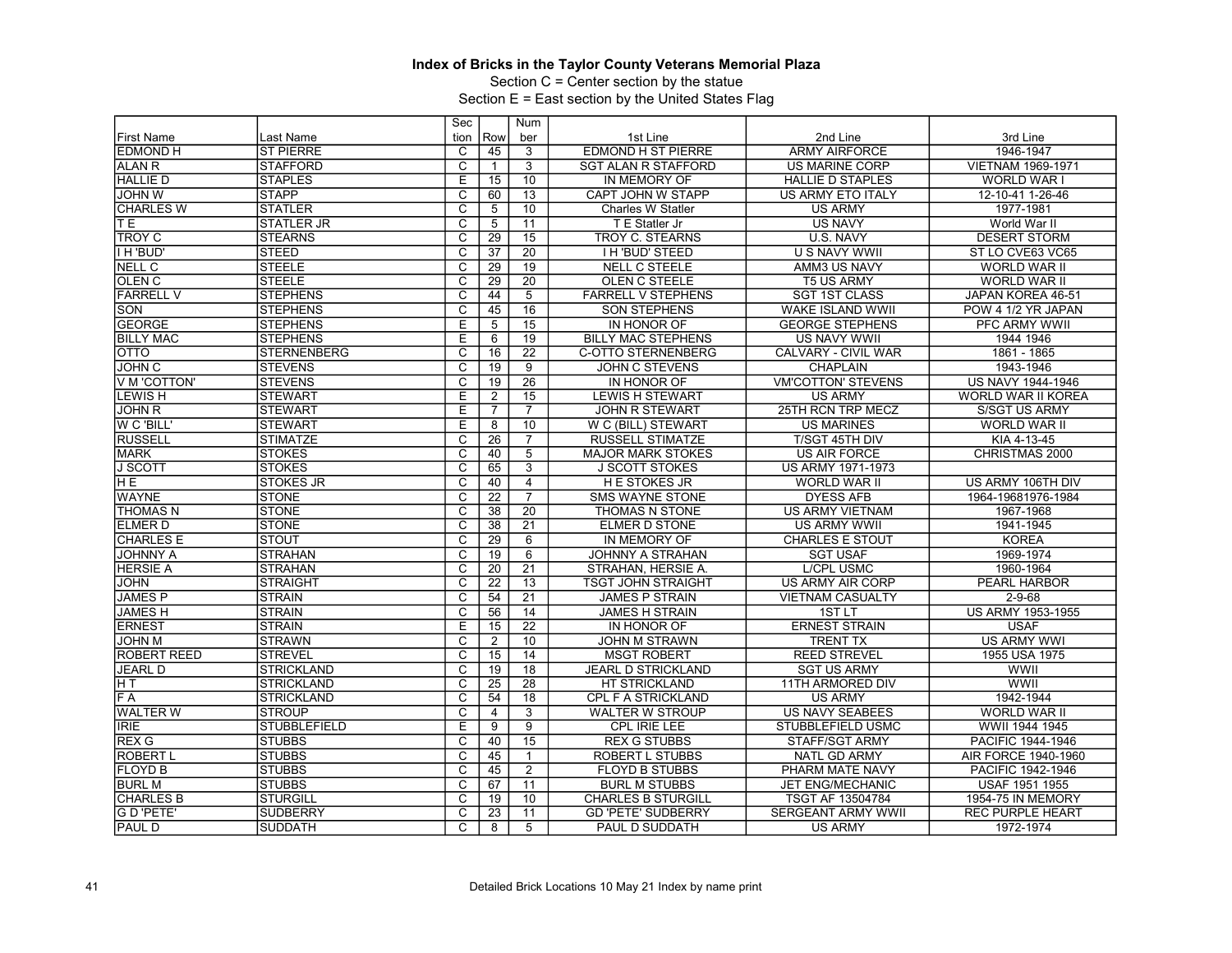Section C = Center section by the statue

|                     |                      | Sec                     |                 | Num             |                           |                            |                           |
|---------------------|----------------------|-------------------------|-----------------|-----------------|---------------------------|----------------------------|---------------------------|
| <b>First Name</b>   | Last Name            | tion                    | Row             | ber             | 1st Line                  | 2nd Line                   | 3rd Line                  |
| <b>JAMESL</b>       | <b>SUDDATH</b>       | C                       | 8               | 6               | <b>JAMES L SUDDATH</b>    | <b>US ARMY</b>             | 1943-1946                 |
| lo c                | <b>SULLINS</b>       | $\overline{\text{c}}$   | 42              | 22              | O C SULLINS CPL           | <b>SILVER STAR</b>         | <b>BASTONE</b>            |
| ΉQ                  | <b>SUTTON</b>        | $\overline{\mathsf{c}}$ | 22              | 24              | H Q SUTTON                | <b>WWII-KOREA</b>          | <b>MARINE CORPS</b>       |
| <b>LELAND 'LEE'</b> | <b>SUTTON</b>        | Ε                       | $\overline{2}$  | $\overline{2}$  | LELAND'LEE' SUTTON        | AMM3/CUSNR1943/1946        | PFCUSMCR 1950/1951        |
| <b>HERBERT B</b>    | <b>SWIEDOM</b>       | $\overline{\text{c}}$   | 54              | 19              | IN MEMORY OF              | HERBERT B SWIEDOM          | <b>SGT WWII 1942-45</b>   |
| <b>HUGH D</b>       | <b>SWIFT</b>         | $\overline{\mathsf{c}}$ | 54              | $\overline{20}$ | <b>USAF</b>               | <b>SMS HUGH D SWIFT</b>    |                           |
| <b>BASIL M</b>      | <b>SWIM</b>          | $\overline{\text{c}}$   | 18              | $\overline{26}$ | <b>BASIL M SWIM</b>       | LT COL USA INF             | 1941-1969                 |
| CLIFFORD O          | SWINDLE              | $\overline{\text{c}}$   | 48              | 14              | <b>CLIFFORD O SWINDLE</b> | MO M M 2ND CLASS           | <b>U S NAVY WWII</b>      |
| <b>HARRY G</b>      | <b>SWONGER</b>       | C                       | 19              | 24              | <b>HARRY G. SWONGER</b>   | <b>MAJOR USA</b>           | 1919-1948                 |
| JAY <sub>R</sub>    | <b>SWONGER</b>       | $\overline{c}$          | 22              | 23              | <b>JAY R SWONGER</b>      | CMSGT (RET)                | <b>US AIR FORCE</b>       |
| JOHN E              | <b>SYLVANUS</b>      | $\overline{\mathsf{c}}$ | 66              | $\overline{9}$  | <b>JOHN E SYLVANUS</b>    | <b>USA INFANTRY WWI</b>    | ARMY OF OCCUPATION        |
| <b>JOHN P</b>       | <b>SYLVANUS</b>      | $\overline{C}$          | 66              | 10              | <b>JOHN P SYLVANUS</b>    | USAF WWII ETO B17          | QUEEN OF STREAM           |
| <b>JOHN E</b>       | SYLVANUS             | $\overline{\text{c}}$   | 66              | 11              | JOHN E SYLVANUS           | USNR DD832                 | VN 1971-73                |
| <b>BILL</b>         | <b>TAFF</b>          | Έ                       | $\overline{25}$ | 1               | <b>BILL TAFF</b>          | <b>US ARMY WWII</b>        | <b>BRONZE STAR MEDAL</b>  |
| <b>CARL DEAN</b>    | <b>TAGGART</b>       | $\overline{\text{c}}$   | 56              | $\overline{3}$  | <b>CARL DEAN TAGGART</b>  | <b>LTC US ARMY</b>         | 5/29/61-6/30/83           |
| <b>LESLIE</b>       | <b>TALBERT JR</b>    | $\overline{\mathrm{c}}$ | 18              | 20              | <b>LESLIE TALBERT JR</b>  | SGT INF 29TH DIV           | 115 REGT EUROPE           |
| <b>CLIFFORD A</b>   | <b>TALBOTT</b>       | C                       | 13              | $\overline{21}$ | <b>CLIFFORD A TALBOTT</b> | <b>ARMY STAFF SGT WWII</b> | 90 INF DIV 1941-46        |
| <b>SCOTT</b>        | <b>TALIAFERRO</b>    | $\overline{\text{c}}$   | 44              | 28              | <b>SCOTT TALIAFERRO</b>   | LT 1ST CAVALRY DIV         | 1943-45 S. PACIFIC        |
| <b>GUS</b>          | <b>TAMPORELLO JR</b> | $\overline{\text{c}}$   | 19              | 29              | <b>GUS TAMPORELLO JR</b>  | 6 BN 56 ARTY               | <b>VIETNAM 1968-69</b>    |
| <b>FORREST J</b>    | <b>TANNER</b>        | $\overline{E}$          | 8               | 14              | <b>FORREST J TANNER</b>   | <b>US ARMY</b>             | VIETNAM 1967              |
| <b>CORT</b>         | <b>TANNER</b>        | Е                       | 22              | 10              | <b>CORT TANNER</b>        | <b>MILITARY POLICE</b>     | <b>COLD WAR</b>           |
| <b>DICK</b>         | <b>TARPLEY</b>       | C                       | 45              | $\overline{7}$  | LT COL DICK TARPLEY       | WWII:7TH ARMY HQ           | <b>30 YEARS SERVICE</b>   |
| <b>RAYMOND D</b>    | <b>TARR</b>          | $\overline{c}$          | $\overline{27}$ | $\overline{25}$ | <b>RAYMOND D TARR</b>     | VIETNAM 1963-1967          | 25TH INF DIV              |
| C A 'ANDY'          | <b>TARR</b>          | $\overline{c}$          | 27              | 26              | C A (ANDY) TARR           | CO A 864TH ENGR            | SP3 4TH INF DIV           |
| <b>FLEET P</b>      | <b>TARRANCE</b>      | E                       | $\overline{15}$ | $\overline{5}$  | IN MEMORY OF              | <b>FLEET P TARRANCE</b>    | <b>NAVY</b>               |
| <b>STEVE V</b>      | <b>TARRANT</b>       | $\overline{C}$          | 39              | $\overline{8}$  | <b>STEVE V TARRANT</b>    | <b>UNITED STATES ARMY</b>  | $W$ W I                   |
| <b>HUGH</b>         | <b>TARRANT</b>       | C                       | 39              | 9               | <b>HUGH TARRANT WWII</b>  | <b>SILVER STAR PURPLE</b>  | <b>HEART U S ARMY</b>     |
| <b>GUY H</b>        | <b>TARTT</b>         | $\overline{\text{c}}$   | 36              | $\overline{28}$ | <b>GUY H TARTT SGT</b>    | <b>ARMY AIR FORCE</b>      | <b>WWII SOUTH PACIFIC</b> |
| <b>ARTHUR</b>       | <b>TATE</b>          | $\overline{\text{c}}$   | 44              | 25              | ARTHUR ANDREW TATE        | <b>WORLD WAR II</b>        | <b>JULY 1944-MAR 1946</b> |
| <b>MARTY</b>        | <b>TATUM</b>         | C                       | 41              | 22              | <b>MARTY TATUM USNAVY</b> | FC2 USS CONNOLE            | 1984-89 USNR              |
| <b>MARDELL</b>      | <b>TATUM</b>         | $\overline{\mathrm{c}}$ | 41              | $\overline{23}$ | <b>MARDELL TATUM</b>      | SP4 1959-1962              | <b>US ARMY WAC</b>        |
| <b>CARLOS GOOSE</b> | <b>TATUM</b>         | $\overline{\text{c}}$   | 41              | 24              | <b>CARLOS GOOSE TATUM</b> | <b>CMSGT USAF</b>          | 1954-1984                 |
| <b>CARLA</b>        | <b>TATUM</b>         | C                       | 41              | $\overline{25}$ | <b>CARLA TATUM</b>        | SP4 US ARMY                | 1985-1987                 |
| <b>LAWRENCE O</b>   | <b>TATUM</b>         | $\overline{\mathsf{c}}$ | 54              | $\overline{22}$ | <b>LAWRENCE O TATUM</b>   | 45TH INFANTRY DIV          | WWII 1940 - 1945          |
| <b>FLOYD D</b>      | <b>TAYLOR</b>        | C                       | 5               | 12              | <b>FLOYD D TAYLOR</b>     | MAJ MC 1941-1946           | <b>AFRICA/ITALY</b>       |
| <b>MARK</b>         | <b>TAYLOR</b>        | $\overline{\text{c}}$   | 9               | $\overline{22}$ | S 1/C MARK TAYLOR AQ      | <b>US NAVY</b>             | 1983 - 1985               |
| <b>K/CINNEKK</b>    | <b>TAYLOR</b>        | $\overline{C}$          | 22              | $\overline{27}$ | L CONNELL TAYLOR          | LT COL PILOT B 17          | X POW EUROPE WWII         |
| A RAY               | <b>TAYLOR</b>        | C                       | 30              | 14              | A RAY TAYLOR              | USN PO2                    | WWII - KOREA              |
| <b>JACK</b>         | <b>TAYLOR</b>        | $\overline{\mathrm{c}}$ | 38              | $\overline{32}$ | <b>JACK TAYLOR</b>        | 112 CAV TROOP G            | <b>MACHINE GUN SGT</b>    |
| <b>WILLIAM T</b>    | <b>TAYLOR</b>        | $\overline{\text{c}}$   | 42              | 18              | <b>WILLIAM T TAYLOR</b>   | WWII / KOREAN              |                           |
| <b>CLEMENTS B</b>   | <b>TAYLOR</b>        | C                       | 46              | 27              | <b>CLEMENTS B TAYLOR</b>  | WW II ARMY AIRCORP         | PILOT HERO DADDY          |
| <b>CHARLES M</b>    | <b>TAYLOR</b>        | $\overline{\mathrm{c}}$ | 55              | $\overline{15}$ | <b>CHAS M TAYLOR</b>      | <b>1ST LT USMC</b>         | 1951-1952                 |
| W <sub>E</sub>      | <b>TAYLOR III</b>    | $\overline{C}$          | 9               | 21              | <b>SSGT WE TAYLOR III</b> | <b>US AIR FORCE</b>        | 1974 - 1990               |
| W <sub>E</sub>      | <b>TAYLOR JR</b>     | $\overline{\text{c}}$   | 9               | 20              | S 1/C WE TAYLOR JR        | WWII                       | 1944 - 1946               |
| W <sub>E</sub>      | <b>TAYLOR SR</b>     | C                       | 9               | 19              | PFC WE TAYLOR SR          | <b>WWI</b>                 | 1918 - 1919               |
| <b>SIDNEY RAY</b>   | <b>TEAGUE</b>        | C                       | 19              | 7               | SIDNEY RAY TEAGUE         | WWII 76TH DIVISION         | 304TH INFANTRY            |
| <b>TOMMIE N</b>     | <b>TEAL</b>          | $\overline{\text{c}}$   | 42              | $\mathbf{1}$    | IN MEMORY                 | <b>TOMMIE N TEAL</b>       | <b>U S MARINE CORPS</b>   |
| <b>LAUN</b>         | <b>TEMPLETON</b>     | E                       |                 |                 | <b>CPL LAUN TEMPLETON</b> | 347 INF DIV MEDIC          |                           |
|                     |                      |                         | 16              | -1              |                           |                            | 1943-1947 PH 1945         |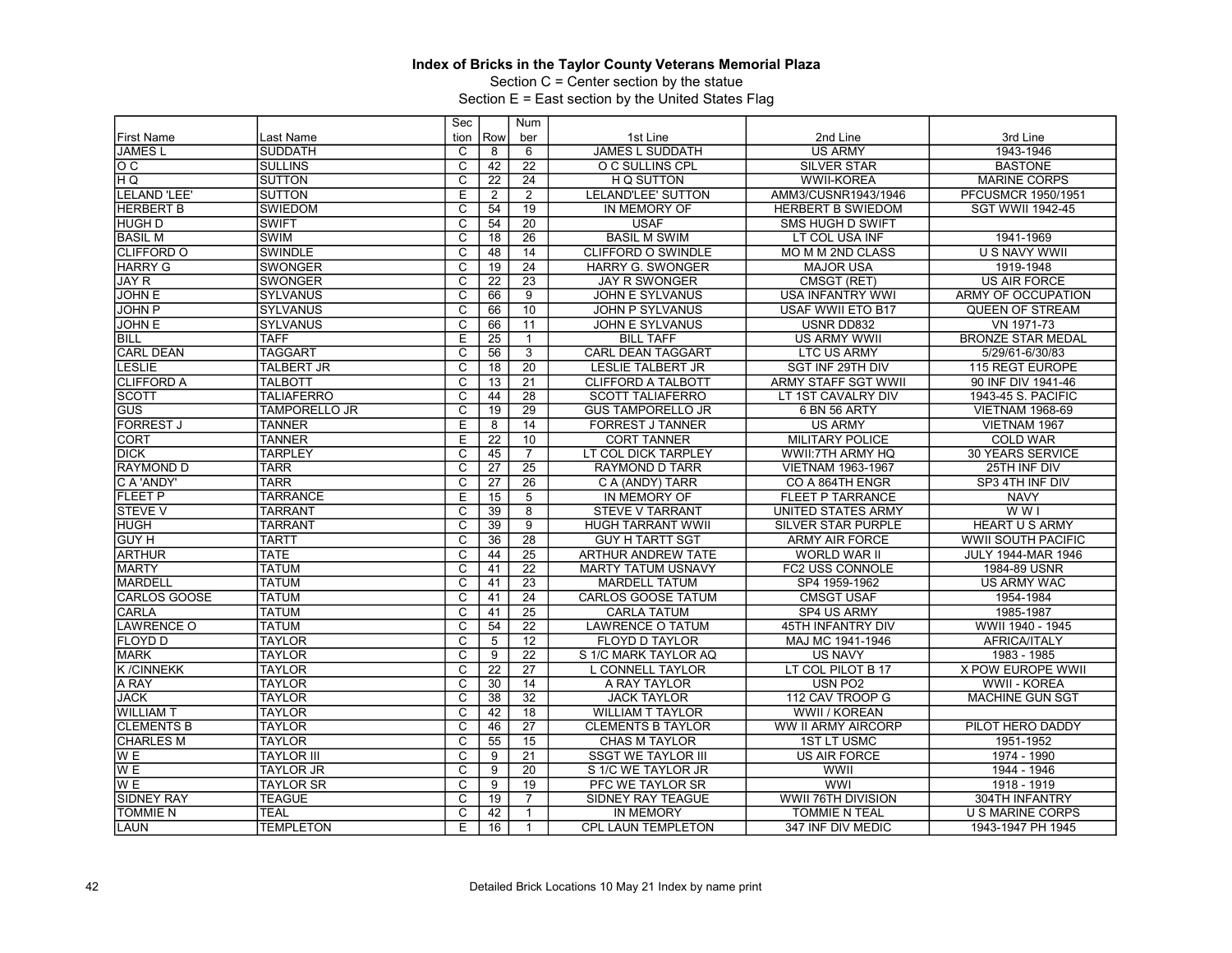Section C = Center section by the statue

|                     |                   | Sec                     |                 | Num             |                             |                            |                           |
|---------------------|-------------------|-------------------------|-----------------|-----------------|-----------------------------|----------------------------|---------------------------|
| <b>First Name</b>   | Last Name         | tion                    | Row             | ber             | 1st Line                    | 2nd Line                   | 3rd Line                  |
| <b>ROBERT</b>       | <b>TERRELL</b>    | C                       | 39              | 25              | <b>ROBERT TERRELL</b>       | <b>FERGUSON US NAVY</b>    | WORLD WAR I               |
| LEE                 | <b>TERRO</b>      | Ε                       | 13              | 13              | <b>LEE TERRO</b>            | <b>DYESS AFB</b>           | 1956-1959                 |
| <b>LONNIE F</b>     | <b>TERRY</b>      | $\overline{\mathrm{c}}$ | 67              | 14              | <b>CPL LONNIE F TERRY</b>   | ROME-ERNO CAMPAIGN         | <b>US ARMY WWII</b>       |
| <b>JACK</b>         | <b>TERZIAN</b>    | $\overline{C}$          | $\overline{23}$ | 5               | <b>LTCOL JACK TERZIAN</b>   | USAF P47 PILOT POW         | <b>LOVING FAMILY MAN</b>  |
| <b>TERRY L</b>      | <b>TESSIER</b>    | $\overline{\text{c}}$   | 22              | $\overline{17}$ | <b>TERRY L TESSIER</b>      | 101ST AIRBORNE DIV         | <b>VIETNAM 1966-1967</b>  |
| <b>LEONARD</b>      | <b>TESTON</b>     | $\overline{\mathsf{c}}$ | 36              | $\overline{2}$  | <b>T/SGT LEONARD TESTON</b> | WORLD WAR II 36 DIV        | 1940 - 1945               |
| <b>JACK L</b>       | <b>THEDFORD</b>   | C                       | $\overline{37}$ | $\overline{32}$ | <b>JACK L THEDFORD</b>      | <b>VIETNAM</b>             | 1967-1968                 |
| <b>BILL 'HAM'</b>   | <b>THOMAS</b>     | $\overline{\text{c}}$   | 12              | $\overline{17}$ | <b>BILL THOMAS</b>          | <b>US ARMY</b>             | WW II EUROPE              |
| <b>HAYDEN H</b>     | <b>THOMAS</b>     | $\overline{\mathsf{c}}$ | 28              | 20              | <b>HAYDEN H. THOMAS</b>     | <b>WWII AIR FORCE</b>      |                           |
| <b>CHRIS D</b>      | <b>THOMAS</b>     | C                       | 34              | 3               | <b>CHRIS D THOMAS</b>       | <b>PV2 US ARMY</b>         | 1999 -                    |
| A W                 | <b>THOMAS</b>     | $\overline{\text{c}}$   | 34              | $\overline{5}$  | <b>AW THOMAS</b>            | <b>SEAMAN 1ST CLASS</b>    | 1944-1945                 |
| <b>ROY W</b>        | <b>THOMAS</b>     | $\overline{C}$          | 34              | 6               | <b>ROY W THOMAS</b>         | S/SGT                      | 1954-1957                 |
| <b>GORDON L</b>     | <b>THOMAS</b>     | $\overline{\text{c}}$   | 39              | 33              | <b>GORDON L THOMAS</b>      | S/SGT U S ARMY             | W W II                    |
| <b>EDWARD</b>       | <b>THOMAS</b>     | $\overline{\mathrm{c}}$ | 45              | $\overline{9}$  | IN MEMORY OF-1ST LT         | <b>EDWARD THOMAS</b>       | <b>HELLS ANGELS 8 AF</b>  |
| <b>FELIX RAY</b>    | <b>THOMAS</b>     | $\overline{C}$          | 61              | 18              | <b>FELIX RAY THOMAS</b>     | <b>US NAVY 1947-1952</b>   | <b>KOREAN CONFLICT</b>    |
| <b>EDDIE</b>        | <b>THOMAS JR</b>  | $\overline{\text{c}}$   | 34              | $\overline{4}$  | <b>EDDIE THOMAS JR</b>      | BT 2 USN                   | 1980-1992                 |
| RAYMOND THOMASON    | <b>THOMASON</b>   | $\overline{\mathsf{c}}$ | 52              | $\overline{10}$ | <b>RAYMOND THOMASON JR</b>  | <b>AIR CORPS CADET</b>     | WW II                     |
| <b>EMMETT T</b>     | <b>THOMPSON</b>   | C                       | 11              | $\overline{21}$ | <b>EMMETT T THOMPSON</b>    | US ARMY 69TH INF           | GERMANY 1944-1947         |
| JOHN G              | <b>THOMPSON</b>   | $\overline{\text{c}}$   | 13              | $\overline{17}$ | <b>JOHN G THOMPSON</b>      | ABEAN US NAVY              | OCT 1959-AUG 1963         |
| <b>STERLING</b>     | <b>THOMPSON</b>   | $\overline{\mathsf{c}}$ | 13              | $\overline{18}$ | <b>STERLING THOMPSON</b>    | <b>CMSGT USAF</b>          | 1939 - 1964               |
| <b>CLOVIS</b>       | <b>THOMPSON</b>   | C                       | 19              | 13              | <b>CLOVIS THOMPSON</b>      | <b>CORP US MARINES</b>     | 1942-1945                 |
| <b>JASON E</b>      | <b>THOMPSON</b>   | $\overline{\text{c}}$   | 45              | $\overline{24}$ | <b>JASON E THOMPSON</b>     | <b>T/SGT USAF</b>          | FEB 1956-MAR 1976         |
| <b>GEORGE W</b>     | <b>THOMPSON</b>   | E                       | 8               | $\overline{5}$  | <b>GEORGE W THOMPSON</b>    | 5/7/24-3/10/73             | <b>US NAVY</b>            |
| <b>JACK E</b>       | <b>THOMPSON</b>   | Ε                       | 10              | $\overline{2}$  | <b>JACK E THOMPSON</b>      | 11/30/21-8/18/01           | <b>US NAVY</b>            |
| <b>TOMMY</b>        | <b>THORNLEY</b>   | $\overline{\text{c}}$   | $\mathbf{1}$    | 4               | <b>TOMMY THORNLEY</b>       | <b>SGT US ARMY</b>         | <b>KOREAN CONFLICT</b>    |
| <b>CHARLES W</b>    | <b>THORP</b>      | E                       | 12              | $\overline{12}$ | IN MEMORY OF                | <b>SGT CHARLES W THORP</b> | WW II SOUTH PACIFIC       |
| <b>JANE HOUSTON</b> | <b>THURMAN</b>    | $\overline{\text{c}}$   | $\overline{7}$  | 12              | <b>JANE HOUSTON</b>         | <b>THURMAN</b>             | <b>2LT ANC WWII</b>       |
| <b>ORBON</b>        | <b>TICE JR</b>    | $\overline{E}$          | 10              | $\overline{15}$ | ORBON TICE JR               | SGT US ARMY 47-48          | LT US AIRFORCE 52         |
| <b>ORBON</b>        | <b>TICE SR</b>    | $\overline{C}$          | 49              | 12              | <b>ORBON TICE SR</b>        | <b>US NAVY</b>             | <b>FIRST WORLD WAR</b>    |
| <b>ROBERT J</b>     | TIFFANY           | $\overline{E}$          | 14              | $\overline{6}$  | ROBERT J TIFFANY            | <b>CAPT ARMY/AIRCORPS</b>  | PACIFIC THEATER           |
| J C                 | <b>TIMMONS</b>    | $\overline{\mathsf{c}}$ | 24              | $\overline{17}$ | <b>J C TIMMONS</b>          | <b>STAFF SERGEANT</b>      | <b>US ARMY 1942-1945</b>  |
| <b>JAMES D</b>      | <b>TITTLE</b>     | C                       | 31              | 17              | IN HONOR OF                 | LT JAMES D. TITTLE         | <b>US ARMY</b>            |
| L MACK              | <b>TITTLE</b>     | $\overline{\text{c}}$   | 35              | $\overline{28}$ | <b>L MACK TITTLE</b>        | <b>FLIGHT OFFICER</b>      | <b>ARMY AIR CORPS</b>     |
| A B TOBY            | <b>TOBIAS</b>     | $\overline{\mathsf{c}}$ | 32              | 11              | A B TOBY TOBIAS             | <b>US ARMY</b>             | <b>VIETNAM</b>            |
| <b>JOE</b>          | <b>TOLENTINO</b>  | C                       | 43              | 11              | PFC JOE TOLENTINO           | US ARMY 1945-1948          | 82ND AIRBORNE             |
| L J                 | <b>TOME</b>       | $\overline{\text{c}}$   | 30              | 10              | LJ TOME                     | OHIO                       | <b>WORLD WAR II VET</b>   |
| <b>WILLIAM R</b>    | <b>TOMME</b>      | $\overline{C}$          | $\overline{7}$  | 11              | <b>WILLIAM R TOMME</b>      | <b>US ARMY</b>             | 1952 - 1955               |
| J E                 | <b>TOUCHON</b>    | $\overline{\text{c}}$   | 62              | $\overline{5}$  | <b>J E TOUCHON</b>          | <b>US NAVY 55-58</b>       | <b>US ARMY 60-64</b>      |
| <b>MAX</b>          | <b>TOUCHON JR</b> | $\overline{\mathrm{c}}$ | 51              | $\overline{31}$ | <b>MAX TOUCHON JR</b>       | <b>WWII USMC</b>           | FORT WORTH TX             |
| <b>RUSSELL M</b>    | <b>TOWER</b>      | $\overline{C}$          | 62              | 10              | <b>RUSSELL M TOWER</b>      | CMS USAF (RETIRED)         | 1943 - 1973               |
| A <sub>D</sub>      | <b>TOWNSLEY</b>   | $\overline{\text{c}}$   | 30              | 12              | A.D. TOWNSLEY               | CPL US ARMY                | 1940-1945                 |
| <b>JACK</b>         | <b>TOWNSLEY</b>   | $\overline{\mathsf{c}}$ | 30              | $\overline{13}$ | <b>JACK TOWNSLEY</b>        | USN PO2 USAF TSGT          | 1941-50 1957-69           |
| <b>WILLIAM A</b>    | <b>TOWNSLEY</b>   | C                       | 30              | 16              | <b>WILLIAM A TOWNSLEY</b>   | CATERS TEXAS CALV.         | <b>PVT CSA</b>            |
| <b>JAMES B</b>      | <b>TRAIL</b>      | $\overline{E}$          | $\overline{7}$  | $\overline{8}$  | <b>JAMES B TRAIL</b>        | <b>CMSGT USAF</b>          | <b>JULY1963- JULY1989</b> |
| <b>CHARLES</b>      | <b>TRICKEY JR</b> | C                       | 52              | 11              | <b>CHARLES TRICKEY JR</b>   | CAPT US AIR CORPS          | WW II                     |
| $\overline{R}$ F    | <b>TROTTER</b>    | C                       | 55              | $\overline{12}$ | <b>R F TROTTER</b>          | <b>CAPT MC USA</b>         | 1953-1954                 |
| $\overline{B}$      | <b>TROTTER</b>    | $\overline{\mathrm{c}}$ | 55              | 13              | <b>B B TROTTER</b>          | <b>CAPT MC USAF</b>        | 1957-1958                 |
| $R$ B               | <b>TROTTER</b>    | $\overline{c}$          | 55              | 14              | <b>R B TROTTER</b>          | <b>SGT USA</b>             | 1917-1918                 |
|                     |                   |                         |                 |                 |                             |                            |                           |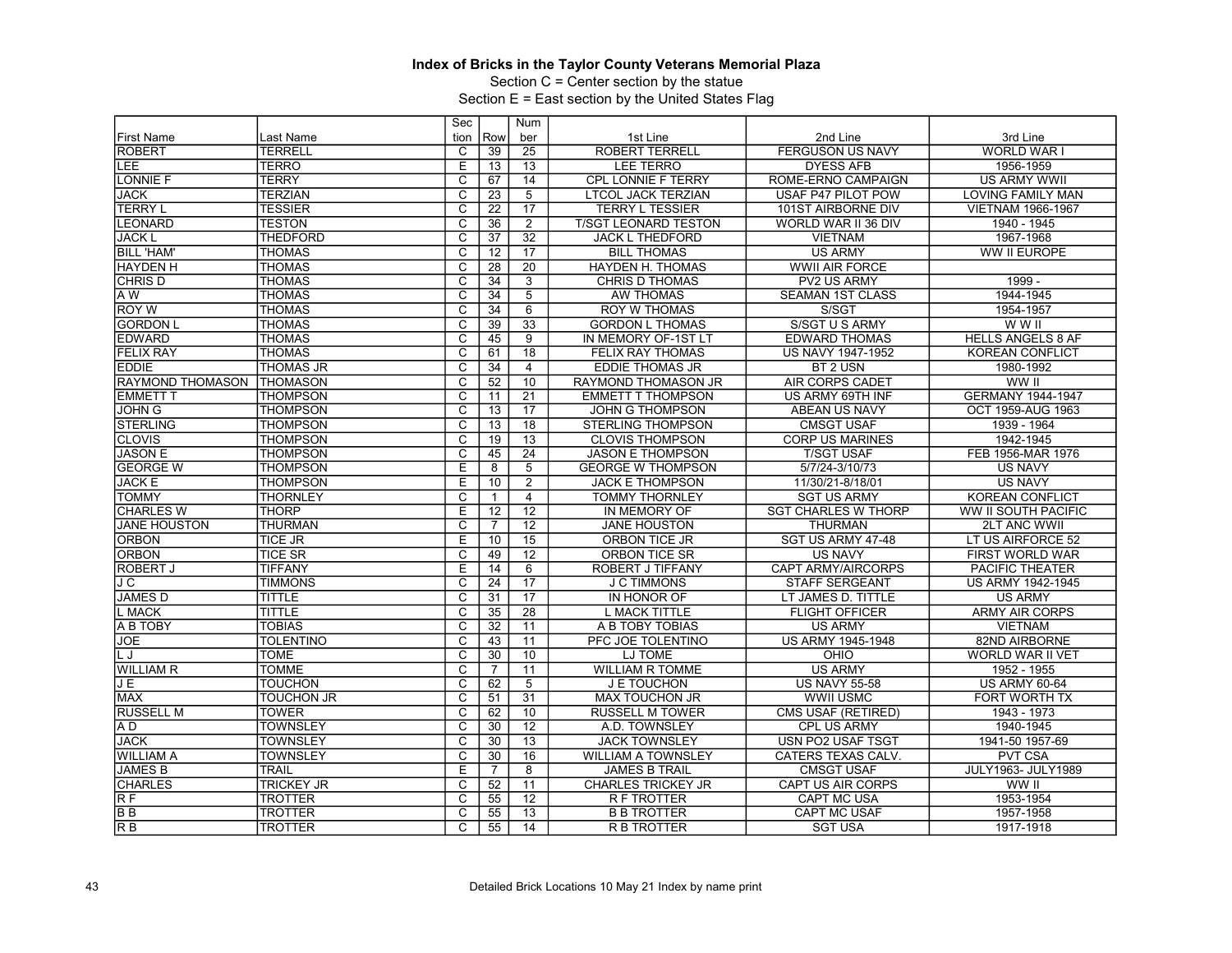Section C = Center section by the statue

|                         |                     | Sec                     |                 | Num             |                             |                          |                             |
|-------------------------|---------------------|-------------------------|-----------------|-----------------|-----------------------------|--------------------------|-----------------------------|
| <b>First Name</b>       | Last Name           | tion                    | Row             | ber             | 1st Line                    | 2nd Line                 | 3rd Line                    |
| <b>ANDREW ANDY</b>      | <b>TUCKER</b>       | C                       | 16              | 26              | <b>ANDREW ANDY TUCKER</b>   | WORLD WAR II             | <b>SONS &amp; DAUGHTERS</b> |
| <b>CLARENCE</b>         | <b>TUCKER</b>       | $\overline{\text{c}}$   | 32              | $\overline{4}$  | <b>CLARENCE TUCKER</b>      | CPL US ARMY              | 1943-1946                   |
| <b>OTISL</b>            | <b>TUCKER</b>       | $\overline{\text{c}}$   | 32              | $\overline{5}$  | OTIS L TUCKER               | <b>SGT USAF</b>          | 1942-1945                   |
| W HOWARD                | <b>TUCKER</b>       | $\overline{C}$          | 53              | 13              | W HOWARD TUCKER             | <b>OUR WWII HERO</b>     | <b>FROM PROUD FAMILY</b>    |
| <b>JAMES L</b>          | <b>TUCKER</b>       | $\overline{\text{c}}$   | 55              | 19              | MG JAMES L TUCKER           | <b>DPTY SURG GENL</b>    | <b>USAFR MC 1957-1986</b>   |
| <b>SAMUEL H</b>         | <b>TUMLINSON</b>    | $\overline{\mathrm{c}}$ | 15              | $\overline{18}$ | <b>SAMUEL H TUMLINSON</b>   | <b>WWII 7TH ARMY</b>     | <b>ANTIAIRCRAFT ARTIL</b>   |
| <b>MARION</b>           | <b>TURNER</b>       | C                       | 5               | 5               | <b>CPL MARION TURNER</b>    | 10TH RANGER CO USA       | KOREA 1950-1952             |
| <b>PRESTON</b>          | <b>TURNER</b>       | $\overline{\mathsf{c}}$ | 5               | 6               | <b>MAJ PRESTON TURNER</b>   | USAF B-1B PILOT          | SON OF A RANGER             |
| <b>CHARLES</b>          | <b>TURNER</b>       | $\overline{\mathsf{c}}$ | 13              | $\overline{23}$ | <b>CHARLES TURNER</b>       | US NAVY - WWII           | <b>PACIFIC THEATRE</b>      |
| СS                      | <b>TURNER</b>       | C                       | 14              | 16              | <b>CS TURNER III</b>        | SP5 101 AIRBORNE         | 1948-1970                   |
| <b>HAROLD</b>           | <b>TURNER</b>       | $\overline{\mathrm{c}}$ | 30              | $\mathbf{1}$    | <b>HAROLD TURNER</b>        | <b>MAJOR USAF</b>        | 1978-2000                   |
| <b>HELEN</b>            | <b>TURNER</b>       | $\overline{C}$          | 30              | $\overline{2}$  | <b>HELEN TURNER</b>         | <b>SSGT ARMY</b>         | 1951-1959                   |
| <b>JACK</b>             | <b>TURNER</b>       | $\overline{\text{c}}$   | 43              | 16              | <b>MSGT JACK TURNER</b>     | 131 FLD ARTILLERY        | 36TH DIVISION TNG           |
| <b>B JACK</b>           | <b>TURNER</b>       | $\overline{\mathrm{c}}$ | 56              | $\mathbf{1}$    | <b>B JACK TURNER</b>        | <b>US NAVY</b>           | <b>WORLD WAR II</b>         |
| <b>B JACK</b>           | <b>TURNER</b>       | C                       | 69              | $\mathbf{1}$    | <b>B JACK TURNER</b>        | <b>GUNNER US NAVY</b>    | <b>WORLD WAR II</b>         |
| VAN B                   | <b>TURNER</b>       | E                       | 2               | 19              | <b>VAN B TURNER</b>         | <b>BOATSWAINS MATE</b>   | <b>FIRST CLASS</b>          |
| <b>FOSTER</b>           | <b>TURNER</b>       | E                       | 6               | $\overline{18}$ | <b>FOSTER TURNER</b>        | <b>KILLED IN ACTION</b>  | <b>WORLD WAR II</b>         |
| J L 'JAY'               | TUTT                | Ε                       | 11              | 19              | PVT J L JAY TUTT            | <b>US ARMY HUSBAND</b>   | <b>FATHER BROTHER</b>       |
| <b>ALL</b>              | <b>TX VETERANS</b>  | E                       | 9               | 11              | IN MEMORY OF                | ALL                      | <b>TEXAS VETERANS</b>       |
| <b>ROBERT D</b>         | <b>TYLER Jr</b>     | $\overline{\mathrm{c}}$ | 33              | $\overline{26}$ | ROBERT D TYLER JR           | 1970-1975                | <b>US NAVY</b>              |
| <b>ROBERT D</b>         | <b>TYLER Sr</b>     | C                       | 33              | $\overline{27}$ | ROBERT D TYLER              | WWII                     | <b>MARINES</b>              |
| <b>CHRIS</b>            | <b>ULIBARRI</b>     | $\overline{\text{c}}$   | $\overline{21}$ | 29              | <b>CHRIS ULIBARRI</b>       | <b>MSGT USAF</b>         | 1971-1995                   |
| <b>CHARLES</b>          | <b>UNDERWOOD</b>    | $\overline{\mathsf{C}}$ | $\overline{7}$  | $\overline{19}$ | <b>CHARLES UNDERWOOD</b>    | <b>US NAVY</b>           | <b>KOREAN WAR</b>           |
| <b>LARRY N</b>          | <b>UPSHAW</b>       | C                       | 41              | 17              | <b>LARRY N UPSHAW</b>       | STAFF SGT VIETNAM        | <b>AIR FORCE 1966-70</b>    |
| <b>ELTON E</b>          | <b>UPSHAW</b>       | $\overline{\text{c}}$   | 41              | 19              | <b>ELTON E UPSHAW</b>       | US ARMY AIR FORCE        | AUG 1942-OCT 1945           |
| <b>ANDREW URBAN</b>     | <b>URBAN</b>        | $\overline{C}$          | 23              | $\overline{29}$ | <b>ANDREW URBAN</b>         | <b>WWI US ARMY</b>       | <b>WWII USN SEABEES</b>     |
| <b>JOHN</b>             | <b>VALKENAAR</b>    | $\overline{\text{c}}$   | $\overline{17}$ | $\overline{3}$  | <b>JOHN VALKENAAR</b>       | LT. COL USAF             | 1940-1965                   |
| <b>WILLIAM F 'BILL'</b> | VAN CLEAVE          | $\overline{\mathsf{c}}$ | $\overline{21}$ | $\overline{25}$ | <b>WILLIAM F (BILL)</b>     | <b>VAN CLEAVE</b>        | WWII, EUROPE                |
| <b>MACK E</b>           | <b>VANDIVER</b>     | C                       | $\overline{2}$  | $\mathbf{1}$    | <b>TSGT MACK E VANDIVER</b> | <b>VIETNAM</b>           | <b>USAF 1954-1974</b>       |
| <b>STEVEN L</b>         | <b>VANDIVER</b>     | E                       | 12              | $\overline{4}$  | IN HONOR OF                 | <b>STEVE L VANDIVER</b>  | SSGT USMC 1978-1988         |
| <b>IVY D</b>            | <b>VARLEY</b>       | $\overline{\mathrm{c}}$ | 10              | 11              | <b>IVY D VARLEY</b>         | <b>USAF MSGT</b>         | 1943 - 1975                 |
| FRED                    | <b>VARNADORE JR</b> | C                       | 62              | $\mathbf{1}$    | FRED VARNADORE JR           | <b>WWII PURPLE HEART</b> | PFC NORMANDY BEACH          |
| <b>JUAN</b>             | VASQUEZ             | $\overline{\text{c}}$   | 42              | $\overline{27}$ | CPL JUAN VASQUEZ            | KOREA NOV6 1952          | 160TH INF REG               |
| <b>BYRON R</b>          | VAUGHAN             | $\overline{c}$          | 52              | $\mathbf{1}$    | <b>BYRON R VAUGHAN</b>      | <b>POW</b>               | US ARMY WWII                |
| <b>DJ</b>               | <b>VAUGHN</b>       | E                       | 20              | 13              | <b>DJ VAUGHN</b>            | <b>US ARMY</b>           | WW II                       |
| JB                      | <b>VAUGHN</b>       | Ε                       | 23              | 13              | <b>SGT JB VAUGHN</b>        | <b>US AIR FORCE</b>      | 1955-1960                   |
| <b>ADRIAN DON</b>       | <b>VEST</b>         | $\overline{\mathrm{c}}$ | $\overline{21}$ | $\overline{12}$ | IN MEMORY OF                | <b>ADRIAN DON VEST</b>   | <b>US NAVY</b>              |
| <b>PASCUAL</b>          | <b>VILLARREAL</b>   | $\overline{c}$          | 55              | $\overline{22}$ | PASCUAL VILLARREAL          | US ARMY 1956-1958        | <b>ABILENE TEXAS</b>        |
| <b>DOMINGO</b>          | <b>VILLARREAL</b>   | $\overline{\mathrm{c}}$ | 55              | $\overline{23}$ | DOMINGO VILLARREAL          | US ARMY 1956-1958        | <b>ABILENE TEXAS</b>        |
| <b>BILLY</b>            | <b>VINSON</b>       | $\overline{C}$          | $\overline{32}$ | $\overline{27}$ | <b>BILLY VINSON WWII</b>    | <b>OCCUPATION FORCES</b> | JAPAN 1945-1946             |
| <b>ROBERT</b>           | <b>VIVIAN SR</b>    | E                       | 3               | 11              | ROBERT L VIVIAN SR          | USAF 1956-1960           | <b>DUMMERSTON VERMONT</b>   |
| <b>GUS G</b>            | <b>VLETAS</b>       | $\overline{\mathrm{c}}$ | 29              | $\overline{34}$ | <b>GUS G VLETAS</b>         | 1ST <sub>LT</sub>        | <b>US ARMY</b>              |
| <b>WILLIAM</b>          | <b>VOELTER</b>      | $\overline{C}$          | 12              | $\mathbf{1}$    | <b>WILLIAM VOELTER</b>      | LT(MC) USN               | 1968-1970                   |
| <b>GIDEON</b>           | <b>WALDROP</b>      | $\overline{\text{c}}$   | 66              | 6               | GIDEON WALDROP MAJ          | WWII US ARMY ET O        | <b>INTELLIGENCE CORPS</b>   |
| <b>JAMES S</b>          | <b>WALES</b>        | $\overline{\mathrm{c}}$ | 29              | $\overline{7}$  | IN MEMORY OF                | <b>JAMES S WALES</b>     | <b>WORLD WAR II ARMY</b>    |
| <b>ANDY</b>             | WALKER              | C                       | 4               | $\overline{13}$ | Dedicated to                | <b>CMSGT Andy Walker</b> | By 40AS Specialist          |
| <b>JAMIE</b>            | <b>WALLACE</b>      | $\overline{\text{c}}$   | 64              | 15              | <b>JAMIE WALLACE</b>        | US ARMY 1918 1919        | WORLD WAR I                 |
| <b>JIMMY W</b>          | <b>WALLACE</b>      | E                       | 12              | $\overline{13}$ | <b>JIMMY W WALLACE</b>      | <b>MCPO USN</b>          | 1958 - 1962                 |
|                         |                     |                         |                 |                 |                             |                          |                             |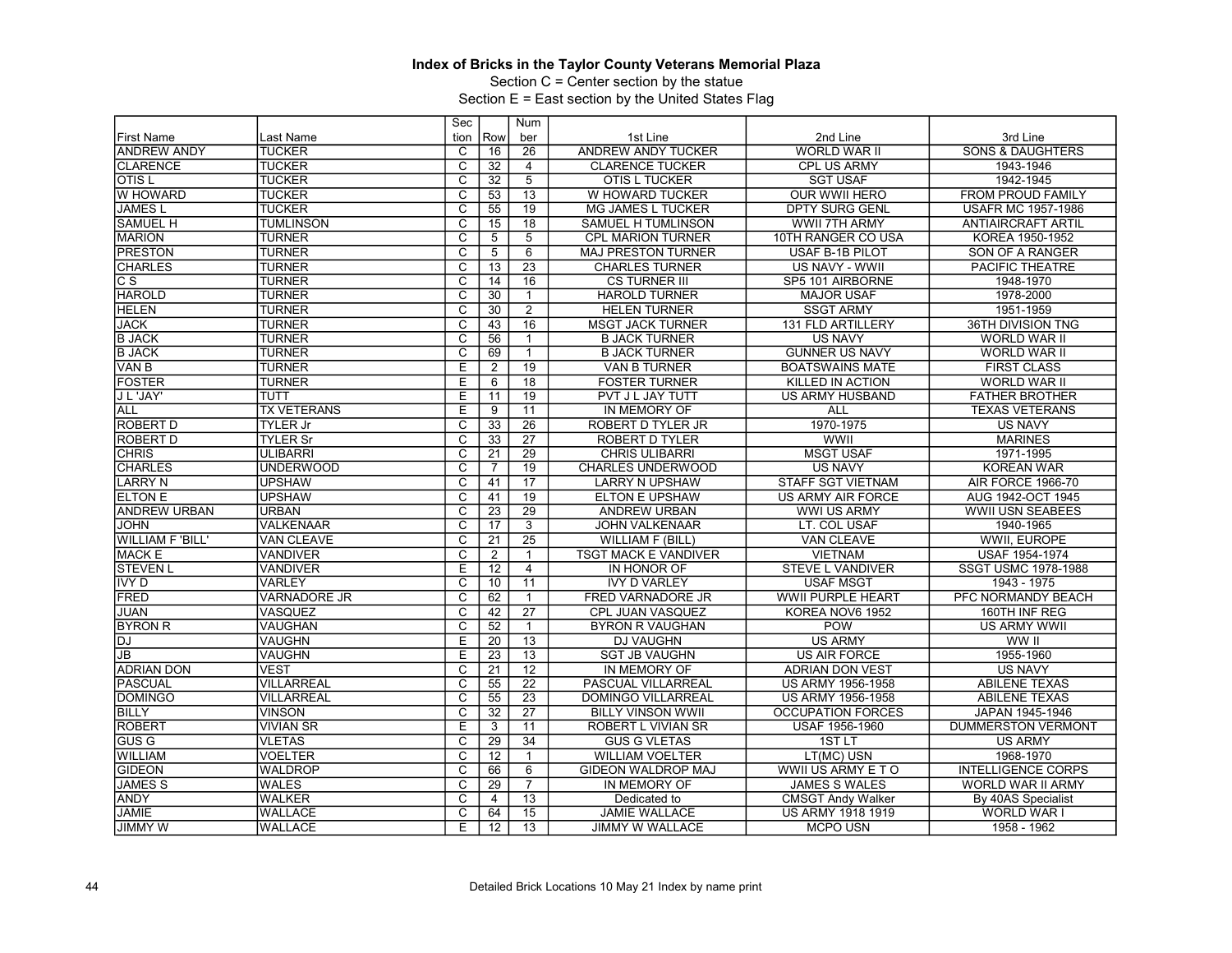Section C = Center section by the statue

|                    |                      | Sec                     |                 | Num             |                           |                             |                            |
|--------------------|----------------------|-------------------------|-----------------|-----------------|---------------------------|-----------------------------|----------------------------|
| <b>First Name</b>  | Last Name            | tion                    | Row             | ber             | 1st Line                  | 2nd Line                    | 3rd Line                   |
| <b>JIMMY</b>       | <b>WALLACE</b>       | Ε                       | 17              | 5               | <b>JIMMY W WALLACE</b>    | <b>MCPO USN</b>             | 1958 - 1982                |
| E C                | <b>WALLACE JR</b>    | C                       | 36              | 8               | LTC E C WALLACE JR        | <b>US ARMY</b>              | <b>SAUDIA ARABIA</b>       |
| <b>WILLIAM H</b>   | <b>WALLACE SR</b>    | С                       | 10              | $\mathbf{1}$    | WM H WALLACE SR           | E8USAF 30 YRS 6 MOS         | WWII 8TH AIR FORCE         |
| <b>EDISON J</b>    | <b>WALLS</b>         | C                       | 14              | $\overline{17}$ | EDISON J WALLS            | <b>US ARMY</b>              | WORLD WAR II               |
| <b>SHEREL</b>      | <b>WALT</b>          | C                       | $\overline{25}$ | $\overline{25}$ | SHEREL WALT               | <b>MCKINZIE US ARMY</b>     | BURMA 1943-1945            |
| <b>CLARK</b>       | <b>WALTER</b>        | $\overline{E}$          | 16              | 13              | <b>IN HONOR OF</b>        | <b>CLARK WALTER</b>         | USAF 1968 - 72             |
| <b>MAURICE S</b>   | <b>WALTERS</b>       | C                       | 42              | 8               | <b>MAURICE S WALTERS</b>  | 1943-1964                   | <b>WARRANT OFFICER</b>     |
| TRUMAN M           | <b>WARFORD</b>       | $\overline{c}$          | $\overline{36}$ | 17              | TRUMAN M WARFORD          | <b>WWII US MARINES</b>      | <b>SERGEANT</b>            |
| C E 'ELL'          | <b>WARFORD</b>       | $\overline{\text{c}}$   | 36              | $\overline{18}$ | <b>IN MEMORY OF</b>       | C E (ELL) WARFORD           | <b>WWI US ARMY</b>         |
| <b>HOYT GLENN</b>  | <b>WARFORD</b>       | $\overline{c}$          | 36              | 19              | <b>HOYT GLENN WARFORD</b> | <b>WWII US NAVY</b>         | <b>SEABEES</b>             |
| <b>MAXT</b>        | <b>WARFORD</b>       | C                       | $\overline{37}$ | 14              | <b>MAX T WARFORD</b>      | KOREAN 1951-1954            | <b>US AIR FORCE</b>        |
| <b>JOSPEH C</b>    | <b>WARFORD</b>       | $\overline{\mathsf{c}}$ | 37              | 15              | <b>JOSEPH C WARFORD</b>   | CO B 359 INF 90 DIV         | C1462937 WWI               |
| <b>JOHN C</b>      | <b>WARLICK</b>       | $\overline{\mathsf{C}}$ | 21              | 33              | <b>JOHN C WARLICK</b>     | <b>CMM USN</b>              | 1942-1945                  |
| <b>WILLIAM C</b>   | <b>WARLICK</b>       | C                       | $\overline{53}$ | 9               | <b>WILLIAM C WARLICK</b>  | <b>SPE4 490 CA</b>          | US ARMY 1960-1962          |
| <b>J DARWIN</b>    | <b>WARLICK</b>       | $\overline{\mathrm{c}}$ | 53              | 10              | J DARWIN WARLICK          | SP4 SIGNAL CORPS            | <b>US ARMY 1956-1958</b>   |
| <b>COLLEN</b>      | <b>WARREN</b>        | $\overline{\mathsf{c}}$ | 3               | $6\overline{6}$ | IN MEMORY OF              | LT COL LEN WARREN           | 1922-1993, RET USAF        |
| L COY              | <b>WARREN</b>        | $\overline{\mathrm{c}}$ | $\overline{31}$ | 30              | <b>L COY WARREN</b>       | <b>1ST LT USAF</b>          | 1941-1944                  |
| <b>COY</b>         | <b>WARREN</b>        | $\overline{\mathsf{c}}$ | $\overline{32}$ | $\overline{33}$ | <b>COY WARREN</b>         | <b>1ST LT ARMY AIRCORE</b>  | WW II                      |
| PAUL M             | <b>WASHBURN</b>      | $\overline{\text{c}}$   | 39              | $\overline{3}$  | PAUL M WASHBURN           | <b>ARMY AIR FORCES</b>      | <b>WORLD WAR II</b>        |
| WILLIAM J          | <b>WATKINS</b>       | Έ                       | 4               | $\overline{4}$  | <b>WILLIAM J WATKINS</b>  | <b>U S NAVY WWII</b>        | <b>SOLOMON ISLANDS</b>     |
| PHILLIP D          | <b>WATSON</b>        | $\overline{\mathrm{c}}$ | 13              | 6               | IN MEMORY OF              | <b>SSG PHILLIP D WATSON</b> | 1951'VIETNAM'1979          |
| <b>BEND</b>        | <b>WATSON</b>        | $\overline{c}$          | 18              | $\overline{4}$  | <b>BEN D WATSON</b>       | <b>SGT T4 US ARMY</b>       | 1942-1945                  |
| <b>GARRETT Z</b>   | <b>WATTS</b>         | $\overline{\text{c}}$   | $\overline{24}$ | $\overline{23}$ | <b>GARRETT Z WATTS</b>    | <b>PVT NC TROOPS</b>        | 1779-1780                  |
| <b>RALPH D</b>     | <b>WEATHERBY</b>     | $\overline{E}$          | 3               | 8               | RALPH D WEATHERBY         | PFC ARMY AIR CORPS          | <b>13TH AIR FORCE WWII</b> |
| <b>DAVID L</b>     | <b>WEBB</b>          | C                       | 13              | $\overline{8}$  | DAVID L WEBB              | <b>US ARMY</b>              | WORLD WAR II               |
| <b>KENNETH R</b>   | <b>WEBB</b>          | $\mathsf{C}$            | 15              | 11              | <b>KENNETH R WEBB</b>     | <b>COL TX ARNG</b>          | 1949-1987                  |
| <b>JERRY L</b>     | <b>WEBB</b>          | C                       | 37              | 10              | <b>JERRY L WEBB</b>       | <b>US NAVY-KOREAN</b>       | AUG 1951 JAN 1955          |
| <b>JAMES ODELL</b> | <b>WEBB</b>          | E                       | $\overline{7}$  | $\overline{4}$  | IN HONOR OF               | <b>JAMES ODELL WEBB</b>     | CPL USMC 1994-1998         |
| <b>HARLEY A</b>    | <b>WEBB</b>          | Е                       | 23              | $\overline{18}$ | <b>HARLEY A WEBB</b>      | <b>SGT US ARMY</b>          | 1966-1971                  |
| <b>ROBERT</b>      | <b>WEBER</b>         | C                       | 51              | $\mathbf{1}$    | <b>ROBERT WEBER</b>       | <b>US AIR FORCE</b>         | 1953 - 1960                |
| JW                 | <b>WEBER</b>         | $\overline{\mathrm{c}}$ | 58              | $\overline{17}$ | COL JW WEBER USAF         | DAFB 917ARS 64-69           | DAFB 96CSG 77-79           |
| <b>ROD</b>         | <b>WEEKS</b>         | C                       | 25              | $\overline{10}$ | <b>COL ROD WEEKS</b>      | <b>DYESS AFB</b>            | 1989-1993                  |
| W J                | <b>WEISSINGER JR</b> | С                       | 5               | 16              | WJ Weissinger Jr          | <b>CPO US NAVY</b>          | 1940-1948                  |
| TED                | <b>WELCH</b>         | $\overline{C}$          | 59              | $\mathbf{1}$    | <b>TED WELCH</b>          | <b>US ARMY WWII</b>         | 1943 - 1945                |
| <b>BOBBY J</b>     | <b>WELCH</b>         | $\overline{\text{c}}$   | 60              | $\mathbf{1}$    | <b>BOBBY J WELCH</b>      | <b>US NAVY</b>              | 1968 - 1970                |
| <b>WALTER L</b>    | <b>WELLBORN</b>      | C                       | 62              | 20              | <b>WALTER L WELLBORN</b>  | <b>SGT INFANTRY</b>         | WWI 1911-1918              |
| <b>WILLIAM D</b>   | <b>WELLS</b>         | $\overline{\mathsf{C}}$ | 23              | 28              | WM D WELLS                | <b>BMC US NAVY</b>          | <b>WWII KOREAN VEITNAM</b> |
| <b>JACQUES D</b>   | <b>WELLS</b>         | С                       | 31              | $\mathbf{1}$    | <b>JACQUES D WELLS</b>    | CAPT USAF MC                | 1951-1953                  |
| <b>EDWARD C</b>    | <b>WENTRCEK</b>      | C                       | 55              | $\overline{21}$ | <b>EDWARD C WENTRCEK</b>  | <b>WORLD WAR II</b>         | <b>D-DAY 1 UTAH BEACH</b>  |
| <b>DONNAL</b>      | <b>WEST</b>          | $\overline{\text{c}}$   | 27              | $\overline{15}$ | <b>DONNA L WEST</b>       | <b>USAF FEB 18, 1987</b>    | 17-Feb-91                  |
| <b>JAMES D</b>     | <b>WEST</b>          | С                       | 27              | 16              | <b>SMSGT</b>              | JAMES D WEST                | <b>USAF 1963-1991</b>      |
| <b>WILLIAM M</b>   | <b>WEST</b>          | E                       | 18              | 6               | <b>WILLIAM M WEST</b>     | <b>US NAVY</b>              | 1944 - 1948                |
| <b>ARDISS</b>      | <b>WESTBROOK</b>     | C                       | 28              | $\overline{32}$ | <b>ARDIS S WESTBROOK</b>  | <b>PVT US ARMY</b>          | 1918-1919                  |
| <b>GARY W</b>      | <b>WESTBROOK</b>     | C                       | 59              | 5               | <b>GARY W WESTBROOK</b>   | BT3 USNAVY 1980-84          | <b>CAPT USAR 1985-94</b>   |
| <b>ARLEE</b>       | <b>WETSEL</b>        | E                       | 17              | 10              | <b>ARLEE WETSEL</b>       | WW II<br><b>POW</b>         | 1940 - 1947                |
| <b>WALTER E</b>    | <b>WHEAT</b>         | C                       | 55              | $\overline{20}$ | <b>CSM WALTER E WHEAT</b> | RET VIETNAM 68-69           | 8TH ENG BN 1ST CAV         |
| <b>JEFF ALAN</b>   | <b>WHEELER</b>       | $\overline{\mathrm{c}}$ | 57              | $\overline{4}$  | JEFF ALAN WHEELER         | <b>CAPT US MARINES</b>      | 1922-1998                  |
|                    | <b>WHEELER</b>       | Ε                       | 23              |                 |                           | 1996-2008                   | DV-USAF                    |
| <b>JAMIE</b>       |                      |                         |                 | 11              | <b>JAMIE E WHEELER</b>    |                             |                            |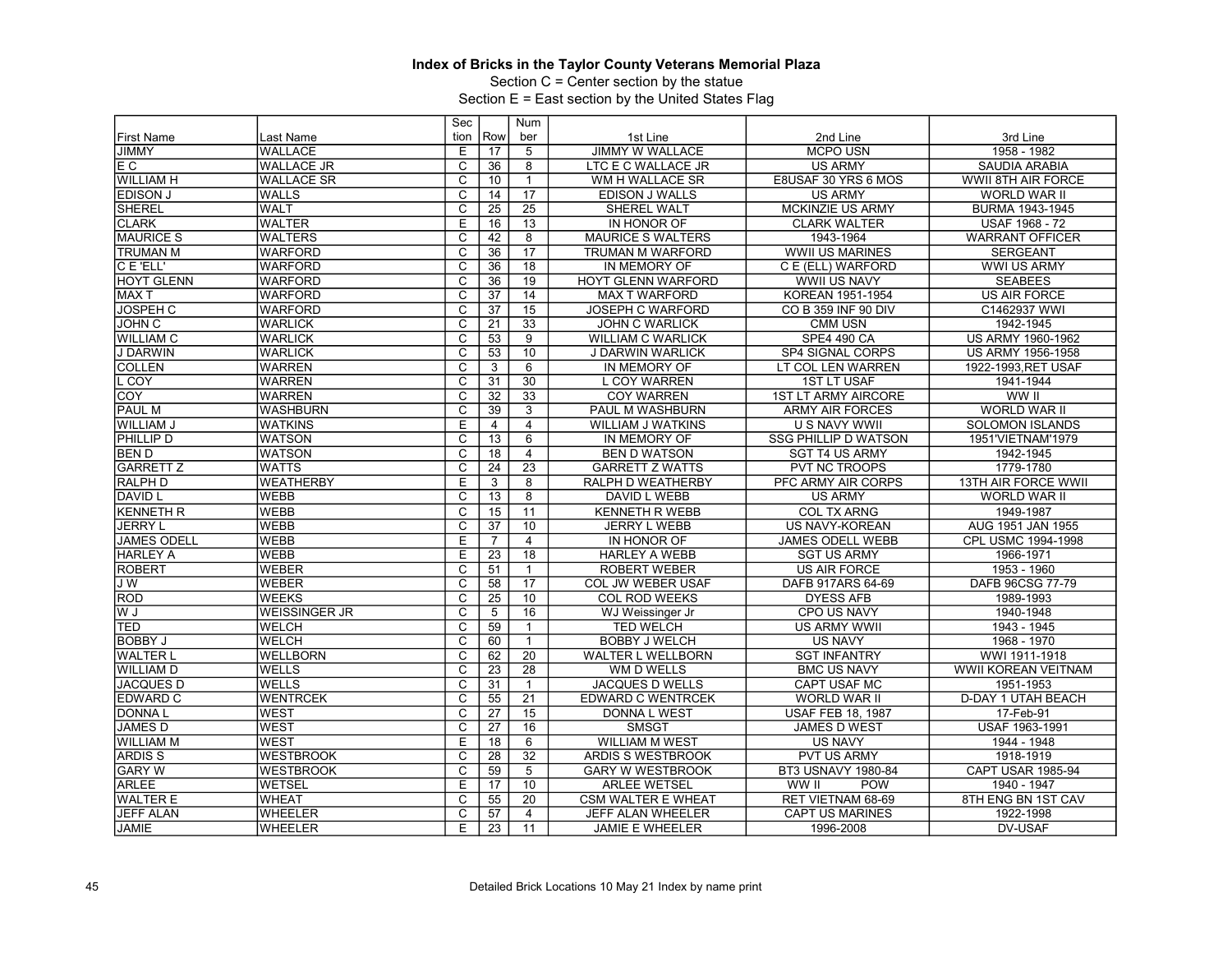Section C = Center section by the statue

|                      |                   | Sec                     |                 | Num             |                           |                            |                          |
|----------------------|-------------------|-------------------------|-----------------|-----------------|---------------------------|----------------------------|--------------------------|
| <b>First Name</b>    | Last Name         | tion                    | Row             | ber             | 1st Line                  | 2nd Line                   | 3rd Line                 |
| <b>JEFFERY</b>       | <b>WHEELER</b>    | Ε                       | 23              | 12              | <b>JEFFREY E WHEELER</b>  | 1986-2010                  | DV RETIRED USAF          |
| <b>JAMESH</b>        | <b>WHEELER JR</b> | $\overline{c}$          | 46              | $\mathbf{1}$    | JAMES H WHEELER JR        | <b>USN ARM3C</b>           | WWII                     |
| <b>RAY W</b>         | WHIPPLE           | $\overline{\mathrm{c}}$ | 63              | 16              | IN MEMORY OF              | <b>RAY W WHIPPLE</b>       | <b>USAF WORLD WAR II</b> |
| <b>RAY W</b>         | <b>WHIPPLE</b>    | $\overline{C}$          | 63              | 17              | <b>RAY W WHIPPLE</b>      | US AIR FORCE WW II         | 9-12-18 TO 3-13-97       |
| <b>RAY W</b>         | <b>WHIPPLE</b>    | $\overline{\text{c}}$   | 63              | $\overline{18}$ | RAY W WHIPPLE             | COL US AIR FORCE           | <b>WORLD WAR II</b>      |
| <b>ARLIE Q</b>       | <b>WHISENHUNT</b> | $\overline{\mathsf{c}}$ | 56              | $\overline{12}$ | IN MEMORY OF              | ARLIE Q WHISENHUNT         | <b>WWII ARMY GERMANY</b> |
| <b>STANLEY</b>       | <b>WHISENHUNT</b> | C                       | 63              | 20              | <b>STANLEY WHISENHUNT</b> | SERGEANT-KOREA             | <b>US ARMY</b>           |
| <b>EMMET</b>         | <b>WHITAKER</b>   | $\overline{\mathsf{c}}$ | 26              | $\overline{5}$  | <b>EMMET WHITAKER</b>     |                            | <b>WWI</b>               |
| <b>RAYBURN</b>       | <b>WHITE</b>      | $\overline{\mathrm{c}}$ | 26              | 19              | IN MEMORY OF              | <b>RAYBURN WHITE</b>       | <b>US ARMY VIETNAM</b>   |
| RODNEY D             | <b>WHITE</b>      | C                       | 43              | 14              | RODNEY D WHITE            | <b>USN VIETNAM</b>         | 1966-1969                |
| <b>ROBERT G</b>      | <b>WHITE</b>      | $\overline{\text{c}}$   | 61              | $\overline{3}$  | MAJ ROBERT G WHITE        | <b>WWII KOREA</b>          | <b>USAF</b>              |
| <b>VICTOR</b>        | <b>WHITE</b>      | $\overline{C}$          | 68              | $\overline{7}$  | <b>VICTOR WHITE</b>       | CORP SUPPLY CO 56          | <b>INFANTRY WWI</b>      |
| <b>JAMES DONALD</b>  | <b>WHITE</b>      | E                       | 13              | $\overline{2}$  | JAMES DONALD WHITE        | <b>US ARMY</b>             | 1955 - 1958              |
| <b>RONELL</b>        | <b>WHITE</b>      | Έ                       | 16              | 18              | IN MEMORY OF              | LT COL RONELL              | W WHITE                  |
| $\overline{O.B.}$    | <b>WHITE</b>      | E                       | $\overline{3}$  | $\overline{3}$  | O.B. WHITE M.M.           | US NAVY - WORLD WAR II     | <b>PACIFIC THEATER</b>   |
| SAMUEL (SAM) D.      | <b>WHITE</b>      | Ε                       | 20              | $\overline{2}$  | SAMUEL (SAM) D. WHITE     | <b>SEAMAN FIRST CLASS</b>  | 04/14/1926 -- 10/12/1932 |
| <b>LAWRANCE</b>      | <b>WHITE JR</b>   | $\overline{\mathrm{c}}$ | 60              | $\overline{3}$  | <b>LAWRENCE WHITE JR</b>  | SGT WWII 1943-1945         | <b>EUROPEAN THEATER</b>  |
| <b>NORMAN</b>        | <b>WHITEFIELD</b> | $\mathsf{C}$            | 11              | 10              | <b>NORMAN WHITEFIELD</b>  | 1ST LT PILOT A-20          | 47TH B GRP 60 MISS       |
| BILL                 | <b>WHITEHEAD</b>  | $\overline{\text{c}}$   | 39              | 30              | <b>BILL WHITEHEAD</b>     | <b>SGT USAF</b>            | <b>KOREA</b>             |
| <b>JAMES</b>         | <b>WHITLEY</b>    | $\overline{c}$          | 48              | $\overline{18}$ | IN MEMORY OF              | <b>JAMES WHITLEY</b>       | <b>KOREA 52-78</b>       |
| <b>RAYMOND</b>       | WHITLEY           | C                       | 48              | 19              | <b>RAYMOND WHITLEY</b>    | SPEC4 589 ING ARMY         | KOREA 1964-1997          |
| <b>ARLIE K</b>       | WHITLEY           | $\overline{\mathsf{c}}$ | 48              | $\overline{20}$ | <b>ARLIE K WHITLEY</b>    | LIFE MEMBER 3696           | NATIONAL GUARD           |
| RAY                  | <b>WHITLEY</b>    | E                       | $\overline{7}$  | $\overline{9}$  | <b>RAY WHITLEY</b>        | <b>US AIR FORCE</b>        | 1951-1975                |
| <b>STEVEN</b>        | <b>WHITMORE</b>   | Ε                       | $\overline{22}$ | $6\overline{6}$ | MAJ SEL STEVEN L WHITMORE | US ARMY OIF 1 & 3 IRAQ     | OEF 8 & 10 AFGHANISTAN   |
| <b>WILLIAM W</b>     | <b>WICKER</b>     | $\overline{\text{c}}$   | 32              | $\overline{20}$ | <b>WILLIAM W WICKER</b>   | <b>SGT USMC</b>            | 1951-1954                |
| S L                  | <b>WICKER</b>     | $\overline{C}$          | 32              | 21              | <b>SL WICKER SGT</b>      | <b>USMC WWII-KOREA</b>     | <b>VIETNAM 1942-1964</b> |
| <b>CHARLES W</b>     | <b>WILKINSON</b>  | $\overline{\text{c}}$   | 69              | $\overline{7}$  | CHARLES W WILKINSON       | <b>JUNE 42 - SEPT 45</b>   | <b>S/SGT USAAF</b>       |
| J G                  | <b>WILKS</b>      | $\overline{\mathsf{c}}$ | 58              | 8               | IN MEMORY OF              | <b>J G WILKS</b>           | <b>US NAVY 1945</b>      |
| <b>BRITTON</b>       | <b>WILLEFORD</b>  | $\overline{C}$          | 41              | 15              | <b>BRITTON WILLEFORD</b>  | <b>US NAVY</b>             | 1941-1945                |
| <b>ROBERT A</b>      | <b>WILLIAMS</b>   | $\overline{\text{c}}$   | $\overline{7}$  | $\mathbf{1}$    | IN MEMORY OF              | <b>ROBERT A WILLIAMS</b>   | <b>US ARMY 1951</b>      |
| <b>WILLIAM EDGAR</b> | <b>WILLIAMS</b>   | $\overline{\mathrm{c}}$ | $\overline{7}$  | $\overline{16}$ | <b>WM EDGAR WILLIAMS</b>  | <b>WWII ARMY AIR FORCE</b> | ITALY 1942-1945          |
| <b>DEON</b>          | <b>WILLIAMS</b>   | C                       | 9               | 14              | <b>DEON WILLIAMS</b>      | <b>US MERCHANT MARINES</b> | 1943 - 1945              |
| <b>BILL M</b>        | <b>WILLIAMS</b>   | $\overline{\text{c}}$   | $\overline{22}$ | 18              | <b>BILL M WILLIAMS</b>    | <b>THANKS DAD</b>          | YOUR FAMILY              |
| <b>MATTIE</b>        | <b>WILLIAMS</b>   | C                       | $\overline{26}$ | 6               | <b>MATTIE WILLIAMS</b>    | <b>WACS</b>                | WWII                     |
| <b>DONALD G</b>      | <b>WILLIAMS</b>   | C                       | 32              | 30              | DONALD G WILLIAMS         | <b>USAF</b>                | 1965 - 1969              |
| <b>ROGER G</b>       | <b>WILLIAMS</b>   | $\overline{\mathsf{c}}$ | 45              | $\overline{4}$  | <b>ROGER G WILLIAMS</b>   | 188D SERVICE COMP          | WWII                     |
| H C 'TED'            | <b>WILLIAMS</b>   | $\overline{c}$          | 49              | $\overline{22}$ | H C(TED)WILLIAMS          | U S ARMY                   | <b>WORLD WAR II</b>      |
| <b>MICHAEL G</b>     | <b>WILLIAMS</b>   | $\overline{\text{c}}$   | 49              | 27              | MICHAEL G WILLIAMS        | 1ST OF THE 9TH             | <b>VIETNAM</b>           |
| <b>GENE F</b>        | <b>WILLIAMS</b>   | $\overline{\mathrm{c}}$ | 49              | $\overline{28}$ | <b>GENE F WILLIAMS</b>    | <b>WWII KOREA</b>          | <b>VIETNAM</b>           |
| <b>MARY ELLA</b>     | <b>WILLIAMS</b>   | $\overline{C}$          | 49              | 29              | <b>MARY ELLA WILLIAMS</b> | <b>USAF NURSE CORPS</b>    | <b>CCK TAIWAN</b>        |
| <b>JIMMY K</b>       | <b>WILLIAMS</b>   | $\overline{\text{c}}$   | 55              | 10              | <b>JIMMY K WILLIAMS</b>   | <b>CSM US ARMY RET</b>     | 1960-1988                |
| <b>ROYCE L</b>       | <b>WILLIAMS</b>   | $\overline{\mathsf{c}}$ | 55              | 18              | <b>ROYCE L WILLIAMS</b>   | HQ 8TH ARMY                | TOKYO JAPAN WWII         |
| <b>CHARLES R</b>     | <b>WILLIAMS</b>   | E                       | 8               | $6\overline{6}$ | <b>CHARLES R WILLIAMS</b> | <b>NAVAL</b>               | <b>AVIATION</b>          |
| <b>G H 'HANK'</b>    | <b>WILLIAMS</b>   | Έ                       | 8               | 11              | <b>GH 'HANK' WILLIAMS</b> | <b>BELOVED BROTHER</b>     | US NAVY WW II            |
| <b>HARMON S</b>      | <b>WILLIAMS</b>   | E                       | 9               | $\mathbf{1}$    | <b>HARMON S WILLIAMS</b>  | <b>US MARINES</b>          | WWII                     |
| JW                   | <b>WILLIAMS</b>   | E                       | 10              | $\overline{21}$ | <b>J W WILLIAMS</b>       | US MARINES                 | <b>US AIR FORCE</b>      |
| <b>WILBURN H</b>     | <b>WILLIAMS</b>   | E                       | 11              | 8               | <b>WILBURN H WILLIAMS</b> | <b>US ARMY</b>             | WWII                     |
| <b>MALLEN</b>        | <b>WILLIAMS</b>   | E                       | 11              | 13              | <b>M ALLEN WILIAMS</b>    | 'BUTCH'                    | <b>US ARMY</b>           |
|                      |                   |                         |                 |                 |                           |                            |                          |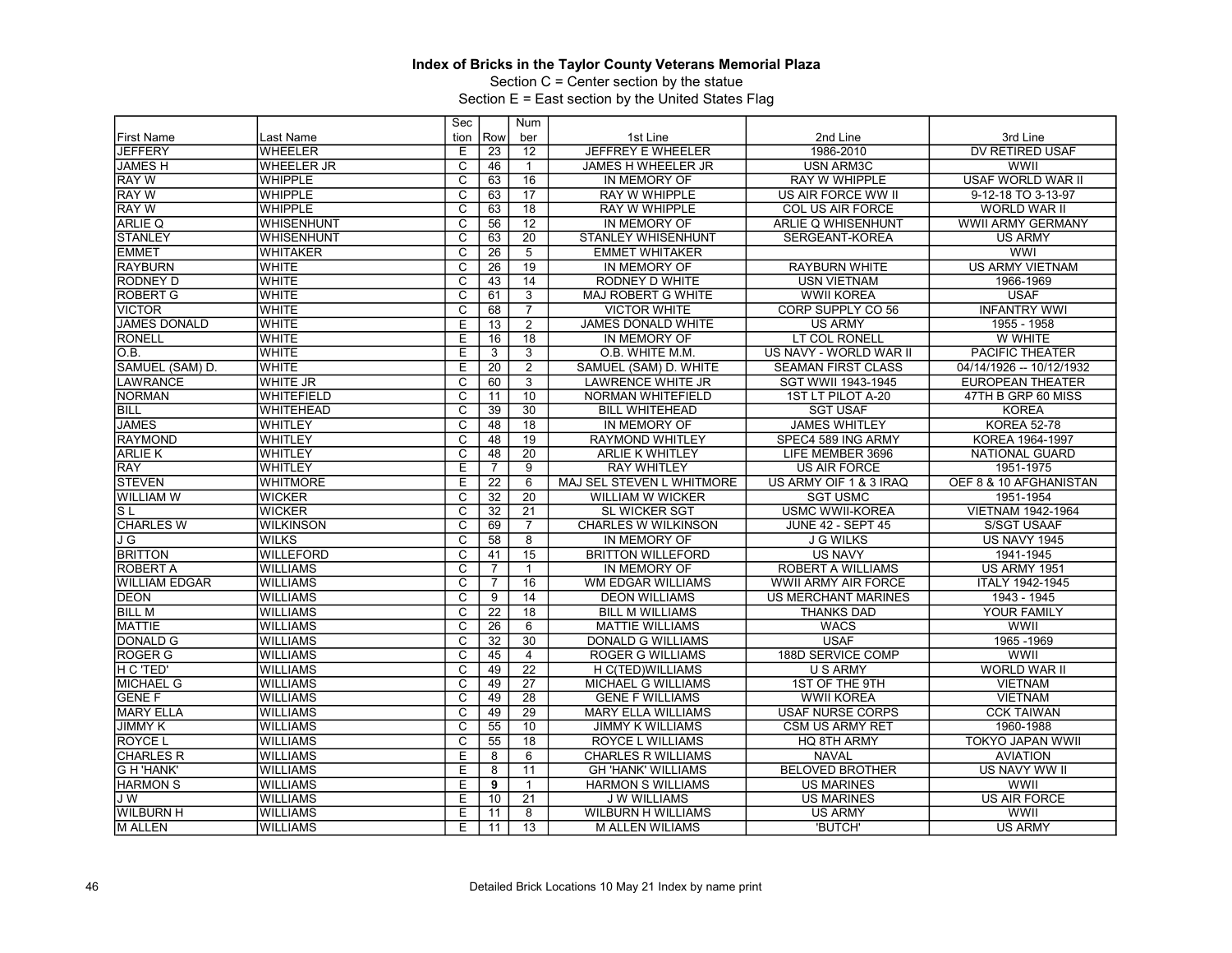Section C = Center section by the statue

|                    |                    | Sec                     |                 | Num             |                           |                           |                            |
|--------------------|--------------------|-------------------------|-----------------|-----------------|---------------------------|---------------------------|----------------------------|
| <b>First Name</b>  | Last Name          | tion                    | Row             | ber             | 1st Line                  | 2nd Line                  | 3rd Line                   |
| W M                | <b>WILLIAMS JR</b> | C                       | 17              | $\overline{27}$ | <b>CPL WM WILLIAMS JR</b> | 1950 - 52 KOREAN WAR      | 4TH INF DIV ARTY           |
| <b>MARK</b>        | <b>WILLIAMSON</b>  | $\overline{c}$          | 44              | 27              | <b>MARK WILLIAMSON</b>    | <b>NAVY AIR CORPS</b>     | 1942-1945                  |
| <b>WYLEY R</b>     | <b>WILLIAMSON</b>  | $\overline{\mathsf{c}}$ | 63              | 9               | <b>WYLEY R WILLIAMSON</b> | PH3 USNR GUAM             | 1976-1978                  |
| LEE                | <b>WILLIAMSON</b>  | C                       | 63              | 10              | <b>LEE WILLIAMSON</b>     | <b>CAPT USAMC FLTSURG</b> | WWII 1942-1946             |
| <b>BONNIE</b>      | <b>WILLIAMSON</b>  | E                       | $\overline{7}$  | 19              | <b>BONNIE WILLIAMSON</b>  | <b>US ARMY</b>            | WORLD WAR II               |
| <b>JAMES L</b>     | <b>WILLIAMSON</b>  | E                       | 22              | 11              | <b>JAMES L WILLIAMSON</b> | <b>GLIDER PILOT</b>       | DIED JUNE 7 1943           |
| <b>LELAND</b>      | <b>WILLINGHAM</b>  | $\overline{\text{c}}$   | $\overline{4}$  | $\overline{7}$  | <b>LELAND WILLINGHAM</b>  | <b>US ARMY - GERMANY</b>  | 5-27-43--2-9-46            |
| <b>LLOYD</b>       | <b>WILLINGHAM</b>  | $\overline{\mathsf{c}}$ | 6               | $\overline{4}$  | <b>LLOYD WILLINGHAM</b>   | JAPAN 1943-1946           | KOREA 1949-1951            |
| O L 'PEEWEE'       | <b>WILLIS</b>      | $\overline{\mathsf{c}}$ | 16              | $\overline{28}$ | O L 'PEEWEE'WILLIS        | <b>PROUDLY SERVED</b>     | 1944-1946                  |
| W WAYNE            | <b>WILLIS</b>      | $\overline{c}$          | 33              | 28              | W WAYNE WILLIS            | 1972-1975                 | <b>US ARMY</b>             |
| W IRVING           | <b>WILLIS</b>      | $\overline{\text{c}}$   | 37              | $\overline{36}$ | W IRVING WILLIS           | <b>111TH ENGINEERS</b>    | <b>WWI FRANCE</b>          |
| <b>DON</b>         | <b>WILLIS</b>      | Ε                       | $\mathbf{1}$    | $\overline{4}$  | <b>DON WILLIS</b>         | <b>USAF</b>               | 1952-1962                  |
| <b>JAMES A</b>     | <b>WILLS</b>       | E                       | $\overline{22}$ | 16              | <b>JAMES A WILLS</b>      | AM3 US NAVY               | WORLD WAR II               |
| <b>ROY WELDON</b>  | <b>WILLSON</b>     | C                       | 9               | $\overline{16}$ | IN MEMORY OF              | <b>ROY WELDON WILLSON</b> | ARMY WWII 1943-1945        |
| <b>JAMES DEE</b>   | <b>WILSON</b>      | $\overline{\text{c}}$   | $\overline{18}$ | $\overline{31}$ | <b>JAMES DEE WILSON</b>   | ANSON JONES CO TX         | US NAVY SM3C WWII          |
| <b>BILLY H</b>     | <b>WILSON</b>      | $\overline{\mathsf{c}}$ | 21              | 20              | <b>BILLY H WILSON</b>     | <b>SGT AIR FORCE</b>      | 1949-1952                  |
| <b>DON H</b>       | <b>WILSON</b>      | $\overline{\mathrm{c}}$ | $\overline{30}$ | $\overline{7}$  | <b>DON H WILSON</b>       | <b>TSGT USAF</b>          | 1946-1966                  |
| <b>BOBBIE G</b>    | <b>WILSON</b>      | $\overline{C}$          | 56              | $\overline{16}$ | <b>BOBBIE G WILSON</b>    | <b>M/SGT US ARMY-7TH</b>  | INF DIV WWII/KOREA         |
| <b>CHRISTOPHER</b> | <b>WILSON</b>      | $\overline{\text{c}}$   | $\overline{58}$ | 6               | <b>CHRISTOPHER WILSON</b> | <b>MSGT USAF RET</b>      | SWA 90-91                  |
| DAVID D            | <b>WILSON</b>      | $\overline{c}$          | 58              | $\overline{7}$  | DAVID D WILSON            | <b>COL USAF RET</b>       | SEA 62-66 67-70            |
| <b>WILBUR L</b>    | <b>WILSON</b>      | $\overline{\text{c}}$   | 66              | $\mathbf{1}$    | <b>WILBUR L WILSON</b>    | <b>US ARMY AIRCORP</b>    | WWII-EUROPE1942-45         |
| <b>VERNON L</b>    | <b>WILTROUT</b>    | $\overline{\text{c}}$   | $\overline{15}$ | $\overline{23}$ | <b>VERNON L WILTROUT</b>  | TECH4 3RD BEN HOSP        | <b>MEDIC WW2 ARKANSAS</b>  |
| OD.                | WINDHAM            | $\overline{\mathsf{c}}$ | $\overline{35}$ | $\overline{9}$  | O D WINDHAM               | 144TH INFANTRY            | <b>WWI</b>                 |
| W D DUB            | <b>WINKLES</b>     | $\overline{c}$          | 20              | $\overline{2}$  | <b>WD DUB WINKLES</b>     | <b>STAFF SGT USAF</b>     | 1943-1945                  |
| R C 'RIP'          | <b>WINKLES</b>     | $\overline{\mathrm{c}}$ | 60              | 14              | R C 'RIP' WINKLES         | <b>SGT US ARMY ETO</b>    | ITALY 1942-1945            |
| <b>ESTELLA A</b>   | <b>WINKLES</b>     | $\overline{C}$          | 60              | 15              | <b>ESTELLA A WINKLES</b>  | <b>T/SGT WAC US ARMY</b>  | ETO 9-1-43 11-13-45        |
| <b>ANGRUS N</b>    | <b>WINN</b>        | E                       | $\mathbf{1}$    | 19              | IN MEMORY OF              | ANGUS N WINN              | POW WWII 1941-1946         |
| AL 'MIKE'          | <b>WISHERT</b>     | $\overline{\mathrm{c}}$ | $\overline{34}$ | $\mathbf{1}$    | AL (MIKE) WISHERT         | WWII 1944-1946            | IN MEMORY-SHERI            |
| AL 'MIKE'          | <b>WISHERT</b>     | $\overline{\text{c}}$   | 34              | $\overline{2}$  | AL (MIKE) WISHERT         | WWII 1944-1946            | IN MEMORY-MARTHA           |
| <b>EDGAR</b>       | <b>WITHERSPOON</b> | $\overline{\text{c}}$   | 51              | 14              | <b>EDGAR WITHERSPOON</b>  | <b>1ST LT WW II</b>       | US ARMY AIR CORP           |
| E <sub>B</sub>     | <b>WITT</b>        | $\overline{\mathrm{c}}$ | 15              | $\overline{7}$  | IN MEMORY OF DAD          | E B WITT 1922-1988        | <b>WWII ARMY VETERAN</b>   |
| W <sub>L</sub>     | <b>WOLF</b>        | $\overline{\text{c}}$   | 19              | 2               | <b>LTCOL W L WOLF</b>     | <b>US MARINE CORPS</b>    | OCT 67-OCT 93              |
| <b>CALVING</b>     | <b>WOLF</b>        | C                       | $\overline{24}$ | $\overline{34}$ | <b>CALVIN G WOLF</b>      | <b>MSGT USAF</b>          | 9-20-37/11-17-98           |
| <b>HENRY L</b>     | <b>WOLF</b>        | $\overline{\mathsf{c}}$ | $\overline{29}$ | $\overline{12}$ | HENRY L. WOLF B-17G       | 9/42-9/45 USAF            | <b>QUALIFIED QUAIL</b>     |
| <b>JOHN C</b>      | <b>WOLF</b>        | C                       | 36              | 35              | <b>JOHN C WOLF</b>        | P02                       | <b>USNR</b>                |
| JOHN D             | <b>WOLF JR</b>     | $\overline{E}$          | 19              | $\overline{17}$ | JOHN D WOLF JR            | <b>STAFF SGT US ARMY</b>  | FAIRBANKS, ALASKA          |
| <b>VERNON L</b>    | <b>WOOD</b>        | $\overline{\mathrm{c}}$ | 14              | $\overline{9}$  | <b>VERNON L WOOD</b>      | <b>COL 9TH INFANTRY</b>   | 2ND DIV 1944-1946          |
| CK 'BO'            | <b>WOODALL</b>     | C                       | 60              | $\overline{4}$  | C K'BO'WOODALL PVT        | 2ND BN 36TH DIV           | <b>ABILENE TEXAS41-45</b>  |
| <b>GLENN B</b>     | <b>WOODARD</b>     | $\overline{\text{c}}$   | $\overline{35}$ | $\overline{8}$  | <b>GLENN B WOODARD</b>    | <b>M/SGT US ARMY</b>      | <b>RET 1981-26 YEARS</b>   |
| JIMB               | <b>WOODARD</b>     | $\overline{\text{c}}$   | 43              | $\overline{12}$ | <b>JIM B WOODARD</b>      | <b>US ARMY</b>            | <b>WORLD WAR II</b>        |
| <b>JACK</b>        | <b>WOODARD</b>     | E                       | 16              | 19              | <b>JACK WOODARD</b>       | CPL 150 MP AAI            | ARMY WW II 1942-1945       |
| <b>JOANNE</b>      | <b>WOODARD</b>     | Ε                       | 16              | $\overline{20}$ | JOANNE WOODARD            | PFC BRITISH ARMY          | WW II 1939-1945            |
| <b>JACK G</b>      | <b>WOODS</b>       | $\overline{C}$          | 66              | 8               | <b>JACK G WOODS</b>       | 1946-1947                 | <b>AIR FORCE</b>           |
| <b>THOMAS B</b>    | WOODY              | $\overline{\mathrm{c}}$ | $\mathbf{1}$    | $\mathbf{1}$    | <b>SGT THOMAS B WOODY</b> | 131 FLD ARTILLERY         | <b>LOST BATTALION WWII</b> |
| <b>FRED A</b>      | <b>WOOLDRIDGE</b>  | E                       | 11              | $\mathbf{1}$    | FRED A WOOLDRIDGE         | 69TH DIV BAND             | <b>U S ARMY</b>            |
| <b>JOHN W</b>      | <b>WOOTEN</b>      | C                       | 62              | 9               | JOHN W WOOTEN             | <b>USMC</b>               | <b>LAS VEGAS NV</b>        |
| <b>HANNAH W</b>    | <b>WORTEN</b>      | E                       | 14              | $\overline{21}$ | HANNAH W WORTEN           | 6669 WAC HQA              | <b>BRONZE STAR MEDAL</b>   |
|                    |                    |                         |                 |                 |                           |                           |                            |
| ALVIN P            | <b>WOZENCRAFT</b>  | C                       | 65              | 6               | ALVIN P WOZENCRAFT        | <b>SGT ARMY AIRCORE</b>   | 1943-1946 WWII             |